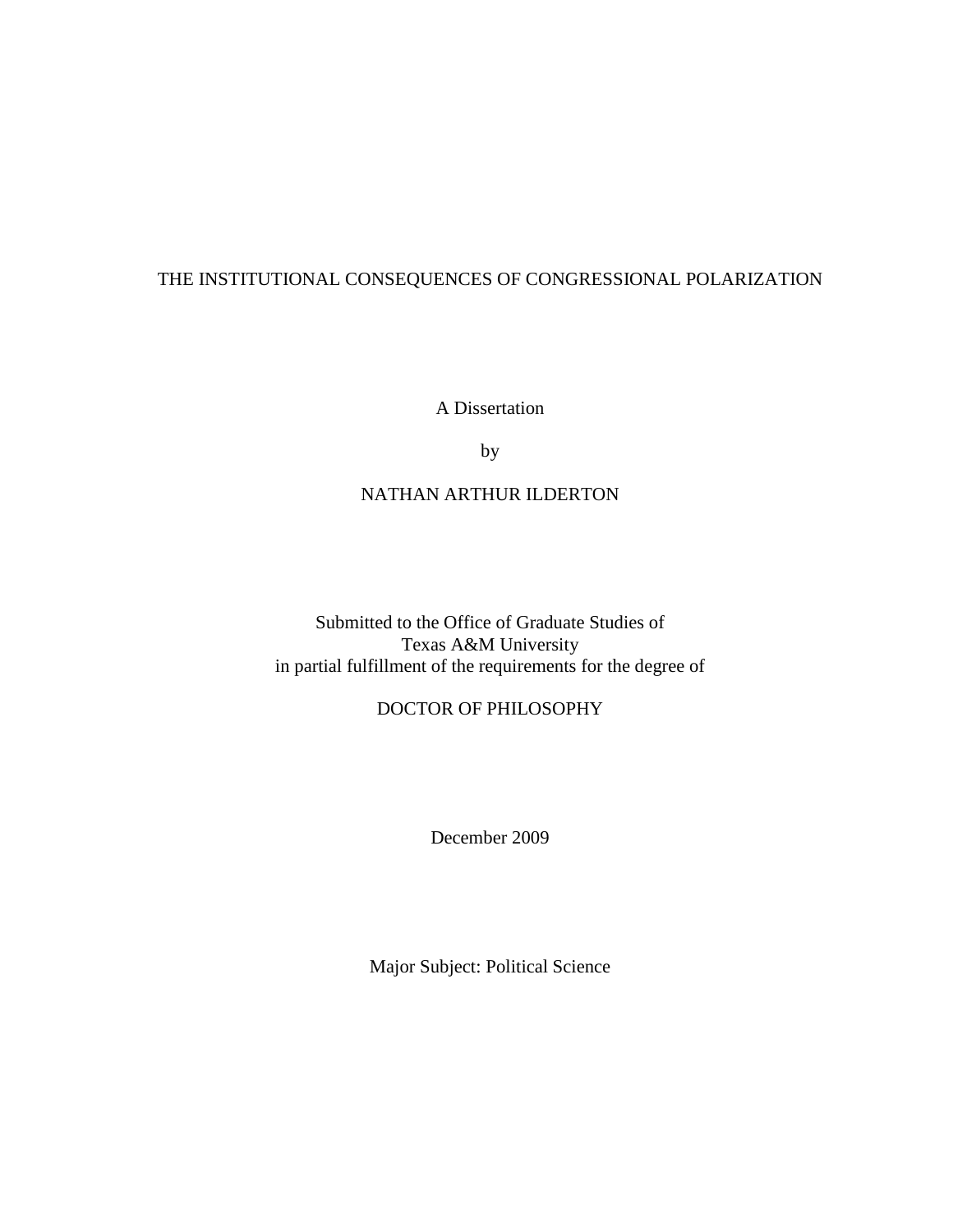### THE INSTITUTIONAL CONSEQUENCES OF CONGRESSIONAL POLARIZATION

A Dissertation

by

### NATHAN ARTHUR ILDERTON

### Submitted to the Office of Graduate Studies of Texas A&M University in partial fulfillment of the requirements for the degree of

### DOCTOR OF PHILOSOPHY

Approved by:

| Chair of Committee, | Jon Bond        |
|---------------------|-----------------|
| Committee Members,  | Patricia Hurley |
|                     | Cary Nederman   |
|                     | William West    |
| Head of Department, | James Rogers    |

December 2009

Major Subject: Political Science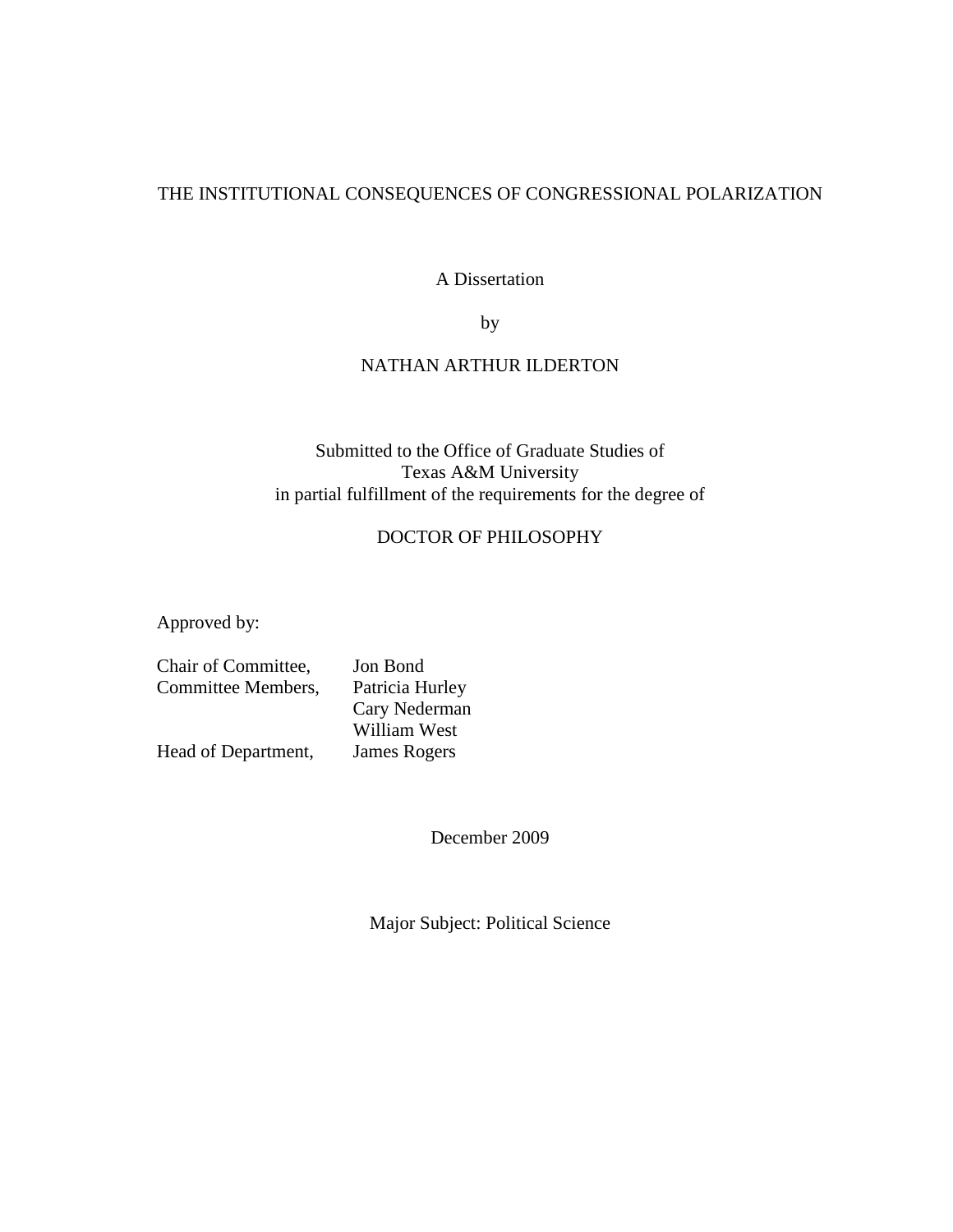#### **ABSTRACT**

# The Institutional Consequences of Congressional Polarization. (December 2009) Nathan Arthur Ilderton, B.A., Clemson University Chair of Advisory Committee: Dr. Jon Bond

 Polarization, defined as the ideological distance between the Democrat and Republican parties in Congress, has increased dramatically in Congress since the 1970s. Research on polarization in the U.S. Congress primarily focuses on the sources of this increase. Relatively little work has been done on the consequences of polarization for Congress' relationship with the president and the passage of legislation. This dissertation corrects this omission by examining the influence of polarization on several key aspects of the legislative process. It examines the impact of polarization on the interaction between Congress and the president, including the president's strategy in supporting or opposing legislation and the success the president has on bills when he takes a position. It also examines the effect polarization has on the overall passage of legislation. An empirical examination was undertaken using significant bills in Congress over a sixty year time period (1947-2006).

The results indicate that the effects of polarization on the legislative process are contingent upon the presence of divided government, defined as times when the president and a majority of members of Congress are from different parties, and the chamber of Congress under examination. As polarization increases, the president is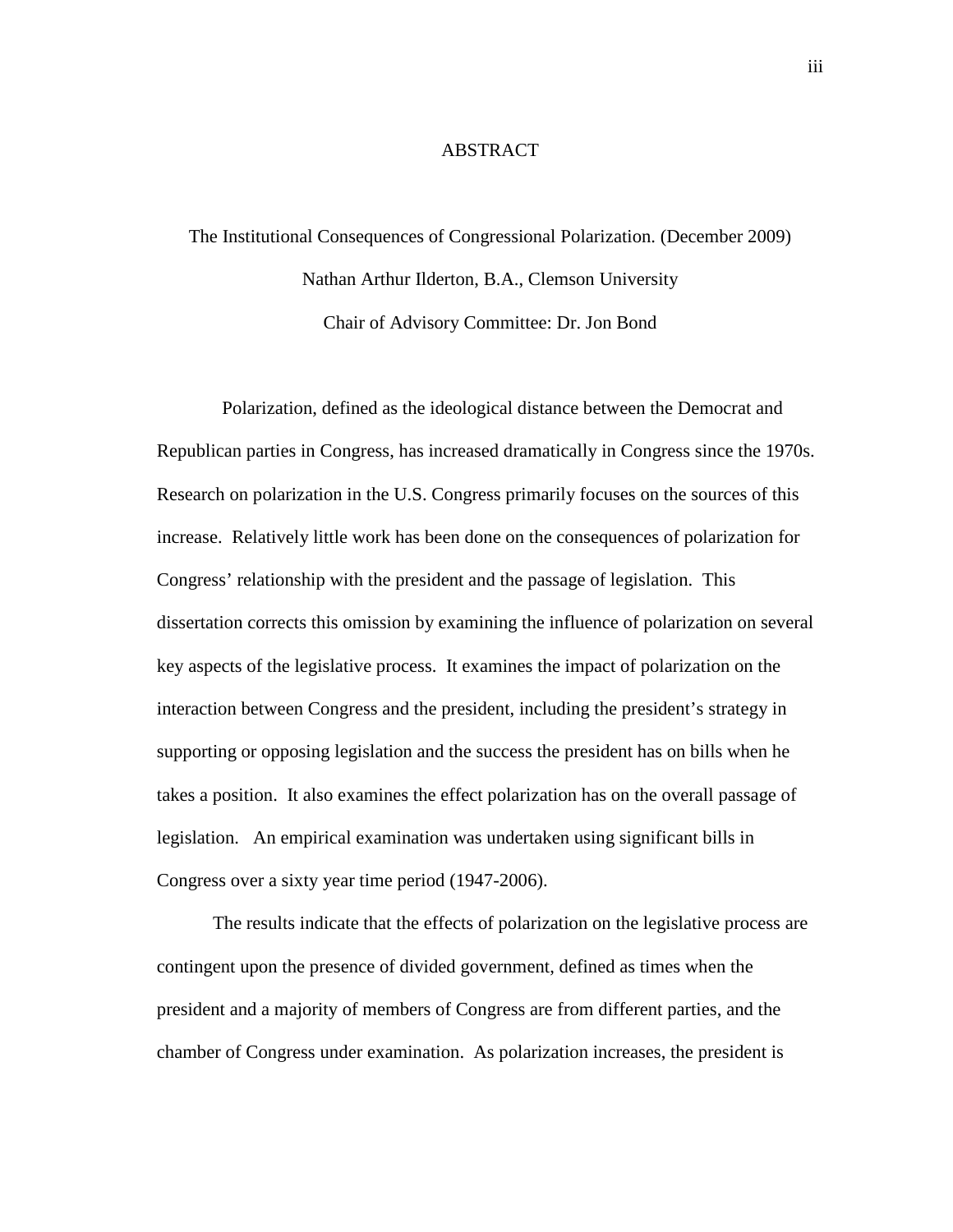more likely to support legislation and be successful when his party controls Congress, but he opposes more legislation and is less successful as polarization increases under divided government. Legislative gridlock, the inability of Congress to pass important or innovative legislation, tends to decrease in both the House and Senate as polarization increases under unified government. However, as polarization increases under divided government the overall passage of bills into law decreases.

The dissertation also offers an improved method for modeling the impact of divided government on gridlock. Prior studies model divided government without regard for whether the president takes a position on a given bill. This study shows that when the president takes a position on a bill under divided government the probability it passes decreases, but the probability of passage increases when the president does not take a position. This finding implies that previous research may underestimate the true effects of divided government on gridlock.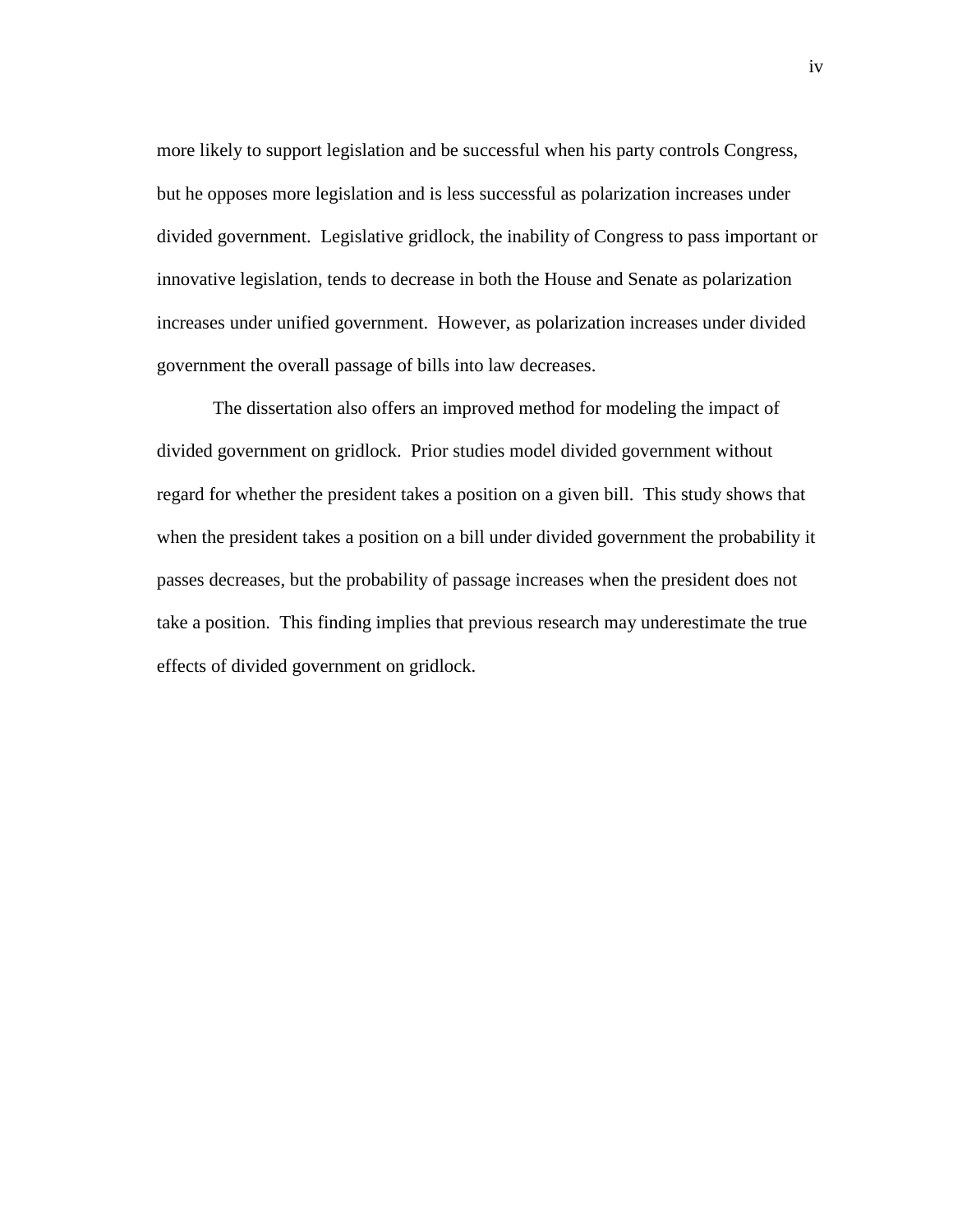### DEDICATION

This dissertation is dedicated to the loving memory of my grandfathers, Bobby Ilderton and Rudy Mason. Their lifetimes of hard work and dedication to their families opened opportunities that their children and grandchildren, including myself, would not have otherwise enjoyed. I remain ever grateful for their dedication, love, and the legacy that I try to live up to everyday.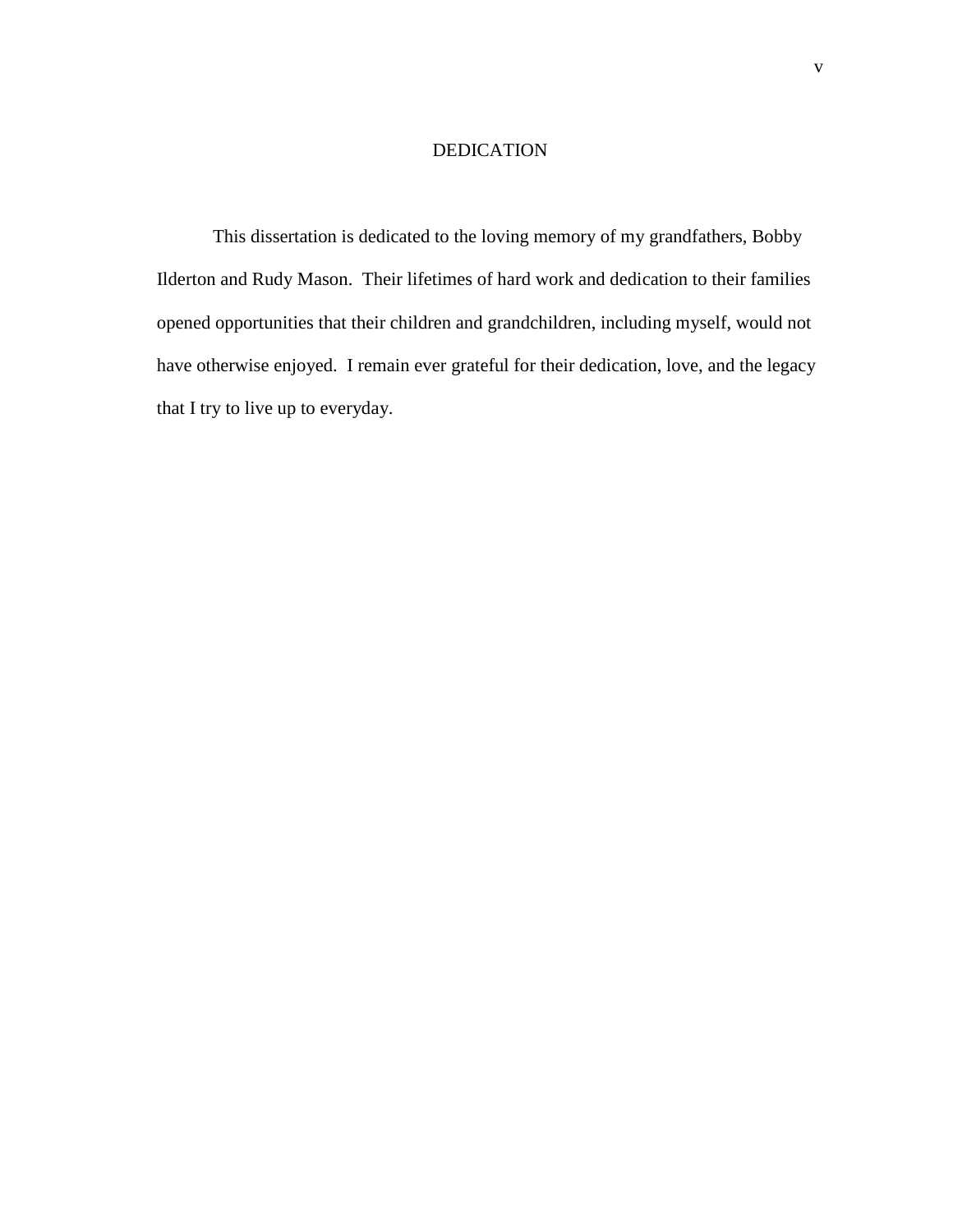#### ACKNOWLEDGEMENTS

This dissertation was a long and, at times, difficult project. I have accumulated many debts of gratitude, both for substantive suggestions and for general encouragement.

I would like to thank my committee chair, Jon Bond, for his suggestions and advice and the late nights he labored with me to improve this dissertation. I also thank the other members of my committee, Pat Hurley, Cary Nederman, and Bill West for their helpful suggestions. I acknowledge the support of the Texas A&M University Department of Political Science. Other political science faculty who provided helpful suggestions included Guy Whitten, Ken Meier, and Dan Wood. I would be remiss not to mention friends and colleagues in the department who offered both substantive advice and encouragement throughout this project. Among them are Jason Smith, Tyler Johnson, Jesse Chupp, Laron Williams, David Rossbach, and Erik Godwin.

I would have never completed this project without the love and support of my family including my father, Clent, my mother, Betsy, my brothers, Rob and Marty, my sister-in-law, Jenny, my niece, Miriam, my grandmothers Pattie Ilderton and Lu Mason, and numerous aunts, uncles, and cousins. I am also grateful for the encouragement I received from my friends at Westminster Presbyterian Church. I am also grateful for the advice and encouragement from afar of my longtime friends Joel Simoneau and Andy Pennock, and my undergraduate advisor Dr. Dave Woodard.

vi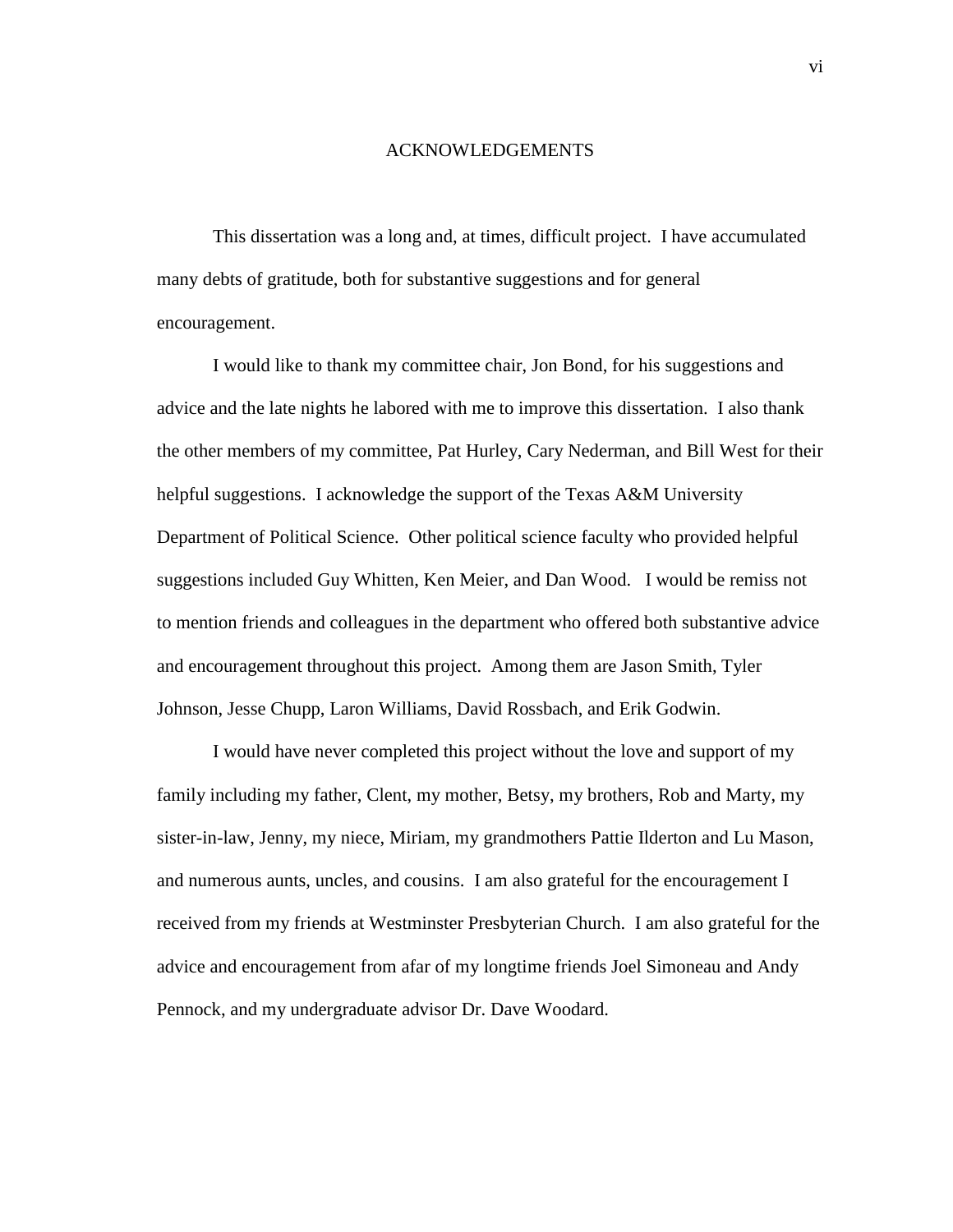# TABLE OF CONTENTS

|                |                                                                    | iii                        |
|----------------|--------------------------------------------------------------------|----------------------------|
|                |                                                                    | V                          |
|                |                                                                    | vi                         |
|                |                                                                    | vii                        |
|                |                                                                    | 1X                         |
|                |                                                                    | X                          |
| <b>CHAPTER</b> |                                                                    |                            |
| $\mathbf I$    | <b>INTRODUCTION: ANALYZING POLARIZATION IN CONGRESS</b>            | 1                          |
|                |                                                                    | $\overline{2}$<br>9        |
| $\mathbf{I}$   | A THEORY OF POLARIZATION AND CONGRESSIONAL                         | 11                         |
|                | A Theory of the Effects of Polarization on the Legislative Process | 11<br>20<br>25             |
| III            | POLARIZATION AND PRESIDENTIAL POSITION TAKING                      | 35                         |
|                |                                                                    | 36<br>39<br>41<br>45<br>48 |
| IV             | PRESIDENTIAL SUCCESS IN THE POLARIZED CONGRESS                     | 51                         |
|                |                                                                    | 51<br>56                   |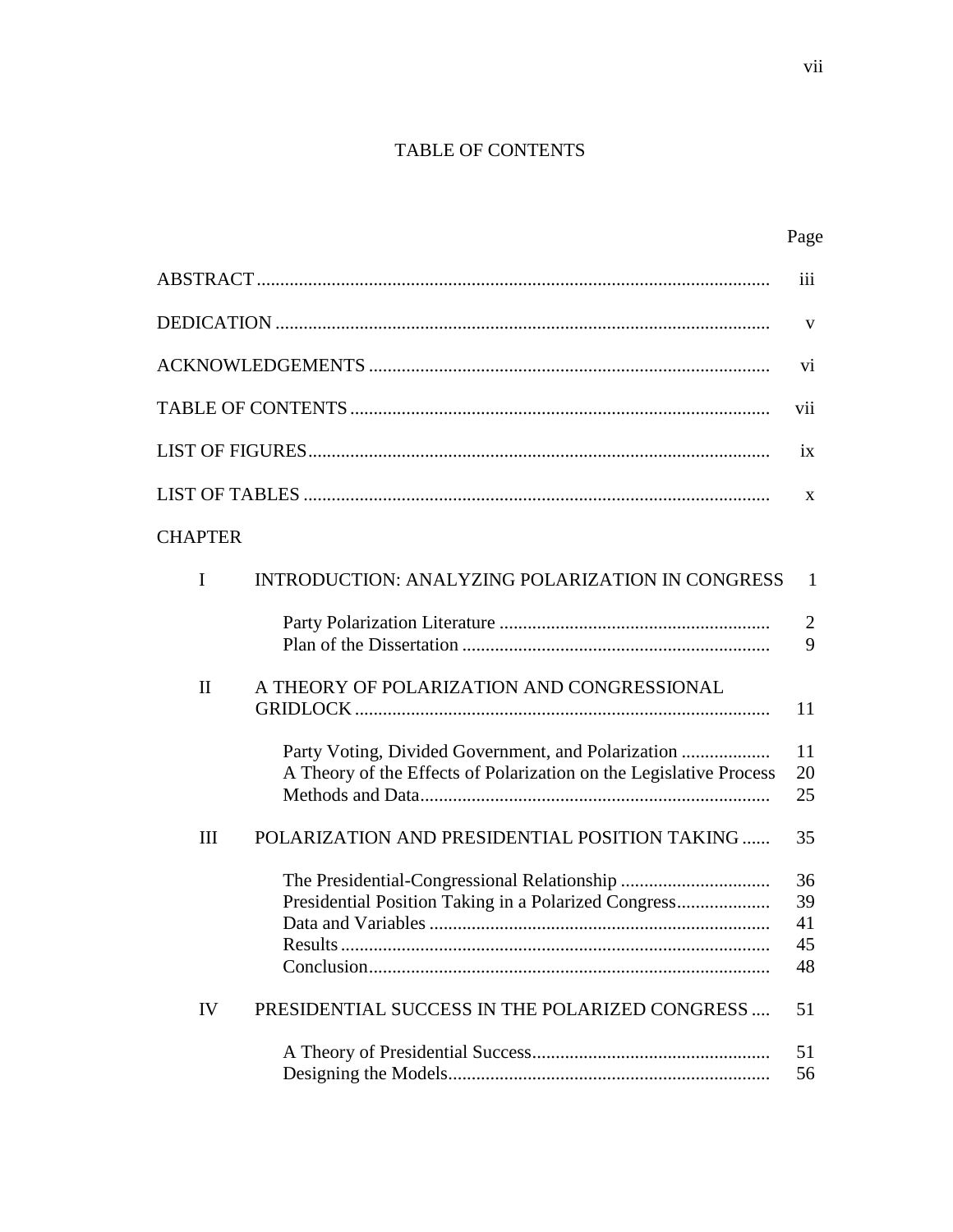| <b>CHAPTER</b> |                                                       | Page                               |
|----------------|-------------------------------------------------------|------------------------------------|
|                |                                                       | 58<br>68<br>74<br>79               |
| V              | PASSING LEGISLATION IN A POLARIZED CONGRESS           | 82                                 |
|                | A Theory of Polarization and Legislative Productivity | 83<br>87<br>89<br>97<br>103<br>109 |
| VI             |                                                       | 112                                |
|                |                                                       | 113<br>118<br>119<br>124           |
|                |                                                       | 126                                |
|                |                                                       | 134                                |
|                |                                                       | 166                                |
|                |                                                       | 169                                |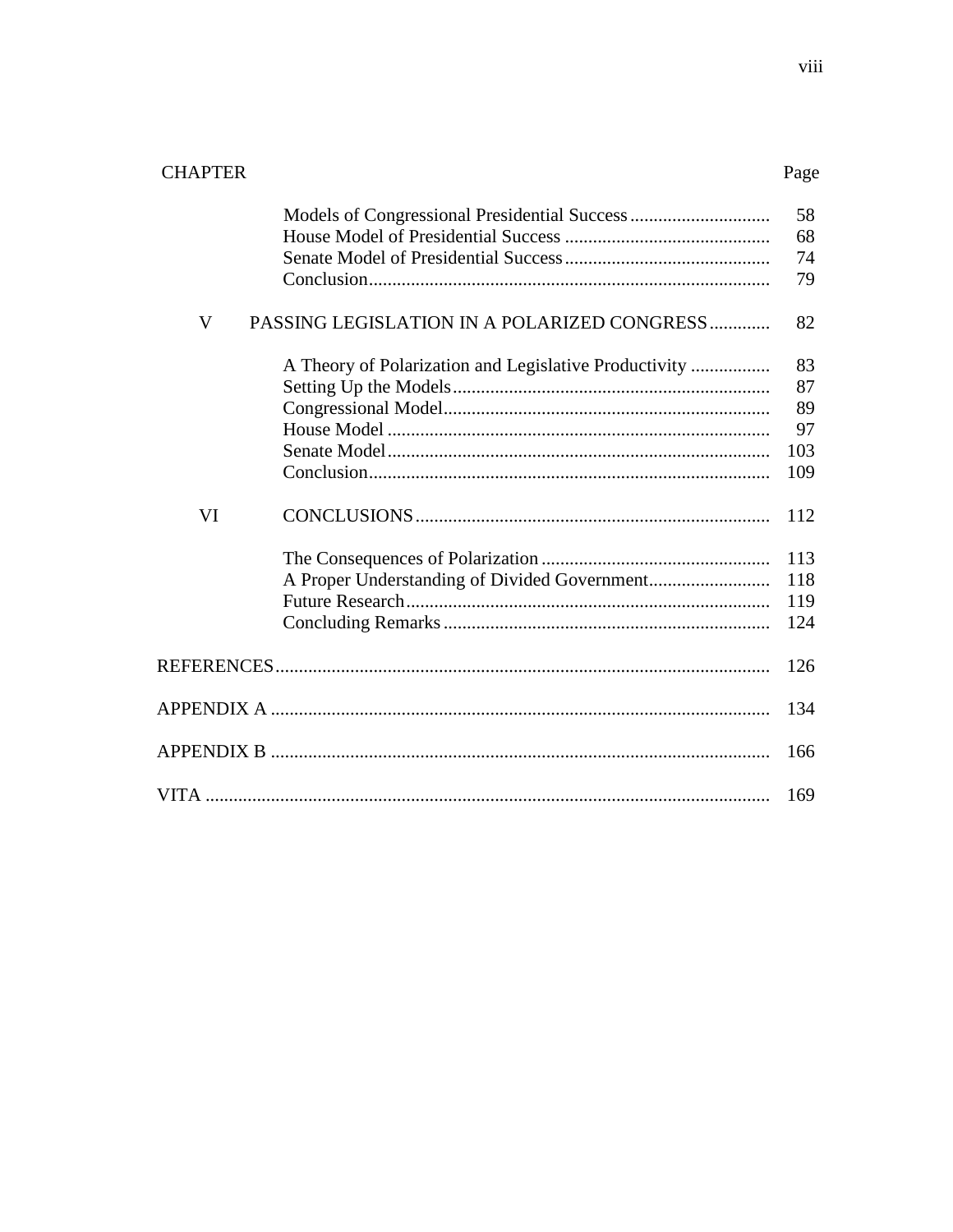# LIST OF FIGURES

| FIGURE |                                                                                                                                                       | Page           |
|--------|-------------------------------------------------------------------------------------------------------------------------------------------------------|----------------|
| 1.1    |                                                                                                                                                       | 3              |
| 1.2    |                                                                                                                                                       | $\overline{A}$ |
| 4.1    | Estimates of the Effects of Polarization on the Probability of Presidential<br>Victory in Congress for Unified and Divided Government                 | 63             |
| 4.2    | Estimates of the Effects of Polarization on the Probability of Presidential<br>Victory in Congress for Unified and Divided Government by Presidential | 69             |
| 4.3    | Estimates of the Effects of Polarization on the Probability of Presidential<br>Victory in the House for Unified and Divided Government                | 73             |
| 4.4    | Estimates of the Effects of Polarization on the Probability of Presidential<br>Victory in the Senate for Unified and Divided Government               | 78             |
| 5.1    | Effects of Polarization under Unified and Divided Government, Congress                                                                                | 96             |
| 5.2    | Effects of Polarization under Unified and Divided Government in the                                                                                   |                |
| 5.3    | Effects of Polarization under Unified and Divided Government in the                                                                                   | -108           |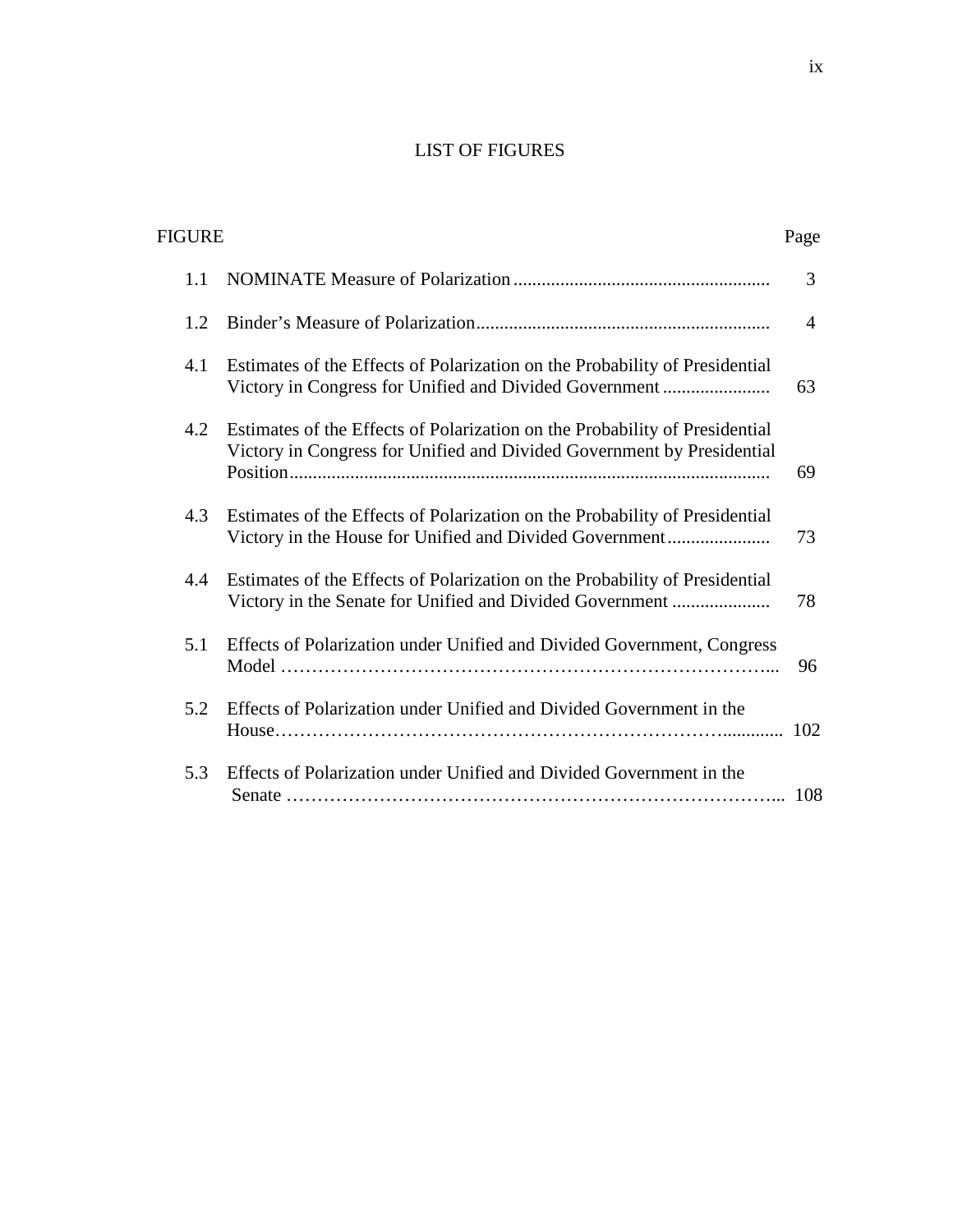# LIST OF TABLES

| <b>TABLE</b> |                                                                                         | Page |
|--------------|-----------------------------------------------------------------------------------------|------|
| 3.1          | Multinomial Logit Model of Presidential Position Taking on Legislation                  | 46   |
| 4.1          |                                                                                         | 59   |
| 4.2          | Estimated Probabilities of Presidential Victory in Congress with                        | 61   |
| 4.3          |                                                                                         | 65   |
| 4.4          | Estimated Probabilities of President Victory in Congress with Difference                | 66   |
| 4.5          |                                                                                         | 70   |
| 4.6          | Estimated Probabilities of President Victory in the House with Difference               | 72   |
| 4.7          |                                                                                         | 75   |
| 4.8          | Estimated Probabilities of President Victory in the Senate with Difference              | 76   |
| 5.1          | Probit Estimates and Probability Changes for the Congress Model                         | 90   |
| 5.2          | Estimated Mean Probability of a Bill Becoming Public Law and                            | 92   |
| 5.3          | Probit Estimates and Probability Changes for the House Model                            | 99   |
| 5.4          | Estimated Mean Probability of a Bill Passing the House and Difference<br>of Means Tests | 100  |
| 5.5          | Probit Estimates and Probability Changes for the Senate Model                           | 104  |
| 5.6          | Estimated Mean Probability of a Bill Passing the Senate and Difference                  | 106  |
| B.1          | Descriptive Statistics for the Primary Independent Variables                            | 166  |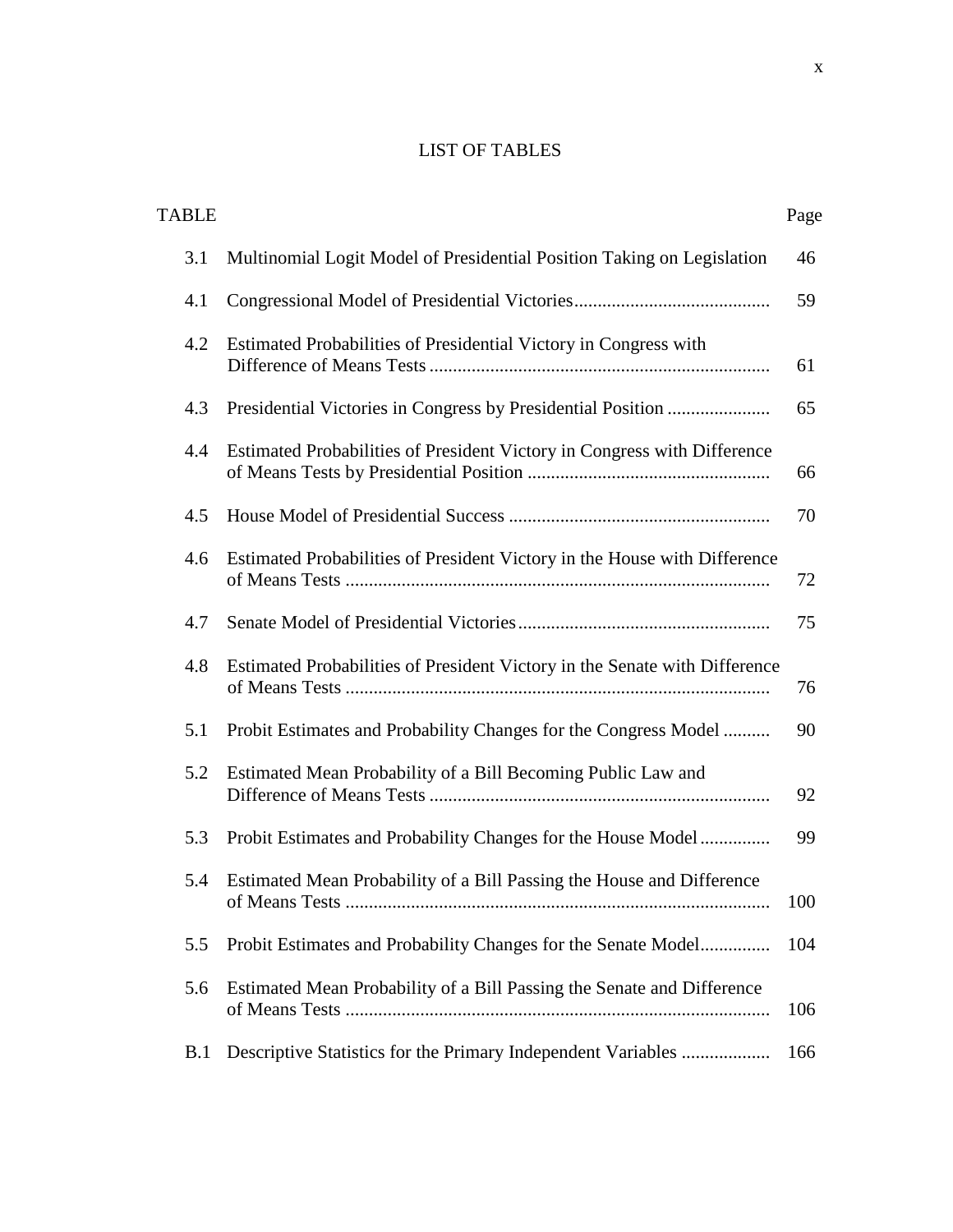| <b>TABLE</b> | Page |
|--------------|------|
|              |      |
|              |      |
|              |      |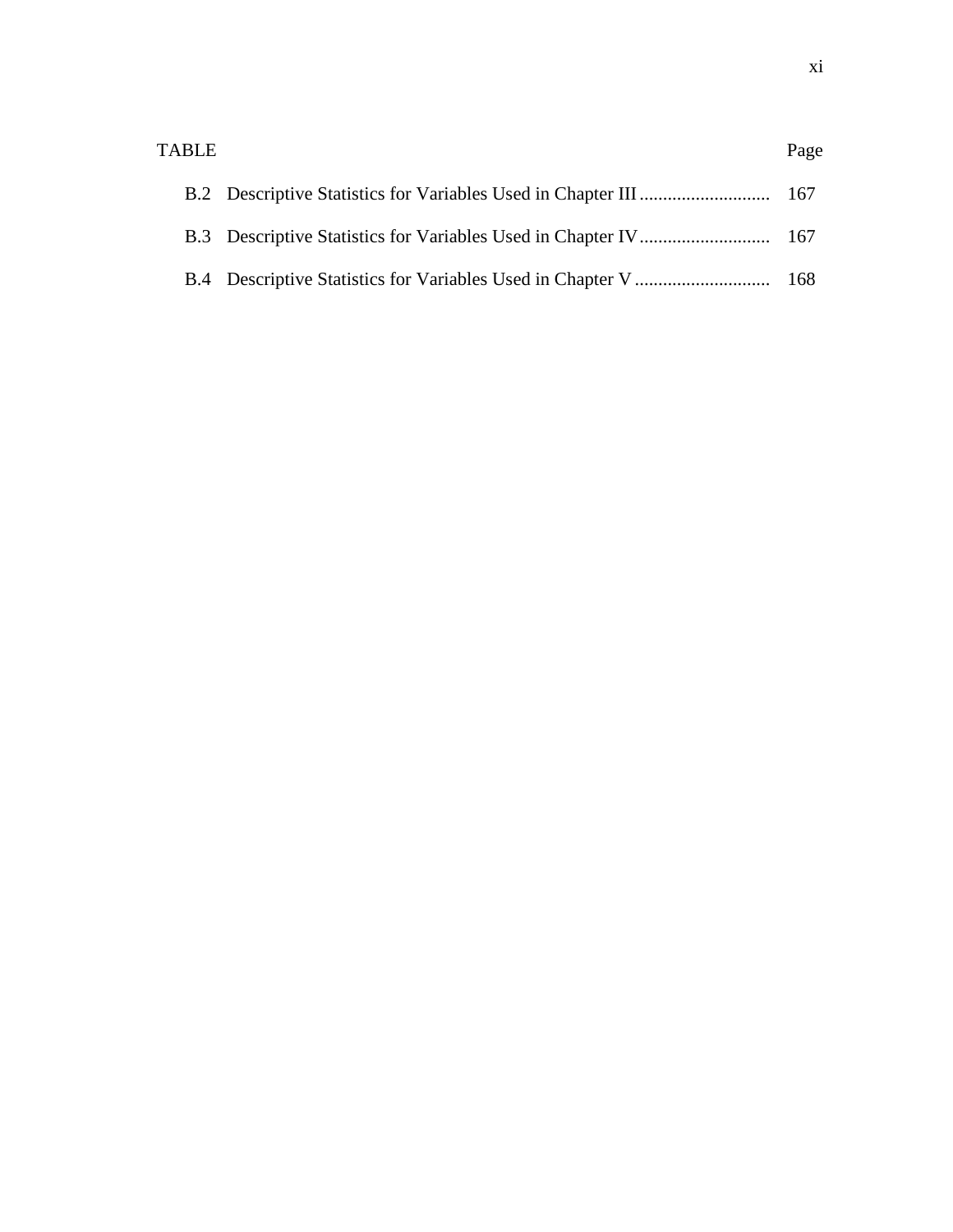#### CHAPTER I

#### INTRODUCTION: ANALYZING POLARIZATION IN CONGRESS

 Political science has long been critical of the functioning of political parties in the American system of government. Nearly half a century ago the American Political Science Association issued a report that called on parties to accentuate their differences and to offer distinct choices for the electorate (APSA 1950). Today, the polarized parties are blamed for the gridlock in Washington that prevents the passage of innovative and important legislation (Binder 2003), leading political scientists to the opposite extreme, pining for the times when bipartisanship reigned supreme in Washington and problems like social inequality could be addressed (Rosenthal 2004). Political practitioners outside of academia issue position papers against partisanship and lament its affects on governance (Hamilton 2008).

 The electoral sources of partisan polarization have been scrutinized to the point that such studies make for a "cottage industry both among political scientists and pundits," according to McCarty (2007, 223). The consequences of polarization, especially for the elected branches of government, are less well understood. There is a great deal of anecdotal evidence: speeches seem nastier, legislation takes longer to pass or does not pass at all, etc. Though such observations are sufficient evidence for polemics and position papers, they do not and cannot satisfy the social scientist.

 This study will examine the effects of party polarization with an emphasis on its effects on the functioning of Congress. It tests if and how the recent resurgence in

\_\_\_\_\_\_\_\_\_\_\_\_\_\_

This dissertation follows the style of *American Political Science Review.*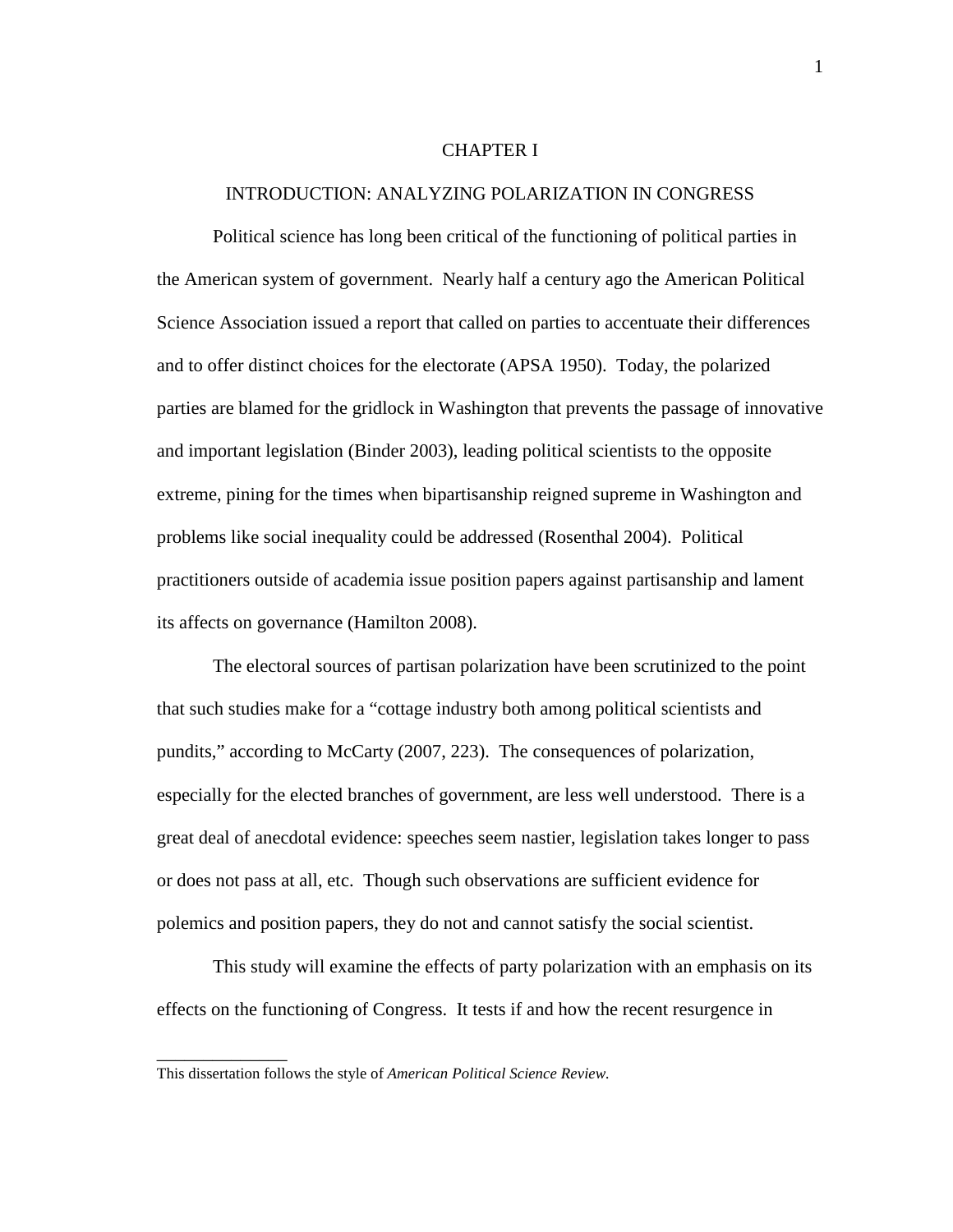polarization has changed the way Congress passes legislation and how it works with the president. The first order of business is to discuss the existing research on congressional polarization and outline the puzzle it has left.

#### **Party Polarization Literature**

 Since the 1970s, political scientists have observed an increase in the partisanship of and hostility between the major political parties in Congress. The trend has been measured in multiple ways, including documenting the disappearance of moderates (Fleisher and Bond 2004), measuring the distance between party medians using a roll call vote measures such as Poole and Rosenthal's (1997) NOMINATE scores, or a combination of the two (Binder 2003). The latter two measures are illustrated in Figures 1-1 and 1-2. The Poole and Rosenthal measure is simply the distance between the median member of the Democrat and Republican caucuses in the House and the Senate. Binder's measure combines the measure of ideological distance and a count of the number of moderates within a chamber. These were averaged together to create a Congressional index of moderation or the opposite of polarization. Regardless of methodology, the increase in partisanship is evident.

 This trend led congressional scholars to research and model the sources of polarization. This research has found two interrelated sources of congressional polarization. Most scholars agree that the ultimate cause of congressional polarization is electoral, that changes in the electorate filtered into Congress. The electoral changes eventually caused changes in the institution of Congress, which act as a secondary source of polarization, reinforcing the partisanship derived from the electorate. The two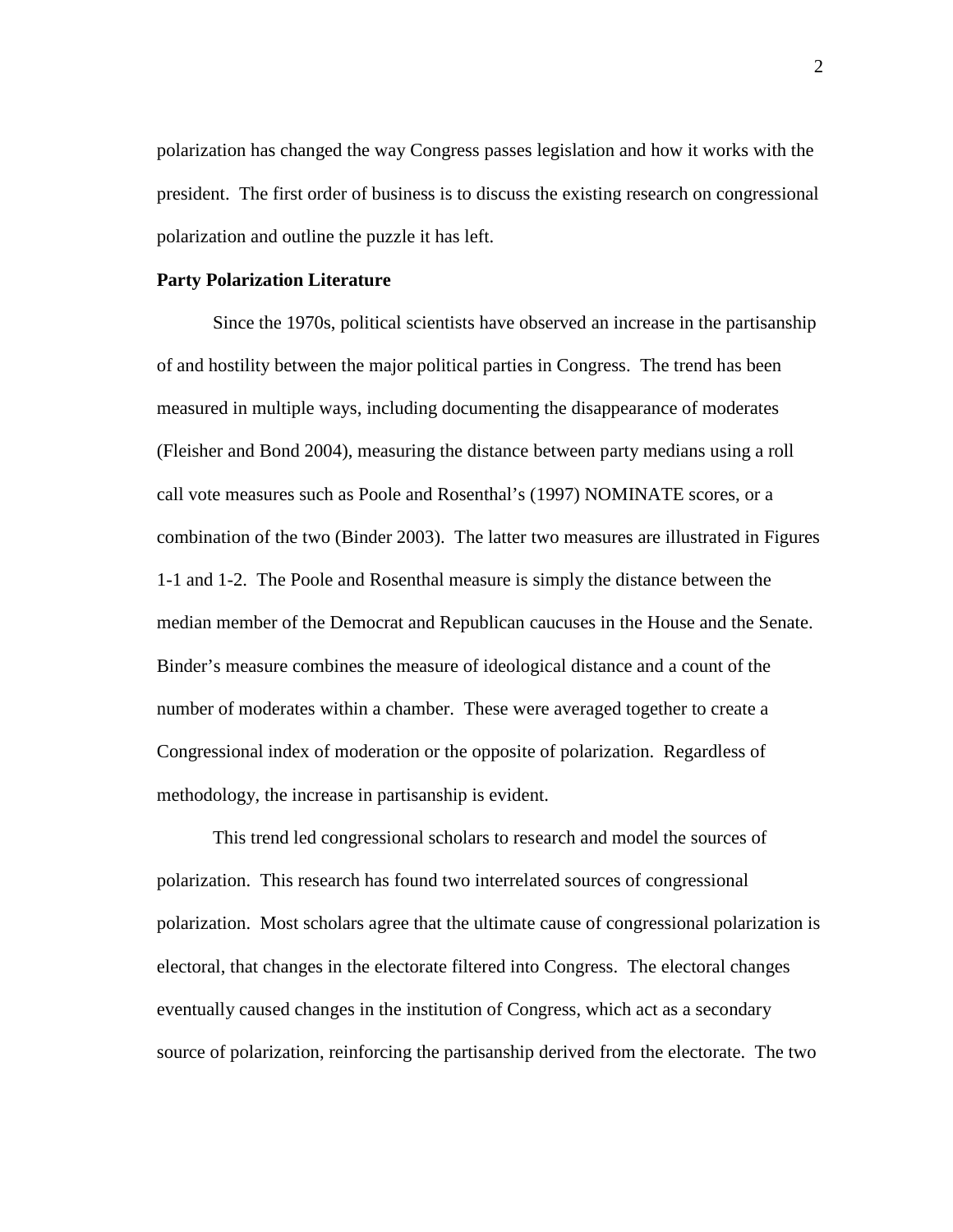categories of polarization models often overlap, but individual works tend to emphasize one source over the other.



Models focusing on changes in the electorate either emphasize a particular trend (usually the realignment of the South) or divisions over certain issues. The southern realignment hypothesis emphasizes the replacement of conservative Democrats, in the South with Republicans (Rohde 1991, Taylor 1996, Fleisher and Bond 2004) and new found success by liberal Democrats in the North (Brewer, Mariani, and Stonecash 2002).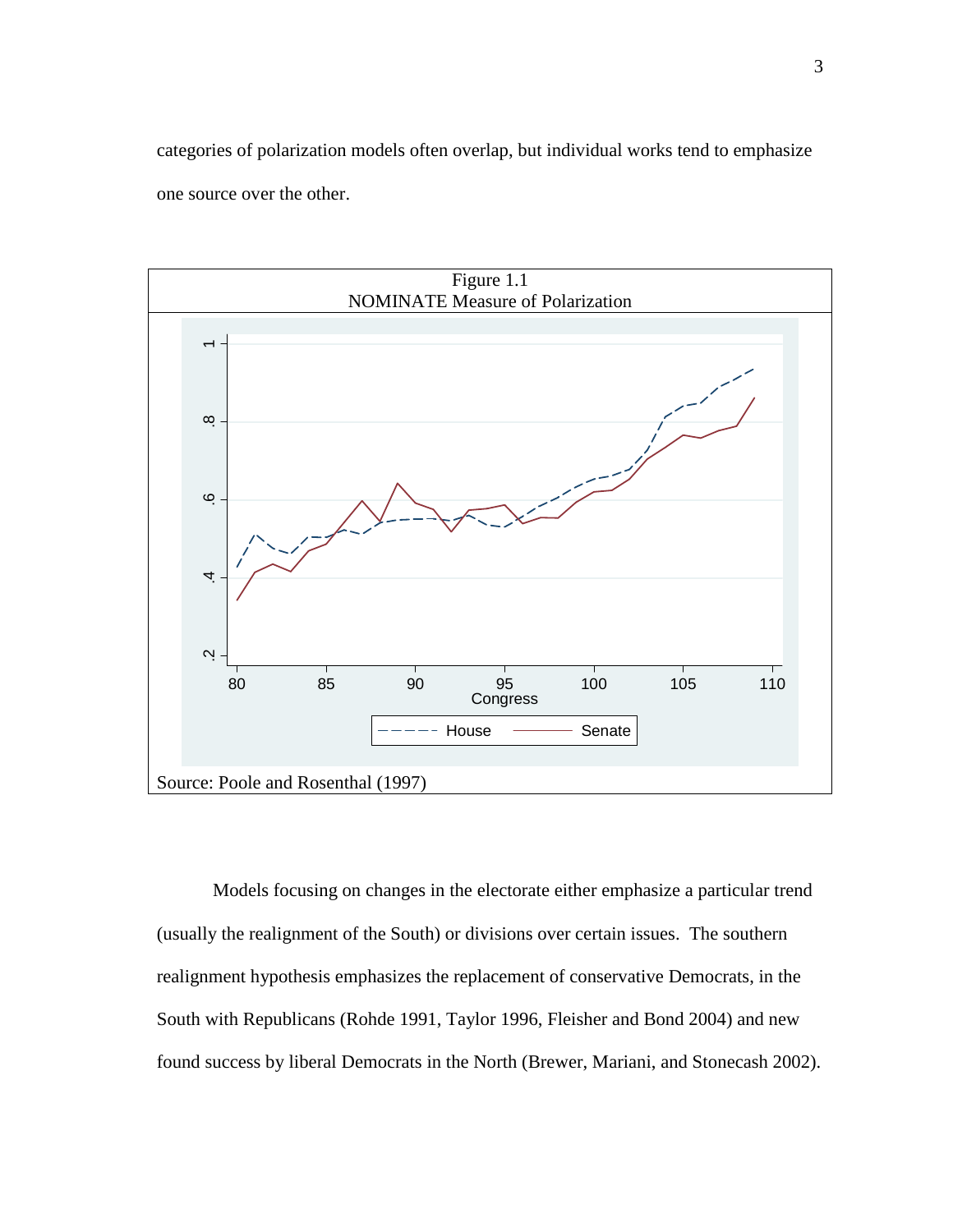As conservative Republicans in the South replaced conservative Democrats the caucuses of both parties became more ideologically homogenous. As the caucuses became more homogenous, they became more different from one another creating a larger ideological distance between the two.



Several studies concluded that certain issues divided the electorate in recent decades and led to polarization in Congress. Some scholars posit cleavages created by issues such as macroeconomic issues (Coleman 1997), income inequality and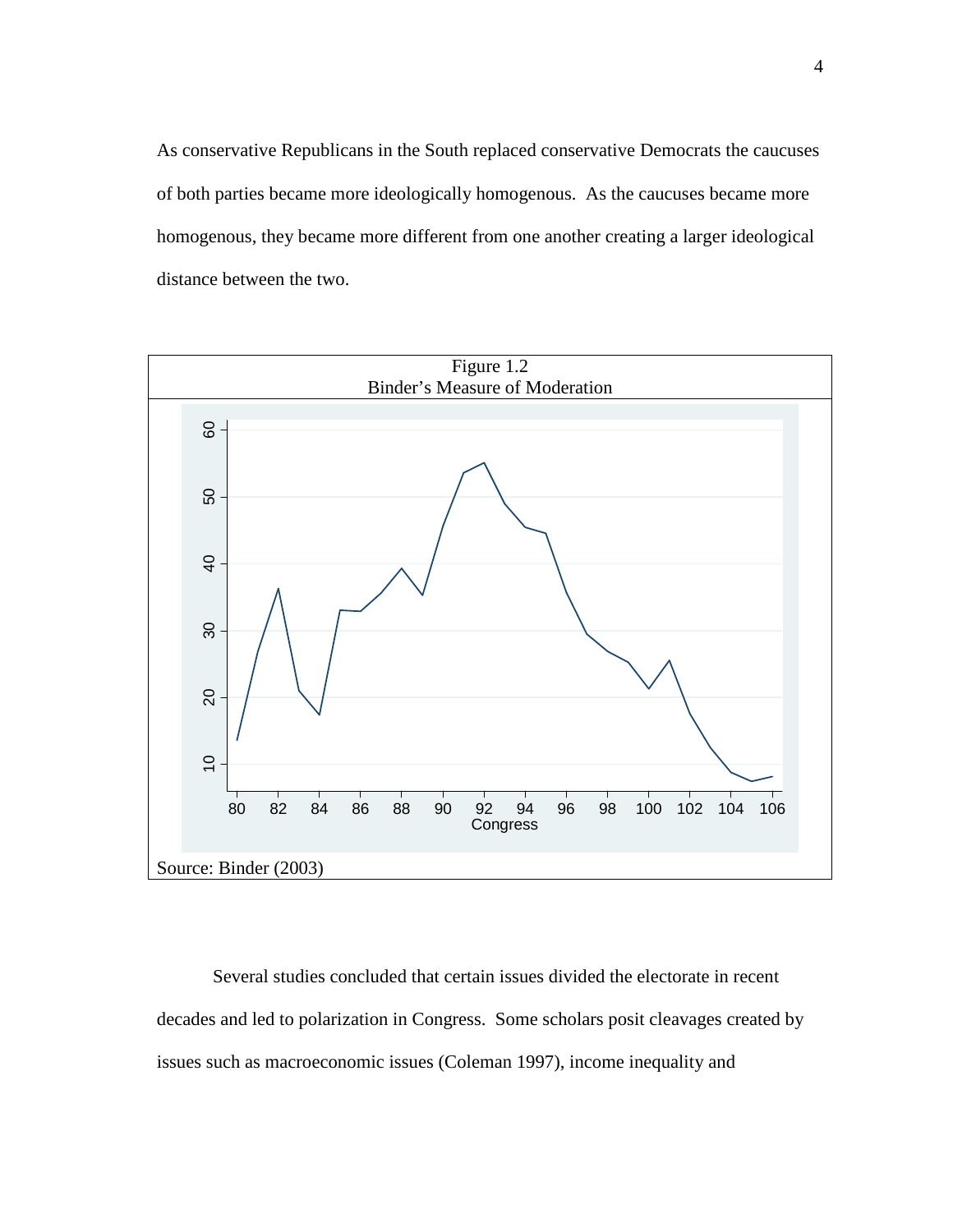immigration (McCarty, Poole, and Rosenthal 2006), and race (Carmines and Stimson 1989) are the source of the increase in polarization. As the public became divided on these issues, the parties began to take opposite sides, leading to sharper ideological divisions. Stonecash, Brewer, and Mariani (2003) track ideological change across issues and regions, creating a comprehensive view of polarization in the electorate that is not restricted to explaining change in one issue area or in one region (i.e. the South).

 A second proposed source of polarization is institutional change in Congress itself. This literature is closely tied to models of changes in the electorate and emphasizes that polarization in the electorate leads to polarization in Congress, which in turn allows members of Congress to make institutional changes that reinforces the existing polarization. Rohde (1991), for example, finds that the increased homogeneity of the Democratic caucus resulting from the southern realignment enabled Democrats to launch institutional reforms in the 1970s that allowed for more partisan outcomes, particularly in the House. Power was removed from senior and conservative committee chairs and given to party leaders and subcommittee chairs, which allowed for the passage of legislation that reflected the views of the caucus as a whole. Cox and McCubbins (1993, 2005) find that as the parties become more ideologically homogenous, the leaders of the majority party are better able to control the agenda and reduce the chances of getting rolled on the floor on issues important to party members. These institutional advantages are enhanced as the majority party becomes more unified, which occurs during partisan eras.

5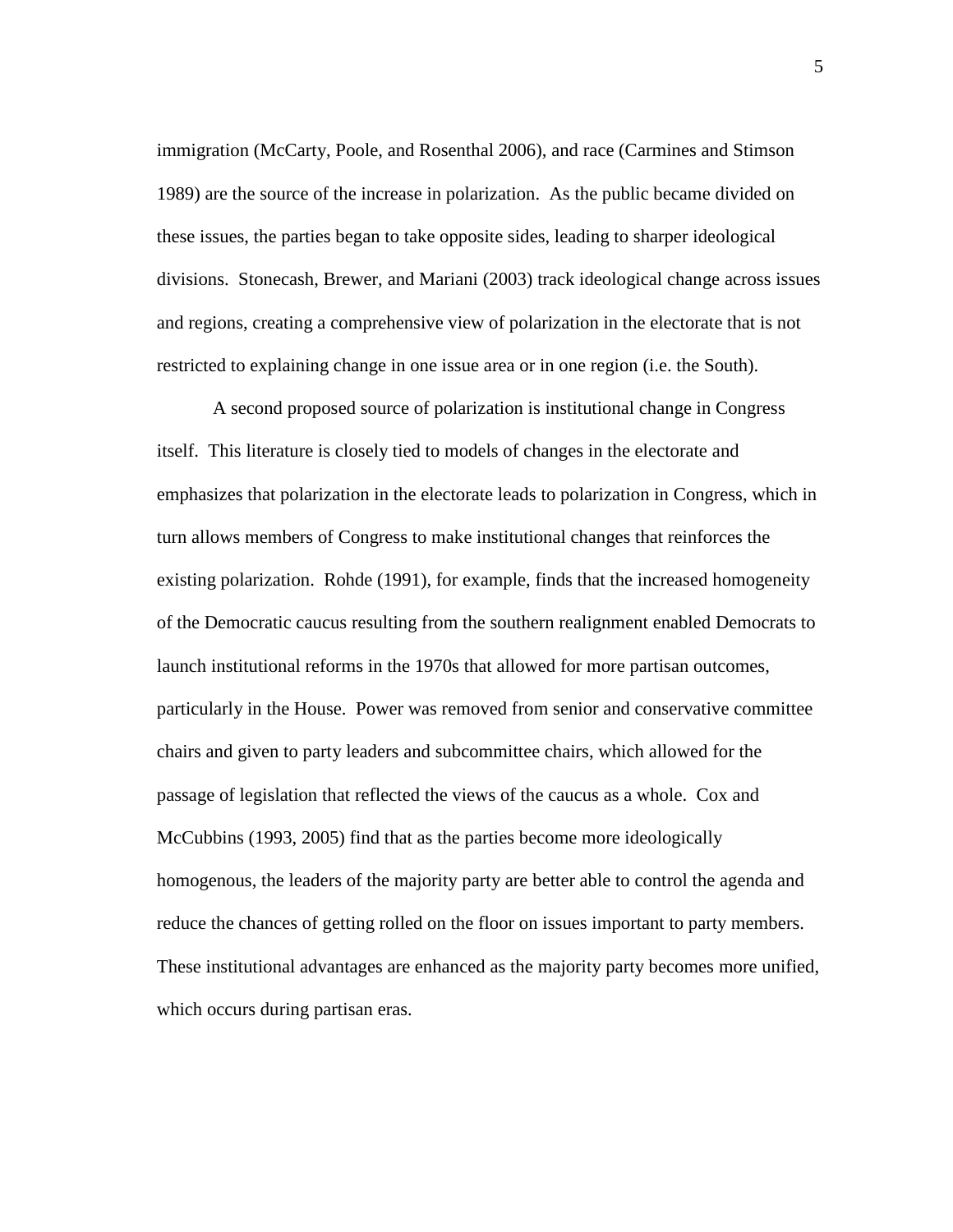Polarization resulting from both electoral and institutional sources has allowed a greater leeway to party leaders, particularly in the House to assert control over the legislative agenda (Rohde 1991, Aldrich 1995). Party leaders have incentives to protect their members from casting politically difficult roll call votes. Specifically, they seek to maintain their majority status and to do this they cannot put their fellow partisans in jeopardy (Cox and McCubbins 1993, 2005). Majority party leaders, therefore, free their members to vote against the party on passage votes if necessary, but expect party loyalty to hold on procedural votes, which allow party leaders to control the agenda and debate. Indeed, Congress, particularly the House, is more polarized on procedural votes than on substantive roll calls (Theriault 2008).

 Though much has been written about the causes of polarization, with few exceptions little has been said about the consequences of polarization. Clearly, the consequences of polarization need more attention. Though there has been some attention to the consequences of polarization, the quantity of this research pales in comparison to the amount of attention given to the causes of polarization. Most of the work on the consequences of polarization has been in the context of the literature on policy gridlock, but polarization has received less attention as an explanation for gridlock than factors such as party control and divided government.

 For example, Binder (2003) used the inverse of polarization, moderation, as an explanatory variable and found that polarization contributes to legislative gridlock. Rosenthal (2004) asserts that polarization exacerbates economic inequality because the gridlock that results from polarization defeats policies intended to address inequality.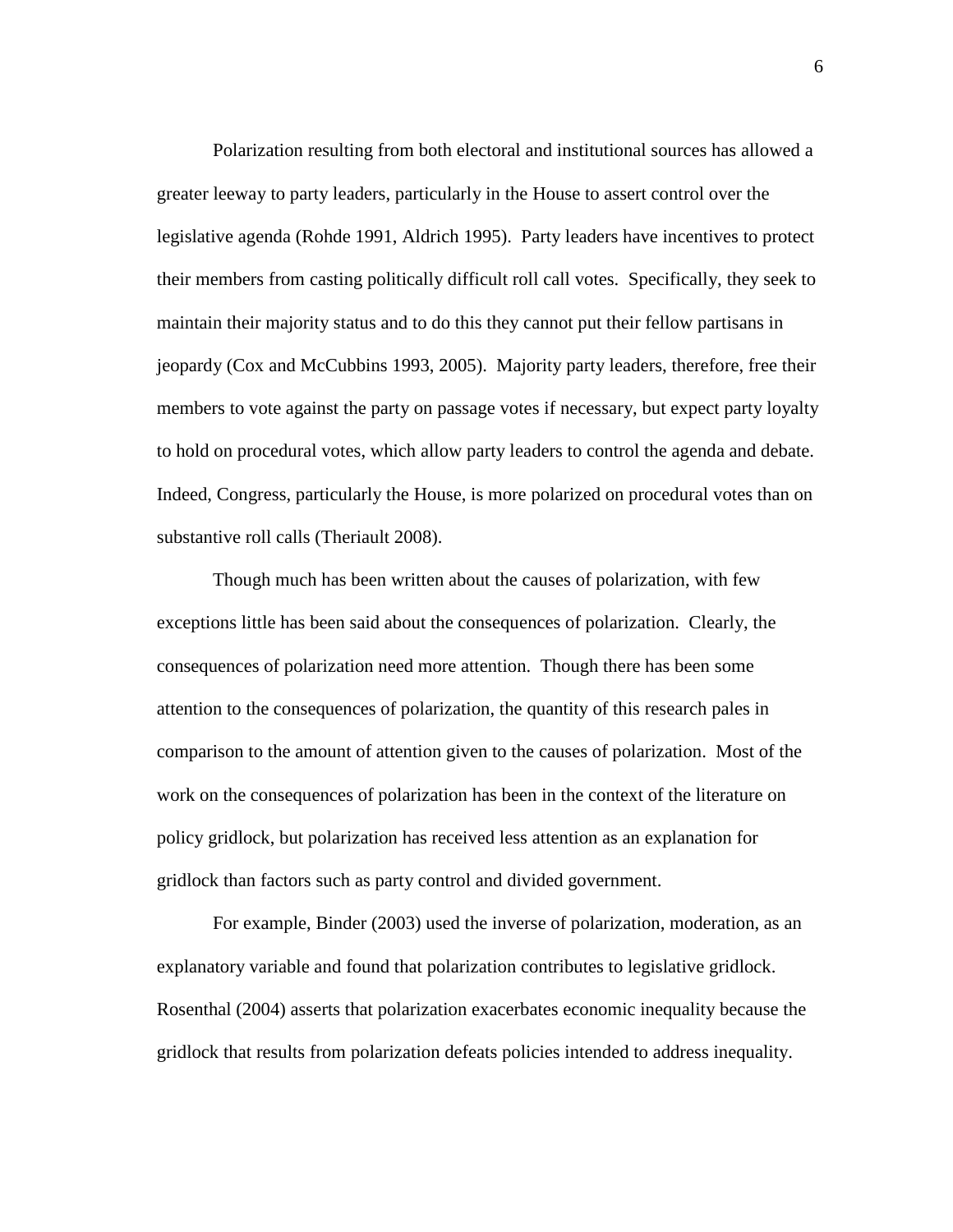McCarty (2007) casts the net a little wider and finds that polarization in conjunction with divided government and institutional obstacles that require supermajorities to overcome reduces the chances of significant legislation being passed. The general conclusion from these three studies is that polarization enhances legislative gridlock.

 However, these general conclusions ignore the potential subtleties to the process by which one would expect polarization to create gridlock. Sinclair (2008) points out that given the known effects of the rules of the House and Senate, it can be anticipated that polarization's effect on gridlock would vary across these chambers. The House, as understood by the conditional party government and cartel theories (Rohde 1991, Aldrich 1995, Cox and McCubbins 1993, 2005) should be less likely to gridlock as party cohesion and differences between the parties increase, i.e. an increase in legislative productivity should be observed in the House as polarization increases. On the other hand, in the Senate, where individual members have more influence over the legislative process, polarization should lead to an increase in gridlock as the members of the minority party have more incentive to try to stop legislation sponsored by the majority.

 The gridlock literature does not account for chamber differences in any rigorous way. Most of the gridlock studies are aggregate studies that look at the rate at which Congress passed legislation on important issues, exemplified by Mayhew's (1991) study on the effects of divided government on the passage of significant legislation. A few account for the effects of policy and ideological differences between the chambers (Binder 1999, 2003, Jones 2001), but no study was found that breaks down the legislative process and examines bill passage in the House and Senate separately.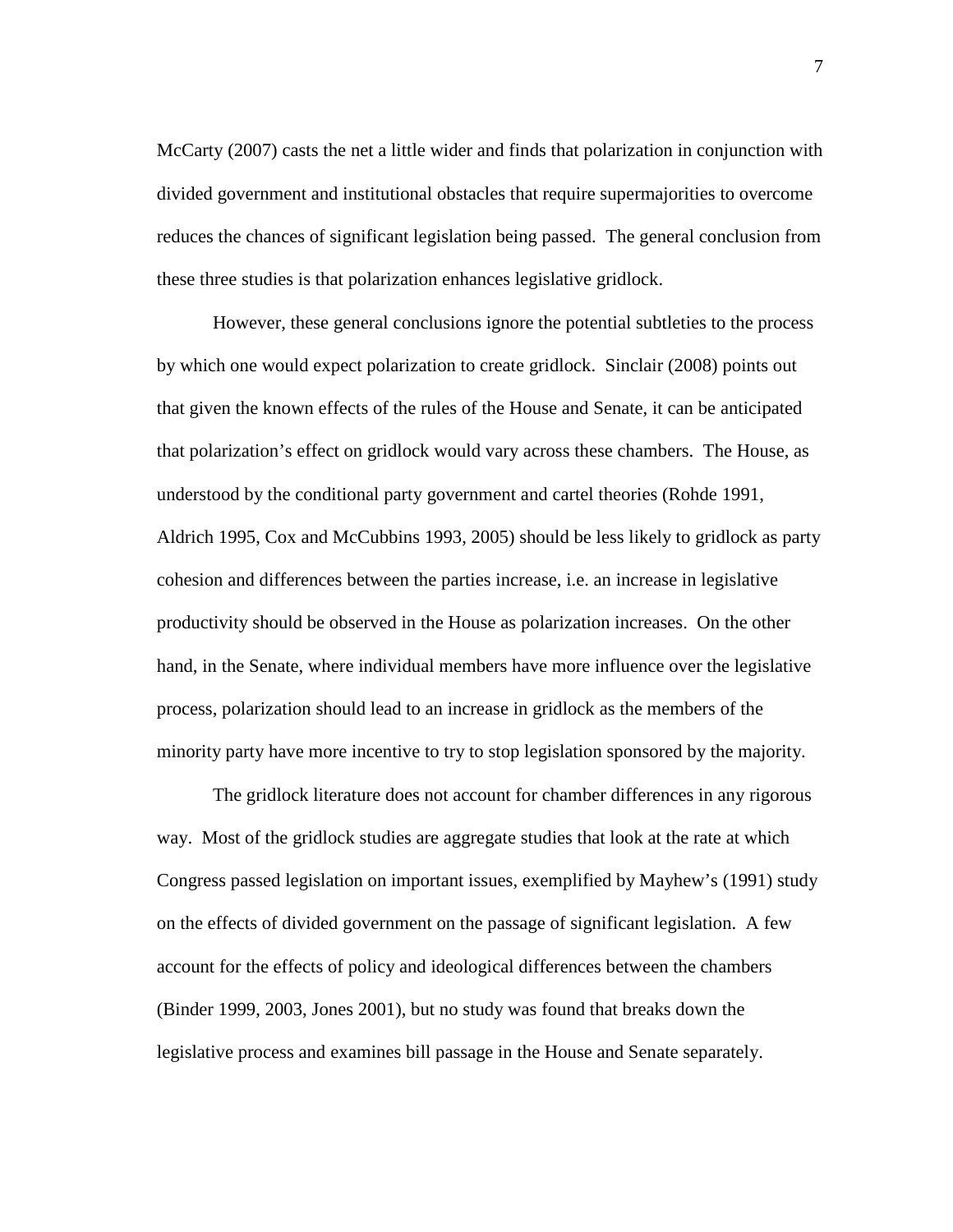Aside from its lack of attention to polarization and House and Senate differences, the gridlock literature appears to underestimate the importance of the president when modeling the effects of divided government. By placing a variable for divided government in their models, researchers studying gridlock implicitly bring the president into the model. It is reasonable to expect that divided government will have the greatest impact on bills the president supports (Congress under divided government will be more likely to oppose them) and on bills he opposes (the president will veto any such bills under divided government). Aggregate studies of gridlock, particularly those that focus on divided government, generally fail to take this into account. Binder (2003) models the effect of issues being mentioned by the president in the State of the Union Address on gridlock, but did not explicitly model presidential position taking. Edwards, Barrett, and Peake (1997) model the effects of divided government on presidential position taking and presidential success, but did not look at how presidential position taking affected overall policy gridlock.

 In sum, the literature as it currently stands contains two deficiencies. First, the congressional literature as a whole and the gridlock literature specifically have yet to account for the consequences of party polarization. A great deal of research has been conducted on the sources of polarization and on the consequences of divided government, but relatively little attention as been paid to the consequences of polarization. Second, models of the effects of divided government do not adequately account for the role of the president, leaving such models underspecified. The purpose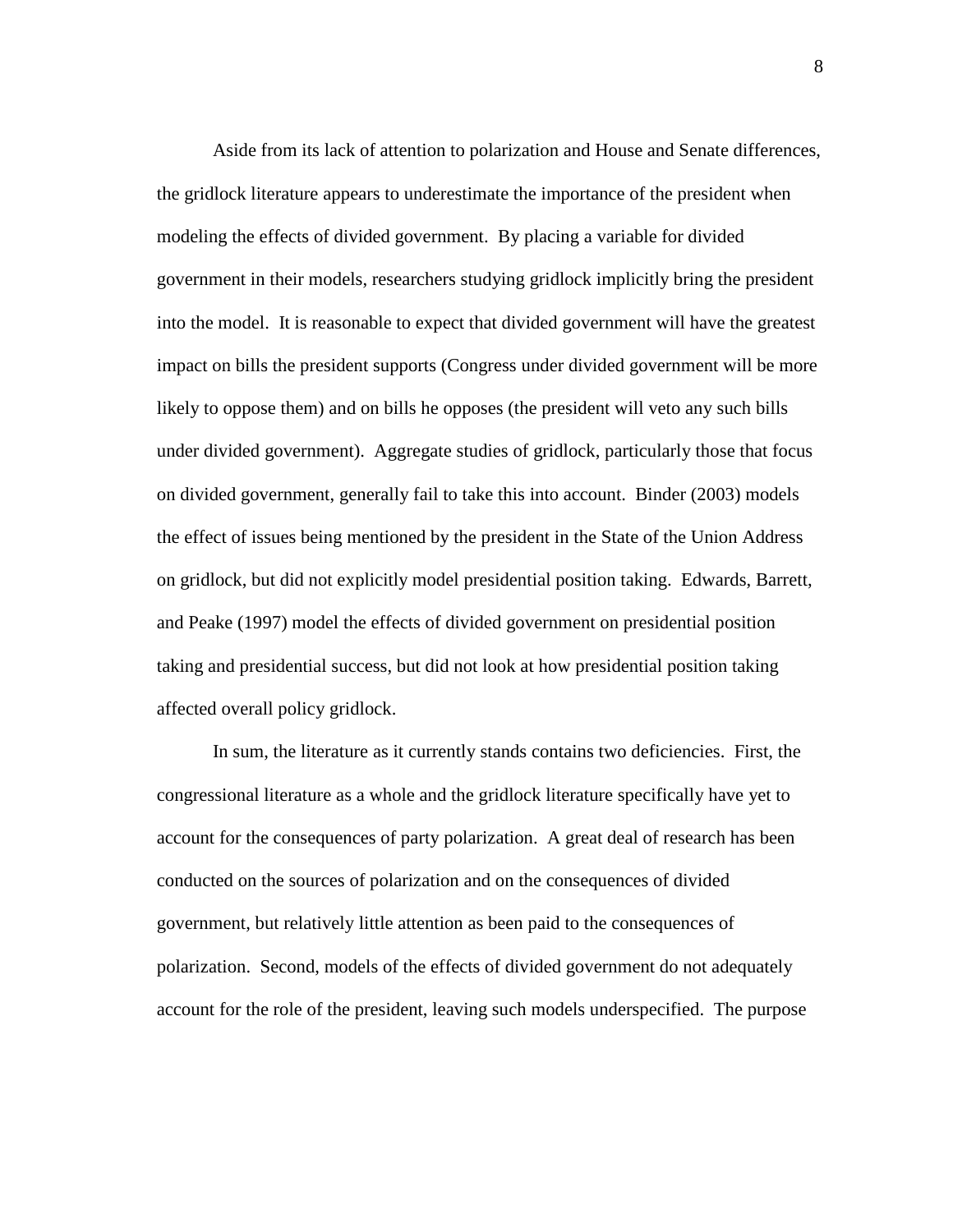of this dissertation is to correct these deficiencies and produce a better model of the passage of legislation. The next section outlines the plan for how this will be done.

### **Plan of the Dissertation**

This dissertation will argue that aggregate models that fail to account for differences in the lawmaking process between the House and Senate, have divided government as the primary explanatory variable, and do not account for the position the president takes on legislation provide an incomplete picture of lawmaking and gridlock in the United States Congress. This argument will be made in several stages.

 Chapter II will begin this process by providing an in depth review of the gridlock literature and the small literature that discusses the consequences of polarization. I will then discuss a theory that more fully accounts for the all of the subtleties that surround legislative gridlock and the effects divided government and polarization have on it. The essential premise is that divided government and polarization interact, that the effects of polarization are in part determined by the presence or absence of divided government and that the impact of divided government is determined by the level of polarization. The chapter will conclude with a discussion of a dataset constructed to test the theory.

 The assertion that models in the gridlock literature are underspecified by leaving out the position of the president is the main focus of the middle portion of the dissertation. Studies of presidential influence, especially Edwards, Barrett, and Peake (1997), show that the president's position taking and success in Congress is often contingent on the presence and absence of divided government. If the theory that the effects of polarization and divided government are interactive is correct, then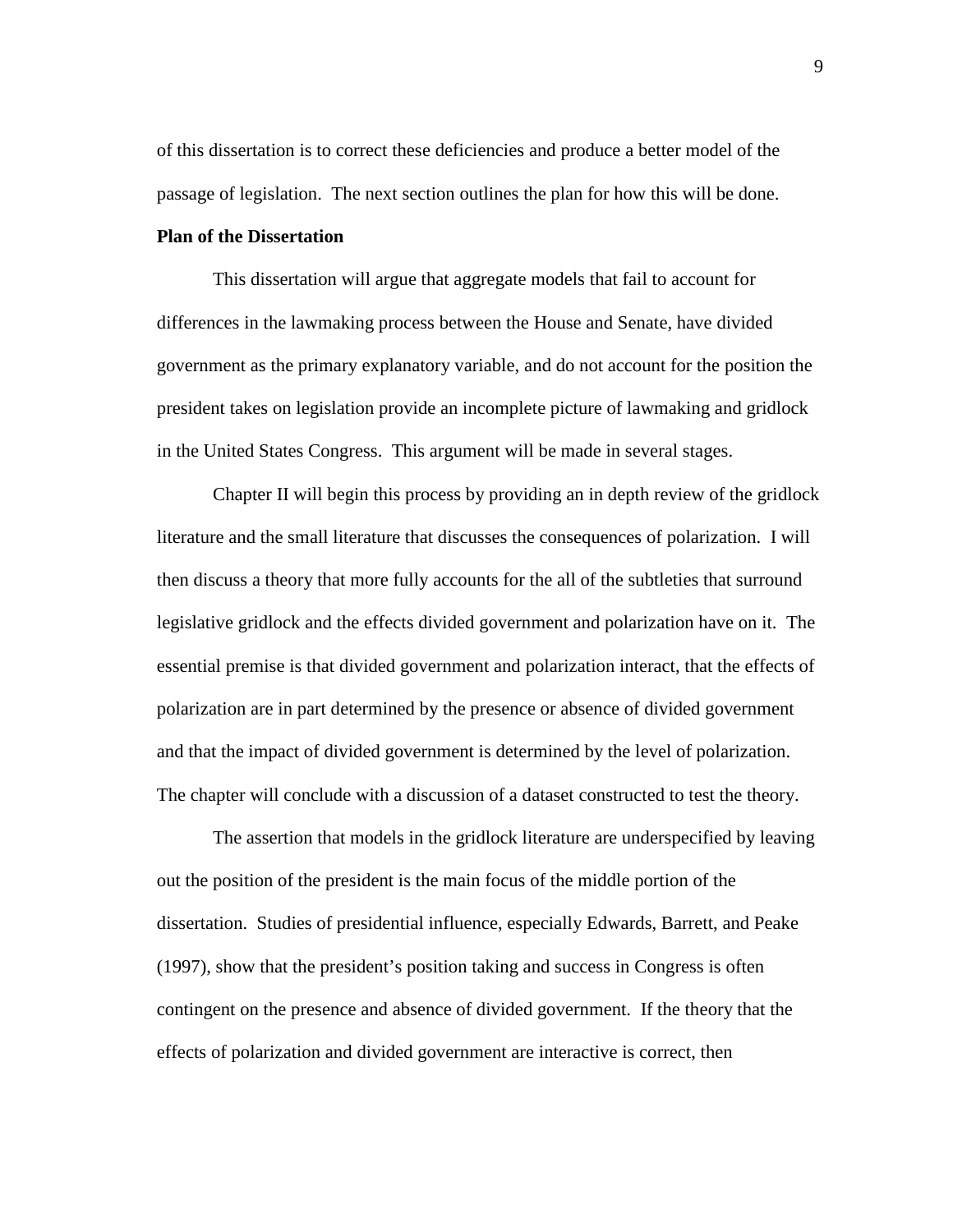polarization will have an influence on position taking and success as well. These issues must be sorted out before presidential positioning can be added to the gridlock model. Chapter III will examine the effects of polarization and divided government on presidential position taking. Chapter IV will look at the success the president has in getting Congress to support his position. This chapter examines presidential success in Congress as a whole and in the House and Senate.

 Chapter V will present the improved models of bill passage in Congress. These models account for the impact of polarization, differences between the House and Senate, and the position of the president. These models will show that the effects of polarization and divided government are interactive and vary according to the chamber being analyzed and the position of the President.

 The final chapter of the dissertation concludes by summarizing the key findings and placing them in context with the rest of the literature. It will also discuss avenues for future research. The dissertation will conclude with some speculation on the long term consequences should the current upward trend of polarization continue indefinitely.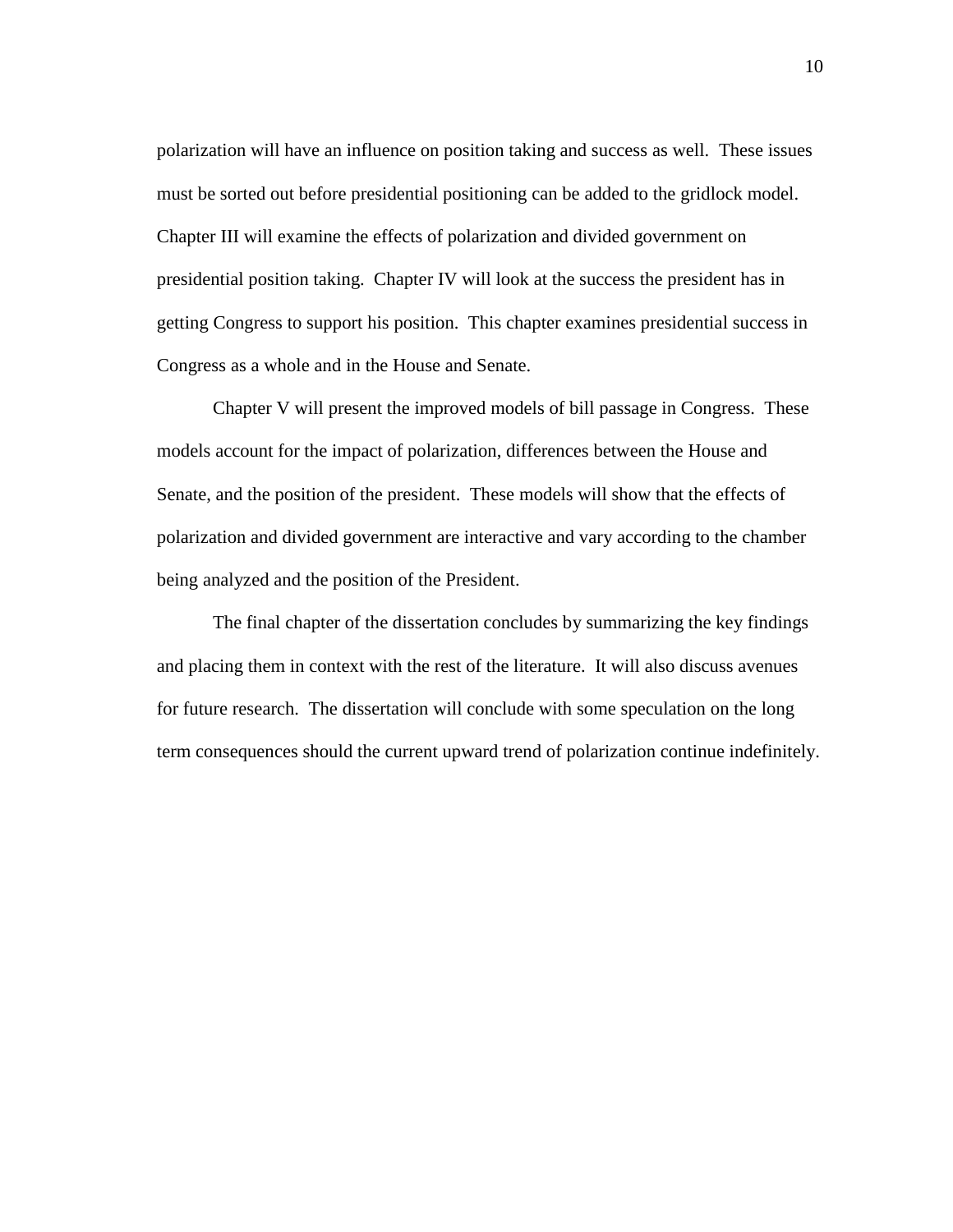#### CHAPTER II

#### A THEORY OF POLARIZATION AND CONGRESSIONAL GRIDLOCK

 To address the flaws and oversights of the gridlock literature, a theory must be specified. Such a theory must account not just for the general effects of divided government and polarization on legislative productivity, but also for the fact that the effects of both are contingent on other factors. The theory constructed in this chapter holds that divided government and polarization increase gridlock overall, but the effects they have on the process are interactive, meaning that the effects of polarization are contingent on the presence of divided government and that the effects of divided government depend on the level of polarization. Also, these effects vary depending on the chamber and the president's position on a given piece of legislation.

 The discussion of this theory will proceed in three steps. It will begin with a review of the congressional politics research on the effects of party on roll call voting, the gridlock literature that focuses on divided government, and the scant literature that deals with the consequences of polarization for legislative productivity. This will be followed with a discussion of the theory that will guide the empirical work in the remainder of the dissertation. The chapter will conclude with an overview of the research design used to test the theory.

### **Party Voting, Divided Government, and Polarization**

 The gridlock literature as it currently stands is a product of three lines of research. It began with empirical research oriented towards understanding the influence party has over the individual roll call vote, and the studies that made the connection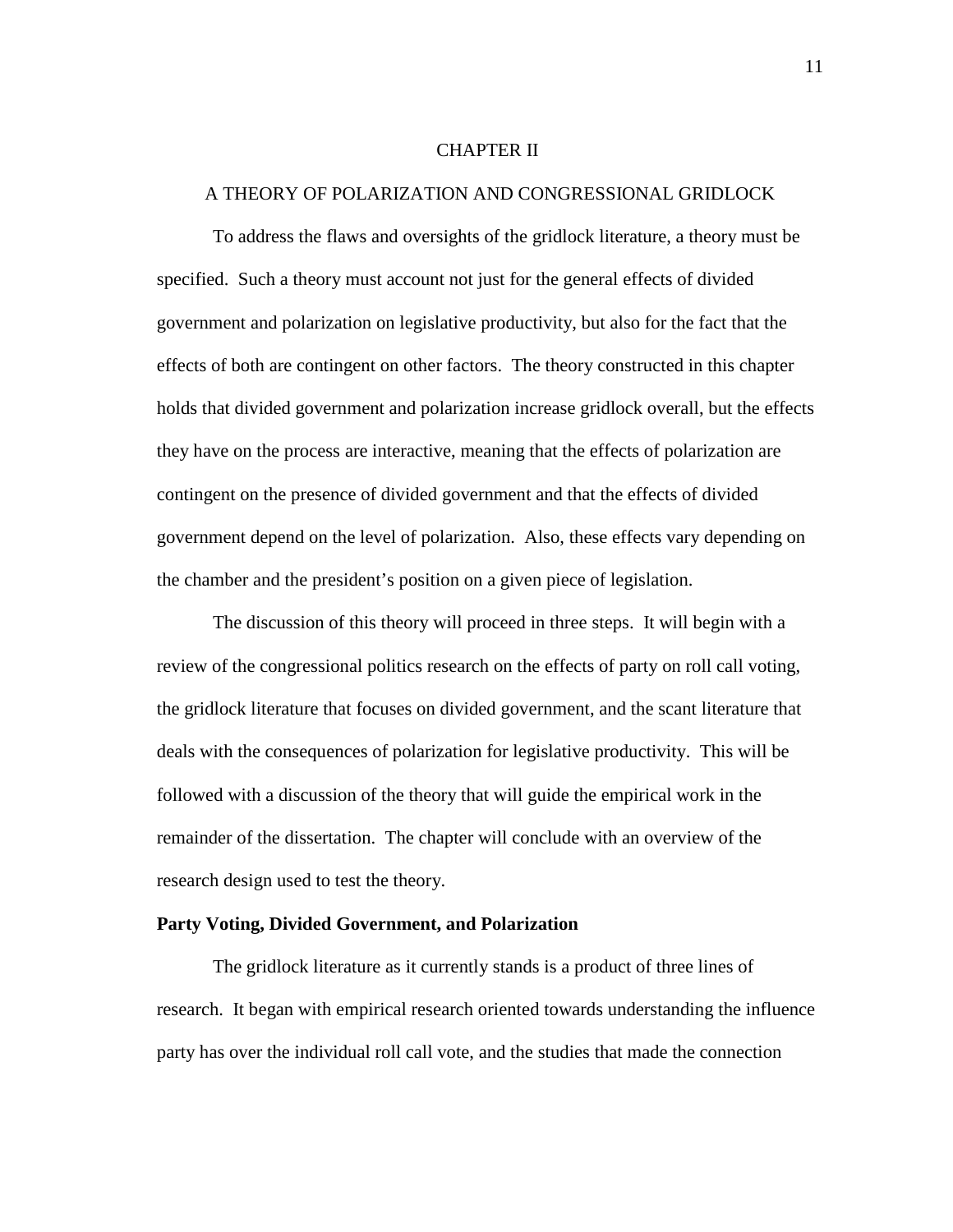between large seat swings between the parties and the potential for policy change. The gridlock literature then sought to understand why periods of large policy change were so rare. Divided government was thought to be the cause, at least for gridlock after World War II. Most recently, gridlock studies have begun to examine party polarization as another cause of policy gridlock.

 Political scientists have examined the influence of party on legislative output in two areas: the influence that party has over individual legislators on roll call votes; and the role of the parties in macro level changes in public policy. On the individual level, the question has centered around the extent to which party influences decision making on roll call votes. At least one prominent line of study holds that parties have little or no influence over the decision making process of individual members of Congress. Mayhew (1974) in his seminal work asserts that "no theoretical treatment of the United States Congress that posits parties as analytic units will go very far" (27). Rational choice theorists, most prominently Krehbiel (1993, 1998), model congressional decision making as a function of individual ideal points. In such models party is assumed to have no independent influence over the individual member's decision, and any pattern a member may have of voting with his or her party is a product of the member's individual preferences.

 When roll call votes have been scrutinized, however, party has been shown to have at least some influence over the decisions of individual members of Congress. A number of roll call voting studies found that party is the best single predictor of vote, even during an era when intra-party regional differences were also an important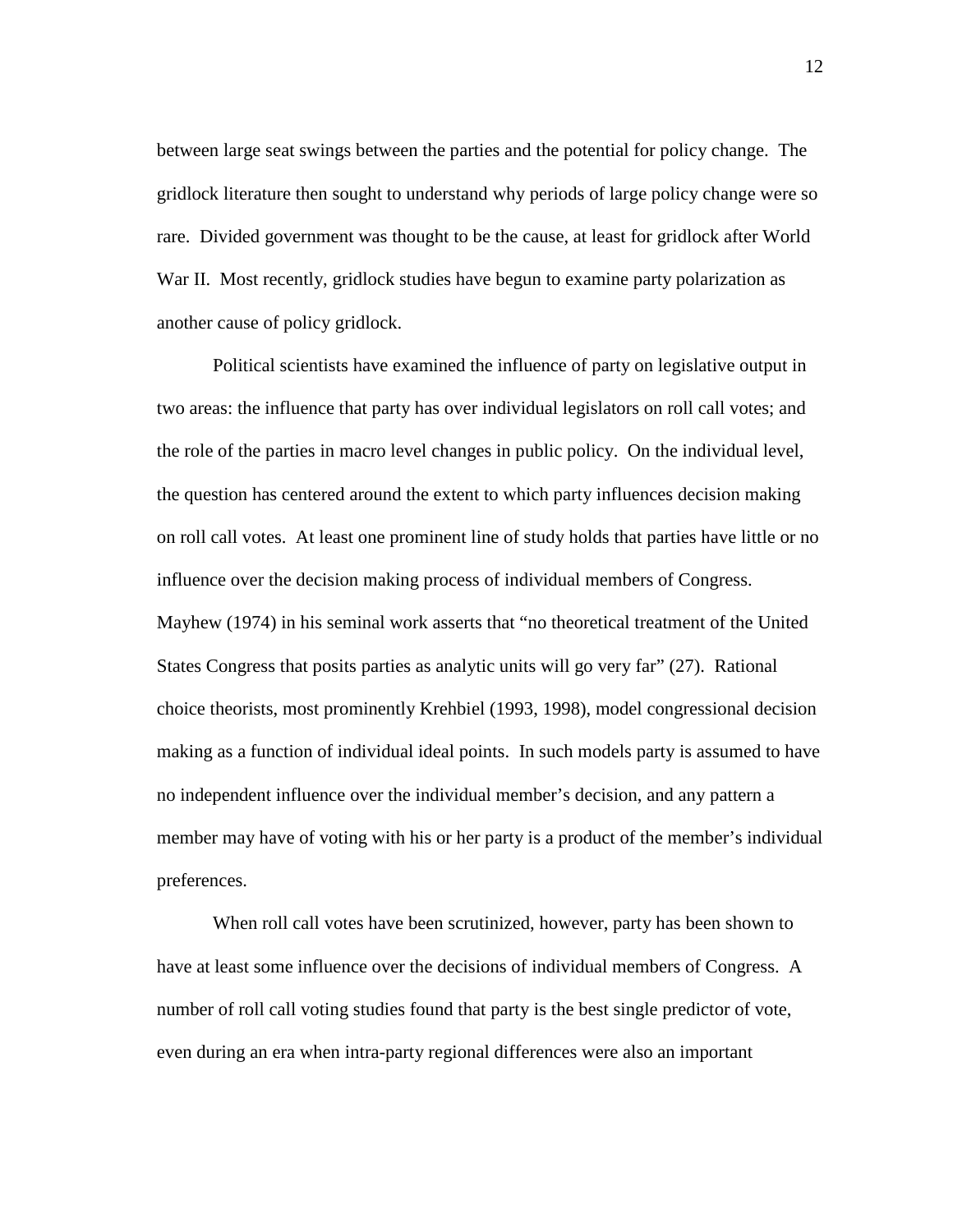predictor of certain roll call votes (Clausen 1973, Kingdon 1977, Weisberg 1978). As issues become more contentious, party becomes a better predictor of roll call votes.

 Recent studies test the limits of party influence over roll call votes. Most find at least some evidence of party influence on roll call votes. Ansolabehere, Snyder, and Stewart (2001) compare roll call behavior to the preferences of House members revealed by surveys across three Congresses and find that both party and individual preferences influence roll call decisions. However, party exerted an influence independent of preferences in 40 percent of the roll calls and generally occurred on procedural votes, close votes and on issues of importance to the parties. Other studies, using longer periods of time, find that party has an influence over roll call voting over time (Hager and Talbert 2000; Cox and Poole 2002; Lawrence, Maltzman, and Smith 2006).

 Like the individual roll call voting decision, policy change at the national level in American politics is often correlated with changes in party politics both in political institutions and in the electorate. Brady (1978, 1988), for example, shows that major changes in public policy occur after realigning elections that change the partisan balance in the electorate and in policy making institutions. Research also shows that the potential for changes in policy across Congresses over time is contingent not only on the raw number of seats won by the respective parties, but also on the cohesiveness of majorities (Hurley, Brady, and Cooper 1977, Hurley 1979). Thus, conditions necessary for large scale changes in public policy are rare.

 The literature on legislative gridlock began as an effort to understand why periods conducive to significant legislative change such as the New Deal or Great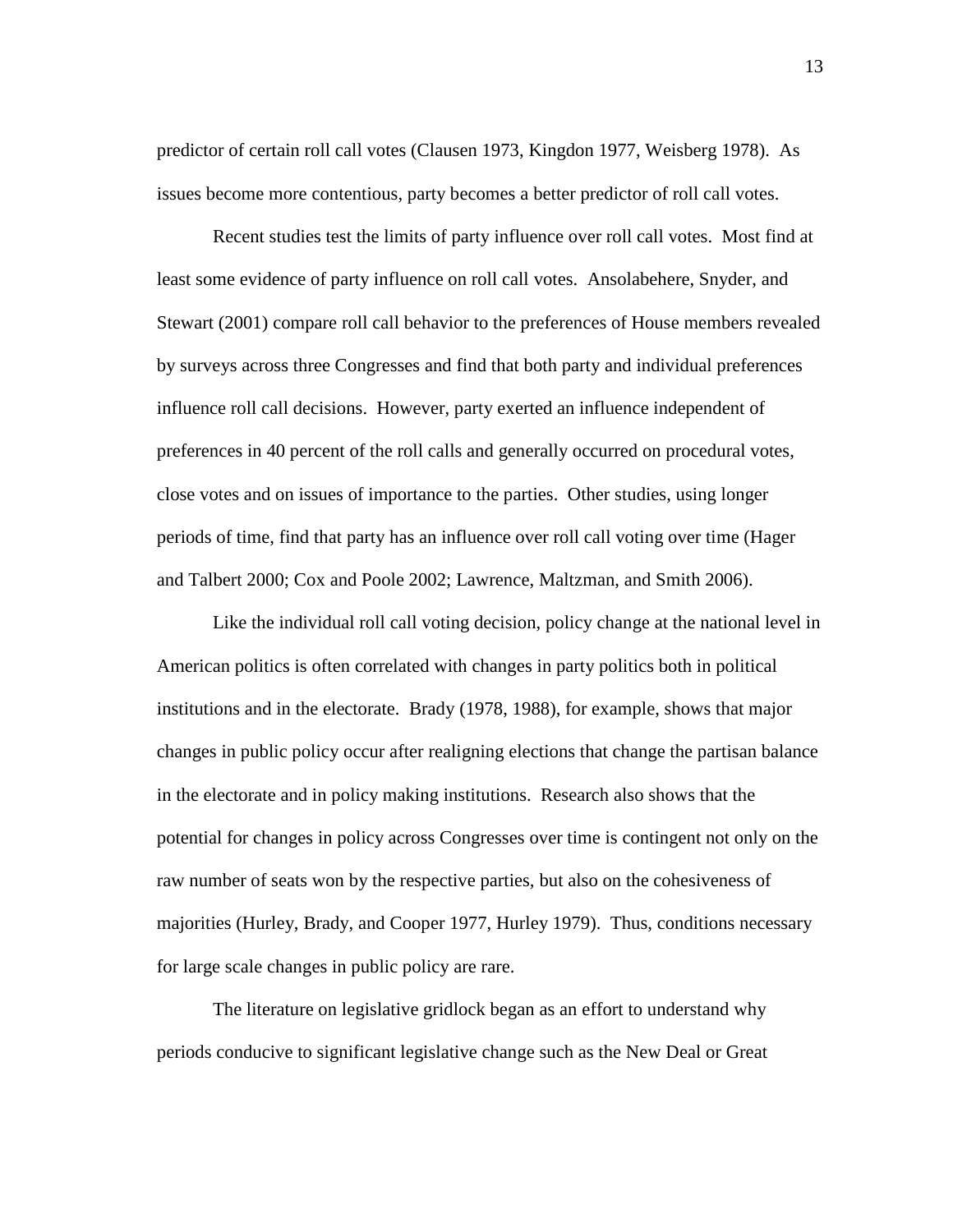Society are relatively rare. A certain amount of gridlock is built into the constitutional system itself. Some political scientists go so far as to claim that the Founders, in particular James Madison, "designed a system for deadlock and inaction" (Burns 1963, 6). In other words, the Founders intentionally created a system that would naturally gridlock. However, the constitutional system is also a delicate balance between creating a working government and protecting the public from tyrannical majorities (Jones 1995). Even institutional features intended to divide power (e.g. bicameralism) were intended to slow down excesses rather than create general gridlock (Lee and Oppenheimer 1999, 27- 9). Gridlock is no longer assumed to be "a desirable and untouchable gift of the Founding Fathers" (Binder 2003, 6).

 When political scientists look beyond constitutional causes of gridlock the most frequently examined factor came to be divided government. At least since Woodrow Wilson's (1911) work in the early  $20<sup>th</sup>$  century, the parties have been considered the most effective means of overcoming constitutional barriers such as the separation of powers in order to produce major change in public policy (Rossiter 1960, Truman 1971). Thus the regular occurrence of divided government after World War II was an alarming development (Sundquist 1988), at least for those who desired frequent innovations in public policy. The need emerged for new theories of government policymaking when the separate institutions were controlled by different parties.

 This research began in earnest with Mayhew's (1991) study of the passage of important legislation in the post World War II era. Though political scientists had examined the importance of divided government prior to Mayhew's work (see for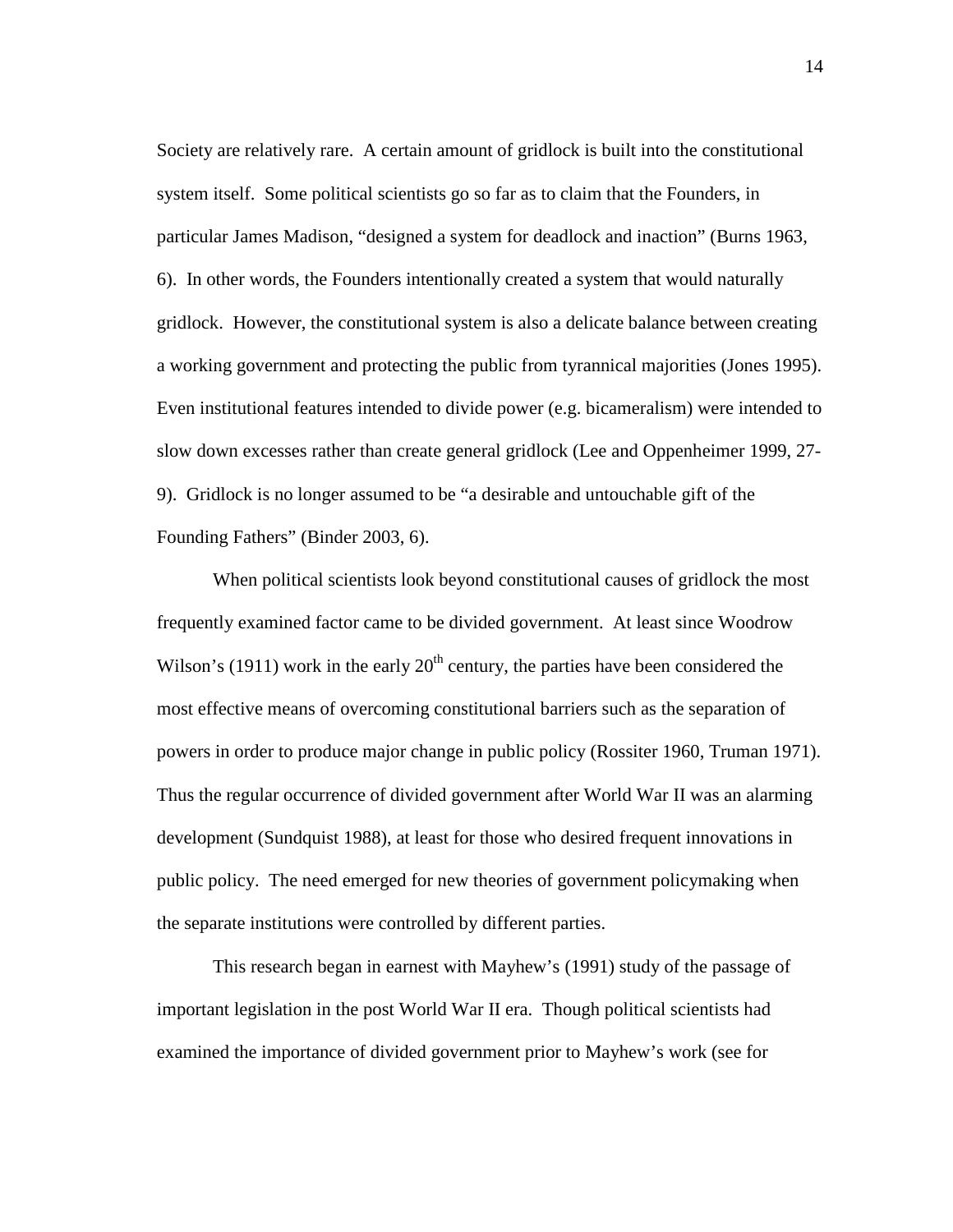example Key 1964, Ripley 1969), Mayhew's finding that divided government had no effect on the passage of legislation triggered a flurry of research that reexamined Mayhew's surprising finding. This flurry became the gridlock literature as we know it today.

 Most of the research subsequent to Mayhew finds that divided government has at least some impact on the passage of legislation, especially for significant or important enactments. However, there is a great deal of variation across the various studies in the strength and nature of the findings. The results appear to vary according to how various authors define significant legislation.

For example, Kelly (1993) refines Mayhew's list of significant enactments and finds that divided government significantly reduced the passage of such legislation. Mayhew (1991) formed his list of important legislation using two sweeps. The first was a contemporary assessment of the importance of the legislation. The second sweep utilized retrospective analysis of the impact of the legislation. Mayhew analyzed legislation that appeared in one or both lists. Kelly used only legislation that appeared in both lists. Howell et al. (2000) examine all public laws for a forty year period, splitting them into four categories based on the significance of the law. The results indicate that divided government reduces the amount of landmark enactments, increases the passage of trivial legislation, but has no effect on the rate of passage of legislation in the middle categories. Edwards, Barrett, and Peake (1997) examine important legislation that failed and find that the odds of important legislation failing increases under divided government, but found that divided government does not affect the amount of important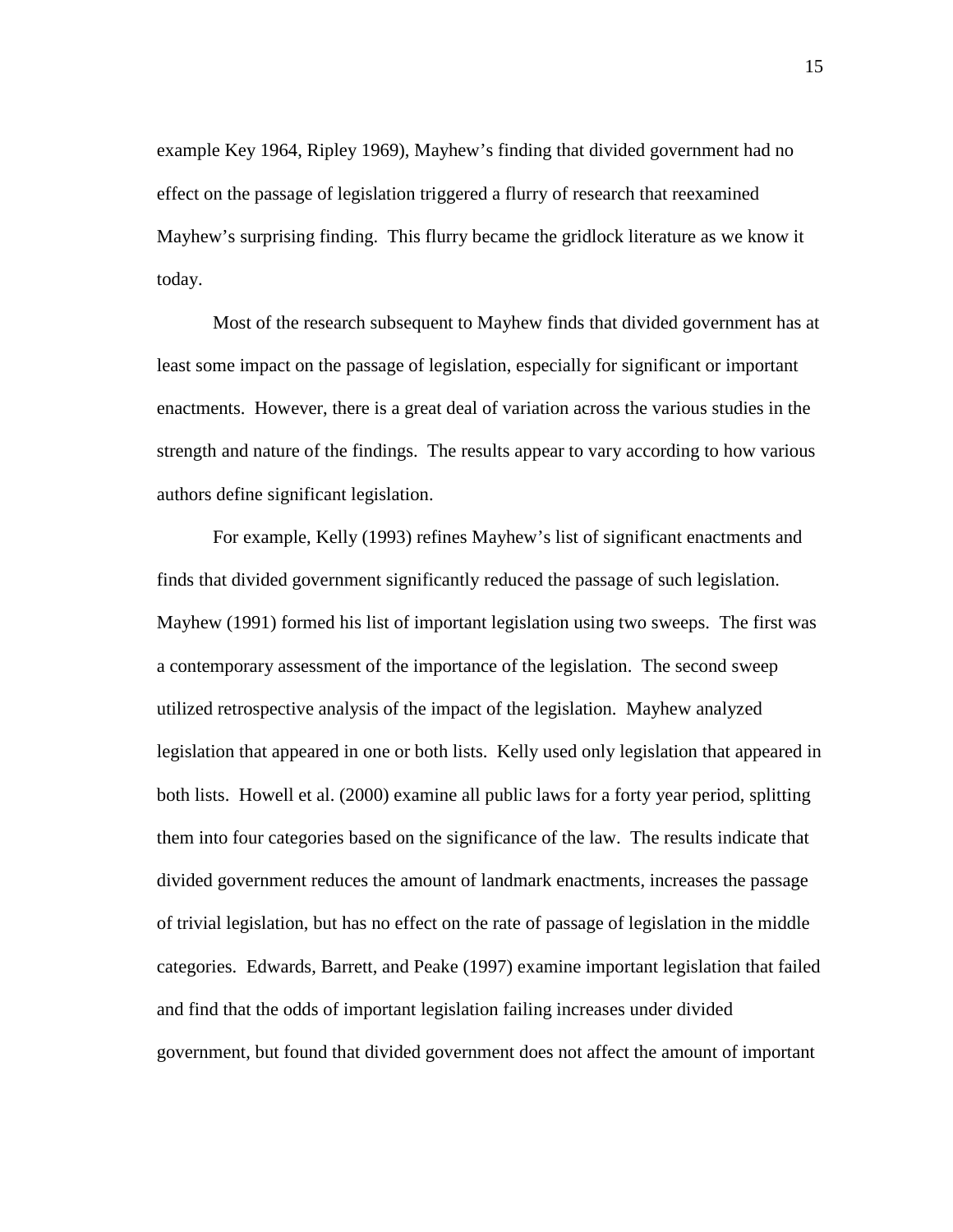legislation that passes. There are several more approaches to determining a sample of important legislation (Thorson 1998; Binder 1999, 2003; Thorson and Nitzsche 2000), but all find at least some effect for divided government on the passage of legislation.

 Close reflection on this research identifies an important weakness in the divided government literature regardless of the approach used to determine a sample of important legislation. By definition divided government implies that partisan differences between the president and Congress are the source of gridlock. Yet, few gridlock studies explicitly account for the president as fully as they should. Edwards, Barrett, and Peake (1997) come the closest by examining the effects of divided government on the positions that the president takes on legislation and the impact of divided government on the whether or not the president wins on an issue. Much of the remaining divided government literature fails to account for the president's position on legislation. Binder (2003) examines the impact of the priority the president puts on an issue in gridlock, but this does not account for the weakness. There is little theoretical reason to believe that Congress and the president will conflict on issues on which the president has taken no position, yet all of the studies discussed (with the exception of Edwards, Barrett, and Peake) examine all important legislation regardless of presidential position. This is a possible reason for the variation in the strength of the impact on divided government across the literature and needs to be addressed.

 In spite of the weaknesses remaining in the divided government studies, the gridlock literature has recently moved towards explanations for the lack of legislative productivity in Congress that go beyond divided government. Binder (1999) cites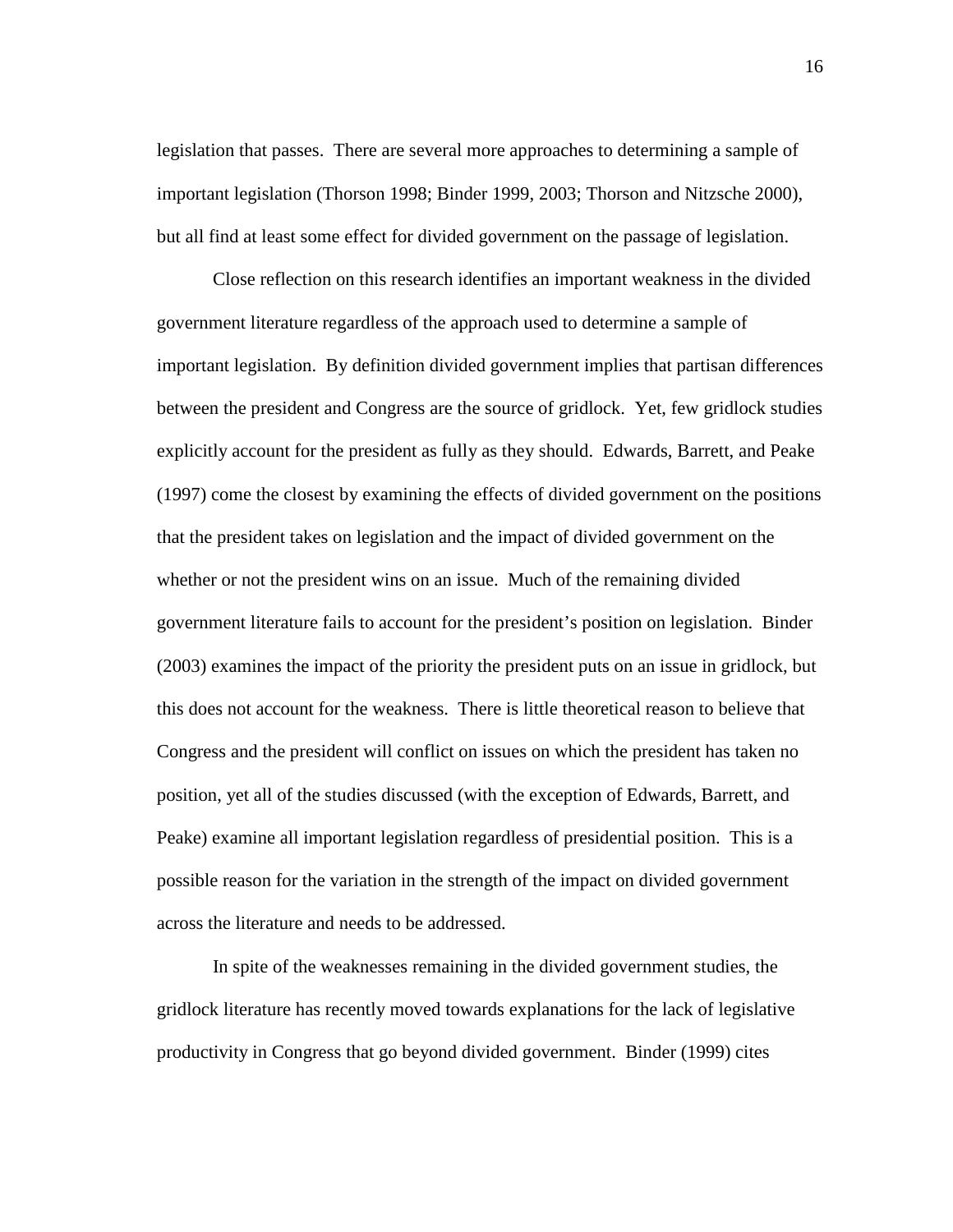bicameral differences between the House and the Senate, by which she means ideological differences between the chambers, as one of the causes of gridlock. Elsewhere, Binder (2003) suggests that partisan polarization and divided government work in concert to depress the legislative productivity of Congress. Others have found that polarization is the primary cause of gridlock (Jones 2001, Rosenthal 2004). Jones goes as far to suggest that divided government has no effect once polarization and seat division is taken into account. McCarty (2007) finds that institutional features such as holds and filibusters in the Senate enable polarization to create gridlock.

 Several studies like McCarty's posit that characteristics unique to the Senate enable polarization to increase gridlock. The logic of the theory is that as polarization increases, the minority party in the Senate will be more willing to use the filibuster to stop legislation sponsored by the majority. This line of reasoning leads to two conclusions. First, increased polarization will lead to an increase in gridlock unless the majority party attains enough seats to overcome filibusters via cloture (Jones 2001). Second, if gridlock is increasing in a polarized Congress, the most likely place where it occurs should be the Senate, the chamber whose rules allow for the party minority to block legislation (Sinclair 2008).

 Furthermore, much of the gridlock literature ignores these subtleties in the process. These studies make, either explicitly or implicitly, the seemingly reasonable assumptions that (1) any increase in gridlock in the Senate will appear as gridlock in Congress as a whole given that it takes only one veto point (in this case the Senate) to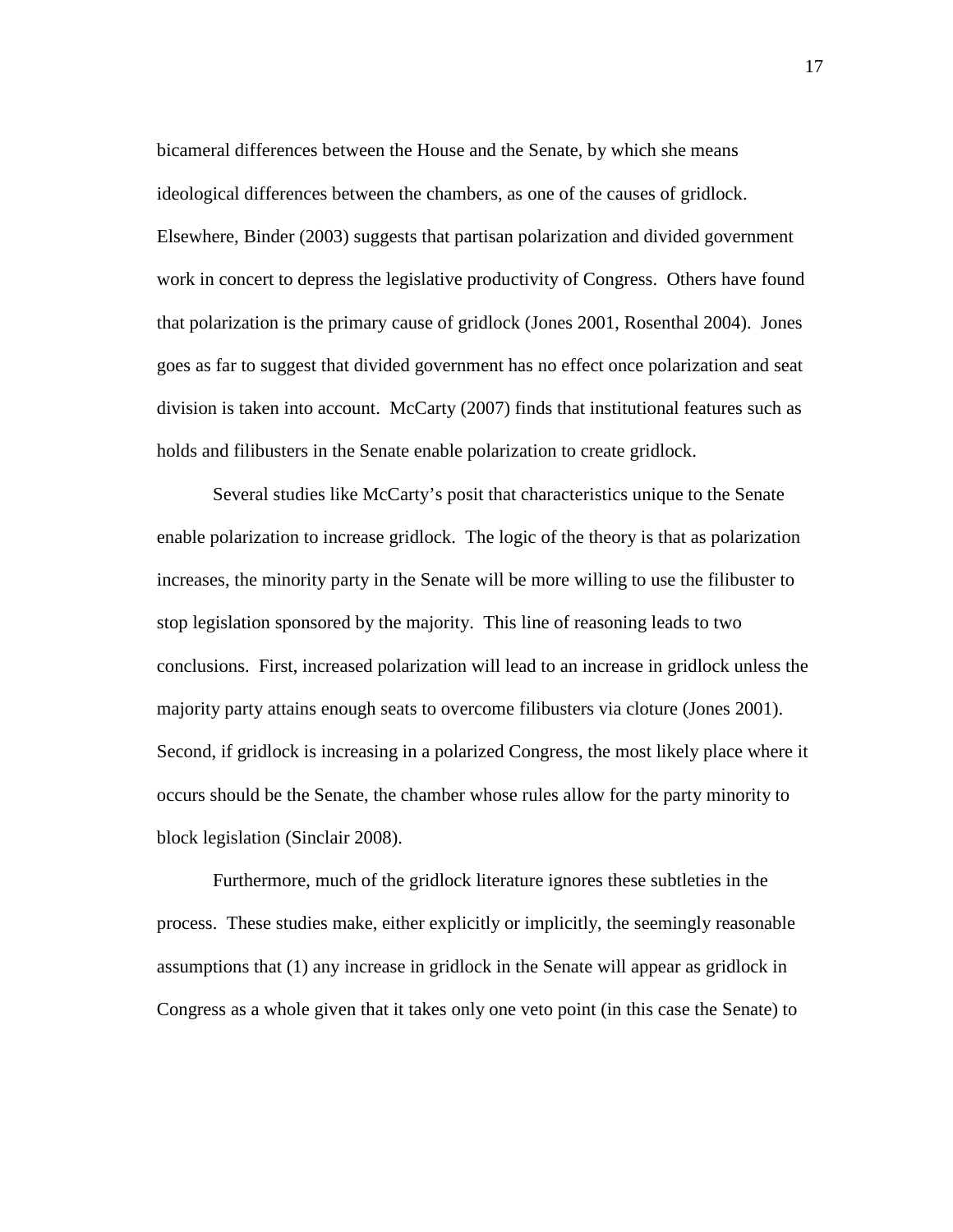kill legislation, and (2) for most if not all the era normally studied, the majority party in the Senate failed to attain a filibuster proof majority.<sup>1</sup>

 The most common approach in the gridlock literature is to collect information on issues that needed to be addressed by Congress during a particular session or Congress and see whether or not Congress passed legislation to address the issue (Binder 1999, 2003; Jones 2001). Studies of legislative gridlock commonly assume that if Congress as a whole did not pass legislation on a topic it ended in gridlock. Binder's models in particular take an aggregate approach to modeling the legislative process, meaning they look at the effects of divided government and polarization on the amount of legislation that is passed in a given Congress.

 Aggregate models of gridlock, however, miss two theoretically important characteristics of polarization. First, the aggregate approach misses the differences in effects that polarization should have in the House and Senate. Binder (1999, 2003) accounts for the ideological differences between the chambers in her aggregate model, but does not account for how different chamber rules might cause polarization to have different effects in the House and Senate. Jones (2001) does a better job of accounting for differences by including measures of both House and Senate polarization in his models. Binder accounts for polarization by averaging the House and Senate scores of

 $\overline{a}$ 

<sup>&</sup>lt;sup>1</sup> The gridlock literature reviewed here does not contain a study that traces gridlock prior to the  $80<sup>th</sup>$ Congress (1947-49). Prior to 1975, cloture required 67 votes to end a filibuster. Democrats held this number of seats in the  $88<sup>th</sup>$  (1963-65) and  $89<sup>th</sup>$  (1965-67) Senates, well prior to the observed increase in polarization. After 1975, when the cloture requirement was reduced to 60 votes, the Democrats held enough seats to invoke cloture in the  $94<sup>th</sup>$  (1975-77) and  $95<sup>th</sup>$  (1977-79) Senates, which would be on the leading edge of the upward trend in polarization (Davidson, Oleszek, and Lee 2008).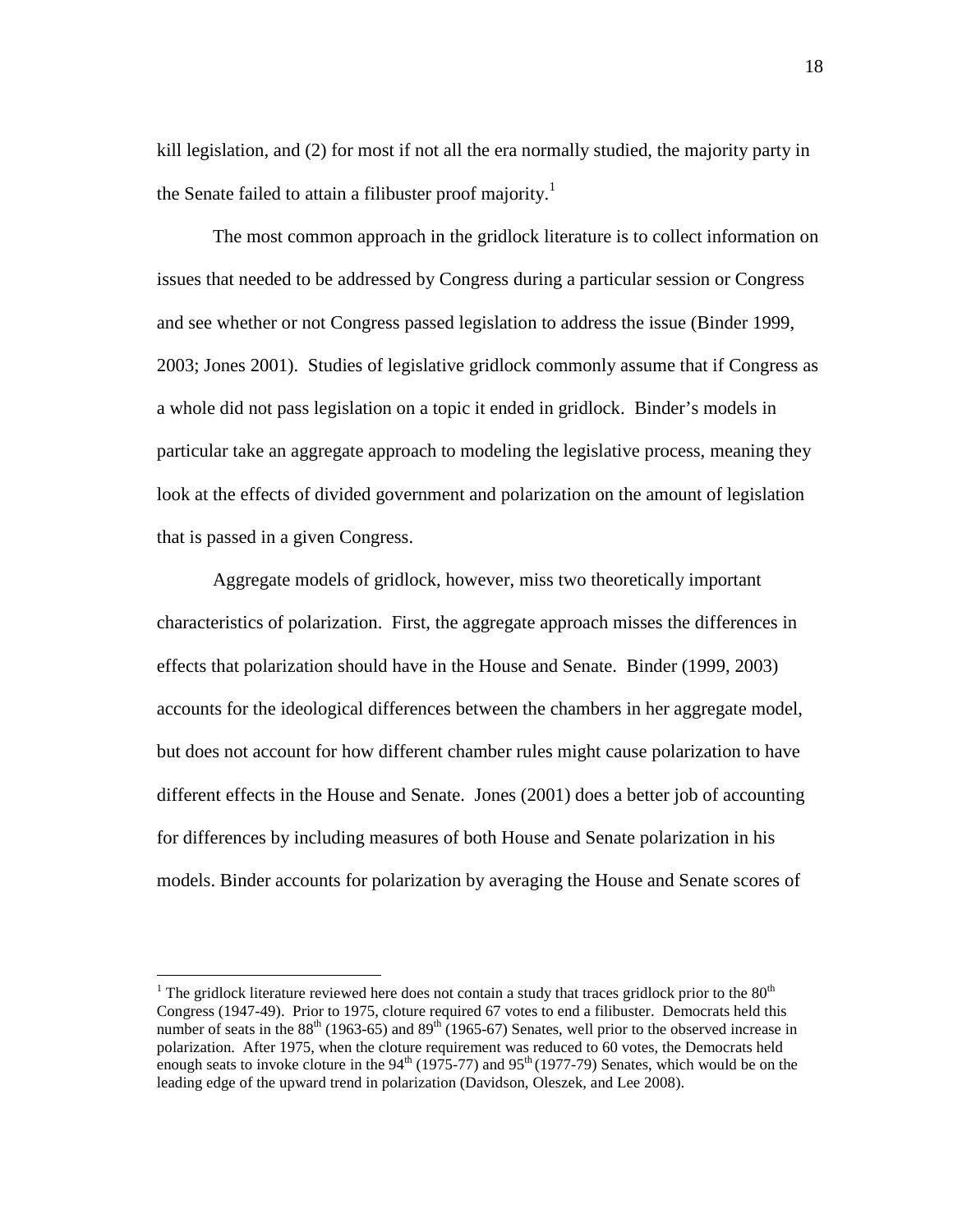her measure of moderation Nonetheless, both Binder and Jones still model an aggregate process.

Sinclair (2008) suggests that the effects of polarization in the House and Senate are the opposite of one another. In the House, polarization would be expected to increase the amount of legislation that passes, while polarization in Senate causes a decrease in the passage of legislation. The divergent effects of polarization in House and Senate are the result of differences in rules that governing lawmaking in each chamber. These rules make lawmaking in the respective chambers two very different processes (Sinclair 2000). This insight shows that the effects of polarization on legislative productivity in the House and Senate should be modeled separately.

 Second, the aggregate models of gridlock miss the interactive effect between divided government and polarization. Increased party unity is a characteristic of gridlock. Increased party unity in the Senate is likely to produce more gridlock because the ability of party leaders to build coalitions large enough to overcome filibusters is attenuated (McCarty 2007; Sinclair 2008). Divided government creates gridlock due to partisan differences between Congress and the president. Thus, the interaction of polarization and divided government compounds the problem as the majority parties in both chambers will refuse to pass the president's program and the minority party in the Senate will filibuster the majority party's agenda. Though Binder (2003) includes both a polarization and a divided government variable in her gridlock models, she does not account for the interactive affect between the two. Indeed, no research could be found that directly addresses the interaction between divided government and polarization.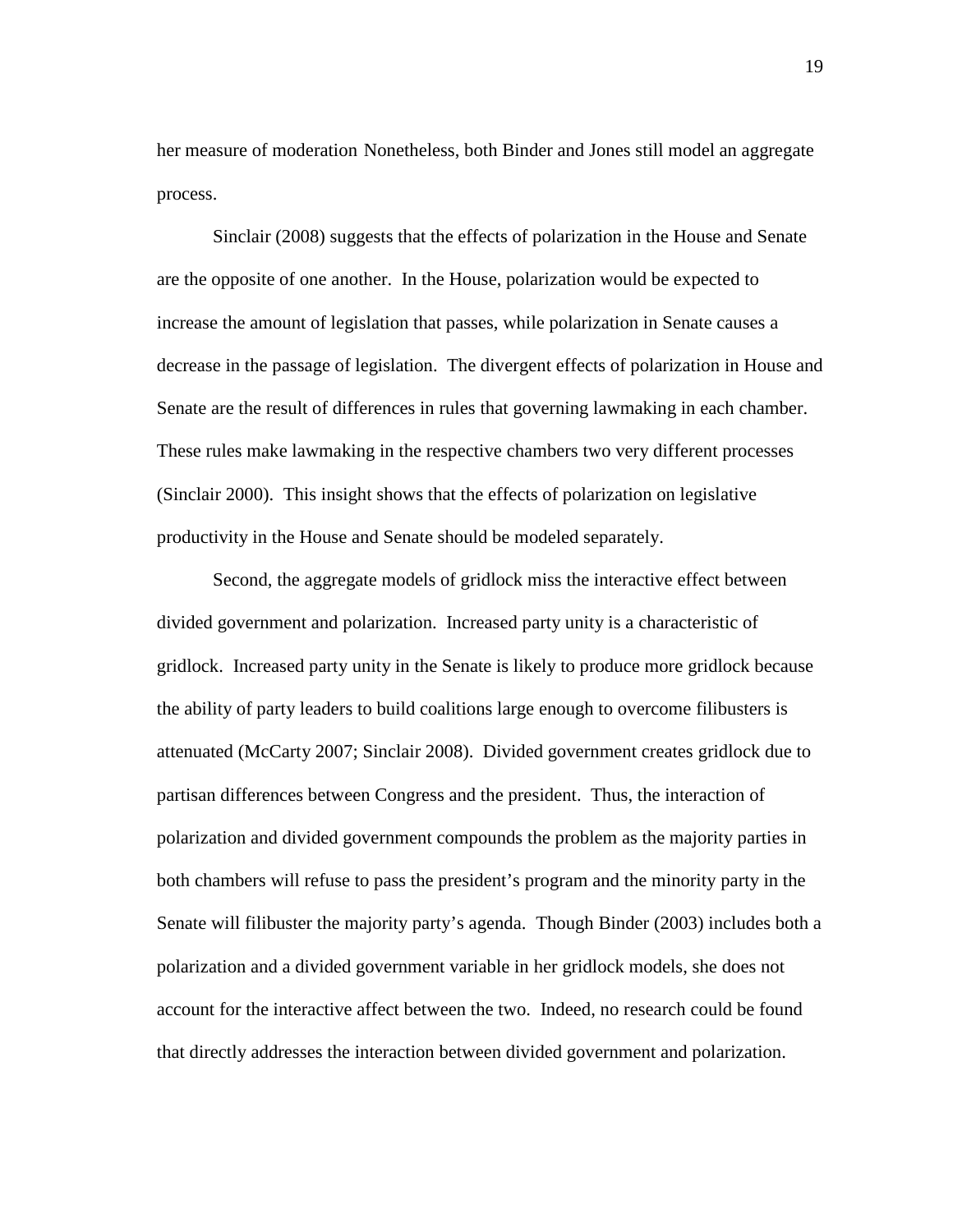Though the gridlock literature has taught us much about the legislative process, it contains several flaws. The divided government literature sometimes looks for conflict between Congress and the president where none should exist. The effects of polarization and the combined effects of polarization and divided government have not been fully explored. The next section will specify a theory that will guide the empirical investigations in subsequent chapters that will fill these gaps.

#### **A Theory of the Effects of Polarization on the Legislative Process**

To understand gridlock properly, models of the legislative process must be correctly specified. As discussed above, the gridlock literature as it currently stands falls short on three counts. Studies that examine divided government do not properly account for the role of the president even though the president is implicitly included in the standard gridlock model in the form of a dummy variable for divided government. Gridlock models that examine polarization fail to account for the different effects polarization has in the House and the Senate. The gridlock literature also fails to account for the interactive effects of divided government and polarization. This section will outline a theory that will guide the construction and testing of a series of models that account for both shortcomings.

 As recounted above, with few exceptions the gridlock literature fails to account for the president's role in divided government. By including a variable for divided government, scholars are stating implicitly that party differences between the president and Congress causes legislation to fail at some point in the process. However, in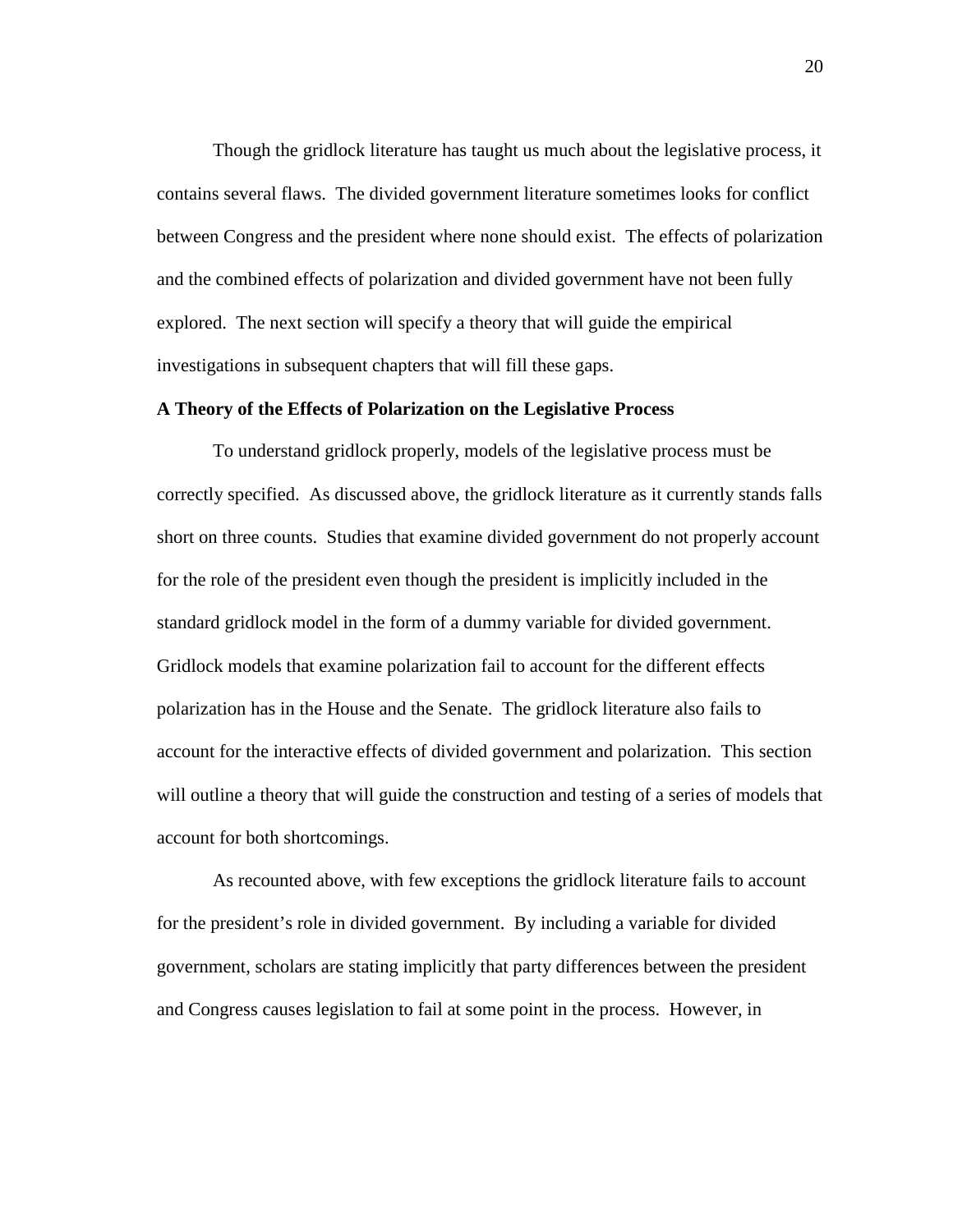modeling legislative change in the aggregate, most studies lump together legislation the president takes a position on and legislation on which he takes no position.

 There is no theoretical reason to believe that divided government affects legislation on which the president takes no position. The theory behind divided government is that party differences between Congress and the president lead to a reduction in the probability of significant legislation being enacted into law (Ripley 1969; Coleman 1999; Howell et al. 2000), but there is no greater incentive for Congress or the president to stop legislation on which the president takes no position. Congress gains nothing in a partisan battle with the president by stopping legislation when the president has no stake in its passage. Likewise the president has no added incentive under divided government to veto legislation when he is neutral regarding the merits of its enactment.

 In contrast, Edwards, Barrett, and Peake (1997) have shown that divided government affects the patterns by which the president takes positions on legislation and the overall passage of legislation. There is reason to believe that divided government increases the failure of legislation—legislation the president supports will be blocked or killed by a hostile Congress, and legislation the president opposes is likely to fail because he can kill it with a veto if the threat of a veto does not deter a hostile Congress from passing it. Any apparent effects that divided government may have on legislation with no presidential position may be due to the effects of party polarization, a factor for which Edwards, Barrett, and Peake fail to account.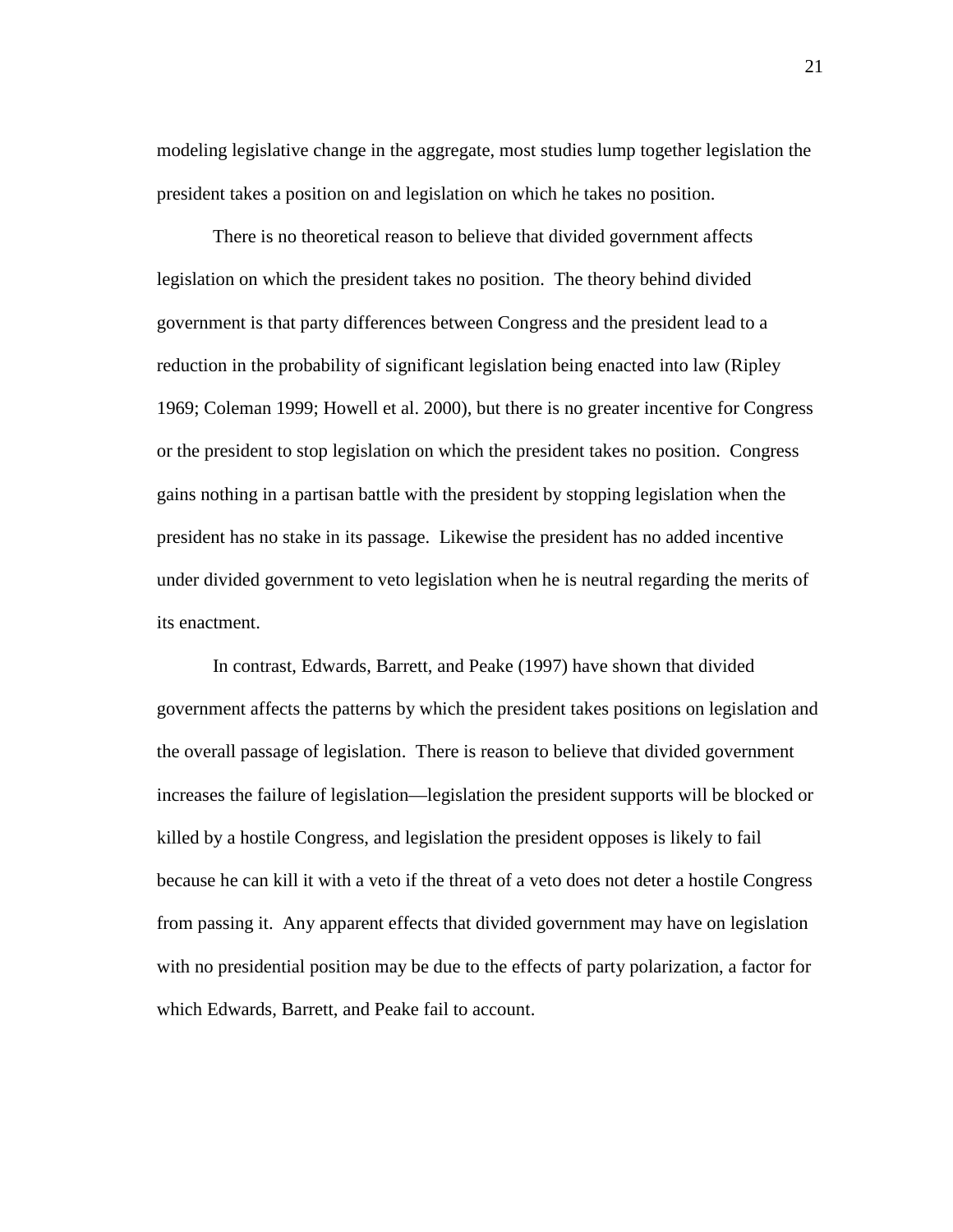It is, therefore, necessary to model the passage of legislation on which the president takes no position, legislation he opposes, and legislation he supports as separate processes. Divided government should have no impact on the probability that legislation on which the president does not take a position becomes public law. Partisan differences between the branches should not impact the passage of legislation on which the president for all intent and purposes is neutral. On the other hand, divided government should reduce the probability of passage for legislation that the president takes any position on. Under divided government, Congress has increased incentives to kill legislation the president supports. At the same time, the president has the option to veto any legislation that he opposes that the opposition Congress sends to his desk.

 The gridlock literature as a whole and Sinclair (2006, 2008) imply that the effect of polarization will vary according to how and at what point in the legislative process legislative productivity is modeled. The gridlock literature provides a solid foundation for examining legislative productivity in Congress as a whole. Several gridlock studies investigate the passage of legislation through both chambers and to the desk of the president (Jones 2001; Binder 2003; Rosenthal 2004; and McCarty 2007). All agree that polarization affects the overall productivity of Congress, at least on significant legislation, and that the affect is negative.

 Yet a shortcoming of the gridlock literature is that it does not adequately account for the effects of institutional differences between the chambers. Binder (1999, 2003) does posit that differences in the distribution of policy preferences between the chambers

22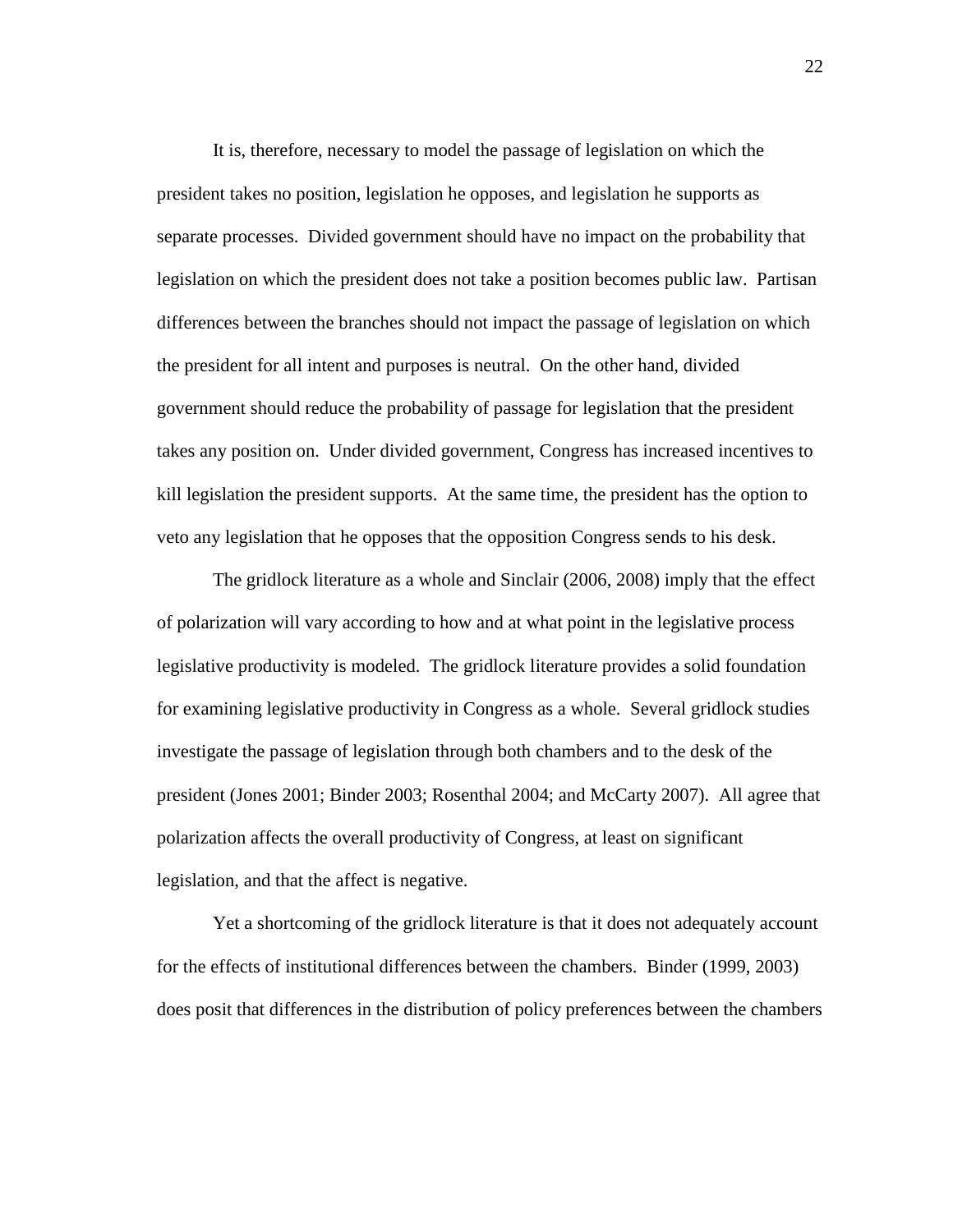contribute to gridlock. However, Sinclair (2006, 2008) brings into sharper focus the way polarization interacts with the institutional structures that vary between the chambers.

 The conditional party government and party cartel theories (see Rohde 1991; Cox and McCubbins 1993, 2005; and Aldrich and Rohde 2000) hold that in the House, leaders gain more leeway to exercise agenda control as the majority party caucus becomes more homogenous. Under these circumstances, majority party leaders will be more effective in bringing to the floor legislation that a majority of their members favor. The minority party has little recourse to stop legislation in the face of a unified majority. Polarized parties are more unified than non polarized parties. Therefore, polarization would not necessarily act as an agent for gridlock in the House.

 Senate rules, in contrast, invest individual Senators with great power over legislation. The non-majoritarian features that McCarty (2007) cites as allowing polarization to interfere in the passage of legislation are located in the Senate. One Senator can place a hold on legislation, often to gain concessions on unrelated matters. The oft cited filibuster requires a coalition of only forty-one Senators (a threshold easily attained by most partisan minorities) to slow down and possibly stop legislation. The more cohesive minority party under polarization will be more likely to defeat cloture votes, leading to increased gridlock. In sum, the institutional features of the Senate require broad legislative coalitions for bill passage. Polarization makes it less likely these coalitions will assemble.

 The rule structures of the two chambers lead to the theory that gridlock caused by polarization will be located primarily in the Senate. The overall lack of legislative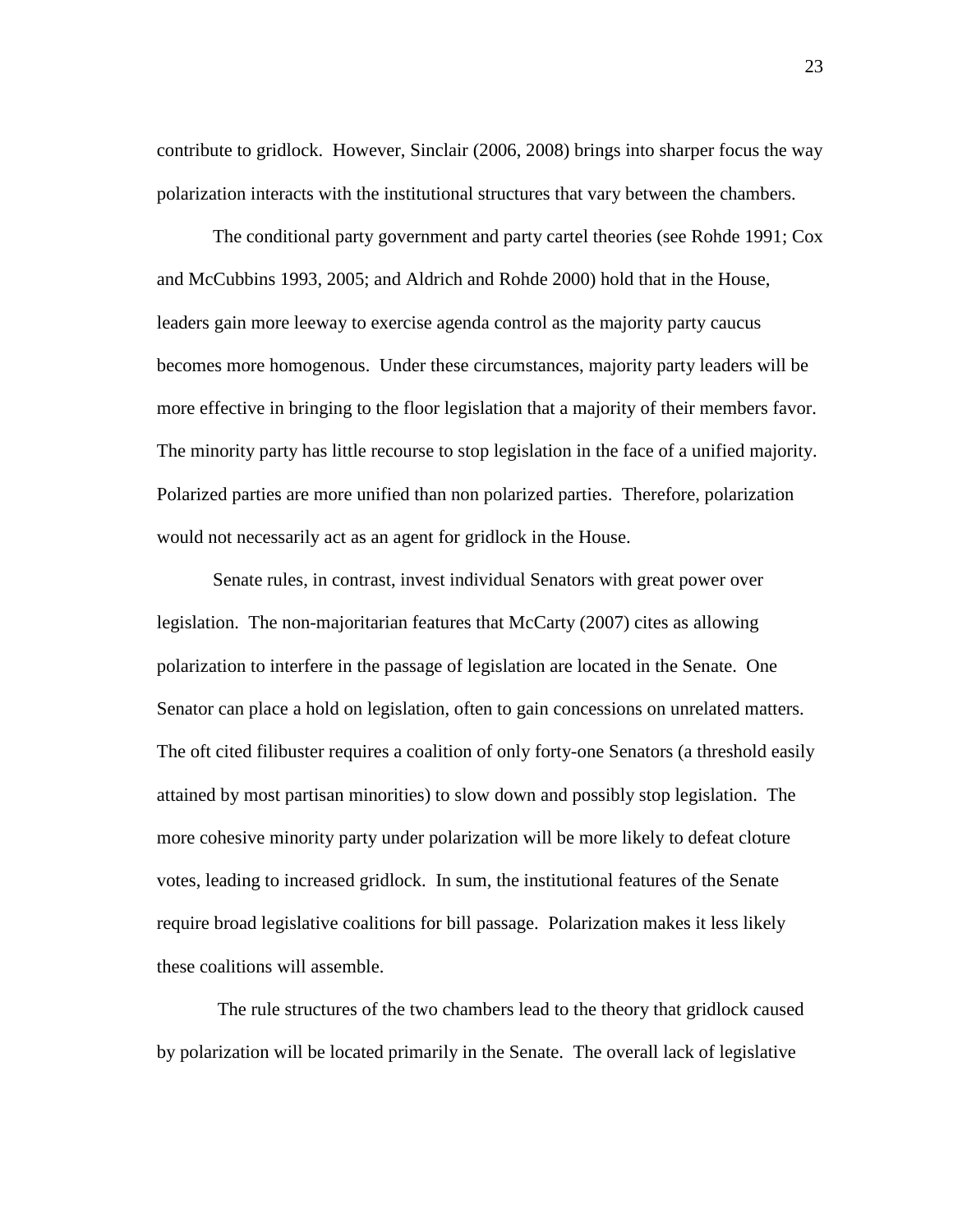productivity observed by the gridlock literature is likely the result of gridlock in the Senate. At the same time polarization will lead to increasingly cohesive majority parties in the House, which allows leaders of the majority party the leeway to use House rules to pass the party's program.

 The final consideration concerns the interactive effects of polarization and divided government. Polarization and divided government are reinforcing mechanisms, so it is to be expected that that gridlock would be higher when both factors are present instead of just one. Prior to the recent resurgence of polarization in the late 1970s and early 1980s, the parties in Congress contained more moderate and cross-pressured members (Fleisher and Bond  $2004$ ).<sup>2</sup> From the 1930s through the early 1970s, the parties were less ideologically cohesive and party voting was low compared to prior and subsequent periods (Brady, Cooper, and Hurley 1979; Collie and Brady 1985; Hager and Talbert 2000; Cox and Poole 2002; Roberts and Smith 2003). Though divided government was an obstacle, bipartisan coalitions provided a means around it. However, since the parties began becoming more ideologically homogenous and polarized, there is now a decreased potential for bipartisan coalitions to form. This makes divided government a more difficult obstacle to overcome.

 In the aggregate, high polarization under divided government will decrease the probability that legislation will become public law. However, the interactive effects of divided government will also vary according to chamber and presidential position. In the House, high polarization under divided government should lead to an increase in the

 $\overline{a}$ 

 $2^2$  Fleisher and Bond define cross-pressured members as members "who have policy preferences outside the ideological mainstream of their party" (430).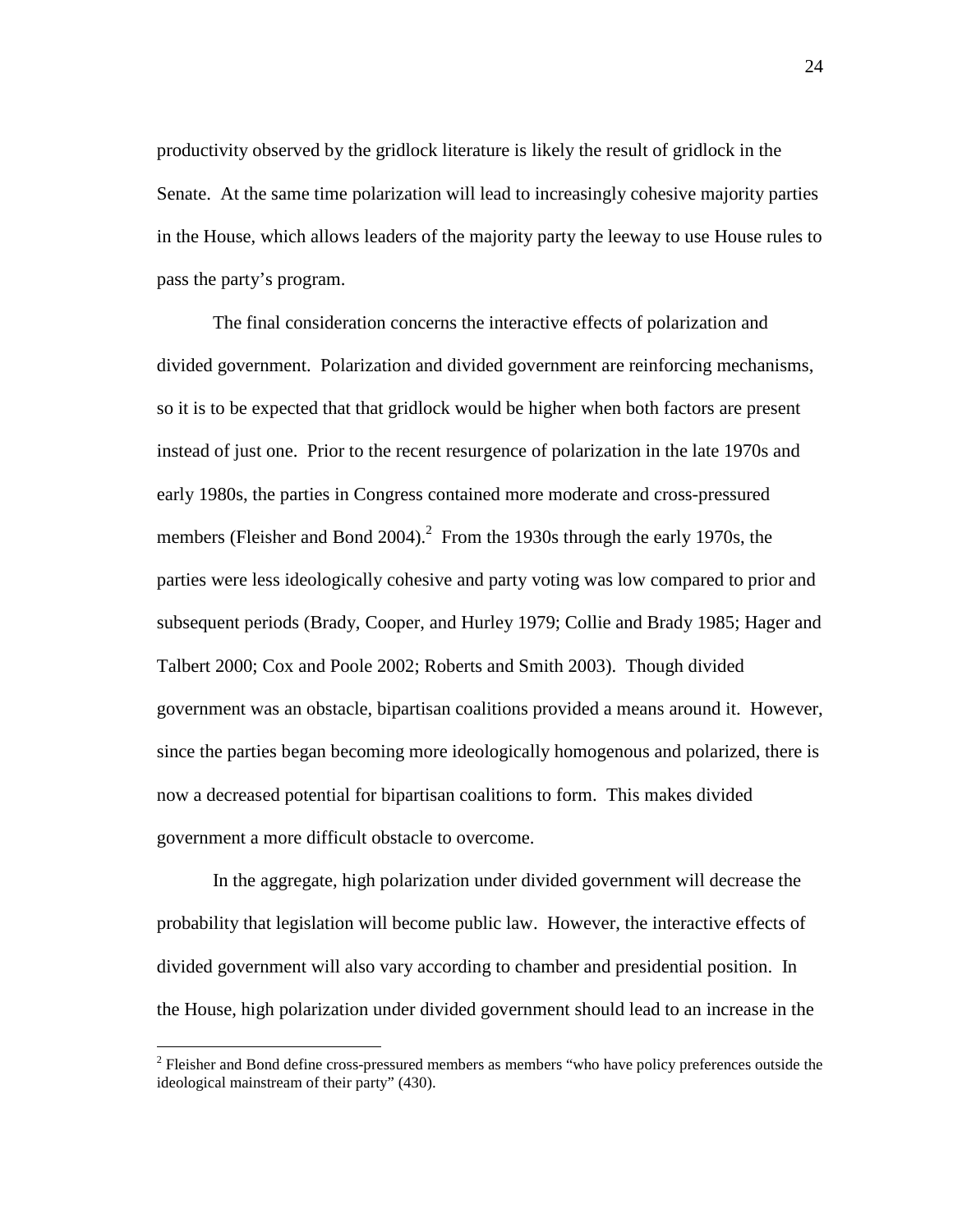passage of legislation which the president opposes, as the majority party uses the chamber rules to pass its agenda. The same circumstances will lead to a decrease in the passage of legislation supported by the president. It is likely that the majority party would not even let such legislation reach the floor for a vote. Since divided government should not matter on legislation on which the president takes no position, high polarization will increase the passage of this legislation regardless of the presence of divided government.

 In contrast, the Senate under divided government in an atmosphere of high party polarization will yield a decrease in legislative output regardless of the president's position. The majority party will block legislation the president favors, and the minority party would be expected to filibuster any legislation the president opposes. For bills on which the president has not taken a position, the parties will stop any legislation except a bill that attracts the support of at least 60 senators. That level of support would be unusual for important legislation in a polarized environment.

#### **Methods and Data**

 With a theory that accounts for the key shortcomings of the gridlock literature, the next task is to select a research design to test the theory. The final section of this chapter is devoted to a discussion of the methodological approach the next three chapters will take, the dataset constructed to test the theory, and measures of the key concepts used throughout the study.

 The most important design decision for this study is the level of aggregation. Gridlock can be modeled in two ways and research in the gridlock literature utilizes both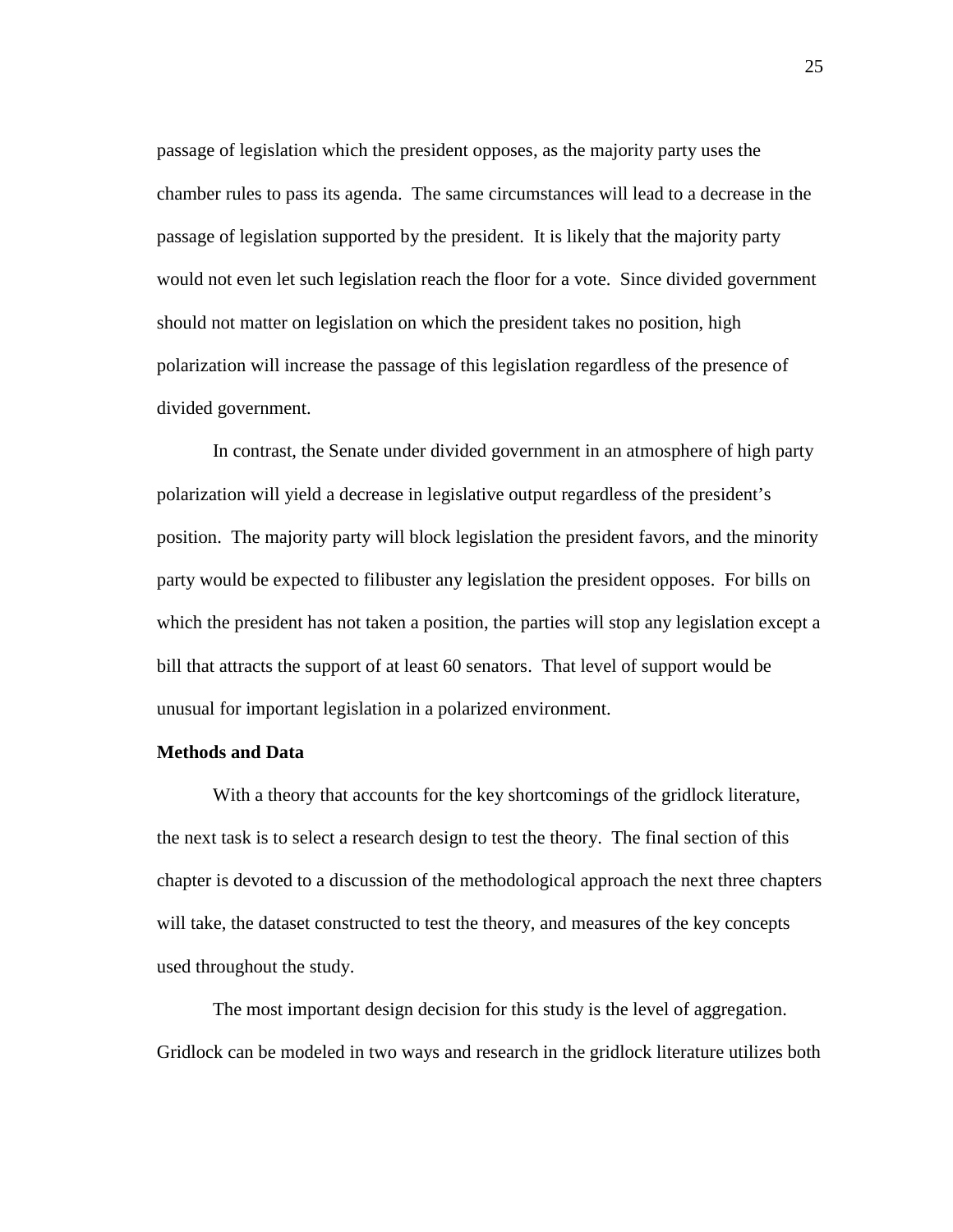methods. On the one hand, gridlock can be thought of in terms of the overall productivity of a Congress or series of Congresses. Studies with this view of gridlock examine the overall rate of passage or the number of "significant" laws passed in a given Congress (Mayhew 1991; Kelly 1993; Binder 1999, 2003; Coleman 1999; Howell et al. 2000). This type of research tends to utilize time series methodologies when estimating their models.

 On the other hand, gridlock can also be examined in terms of the probability individual pieces of legislation will be passed. In such studies the unit of analysis is individual bills rather than the productivity of a Congress. Studies using this approach estimate models using a nonlinear probability model such as the logit or probit (Thorson 1998; Jones 2001).

 This study will use the latter method. There are several reasons for this decision. On a practical level, aggregating data into a count or passage rate by Congress greatly reduces the number of observations in the model. The number of observations is low enough to make it difficult to correct for estimation problems such as autocorrelation and non-stationary variables inherent to time series modeling. But more importantly, from a theoretical perspective, it makes little sense to discuss concepts such as presidential positions on a bill, or the passage of bills in the House or Senate, in terms of aggregate percentages by Congress. Every bill is different and proceeds through the legislative process differently. Indeed, Sinclair (2000) shows that Congress increasingly uses innovative, procedures to get around procedural roadblocks in order to pass major legislation. Any aggregation involves a loss of information. Because the theory of this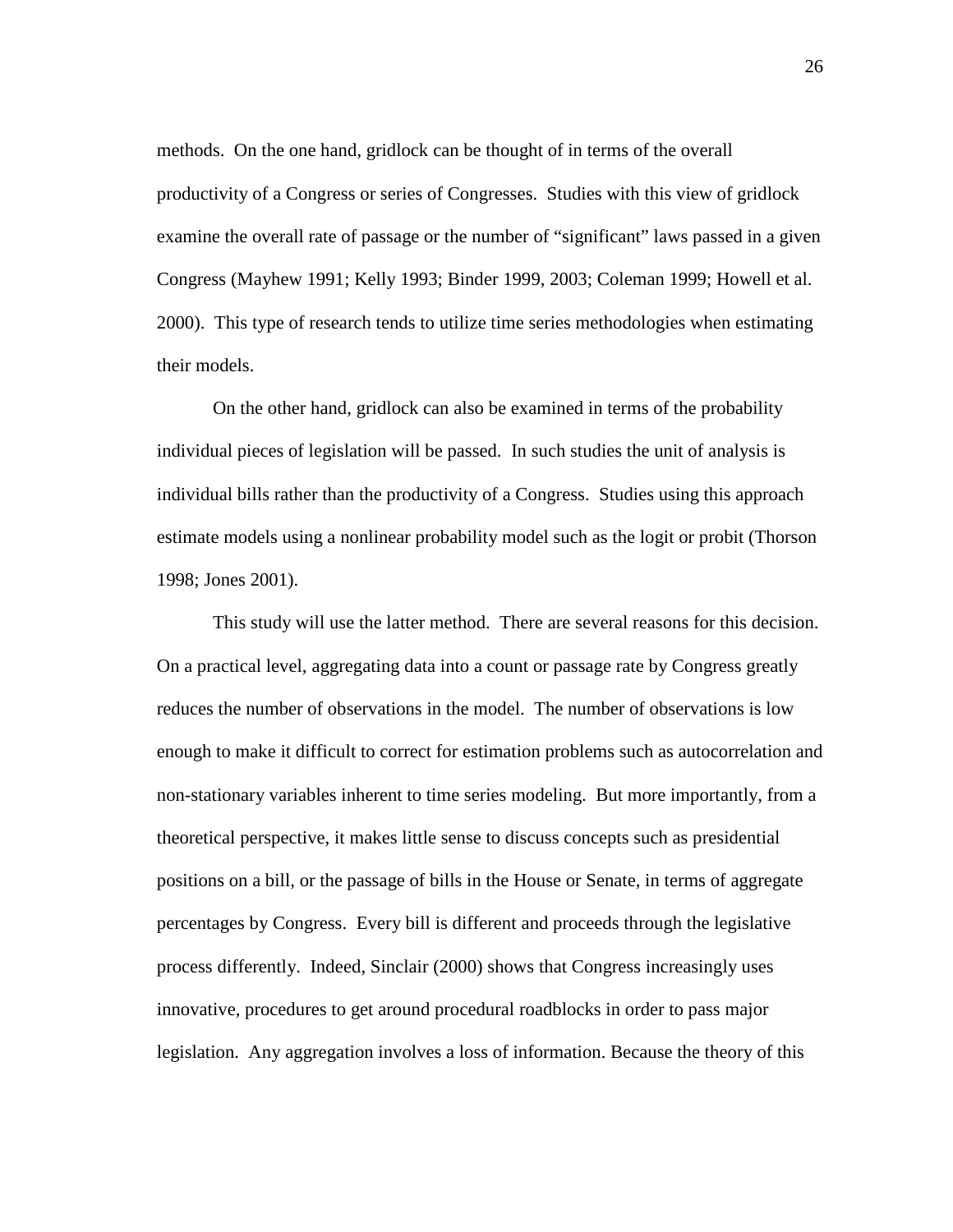study calls for the examination of subtleties in the legislative process, the use of bills as a unit of analysis makes more theoretical sense.

 Therefore, all the models presented in subsequent chapters use maximum likelihood techniques to estimate nonlinear probability models. The model of presidential position taking in Chapter III has a dependent variable with three categories—president opposes, takes no position, or supports a bill—and uses a multinomial logit model. All other models in the study have dichotomous dependent variables and use probit to estimate coefficients. Using probit is essentially a random choice as there is virtually no difference in results between the logit and probit models (Long 1997).

 After specifying the unit of analysis and the method for analyzing it, the next step is to collect the data. Divided government and gridlock studies inevitably narrow the scope of the legislation they examine. For example, Rosenthal (2004) tested his theory using bills pertaining to social policy. The more common approach is to select legislation across issues with potential to significantly change public policy. Mayhew (1991) constructed a dataset of significant enactments in a two stage process utilizing both contemporary and retrospective judgments of the enactments impact on public policy. Edwards, Barrett, and Peake (1997) later added proposals that would have been significant, but failed to pass. Binder (2003) used *New York Times* editorials to reconstruct significant legislative agendas throughout the period of her study.

 A common theme when narrowing the universe of bills for a gridlock study is the notion that some legislation is more significant than others. For Mayhew (1991), this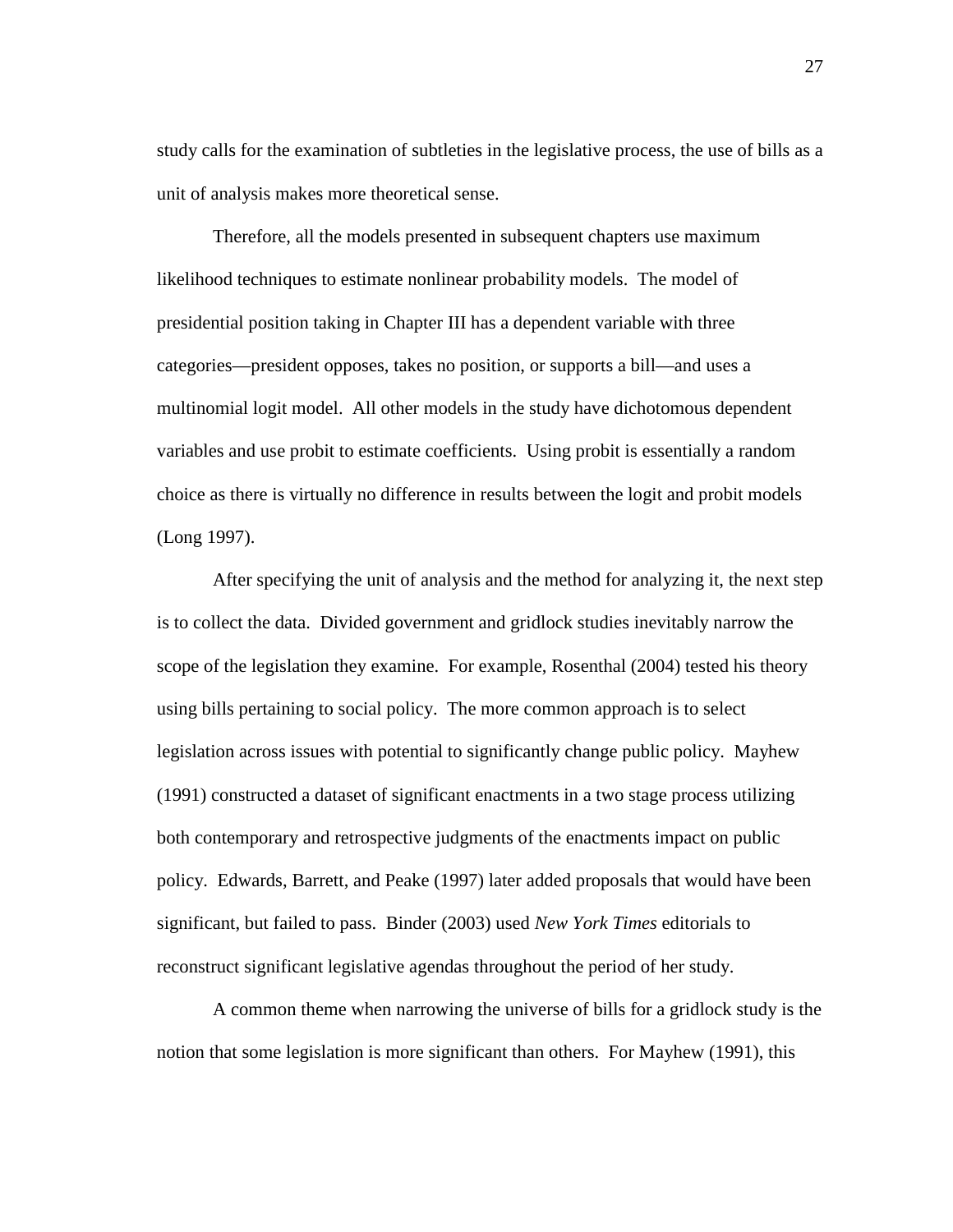meant legislation that is "both innovative and consequential" (37) should be considered important. Though methods for determining which pieces of legislation are innovative and consequential varies across the gridlock literature (see Coleman 1999 for a discussion of these variations), there is wide agreement that some standard of importance should be used to narrow the scope of legislation being studied in gridlock models (for an exception see Howell et al. 2000).

 Though I agree that a study of legislative productivity should include innovative and consequential legislation, there is also a need to analyze the more ordinary politics within a given Congress. The passage of legislation that is not necessarily important by Mayhew's standard can still be affected by divided government and party polarization. Though I do not advocate examining all pieces of legislation, an effort should be made to extend the examination of gridlock to the level of more routine politics rather than just legislation that changes the course of public policy over the near and long term.

To that end, I constructed a dataset consisting of a sample of bills from the  $80<sup>th</sup>$ through the  $109<sup>th</sup>$  Congress (1947-2006). I sought out proposals that had the attention of key political actors regardless of whether or not these proposals significantly changed the direction of public policy over the near or long term. To construct a dataset that fulfilled this requirement, the *Congressional Quarterly Almanac* (Congressional Quarterly no date) was consulted. The *Congressional Quarterly Almanac* is a publication that summarizes the activities of the Congress on a yearly basis. For each year, Congressional Quarterly constructs several roll call vote studies. These roll call studies include key votes, which the editors select as the most important roll calls of the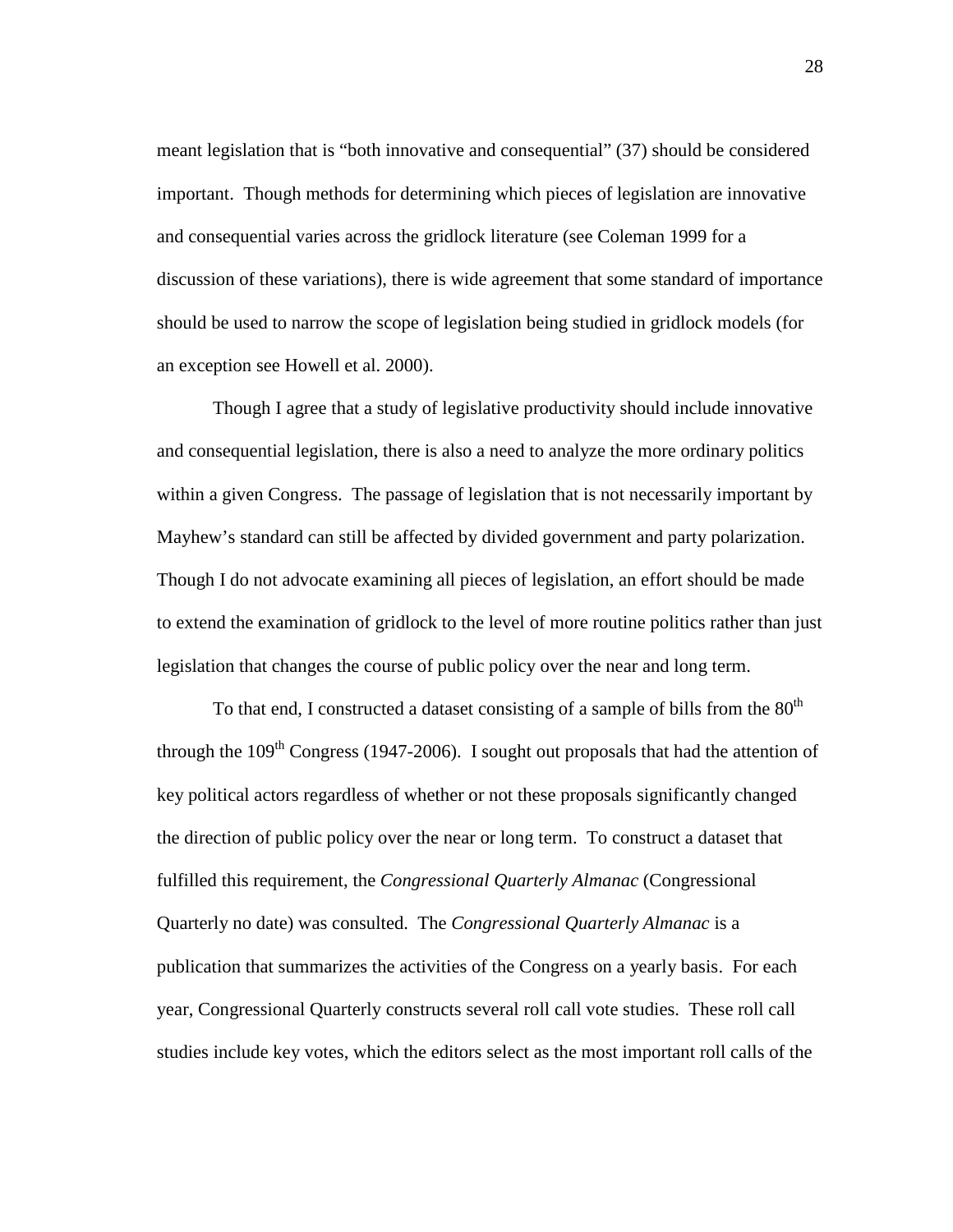session. The dataset for this study was constructed using the bills from the yearly key votes studies.

 The bills chosen from the *Congressional Quarterly Almanac* were supplemented by Mayhew's list of important enactments (1991 extended by Mayhew) and Edwards, Barrett, and Peake's list of significant failed legislation (1997 extended by Edwards). Treaties and constitutional amendments were dropped because of the special legislative procedures associated with them.

 Also dropped from the dataset are bills that commonly pass. Because these bills pass almost all the time, leaving them in the dataset may skew the results of the analyses in subsequent chapters. Two types of commonly passed bills were dropped. First, budget bills, even though their content may be controversial, tend to pass more often than other bills (Schick 2007). Budget bills include authorization bills, appropriations bills, budget resolutions, and reconciliations (Fisher 1979; Davidson, Oleszek, and Lee 2008). There were 230 budget bills dropped from the dataset, of those 195 passed (84.8 percent).

 The second type of bill dropped from the analysis is omnibus legislation. Omnibus bills address multiple policy areas at once and are often used to ease the passage of controversial measures by attaching them to non-controversial ones. Evidence from prior research indicates that omnibus bills almost always pass (Krutz 2001). Omnibus bills in the dataset were identified and removed based on a list compiled by Krutz (1999) that includes omnibus legislation through the  $103<sup>rd</sup>$  Congress. I extended the list through the  $109<sup>th</sup>$  Congress, but was unable to exactly duplicate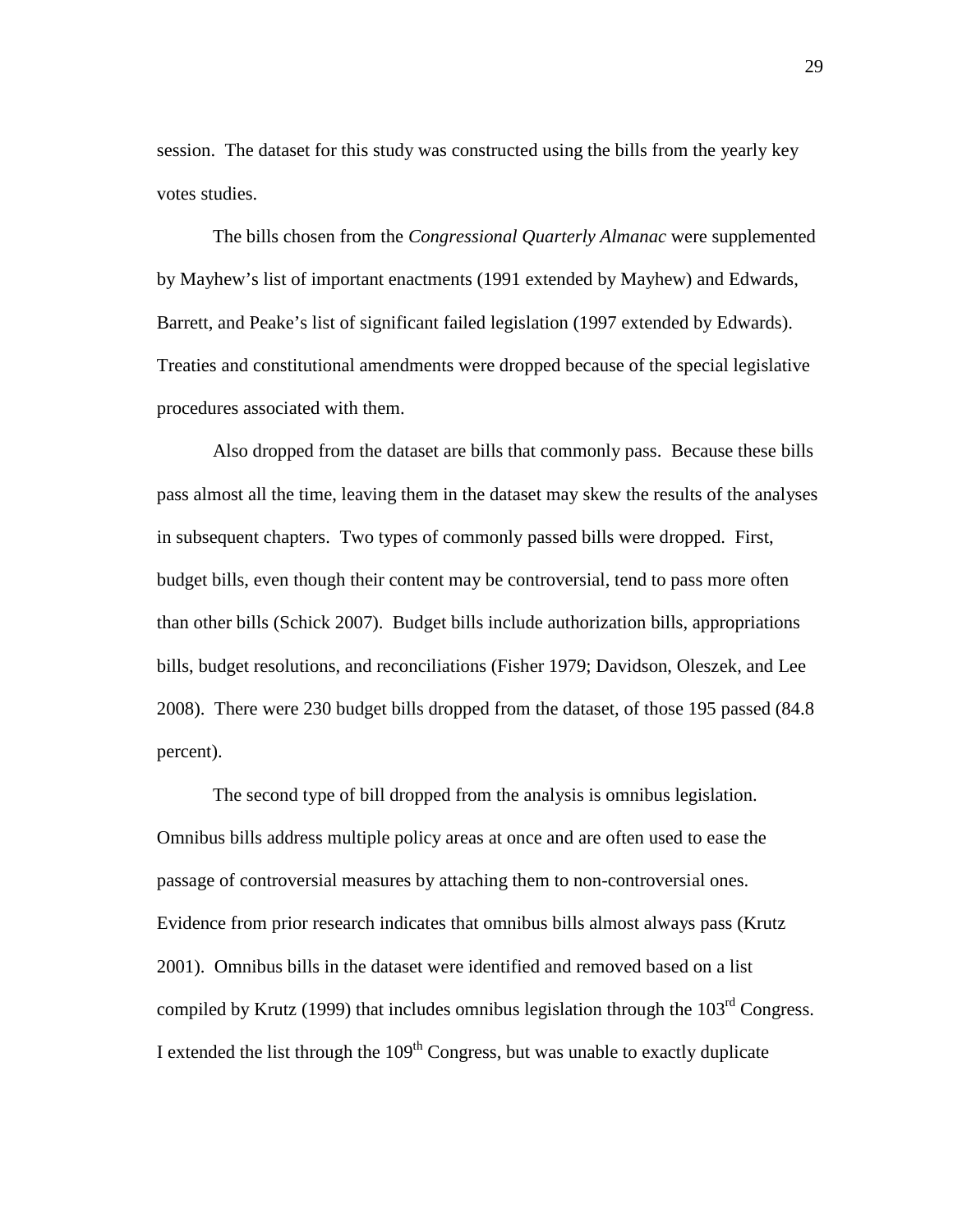Krutz's technique. It is probable that several bills that should have been dropped were not. One hundred and ninety one bills in the dataset come from Congresses subsequent to the 103<sup>rd</sup> Congress and many of the omnibus bills within this subset were identified. Any error resulting from this limitation is likely to be small and is unlikely to affect the analyses in subsequent chapters. I identified 125 omnibus bills in the data set, of those 95 passed (78.4 percent). $3$ 

 At the end of the process the dataset consisted of 1154 bills from 30 Congresses or about 38 bills per Congress. Of these bills 886 were also on the combined lists of Mayhew and Edwards, Barrett, and Peake. Information on each bill was gleaned from the *Congressional Quarterly Almanac* (Congressional Quarterly, no date) and Adler and Wilkerson's (no date) *Congressional Bills Project*. A list of all the bills in the dataset can be found in Appendix A.

 The nature of the data presents some potential methodological problems. Using bills as the unit of analysis across multiple Congresses creates a pooled time series. The pooled time series created here is atypical because the pool is unbalanced. This means that the typical method for accounting for the estimation errors associated with a pooled time series can not be applied.

 In a typical pooled time series analysis (also called a cross sectional time series analysis) the data consists of observations of the same units across multiple time periods (Stimson 1985). For example, a typical study of this type could consist of comparing the unemployment rate of several European countries. In this scenario the researcher would

 $\overline{a}$ 

 $3$  Fifty-one bills were classified as both omnibus and budget bills, meaning a total of 304 bills were dropped due to common passage.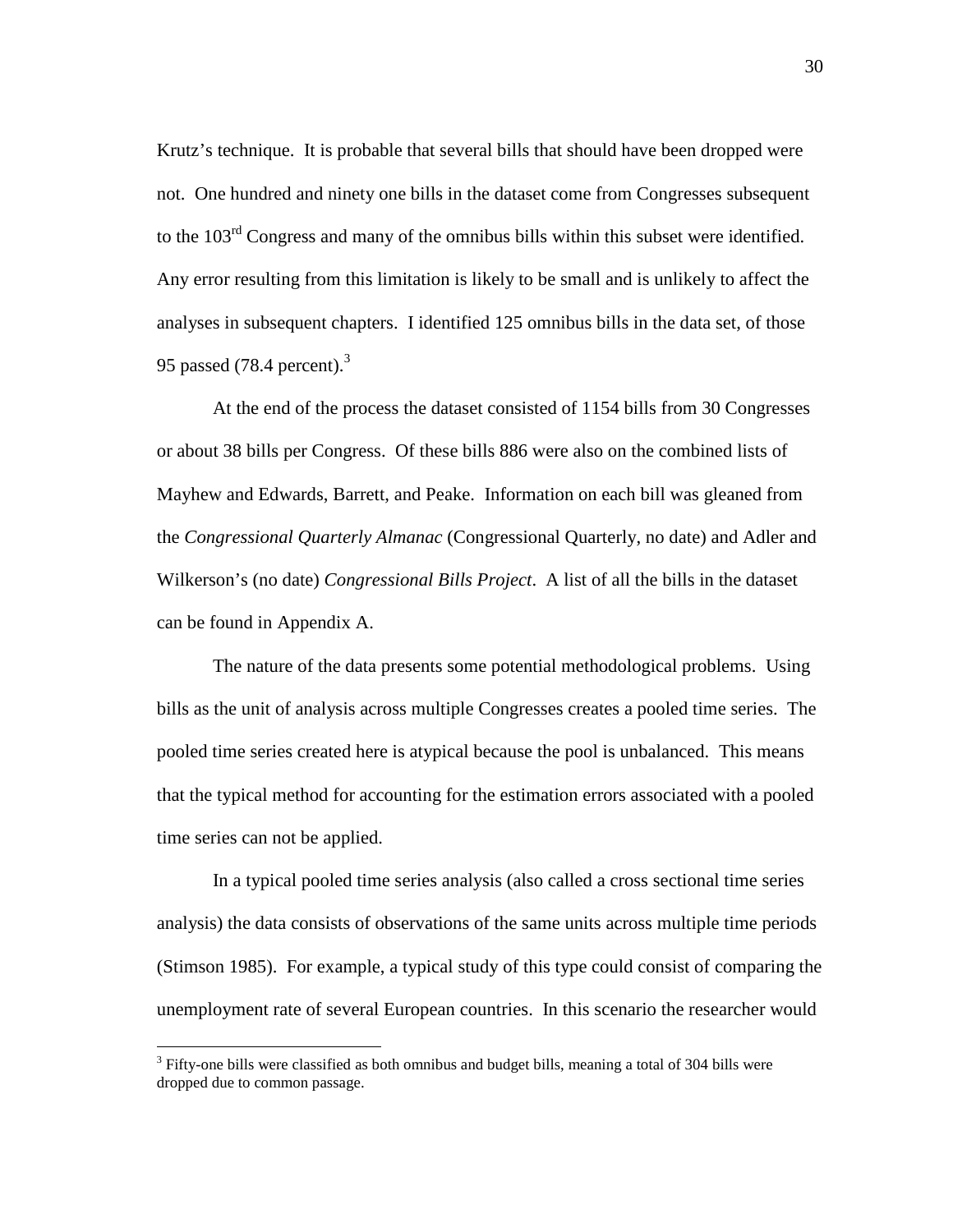have to account for correlation in the error terms for the same unit across time and correlations in the errors between units. In my hypothetical study, the researcher would have to account for correlation between observations for Italy at time t and time t+1, and for correlation between observations for Italy and Austria at time t. In a balanced pool, both types of correlation can be accounted for with techniques such as estimating panel corrected standard errors (Beck and Katz 1995).

 The pool for this study is clearly different from the pooled time series that cause the problems described above. The data is stacked with individual bills by Congress, but some Congresses have more bills than others. The number of important bills observed in a given Congress range from 24 in the  $83<sup>rd</sup>$  (1953-4) to 68 in the 94<sup>th</sup> (1975-6). Further the bills are not repeated observations of the same unit. Though there are some instances where a bill covering the same topic appears in multiple Congresses, it is difficult if not impossible to draw exact parallels between bills in different Congress in the same way one would draw parallels between repeated observations of unemployment in the same country. The nature of the dataset gives little cause for concern about correlation between observations across Congresses.

 The second problem, the correlation of residuals for observations in the same time period, is likely present in this dataset. It is possible that certain circumstances within an individual Congress affect all the bills within that Congress, but not bills from other Congresses. To account for the correlation of residuals for observations within each Congress, robust standard errors clustered by Congress are estimated and used for the testing of all hypotheses in this study. Clustered standard errors transform the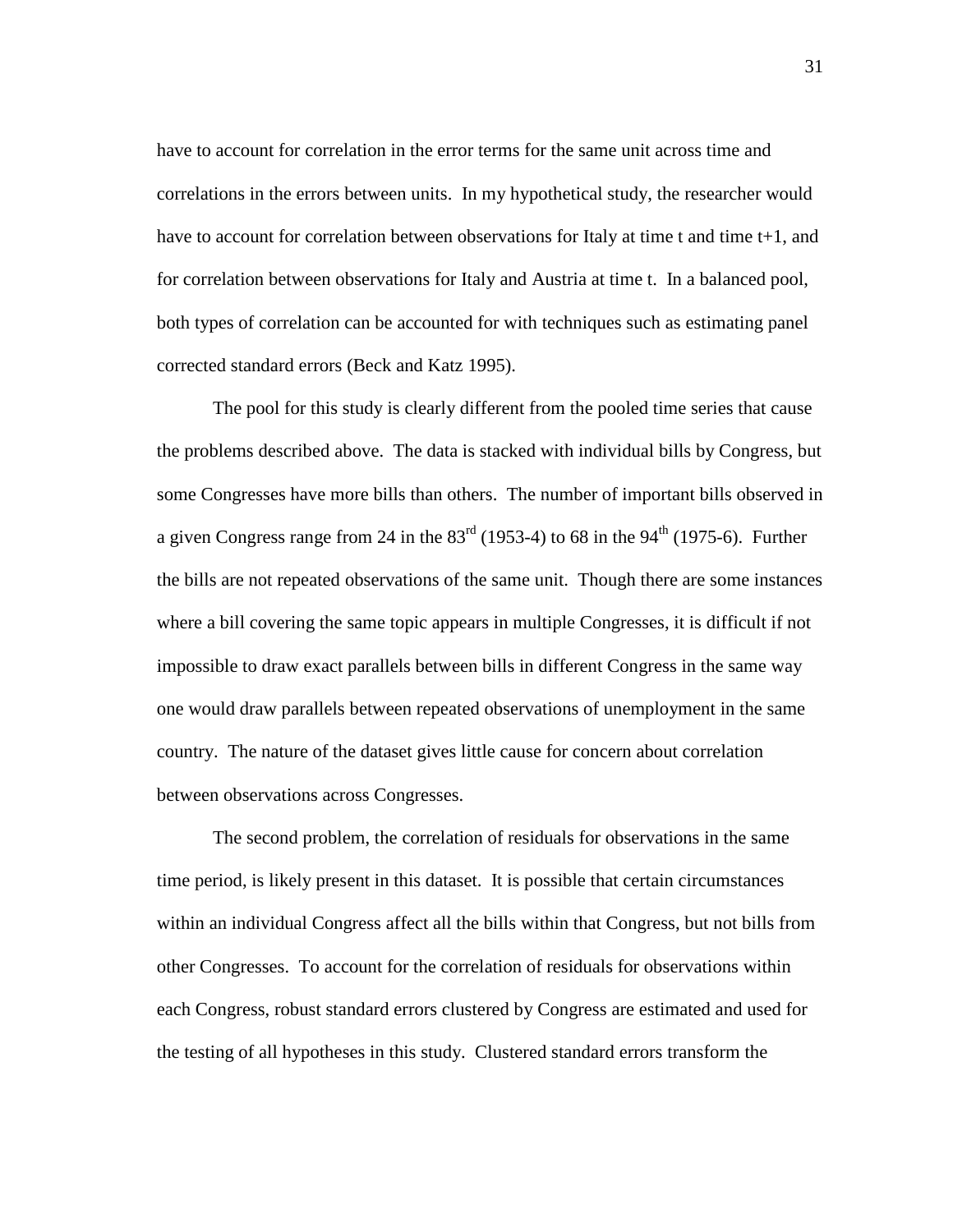variance-covariance matrix to account for relationships between errors within clusters, while maintaining independence between clusters (Huber 1967). Clustering the standard errors by Congress accounts for any effects specific to individual Congresses not accounted for by the independent variables in the model. This is the optimal solution given that the uneven nature of the pool precludes other solutions such as panel corrected standard errors.

 There are three key independent variables that will be used in each of the subsequent chapters. These are divided government, polarization and the interaction of the two. Though there are several ways to measure each concept, every model in this study will use the measurement techniques described here.

 Divided government has traditionally been measured as a dichotomous variable that takes the value of one when Congress and the presidency have been controlled by different parties. In recent years a few studies have begun to measure divided government in a slightly different manner (Binder 1999, 2003). Specifically, they will include a dummy variable for pure divided government when both chambers are controlled by the party opposed to the president, and a second dichotomous variable for quasi-divided government for Congresses when the president's party controls one chamber. For the purposes of this study, divided government is defined as any Congress in which the government is not unified, i.e. pure and quasi-divided government are treated the same. In theory, it takes only one veto point to stop a piece of legislation. Therefore quasi-divided government should present a similar obstacle to the president's program as pure divided government.

32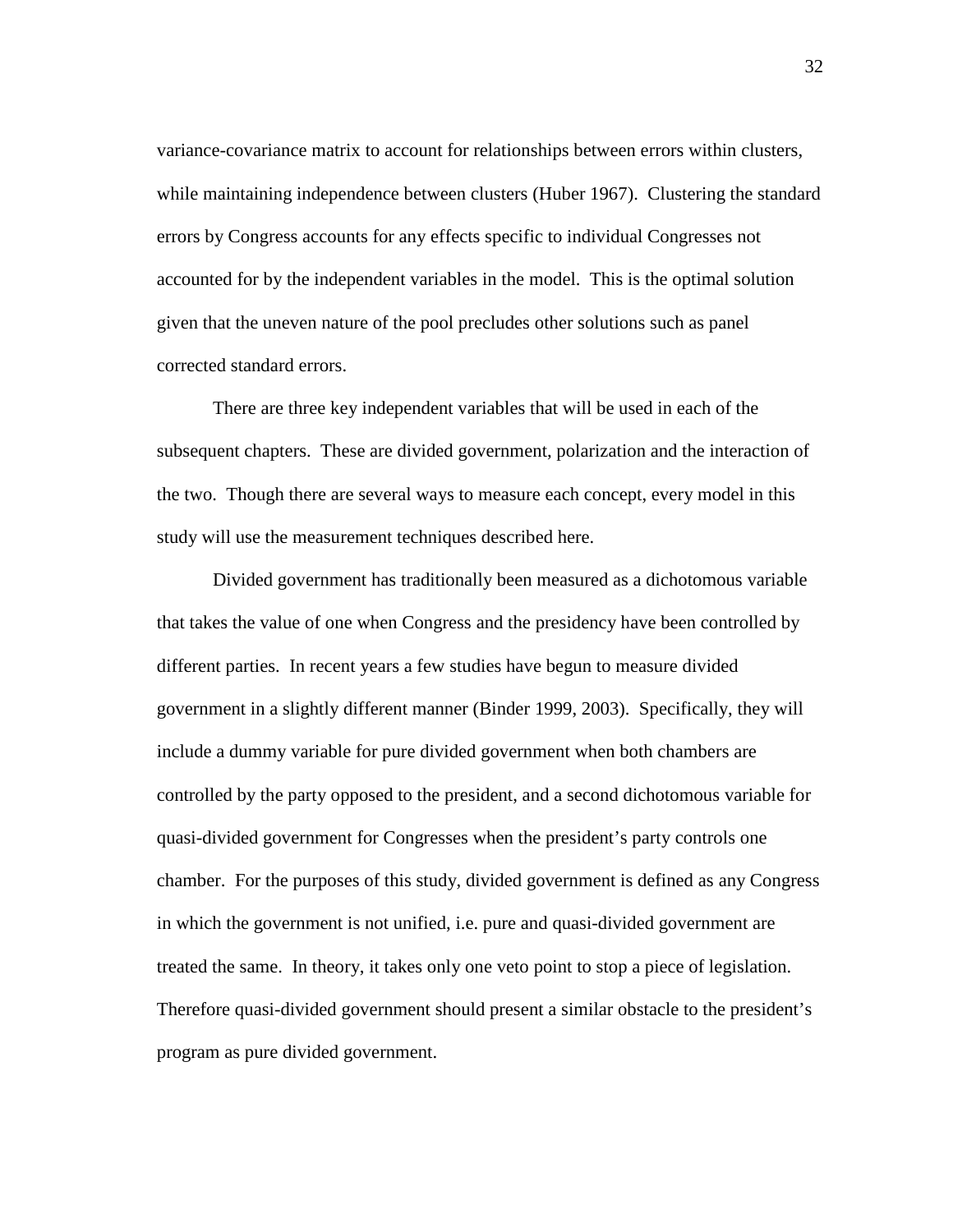There are several ways to measure polarization. It has been measured by the disappearance of moderates and cross pressured members from Congress (Fleisher and Bond 2004), measuring the gap between the parties using an ideological scale (Stonecash, Brewer, and Mariani 2003) or some combination of the two (Binder 2003). Measuring polarization in terms of the departure of moderates and cross pressured members from Congress is clumsy when a scale is available that purports to measure the ideological distance between the parties. Binder's measure is unsatisfactory because it measures moderation. Though this may be the inverse of polarization, for the purpose of this study, it was decided to use the most direct means available. Therefore, polarization was measured using the second method. Specifically, the polarization variable was constructed by calculating the difference between the Democrat and Republican Party medians in each chamber using DW NOMINATE scores originally constructed by Poole and Rosenthal (1997). The measure for polarization across the entire Congress is the average polarization of the House and Senate. All measures of polarization are centered on their mean.

 This measure of polarization creates some problems for the research design. The measure of polarization varies by Congress, while the unit of analysis is individual bills. This creates a situation where two variables with different levels of measurement are being compared. This is not an ideal setup, but necessary for this study.

 Polarization is an aggregate concept. Polarization is determined by the ideology of the representatives and senators elected to a particular Congress. This does not vary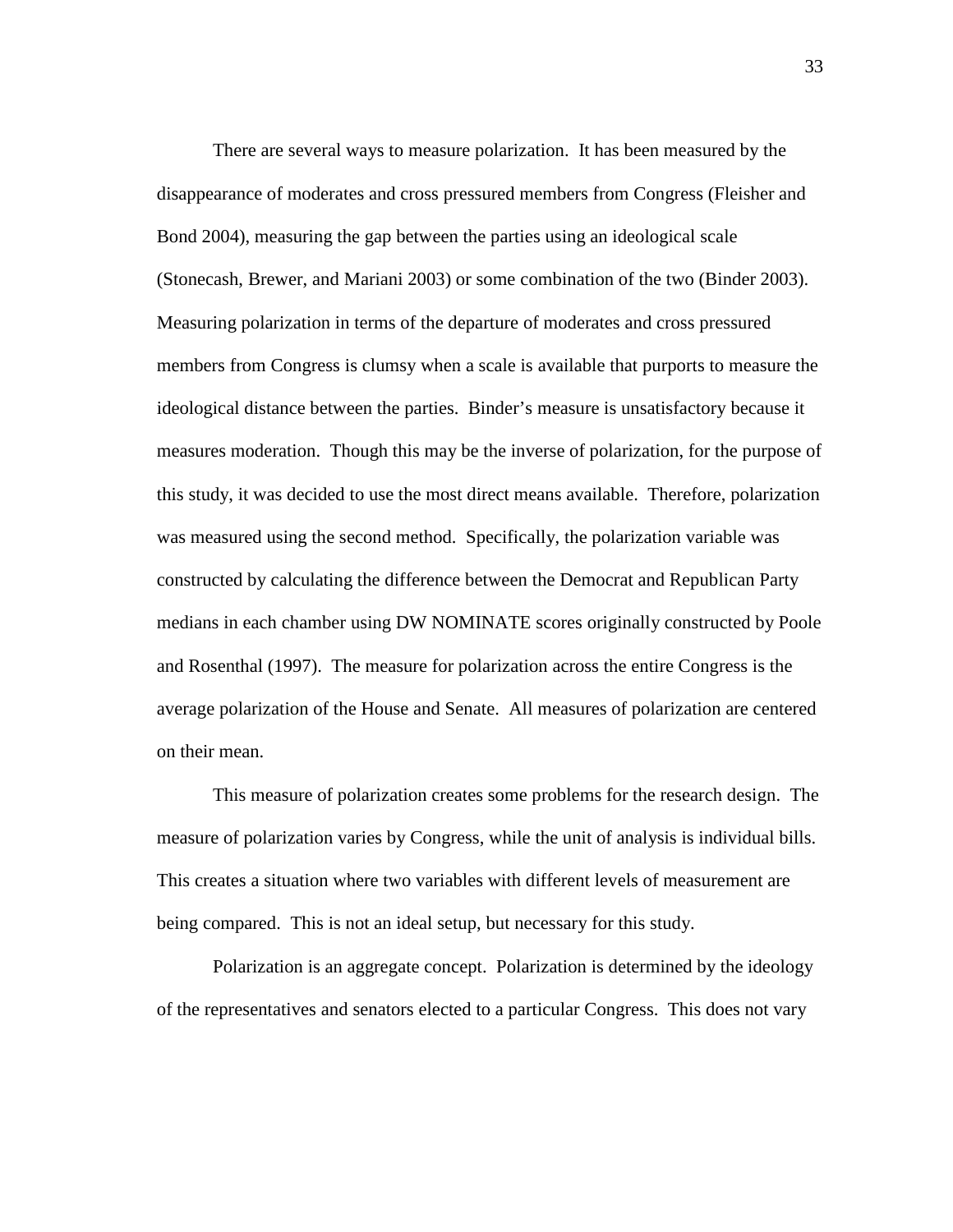from bill to bill within a given Congress. $<sup>4</sup>$  There is no compelling theoretical reason to</sup> measure polarization by bill. Polarization is an aggregate concept and is most appropriately measured to indicate an aggregate condition of each Congress in the study. This is a case where theory trumps methodology.

 The final key variable is a measure of the combined effects of polarization and divided government. This was done by creating an interaction with the two variables discussed above. Using a polarization term centered on its mean eases the interpretation of the interaction term and its constituent parts. When the interaction term is in the model the polarization term is interpreted as the effects of polarization under unified government. The divided government coefficient is interpreted as the effects of divided government when polarization is zero, in this case its mean. The interaction term gives the effects of polarization under divided government.

 The intent of this chapter was to outline the flaws of the gridlock literature, specify a theory that corrects them, and discuss the data and methods that will be used to test the theory. With these tasks complete I am ready to move on to test empirically the theory outlined above. I will begin with an examination of presidential position taking in a partisan environment.

 $\overline{a}$ 

<sup>&</sup>lt;sup>4</sup> While the replacement of members of Congress due to death or resignations occurs during every Congress, these replacements do not greatly affect measures of polarization for a particular Congress.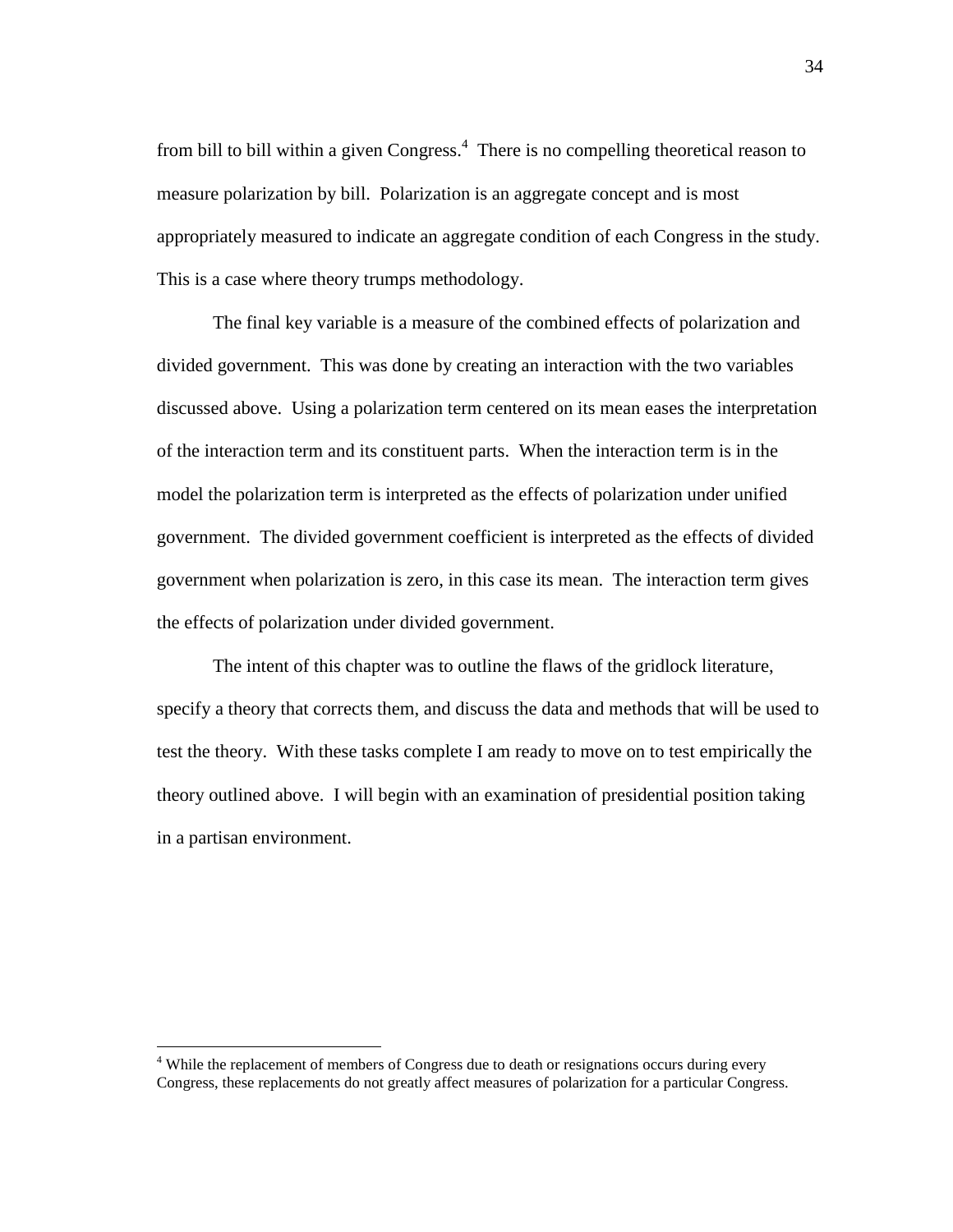#### CHAPTER III

#### POLARIZATION AND PRESIDENTIAL POSITION TAKING

 The first task in building a model that addresses the shortcomings of the gridlock literature as it pertains to both divided government and polarization is to correct certain theoretical and empirical flaws that remain in the modeling of divided government. As stated in Chapter II, a flaw in previous attempts to model the impact of divided government is the lack of distinction between legislation on which the president takes a position and legislation on which he does not. To correct this flaw, a fuller understanding of presidential position taking is needed.

 The task of this chapter is to investigate how political circumstances affect the position the president takes on legislation. Edwards, Barrett, and Peake's (1997) research on presidential position taking and success accounts for divided government, but does not account for polarization. Therefore, this chapter will also provide an account of the effects of party polarization on the strategy the president implements when he supports or opposes legislation.

 The chapter will proceed in three stages. First, it will briefly examine the literature on presidential success in Congress and the president's attempts to influence the legislative process. This is to provide the necessary context beyond the gridlock literature discussed in Chapter II. It will then present two hypotheses derived from the theory presented in Chapter II and present empirical tests of those hypotheses. Finally, the conclusion will place the results in the broader context of the congressionalpresidential literature and this study.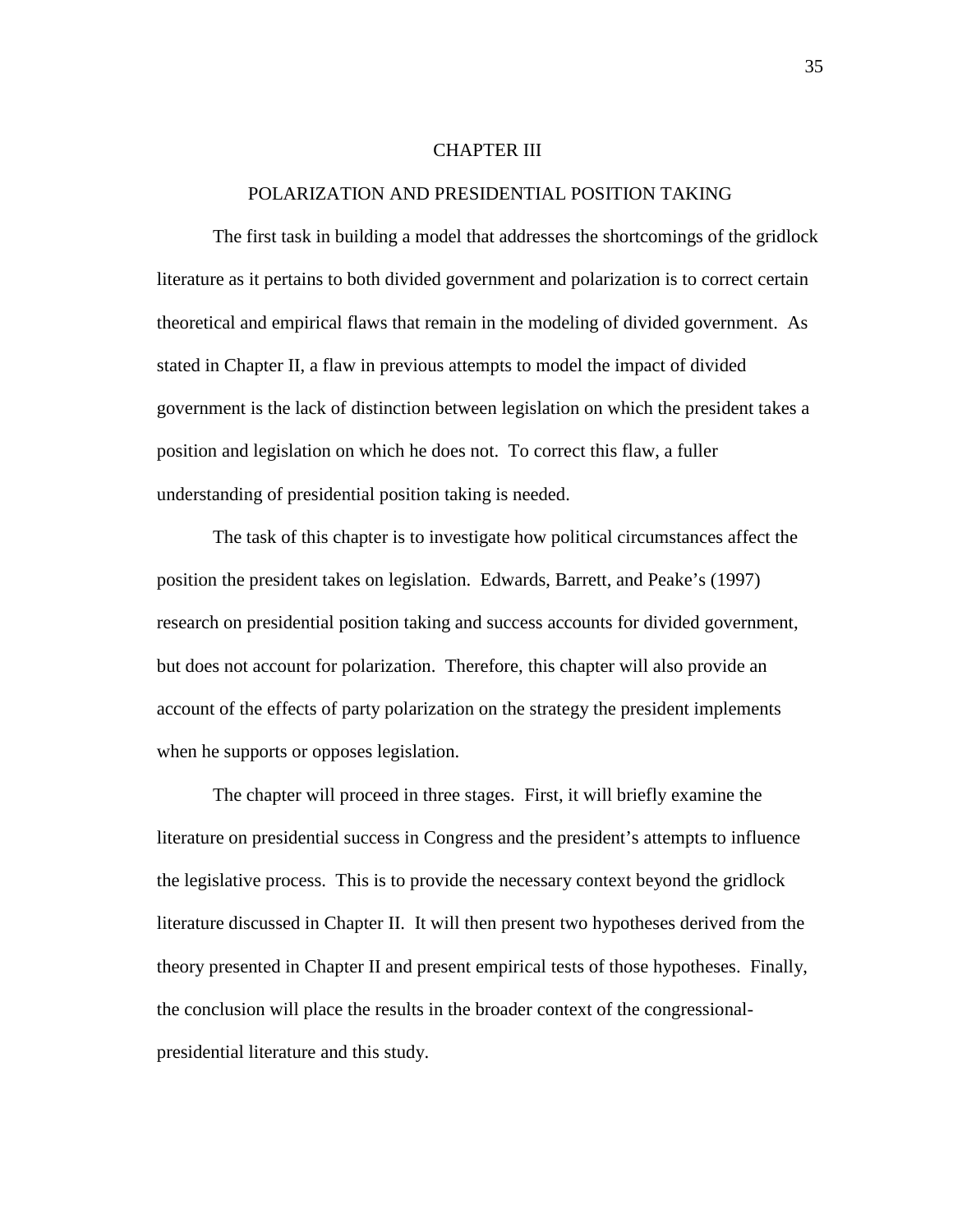## **The Presidential-Congressional Relationship**

 Though presidential-congressional interaction is not the focus of this study as a whole, it is important given the shortcomings of the divided government literature's theoretical treatment of the president. Most of the important work on the presidentialcongressional relationship does not directly overlap with the gridlock literature discussed in Chapter II. Therefore, it will be briefly reviewed here to provide the theoretical context for examining presidential position taking in this chapter and presidential success in Chapter IV.

 The starting point for the presidential-congressional literature is Neustadt's (1960) classic work on presidential power. Neustadt asserts that the president's power lies primarily in his ability to persuade others to do as he wishes. As it relates to Congress, this power is enhanced when the president is able to bring increased public attention to an issue and when his prestige is enhanced by personal popularity.

 Empirical tests of Neustadt's assertions have yielded mixed results at best. There are some studies that provide evidence that public approval of the president can prompt Congress to give the president what he wants (Ostrom and Simon 1985, Brace and Hinckley 1992, Edwards 1997). Yet there have been numerous studies that find the effects of presidential approval on roll call voting to be marginal (Edwards 1989, Bond and Fleisher 1990, Mouw and MacKuen 1992, Collier and Sullivan 1995, Cohen et al. 2000, Fleisher and Bond 2000, Bond, Fleisher, and Wood 2003) or their approval only effects certain issues such those on which the president's position is popular (Canes-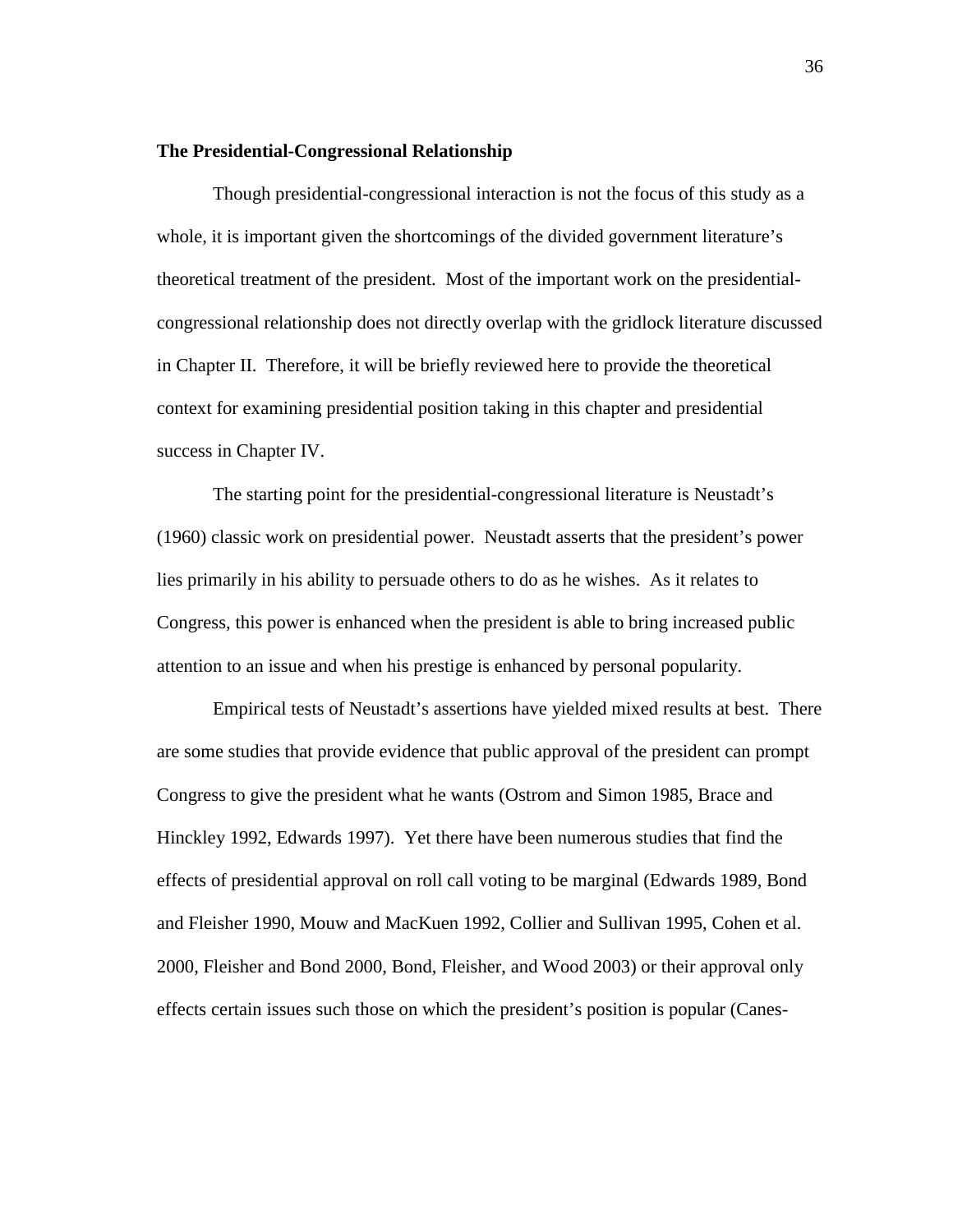Wrone 2001). Furthermore, evidence is lacking that the personal skills of presidents make them more or less successful legislatively (Fleisher, Bond, and Wood 2007).

 The alternative is to assert that presidential success in Congress is attributable to the political circumstances in which the president finds himself. The most important of these political circumstances is the size of the president's party in Congress (Edwards 1989, Bond and Fleisher 1990, Edwards, Barrett, and Peake 1997, Edwards and Barrett 2000), and more broadly the distribution of ideological preferences across Congress and the parties (Bond and Fleisher 1990 and Binder 1999).

 This Congress oriented approach to presidential success has found that political circumstances such as divided government have a substantial impact on the legislative process. Though divided government has been found to have little impact on the president's ability to get legislation on the agenda (Edwards and Barrett 2000), it tends to increase the amount of significant legislation that the president opposes (Edwards, Barrett and Peake 1997).

 Additionally, the distribution of preferences across members of Congress affects the ability of presidents to exercise leadership and create coalitions to support their initiatives (Binder 1999). Bond and Fleisher (1990) found that the distribution preferences of members within parties and between members in the ideological core of the parties and moderate or cross pressured members create difficulties for the president to build coalitions. Though there is some evidence that the president can convert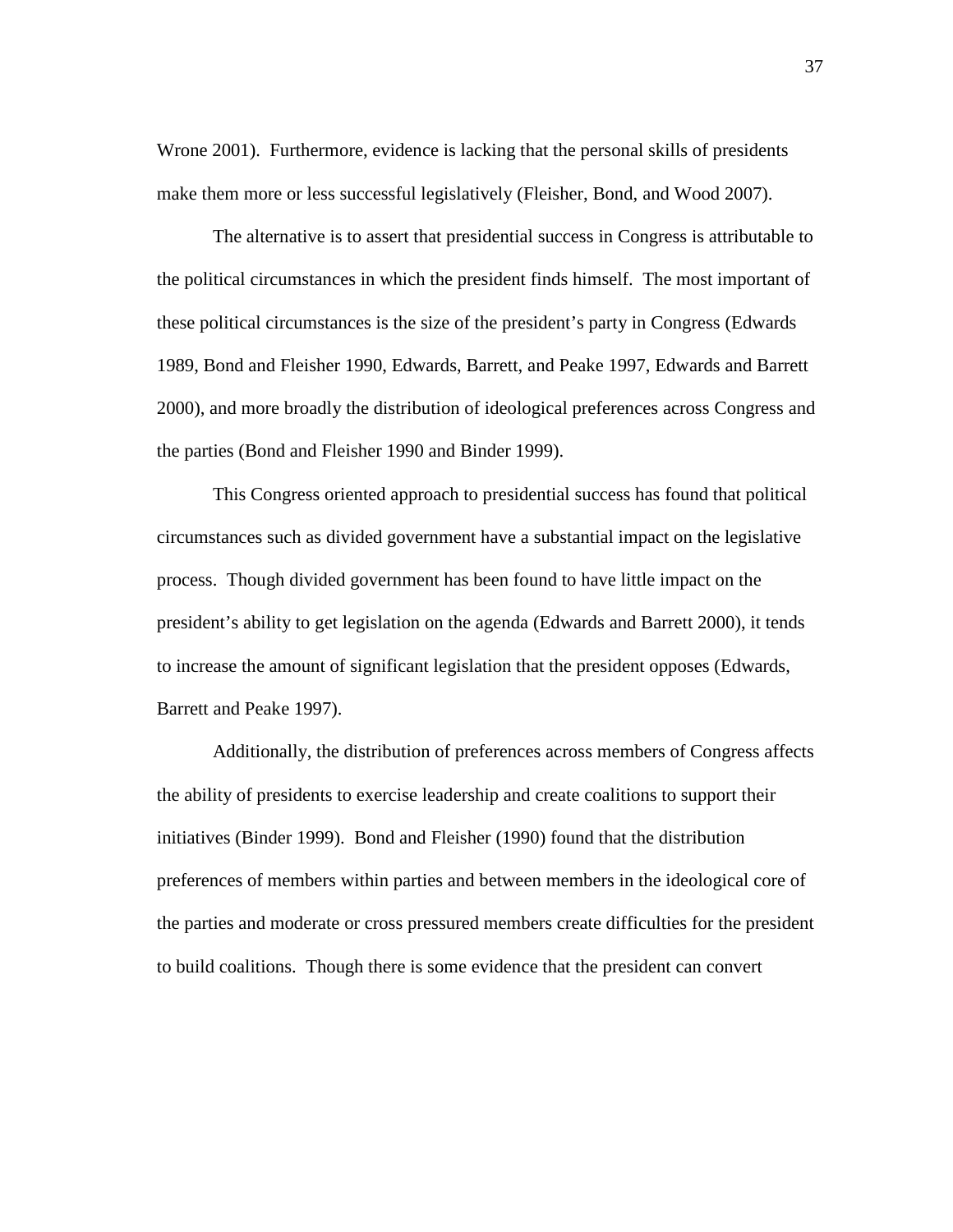members initially hostile to a piece of legislation to his cause (Sullivan 1988)<sup>5</sup>, the source of the ideological distribution of Congress are elections, outcomes which are beyond the president's control. Since considerations such as personal ideology, party cues, and constituency positions come before the consideration of the president's position in the roll call vote calculus (Kingdon 1981), the personal ideology of members is difficult for the president to overcome.

 Though the individual ideology of members of Congress has figured prominently in some studies of presidential success in Congress, examination of polarization as a factor in presidential success is relatively rare. Bond, Fleisher and Wood (2003), in their examination of the effects of presidential approval, found that approval's marginal effect on success is time varying and is dependent on the level of partisanship. Jacobson (2003) found that as the Congress polarized presidents and the members of Congress of the opposite party have fewer electoral constituencies in common. This leads to a greater incentive for opposition members of Congress to vote against presidential agenda items.

 The presidential-congressional literature as it presently stands holds that political circumstances, in particular party control in Congress, have a greater impact on whether or not the president's agenda passes Congress than the political skills of individual presidents. Additionally, there is evidence that divided government influences the positions the president takes on legislation, at least in terms of the amount of important legislation that the president opposes (Edwards, Barrett, and Peake 1997). However,

 $\overline{a}$ 

38

 $<sup>5</sup>$  It must be noted that Sullivan's (1988) empirical evidence for his model is limited to the Johnson</sup> administration, a period of unified government and relatively low party polarization.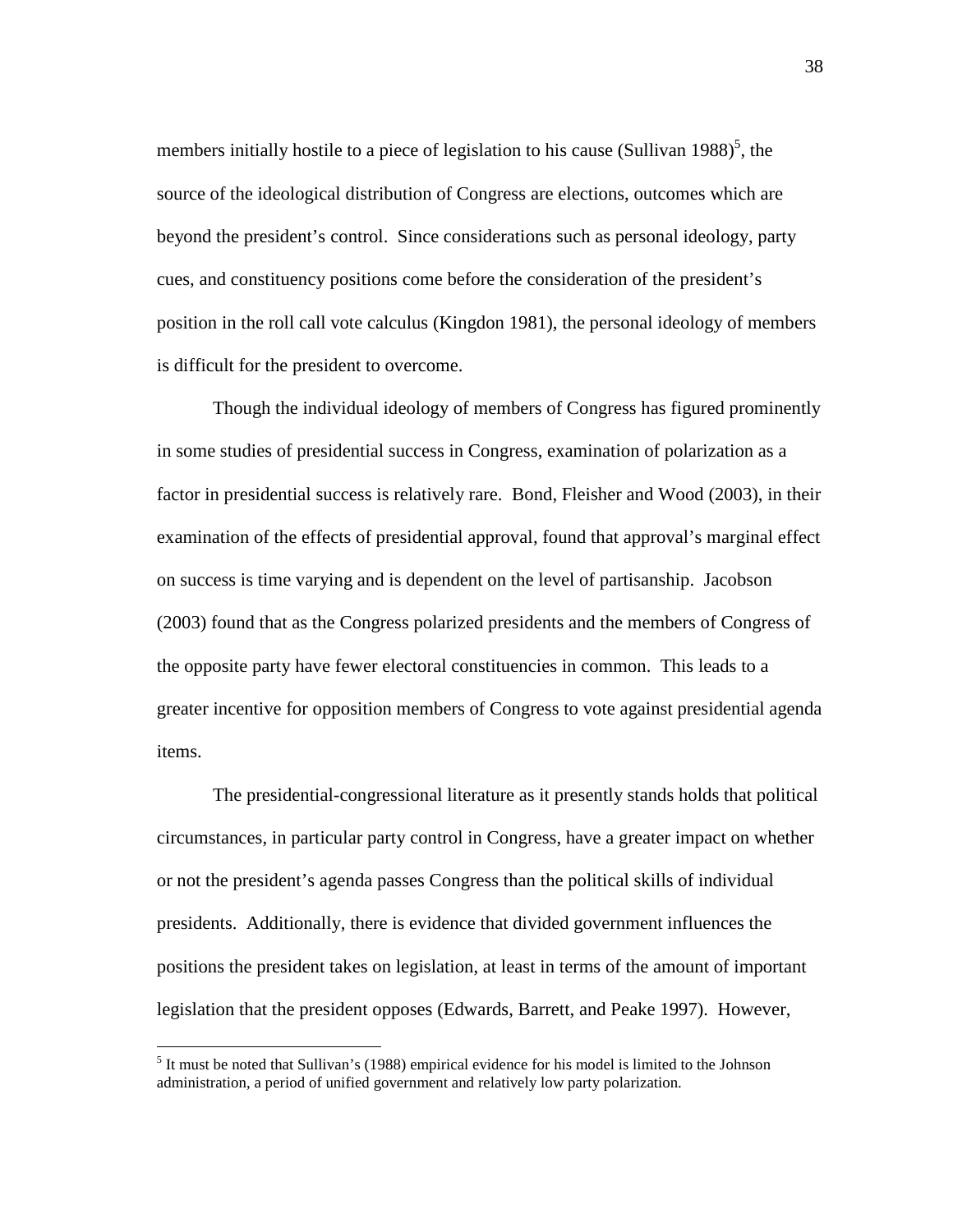polarization remains unexamined as a potential influence on presidential position taking. Given the interaction between polarization and divided government anticipated in Chapter II, polarization should have some influence over presidential position taking. The next section briefly discusses a theory for the effects of divided government and polarization on presidential position taking and derives two hypotheses to test the theory.

### **Presidential Position Taking in a Polarized Congress**

 There are two primary sources for developing a theory on the effects of polarization on presidential position taking. The first is the literature that focuses on the role of polarization in gridlock. The second is from certain parts of the existent presidential-congressional literature. Both will be used to develop hypotheses about the effect polarization has on the presidential position taking.

 Divided government is one of the more important factors considered in the existing presidential literature. Edwards, Barrett and Peake (1997) find that under divided government the president is more likely to oppose legislation and legislation that the president opposes is more likely to fail. On the other hand, they found that divided government had little impact on the amount of legislation the president supported, and legislation that the president did support under divided government passed at the same rate as under unified government.

 However, Edwards, Barrett, and Peake fail to consider the role of polarization in presidential position taking. In addition to representing the ideological distance between the parties, polarization is also associated with increase internal cohesion within the parties as moderates leave Congress or move closer to their party's median (Fleisher and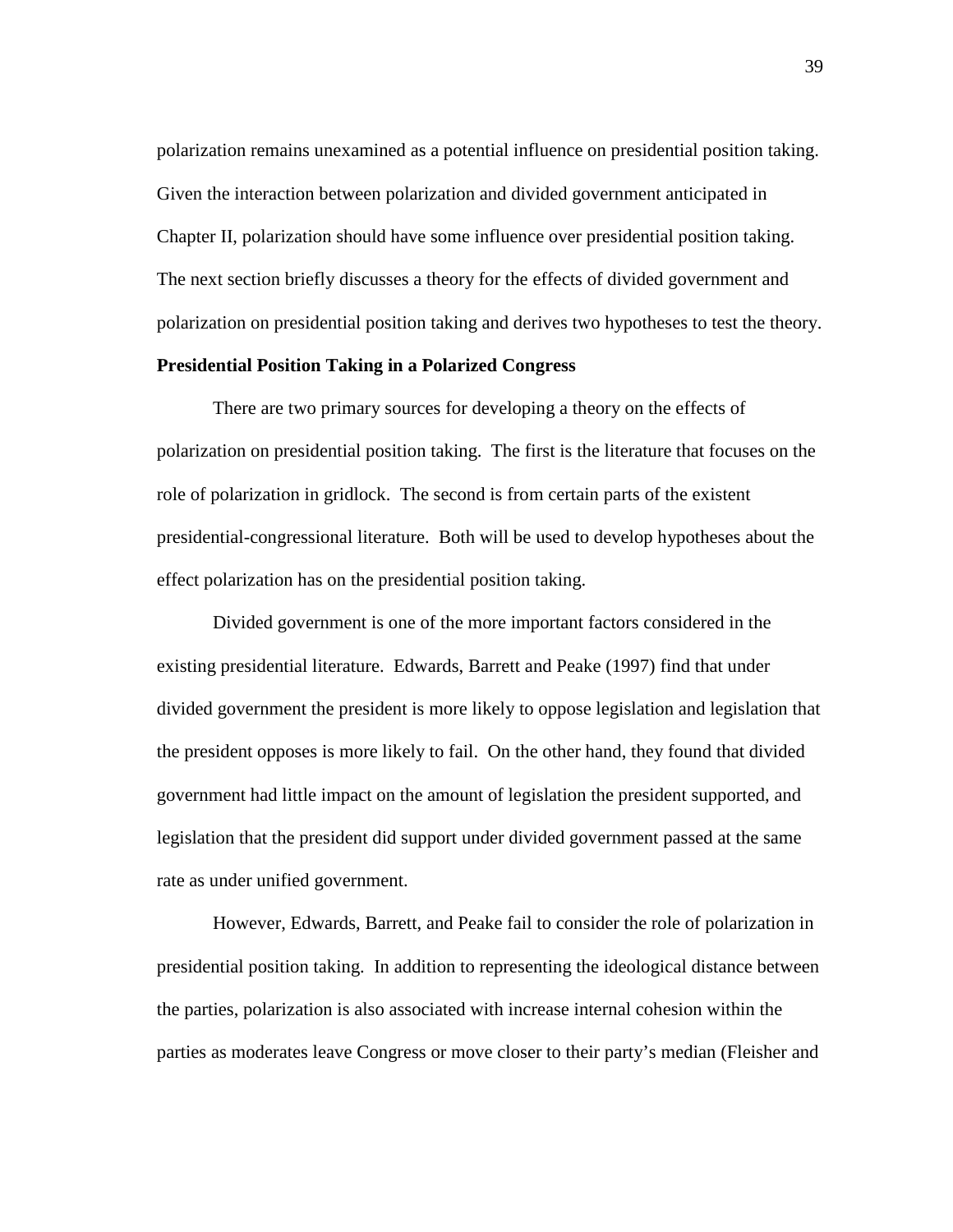Bond 2004). This ideological solidification of the parties means that under divided government, the president faces a Congress controlled by the opposition that is more unified ideologically than when the parties were less polarized. In the House, as the majority party becomes more unified, the party leadership will be more willing to exercise its agenda setting powers to the benefits of its members leading to an increase in legislation favorable to the majority party (Cox and McCubbins 1993, 2005).

 This leads to the expectation that polarization will enhance some of the effects of divided government found by Edwards, Barrett, and Peake (1997). Under divided government, a polarized Congress will produce more legislation that the president will dislike, leading to an increase in presidential opposition to legislation. Under unified government, the party in opposition to the president has no real means of getting its proposals serious consideration regardless of the level of polarization. This leads to the following hypothesis:

Presidential Opposition Hypothesis (H1): The greater the polarization in Congress under divided government the more likely the president is to oppose legislation in Congress.

 However, there is little reason to expect this same mechanism to carry over into the president's support for legislation. The president always has a policy program he wishes to get through Congress. Research has shown that the president is able to get legislation he favors on the agenda regardless of the presence of divided government (Edwards and Barrett 2000). Edwards, Barrett, and Peake (1997) find no relationship between the amount of legislation that the president supports and divided government. From this the following hypothesis can be derived: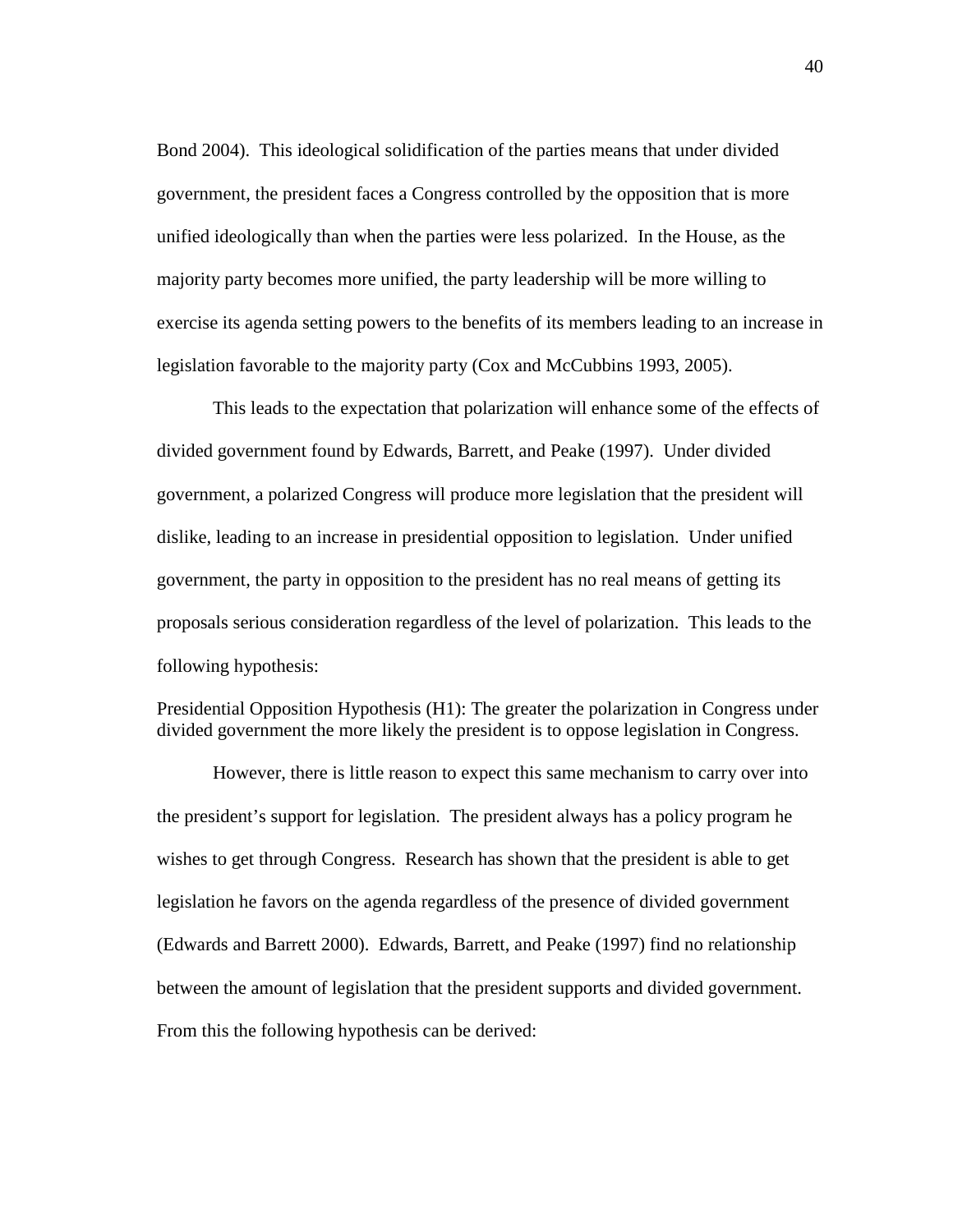Presidential Support Hypothesis (H2): Polarization will have no effect on the probability that the president supports a piece of legislation regardless of the presence of divided government.

 These hypotheses are partially based on the findings of Edwards, Barrett, and Peake (1997), except that they account for polarization where Edwards, Barrett, and Peake fail to do so. Including polarization allows for a more thorough and complete examination of presidential position taking. The next section will discuss how this test will be conducted.

#### **Data and Variables**

To test the hypotheses, I utilize the dataset discussed in Chapter II. For this chapter the dependent variable was whether or not the president supported or opposed the bill. To determine the position of the president on each of the bills in the dataset, the *Congressional Quarterly Almanac* was consulted. The *Almanac* offers a comprehensive legislative history of each Congressional session and in stories involving specific pieces of legislation discusses the president's position on a given bill. Each bill was coded according to whether the president supported, opposed, or took no position on the particular piece of legislation.

At times the coding solution was less than obvious, and there were cases where the president ended up signing a bill that he opposed. The coding decision was ultimately made based on whether the president got his way on the substantive issue that was the main focus of the disagreement between Congress and the president. This commonly occurred on bills that urgently needed to be passed, but carried politically contentious riders. For example, President Nixon signed a debt limit bill that was coded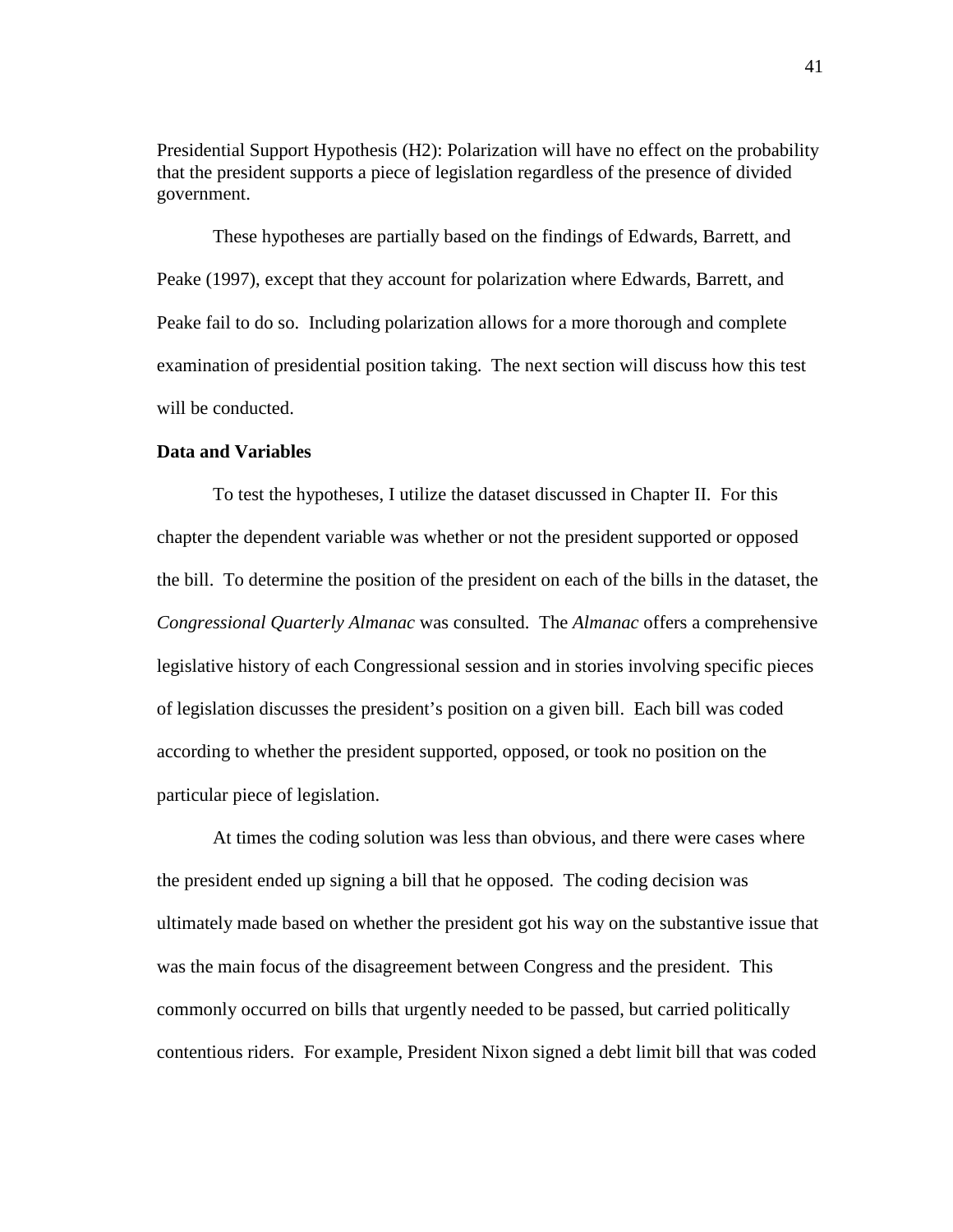as a bill he opposed because it had a 20 percent increase in social security benefits attached to it (Congressional Quarterly 1972). In 1987, President Reagan signed the Defense Department's budget authorization even though the bill narrowed the interpretation of the ABM treaty to his disliking (Congressional Quarterly 1987). Since the primary political issue was the interpretation of the ABM treaty, the bill was coded as the president opposing the legislation.

 Of the 1154 bills in the original dataset, the president supported 621 and opposed 282. The president took no position on  $251<sup>6</sup>$  The dependent variable is presidential position. The variable is coded as 1 when the president supports a bill, -1 when he opposes a bill, and zero when he takes no position.

The nature of the dependent variable allows for the estimation of a multinomial logit model. The multinomial logit allows for the comparison of the effects of independent variables on one value of the dependent variable relative to another value of the dependent variable. In other words, the model will create equations that allow for the comparison of each presidential position to the other. In two of the equations, presidential support is the baseline for comparison with presidential opposition and no position. The third equation has presidential opposition as the baseline category and compares it to no position.

 The independent variables for polarization, divided government and the interaction of the two were described in Chapter II. The first and third equations of the

 $\overline{a}$ 

<sup>&</sup>lt;sup>6</sup> Sixty-two bills were dropped from the analysis because the House and Senate both defeated their own versions of a bill with the same policy focus. When this occurred either the House or Senate bill was dropped at random. They were dropped in this analysis so that the president would not be recorded as supporting or opposing the same bill twice.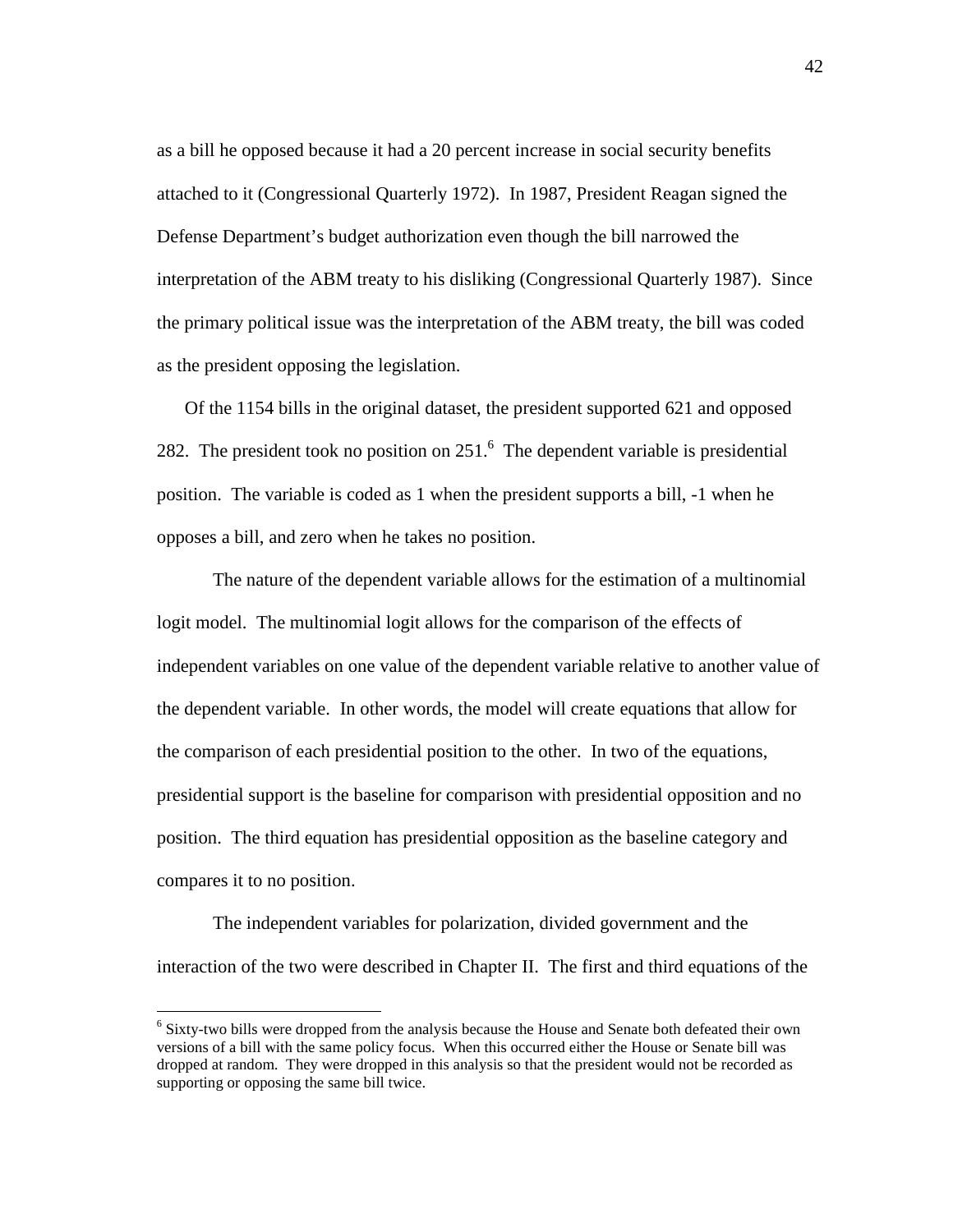multinomial logit test presidential opposition hypothesis. In the first equation, divided government should be positive and statistically significant as I expect the president to oppose more legislation under divided government. Polarization is not expected to exert an independent effect, but the interaction term of divided government and polarization should be positive and significant, again because I expect the president to oppose more legislation under divided government. The key independent variables should be negative in the third equation as the president opposes more legislation than he takes no position on under divided government and as polarization increases.

 In the second equation, if Edwards, Barrett, and Peake (1997) and the presidential support hypothesis are correct, none of the three key independent variables will be significant. It is expected that divided government and polarization will not have any effect on the probability that the president supports a piece of legislation. Therefore, we should not see the president decreasing the number of bills he supports relative to those on which he has no position.

 Several control variables are included in the model to account for other possible explanations for the president supporting or opposing a piece of legislation. Though the effect of public approval has been shown to be marginal at best (Bond and Fleisher 1990, Edwards 1989), the notion that public approval enhances presidential prestige remains an important alternative hypothesis to political conditions in the presidential literature and must be accounted for. Two measures of public approval are included. The first was the average monthly percentage of those who approved of the president's job performance according to the Gallup Poll (Edwards with Gallup 1990, updates from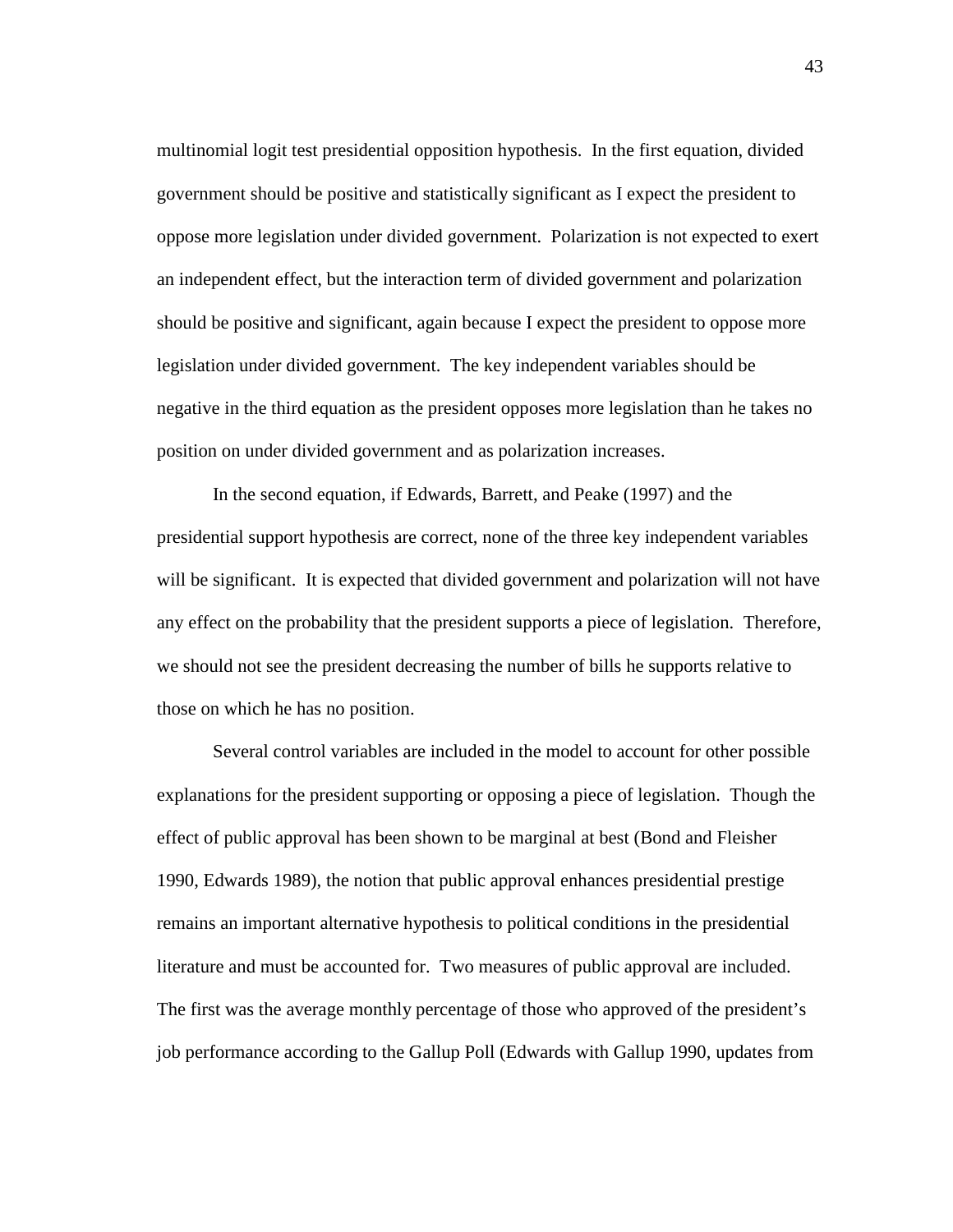Gallup) based on the bill's introduction date. For each bill introduced prior to the twentieth of the month, the president's average approval from the prior month was used. For bills introduced on or after the twentieth of the month, the current month's average was used.<sup>7</sup> The second measure was the change in presidential approval from the time the bill was introduced to the time it exited the congressional agenda (i.e. passed, failed, or the Congress ended). High public approval theoretically emboldens the president to support more legislation in an effort to use his popularity to broaden his agenda.

 Several control variables were included to account for the point in the president's term that the bill was considered. There is evidence that the president enjoys more success early in his tenure than later when he becomes a lame duck (Pfiffner 1988; Grossman, Kumar, and Rourke 1998; Barrett and Eshbaugh-Soha 2007). To account for this, five dummy variables were included in the model. These variables were coded one if the bill was introduced in the first year of the president's first term, the first year of his second term, in a presidential election year, in a presidential year in which the incumbent president was running, and in a midterm election year. These variables are intended to capture any effects that either the political calendar or electoral mandates may have on the president's position taking.

 The final control variable accounts for the ideological distance between the president and the sponsor of the bill. The president can be expected to oppose legislation sponsored by members of Congress who are on the opposite end of the

 $\overline{a}$ 

 $<sup>7</sup>$  During the first month of a presidential term (i.e. the January following a presidential election year) the</sup> president's average approval for the month of January was used for all bills introduced that month. Early in the dataset, there were several months when the Gallup did not ask the approval question. In these cases the nearest available monthly average was used. For gaps longer than two months, the two closest months' averages were averaged together.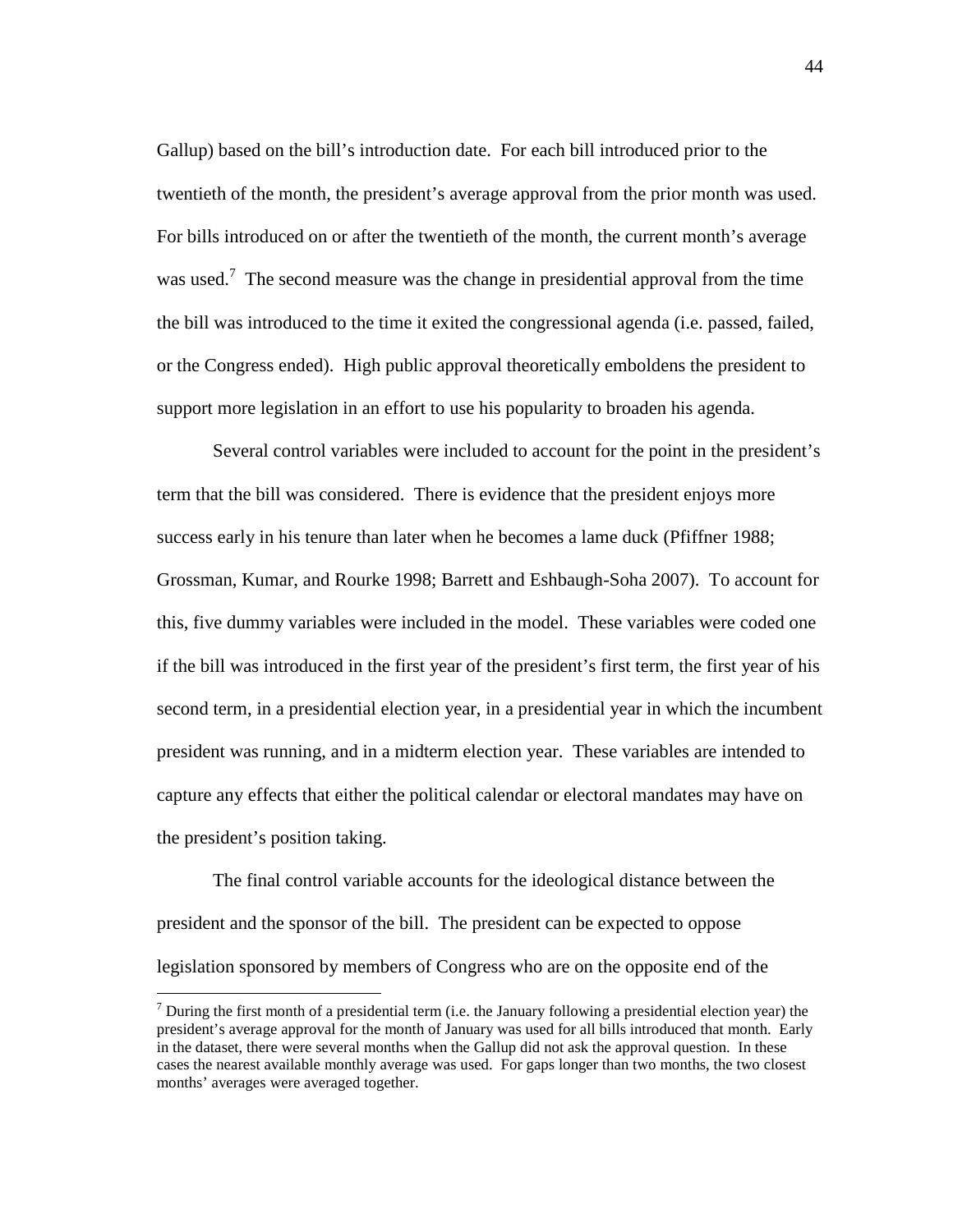ideological spectrum from him. Conversely, the president is more likely to support legislation sponsored by members with whom he shares ideological similarities. This variable accounts for this by measuring the absolute difference between the president and the sponsor of the bill. This was done using DW NOMINATE scores which include scores for each of the presidents during the period under study (Poole and Rosenthal 1997). Summary statistics for all the variables are available in Appendix B.

# **Results**

 Table 3.1 displays the coefficient estimates of the multinomial logit model of presidential position taking. The results for individual bills partially confirm Edwards, Barrett and Peake's (1997) aggregate analysis. The president is more likely to oppose a bill during divided government than under unified government. This can be seen in the coefficient estimates in equation 1. Divided government is positive and statistically significant when presidential opposition is compared to presidential support. This indicates that under divided government when polarization is at its mean the president has a higher probability of opposing a bill rather than supporting it.

 There is also some evidence that polarization under divided government leads to an increase in the probability of the president opposing a piece of legislation. The positive coefficient for the interaction term in equation 1 indicates that the president is more likely to oppose legislation rather than support it as polarization increases under divided government. Similarly, the statistically significant and negative coefficient for the interaction term in the equation 3 means that the president is less likely to take no position relative to the likelihood he opposes a bill. Taken together,

45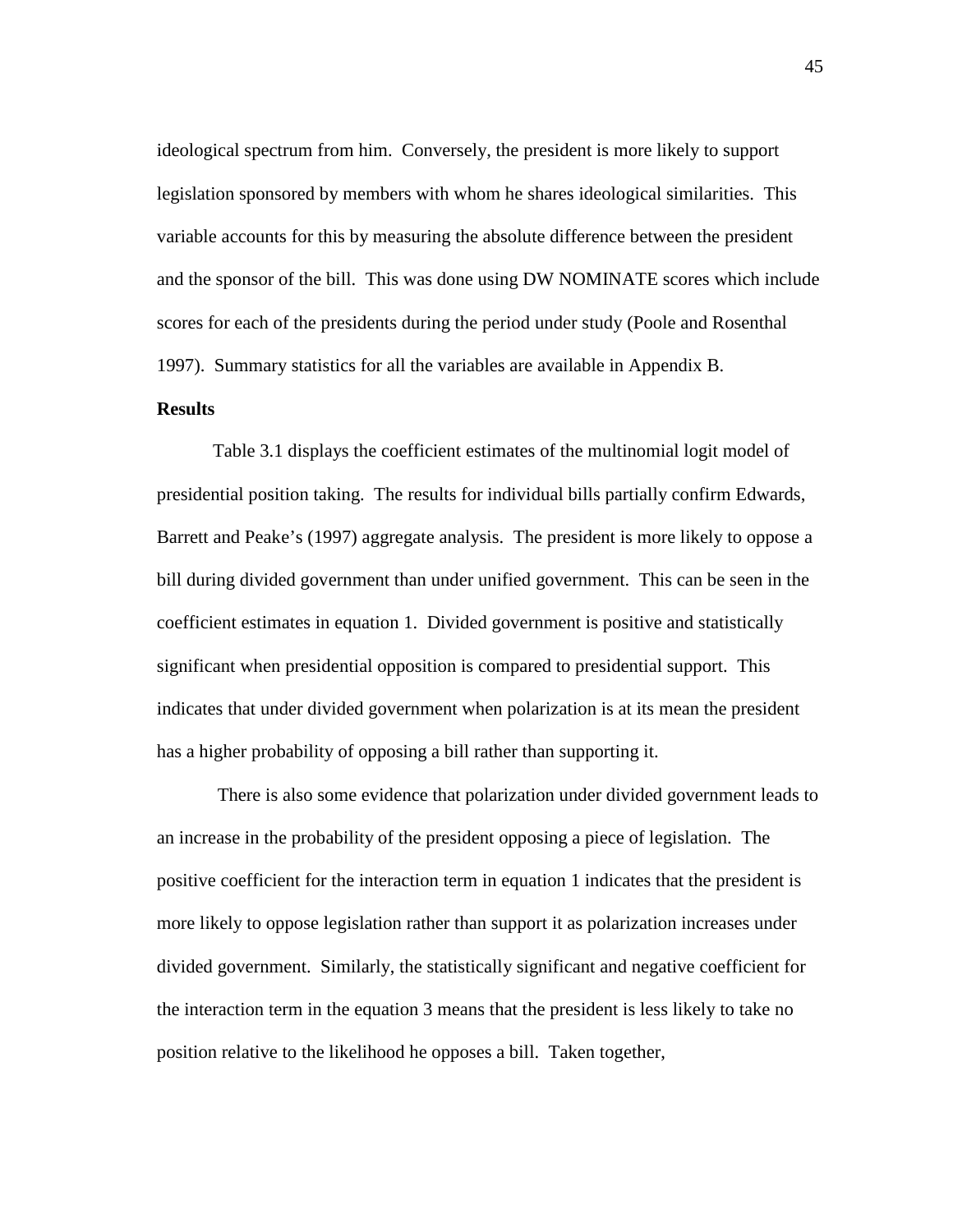| Table 3.1                                                                            |                  |                  |                  |  |  |
|--------------------------------------------------------------------------------------|------------------|------------------|------------------|--|--|
| Multinomial Logit Model of Presidential Position Taking on Legislation               |                  |                  |                  |  |  |
|                                                                                      | Equation 1       | Equation 2       | Equation 3       |  |  |
| Variables                                                                            | Coefficient      | Coefficient      | Coefficient      |  |  |
|                                                                                      | (Standard Error) | (Standard Error) | (Standard Error) |  |  |
| Polarization                                                                         | $-1.19**$        | .74              | $1.92**$         |  |  |
|                                                                                      | (.51)            | (.84)            | (.95)            |  |  |
| Divided Government                                                                   | $.87***$         | $.54**$          | $-.33$           |  |  |
|                                                                                      | (.14)            | (.21)            | (.23)            |  |  |
| Polarization* Divided                                                                | $1.42*$          | $-1.63$          | $-3.05*$         |  |  |
| Government                                                                           | (.73)            | (1.16)           | (1.81)           |  |  |
|                                                                                      |                  |                  |                  |  |  |
| Presidential Approval at                                                             | $-.001$          | $-.01$           | $-.01$           |  |  |
| Introduction                                                                         | (.006)           | (.01)            | (.01)            |  |  |
|                                                                                      |                  |                  |                  |  |  |
| Change in Presidential                                                               | $-.005$          | $-.006$          | $-.001$          |  |  |
| Approval                                                                             | (.008)           | (.01)            | (.01)            |  |  |
|                                                                                      |                  |                  |                  |  |  |
| 1st Year of 1 <sup>st</sup> Term                                                     | $-.86***$        | $-.44*$          | .42              |  |  |
|                                                                                      | (.21)            | (.23)            | (.34)            |  |  |
| 1 <sup>st</sup> Year of Second Term                                                  | $-.24$           | $-.05$           | .19              |  |  |
|                                                                                      | (.18)            | (.25)            | (.18)            |  |  |
| Presidential Election Year,                                                          | $-.39$           | $-.27$           | .12              |  |  |
| <b>President Running</b>                                                             | (.40)            | (.53)            | (.41)            |  |  |
|                                                                                      |                  |                  |                  |  |  |
| <b>Presidential Election Year</b>                                                    | .13              | $-.20$           | $-.32$           |  |  |
|                                                                                      | (.32)            | (.38)            | (.24)            |  |  |
| <b>Midterm Election Year</b>                                                         | $-.24$           | $-.12$           | .11              |  |  |
|                                                                                      | (.21)            | (.19)            | (.30)            |  |  |
| <b>Ideological Distance</b>                                                          | $1.72***$        | .21              | $-1.51***$       |  |  |
|                                                                                      | (.33)            | (.32)            | (.32)            |  |  |
| Constant                                                                             | $-2.14***$       | $-.72$           | $1.41**$         |  |  |
|                                                                                      | (.38)            | (.48)            | (.51)            |  |  |
| <b>Baseline</b>                                                                      | Support          | Support          | Opposed          |  |  |
| Equation                                                                             | Opposed          | No Position      | No Position      |  |  |
| Prob < chi <sup>2</sup> = .0000***                                                   |                  |                  |                  |  |  |
| Pseudo $R^2 = .0745$                                                                 |                  |                  |                  |  |  |
| $AIC = 1.92$                                                                         |                  |                  |                  |  |  |
|                                                                                      |                  |                  |                  |  |  |
| $N = 1085$                                                                           |                  |                  |                  |  |  |
| * significant at $p < .10$ ** significant at $p < .05$ *** significant at $p < .001$ |                  |                  |                  |  |  |
| Note: Standard errors are clustered by Congress.                                     |                  |                  |                  |  |  |
| Polarization is centered on its mean.                                                |                  |                  |                  |  |  |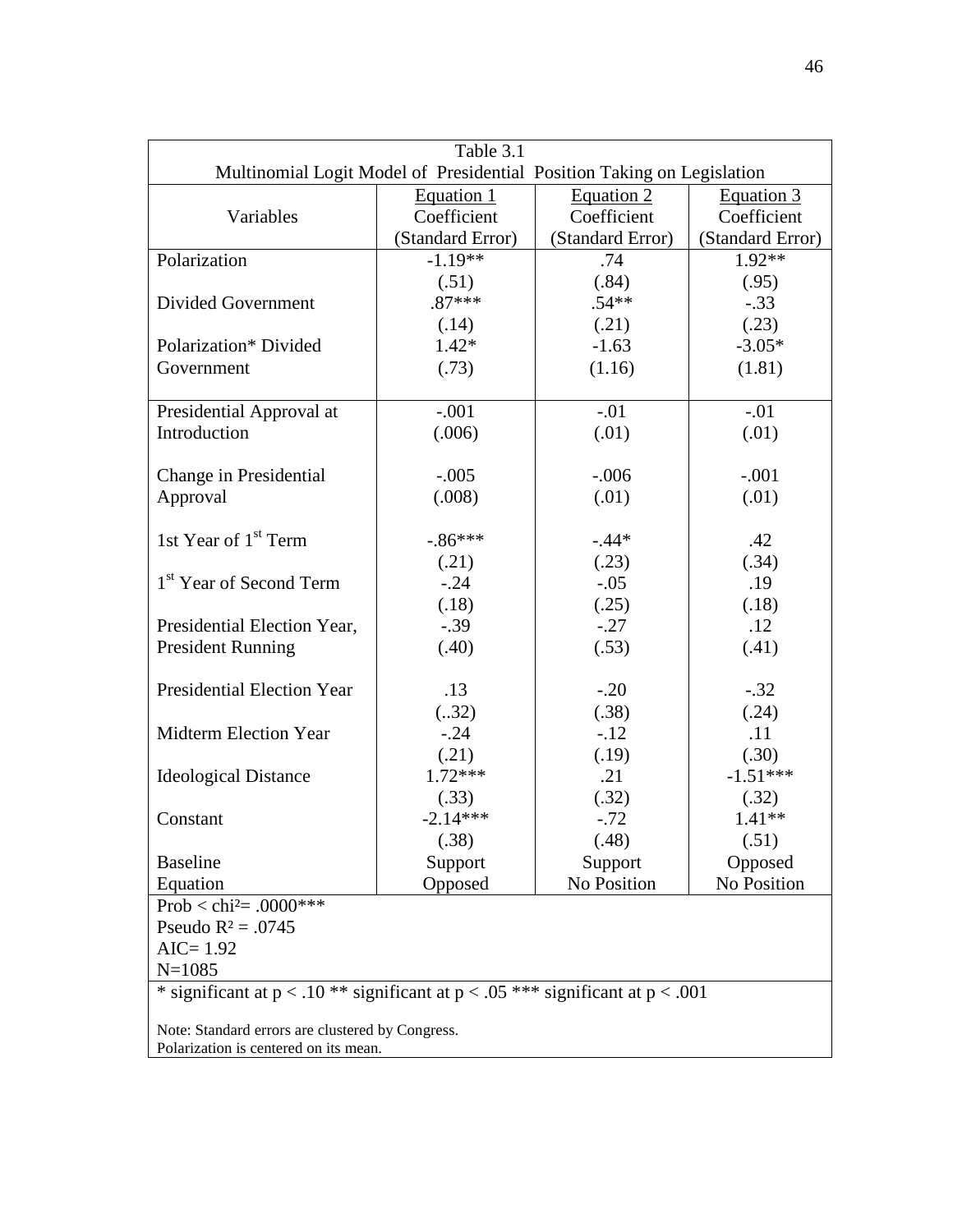these results mean that the president opposes more legislation under divided government as polarization increases. This is critical evidence for the presidential opposition hypothesis. On top of confirming the findings of Edwards, Barrett, and Peake (1997), I have found that polarization in concert with divided government influences position.

 On the other hand, the model appears to contradict the presidential support hypothesis. The hypothesis held that polarization will have no effect on the probability that the president supports a piece of legislation. However, polarization is negative and significant in the equation 1. This indicates that the probability that the president opposes a piece of legislation relative to his probability of supporting it decreases as polarization increases. In other words the president is supporting more legislation as polarization increases under unified government. This evidence clearly forces the rejection of the presidential support hypothesis. Additionally, the president has a higher probability of taking no position on a piece of legislation than opposing as polarization increases. This is indicated by the positive and significant coefficient in equation 3. It appears that the president opposes less legislation overall when his party controls a polarized Congress.

 The divided government coefficient estimates in equations 1 and 2 produce a result that contradicts the previous literature, particularly Edwards, Barrett, and Peake (1997). In both equations, the divided government variable was statistically significant and positive, indicating that divided government leads to a decrease in the probability that the president will support a bill under divided government. Equation 1 indicates that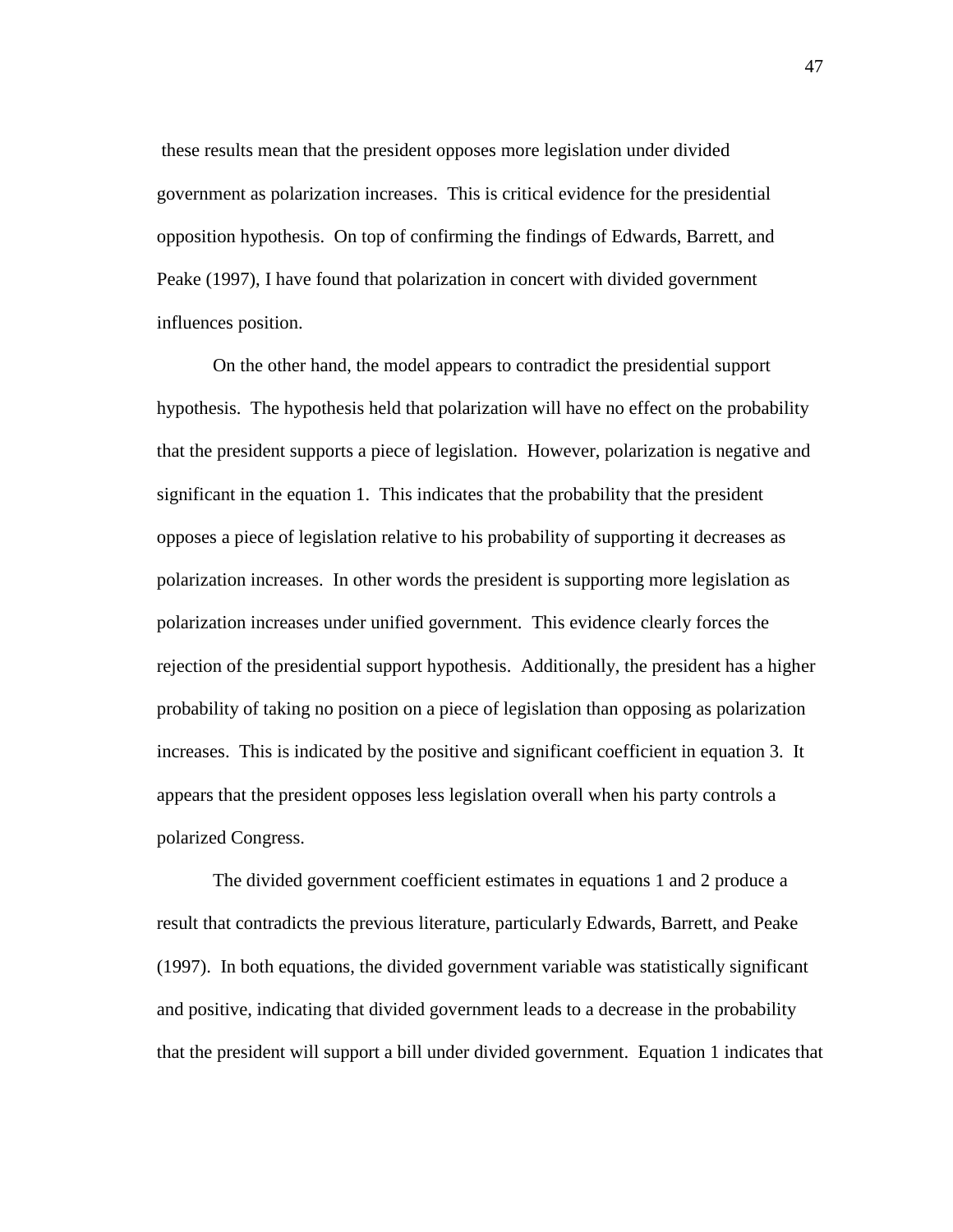divided government increases the probability that the president opposes a bill rather than supports a bill. This means that the president is supporting less and opposing more legislation under divided government.

 Equation 2 indicates that the president is taking no position more often relative to supporting legislation under divided government. This likely indicates a strategic choice by the president. He may decide to take no position on a bill he really supports under divided government in the hope that the opposition Congress will not kill it solely on the basis of his support. There is some evidence in the literature that the president strategically takes no position on legislation, but this has only emerged on relatively minor bills during the Kennedy and Johnson era (Covington 1987). This finding is evidence that this type of strategic behavior extends to significant legislation.

# **Conclusion**

 This chapter provides several findings critical for our understanding of the effects of polarization and divided government on presidential position taking. First, it shows that under certain circumstances polarization enhances the propensity of the president to take opposing positions under divided government. When facing a hostile Congress the president does oppose more legislation. A polarized divided Congress offers more legislation that the president dislikes and therefore forces him to oppose even more legislation at least relative to the number of bills on witch he takes no position.

 Secondly, polarization plays a greater role in presidential position taking than I theorized. The increased presidential opposition to legislation under divided government was anticipated. The increase in presidential support for legislation under unified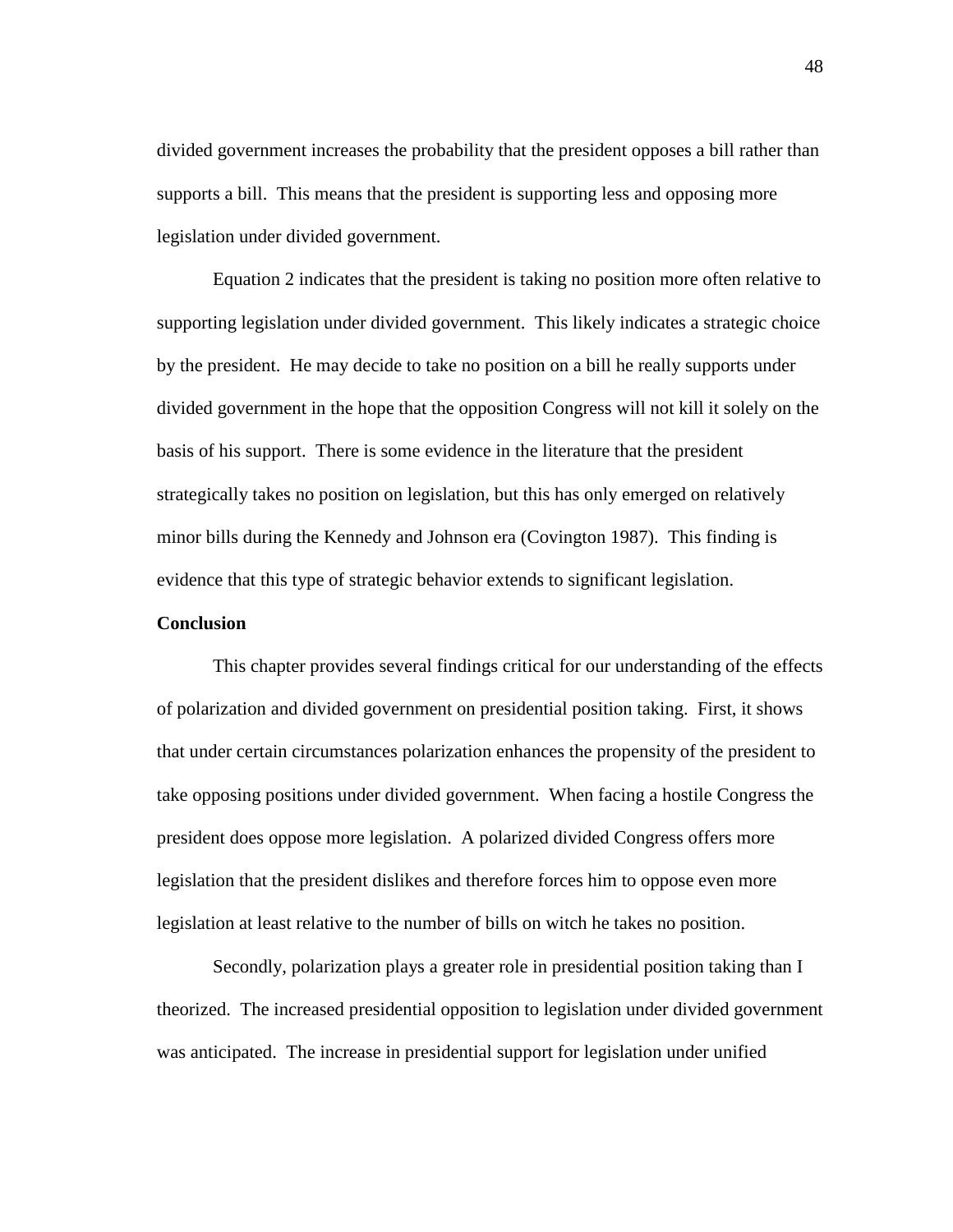government was not. A polarized unified Congress provides the president with more legislation to support just as a polarized divided Congress provides more legislation for him to oppose. The finding may indicate that polarized parties in Congress more enthusiastically press their own agendas and the president reacts to the legislation according to which party is in the majority.

 Finally, this chapter finds that divided government decreases the probability that the president supports a given bill. As stated above, this result stands in contrast to Edwards, Barrett, and Peake's (1997) finding that divided government has no impact on the amount of legislation the president supports. There are several possible reasons for this. Edwards, Barrett, and Peake only included data through the  $102<sup>nd</sup>$  Congress (1991-92). It is possible that including data from an era when a Democratic president faced a Republican Congress switched the finding. Another possibility is that Edwards, Barrett, and Peake lost information when they aggregated their data to look at the total number of bills per Congress supported by the president rather than individual bills.

 The most likely explanation is that Edwards, Barrett, and Peake reached this conclusion by comparing the average number of bills supported by administrations under unified and divided government, but never conducted a systematic statistical test. They do note that the only time that president's supported less legislation under divided government was late in their sample, but they dismiss this as "reflecting the limited legislative agendas of the second Reagan and Bush administrations" (558). However, they seem reluctant to consider divided government as an explanation for these limited agendas. In light of the shortcomings of Edwards, Barrett, and Peake, the finding that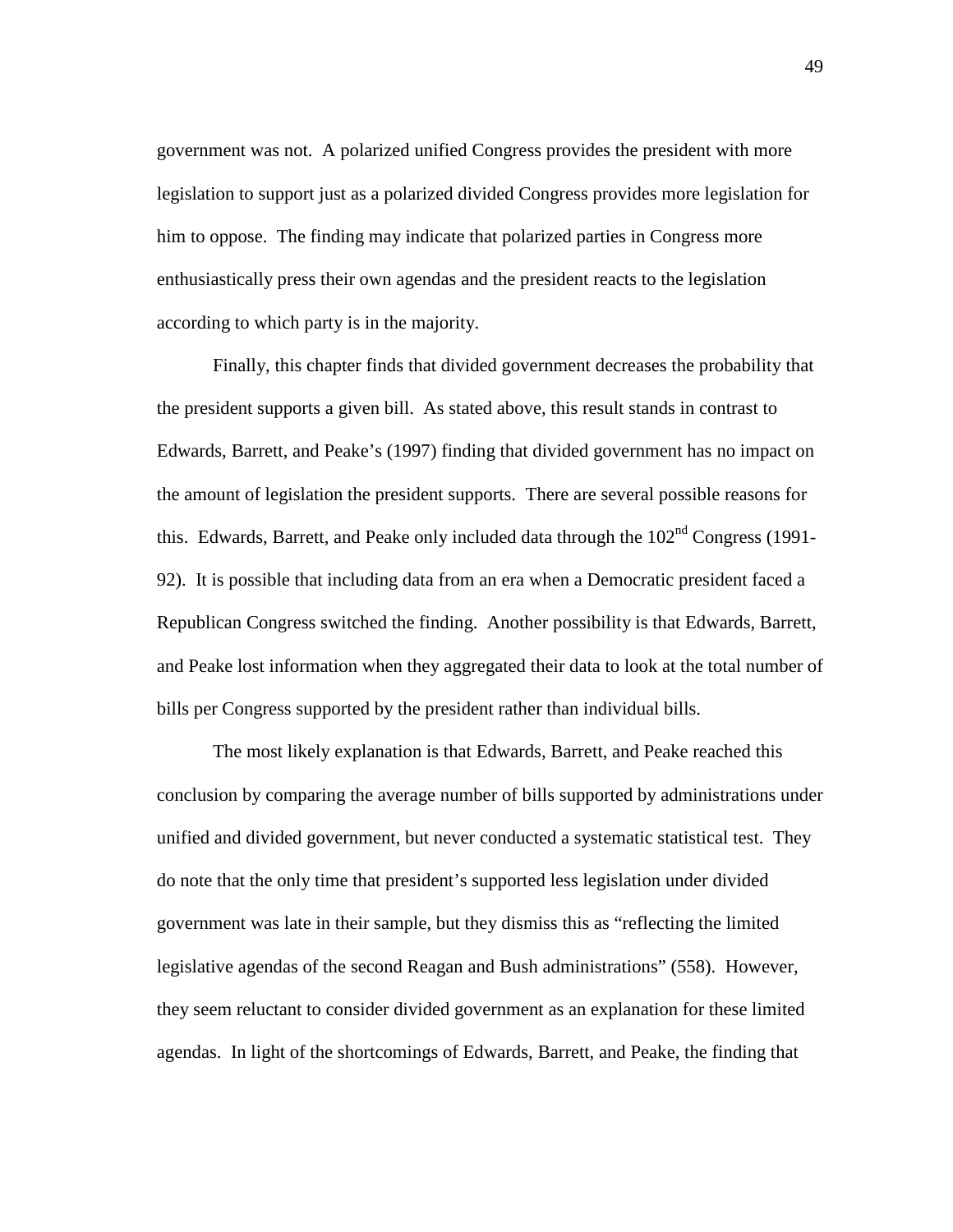divided government does impact the probability that the president supports a bill is not all that surprising.

 In the context of this study, this chapter has provided an important base for the next two chapters. Now that the effects of divided government and polarization on presidential position taking have been clarified, this study can move on to examining the impact of polarization on presidential success in Congress and the ultimately the impact of polarization on the passage of legislation.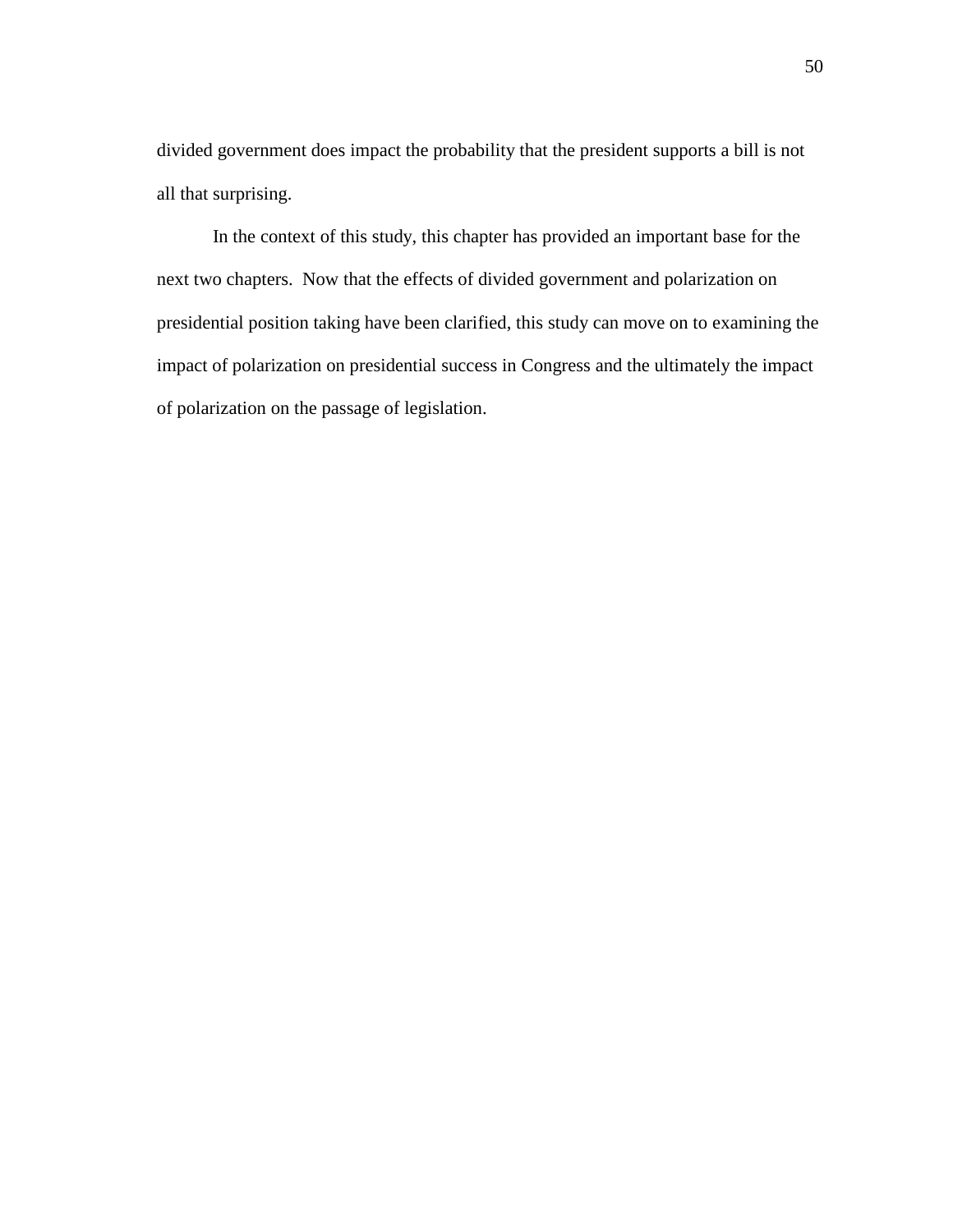#### CHAPTER IV

## PRESIDENTIAL SUCCESS IN THE POLARIZED CONGRESS

 Having established an understanding of how polarization and divided government affect presidential position taking, I now move on to examine presidential success. Presidential success is defined in terms of whether or not the president gets what he wants from Congress. In other words, this chapter will look at how polarization affects whether or not bills that the president supports pass, and bills he opposes fail.

 It is here that I will begin to explore the differences between the House and the Senate. While there is no theoretical reason to believe that the president treats House and Senate bills differently when he takes positions, theory gives ample reason to believe that the House and Senate treat legislation differently, particularly when Congress is polarized. These differences begin to emerge upon examining presidential success. The examination of these differences will begin with specifying hypotheses about presidential success in Congress in general and in the House and Senate specifically.

# **A Theory of Presidential Success**

 There are two primary sources for creating a theory on the effects of polarization on the presidential success. The first is the literature that focuses on the role of polarization in gridlock. The second is from certain parts of the existent presidentialcongressional literature. Both will be used to hypothesize about the effect polarization has on presidential success.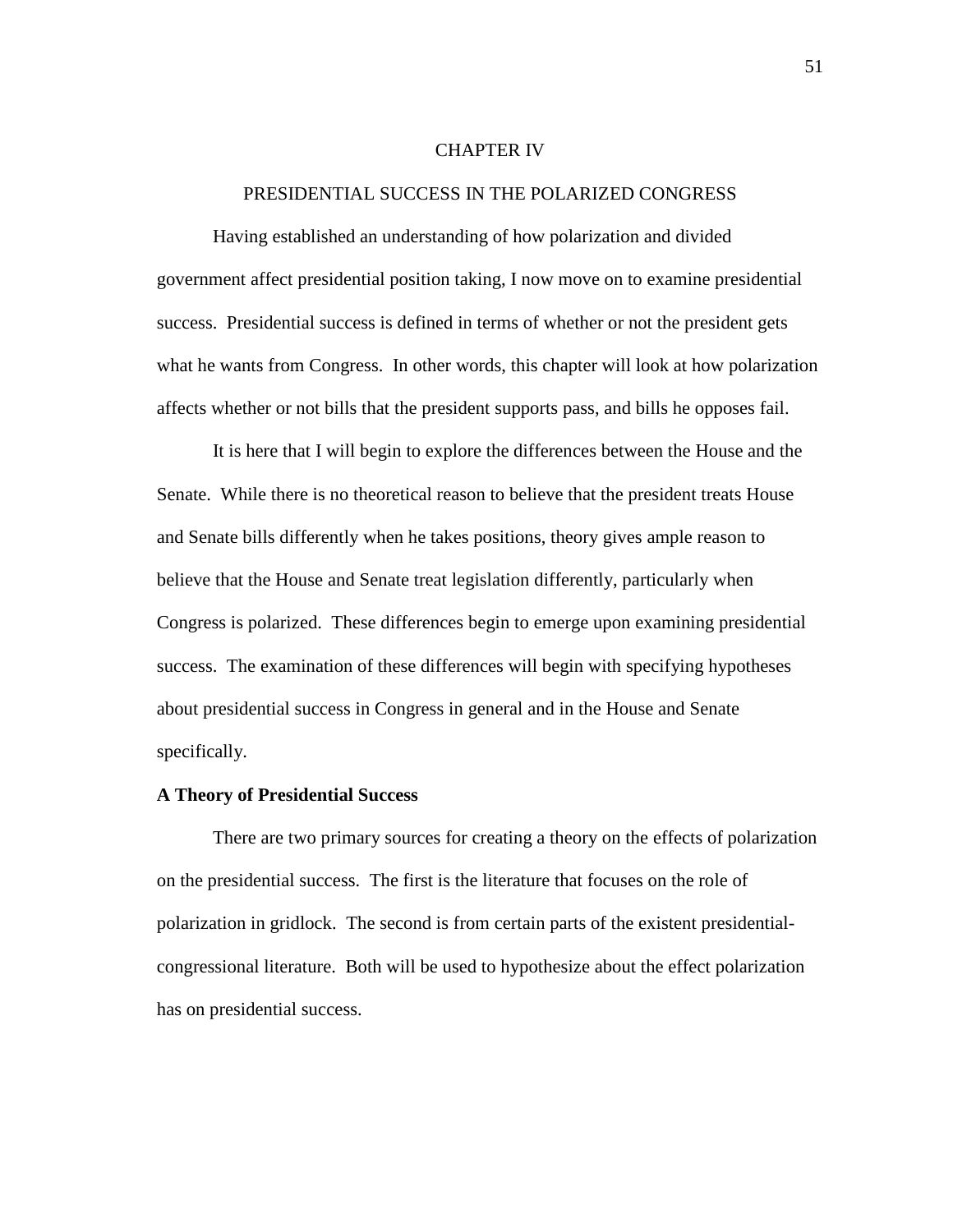As discussed in Chapter II, the literature that has dealt with the effects of polarization on the legislative process find that polarization leads to gridlock (Binder 2003; McCarty 2007; and Rosenthal 2004). Rosenthal examines one issue area (social welfare policy), while McCarty and Binder cast the net wider. The general conclusion remains the same--polarization increases gridlock across the board. Further, McCarty asserts that polarization works in concert with divided government and the supermajoritarian features of the Senate to produce gridlock. There is good reason to expect that polarization will lead to gridlock on issues that the president supports.

 The literature reviewed in Chapter III on the presidential-congressional relationship is the source of my theory of presidential success. There is no need summarize this literature again here, other than to note the general finding that political conditions rather than the personal skills of the president determine presidential success in Congress. The most important of these conditions are the size of the president's party (Edwards 1989), the distribution of ideological preferences within the parties (Bond and Fleisher 1990), and divided government (Edwards, Barrett, and Peake 1997). The president has little direct influence over the roll call votes of individual members (Edwards 1989; Kingdon 1981) and there is little systematic evidence that the personal skills of presidents affect legislative outcomes (Fleisher, Bond, and Wood 2007).

 I will examine two aspects of presidential success: (1) the probability that the president wins when he takes a position regardless of what that position is, and (2) the probability that president is successful based on the position he takes. Findings of the gridlock literature suggest that divided government should lead to fewer presidential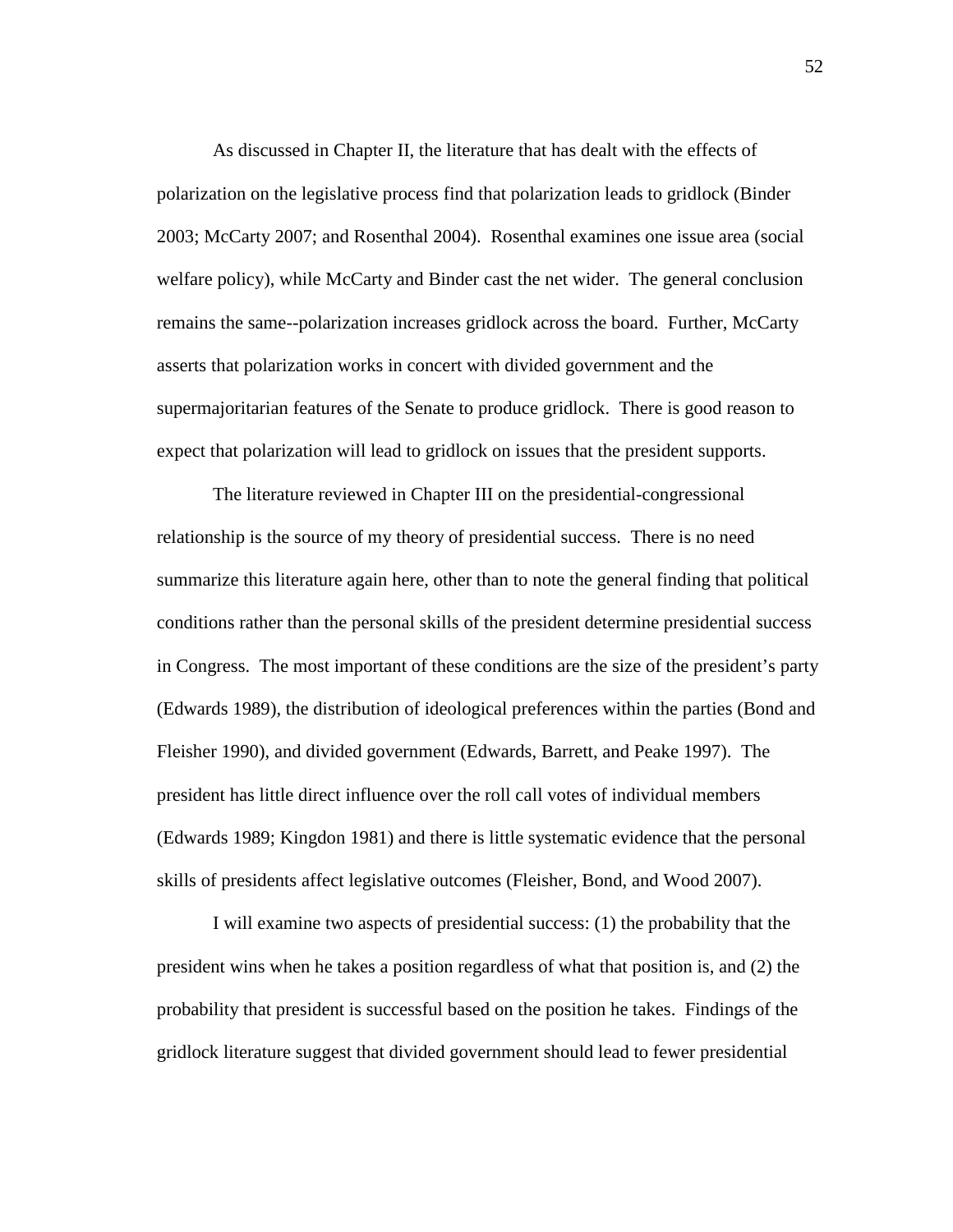victories regardless of whether the president supports or opposes a bill and which chamber of Congress is being examined. With the exception of Mayhew (1991), aggregate analyses of divided government find that divided government leads to a decrease in the passage of legislation overall (Howell et al. 2000; Kelly 1993; Thorson 1998). This effect should be higher for legislation on which the president takes a position, particularly legislation he supports.

 Edwards, Barrett, and Peake (1997) find that divided government does not affect the failure of legislation that the president supports, i.e. the president losses on bills he supports at the same rate under unified and divided government. However, the dependent variable in this study was the number of bills the administration supported that failed to pass. This specification limited the sample size and thus did not account for other legislation that the president supported and passed. This means that Edwards, Barrett, and Peake's null result is based on the comparison of a count, but not the rate that the bills passed. In other words, this result does not account for whether the number of bills the president supported changed under divided government and cannot tell us whether or not the president really won at the same rate under divided government as under unified government. This conclusion needs to be reexamined.

 When we look at the effects of divided government on presidential victories, we should expect a decrease in the overall number of victories when the opposition party controls Congress. The president is likely to see fewer bills he supports pass under divided government. The majority party in a hostile House can use the chamber rules to insure that the president's agenda never reaches the floor. In the Senate, the opposition

53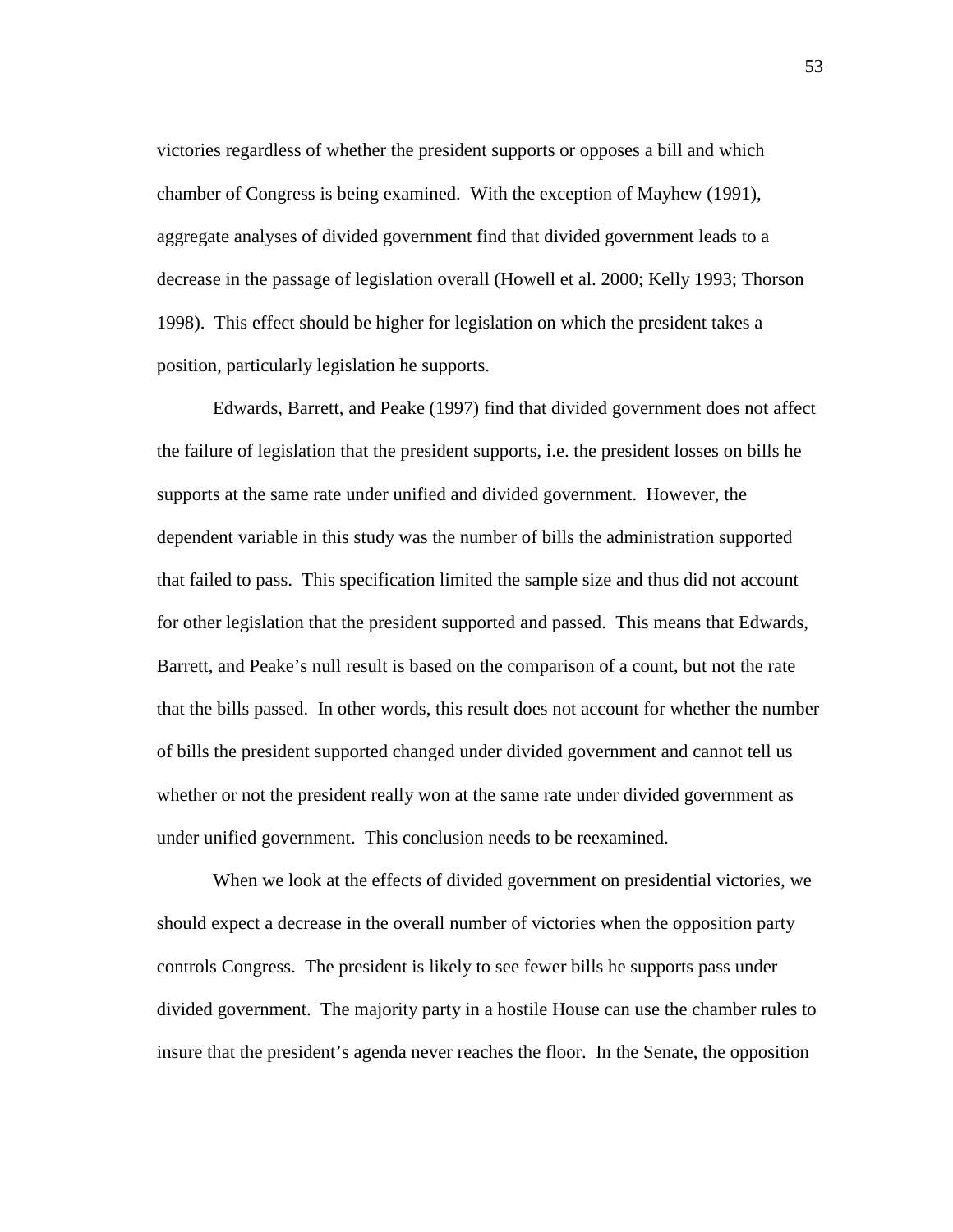party can block passage of legislation the president supports with a filibuster, and if the opposition party has a majority, the majority leader has great discretion of the floor agenda. Therefore, presidential victories on legislation he supports should decrease under divided government.

 On the other hand, divided government may not affect the probability that the president wins on legislation he opposes. The legislative process has multiple veto points, and failure to clear any one can kill legislation. As a result, the president is more likely to win when he opposes legislation. Under unified government, party leaders in the House can use the rules of the chamber to keep legislation that the president opposes from passing. Under divided government, the president's party can stop legislation in the Senate with the filibuster, and should a bill the president opposes get past a Senate filibuster the president can always veto it. Therefore, in an aggregate model of presidential victories, the presence of divided government should make no difference in the probability that the president wins on legislation he opposes.

 In summary, it can be anticipated that under divided government, presidential victories will decrease overall as a result of the president losing on bills he supports. However, there should be no effect for divided government on bills the president opposes. This leads to the following hypothesis:

Divided Government Hypothesis (H1a): Divided government decreases the probability of presidential victories overall. Divided Government Support Hypothesis (H1b): Divided government decreases the probability that the president will win on legislation he supports. Divided Government Opposition Hypothesis (H1c): Divided government makes no difference on legislation the president opposes.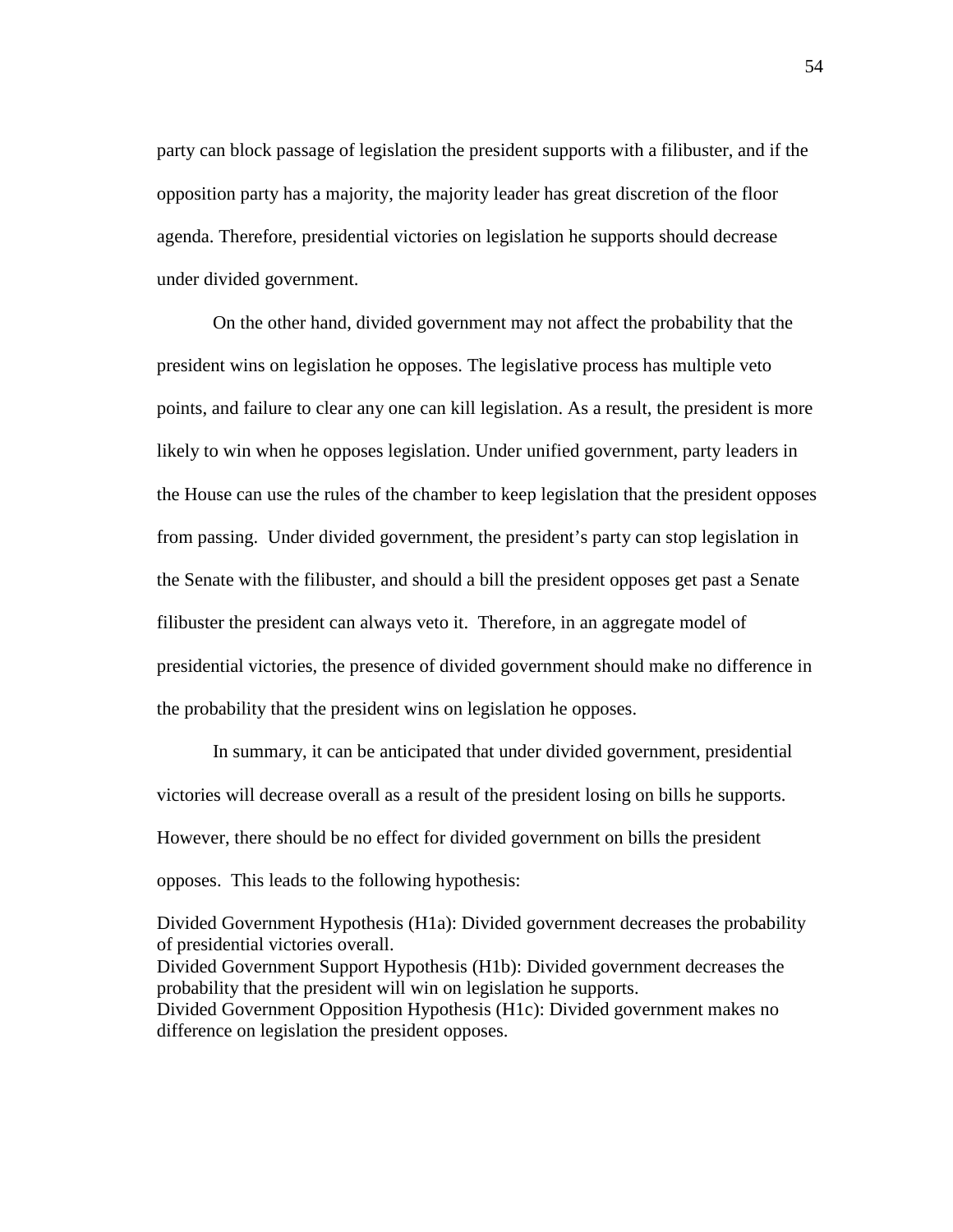Polarization, on the other hand, has different effects depending upon the chamber being investigated. In the House, the majority party can pass anything its members can agree upon (Cox and McCubbins 1993, 2005). Polarization is characterized by increased cohesion within the parties. This leads to an increase in the overall legislative productivity of the chamber (Sinclair 2008).

 In terms of presidential success, under unified government the president can expect to see an increase in overall legislative victories and see more of the bills he supports pass as polarization increases. The leaders of the president's party in the House will use their procedural prerogatives to push through the president's agenda and stop any bills he opposes. However, under divided government, the president will see a decrease in success in the House as the opposition party uses the same legislative devices to stop legislation the president supports and pass legislation he opposes. This leads to the following hypothesis:

House Polarization, Unified Government Hypothesis (H2a): In the House, the probability the president wins on individual bills he takes a position on increases as polarization increases under unified government. House Polarization Divided Government Hypothesis (H2b): The probability of success decreases as polarization increases under divided government.

 In the Senate, the increased cohesiveness of the parties leads to a decrease in presidential support. Parliamentary devices such as holds and filibusters empower individual members of the Senate. In a polarized environment, members of the minority party have increased incentives to use these devices, leading to gridlock (McCarty 2007; Sinclair 2008). Under divided government, a cohesive majority party will block presidential priorities. Under unified government with polarized parties, the Senate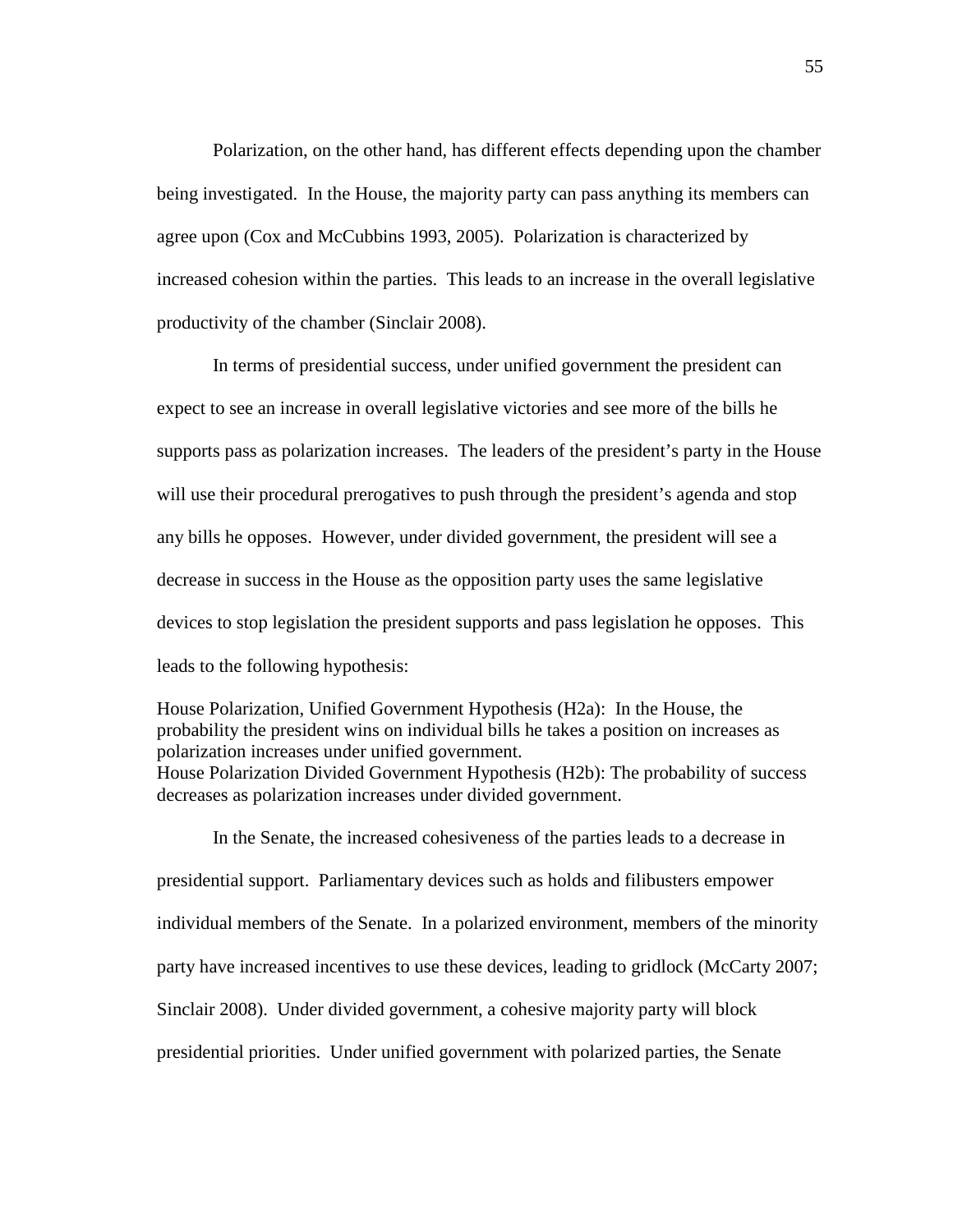minority party will have an increased incentive to filibuster legislation the president supports. This leads to the following hypothesis.

Senate Polarization Hypothesis (H3): As polarization increases, the probability of presidential victories in the Senate will decrease.

 Finally, an increase in polarization leads to a decrease in presidential victories in Congress as a whole. It takes the veto of only one of three players--the House, the Senate, or the president--to stop a bill. Because polarization is hypothesized to decrease the probability of presidential victories in the Senate, we should see a decrease in presidential victories in the aggregate. Therefore, I posit the following.

Congressional Polarization Hypothesis (H4): An increase in polarization will lead to a decrease in the probability of presidential victories in Congress.

# **Designing the Models**

 Four models were estimated to test the above hypotheses. Three of them examine the impact of divided government and polarization in the overall process, in the House, and in the Senate, respectively. Because of the expectations of the divided government hypothesis, a model that takes into account presidential positions across the entire process was also estimated. The dependent variables for the models are coded in three different ways. For the Congress model and the presidential positions model, it is coded one if a bill that the president supported became law or a bill that the president opposed failed and zero otherwise. Bills on which the president took no position are excluded. The dependent variable for the House and Senate models of the president's victories for all positions taken has the same coding scheme for bills considered by the House and the Senate, except bills need only pass or fail in the chamber instead of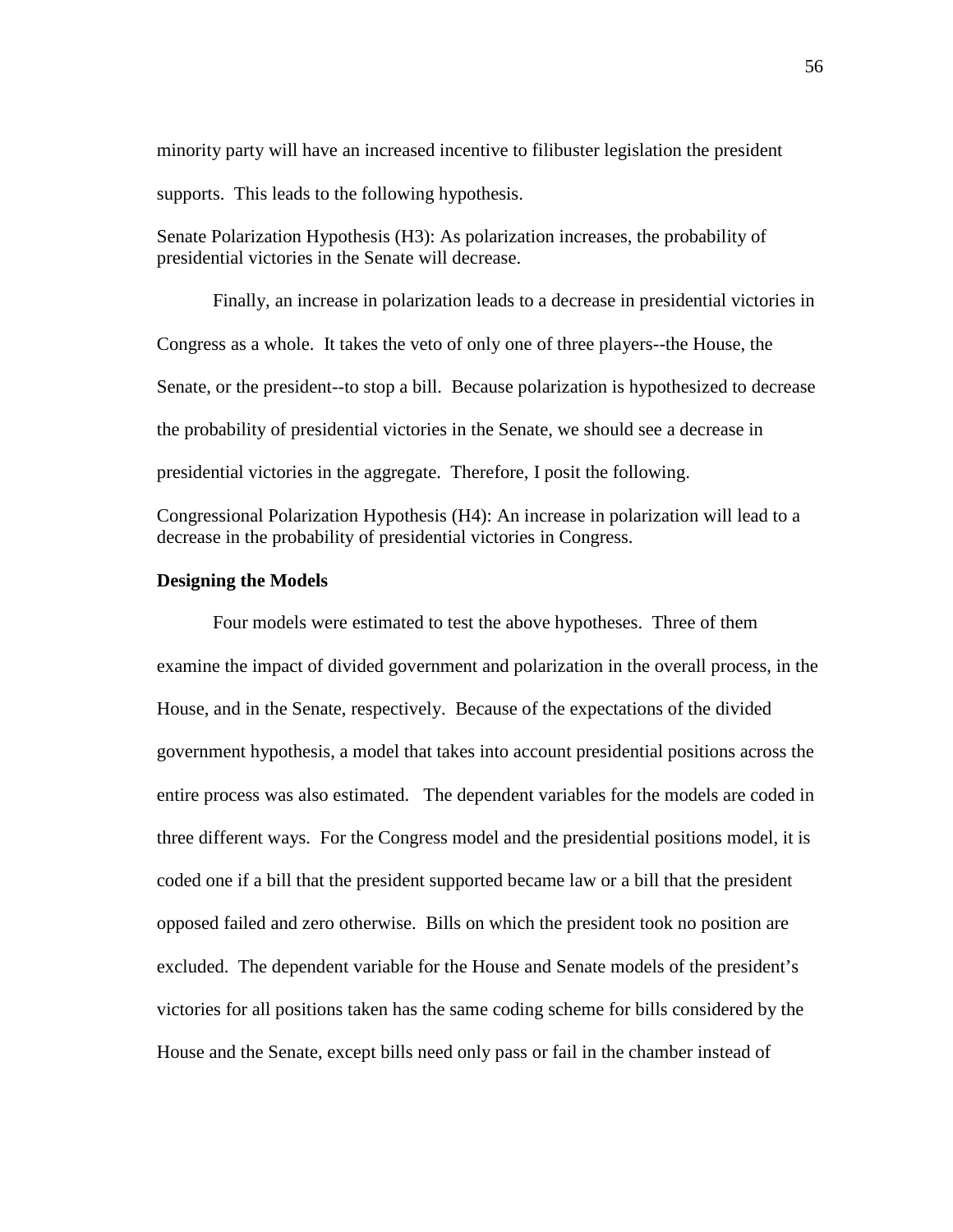becoming public law. The sample of bills for each chamber included all bills that originated in the chamber and all bills from the other chamber that passed that chamber and were therefore considered by both chambers. For example the House model includes all House bills and all Senate bills that passed the Senate. For the models of total victories, there were 777 bills in the House model, 795 in the Senate, and 846 in the Congress model.

 For the House, Senate and congressional models all the independent variables used in the models for this chapter were used in Chapter III. The coefficient estimates for the divided government variable should be negative in all the models in this chapter. The polarization variables are anticipated to be positive in the House models and negative in the Senate and congressional models. The polarization and divided government interaction term is expected to be negative in all the models it is in as well. The same control variables that were used in Chapter III were also used in this chapter. These include the president's public approval at the introduction of the bill and the change in presidential approval from the time it was proposed until it left the agenda. A measure of ideological distance between the president and the primary sponsor of the bill is also included. Finally, several dummy variables denoting key points during the president's term are also in the model.

 For the model of presidential victories by positions taken, a series of interaction terms were included to estimate the effects of polarization and divided government on the probability of presidential success on bills the president supported. Presidential support was selected because it is on such bills that polarization and divided government

57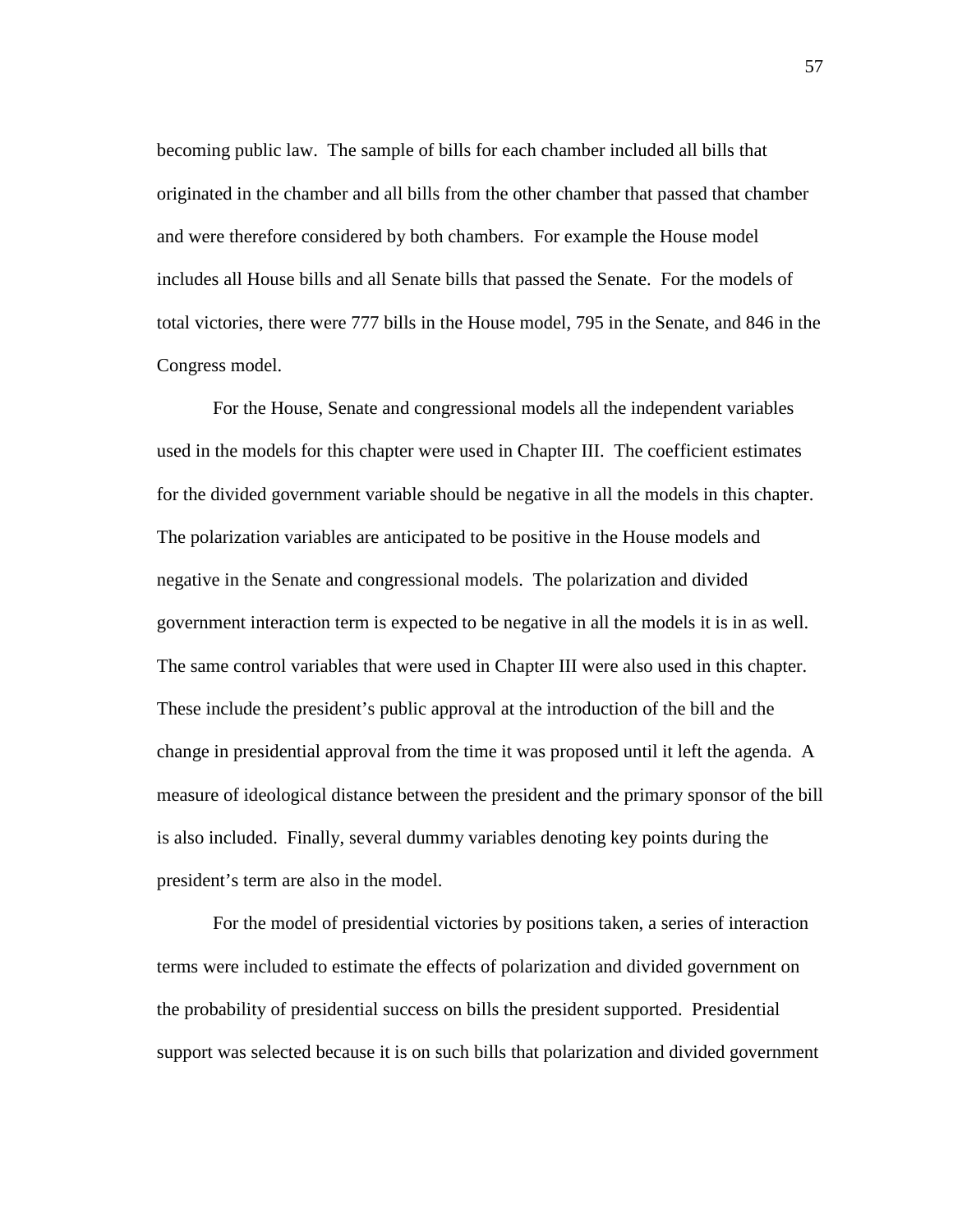are expected to make a difference. These interaction terms included an interaction of polarization and presidential support, divided government and presidential support, and a three way interaction of presidential support, divided government, and polarization.

 In addition to the probit estimates, Monte Carlo simulations of each model were run to estimate the probability of presidential victory in several scenarios. These simulations were run using King, Tomz, and Wittenberg's (2000) program "clarify." "Clarify" estimates the set of coefficients for each model 1000 times and uses those estimates to estimate values of the dependent variable at substantively interesting levels of the independent variables. Because the dependent variable in these models is dichotomous, "clarify" estimates the probability that the dependent value takes on the value of 1 under the specified circumstances. For every set of simulations in this chapter, mean polarization is defined as zero and high polarization as .25. This value is selected because it is near the maximum value that polarization takes in each model. Because it is dichotomous, divided government is defined as either zero or one depending on the scenario. The values of the interaction terms are set according to the value of their constituent parts. All continuous control variables are set to their mean and all dichotomous control variables are set to their modal category.

## **Models of Congressional Presidential Success**

 The first set of models is intended to test the divided government hypotheses and congressional polarization hypotheses. These models look at the probability of presidential victories throughout the process. In other words, they examine the probability that bills the president supports become public law and bills the president

58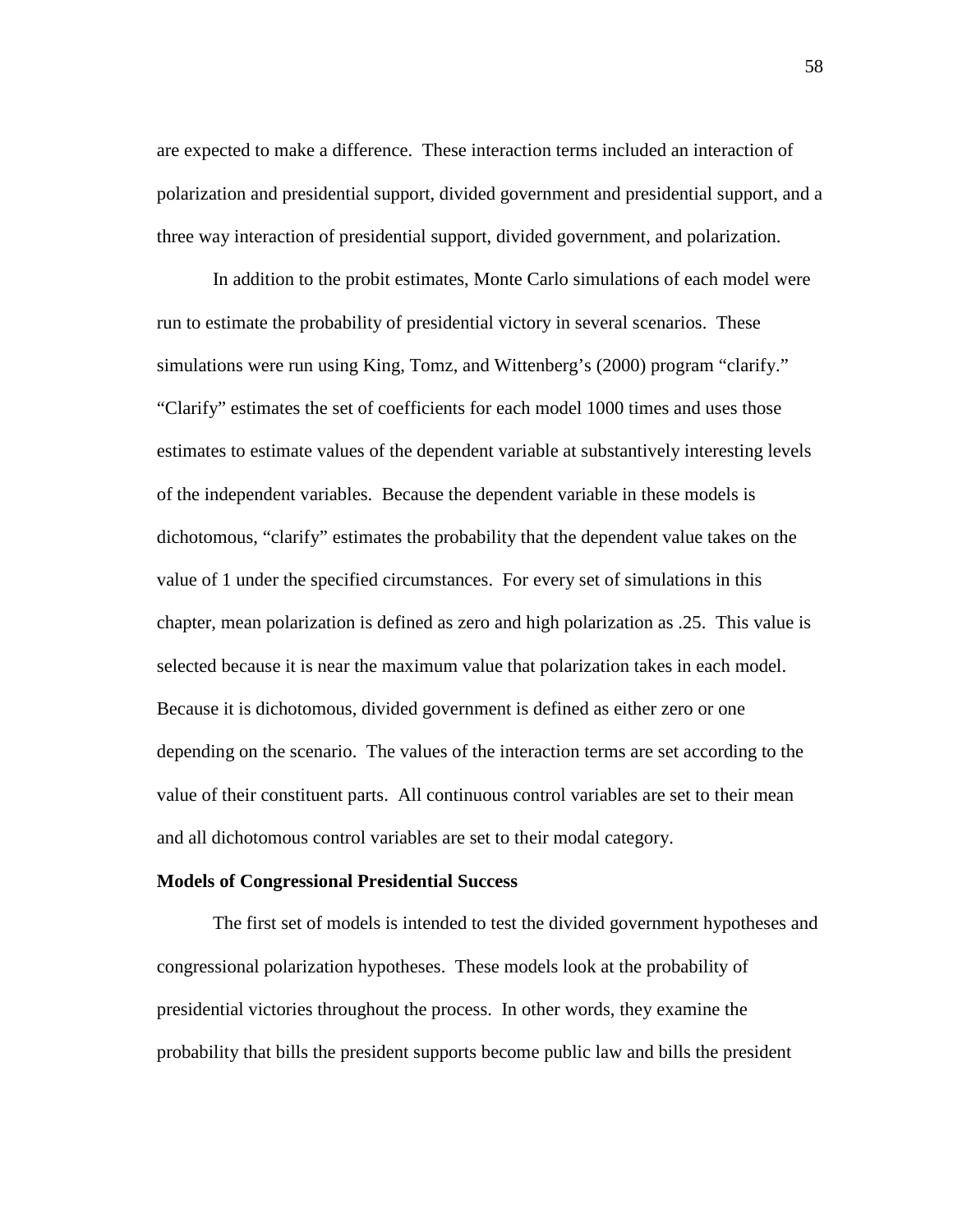oppose fail to become public law. Table 4.1 displays the probit estimates and changes in predicted probability of presidential victories across the entire process. The probit model performs well in terms of statistical significance, but the goodness of fit measures are small. However, a 1.3 percent reduction in error indicates at least some added predictive power over a naïve model.

| Table 4.1                                                                                                   |             |          |         |  |  |
|-------------------------------------------------------------------------------------------------------------|-------------|----------|---------|--|--|
| <b>Congressional Model of Presidential Victories</b>                                                        |             |          |         |  |  |
|                                                                                                             |             | Standard | Pr      |  |  |
|                                                                                                             | Coefficient | Error    | Change  |  |  |
| Polarization                                                                                                | 0.35        | 0.46     | 0.001   |  |  |
| Divided Government                                                                                          | $-0.25$     | 0.17     | $-0.09$ |  |  |
| <b>Polarization*Divided Government</b>                                                                      | $-0.47$     | 0.80     | 0.01    |  |  |
| Presidential Approval at Introduction                                                                       | 0.01        | 0.01     | 0.04    |  |  |
| Change in Presidential Approval                                                                             | 0.01        | 0.01     | 0.05    |  |  |
| 1st Year, 1st Term                                                                                          | $-0.19$     | 0.13     | $-0.07$ |  |  |
| 1st Year 2nd Term                                                                                           | 0.15        | 0.14     | 0.05    |  |  |
| <b>Presidential Election Year</b>                                                                           | $-0.21**$   | 0.10     | $-0.09$ |  |  |
| <b>President Running for Reelection</b>                                                                     | $-0.15$     | 0.17     | $-0.04$ |  |  |
| <b>Midterm Election Year</b>                                                                                | $-0.07$     | 0.18     | $-0.03$ |  |  |
| <b>Ideological Distance</b>                                                                                 | $0.87***$   | 0.22     | 0.26    |  |  |
| Constant                                                                                                    | $-0.36$     | 0.30     |         |  |  |
| Prob < chi <sup>2</sup> = .0000***                                                                          |             |          |         |  |  |
| $AIC = 1.28$                                                                                                |             |          |         |  |  |
| Correctly Classified= 65.1%                                                                                 |             |          |         |  |  |
| Reduction in Error= 1.3%                                                                                    |             |          |         |  |  |
| $N = 846$                                                                                                   |             |          |         |  |  |
| $P(y=1 x)=0.6445$                                                                                           |             |          |         |  |  |
| * significant at $p < .10$ ** significant at $p < .05$ *** significant at $p < .001$                        |             |          |         |  |  |
| Notes: Standard errors are clustered by Congress.                                                           |             |          |         |  |  |
| Polarization is centered at its mean.                                                                       |             |          |         |  |  |
| Pr Change is the change in predicted probability of a presidential victory as continuous variables increase |             |          |         |  |  |
| by one standard deviation and as dichotomous variables move from zero to one.                               |             |          |         |  |  |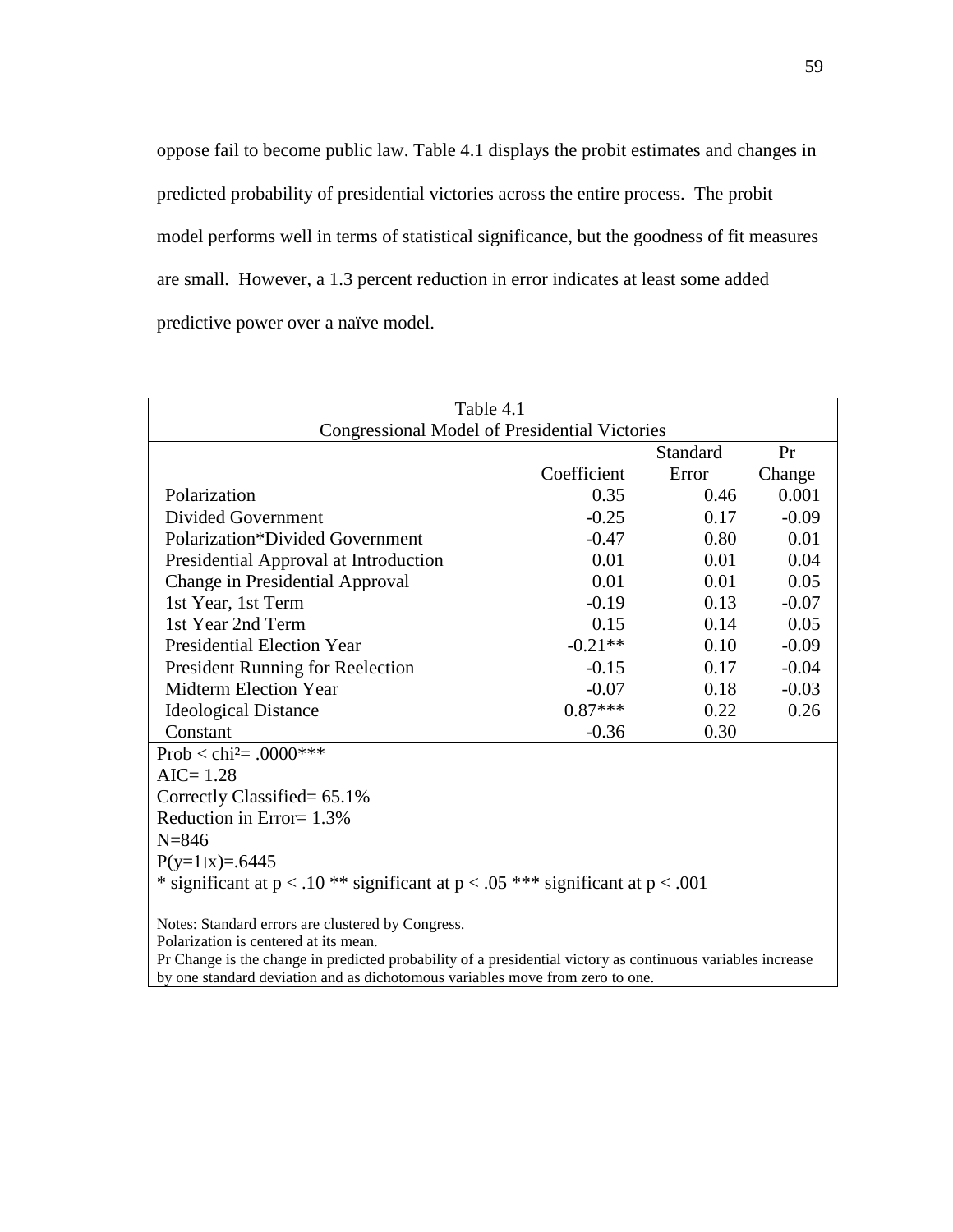The model appears to provide no support for either hypothesis. The coefficient for divided government is statistically insignificant in the probit model even though substantively it has one of the larger impacts on the predicted probability of presidential success. Only ideological distance has a greater substantive impact. But with interaction terms, proper interpretation requires consideration of the joint significance of all the variables and interactions.

 To that end, I ran 1000 Monte Carlo simulations of the model in Table 4.1 and used those simulations to estimate the probability of presidential success on a piece of legislation under certain scenarios. These estimates are reported in Table 4.2. These estimates show that at both mean and high polarization, the presence of divided government reduced the probability of presidential success. At mean polarization, the probability of presidential decreases from 72 percent to 63 percent, a statistically significant decrease according to difference of means test 1. When polarization is high, divided government reduces the probability of success from 75 percent to 62 percent, again a statistically significant decrease (difference of means test 2). Though a difference of means test is a low hurdle, these changes are substantively large especially in comparison to the changes in probability for polarization. While the president's success rate does not drop below 50 percent, the decreases under divided government are large enough to not reject the overall divided government hypothesis (H1a)

 Returning to Table 4.1, the coefficient estimates in the model do not support the congressional polarization hypothesis. There is no evidence that polarization decreases the probability of presidential victories either under unified or divided government. The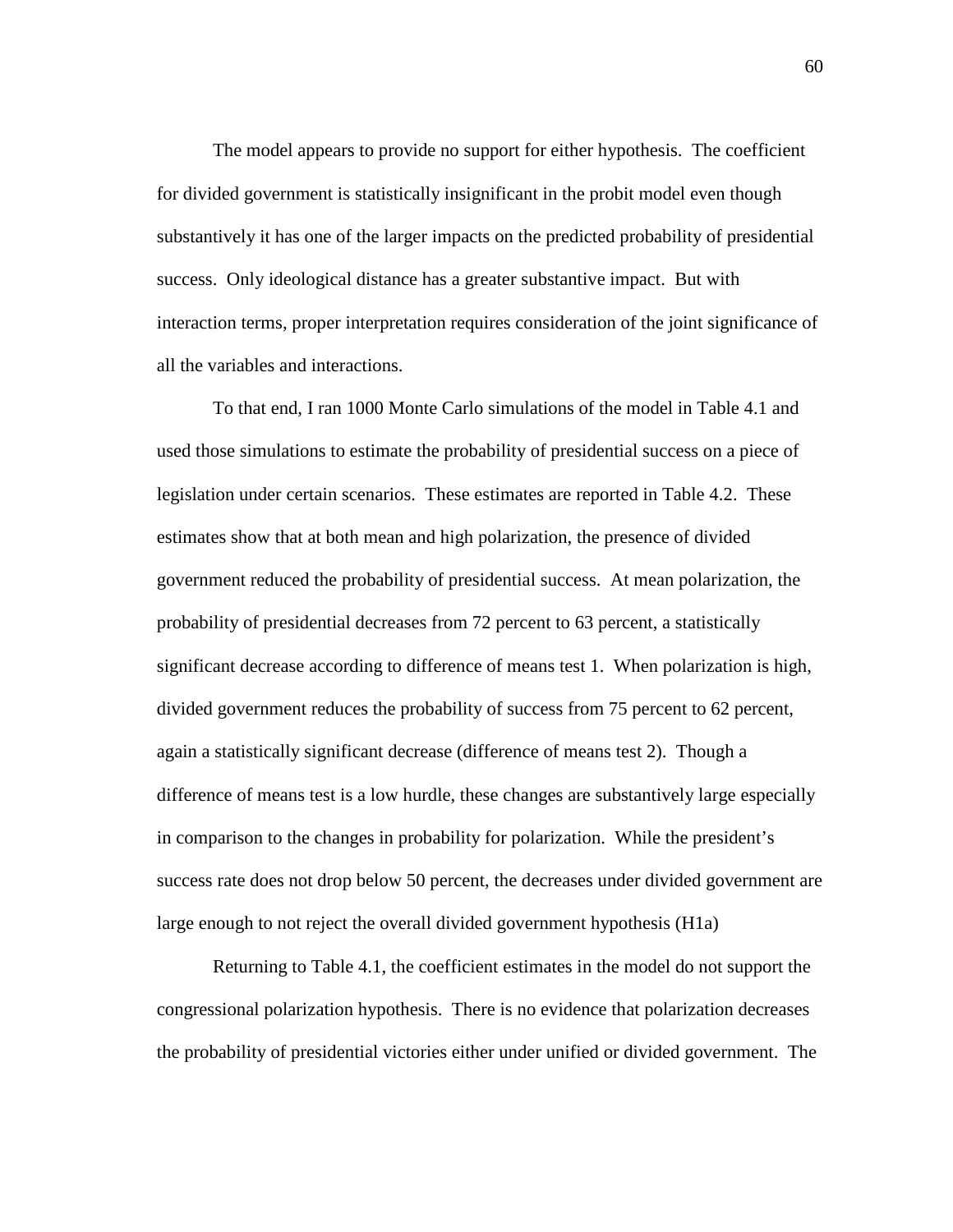changes in predicted probability for both polarization and the interaction of polarization and divided government indicate that polarization under both unified and divided government has little substantive impact on the probability of presidential success.

 The simulations in Table 4.2 support the findings in the probit model. Though there are differences in the probability of presidential success between mean and high polarization, these differences are much smaller than the differences between unified and

| Table 4.2                                                                                                                                                                                                         |  |  |  |  |
|-------------------------------------------------------------------------------------------------------------------------------------------------------------------------------------------------------------------|--|--|--|--|
| Estimated Probabilities of Presidential Victory in Congress with Difference of Means                                                                                                                              |  |  |  |  |
| <b>Tests</b>                                                                                                                                                                                                      |  |  |  |  |
| Scenario                                                                                                                                                                                                          |  |  |  |  |
| 0.72<br>Mean Polarization, Unified Government                                                                                                                                                                     |  |  |  |  |
| 0.63<br>Mean Polarization, Divided Government                                                                                                                                                                     |  |  |  |  |
| High Polarization, Unified Government<br>0.75                                                                                                                                                                     |  |  |  |  |
| 0.62<br>High Polarization, Divided Government                                                                                                                                                                     |  |  |  |  |
| Difference of Means Tests                                                                                                                                                                                         |  |  |  |  |
| 1. Divided Government at Mean Polarization                                                                                                                                                                        |  |  |  |  |
| Ho: Mean (Divided Government) - Mean (Unified Government) = $0$                                                                                                                                                   |  |  |  |  |
| Difference=-.09<br>$t = -65.6*$                                                                                                                                                                                   |  |  |  |  |
|                                                                                                                                                                                                                   |  |  |  |  |
| 2. Divided Government at High Polarization                                                                                                                                                                        |  |  |  |  |
| Ho: Mean (Divided Government) - Mean (Unified Government) = $0$                                                                                                                                                   |  |  |  |  |
| Difference=-.12<br>$t = -48*$                                                                                                                                                                                     |  |  |  |  |
|                                                                                                                                                                                                                   |  |  |  |  |
| 3. Polarization Under Unified Government                                                                                                                                                                          |  |  |  |  |
| Ho: Mean (High Polarization) - Mean (Low Polarization) = $0$                                                                                                                                                      |  |  |  |  |
| Difference= .03<br>$t = 17.5*$                                                                                                                                                                                    |  |  |  |  |
|                                                                                                                                                                                                                   |  |  |  |  |
| 4. Polarization Under Divided Government                                                                                                                                                                          |  |  |  |  |
| Ho: Mean (High Polarization) - Mean (Low Polarization) = $0$                                                                                                                                                      |  |  |  |  |
| Difference=-.01<br>$t = -6.66*$                                                                                                                                                                                   |  |  |  |  |
| Notes: The mean probabilities of passage for each scenario are derived using 1000 simulations of the                                                                                                              |  |  |  |  |
| model in Table 4.1 using King, Tomz, and Wittenberg's (2000) clarify, and setting variables to key values.                                                                                                        |  |  |  |  |
| Mean polarization is defined as polarization=0, high polarization is defined as polarization $= .25$ .<br>President's position and divided government alternate between 0 and 1. Continuous control variables are |  |  |  |  |
| held at their mean, dichotomous control variables are held at their modal category.                                                                                                                               |  |  |  |  |
| For all difference of means tests $N=1000$ .                                                                                                                                                                      |  |  |  |  |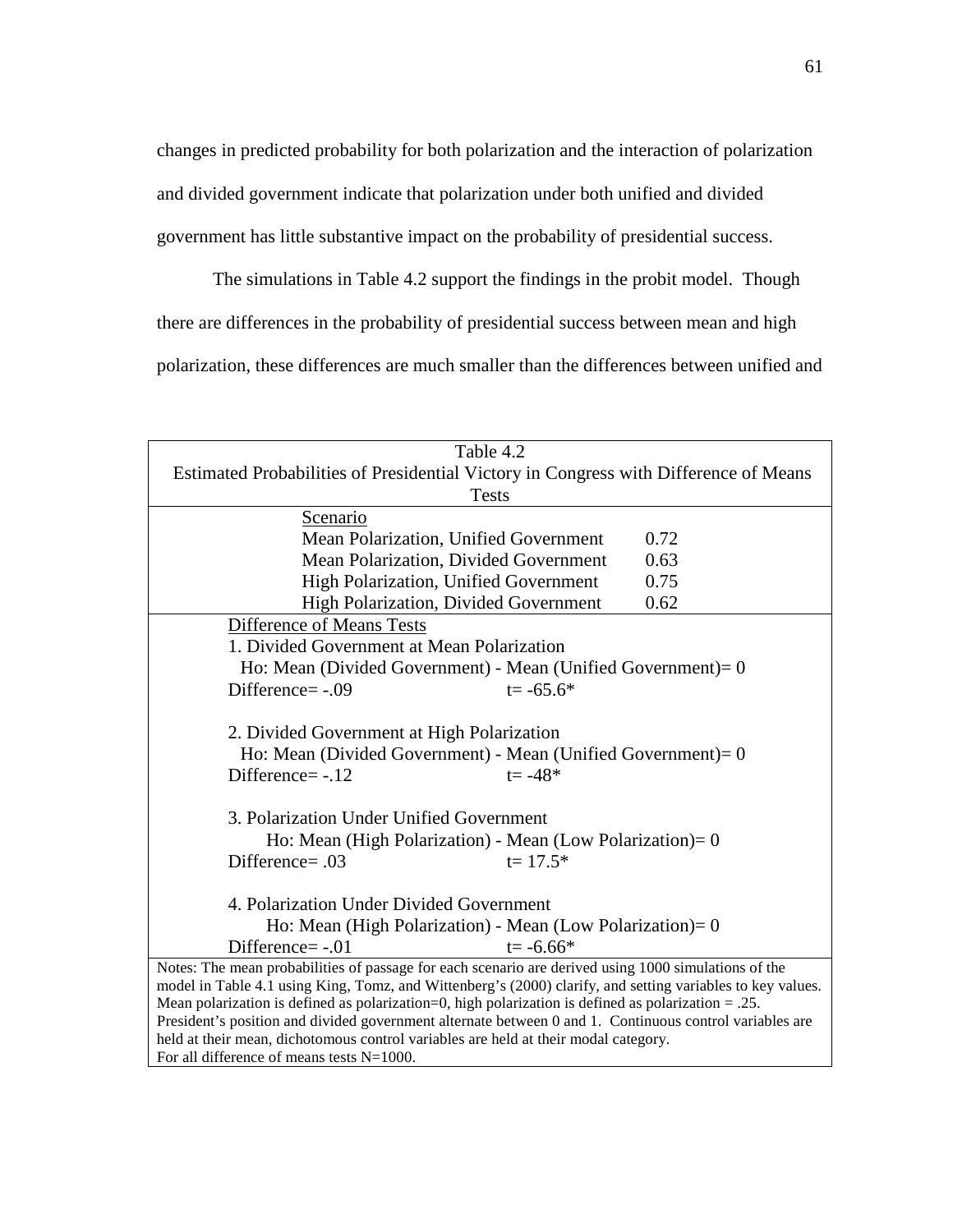divided government. As small as they are, they are still statistically significant according to difference of means tests 3 and 4. Interestingly, the probabilities shift in opposite directions under unified and divided government. Under unified government, the probability of presidential victory increases from 72 percent to 75 percent. Under divided government, the probability of presidential success decreases from 63 percent to 62 percent. Thus, although the differences are statistically significant, the substantive impact of polarization is trivial. Regardless of the position that the president takes on a bill, divided government has a larger impact on the probability of presidential success than polarization.

 The finding that polarization has opposite effects under unified and divided government implies that there may be an interactive relationship between polarization and divided government. In other words, polarization may have a different effect on the probability of presidential success under unified government than it does under divided government. This possibility is examined in Figure 4.1. Figure 4.1 displays the 95% confidence intervals around the estimates the probability of presidential success at different levels of polarization under unified and divided government. If the there were an interactive relationship between unified and divided government there would be a space in between the confidence intervals of the two series. The confidence intervals overlap across all the estimated values of polarization, leading to the conclusion of no significant interaction.

 The divided government hypothesis predicts that there should be differences in the effects for divided government depending upon whether the president supports or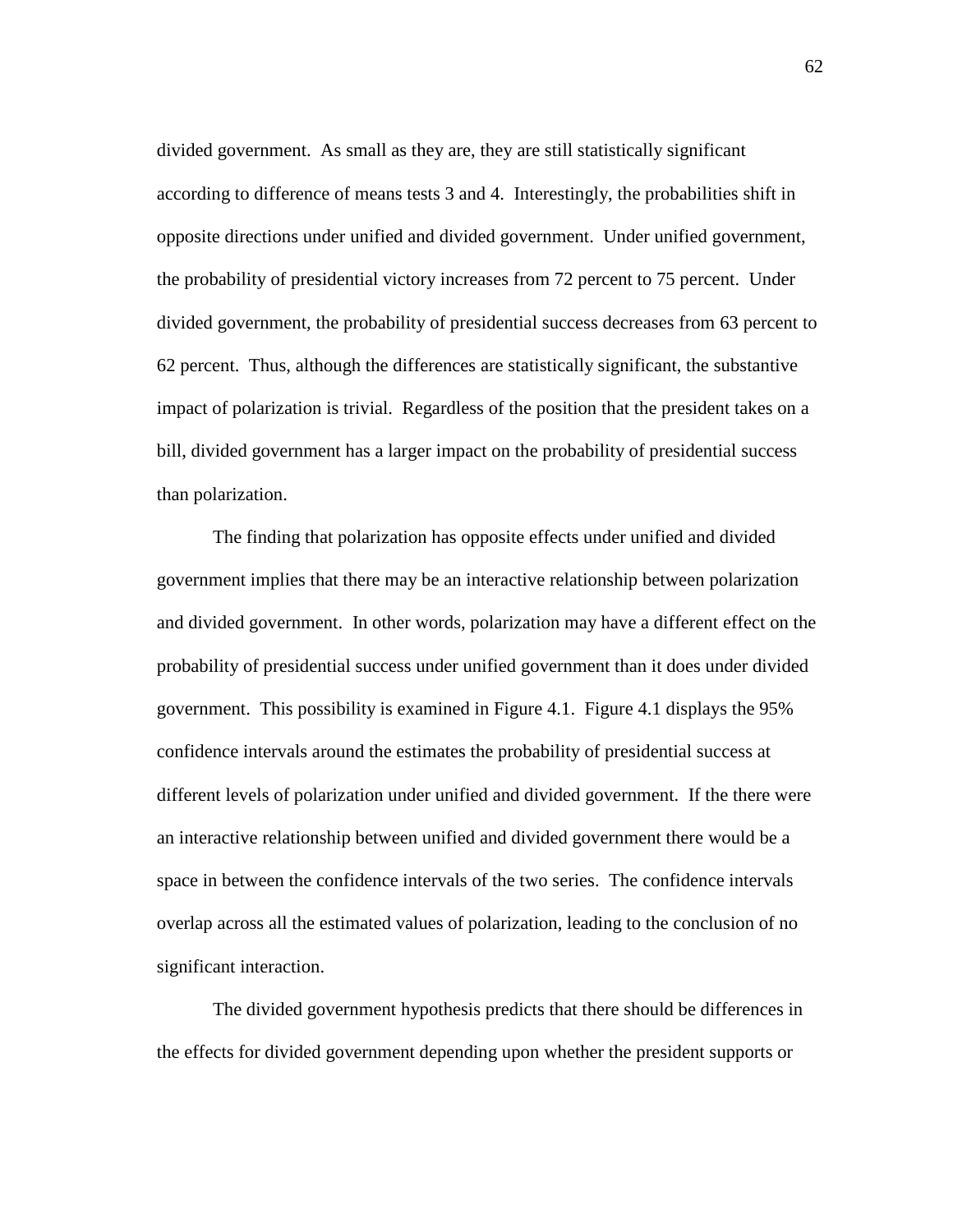opposes a bill. To test this aspect of the theory a second congressional probit model was specified. The estimates for this model are found in Table 4.3. This model included interaction terms intended to tease out the differences between bills the president supported and those he opposed. An interaction term that includes the presidential support variable would give the effects of the other portions of the interaction when the president supported legislation. Terms that did not include the presidential support

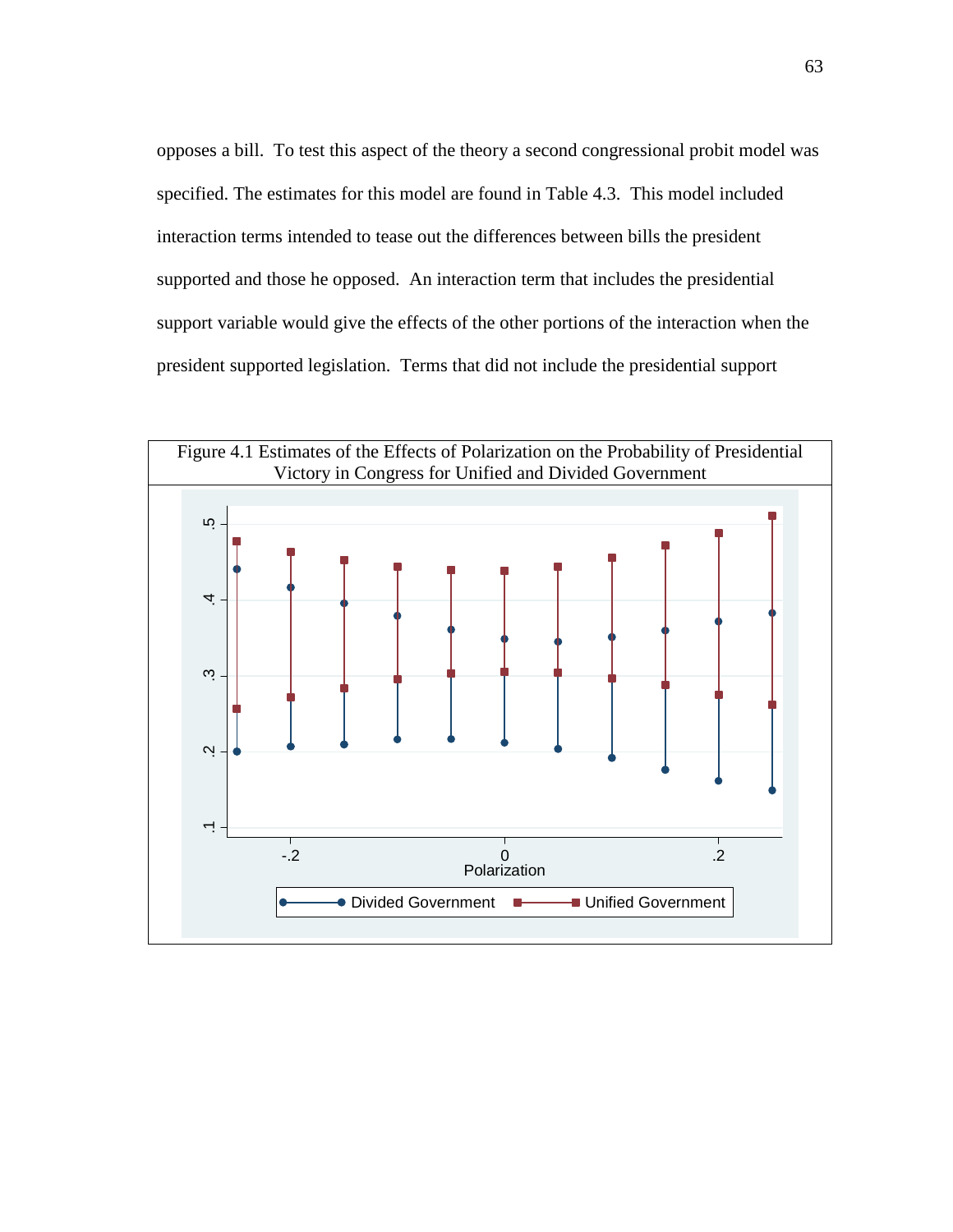variable give the effects for when the president opposed legislation. Overall, the model performs fairly well. Like most models in this study the reduction in error is low (1.7 percent), but the model still provides better leverage than a naïve prediction of the modal category.

 The results in Table 4.3 provide no support for either portion of the divided government hypothesis. None of the variables or interaction terms that included divided government were statistically significant. If the divided government hypothesis pertaining to bills the president supports was correct (H1b) the coefficient for the interaction of divided government and presidential support would be negative and significant. As it stands neither divided government nor polarization have an impact when the president supports a bill.

 On the other hand, the coefficients that examine the effects of divided government and polarization when the president opposes legislation are also statistically insignificant. This is the result anticipated by the hypothesis pertaining to the effects of divided government on legislation the president opposes (H1c). However, the number of interaction terms in this model makes it difficult to clearly interpret the results based upon coefficients alone. The large and negative decrease in the predicted change in probability for the divided government and presidential support interaction implies that the evidence against H1b in particular may not be as strong as it appears.

 To account for this possibility, estimates of the probability of presidential success under different circumstances were estimated once again using 1000 simulations of the probit model in Table 4.3. The results of these simulations are displayed in Table 4.4.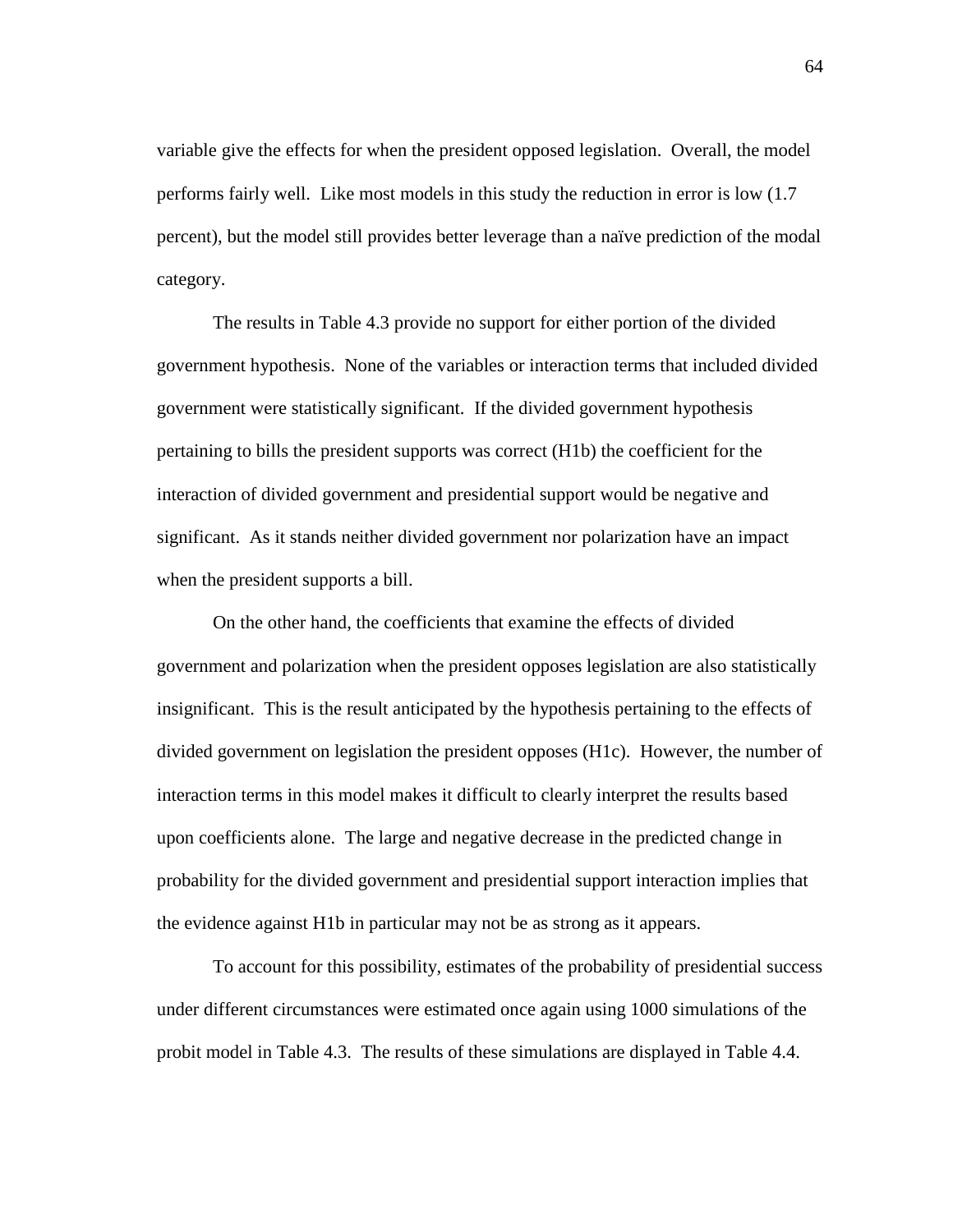The comparisons that stand out in Table 4.4 are the differences between unified and divided government when the presidents supports legislation. At mean polarization, divided government reduces the probability of presidential success from 68 percent to 53 percent. At high polarization, the presence of divided government reduces the

| Table 4.3                                                                                                                                                                                                                                                                                |             |          |         |
|------------------------------------------------------------------------------------------------------------------------------------------------------------------------------------------------------------------------------------------------------------------------------------------|-------------|----------|---------|
| Presidential Victories in Congress by Presidential Position                                                                                                                                                                                                                              |             |          |         |
|                                                                                                                                                                                                                                                                                          |             | Standard | Pr      |
|                                                                                                                                                                                                                                                                                          | Coefficient | Error    | Change  |
| Polarization                                                                                                                                                                                                                                                                             | 0.79        | 1.65     | 0.03    |
| <b>Divided Government</b>                                                                                                                                                                                                                                                                | $-0.06$     | 0.24     | $-0.02$ |
| <b>President Support</b>                                                                                                                                                                                                                                                                 | $-0.33$     | 0.22     | $-0.12$ |
| <b>Polarization * Divided Government</b>                                                                                                                                                                                                                                                 | $-0.23$     | 1.91     | $-0.01$ |
| <b>Polarization * President Support</b>                                                                                                                                                                                                                                                  | $-0.40$     | 1.77     | $-0.01$ |
| Divided Government * President Support                                                                                                                                                                                                                                                   | $-0.32$     | 0.25     | $-0.12$ |
| Polarization * Divided Government * President                                                                                                                                                                                                                                            |             |          |         |
| Support                                                                                                                                                                                                                                                                                  | $-0.61$     | 2.10     | $-0.02$ |
| Presidential Approval at Introduction                                                                                                                                                                                                                                                    | $0.009*$    | 0.005    | 0.04    |
| Change in Presidential Approval                                                                                                                                                                                                                                                          | $0.012**$   | 0.005    | 0.05    |
| 1st Year, 1st Term                                                                                                                                                                                                                                                                       | $-0.12$     | 0.14     | $-0.04$ |
| 1st Year 2nd Term                                                                                                                                                                                                                                                                        | 0.16        | 0.14     | 0.06    |
| <b>Presidential Election Year</b>                                                                                                                                                                                                                                                        | $-0.21$     | 0.23     | $-0.08$ |
| <b>President Running for Reelection</b>                                                                                                                                                                                                                                                  | $-0.11$     | 0.26     | $-0.04$ |
| <b>Midterm Election Year</b>                                                                                                                                                                                                                                                             | $-0.04$     | 0.14     | $-0.02$ |
| <b>Ideological Distance</b>                                                                                                                                                                                                                                                              | $0.69***$   | 0.18     | 0.09    |
| Constant                                                                                                                                                                                                                                                                                 | $-0.04$     | 0.33     |         |
| Prob < chi <sup>2</sup> = .0000***                                                                                                                                                                                                                                                       |             |          |         |
| $AIC = 1.26$                                                                                                                                                                                                                                                                             |             |          |         |
| Correctly Classified= 65.5%                                                                                                                                                                                                                                                              |             |          |         |
| Reduction in Error= 1.7%                                                                                                                                                                                                                                                                 |             |          |         |
| $N = 846$                                                                                                                                                                                                                                                                                |             |          |         |
| $P(y=1 x)=0.6517$                                                                                                                                                                                                                                                                        |             |          |         |
| * significant at $p < .10$ ** significant at $p < .05$ *** significant at $p < .001$                                                                                                                                                                                                     |             |          |         |
|                                                                                                                                                                                                                                                                                          |             |          |         |
| Notes: Standard errors are clustered by Congress.                                                                                                                                                                                                                                        |             |          |         |
| Polarization is centered at its mean.<br>$\mathbf{D}_n$ $\mathbf{C}$ becomes the distribution of the contract of the state of the second distribution of the second second second second second second second second second second second second second second second second se<br>2.111 |             |          |         |

Pr Change is the change in predicted probability of a presidential victory as continuous variables increase by one standard deviation and as dichotomous variables move from zero to one.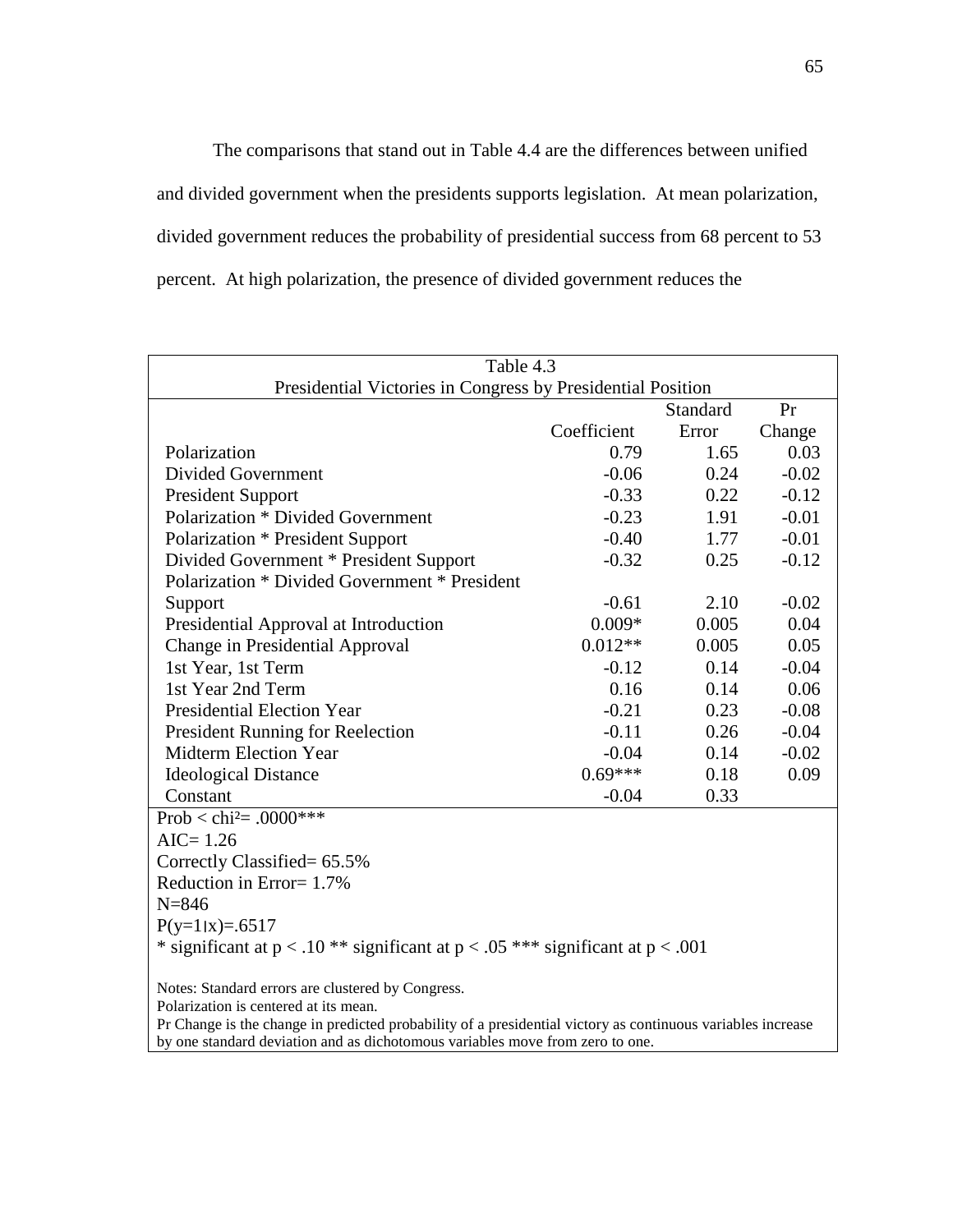probability of presidential victory from 71 percent to 49 percent. The president loses

more than half of the time when he supports legislation under divided government when

parties are highly polarized.

When the probability of presidential success on legislation the president opposes

is examined, a much different story emerges. First, note that the president is successful

| Table 4.4                                                                                                                                                                                   |         |        |  |
|---------------------------------------------------------------------------------------------------------------------------------------------------------------------------------------------|---------|--------|--|
| Estimated Probabilities of President Victory in Congress with Difference of Means Tests                                                                                                     |         |        |  |
| by Presidential Position                                                                                                                                                                    |         |        |  |
|                                                                                                                                                                                             | Support | Oppose |  |
| Scenario                                                                                                                                                                                    |         |        |  |
| Mean Polarization, Unified Government                                                                                                                                                       | 0.68    | 0.79   |  |
| Mean Polarization, Divided Government                                                                                                                                                       | 0.53    | 0.77   |  |
| High Polarization, Unified Government                                                                                                                                                       | 0.71    | 0.82   |  |
| High Polarization, Divided Government                                                                                                                                                       | 0.49    | 0.80   |  |
| Difference of Means Tests                                                                                                                                                                   |         |        |  |
| <b>Legislation the President Supports</b>                                                                                                                                                   |         |        |  |
| 1. Divided Government at Mean Polarization                                                                                                                                                  |         |        |  |
| Ho: Mean (Divided Government) - Mean (Unified Government) = $0$                                                                                                                             |         |        |  |
| Difference=-.14<br>$t = -93.9*$                                                                                                                                                             |         |        |  |
| 2. Divided Government at High Polarization<br>Ho: Mean (Divided Government) - Mean (Unified Government) = $0$<br>$t = -70.5*$<br>Difference=-.23                                            |         |        |  |
| 3. Polarization Under Unified Government<br>Ho: Mean (High Polarization) - Mean (Low Polarization) = $0$<br>Difference= $.03$<br>$t = 19.3*$                                                |         |        |  |
| 4. Polarization Under Divided Government<br>Ho: Mean (High Polarization) - Mean (Low Polarization) = $0$<br>Difference=-.05<br>$t = -22.9*$                                                 |         |        |  |
| <b>Legislation the President Opposes</b><br>5. Divided Government at Mean Polarization<br>Ho: Mean (Divided Government) - Mean (Unified Government) = $0$<br>Difference=-02<br>$t = -8.16*$ |         |        |  |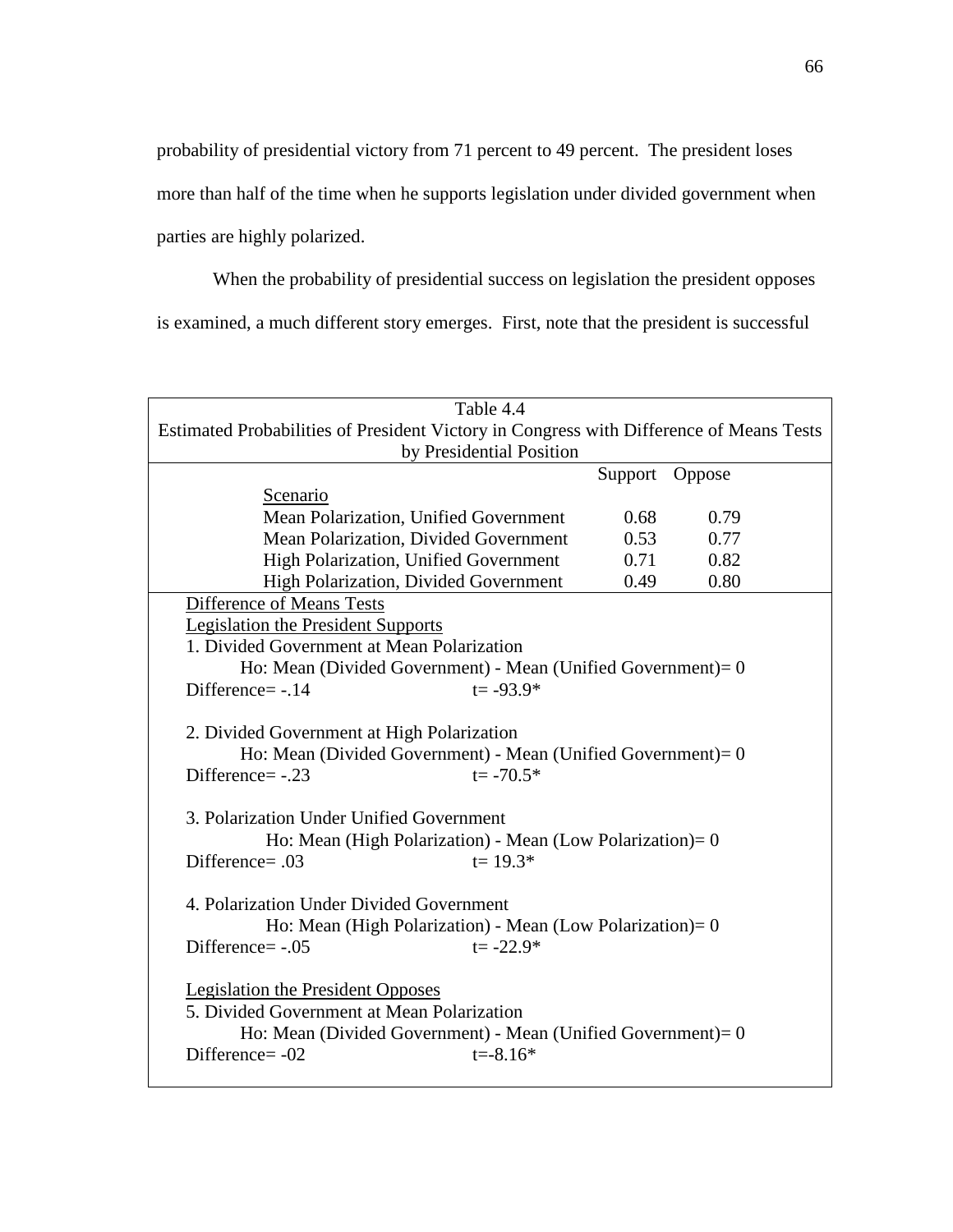| Table 4.4 (continued)                                                                                                                               |  |  |  |
|-----------------------------------------------------------------------------------------------------------------------------------------------------|--|--|--|
| 6. Divided Government at High Polarization<br>Ho: Mean (Divided Government) - Mean (Unified Government) = $0$<br>Difference= $-.02$<br>$t = -5.29*$ |  |  |  |
| 7. Polarization Under Unified Government                                                                                                            |  |  |  |
| Ho: Mean (High Polarization) - Mean (Low Polarization) = $0$                                                                                        |  |  |  |
| Difference= $.04$<br>$t = 12.2*$                                                                                                                    |  |  |  |
| 8. Polarization Under Divided Government                                                                                                            |  |  |  |
| Ho: Mean (High Polarization) - Mean (Low Polarization) = $0$                                                                                        |  |  |  |
| Difference= $.03$<br>$t = 16.3*$                                                                                                                    |  |  |  |
| Notes: The mean probabilities of passage for each scenario are derived using 1000 simulations of the                                                |  |  |  |
| model in Table 4.2 using King, Tomz, and Wittenberg's (2000) clarify, and setting variables to key values.                                          |  |  |  |
| Mean polarization is defined as polarization=0, high polarization is defined as polarization $= .25$ .                                              |  |  |  |
| President's position and divided government alternate between 0 and 1. Continuous control variables are                                             |  |  |  |
| held at their mean, dichotomous control variables are held at their modal category.                                                                 |  |  |  |
| For all difference of means tests $N=1000$ .                                                                                                        |  |  |  |

more than three quarters of the time when he opposes legislation regardless of the political circumstances. Under both mean and high polarization, divided government decreases the probability of presidential success, but the decrease is no where near as dramatic as the drop in presidential success under divided government when the president supports legislation. The differences of means test that examine divided government when the president opposes a bill (5 and 6) show that the differences are statistically significant at the .05 level. Again this is a fairly low hurdle and the differences are not nearly as dramatic as the differences when the president supports legislation. The small differences in the simulation probabilities and the insignificant probit coefficients are enough to not reject the presidential opposition portion of the divided government hypothesis.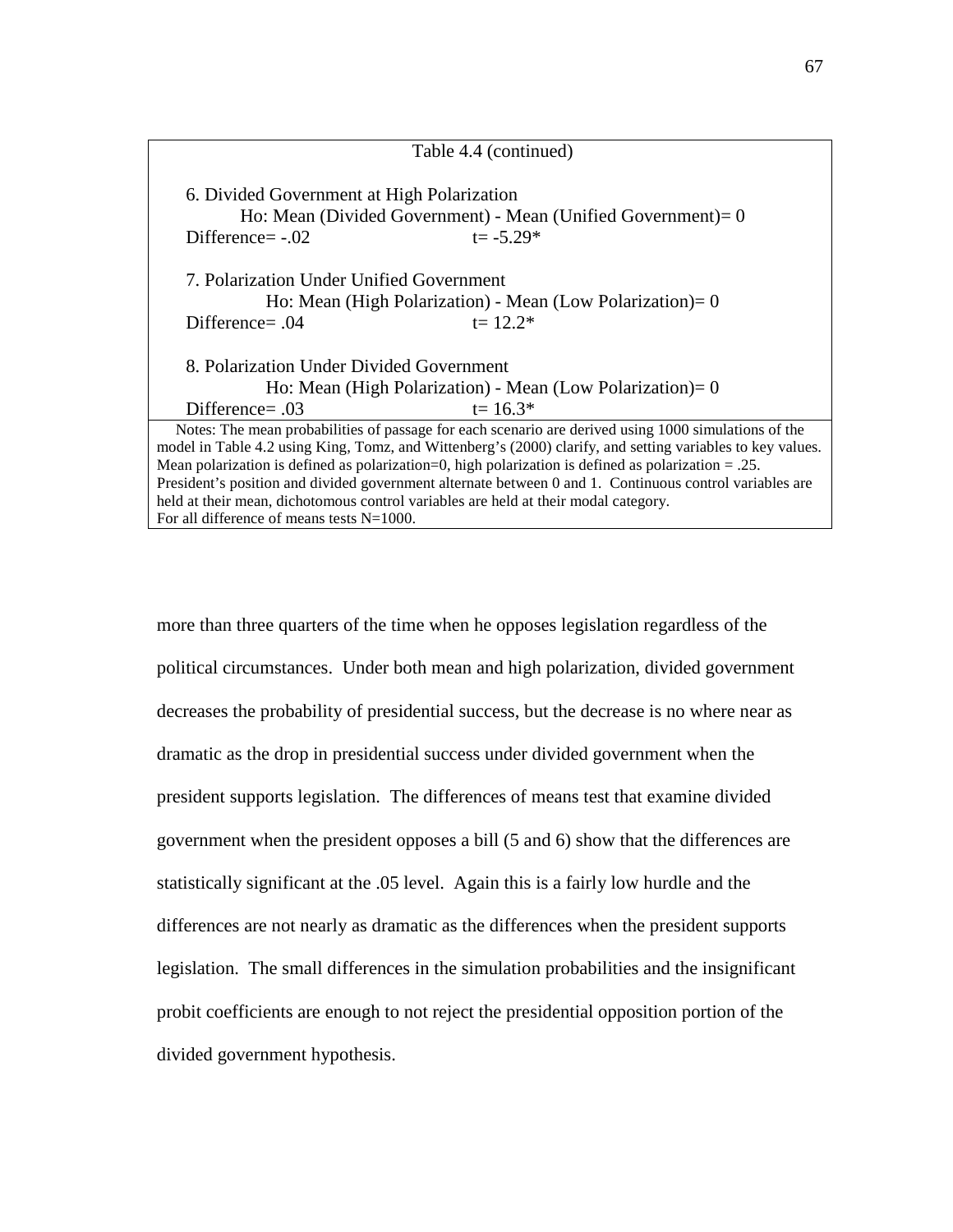No hypothesis posited a differences for the effects of polarization between legislation the president supports and legislation the president opposes. Both the probit model and the simulations illustrate that there are differences in the way polarization affects legislation the president supports and legislation he opposes. None of the coefficients for variables modeling polarization are statistically significant. The differences in means in the simulation (difference of means tests 3, 4, 7 and 8), though statistically significant, are again much smaller than those for divided government. The difference in direction between polarization under unified and divided government when the president takes a position hints polarization and divided government interact. However, there is no such evidence in Figure 4.2, which leads to the conclusion of no significant interaction.

 In summary, the congressional models partly meet the expectations laid out by the hypotheses. Divided government is the key determinant of overall presidential success and polarization plays a rather small role. The position the president takes on a bill makes a large difference for presidential success under divided government. The president wins at a high rate when he opposes legislation regardless of the political circumstances. He is much less successful pushing a positive agenda under divided government. This section provides strong evidence for all three parts of the divided government hypothesis, but the congressional polarization hypothesis must be rejected.

# **House Model of Presidential Success**

 The two part hypothesis on presidential victories in the House proposed an interactive effect for divided government and polarization. Under unified government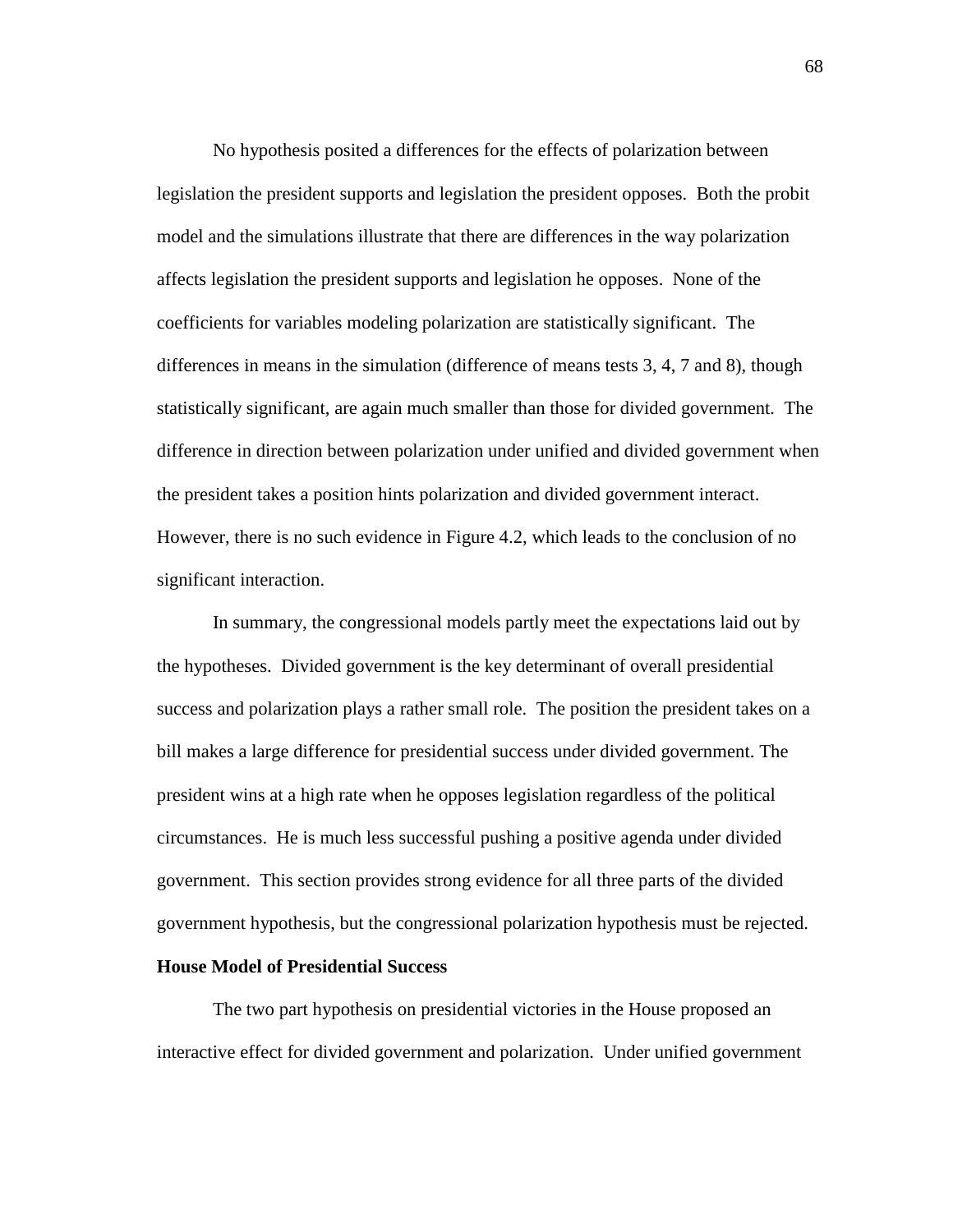

polarization should have a positive impact on the probability of presidential victory. When the government is divided, polarization should have a negative effect. These expectations were only partially supported. Polarization leads to an increase in the probability of presidential success in the House, regardless of the presence of divided government. Likewise divided government reduces the odds of presidential victory regardless of the level of polarization. There is no significant interaction.

 The results of the probit model can be seen in Table 4.5. This model performs better than the other models in the chapter showing a reduction in error of 3.9 percent.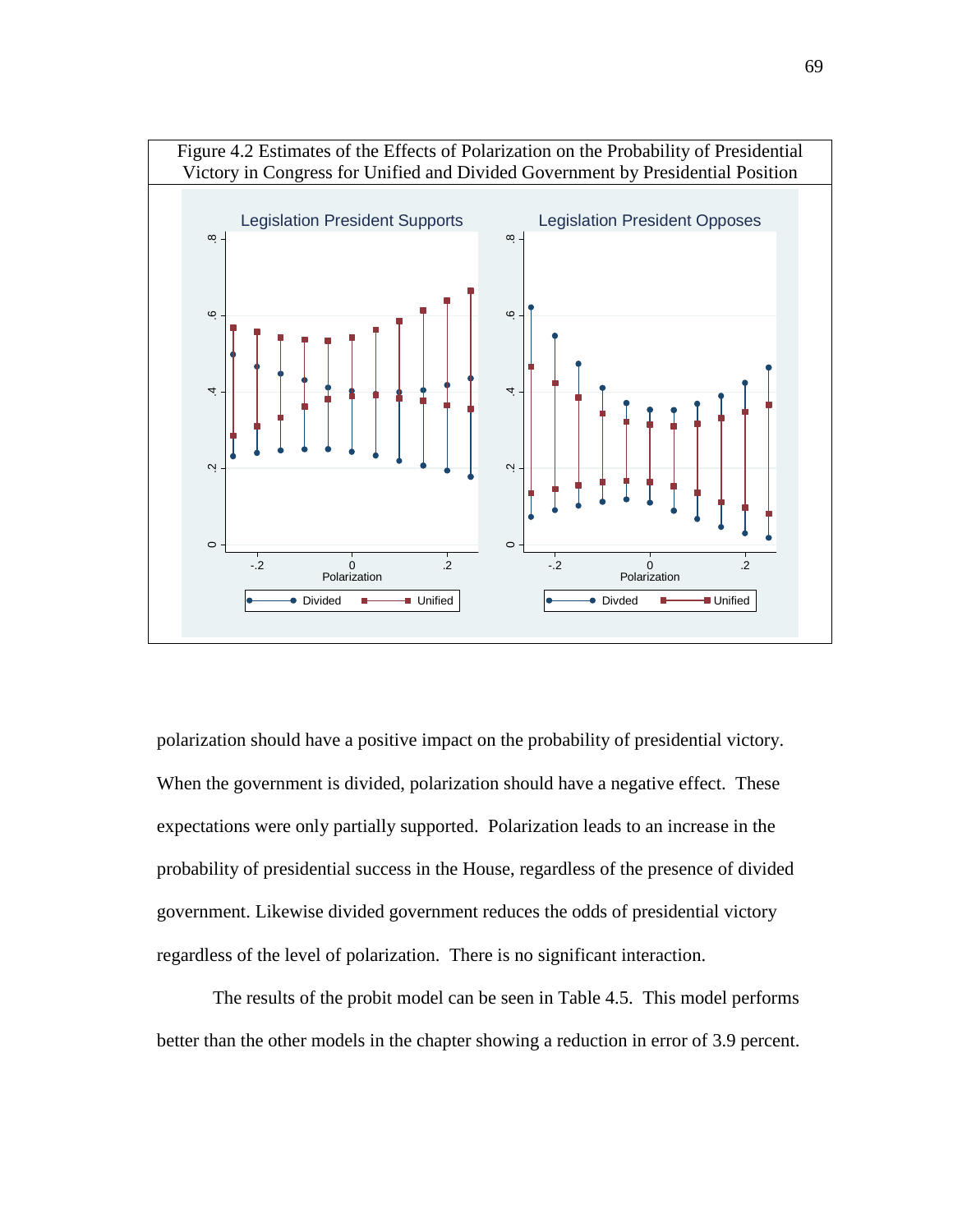The other goodness of fit indicators are unimpressive, but still indicate that the model is a better predictor of legislative success than a model that simply holds that every observation of presidential success falls into the modal category.

| Table 4.5                                                                                                   |             |          |           |  |
|-------------------------------------------------------------------------------------------------------------|-------------|----------|-----------|--|
| House Model of Presidential Success                                                                         |             |          |           |  |
|                                                                                                             |             | Standard |           |  |
|                                                                                                             | Coefficient | Error    | Pr Change |  |
| Polarization                                                                                                | $1.36**$    | 0.55     | 0.07      |  |
| <b>Divided Government</b>                                                                                   | $-0.31*$    | 0.16     | $-0.12$   |  |
| Polarization*Divided Government                                                                             | $-0.99$     | 0.85     | $-0.03$   |  |
| Presidential Approval at Introduction                                                                       | 0.00        | 0.01     | $-0.01$   |  |
| Change in Presidential Approval                                                                             | 0.00        | 0.01     | 0.02      |  |
| <b>Majority Party</b>                                                                                       | 0.02        | 0.17     | 0.01      |  |
| 1st Year, 1st Term                                                                                          | 0.11        | 0.14     | 0.04      |  |
| 1st Year 2nd Term                                                                                           | 0.22        | 0.18     | 0.08      |  |
| <b>Presidential Election Year</b>                                                                           | $-0.08$     | 0.27     | $-0.03$   |  |
| <b>President Running for Reelection</b>                                                                     | 0.02        | 0.35     | 0.01      |  |
| <b>Midterm Election Year</b>                                                                                | 0.04        | 0.20     | 0.01      |  |
| <b>Ideological Distance</b>                                                                                 | $-0.37$     | 0.24     | $-0.05$   |  |
| Constant                                                                                                    | $0.71*$     | 0.39     |           |  |
| Prob $\langle$ chi <sup>2</sup> = .0001***                                                                  |             |          |           |  |
| $AIC = 1.32$                                                                                                |             |          |           |  |
| Correctly Classified= 64.5%                                                                                 |             |          |           |  |
| Reduction in Error= 3.9%                                                                                    |             |          |           |  |
| $N = 777$                                                                                                   |             |          |           |  |
| $P(y=1 x)=0.6118$                                                                                           |             |          |           |  |
| * significant at $p < .10$ ** significant at $p < .05$ *** significant at $p < .001$                        |             |          |           |  |
| Notes: Standard errors are clustered by Congress.                                                           |             |          |           |  |
| Polarization is centered at its mean.                                                                       |             |          |           |  |
| Pr Change is the change in predicted probability of a presidential victory as continuous variables increase |             |          |           |  |
| by one standard deviation and as dichotomous variables move from zero to one.                               |             |          |           |  |

The probit models of presidential victories in the House illustrate the findings.

Divided government is negative and statistically significant as expected. Polarization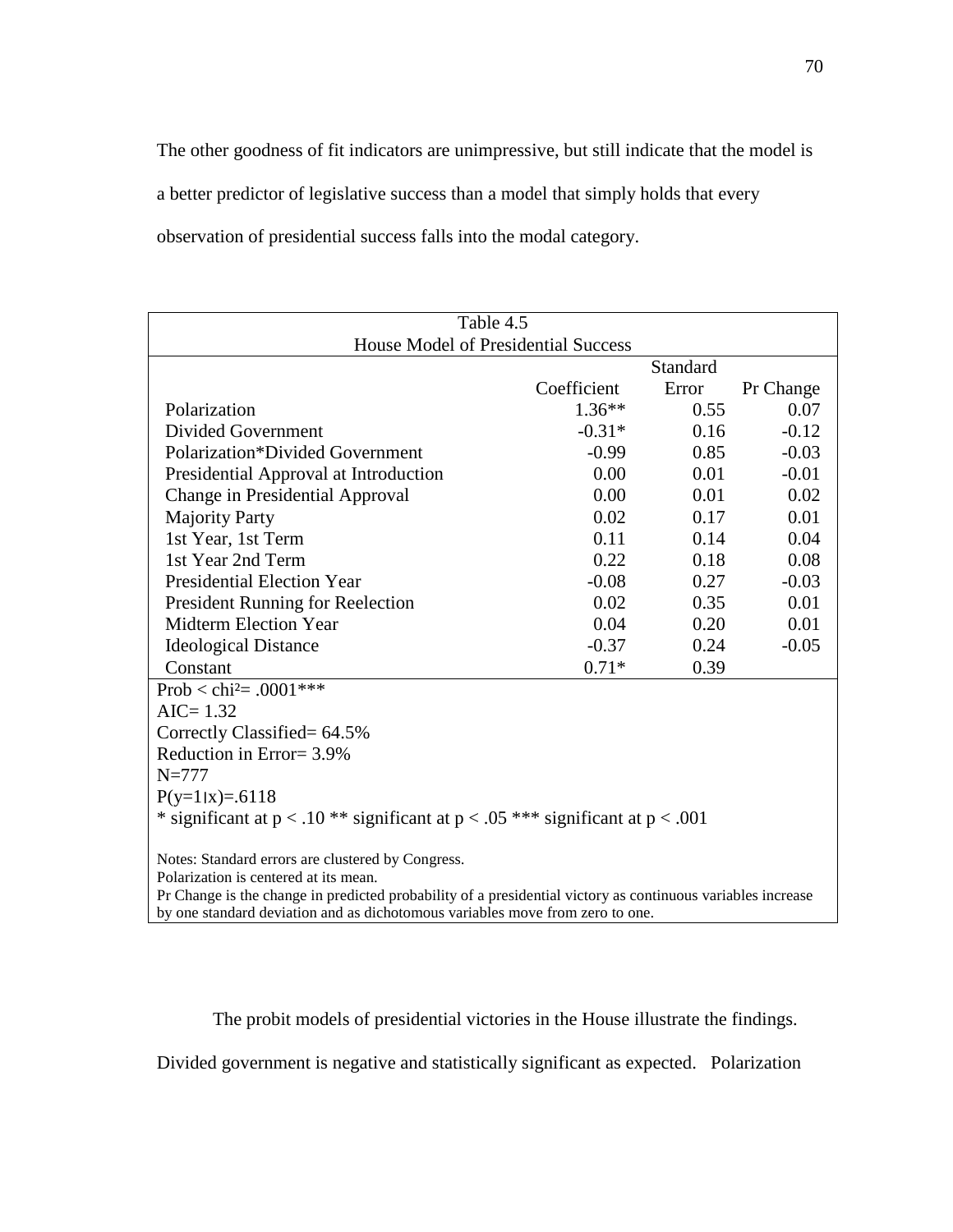also performs as expected. It is positive and statistically significant. However, the interaction term is statistically insignificant indicating that polarization does not have a statistically significant impact under divided government. The changes in predicted probability for divided government and polarization are strong, but the predicted probability changes for the interaction term is small, a mere 3 percent.

 Once again, the results of several simulations bring more clarity to the results than probit coefficients and changes in predicted probability can on their own. The simulations for the House model are displayed in Table 4.6. Divided government had the expected negative impact regardless of the levels of polarization. At mean polarization, the presence of divided government leads to a drop in the estimated probability of presidential success from 66 percent to 54 percent. At high polarization the drop is even steeper. Divided government leads to a drop in the probability of presidential success from 77 percent to 57 percent. Difference of means tests 1 and 2 show that these changes are statistically significant.

 Polarization behaves as expected only under unified government--as polarization moves from its mean to a high level, the probability of passage increases by 11 percent from 66 percent to 77 percent. This is the only instance in any of the models where polarization produces a change in estimated probability nearly as large as a change created by divided government. This provides support for the polarization and unified government portion of the hypothesis in the House.

 In contrast, polarization has the opposite effect than was expected under divided government. As polarization moves from its mean to a high level under divided

71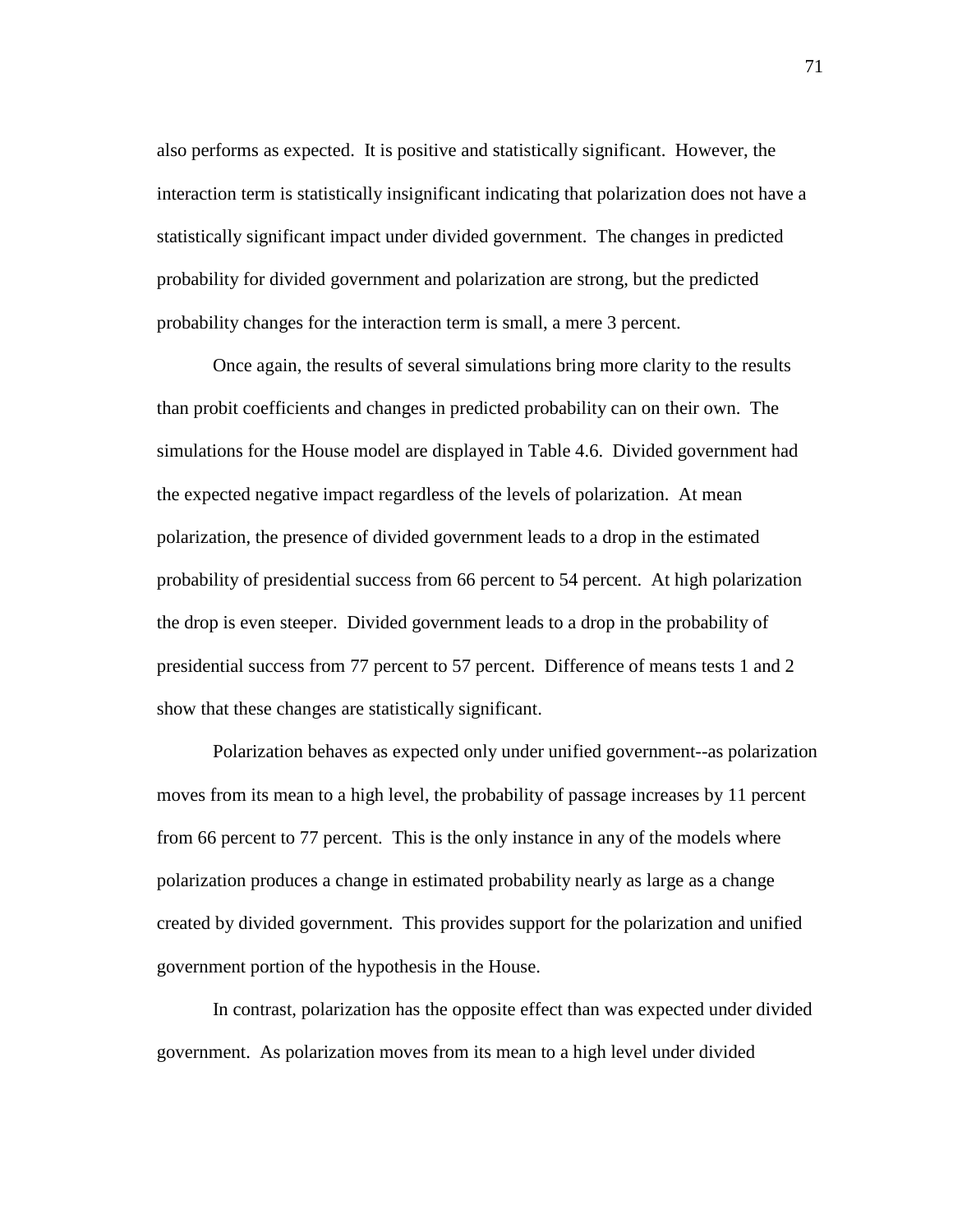government, the probability of legislative success increases from 54 percent to 57 percent. A statistically significant difference according to difference of means test 4, but the size of the difference is once again modest. The probability of presidential success also moves in the opposite of the hypothesized direction. When combined with the findings of the probit model, these simulations lead to the unequivocal rejection of the portion of H2 that deals with polarization under divided government.

| Table 4.6                                                                                                  |  |  |  |
|------------------------------------------------------------------------------------------------------------|--|--|--|
| Estimated Probabilities of President Victory in the House with Difference of Means                         |  |  |  |
| <b>Tests</b>                                                                                               |  |  |  |
| Scenario                                                                                                   |  |  |  |
| Mean Polarization, Unified Government<br>0.66                                                              |  |  |  |
| Mean Polarization, Divided Government<br>0.54                                                              |  |  |  |
| 0.77<br><b>High Polarization, Unified Government</b>                                                       |  |  |  |
| 0.57<br>High Polarization, Divided Government                                                              |  |  |  |
| Difference of Means Tests                                                                                  |  |  |  |
| 1. Divided Government at Mean Polarization                                                                 |  |  |  |
| Ho: Mean (Divided Government) - Mean (Unified Government) = $0$                                            |  |  |  |
| Difference=-.12<br>$t = -73.8*$                                                                            |  |  |  |
|                                                                                                            |  |  |  |
| 2. Divided Government at High Polarization                                                                 |  |  |  |
| Ho: Mean (Divided Government) - Mean (Unified Government) = $0$                                            |  |  |  |
| Difference=-.20<br>$t = -73.1*$                                                                            |  |  |  |
|                                                                                                            |  |  |  |
| 3. Polarization Under Unified Government                                                                   |  |  |  |
| Ho: Mean (High Polarization) - Mean (Low Polarization) = $0$                                               |  |  |  |
| Difference= $.11$<br>$t = 81.2*$                                                                           |  |  |  |
|                                                                                                            |  |  |  |
| 4. Polarization Under Divided Government                                                                   |  |  |  |
| Ho: Mean (High Polarization) - Mean (Low Polarization)= 0                                                  |  |  |  |
| Difference= .03<br>$t = 16.6*$                                                                             |  |  |  |
| Notes: The mean probabilities of passage for each scenario are derived using 1000 simulations of the       |  |  |  |
| model in Table 4.5 using King, Tomz, and Wittenberg's (2000) clarify, and setting variables to key values. |  |  |  |
| Mean polarization is defined as polarization=0, high polarization is defined as polarization $= .25$ .     |  |  |  |
| President's position and divided government alternate between 0 and 1. Continuous control variables are    |  |  |  |
| held at their mean, dichotomous control variables are held at their modal category.                        |  |  |  |
| For all difference of means tests N=1000.                                                                  |  |  |  |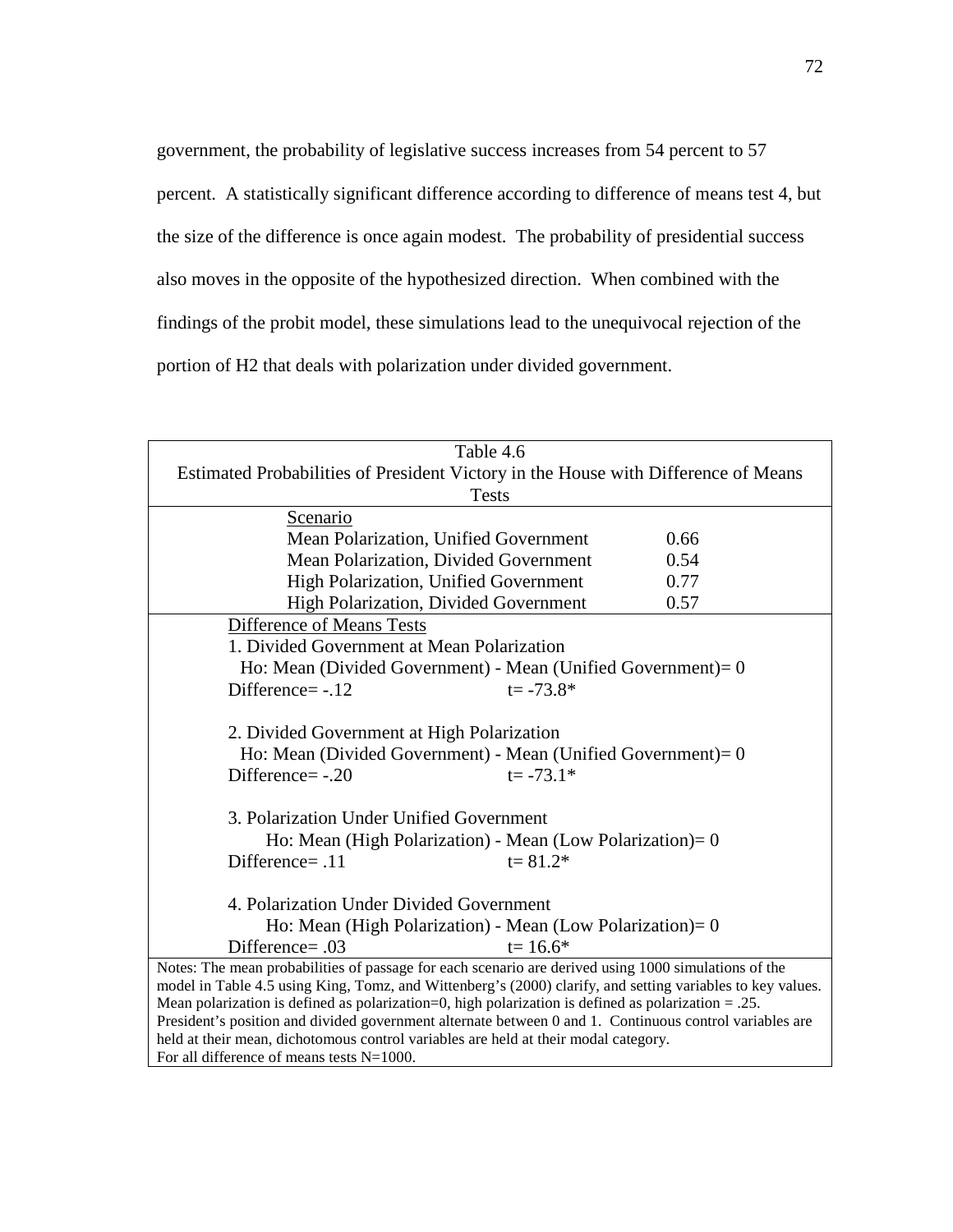Based on the simulations derived from the results of the probit model,

polarization has a positive effect on the probability of presidential success in the House and divided government has a negative impact on the probability of presidential success. There was no interactive effect for polarization and divided government as anticipated by H2. Figure 4.3 provides a final check on the possibility of an interaction between polarization and divided government, but no such relationship is evident in the graph.

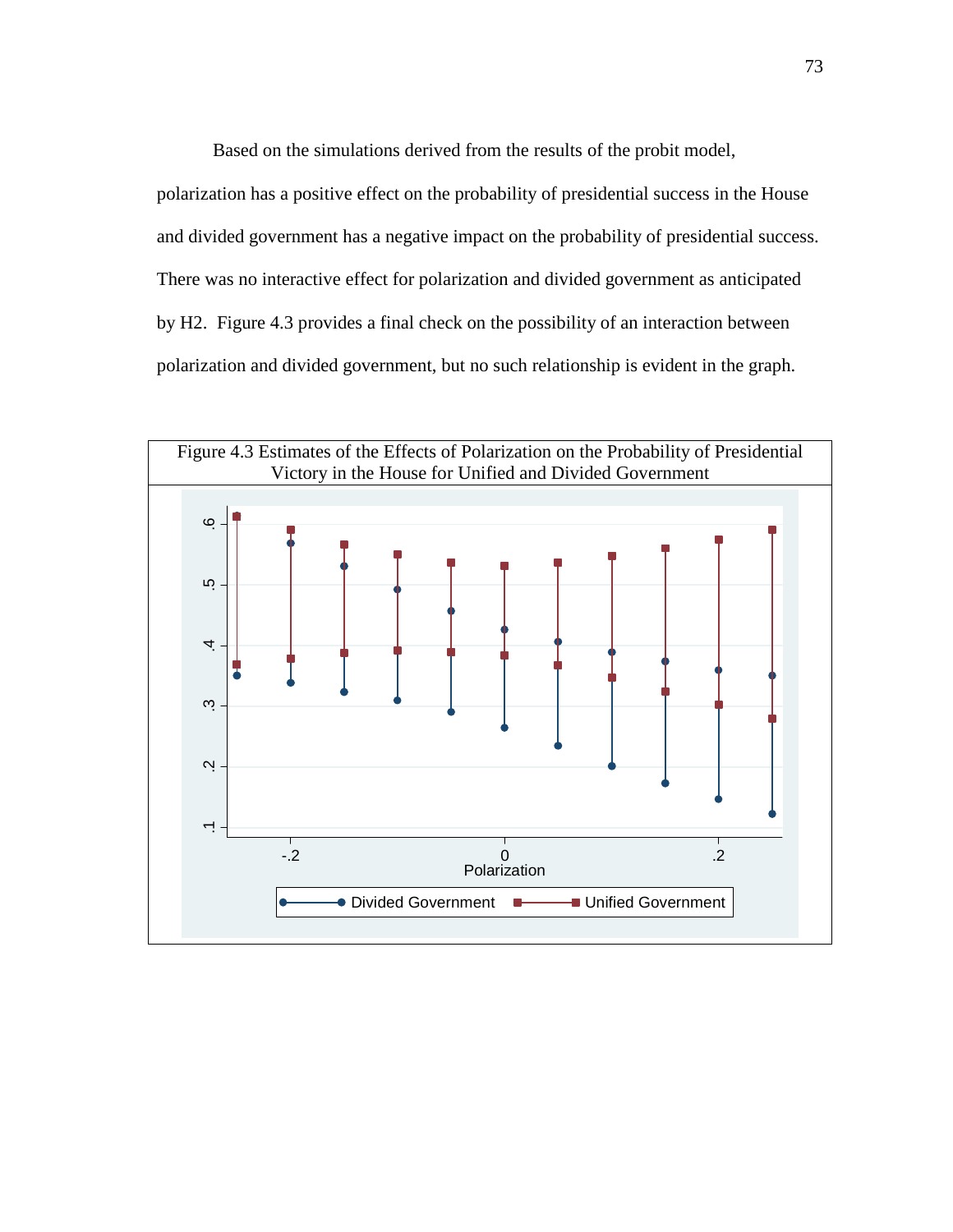The findings of the House model indicate that only part of the hypothesis regarding polarization can be accepted. The evidence for the polarization and unified government hypothesis is clear. Polarization increases the probability of presidential success under unified government. On the other hand, polarization also increases the probability of presidential success under divided government. This the opposite of what the divided government portion of the House polarization hypothesis anticipated. This leads to the conclusion that in the House polarization does not impede the president, and can actually help him, but there is no help for the president's position when he faces a House controlled by the opposition party.

## **Senate Model of Presidential Success**

 The Senate model yields some unexpected results. The Senate polarization hypothesis anticipated that polarization in the Senate would lead to a decrease in the probability of presidential success regardless of the presence of polarization. Yet, the probit models and the simulations show the exact opposite effects. This finding leads to the rejection of the Senate polarization hypothesis. The model presented in this section also provides the first hint in this study that the Senate does not behave as theorized in a polarized environment.

 Table 4.7 displays the probit estimates for presidential success in the Senate. The model is weaker than the other models in the chapter. Though the model is statistically significant, the reduction in error is a paltry 0.7 percent. The results from the model and the simulations must be interpreted with a certain amount of caution. However, it does provide enough evidence for the rejection of the Senate polarization hypothesis.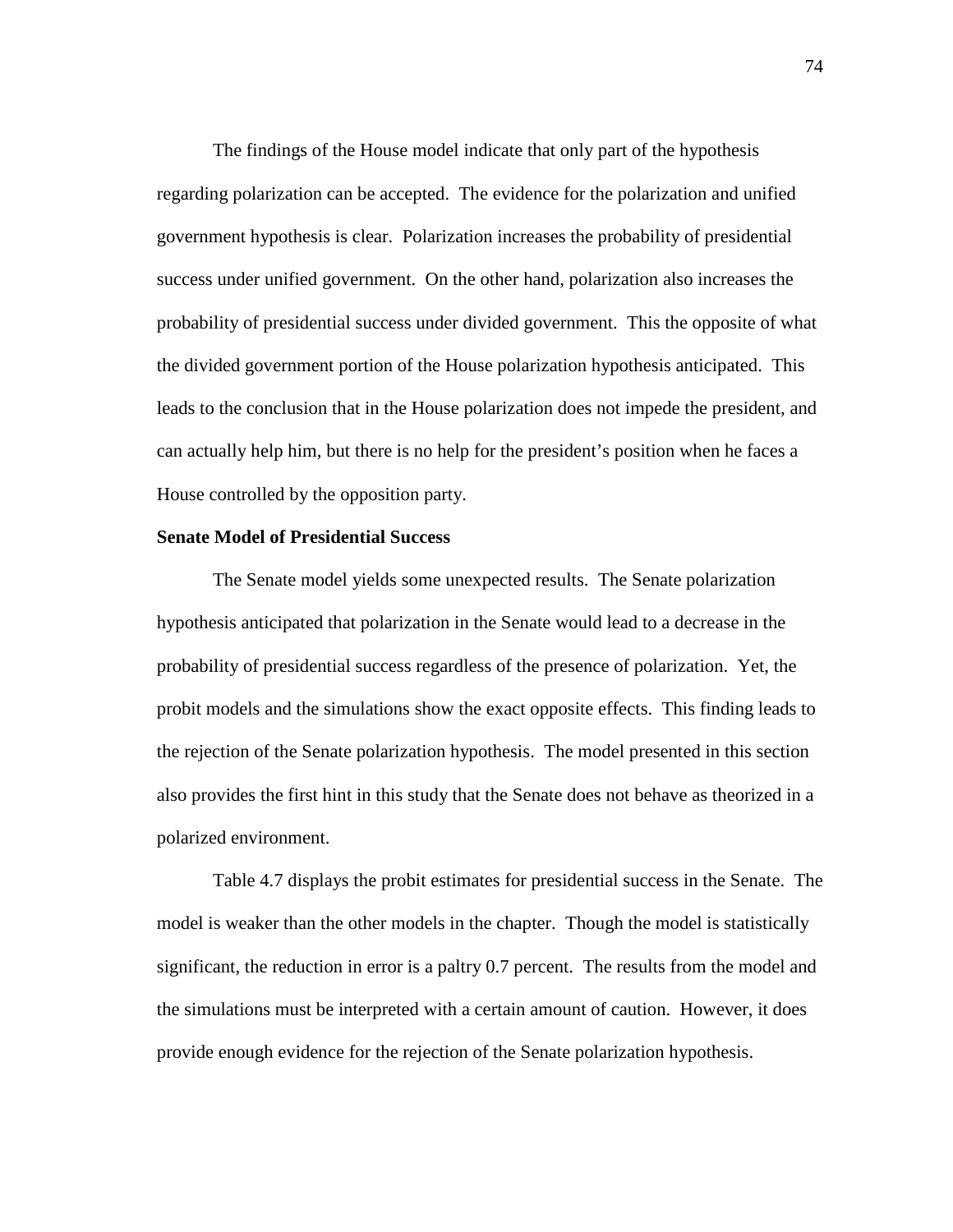| Table 4.7                                                                                                                                                                                    |             |          |           |
|----------------------------------------------------------------------------------------------------------------------------------------------------------------------------------------------|-------------|----------|-----------|
| <b>Senate Model of Presidential Victories</b>                                                                                                                                                |             |          |           |
|                                                                                                                                                                                              |             | Standard |           |
|                                                                                                                                                                                              | Coefficient | Error    | Pr Change |
| Polarization                                                                                                                                                                                 | $1.05*$     | 0.53     | 0.05      |
| Divided Government                                                                                                                                                                           | $-0.32**$   | 0.13     | $-0.12$   |
| <b>Polarization*Divided Government</b>                                                                                                                                                       | $-0.48$     | 0.64     | $-0.02$   |
| Presidential Approval at Introduction                                                                                                                                                        | 0.004       | 0.004    | 0.02      |
| Change in Presidential Approval                                                                                                                                                              | 0.01        | 0.01     | 0.03      |
| <b>Majority Party</b>                                                                                                                                                                        | 0.12        | 0.09     | 0.05      |
| 1st Year, 1st Term                                                                                                                                                                           | 0.13        | 0.08     | 0.05      |
| 1st Year 2nd Term                                                                                                                                                                            | 0.03        | 0.13     | 0.01      |
| <b>Presidential Election Year</b>                                                                                                                                                            | $-0.33***$  | 0.10     | $-0.13$   |
| <b>President Running for Reelection</b>                                                                                                                                                      | $0.37*$     | 0.20     | 0.13      |
| <b>Midterm Election Year</b>                                                                                                                                                                 | $-0.03$     | 0.13     | $-0.01$   |
| <b>Ideological Distance</b>                                                                                                                                                                  | 0.02        | 0.21     | 0.00      |
| Constant                                                                                                                                                                                     | 0.10        | 0.29     |           |
| Prob < chi <sup>2</sup> = .0661*                                                                                                                                                             |             |          |           |
| $AIC = 1.36$                                                                                                                                                                                 |             |          |           |
| Correctly Classified= 59.8%                                                                                                                                                                  |             |          |           |
| Reduction in Error= $0.7\%$                                                                                                                                                                  |             |          |           |
| $N = 795$                                                                                                                                                                                    |             |          |           |
| $P(y=1 x)=0.5933$                                                                                                                                                                            |             |          |           |
| * significant at $p < .10$ ** significant at $p < .05$ *** significant at $p < .001$                                                                                                         |             |          |           |
| Notes: Standard errors are clustered by Congress.                                                                                                                                            |             |          |           |
| Polarization is centered at its mean.                                                                                                                                                        |             |          |           |
| Pr Change is the change in predicted probability of a presidential victory as continuous variables increase<br>by one standard deviation and as dichotomous variables move from zero to one. |             |          |           |
|                                                                                                                                                                                              |             |          |           |

 The probit estimates reveal remarkable similarities between the House and Senate. Polarization is significant and positive with a change in predicted probability of 5 percent. This should be interpreted as polarization increasing the probability of presidential success in the Senate under unified government. At the same time divided government is significant and negative. These are the same results as those in the House.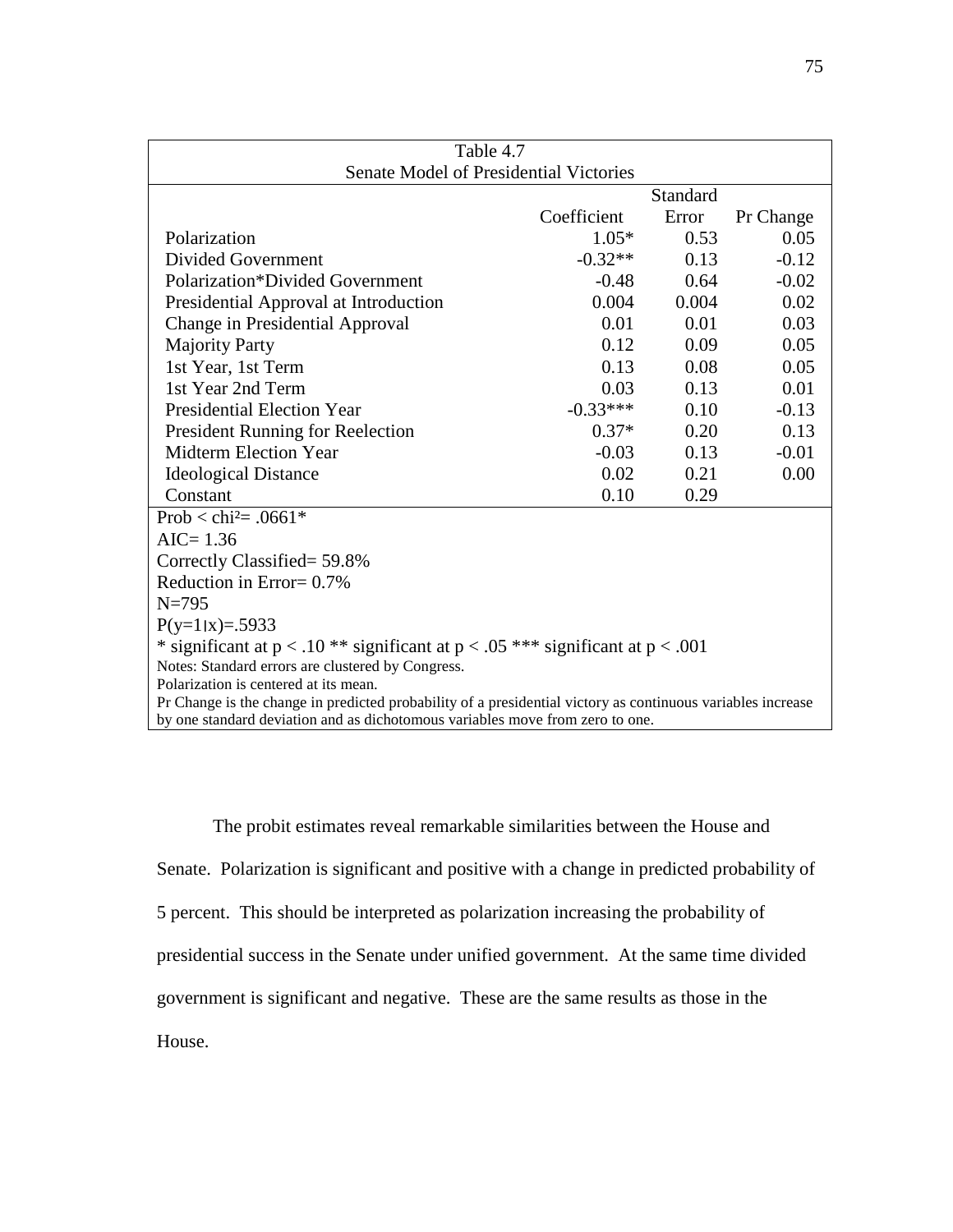Table 4.8 displays the simulations based on the probit results from the Senate model. As in the congressional and House models, divided government is large and negative force when it comes to presidential success. At mean polarization, the probability of presidential victory falls from 67 percent under unified government to 54 percent under divided government. At high polarization, divided government reduces

| Table 4.8                                                                                                                                                                                      |  |  |  |  |
|------------------------------------------------------------------------------------------------------------------------------------------------------------------------------------------------|--|--|--|--|
| Estimated Probabilities of President Victory in the Senate with Difference of Means                                                                                                            |  |  |  |  |
| <b>Tests</b>                                                                                                                                                                                   |  |  |  |  |
| Scenario                                                                                                                                                                                       |  |  |  |  |
| 0.67<br>Mean Polarization, Unified Government                                                                                                                                                  |  |  |  |  |
| Mean Polarization, Divided Government<br>0.54                                                                                                                                                  |  |  |  |  |
| 0.75<br>High Polarization, Unified Government                                                                                                                                                  |  |  |  |  |
| 0.60<br><b>High Polarization, Divided Government</b>                                                                                                                                           |  |  |  |  |
| Difference of Means Tests                                                                                                                                                                      |  |  |  |  |
| 1. Divided Government at Mean Polarization                                                                                                                                                     |  |  |  |  |
| Ho: Mean (Divided Government) - Mean (Unified Government) = $0$                                                                                                                                |  |  |  |  |
| Difference=-.12<br>$t = -89.6*$                                                                                                                                                                |  |  |  |  |
|                                                                                                                                                                                                |  |  |  |  |
| 2. Divided Government at High Polarization                                                                                                                                                     |  |  |  |  |
| Ho: Mean (Divided Government) - Mean (Unified Government) = $0$                                                                                                                                |  |  |  |  |
| Difference= $-.16$<br>$t = -59*$                                                                                                                                                               |  |  |  |  |
|                                                                                                                                                                                                |  |  |  |  |
| 3. Polarization Under Unified Government                                                                                                                                                       |  |  |  |  |
| Ho: Mean (High Polarization) - Mean (Low Polarization) = $0$                                                                                                                                   |  |  |  |  |
| Difference= .08<br>$t = 56.9*$                                                                                                                                                                 |  |  |  |  |
|                                                                                                                                                                                                |  |  |  |  |
| 4. Polarization Under Divided Government                                                                                                                                                       |  |  |  |  |
| Ho: Mean (High Polarization) - Mean (Low Polarization) = $0$                                                                                                                                   |  |  |  |  |
| Difference= .05<br>$t = 30.2*$                                                                                                                                                                 |  |  |  |  |
| Notes: The mean probabilities of passage for each scenario are derived using 1000 simulations of the                                                                                           |  |  |  |  |
| model in Table 4.7 using King, Tomz, and Wittenberg's (2000) clarify, and setting variables to key values.                                                                                     |  |  |  |  |
| Mean polarization is defined as polarization=0, high polarization is defined as polarization $= .25$ .                                                                                         |  |  |  |  |
| President's position and divided government alternate between 0 and 1. Continuous control variables are<br>held at their mean, dichotomous control variables are held at their modal category. |  |  |  |  |
| For all difference of means tests N=1000.                                                                                                                                                      |  |  |  |  |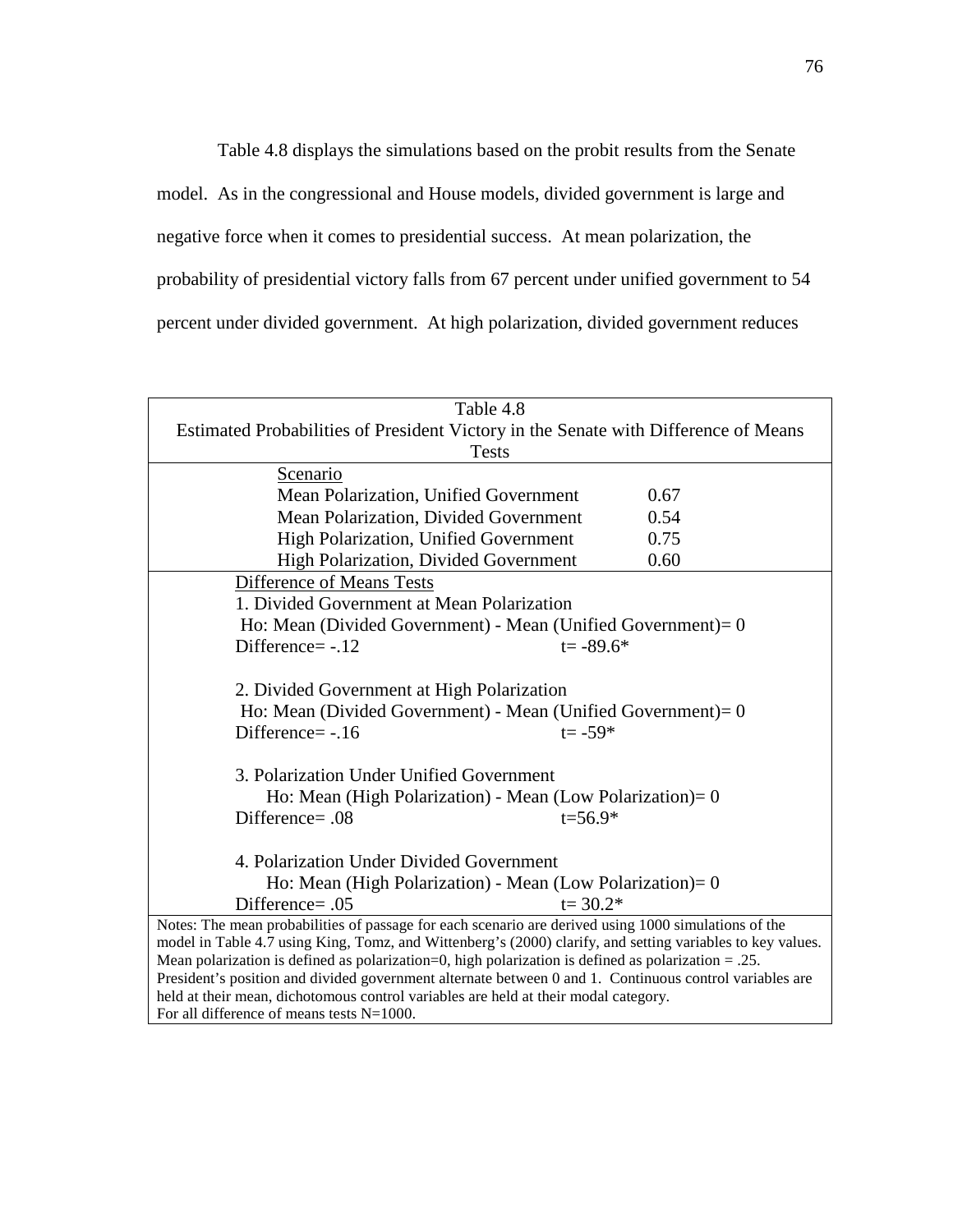the probability of presidential success from 75 percent to 60 percent. Difference of means test 1 and 2 show that these drops are statistically significant. Given the effects in the House and congressional models, these results were to be expected.

 The unexpected result is that polarization increases the probability of presidential success in the Senate regardless of whether party control is unified or divided. The positive effect appears to be stronger under unified than under divided government. During unified government, the probability of presidential success on a given piece of legislation increases from 67 percent to 75 percent as polarization increases from its mean to a high value. Under divided government, the same change in polarization only yields an increase from 54 percent to 60 percent. Both changes are statistically significant according to difference of means tests 3 and 4.

 Figure 4.4 finishes the analysis by testing for an interactive relationship between polarization and divided government. Such a relationship is not hypothesized, and neither the probit model nor the simulations provide any indication of one. This final test is employed out of an abundance of caution. However, the graph in Figure 4.4 provides no surprises. There is no significant difference between the estimated probability of presidential victory under unified and divided government at any plausible value of polarization.

 Based on the evidence in the probit model and simulations, it appears that scholars have underestimated the ability of a cohesive majority party in the Senate to win legislative battles for a president of their own party. Though majority party control is not as much of an advantage in the Senate as it is in the House, the majority party is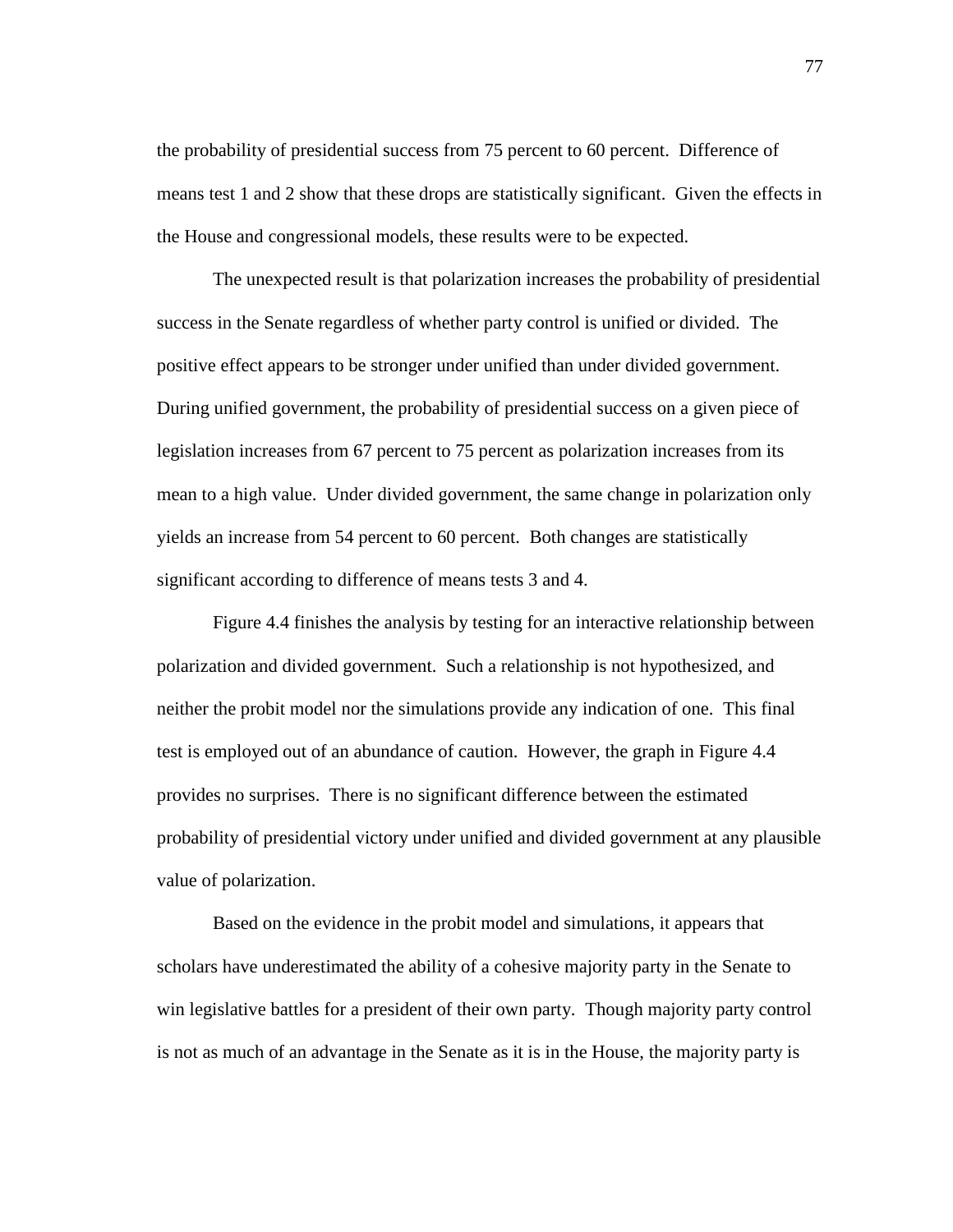

not thwarted all the time. A possible explanation for this unexpected result is that the filibuster is a tool that the minority party uses selectively. It may be that the minority party picks its battles with the president rather than trying to stop every piece of legislation the president supports. They are selective enough for the majority party to get what it wants most of the time, which means presidential victories increase in the Senate as polarization increases under unified government.

 An explanation for why polarization leads to an increase in the probability of presidential success under divided government is more difficult to conjecture. However,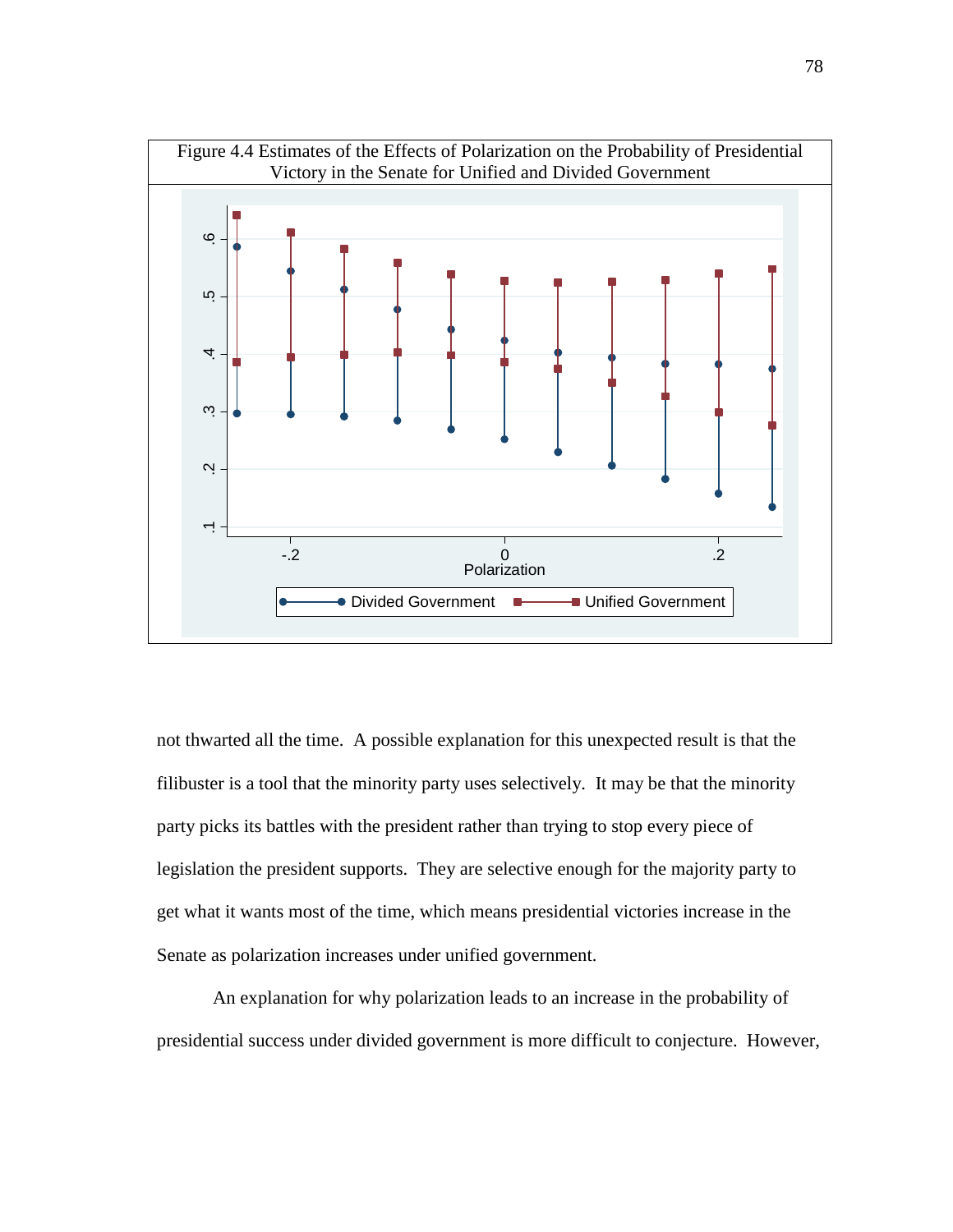it should be noted that once again the increase in the probability of presidential victory as polarization increases under divided government is small compared to the change under unified government. It should also be noted that in the Senate, the differences in probability between divided and unified government are larger than the differences between mean and high polarization. Party differences with the president rather than differences between the parties are the more important factor when it comes to determining presidential victories in the Senate.

#### **Conclusion**

 The key finding of the analysis in this chapter is the negative impact of divided government on presidential success. Divided government consistently has a significant negative impact on the probability of presidential success. This finding is consistent with what is known in the previous literature. Works like Bond and Fleisher (1990) find that partisan make up of the chambers has the greatest impact on presidential success, rather than factors like the personal skill of individual presidents.

 Although polarization has a minimal impact in the aggregate, it does have an effect in the individual chambers. In the House, polarization leads to an increase in the probability that the president gets what he wants, especially under unified government. When the president's party is in the majority, it is more willing to give the president what he wants as the parties become ideologically more distinct. The House performs as expected under unified government.

 The surprising finding in this chapter is that the Senate treats the president in much the same way as the House as polarization increases. Though the differences in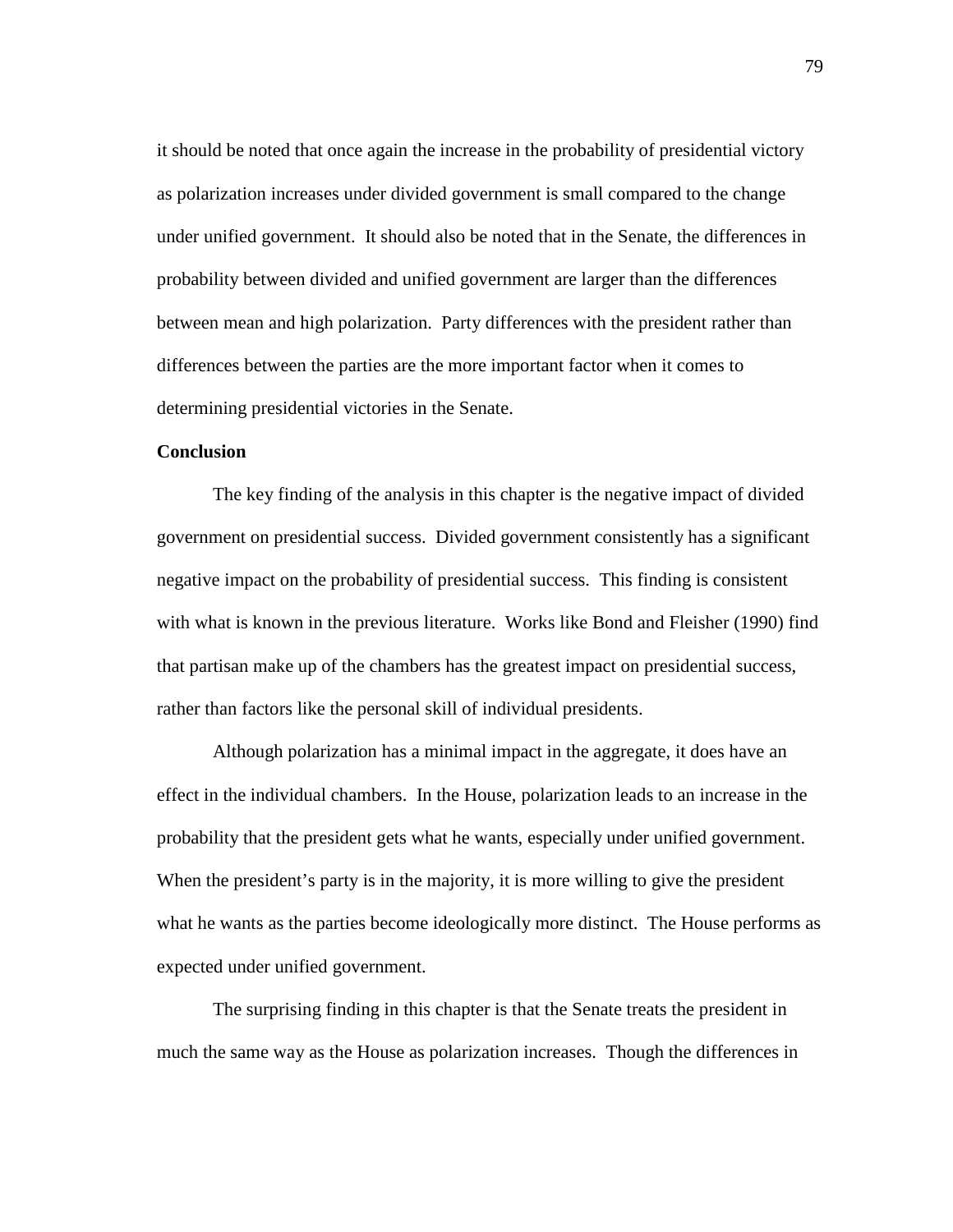probability are smaller than in the House, the Senate majority party also shows a greater tendency to support the president of there own party as polarization increases. This is the first evidence this study finds that the Senate reacts to polarization in a similar manner as the House. This is the first indication in this study that researchers who focus on the filibuster as the way of drawing distinctions between the House and the Senate may be overestimating its importance. The following chapter will provide further evidence of this possible error.

 Taken together, the findings of this chapter and Chapter III make it clear that to a certain extent party label trumps ideology. Polarization does not enhance the effects of divided government on presidential position taking and presidential success. The opposition party does not want to hand the president victories regardless of how ideologically close or distance the parties might be. The president understands this and adjusts his position taking strategy under divided government. The only exception to this is that under unified government, the president's party in both chambers is more willing to use their power under the rules to help their president achieve his goals. At the same time, polarization does not increase the hostility to the president's position of the opposing party under divided government. Party difference is reason enough to try to stop the president regardless of the ideological distance between the parties.

 This chapter completes the task that began in Chapter III. Given the theory that the impact of divided government on the law making process is contingent on whether or not the president takes a position on a bill and the impact of polarization is contingent on divided government, it is critical to establish an empirical foundation for how these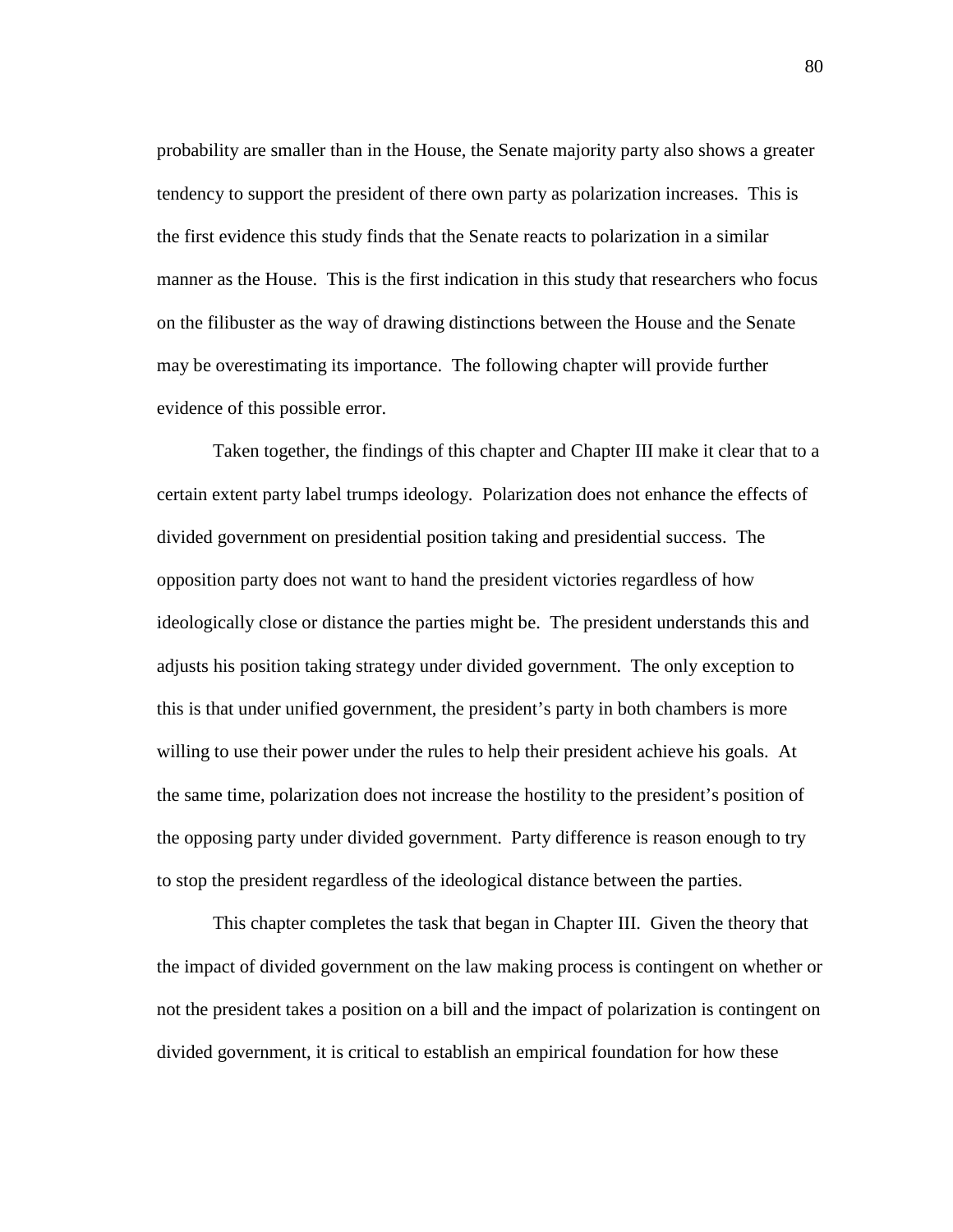factors impacted presidential position taking and presidential success. With these tasks complete, the effects of polarization and divided government on bill passage and gridlock can now be explored.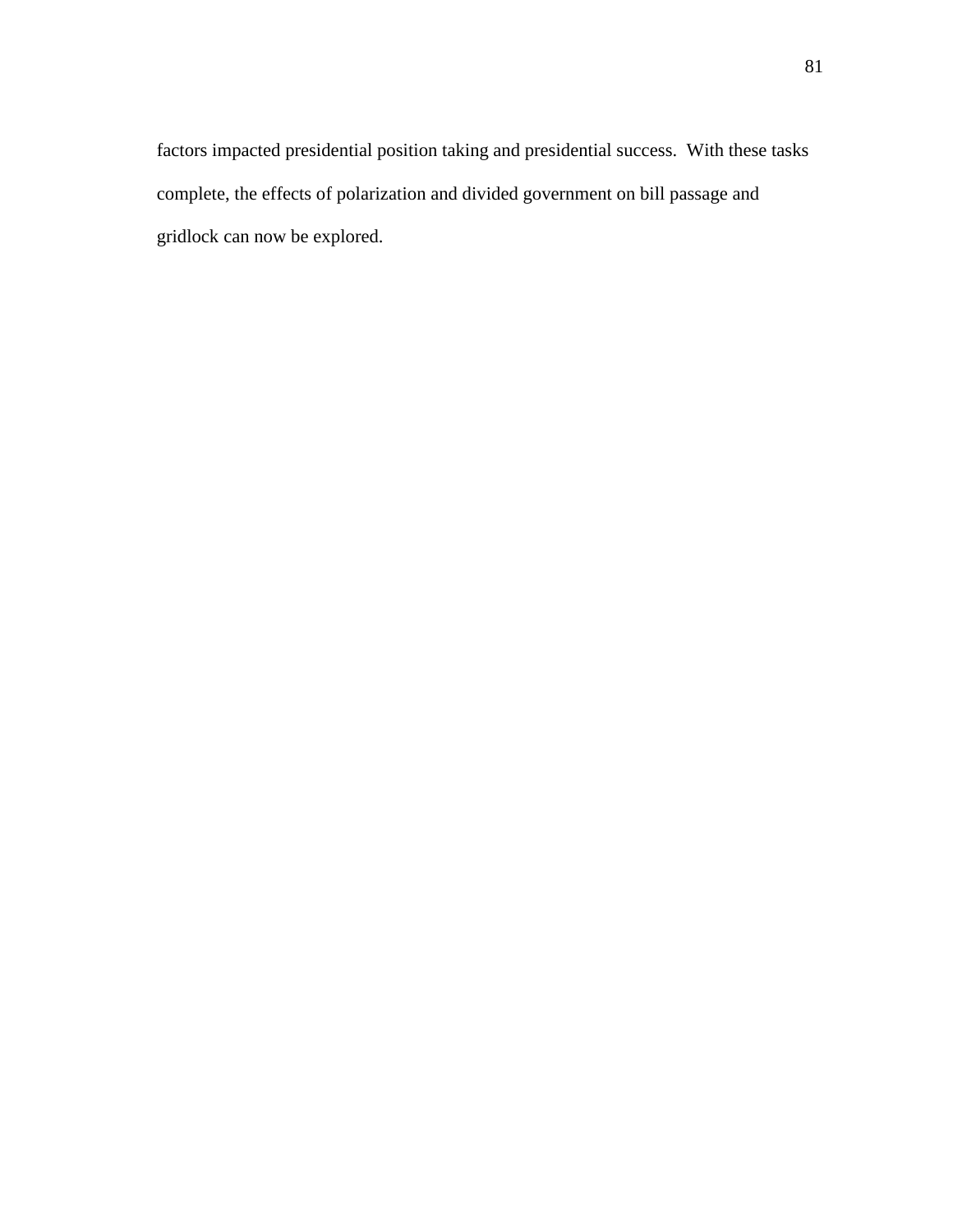### CHAPTER V

#### PASSING LEGISLATION IN A POLARIZED CONGRESS

With a better understanding of the presidential-congressional relationship, I now turn to the main object of this study, the effects of polarization on the passage of legislation. This chapter has two objectives. The first objective is to gain an understanding of the effects of polarization on the legislative process. This is the most important institutional feature this study examines, as making decisions on the passage of legislation is one of the primary purposes of Congress. If it can be shown that polarization has changed the way that Congress passes legislation we will have evidence that the increase in polarization over the past several decades has altered the way Congress functions as an institution, and alters more than just the tone of debate on Capitol Hill.

 The second objective is to contribute to the gridlock literature by properly modeling both polarization and divided government. As discussed in Chapters I and II, studies of gridlock make two errors. First, previous studies use aggregate the data and miss the different effects of polarization in the House and Senate. Second, they improperly model divided government by not accounting for presidential position. This chapter corrects these errors by breaking down the process by the House and Senate and by whether or not the president takes a position. If this modeling strategy proves viable, then the traditional modeling strategy of the gridlock literature must be altered to account for these findings. The investigation begins by outlining a few specific hypotheses that are tested in this chapter.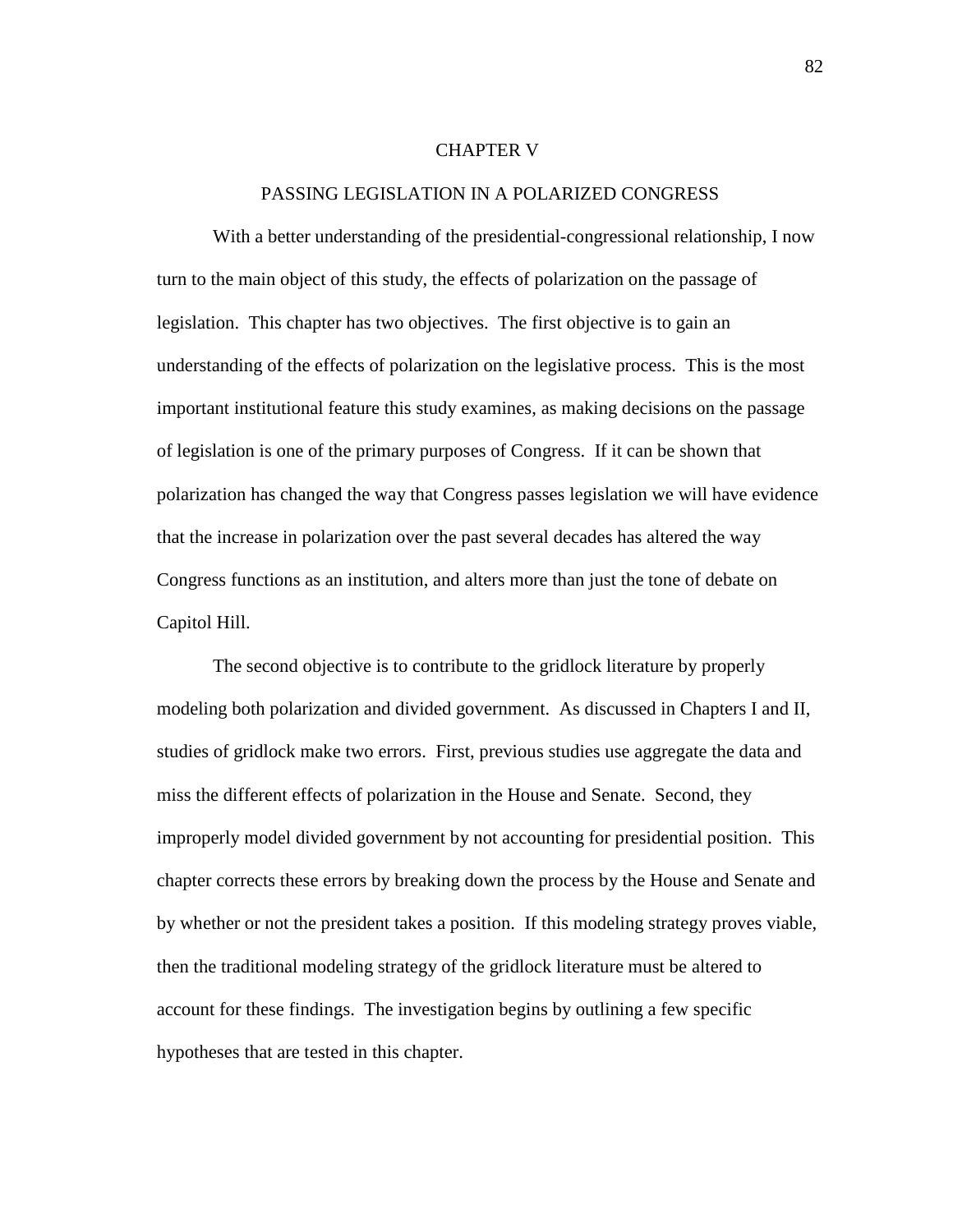## **A Theory of Polarization and Legislative Productivity**

 The gridlock literature leaves us with general conclusions regarding the role of divided government and polarization in the legislative process. Both conditions contribute to gridlock. Yet, the gridlock literature does a poor job of explaining where in the legislative process divided government and polarization actually produce gridlock. It is, therefore, necessary to specify a theory about how divided government will affect the passage of legislation in the House and Senate respectively, and how the presence of polarization under divided government would affect the productivity of each chamber.

 A basic flaw in the study of divided government is the failure to properly account for the role of the president. Studies that model the passage of legislation in the aggregate generally assume that party differences between the president and Congress uniformly cause gridlock across important legislation (see Howell et al. 2000; Kelly 1993; among others). Apparently, little thought has been given to whether divided government affects legislation when the president has no position. There is no theoretical reason to assume that either Congress or the president is hostile to such legislation in general, nor should they be more hostile towards it under divided government.

 Divided government should manifest its effects on legislation where the president takes a position, regardless of that position. Under divided government, the majority party in the House is more likely to stop legislation the president supports and pass more legislation the president opposes. Even if his fellow partisans in the Senate are able to stop some of the legislation the president opposes, they will be unable to put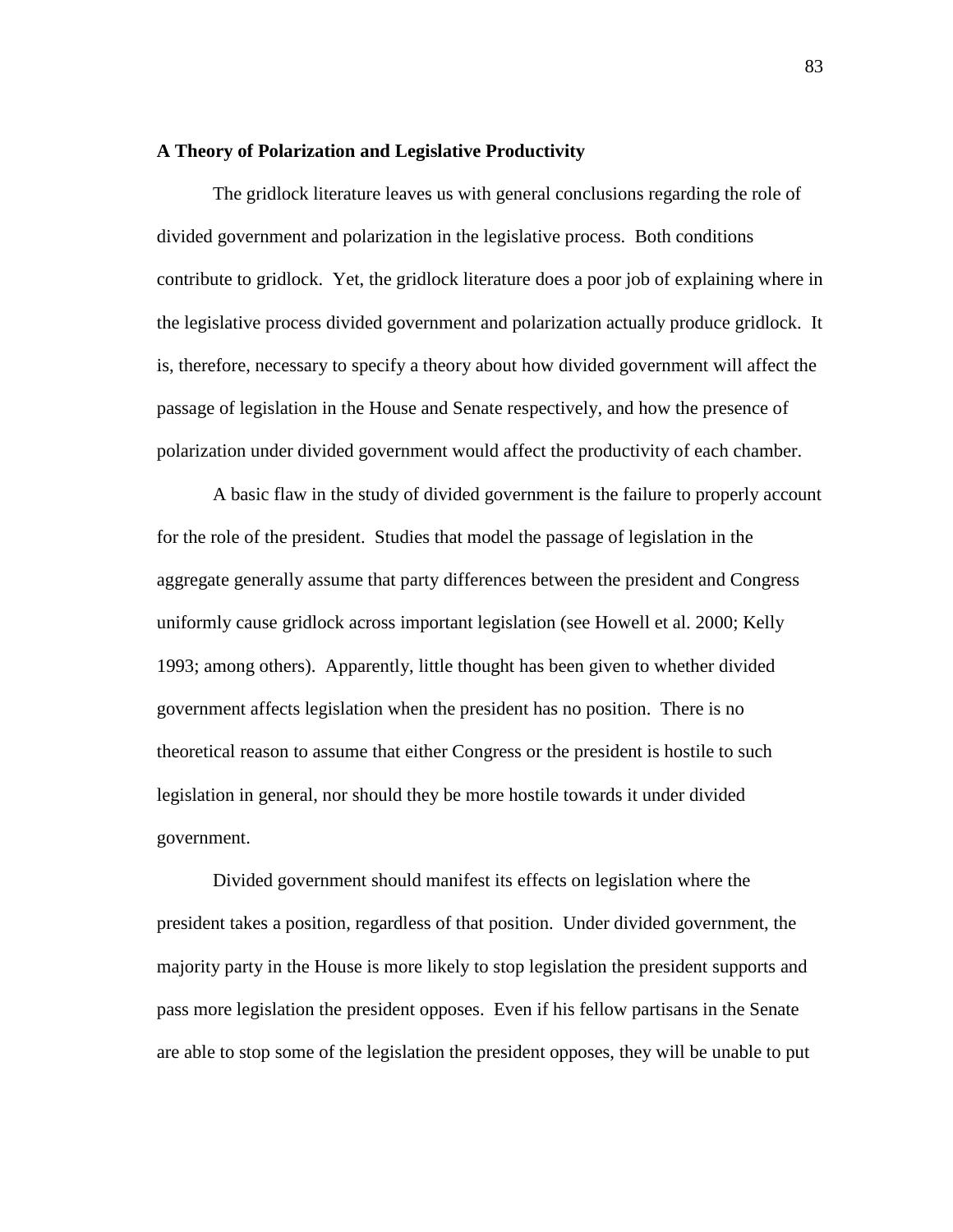forth an agenda the president supports. This means that the president has to veto any of the legislation he opposes that gets past the filibuster in the Senate. This leads to the following hypothesis:

Divided Government Hypothesis (H1): Divided government causes a decrease in the probability that a bill passes, but only if the president takes a position on the bill.

 Though divided government has independent effects on the probability that legislation passes, it also interacts with polarization. The effects of polarization are theorized to be different in each chamber. In the case of the House, if the conditional party government and cartel theories (Aldrich and Rohde 2000; Cox and McCubbins 1993; 2005) hold, then it is likely that divided government will have no impact within the House itself. Under unified government, the president's party passes the president's agenda. Under divided government, the majority party will substitute its own program for the president's. Further, as polarization increases in the House, the better the condition of the conditional party government theory is satisfied, leading to an increase in the probability of important legislation passing. Although legislation passing the House under these circumstances may have less chance of passing the more bipartisan Senate, or of ultimately being signed by the president, whatever the ultimate fate of the legislation the House passes, it is clearly not the chamber in which one would expect to find gridlock. Therefore, I posit the following hypothesis about bill passage in the House:

House Polarization Hypothesis (H2): Increased polarization will lead to an increase in the probability of passage of legislation in the House of Representatives regardless of the presence of divided government.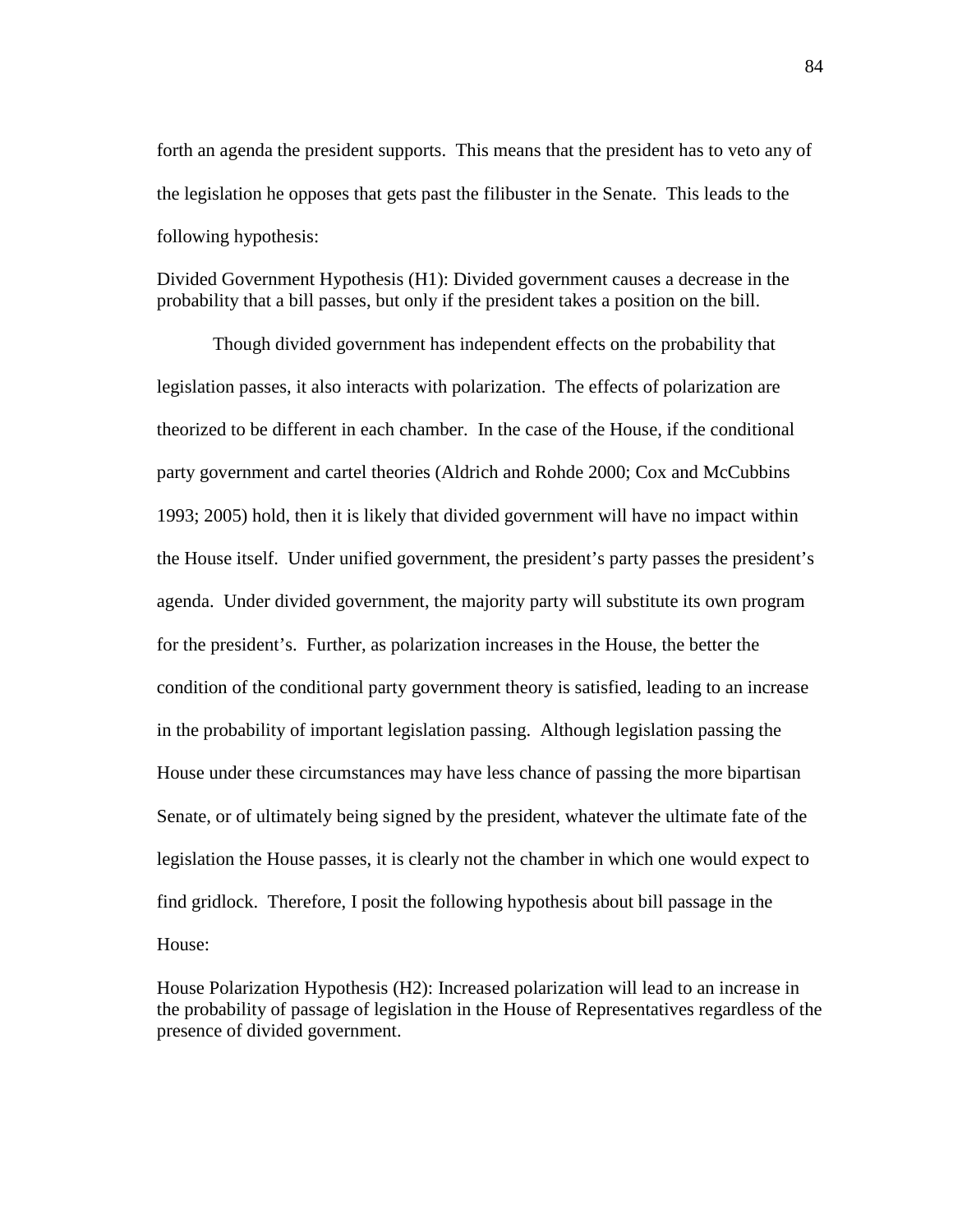As polarization increases in the Senate, however, members of the minority party are more likely to exercise their prerogatives under Senate rules to block majority party legislation. The filibuster is a more effective roadblock when parties are polarized because the more cohesive minority party is better able to keep its members together on cloture votes. McCarty (2007) and Sinclair (2008) anticipate this effect of polarization. The question is whether the minority party has additional incentives under divided government to filibuster. Once again the premise of the gridlock literature is that partisan difference between Congress and the president prevents policy change under divided government. But minority members of Congress can use Senate rules to block legislation under both unified and divided government. Thus, while polarization in the Senate will lead to a decrease in the passage of legislation, divided government should have little if any effect on this relationship. This leads to the following hypothesis: Senate Polarization Hypothesis (H3): Increased party polarization leads to a decrease in the probability of passage of legislation in the Senate regardless of the presence of divided government.

 With respect to the overall legislative process, most of the gridlock literature, especially that which concentrates on the effects of divided government, looks at the passage of legislation through the entire process--i.e., legislative success is defined as a bill that passes the House, Senate, and is signed by the president and becomes law. With few exceptions (Jones 2001), previous studies do not disaggregate the process. The models implicitly assume that divided government causes gridlock because the president and Congress disagree. But disagreement between the president and Congress is not the only reason significant legislation fails. Bicameralism builds gridlock into the legislative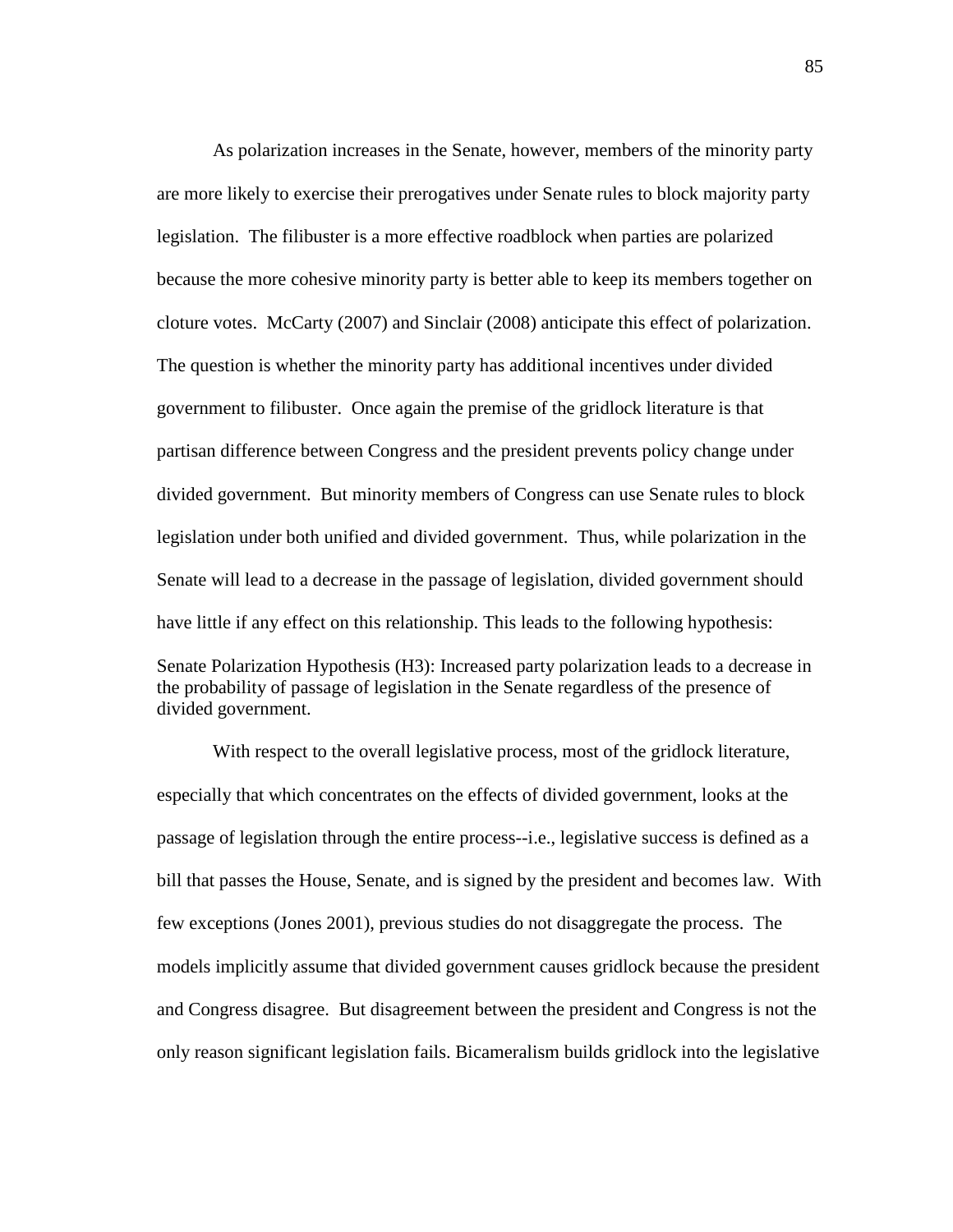process. For example, some gridlock occurs when both chambers pass a bill, but one rejects a conference report, or they fail to go to conference either for lack of time or because of policy disagreements. Binder (2003) includes a variable to control for bicameral differences that may account for this source of gridlock. The gridlock literature in the main finds that divided government causes an increase in gridlock. Although the strength of the effect varies according to how researchers define "significant legislation" (see Kelly 1993 and Howell et al. 2000), the definition of divided government is consistent—the presidency and one or both houses of Congress controlled by different parties. This definition of divided government assumes that the observed effect is the result of policy disagreement between the president and Congress.

 Even with the differences in strength across models, the finding is consistent enough to posit that divided government increases the overall occurrence of gridlock or reduces the number of bills that become law. But if differences between the president and Congress are the source of gridlock, this effect should occur only on bills on which the president takes a position. Furthermore, I provide a more complete explanation of why gridlock occurs.

 Because the minority party in the Senate always has an incentive to slow down and if possible stop legislation and polarization should enhance their ability to do so, an increase in polarization should lead to a decrease in the passage of legislation under both unified and divided government. Divided government creates a situation where the House is no longer passing legislation the president is willing to sign. This means that whatever gets past the Senate filibuster is more likely to get vetoed by the president.

86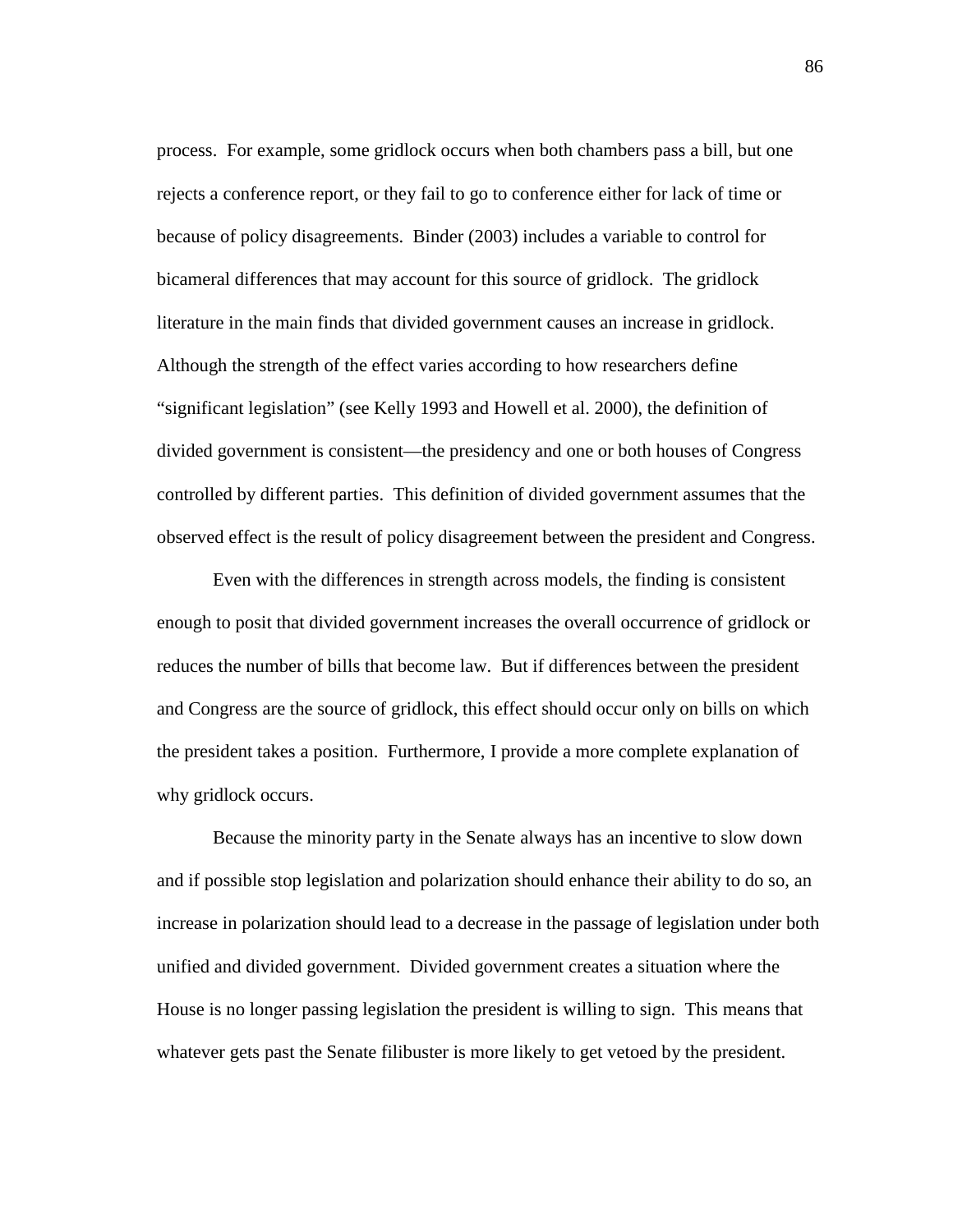Thus the combination of divided government and polarization should create even more gridlock then either of the two factors could alone. This can all be distilled into the following hypothesis:

Polarization Interaction Hypothesis (H4): As party polarization increases, the probability of passage of legislation into law will decrease. The probability of passage will decrease more as polarization increases under divided government.

### **Setting up the Models**

 To test the hypotheses discussed above, three models were estimated. These examined legislation in the House, Senate, and overall legislative process. Each model includes a series of interaction terms whose coefficients measure the significance of the impacts of divided government and polarization when the president did or did not take a position. Once again, the data used to test the hypotheses was the set of bills described in Chapter I and listed in Appendix A. Bills were placed in the House, Senate and congressional models according to the methods discussed in Chapter IV. After these adjustments, the House model contained 973 bills, the Senate models 1003, and the congressional models 1093.

 The dependent variable for each model is whether or not a bill passed each body under investigation, coded one if it passed the chamber, zero otherwise. For the congressional model, bills are coded one if they became public law, zero otherwise. These are bills that passed both chambers, were signed by the president or had the president's veto over ridden. The binary dependent variables necessitate the use of probit for all of the models estimated in this chapter.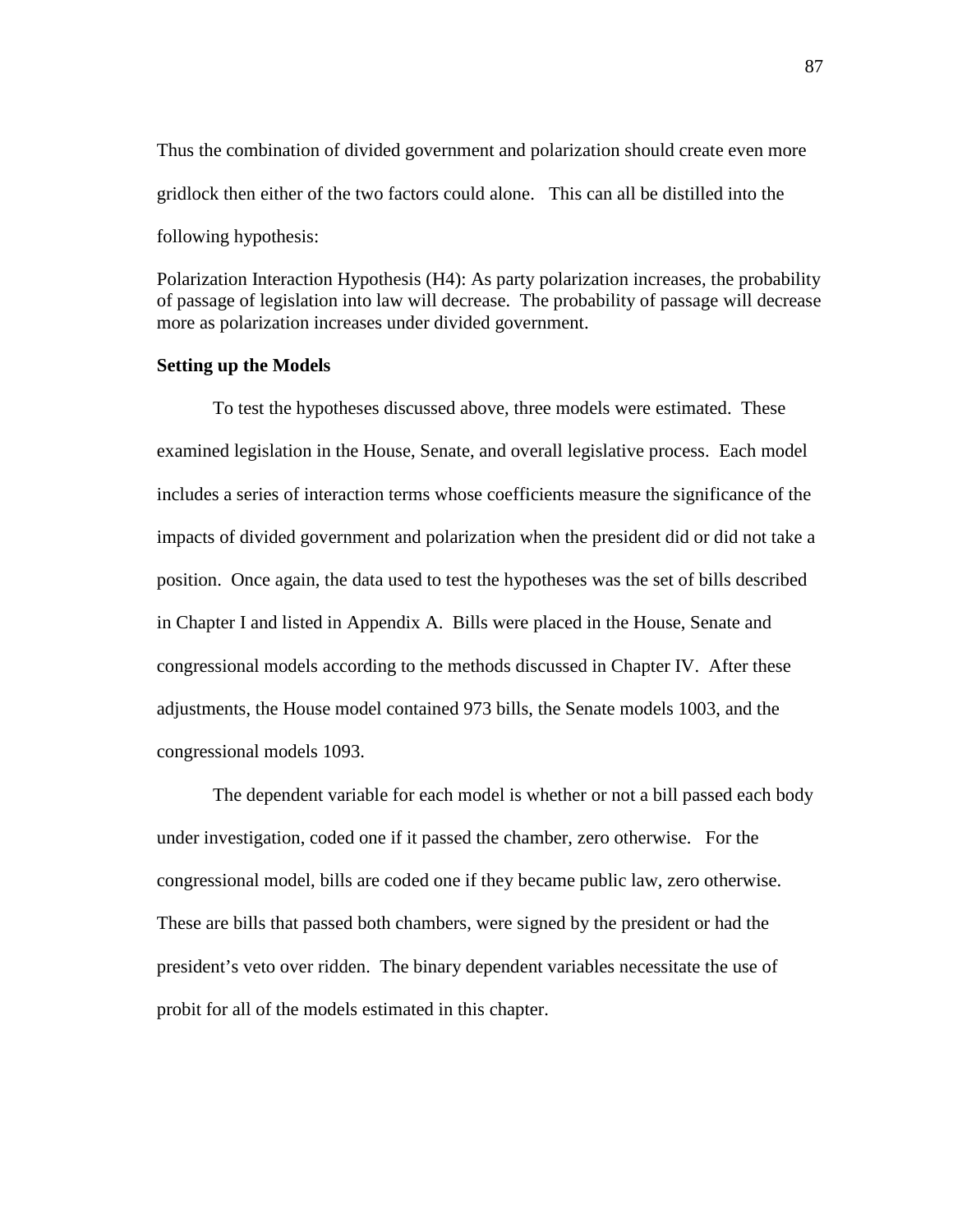As in Chapters IIII and IV, all models include the polarization variable, divided government variable and the polarization and divided government interaction term. These variables are fully described in Chapter II. Once again, polarization is centered on its mean.

 The models in this chapter also include a series of interaction terms designed to estimate the effects of divided government and polarization when the president takes a position on a bill. An interaction term between divided government and the presidential position variable is specifically designed to test the divided government hypothesis. The interaction of polarization and presidential position is included to see if the effects of polarization change when the president takes a position on a bill. To test the influence of polarization on the probability of a bill passing when that bill is considered under divided government and the president has taken a position on the bill requires a threeway interaction between divided government, polarization, and presidential position.

 The inclusion of multiple interaction terms and a three-way interaction term makes the direct interpretation of probit coefficients and the predicted changes in probability associated with them difficult. To ease the interpretation of the results, I utilized the statistical software package "Clarify" (King, Tomz, and Wittenberg 2000). Using Monte Carlo simulations of the model under analysis, "Clarify" calculates the mean expected value of a dependent variable under various conditions of interest. The specific scenarios created for each model are discussed more in depth below.

 All the models in this chapter had one control variable in common. Time to Congress close captures the effects of the timing of the introduction of legislation. A bill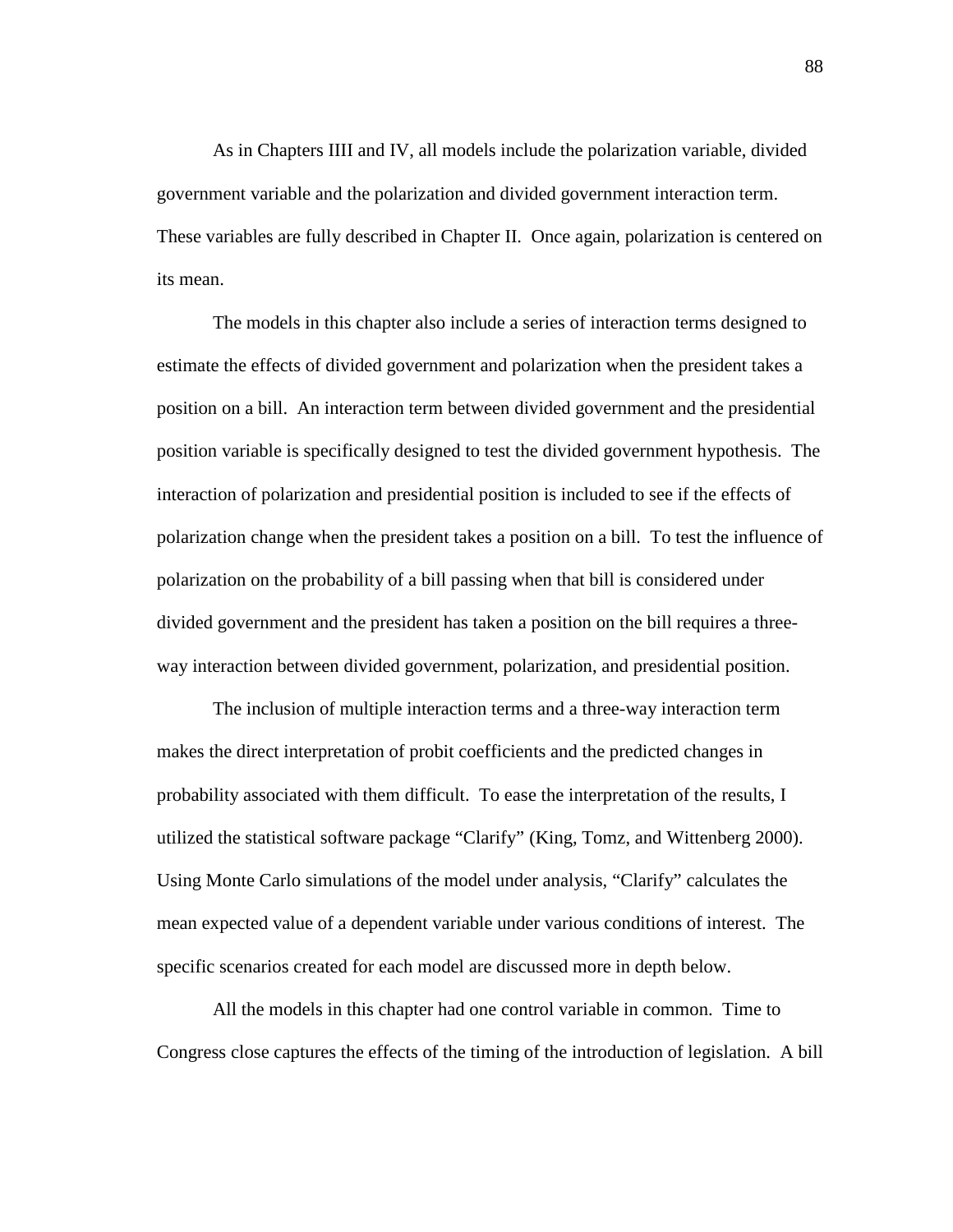introduced at the beginning of a Congress has a better chance of passing than one introduced at the end simply because of time considerations. The variable is measured in days. For the congressional models it is the number of days between the introduction date and the close of the Congress. For the House and Senate models it is the number of days from when the chamber received it, either through the bill being introduced or the bill arriving from the other chamber, until the end of the Congress.

 Three additional control variables are included in the House and Senate models to account for other party factors that may affect the passage of legislation. A dummy variable for party is coded one for when the Democrats were the majority in the chamber and zero otherwise. Majority party size is the percentage of seats held by the majority party in a given chamber. Majority party cohesion is the measure used by Cooper and Young (1997, 2002) to measure the internal cohesion of congressional parties. The measure is the difference in the average absolute percentage of members of the majority voting yes and average absolute percentage of majority party members voting no across all roll call votes in a given Congress. These party measures are included because there is some evidence that changes in the majority party or an increase in the number of seats or cohesion of the majority party can at least create an opportunity for policy change (Hurley, Brady, and Cooper 1977, Brady 1978, Hurley 1979). Descriptive statistics for all variables in the models in this chapter are available in Appendix B.

# **Congressional Model**

Because the congressional model is most comparable to the models from the previous gridlock literature, I will discuss it first. The model of congressional bill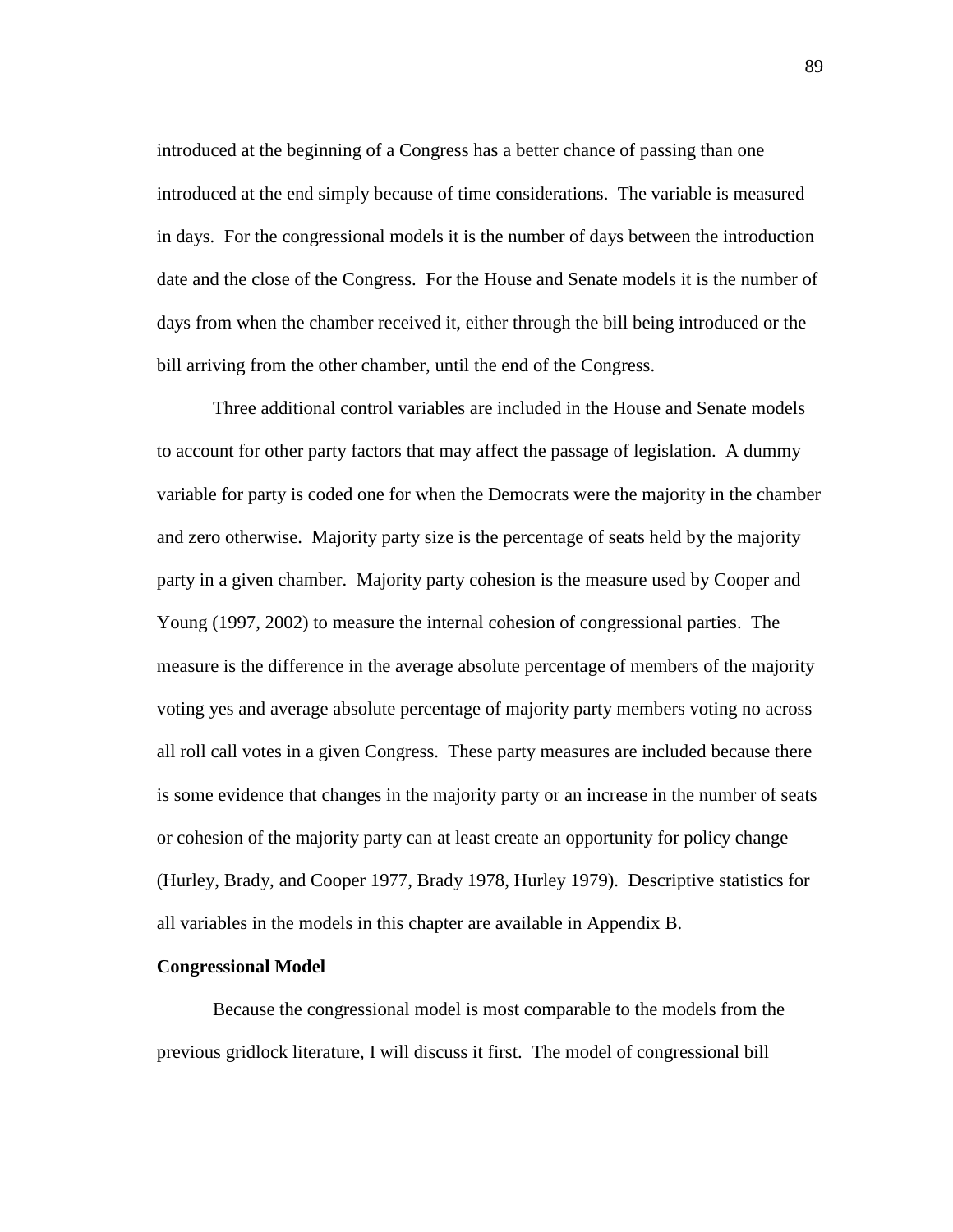passage is displayed in Table 5.1. Though the model is statistically significant, the goodness of fit measures are not especially impressive. However, the 2.1 percent reduction in error is about average for the models throughout this study and is the largest reduction in error in this chapter. The model is increasing our ability to predict the passage of legislation compared to a naïve model that always predicts the modal category. At the very least, the model provides us with an ability to predict the passage of legislation based on polarization and divided government.

| Table 5.1                                                                                              |             |          |        |
|--------------------------------------------------------------------------------------------------------|-------------|----------|--------|
| Probit Estimates and Probability Changes for the Congress Model                                        |             |          |        |
|                                                                                                        |             | Standard | Pr     |
|                                                                                                        | Coefficient | Errors   | Change |
| Polarization                                                                                           | $2.02**$    | 0.94     | .09    |
| <b>Divided Government</b>                                                                              | $0.43*$     | 0.23     | .16    |
| <b>President Takes a Position</b>                                                                      | $1.07***$   | 0.24     | .35    |
| <b>Polarization * Divided Government</b>                                                               | $-1.59$     | 1.65     | $-.06$ |
| Polarization * President Takes a Position                                                              | $-1.52*$    | .92      | $-.06$ |
| Divided Government * President Takes a                                                                 |             |          |        |
| Position                                                                                               | $-0.80**$   | 0.26     | $-.30$ |
| Polarization * Divided Government * President                                                          |             |          |        |
| <b>Takes a Position</b>                                                                                | 0.71        | 1.44     | .02    |
| Time to Congress Closes                                                                                | 0.00        | 0.00     | .001   |
| Constant                                                                                               | $-0.98***$  | 0.25     |        |
| Prob < chi <sup>2</sup> = .0000***                                                                     |             |          |        |
| $AIC = 1.31$                                                                                           |             |          |        |
| Correctly Classified= 61.8%                                                                            |             |          |        |
| Reduction in Error $= 2.1\%$                                                                           |             |          |        |
| $N=1093$                                                                                               |             |          |        |
| $P(y=1 x) = .3975$                                                                                     |             |          |        |
|                                                                                                        |             |          |        |
| * significant at $p < 0.10$ ** significant at $p < 0.05$ *** significant at $p < 0.001$                |             |          |        |
| Notes: Standard errors are clustered by Congress.                                                      |             |          |        |
| Polarization is centered at its mean.                                                                  |             |          |        |
| Pr Change is the change in predicted probability of a bill becoming public law as continuous variables |             |          |        |
| increase by one standard deviation and as dichotomous variables move from zero to one.                 |             |          |        |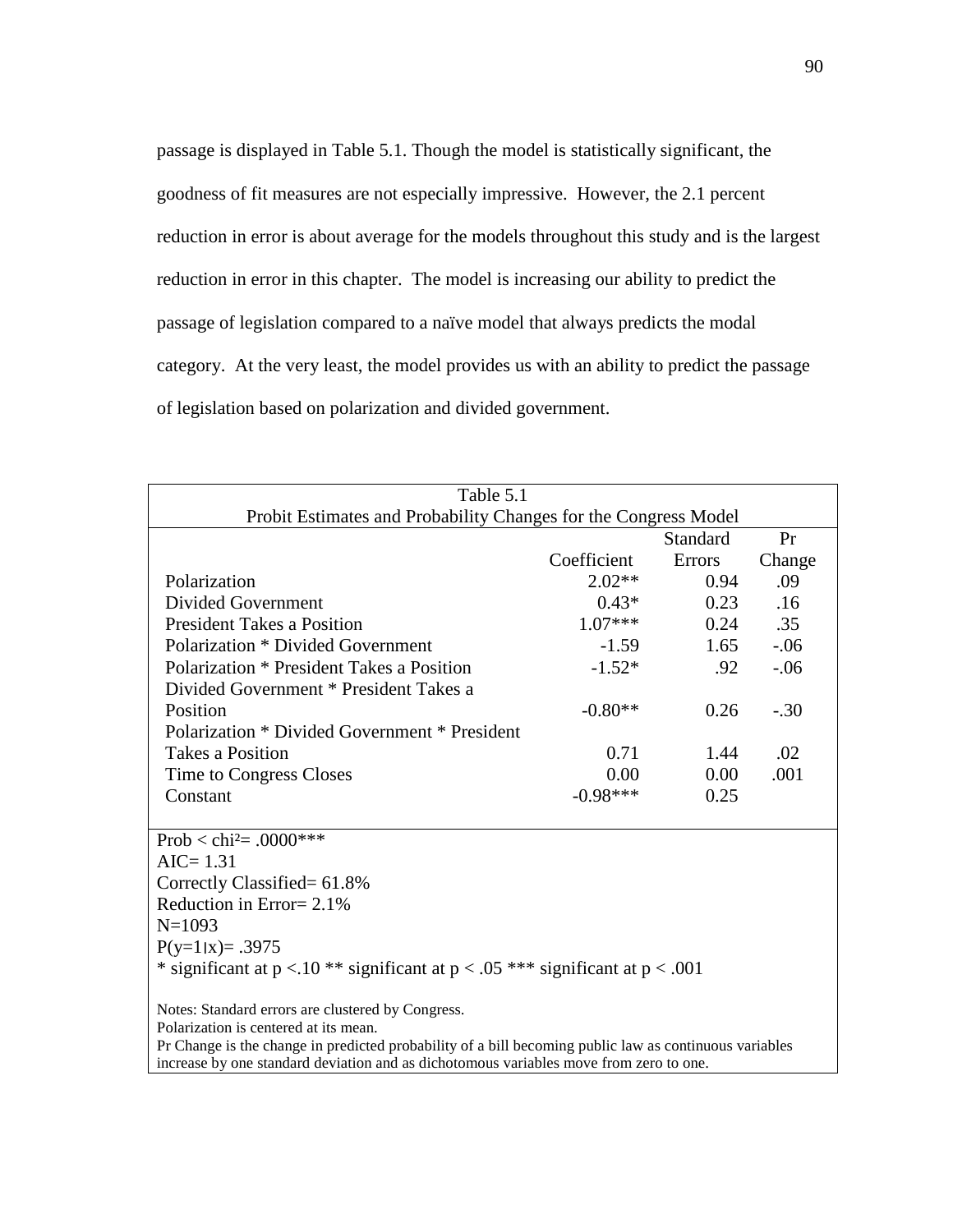This model provides the best test of the divided government hypothesis in this chapter. The evidence indicates that, as expected, divided government has a negative and statistically significant impact, but only when the president takes a position on a bill. Substantively, legislation has a 30 percent less chance of becoming public law when the president takes a position on it under divided government. In contrast, under divided government when the president takes no position on a bill, the probability of its passage actually increases by 16 percent. This illuminates the finding from Chapter III. Recall that the president has a greater chance of taking no position on bills under divided government relative to supporting bills. These two findings illustrate that he has incentives to take no position on legislation under divided government. Not only does the president avoid setting up an extra obstacle, taking no position actually gives his bills a boost. He also has greater incentive to oppose legislation he dislikes as taking any position leads to an increased probability that the legislation fails.

 The simulations in Table 5.2 further illustrate both points. In the top part of the table are the mean estimates of eight simulations created using the congressional model in Table 5.1. The values represent the mean probability that a bill passes under the defined circumstances. For the dichotomous variables, divided government and presidential position, they were set at one according to whether the scenario included them or not. For the mean polarization scenarios, polarization was set at zero, in high polarization scenarios it was set to .25.<sup>8</sup> This value was chosen because the objective of this work is to understand the consequences of high polarization. Therefore, a value was

 $\overline{a}$ 

<sup>8</sup> Polarizations maximum value in the congressional model was .30.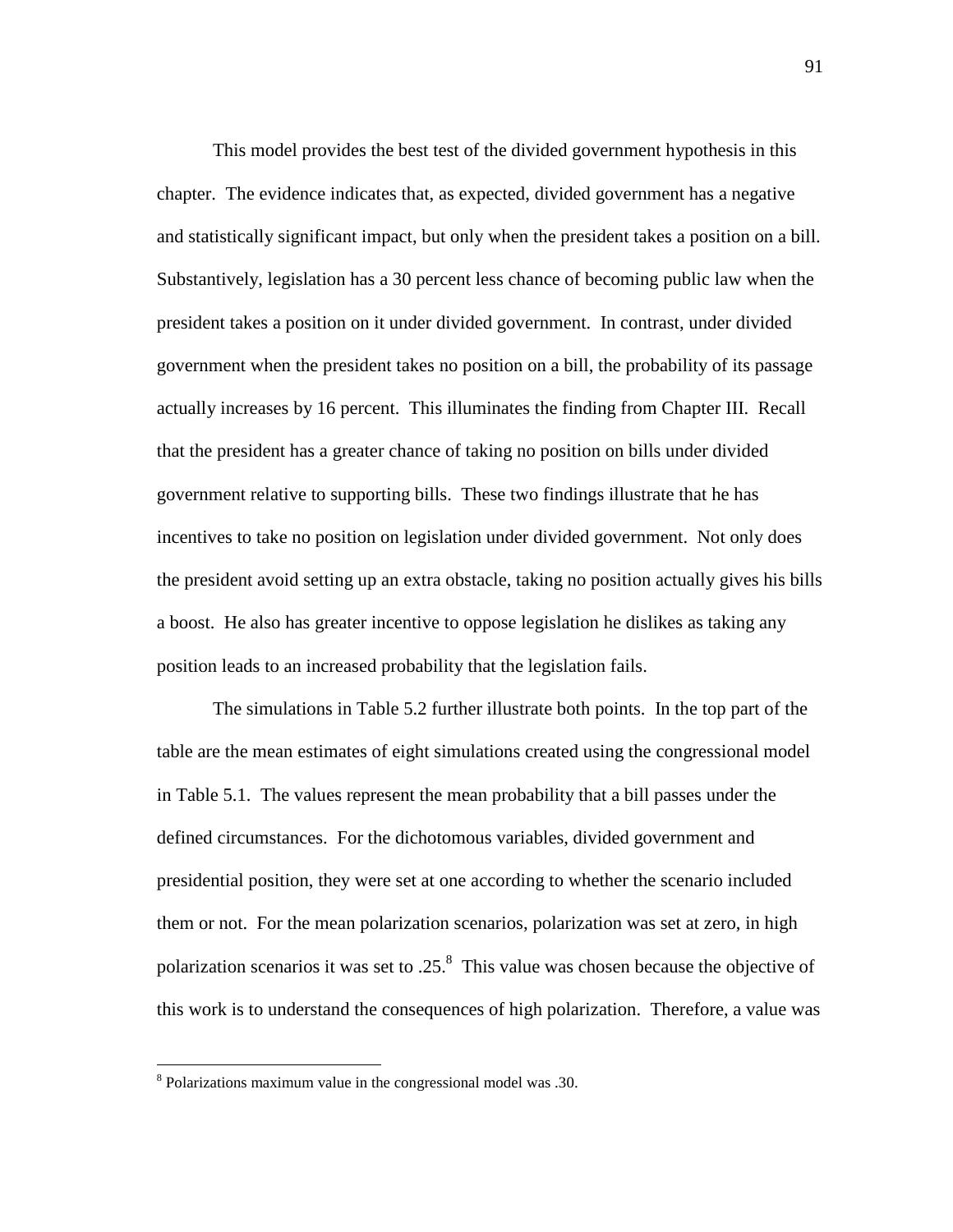| Table 5.2                                                                                                                                                                                                          |                        |                           |  |
|--------------------------------------------------------------------------------------------------------------------------------------------------------------------------------------------------------------------|------------------------|---------------------------|--|
| Estimated Mean Probability of a Bill Becoming Public Law and Difference of Means                                                                                                                                   |                        |                           |  |
| <b>Tests</b>                                                                                                                                                                                                       |                        |                           |  |
|                                                                                                                                                                                                                    | <b>President Takes</b> | <b>President Takes No</b> |  |
| Scenario                                                                                                                                                                                                           | Position               | Position                  |  |
| Mean Polarization, Unified Government                                                                                                                                                                              | 0.54                   | 0.17                      |  |
| Mean Polarization, Divided Government                                                                                                                                                                              | 0.39                   | 0.29                      |  |
| High Polarization, Unified Government                                                                                                                                                                              | 0.58                   | 0.33                      |  |
| High Polarization, Divided Government                                                                                                                                                                              | 0.35                   | 0.33                      |  |
|                                                                                                                                                                                                                    |                        |                           |  |
| Difference of Means Tests                                                                                                                                                                                          |                        |                           |  |
| 1. Divided Government at Mean Polarization when the President Takes a Position                                                                                                                                     |                        |                           |  |
| Ho: Mean (Divided Government) - Mean (Unified Government) = $0$                                                                                                                                                    |                        |                           |  |
| $t = -130.0*$<br>Difference= $-.15$                                                                                                                                                                                |                        |                           |  |
|                                                                                                                                                                                                                    |                        |                           |  |
| 2. Divided Government at High Polarization when the President Takes a Position                                                                                                                                     |                        |                           |  |
| Ho: Mean (Divided Government) - Mean (Unified Government) = $0$                                                                                                                                                    |                        |                           |  |
| Difference=-.22<br>$t = -90.8*$                                                                                                                                                                                    |                        |                           |  |
|                                                                                                                                                                                                                    |                        |                           |  |
|                                                                                                                                                                                                                    |                        |                           |  |
| 3. Divided Government at Mean Polarization when the President Takes a No<br>Position                                                                                                                               |                        |                           |  |
| Ho: Mean (Divided Government) - Mean (Unified Government) = $0$                                                                                                                                                    |                        |                           |  |
| Difference= .13<br>$t = 71.9*$                                                                                                                                                                                     |                        |                           |  |
|                                                                                                                                                                                                                    |                        |                           |  |
|                                                                                                                                                                                                                    |                        |                           |  |
| 4. Divided Government at High Polarization when the President Takes a No Position                                                                                                                                  |                        |                           |  |
| Ho: Mean (Divided Government) - Mean (Unified Government) = $0$                                                                                                                                                    |                        |                           |  |
| Difference= .01<br>$t=1.83$                                                                                                                                                                                        |                        |                           |  |
|                                                                                                                                                                                                                    |                        |                           |  |
| 5. Polarization Under Unified Government When President Takes a Position                                                                                                                                           |                        |                           |  |
| Ho: Mean (High Polarization) - Mean (Low Polarization) = $0$                                                                                                                                                       |                        |                           |  |
| Difference= $.05$<br>$t = 28.5*$                                                                                                                                                                                   |                        |                           |  |
|                                                                                                                                                                                                                    |                        |                           |  |
| 6. Polarization Under Divided Government When President Takes a Position                                                                                                                                           |                        |                           |  |
| Ho: Mean (High Polarization) - Mean (Low Polarization) = $0$                                                                                                                                                       |                        |                           |  |
| $t = -23.8*$<br>Difference= -.03                                                                                                                                                                                   |                        |                           |  |
| Notes: The mean probabilities of passage for each scenario are derived using 1000 simulations of the<br>model in Table 5.1 using King, Tomz, and Wittenberg's (2000) clarify, and setting variables to key values. |                        |                           |  |
| Mean polarization is defined as polarization=0, high polarization is defined as polarization $= .25$ .                                                                                                             |                        |                           |  |
| President's position and divided government alternate between 0 and 1. Continuous control variables are                                                                                                            |                        |                           |  |
| held at their mean, dichotomous control variables are held at their modal category.                                                                                                                                |                        |                           |  |
| For all difference of means tests N=1000. * significant at $p < .05$                                                                                                                                               |                        |                           |  |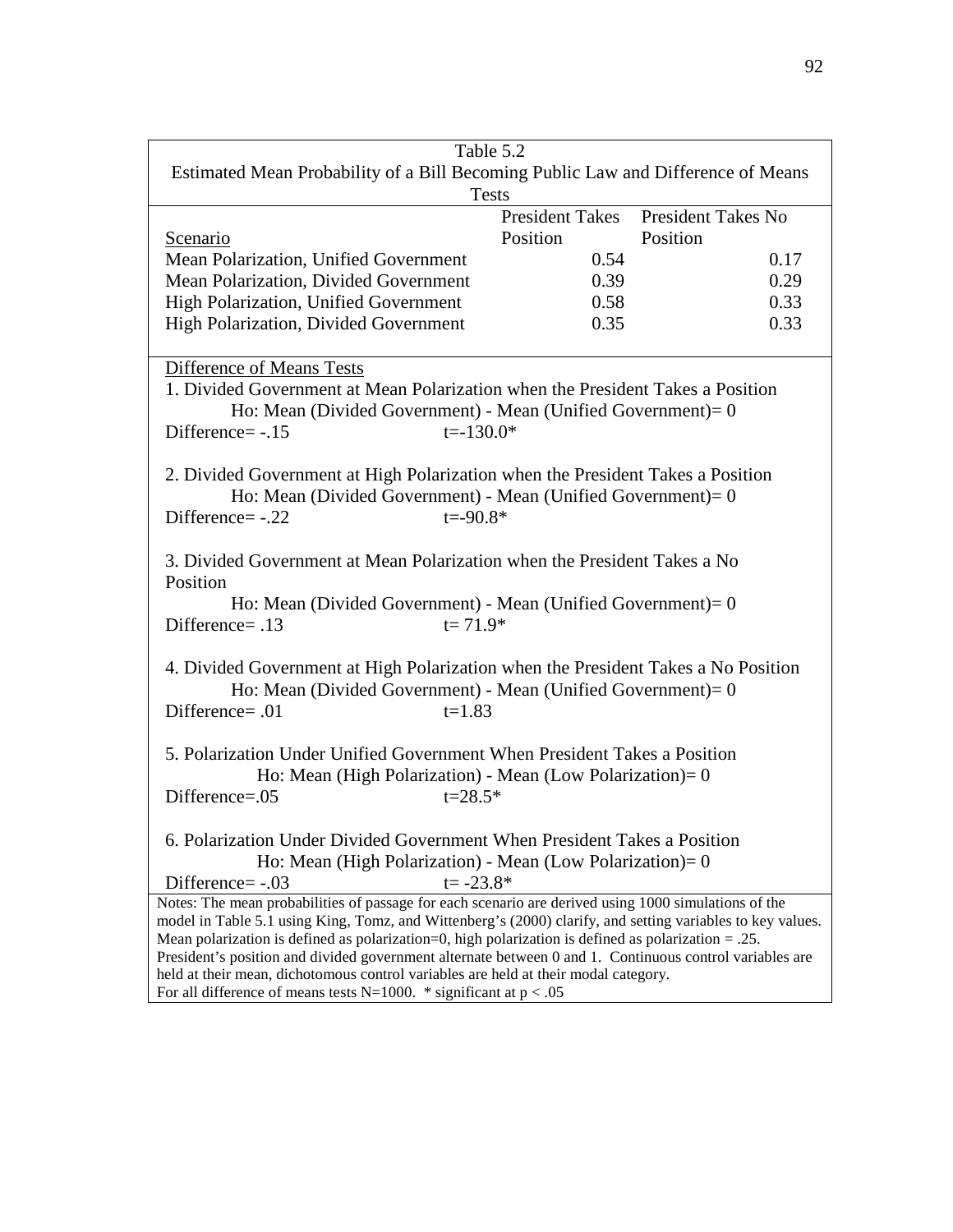selected near the maximum value of polarization for all three models. The interaction terms were set according to the values of their constituent parts. Continuous control variables were set at their mean and dichotomous control variables to their modal category.

 The simulations show that under divided government when the president takes a position, the probability of passage of significant legislation takes a noticeable drop regardless of the level of polarization. The probability of passage decreases from 54 percent under unified government to 39 percent under unified government when polarization is held at its mean. The probability of passage shows a similar decline when polarization is high, moving from 58 percent to 35 percent. Difference of means tests 1 and 2 in the second portion of Table 5.2 confirm that these declines are statistically significant.

 The same effects do not hold when the president takes no position on legislation. At mean polarization the probability of passage of legislation shows a counterintuitive increase from 17 percent to 29 percent when moving from unified to divided government, a statistically significant increase according to difference of means test 3. At a high level of polarization the difference is negligible as shown in difference of means test 4.

 This is strong evidence for the divided government hypothesis. Divided government behaves as expected. The concept of divided party control, assumes that the president and Congress are likely to have opposite policy preferences, and these policy differences will lead to more gridlock. If the president takes no position, there is no

93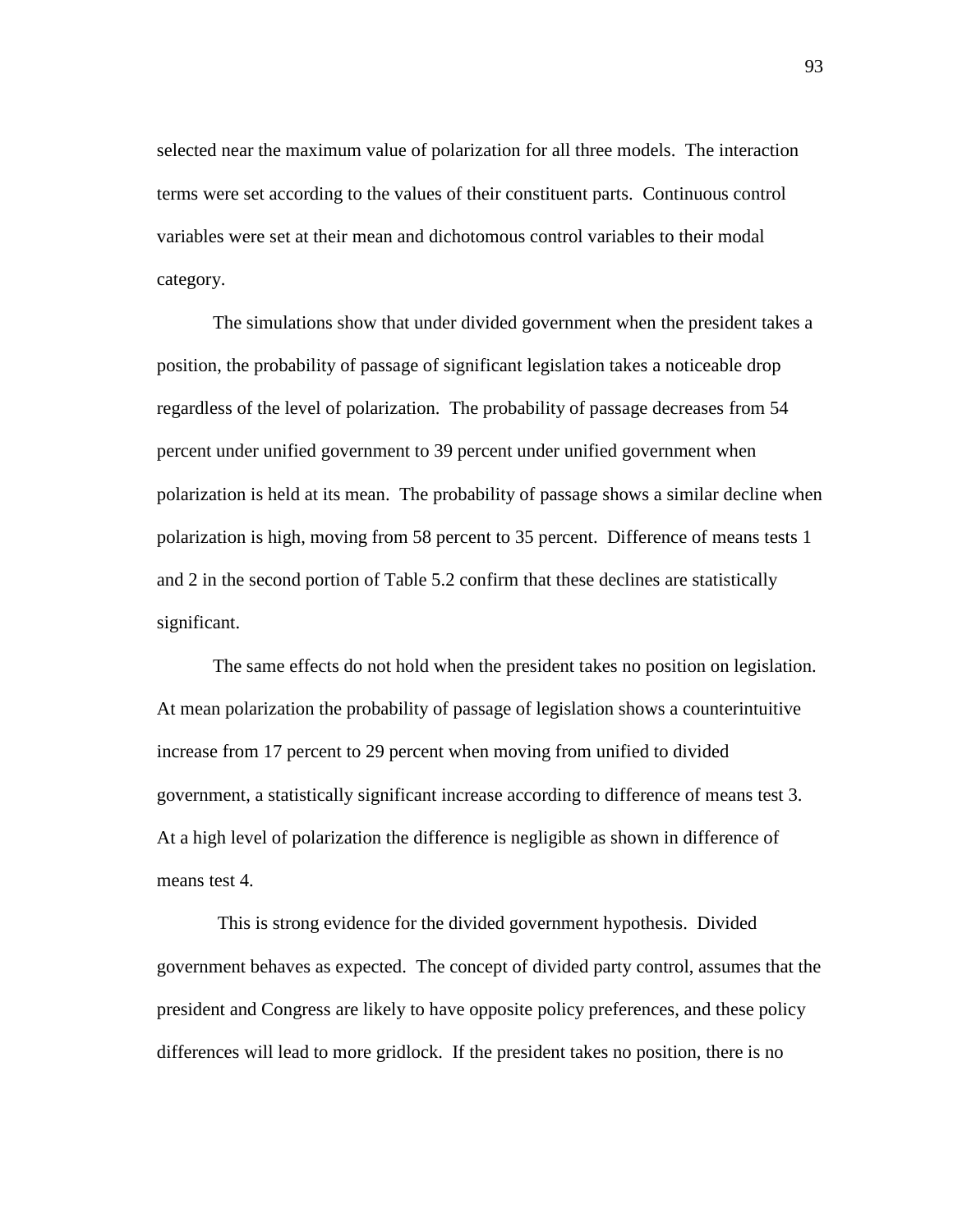basis to expect divided government to contribute to gridlock. The simulations show that when the president is not explicitly accounted for in models of legislative gridlock, the effect of divided government is underestimated. At mean levels of polarization, bills on which the president has no position are more likely to pass under divided government. By bills on which the president expressed no position, in their models of legislative gridlock, previous studies underestimate the true effects of divided government.

 Moving to polarization, Tables 5.1 and 5.2 also provide the statistics necessary to test the polarization interaction hypothesis, which holds that the effects of divided government become increasingly negative as polarization rises. For this hypothesis, the simulations in Table 5.2 prove to be indispensable. Based purely on the coefficients in the probit model, the effects of polarization are less than impressive. First, the coefficient for polarization is in the opposite direction than was anticipated by polarization interaction hypothesis, suggesting that the probability of passage increases as polarization increases on bills under unified government when the president took no position. At the same time, the coefficient for the polarization and presidential position interaction term is negative and significant. This seems to suggest that an increase in polarization decreases the probability of passage when the president takes a position under unified government. There is no theoretical reason why this should occur. Furthermore, none of the interaction terms that account for both polarization and divided government are significant in this model. Regardless of whether the president takes a position, polarization in combination with divided government does not create gridlock. The large number of interactions in the model, however, muddles the picture.

94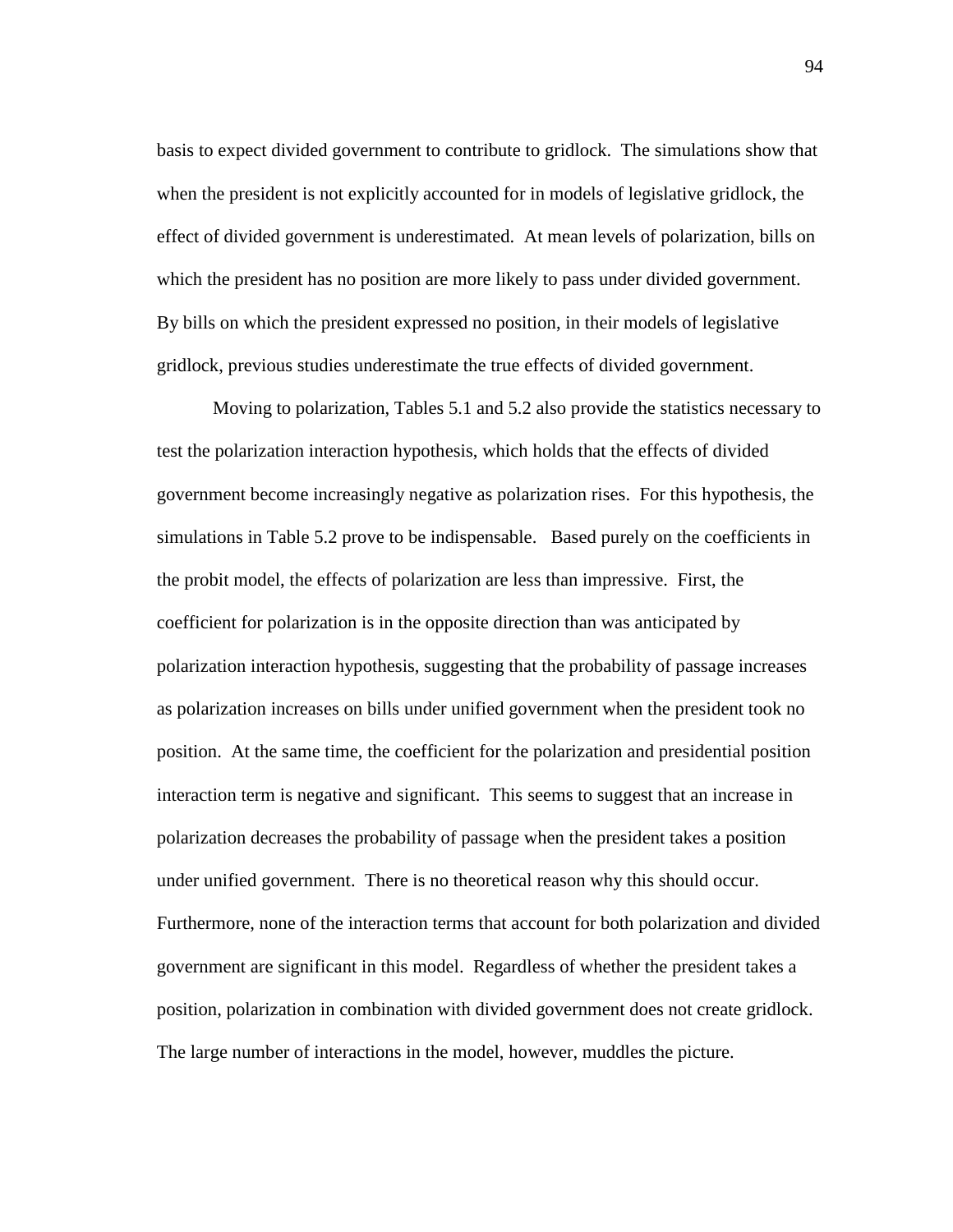The simulations in Table 5.2 provide a clearer picture of the effects polarization, particularly when it interacts with divided government. In the interests of simplicity the discussion of the effects of polarization will only involve scenarios for bills on which the president took a position. I do this primarily because the theory in this chapter does not posit significant differences for the effects of polarization based on presidential position. In effect, my discussion of polarization will treat presidential position as a control variable. Under unified government, the probability that a bill passes increases from 54 percent to 58 percent when polarization moves from its mean to a high value. In contrast, under divided government, as polarization moves from its mean to .25, the probability of passage decreases from 39 percent to 35 percent. Though these differences are modest, difference of means tests 5 and 6 show that both changes are statistically significant.

 This provides partial evidence for the hypothesis that an increase in polarization should lead to a decrease in the probability of passage in general. The simulations show evidence that polarization interacts with divided government, as illustrated by the differences in the direction of the t statistic in difference of means tests 5 and 6.

 The difference in the effects of polarization under unified and divided government is illustrated graphically in Figure 5.1. The lines in the graphs represent 95 percent confidence intervals around the probability of passage at different levels of polarization. When the lines do not overlap there is a statistically significant difference between the two series at the .05 level. At low levels of polarization, the estimated probability of passage is not statistically different between unified and divided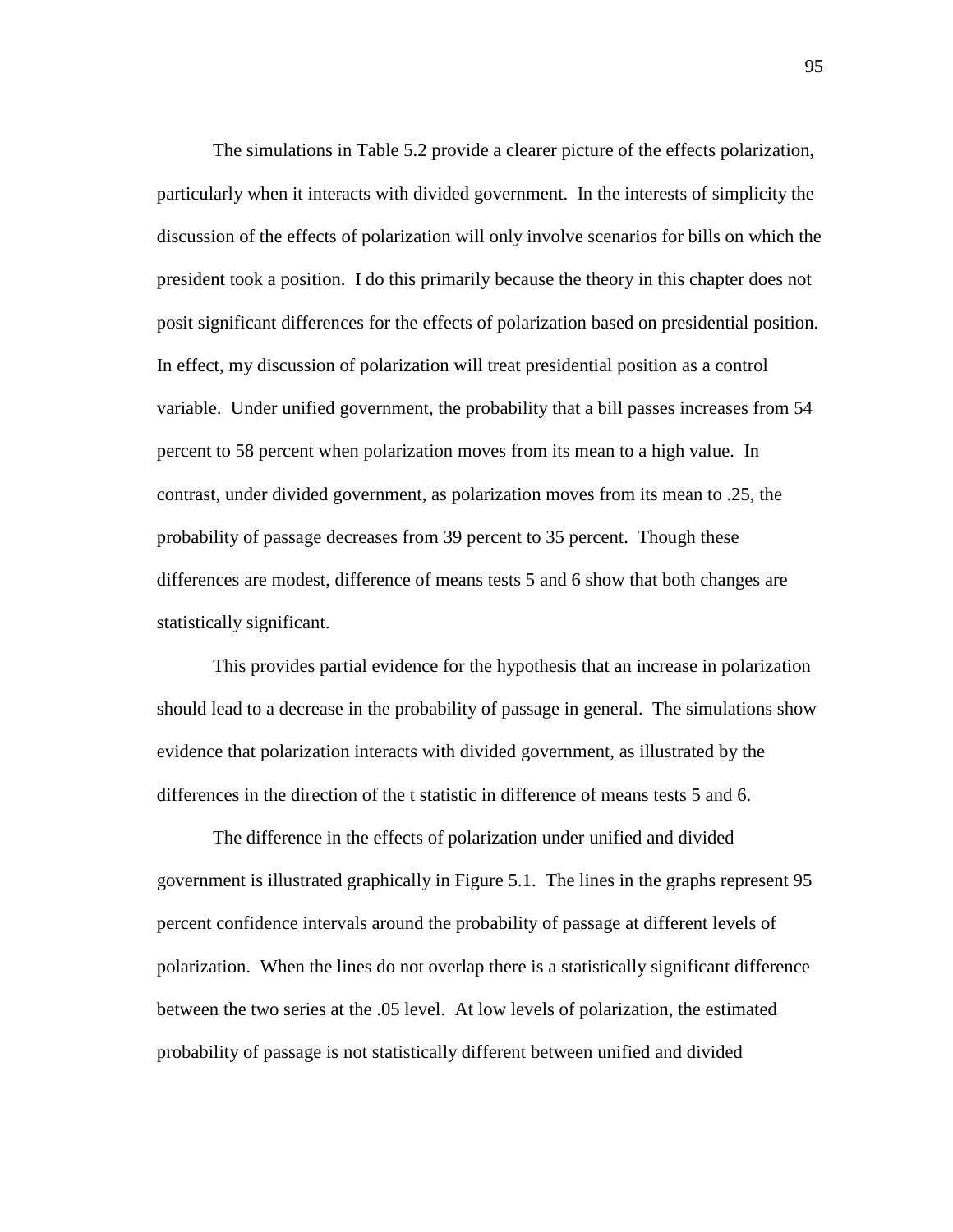government. As polarization increases above its mean level (zero), a statistically significant difference emerges. This may be why the coefficient for the polarization and divided government interaction is not significant in the probit model. Only 489 bills in the dataset occur in Congresses with above average polarization. Because there are no differences in the estimated probability of passage when polarization is low, it unlikely that the probit model was able to discern the differences between unified and divided government when polarization was high.

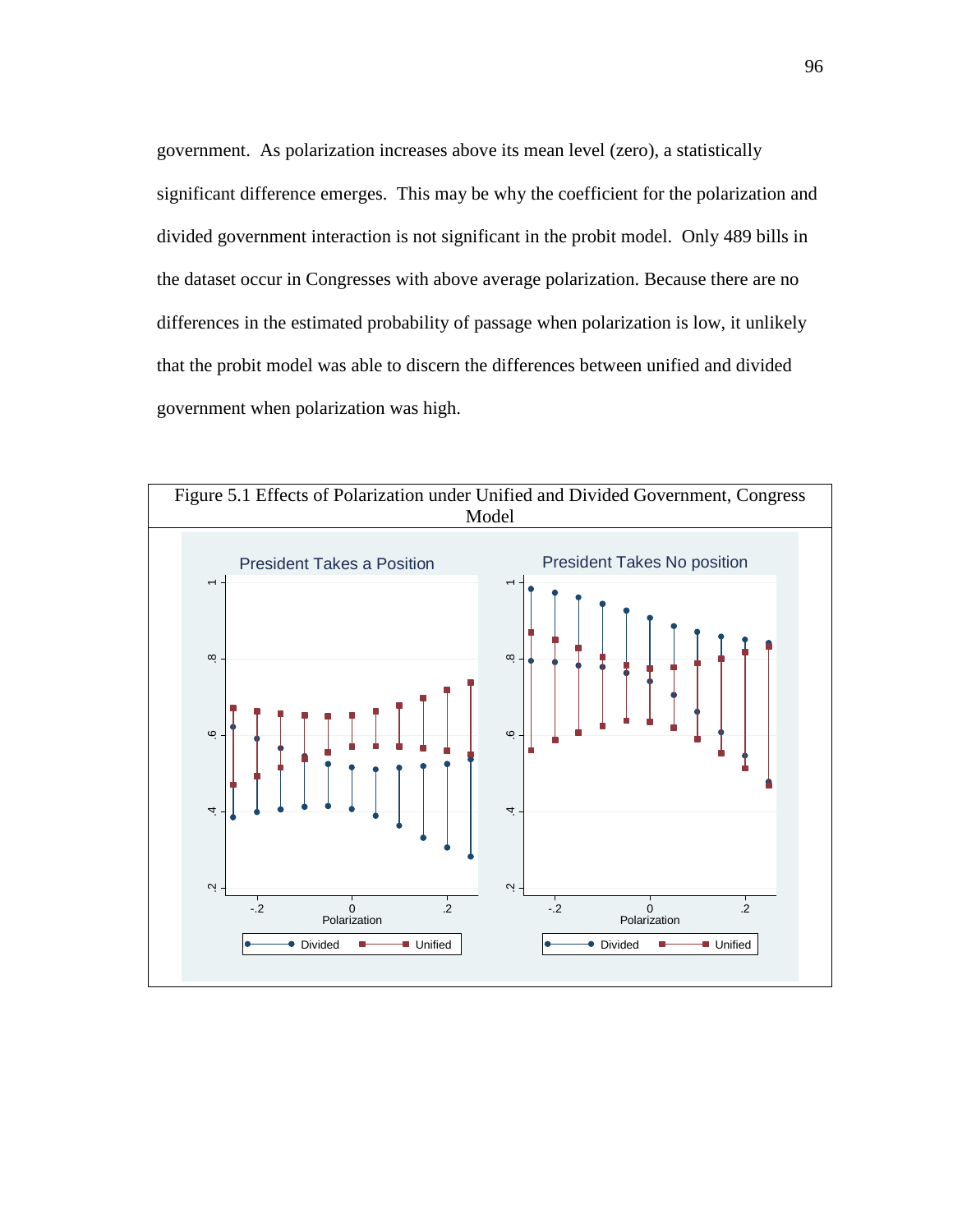The evidence presented so far makes a strong case for both the divided government hypothesis and the polarization interaction hypothesis. The effects of divided government are clearly contingent on whether or not the president takes a position on a piece of legislation. Polarization has a significant affect on the probability a bill becomes law, but the effects are different under unified and divided government. Polarization increases the probability of passage under unified government and decreases it under divided government. This is evidence not only of the importance of polarization, but of the interactive effects between polarization and divided government. However, it should be noted that difference of means tests are a low barrier, especially when comparing means for series with such a high number of observations. Though the comparison of means were significant for both polarization and divided government, the much larger differences for the divided government tests indicate that divided government rather than polarization is the primary cause of gridlock at the overall Congressional level. At the same time, the impact of polarization under divided government should not be ignored. I now turn to the effects polarization has in the individual chambers.

## **House Model**

 The House polarization hypothesis anticipates that polarization leads to an increase in the probability of bills passing the House regardless of the presence of divided government. In other words, the influence of polarization under both unified and divided government should be positive and significant. A combination of both the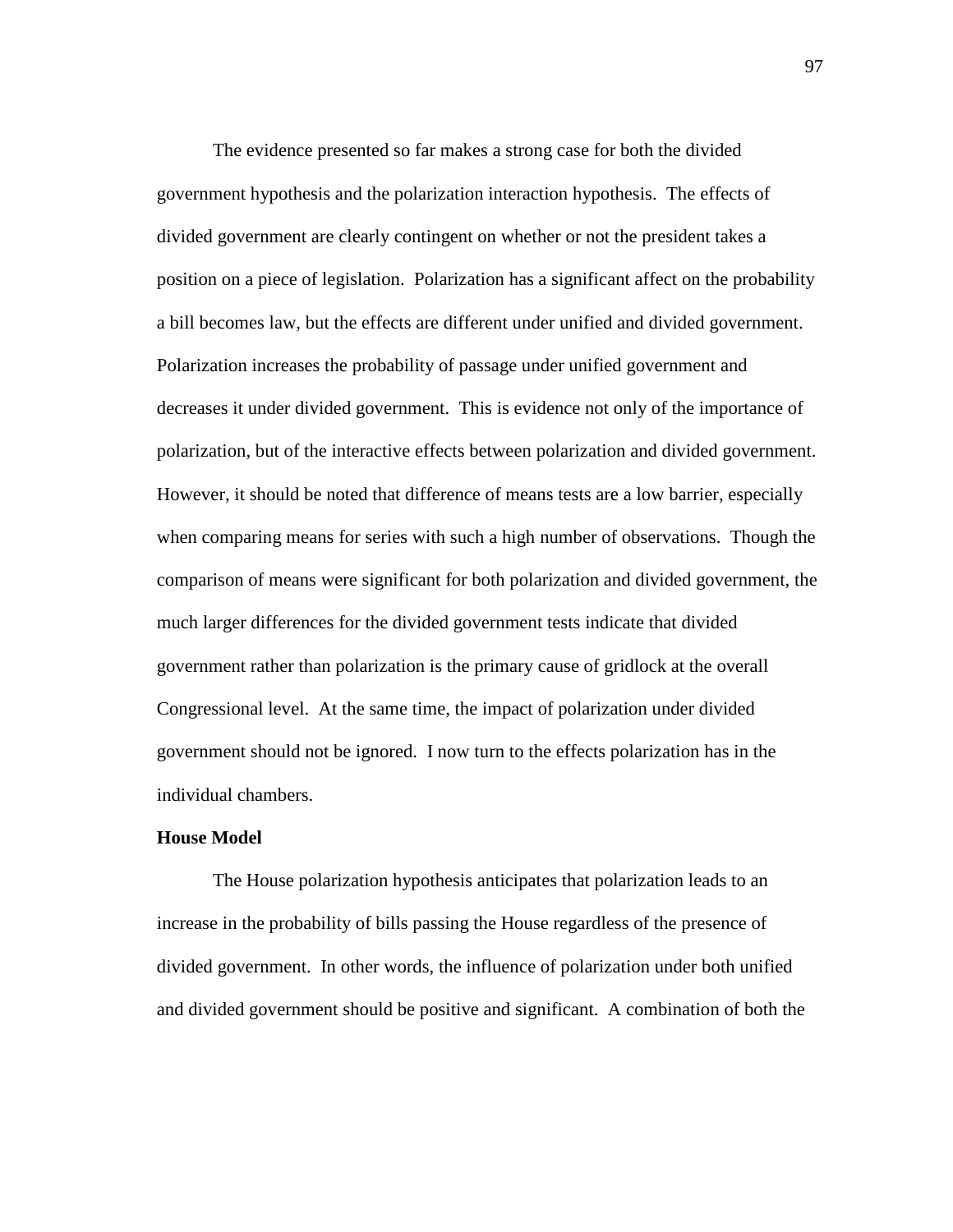coefficients in the probit model of bill passage and the House and simulations based on that model support this interpretation.

 The results for the probit model of House passage of legislation are displayed in Table 5.3. The model performs as well as the other models in this chapter and throughout the study. Again, the actual reduction in error, 1.1 percent, is not impressive, but it does indicate that the model explains more about the passage of legislation in the House than the simple alternative.

 This model indicates that when the president does not take a position under unified government, polarization is significant and positive. Conversely, under divided government when the president does not take a position polarization is significant and negative, leading to the conclusion that polarization interacts with divided government in the House the same way it does in the general model.

 However, as I argue above, when looking at polarization, it is useful to treat presidential position as a control variable at least when analyzing the simulations. In the model itself, the interaction terms between polarization and presidential position are insignificant under both unified and divided government. This indicates that polarization does not influence bills on which the president takes a position. However, the scenarios in Table 5.4 indicate that when the president takes a position, an increase from mean to high polarization leads to an increase in the probability of significant legislation passing under both unified and divided government.

 These changes in means are small. Under unified government, an increase from mean to high polarization increases the probability of passage from 79 percent to 87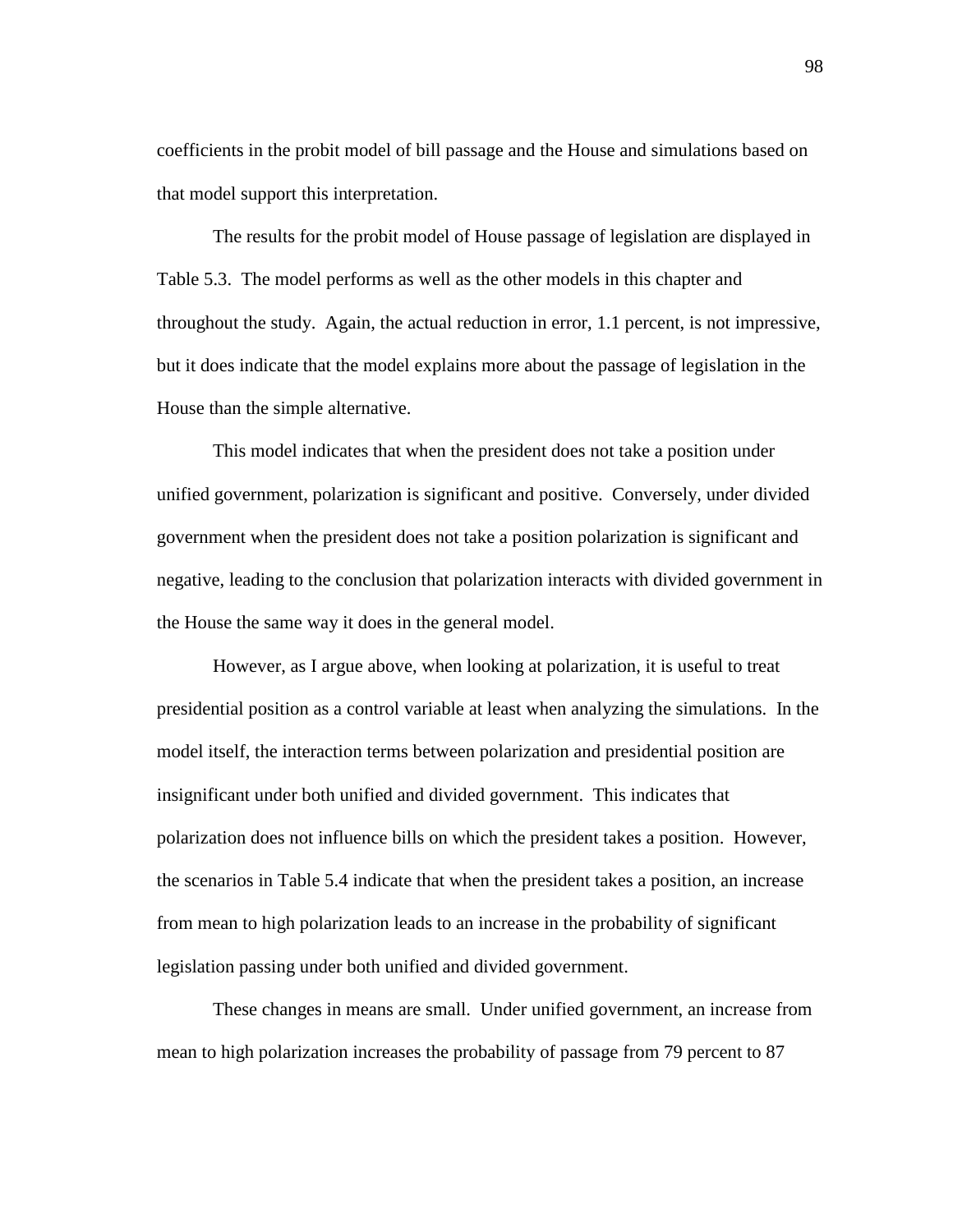| Table 5.3                                                                                            |             |                 |         |  |  |  |
|------------------------------------------------------------------------------------------------------|-------------|-----------------|---------|--|--|--|
| Probit Estimates and Probability Changes for the House Model                                         |             |                 |         |  |  |  |
|                                                                                                      |             | <b>Standard</b> | Pr      |  |  |  |
|                                                                                                      | Coefficient | <b>Errors</b>   | Change  |  |  |  |
| Polarization                                                                                         | $2.69**$    | 1.10            | 0.11    |  |  |  |
| Divided Government                                                                                   | $-0.10$     | 0.20            | $-0.03$ |  |  |  |
| <b>President Takes a Position</b>                                                                    | $0.59**$    | 0.20            | 0.20    |  |  |  |
| Polarization * Divided Government                                                                    | $-3.49**$   | 1.59            | $-0.10$ |  |  |  |
| Polarization * President Takes a Position                                                            | $-1.29$     | 1.09            | $-0.05$ |  |  |  |
| Divided Government * President Takes a Position                                                      | 0.06        | 0.23            | 0.02    |  |  |  |
| Polarization * Divided Government * President                                                        |             |                 |         |  |  |  |
| <b>Takes a Position</b>                                                                              | 2.58        | 1.79            | 0.07    |  |  |  |
| <b>Majority Party</b>                                                                                | $-0.11$     | 0.17            | $-0.03$ |  |  |  |
| <b>Majority Party Size</b>                                                                           | 0.01        | 0.01            | 0.01    |  |  |  |
| <b>Majority Party Cohesion</b>                                                                       | 0.002       | 0.01            | 0.01    |  |  |  |
| Time to Congress Closes                                                                              | $0.001**$   | 0.0003          | 0.04    |  |  |  |
| Constant                                                                                             | $-0.49$     | 0.86            |         |  |  |  |
|                                                                                                      |             |                 |         |  |  |  |
| Prob < chi <sup>2</sup> = .0000***                                                                   |             |                 |         |  |  |  |
| $AIC = 1.10$                                                                                         |             |                 |         |  |  |  |
| Correctly Classified= 75.5%                                                                          |             |                 |         |  |  |  |
| Reduction in Error= 1.1%                                                                             |             |                 |         |  |  |  |
| $N = 973$                                                                                            |             |                 |         |  |  |  |
| $P(y=1 x) = .7557$                                                                                   |             |                 |         |  |  |  |
| * significant at $p < 0.10$ ** significant at $p < 0.05$ *** significant at $p < 0.001$              |             |                 |         |  |  |  |
| Notes: Standard errors are clustered by Congress.                                                    |             |                 |         |  |  |  |
| Polarization is centered at its mean.                                                                |             |                 |         |  |  |  |
| Pr Change is the change in predicted probability of a bill passing the House as continuous variables |             |                 |         |  |  |  |

increase by one standard deviation and as dichotomous variables move from zero to one.

percent. Under divided government, the same increase in polarization leads to an increase in the probability of passage from 78 percent to 81 percent. These changes are not as dramatic as the effects of divided government in the congressional model, but they are statistically significant (see difference of means tests 1 and 2 in Table 5.4). There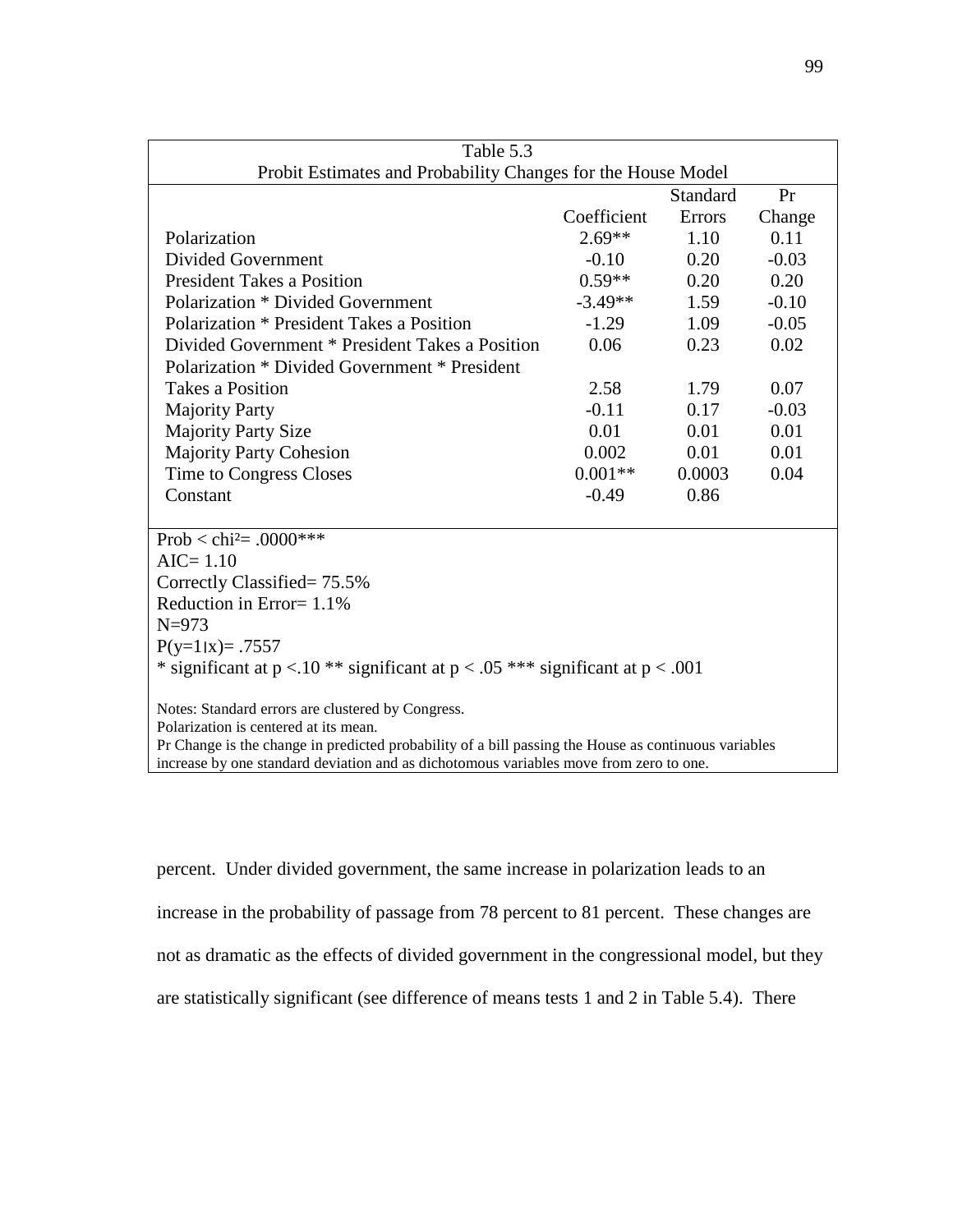are some more dramatic increases under unified government when the president takes no position.

 This leads to the conclusion that an increase in polarization from its mean to near its high leads to an increase in the probability of passage. $\degree$  Note that the effects of polarization only occur when polarization is above its mean. It is likely that a lack of

| Table 5.4                                                                                                                                                                                                         |                        |                           |  |  |
|-------------------------------------------------------------------------------------------------------------------------------------------------------------------------------------------------------------------|------------------------|---------------------------|--|--|
| Estimated Mean Probability of a Bill Passing the House and Difference of Means Tests                                                                                                                              |                        |                           |  |  |
|                                                                                                                                                                                                                   | <b>President Takes</b> | <b>President Takes No</b> |  |  |
|                                                                                                                                                                                                                   | Position               | Position                  |  |  |
| Mean Polarization, Unified Government                                                                                                                                                                             | 0.79                   | 0.58                      |  |  |
| Mean Polarization, Divided Government                                                                                                                                                                             | 0.78                   | 0.54                      |  |  |
| <b>High Polarization, Unified Government</b>                                                                                                                                                                      | 0.87                   | 0.80                      |  |  |
| High Polarization, Divided Government                                                                                                                                                                             | 0.81                   | 0.46                      |  |  |
|                                                                                                                                                                                                                   |                        |                           |  |  |
| Difference of Means Tests                                                                                                                                                                                         |                        |                           |  |  |
| 1. Polarization Under Unified Government When President Takes a Position                                                                                                                                          |                        |                           |  |  |
| Ho: Mean (High Polarization) - Mean (Low Polarization)= 0                                                                                                                                                         |                        |                           |  |  |
| $t = 64.9*$<br>Difference= .08                                                                                                                                                                                    |                        |                           |  |  |
|                                                                                                                                                                                                                   |                        |                           |  |  |
| 2. Polarization Under Divided Government When President Takes a Position                                                                                                                                          |                        |                           |  |  |
| Ho: Mean (High Polarization) - Mean (Low Polarization)= 0                                                                                                                                                         |                        |                           |  |  |
| $t = 18.4*$<br>Difference= .03                                                                                                                                                                                    |                        |                           |  |  |
| 3. Divided Government at Mean Polarization when the President Takes a Position                                                                                                                                    |                        |                           |  |  |
| Ho: Mean (Divided Government) - Mean (Unified Government)= 0                                                                                                                                                      |                        |                           |  |  |
| $t = -12.6*$<br>Difference= -.01                                                                                                                                                                                  |                        |                           |  |  |
|                                                                                                                                                                                                                   |                        |                           |  |  |
| 4. Divided Government at High Polarization when the President Takes a Position                                                                                                                                    |                        |                           |  |  |
| Ho: Mean (Divided Government) - Mean (Unified Government)= 0                                                                                                                                                      |                        |                           |  |  |
| $t = -34.6*$<br>Difference= $-.06$                                                                                                                                                                                |                        |                           |  |  |
| Notes: The mean probabilities of passage for each scenario are derived using 1000 simulations of the                                                                                                              |                        |                           |  |  |
| model in Table 5.3 using King, Tomz, and Wittenberg's (2000) clarify, and setting variables to key values.                                                                                                        |                        |                           |  |  |
| Mean polarization is defined as polarization=0, high polarization is defined as polarization $= .25$ .<br>President's position and divided government alternate between 0 and 1. Continuous control variables are |                        |                           |  |  |
| held at their mean, dichotomous control variables are held at their modal category.                                                                                                                               |                        |                           |  |  |
| For all difference of means tests N=1000. * significant at $p < .05$                                                                                                                                              |                        |                           |  |  |

<sup>&</sup>lt;sup>9</sup> The maximum value of polarization in the House was .30.

 $\overline{a}$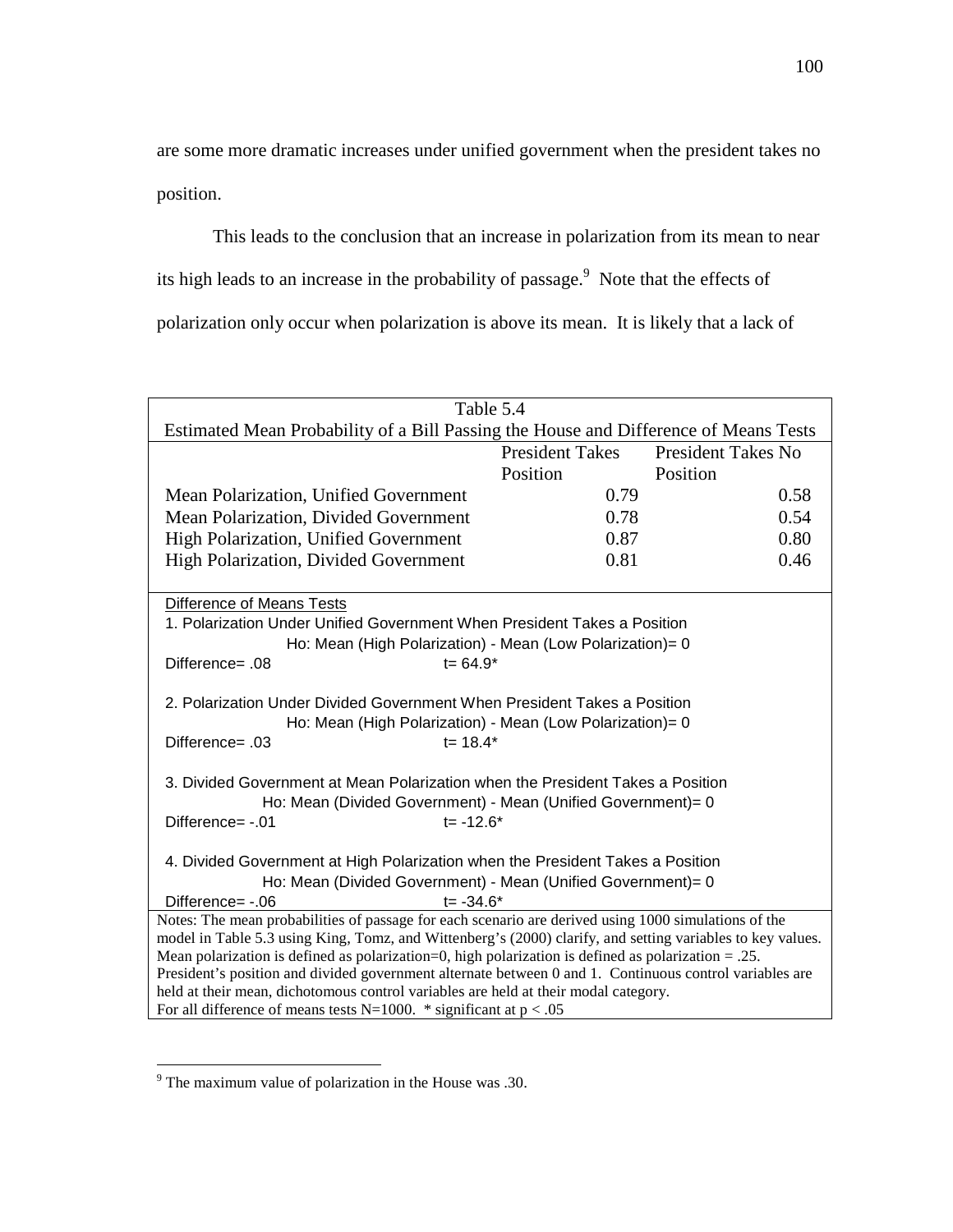effects for polarization below its mean is the reason why the polarization and presidential position interactions are insignificant in the probit model. The fact that the coefficients in the probit model for polarization when the president does not take a position are statistically significant is also important. These results lead to the conclusion that polarization leads to an increase in the probability of significant legislation passing the House regardless of whether the president takes a position and the presence of divided government. This is compelling evidence for the House polarization hypothesis.

 There are few more noteworthy features to the simulations for the House models. The difference of means tests for divided government when the president takes a position (tests 3 and 4 in Table 5.4) are statistically significant and negative. This was unexpected. House rules allow the majority party to push through its agenda regardless of the president. One would not expect the House to show a decrease in the probability of passage due to divided government.

 However, it should be noted that the actual movement due to divided government, a reduction from 79% to 78% at mean polarization and 87% to 81% at high polarization, are small compared to the decreases divided government caused in the congressional model. According to the simulations, legislation has a very good chance of passing the House regardless of divided government. In contrast, the congressional models show that legislation goes from about a 50-50 chance of becoming law under unified government to odds on failure under divided government. This does not take away from the statistical significance of the differences between unified and divided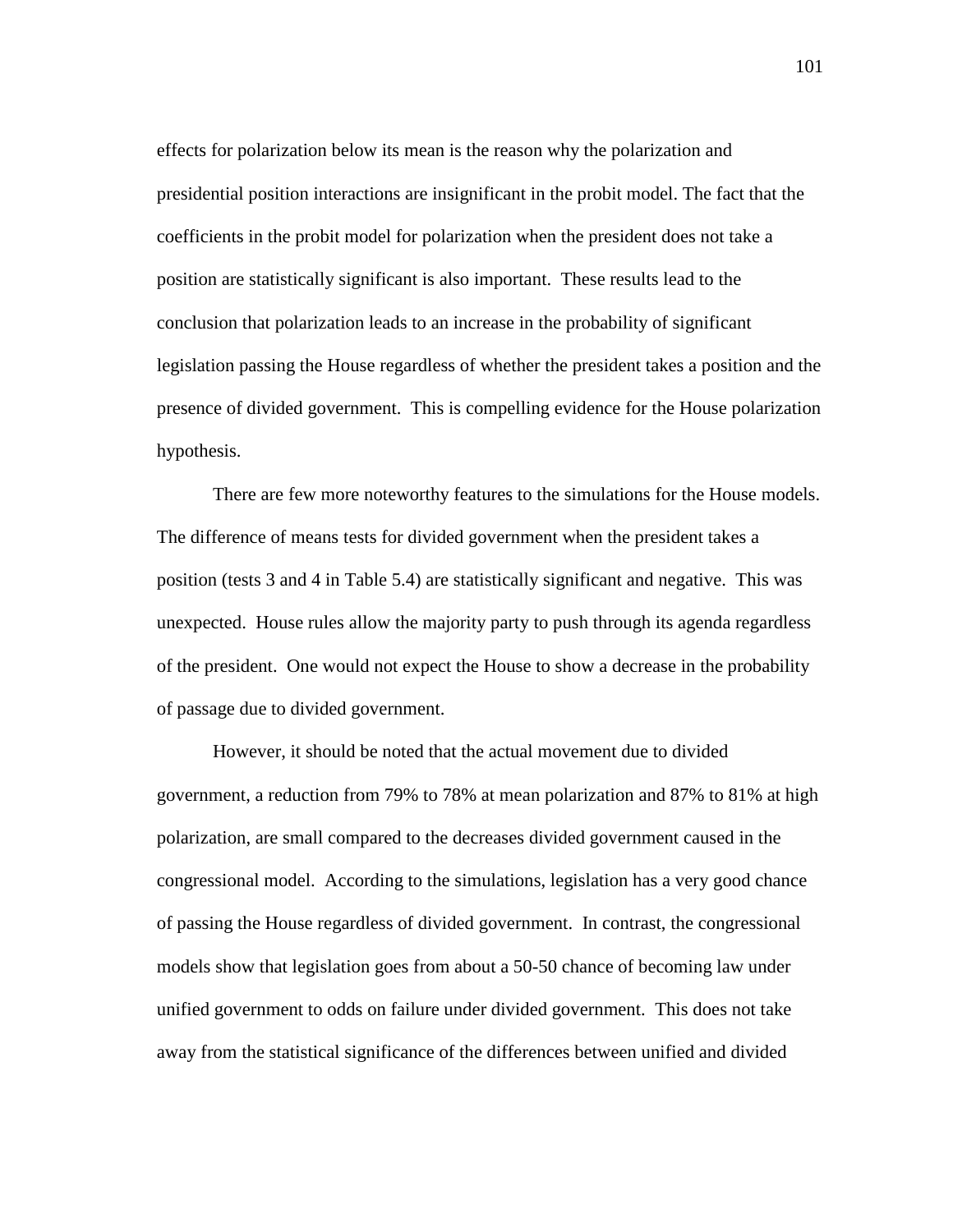government in the House. It should be pointed out that the effects of divided government are much more devastating to legislative productivity in the context of the general model.

 Unlike the congressional model, there is no evidence of an interaction between polarization and divided government in the House. Polarization does not enhance the negative effects of divided government in the House. Evidence for this can be found in the positive results in difference of means test 2 in Table 5.4. Figure 5.2 illustrates this graphically. If there were an interactive effect, Figure 5.2 would show a gap between

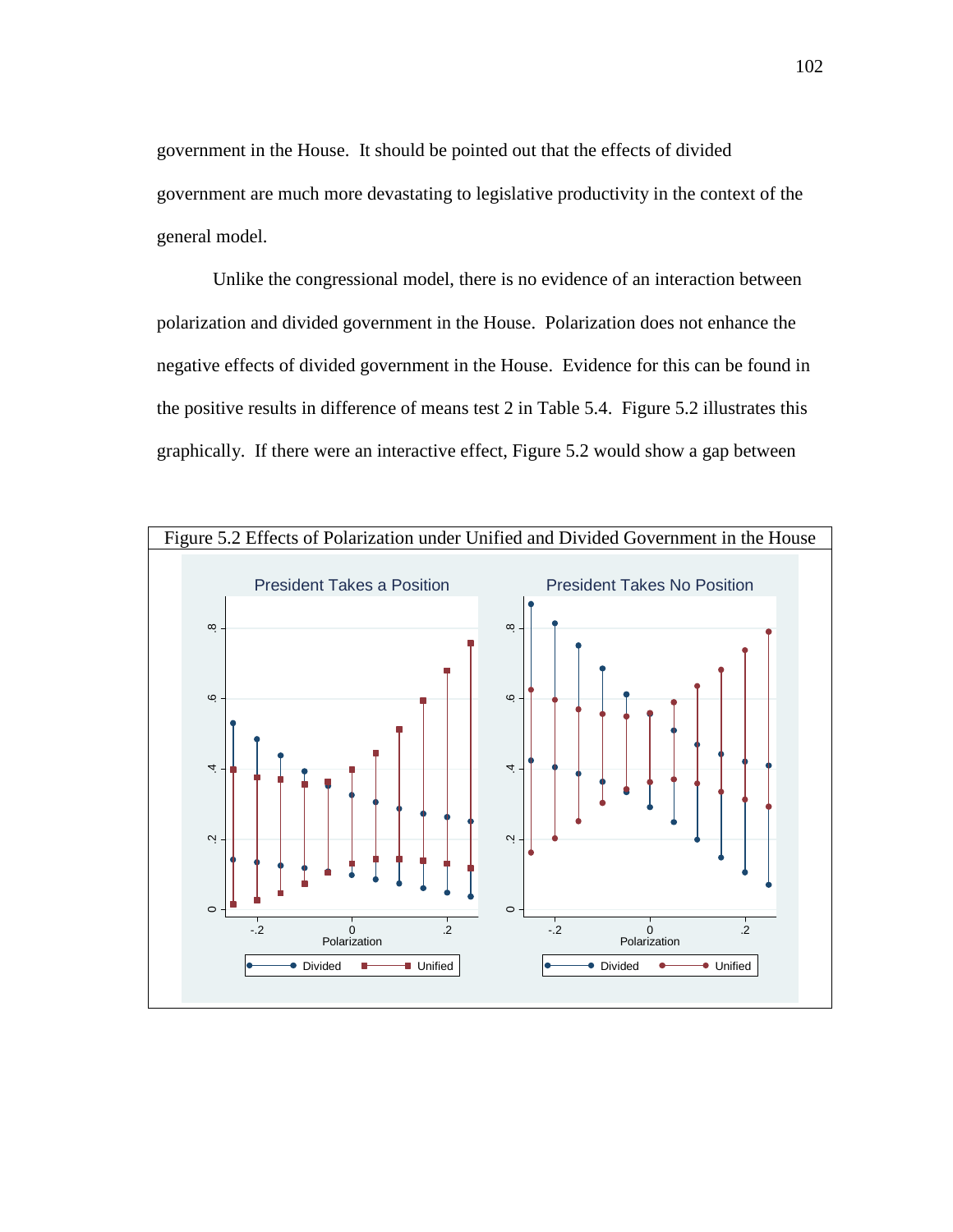the confidence intervals of the divided and unified government series like in Figure 5.1. There is no evidence of such a gap in either graph in the figure.

 The House model and simulations show the expected results. Polarization leads to an increase in the probability of passage of significant legislation in the House. These results lend credence to the conditional party government and cartel models of party rule in the House (Cox and McCubbins 1993, 2005; Aldrich and Rohde 2000). Polarization helps to satisfy the condition of conditional party government which leads to an increase in the probability of passage in the House. With the effects of polarization in the House now understood, I turn my attention to the Senate.

# **Senate Model**

 The final model examines the impact of polarization and divided government in the Senate. Unlike the House and congressional models, the Senate model and simulations provide no evidence for the stated hypothesis. However, like the House model, polarization increases the probability that significant legislation passes the Senate. I will speculate below on why this is so, but first I will take a closer look at the evidence.

 The probit model for bill passage in the Senate, displayed in Table 5.5, performs about as well as the congressional and House models in terms of goodness of fit. Again, the 1.6 percent reduction in error is far from overwhelming, but does indicate that the model has some explanatory value.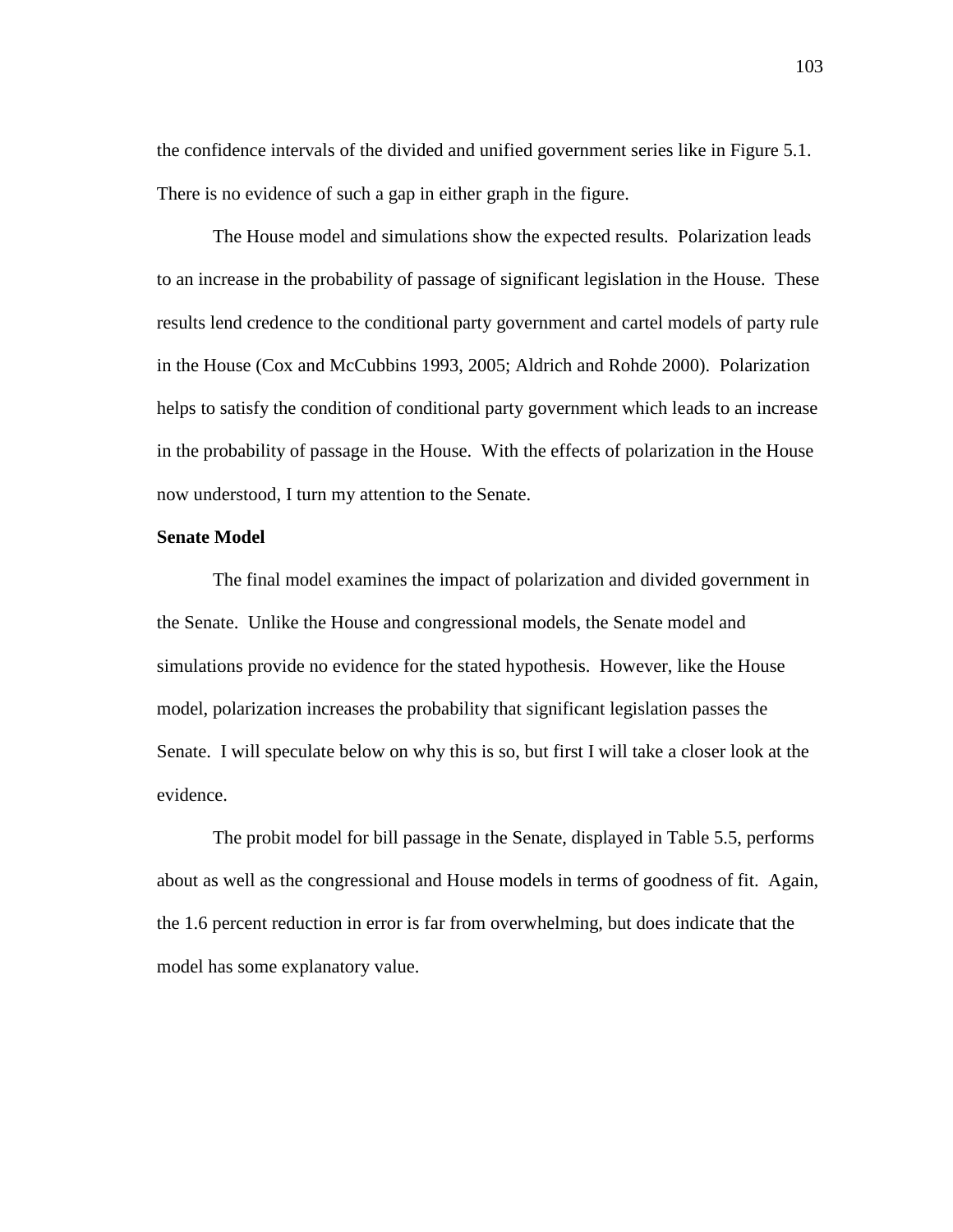The positive and significant results for the polarization variable indicates that polarization leads to an increase in the probability of the passage of significant legislation, but only under unified government and when the president does not take a

| Table 5.5<br>Probit Estimates and Probability Changes for the Senate Model                                                                                                                      |             |          |         |  |  |
|-------------------------------------------------------------------------------------------------------------------------------------------------------------------------------------------------|-------------|----------|---------|--|--|
|                                                                                                                                                                                                 |             | Standard | Pr      |  |  |
|                                                                                                                                                                                                 | Coefficient | Errors   | Change  |  |  |
| Polarization                                                                                                                                                                                    | $1.55*$     | 0.83     | 0.06    |  |  |
| <b>Divided Government</b>                                                                                                                                                                       | 0.33        | 0.21     | 0.12    |  |  |
| <b>President Takes a Position</b>                                                                                                                                                               | $0.69***$   | 0.18     | 0.26    |  |  |
| Polarization * Divided Government                                                                                                                                                               | $-1.66$     | 1.45     | $-0.05$ |  |  |
| Polarization * President Takes a Position                                                                                                                                                       | 0.06        | 0.79     | 0.002   |  |  |
| Divided Government * President Takes a                                                                                                                                                          |             |          |         |  |  |
| Position                                                                                                                                                                                        | $-0.24$     | 0.22     | $-0.09$ |  |  |
| Polarization * Divided Government * President                                                                                                                                                   |             |          |         |  |  |
| <b>Takes a Position</b>                                                                                                                                                                         | 0.31        | 1.40     | 0.01    |  |  |
| <b>Majority Party</b>                                                                                                                                                                           | 0.12        | 0.11     | 0.04    |  |  |
| <b>Majority Party Size</b>                                                                                                                                                                      | $-0.01$     | 0.01     | $-0.02$ |  |  |
| <b>Majority Party Cohesion</b>                                                                                                                                                                  | $-0.02*$    | 0.01     | $-0.06$ |  |  |
| Time to Congress Closes                                                                                                                                                                         | $0.001**$   | 0.0002   | 0.05    |  |  |
| Constant                                                                                                                                                                                        | 1.39        | 1.02     |         |  |  |
| Prob < chi <sup>2</sup> = .0000***                                                                                                                                                              |             |          |         |  |  |
| $AIC = 1.24$                                                                                                                                                                                    |             |          |         |  |  |
| Correctly Classified= 64.8%                                                                                                                                                                     |             |          |         |  |  |
| Reduction in Error= $1.6\%$                                                                                                                                                                     |             |          |         |  |  |
| $N = 1003$                                                                                                                                                                                      |             |          |         |  |  |
| $P(y=1 x) = .6739$                                                                                                                                                                              |             |          |         |  |  |
| * significant at $p < 0.10$ ** significant at $p < 0.05$ *** significant at $p < 0.001$                                                                                                         |             |          |         |  |  |
| Notes: Standard errors are clustered by Congress.                                                                                                                                               |             |          |         |  |  |
| Polarization is centered at its mean.                                                                                                                                                           |             |          |         |  |  |
| Pr Change is the change in predicted probability of a bill passing the Senate as continuous variables<br>increase by one standard deviation and as dichotomous variables move from zero to one. |             |          |         |  |  |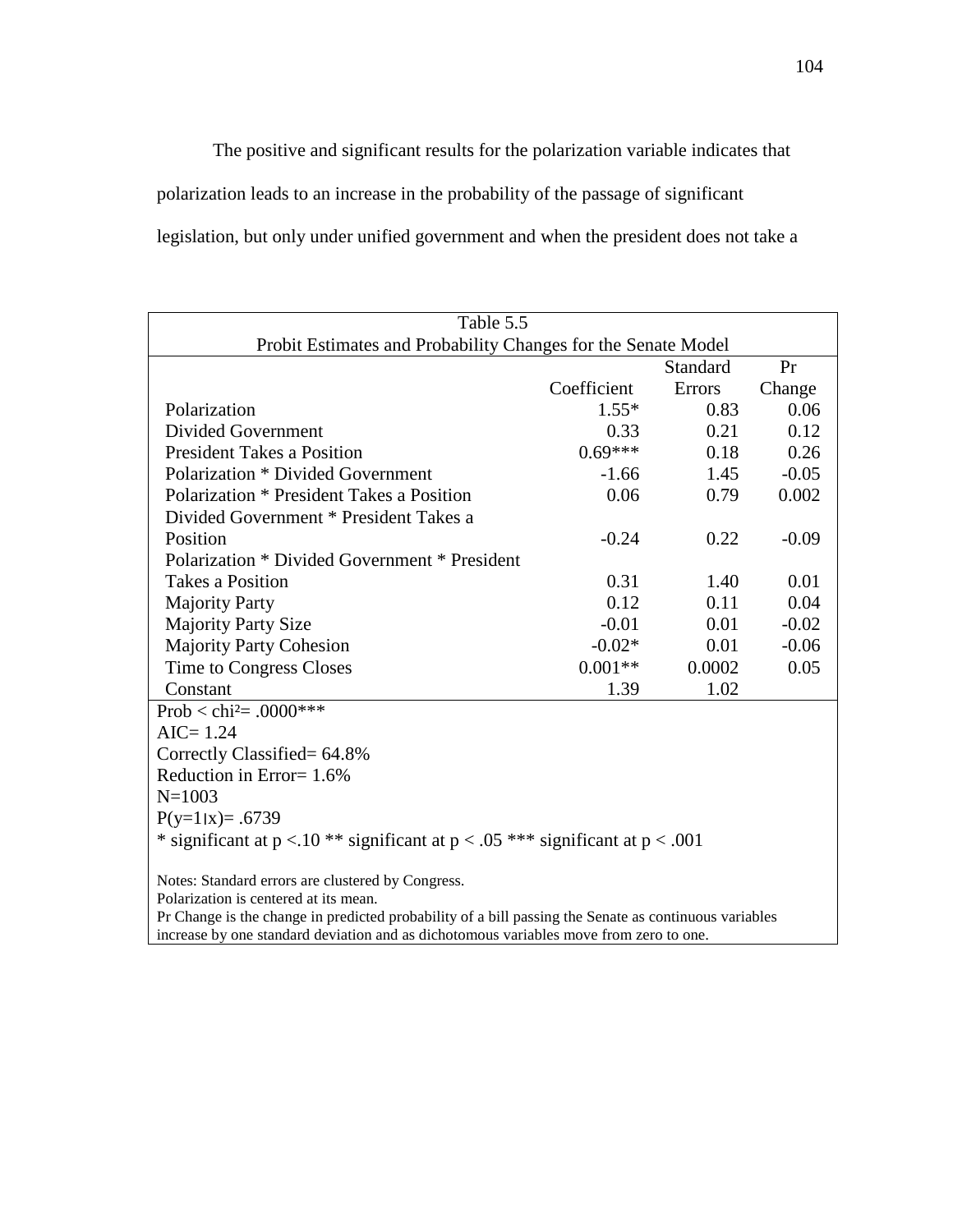position. All of the interaction terms that model the effects of polarization present null results. Divided government also has no impact in the probit model. The raw coefficients lead to the expectation that the only impact of polarization is found in the least controversial of circumstances.

 However, like the House and congressional models, the interaction terms in the Senate model make it difficult to sort out the effects of polarization and divided government based on coefficients and predicted probabilities alone. The simulations in Table 5.6 reveal effects for polarization that are strikingly similar to the House.

 Under unified government, the increase in the probability of passage under high polarization compared to mean polarization is even higher than it is in the House. When the president took a position, an increase in polarization increases the probability of passage from 71 percent to 82 percent. Difference of means test 1 in Table 5.6 indicates that this increase is significant. The increase in the mean probability of passage under divided government is much smaller, 74 percent to 76 percent, but is still statistically significant according to difference of means test 2. There is a similar pattern of an increase in the probability of passage as polarization increases under unified government when the president takes no position. These combined results force the rejection of Senate polarization hypothesis, polarization clearly does not lead to a decrease in the probability of passage of significant legislation in the Senate.

 Why does the Senate model not only fail to yield the expect result, but also shows the opposite of the expected effect? The institutional structure of the Senate may account for these findings. A comparison to the House will be useful to illustrate this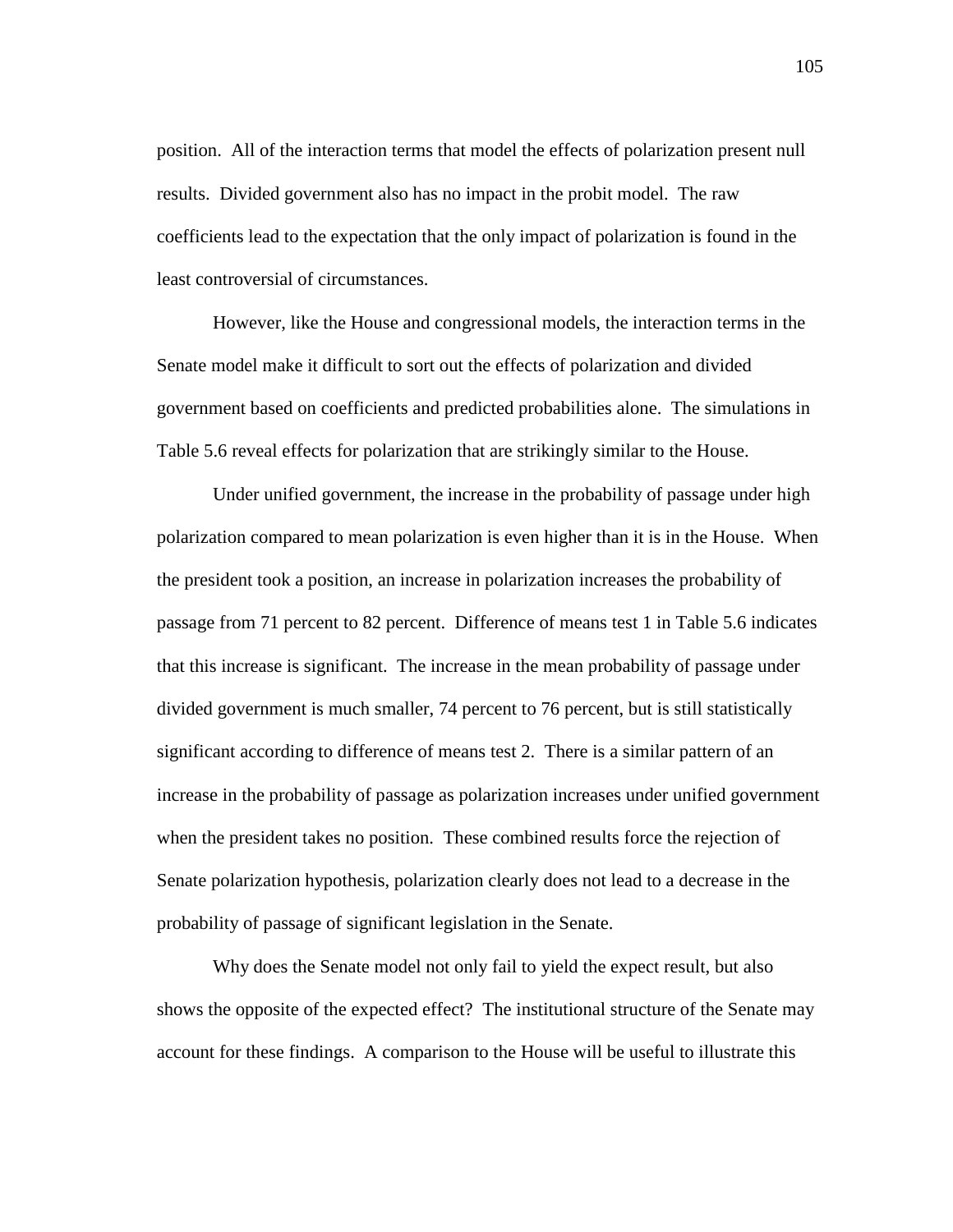point. Both of the polarization hypotheses for the House and Senate were derived based on key institutional features unique to each chamber. The House procedures that allow the majority party to control the floor and the agenda apply to every bill. This means that the mechanism through which polarization affects legislative productivity is universal in the House.

| Table 5.6                                                                                                                                                                                      |                        |                           |  |  |
|------------------------------------------------------------------------------------------------------------------------------------------------------------------------------------------------|------------------------|---------------------------|--|--|
| Estimated Mean Probability of a Bill Passing the Senate and Difference of Means Tests                                                                                                          |                        |                           |  |  |
|                                                                                                                                                                                                | <b>President Takes</b> | <b>President Takes No</b> |  |  |
| Scenario                                                                                                                                                                                       | Position               | Position                  |  |  |
| Mean Polarization, Unified Government                                                                                                                                                          | 0.71                   | 0.45                      |  |  |
| Mean Polarization, Divided Government                                                                                                                                                          | 0.74                   | 0.57                      |  |  |
| High Polarization, Unified Government                                                                                                                                                          | 0.82                   | 0.60                      |  |  |
| High Polarization, Divided Government                                                                                                                                                          | 0.76                   | 0.56                      |  |  |
|                                                                                                                                                                                                |                        |                           |  |  |
| Difference of Means Tests                                                                                                                                                                      |                        |                           |  |  |
| 1. Polarization Under Unified Government When President Takes a Position                                                                                                                       |                        |                           |  |  |
| Ho: Mean (High Polarization) - Mean (Low Polarization)= 0                                                                                                                                      |                        |                           |  |  |
| $t = 74.6*$<br>12. =Difference                                                                                                                                                                 |                        |                           |  |  |
|                                                                                                                                                                                                |                        |                           |  |  |
| 2. Polarization Under Divided Government When President Takes a Position                                                                                                                       |                        |                           |  |  |
| Ho: Mean (High Polarization) - Mean (Low Polarization)= 0<br>Difference= .02<br>$t = 8.86*$                                                                                                    |                        |                           |  |  |
|                                                                                                                                                                                                |                        |                           |  |  |
| 3. Divided Government at Mean Polarization when the President Takes a Position                                                                                                                 |                        |                           |  |  |
| Ho: Mean (Divided Government) - Mean (Unified Government)= 0                                                                                                                                   |                        |                           |  |  |
| $t = 27.1*$<br>Difference= .03                                                                                                                                                                 |                        |                           |  |  |
|                                                                                                                                                                                                |                        |                           |  |  |
| 4. Divided Government at High Polarization when the President Takes a Position                                                                                                                 |                        |                           |  |  |
| Ho: Mean (Divided Government) - Mean (Unified Government)= 0                                                                                                                                   |                        |                           |  |  |
| Difference= -.07<br>$t = -34.2*$                                                                                                                                                               |                        |                           |  |  |
| Notes: The mean probabilities of passage for each scenario are derived using 1000 simulations of the                                                                                           |                        |                           |  |  |
| model in Table 5.5 using King, Tomz, and Wittenberg's (2000) clarify, and setting variables to key values.                                                                                     |                        |                           |  |  |
| Mean polarization is defined as polarization=0, high polarization is defined as polarization $= .25$ .                                                                                         |                        |                           |  |  |
| President's position and divided government alternate between 0 and 1. Continuous control variables are<br>held at their mean, dichotomous control variables are held at their modal category. |                        |                           |  |  |
| For all difference of means tests N=1000. * significant at $p < .05$                                                                                                                           |                        |                           |  |  |
|                                                                                                                                                                                                |                        |                           |  |  |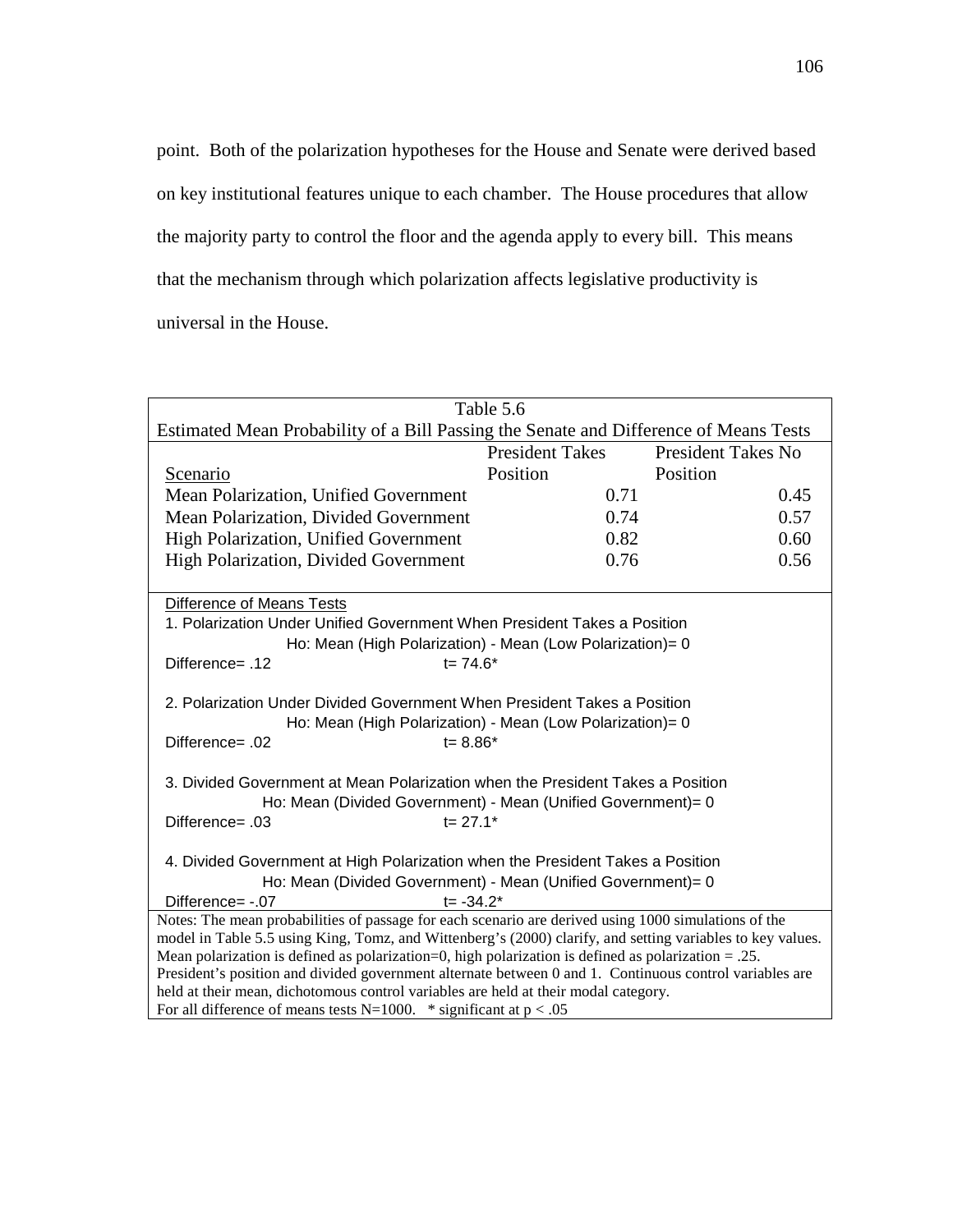On the other hand, the filibuster, the mechanism through which polarization was expected to cause gridlock in the Senate is only selectively applied. The minority party uses the filibuster strategically, perhaps on issues key to their constituency. This means that the filibuster is not an obstacle for every bill that passes though the Senate. It also suggests that the increase in polarization does not affect every bill via the filibuster.

 Further, the filibuster may not completely kill legislation. In some cases, the threat of a filibuster can be used by the minority party to negotiate with the majority party for concessions on the substance of legislation. Therefore it is likely that the true impact of polarization on legislation in the Senate is on the substance of legislation rather than on the passage of legislation. If polarization is forcing the majority party to negotiate more with the minority, it could create more bipartisan legislation that in turn passes the Senate. This is a possible explanation for why polarization actually increases the probability of important legislation passing the Senate.

 Divided government also behaves in an unexpected manner in the Senate. Like the House, divided government should not have an impact on the probability of passage in the Senate. However, when polarization is at its mean divided government leads to a statistically significant increase in the passage of legislation (see difference of means test 3), but at high polarization divided government leads to a decrease in the probability of passage (see difference of means test 4). This suggests an interactive relationship between polarization and divided government, but the simulations in Figure 5.3 shows no significant difference between the unified and divided government series as was seen in Figure 5.1. Like divided government in the House simulations, divided government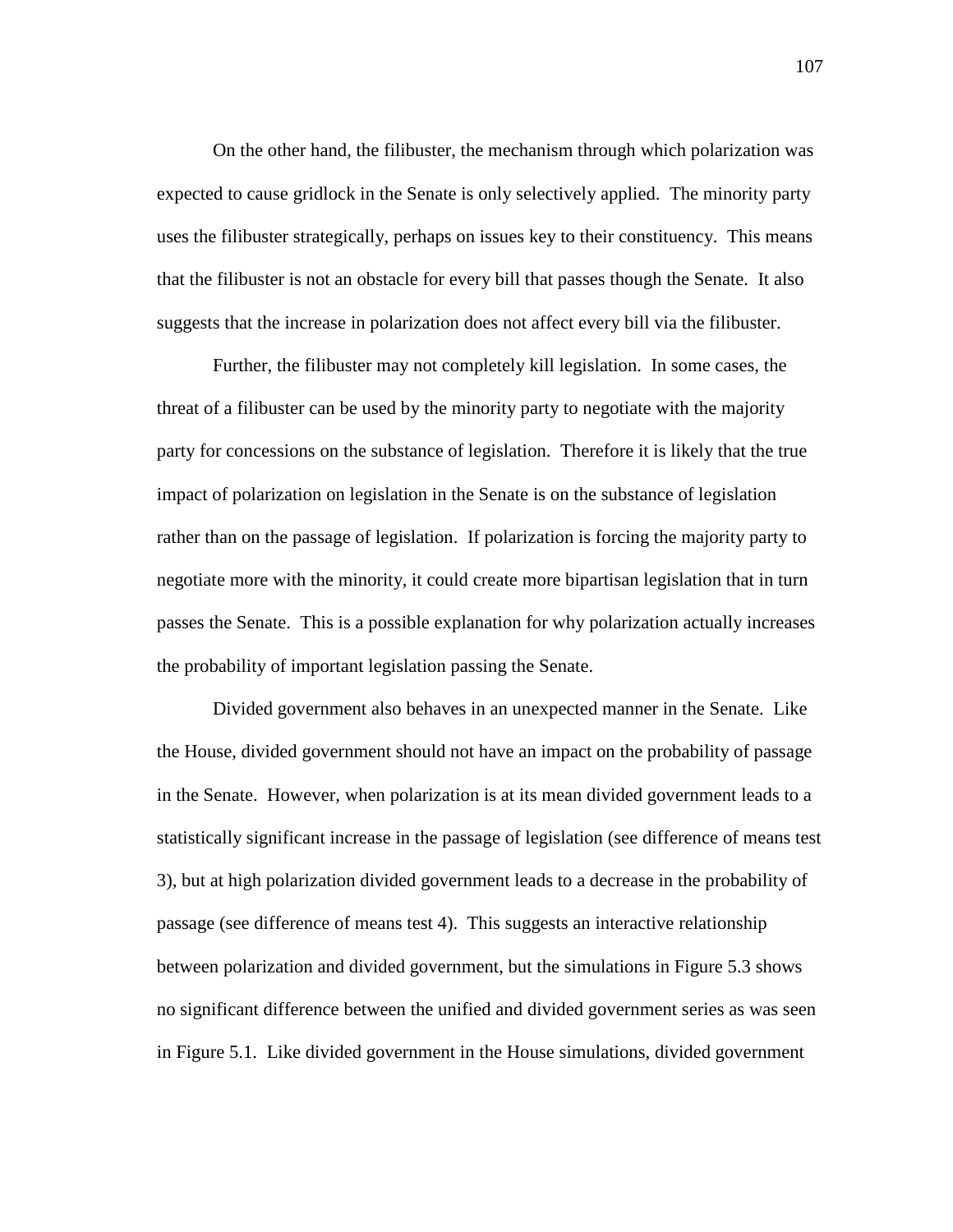in the Senate simulations has a much smaller substantive impact than was found in the congressional simulation. The evidence for an interactive effect between polarization and divided government in the Senate is mixed at best.

 The important point from the Senate model is the lack of evidence that polarization increases gridlock through the filibuster. Neither the probit coefficients nor the simulations derived from them provide any evidence that polarization decreases the probability that significant legislation passes the Senate. This finding based on a more comprehensive sample of major bills calls into question the conclusions reached by the prior literature, especially those of McCarty (2007) and Sinclair (2008).

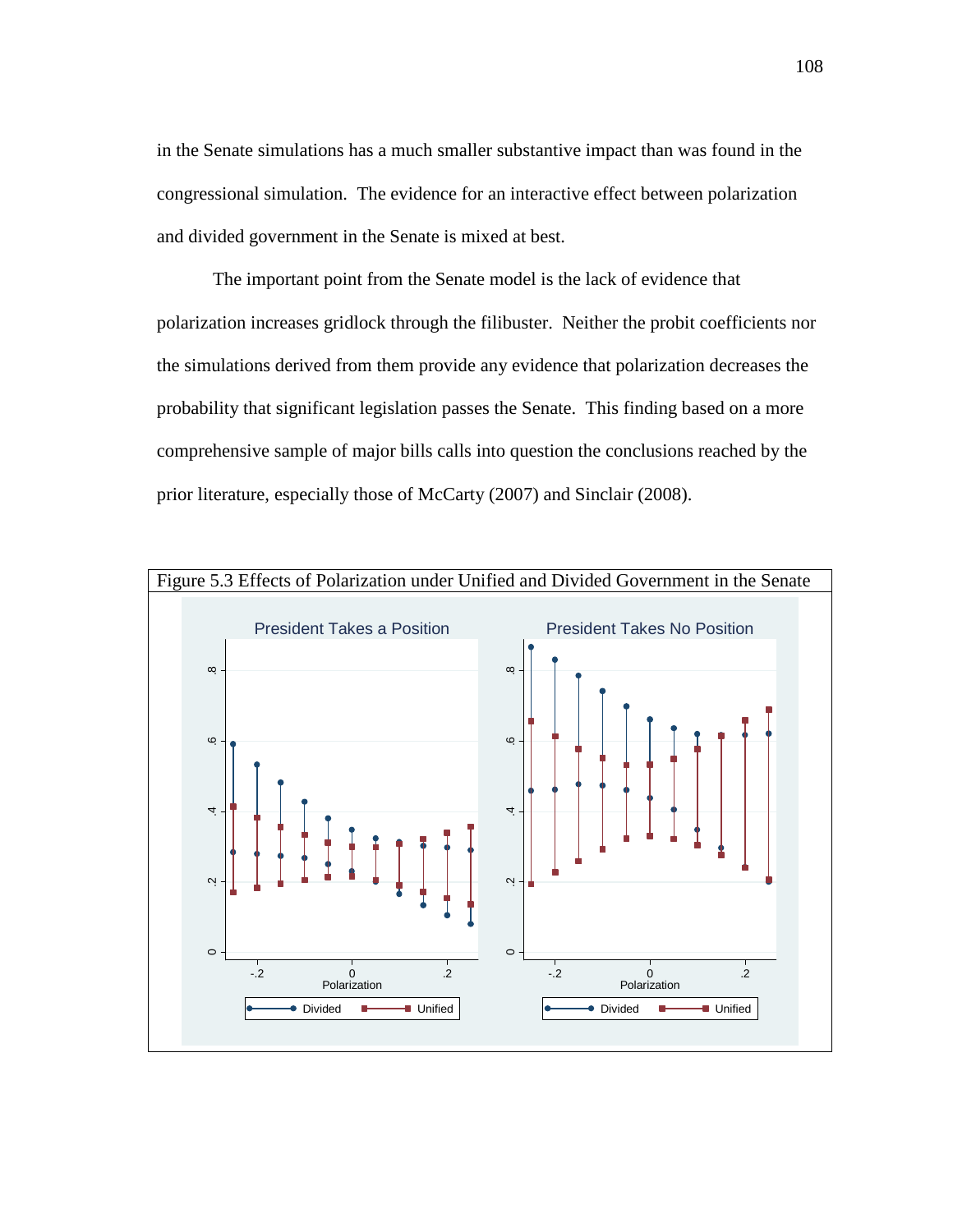However, it is still possible that polarization in the Senate is having an impact on policy outputs. The increase in polarization may allow the minority party to use a threat of a filibuster to force concessions in the content of legislation. This effect does not show up in an analysis of the passage of legislation, but could still create a type of gridlock. The central normative complaint about gridlock is that it inhibits policy innovation (Binder 2003 provides a good overview of such arguments). McCarty, Poole, and Rosenthal (2006), for example, find that polarization prevents new solutions to income inequality. It is possible that bills are still being passed, and at an even higher rate. But if the most innovative features of the bills are being stripped out in the Senate, they might as well not pass at all.

## **Conclusion**

 The results of this chapter provide evidence that both divided government and polarization impact the legislative process. Divided government, as expected, decreases the probability that a bill becomes law and polarization increases this effect. Polarization also increases the probability that bills pass both the in House and in the Senate. In the House this was expected, in the Senate it was not.

 The contributions of this chapter are two-fold. First, in terms of divided government, the findings of this chapter underscore the importance of explicitly accounting for the president's position when examining the impact of divided government on the legislative process. The conceptual definition of divided government suggests that party differences between the president and Congress is a cause of gridlock, yet the previous literature generally does not account for the position the

109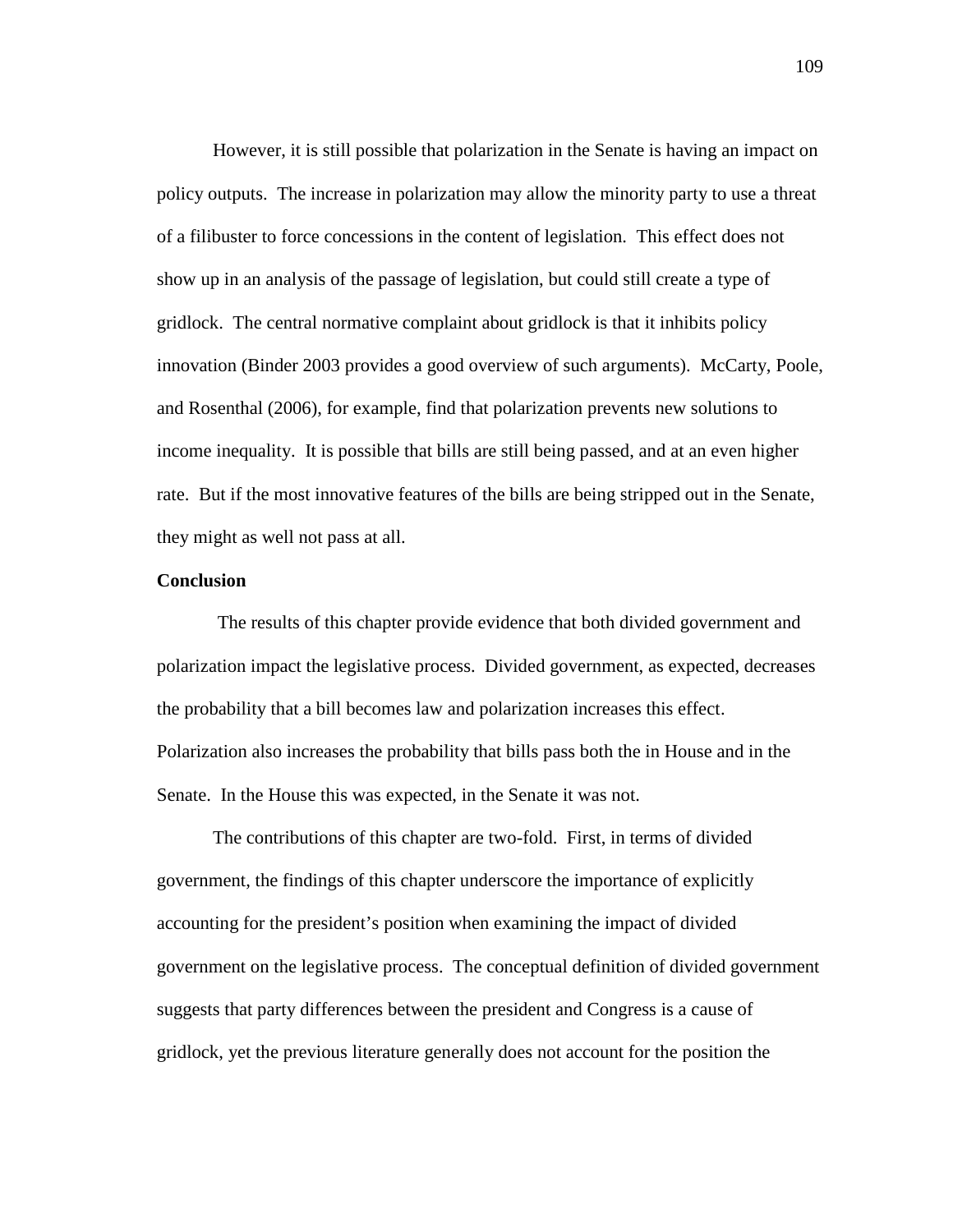president takes on legislation. The difference in the impact of divided government between when the president does or does not take a position shows that the literature is underestimating the effects of divided government. The common methods of modeling divided government need to be reconsidered.

 The second contribution pertains to both polarization and divided government. The influence of polarization and divided government were with a few exceptions remarkably similar in the House and the Senate. The House and Senate both display a tendency to pass the bills that come before them. When the president takes a position on a bill, the mean probabilities of passage of legislation in both chambers ranges between 70 and 80 percent regardless of the status of divided government or polarization.

 In contrast, the congressional model shows a large impact for divided government and that polarization enhances the effect of divided government. Further, there is a much broader range of probabilities of passage in the congressional model. When the president takes a position, under unified government the probability of a bill becoming law ranges between 54 and 58 percent, but under divided government the probability range plunges to 39 to 35 percent. The most important finding is that the probability of passage of legislation in the congressional model falls below 50%. It indicates that the source of gridlock is located in the differences between the president and Congress rather than in bicameral differences.

 This is important because of the tendency of some in the literature, particularly McCarty (2007) and Sinclair (2008) to locate the source of gridlock in differences between the House and Senate. This emphasis appears to be ill founded. The fact that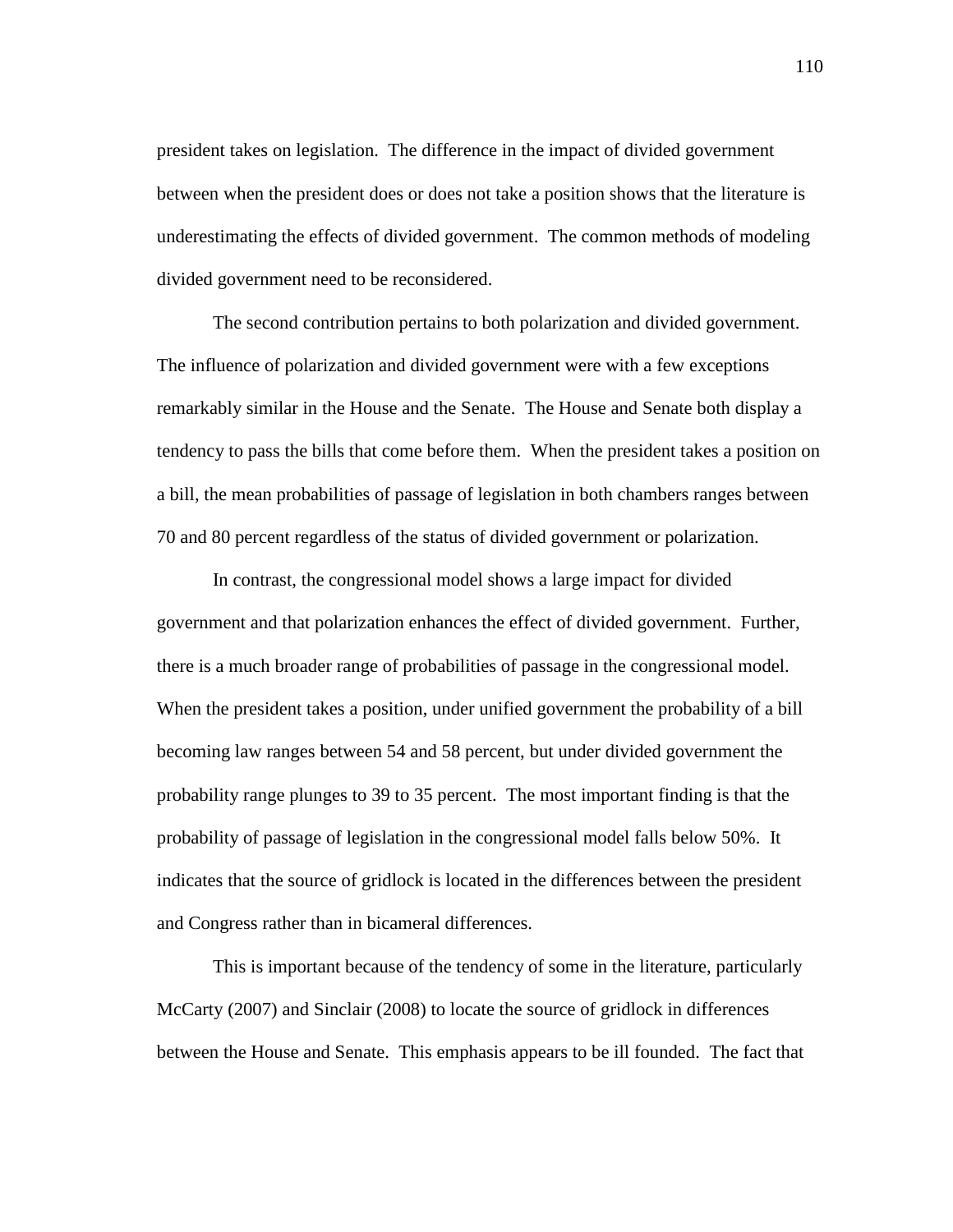gridlock connected with polarization was only found in the congressional model indicates that the separation of powers rather than bicameralism is the primary source of gridlock. This further underscores the importance of cooperation between the branches to advance policy change. This is not to say that bicameralism should be dismissed as an obstacle to legislative productivity. However, the institutional mechanism through which polarization and divided government create gridlock is clearly friction between the branches rather than bicameral differences.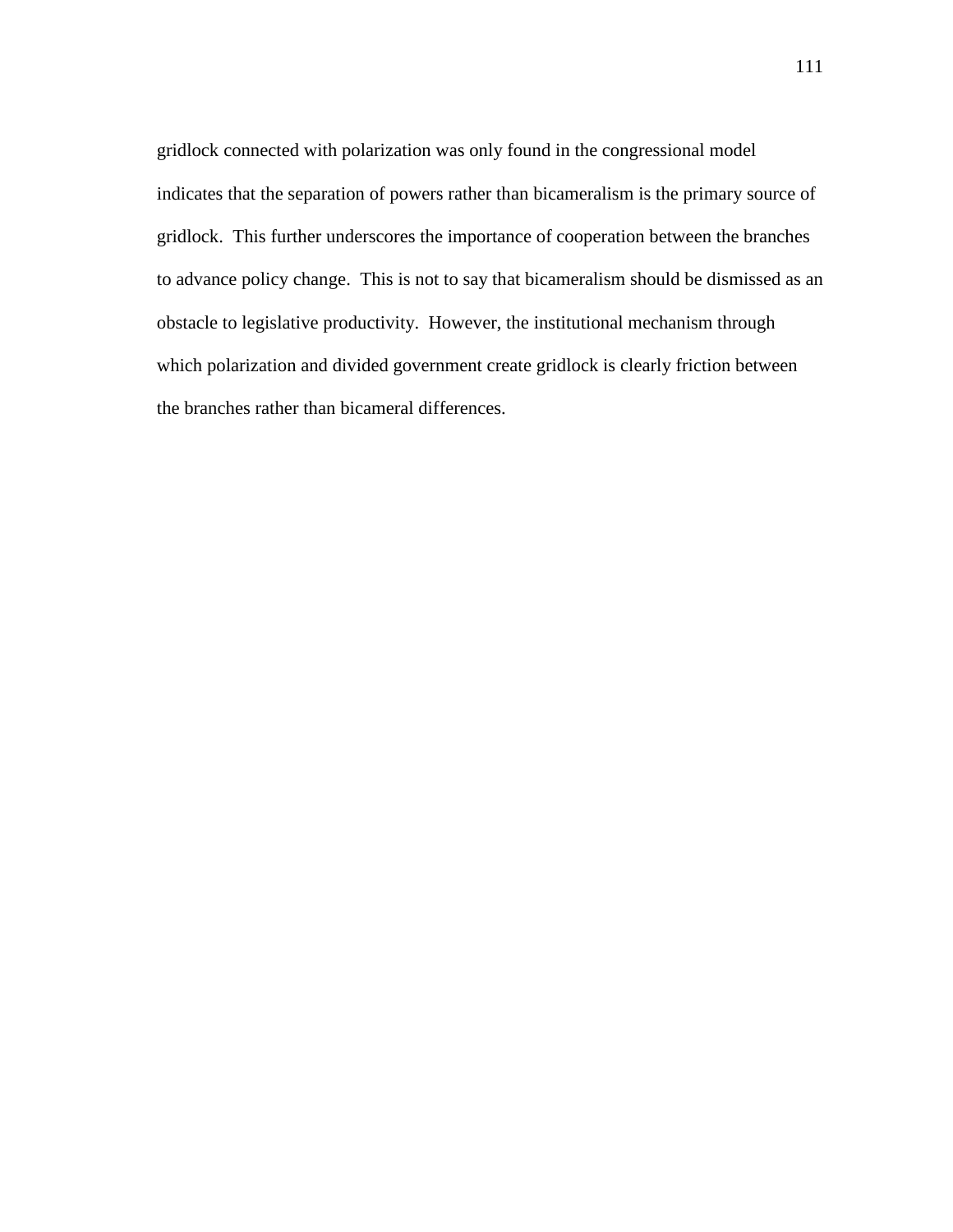## CHAPTER VI

#### CONCLUSIONS

 This dissertation began with the challenge laid down by McCarty (2007), which was to push beyond examinations of the sources of party polarization and begin to build an understanding of the changes that the recent resurgence in polarization has brought to Congress as an institution. As a first step, I chose to examine the impact of polarization on one of Congress' most basic function, the passage of legislation. Because of the interactive effects of divided government and polarization, errors in the way divided government was modeled in previous research had to be corrected. This was done by examining the influence of divided government and polarization in the presidentialcongressional relationship and by accounting for the president's position when modeling the passage of legislation. This allowed for the specification of a more complete model of legislative gridlock. This approach revealed a great deal about the workings of the polarized Congress.

 Yet much work in this area remains. The passage of legislation is only one of the basic tasks. Congress is also a representative institution. It is likely that polarization has affected the relationship between members of Congress and their constituents. Further, this dissertation does not map out the entire legislative process. Committee activity, for example, is a key component of the legislative process. The effects of polarization on committees need to be accounted for as well. The findings of this study reveal the need for a broader research agenda that moves beyond policy gridlock into these areas of congressional politics.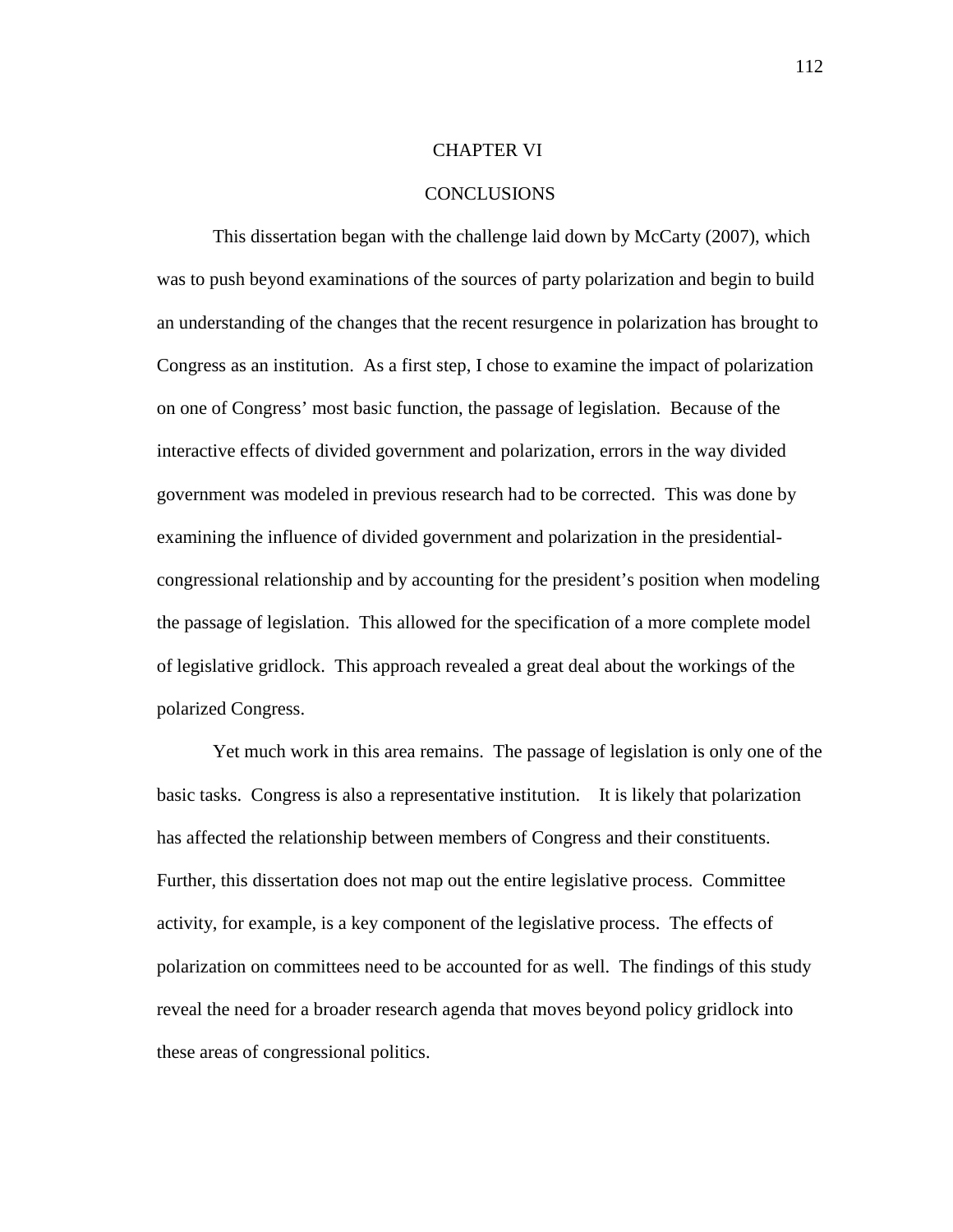As a first step in the process this chapter undertakes two tasks. It summarizes the key findings of this study, tying together the seemingly disparate conclusions from the previous three chapters. Second, it will suggest multiple directions that future research may take as the study of the consequences of polarization moves forward. Particular attention will be paid to moving the study of the consequences of polarization beyond the confines of the gridlock literature.

## **The Consequences of Polarization**

 The main objective of this dissertation is to increase the understanding of the effects of party polarization on Congress. The findings of the previous three chapters on this point are best summarized in terms of context. The effects of polarization on the functioning of Congress vary according to the object under study (i.e. presidentialcongressional relations, bill passage), the venue (House, Senate, aggregate process), and other institutional factors (divided government).

 This summary in and of itself is unsatisfactory. It is a complicated way of saying, "it depends." What it does make clear is that an aggregate analysis, heretofore the most common type in the gridlock literature, is incomplete. It misses important variations in the effects of polarization that become evident once the process is broken down. For example, one important finding of this study is that polarization increases the passage of legislation in the House and in the Senate under unified government. This finding would be missed in an aggregate analysis.

 From a theoretical perspective, the findings in the House on the effects of polarization support the cartel and conditional party government perspectives (Rohde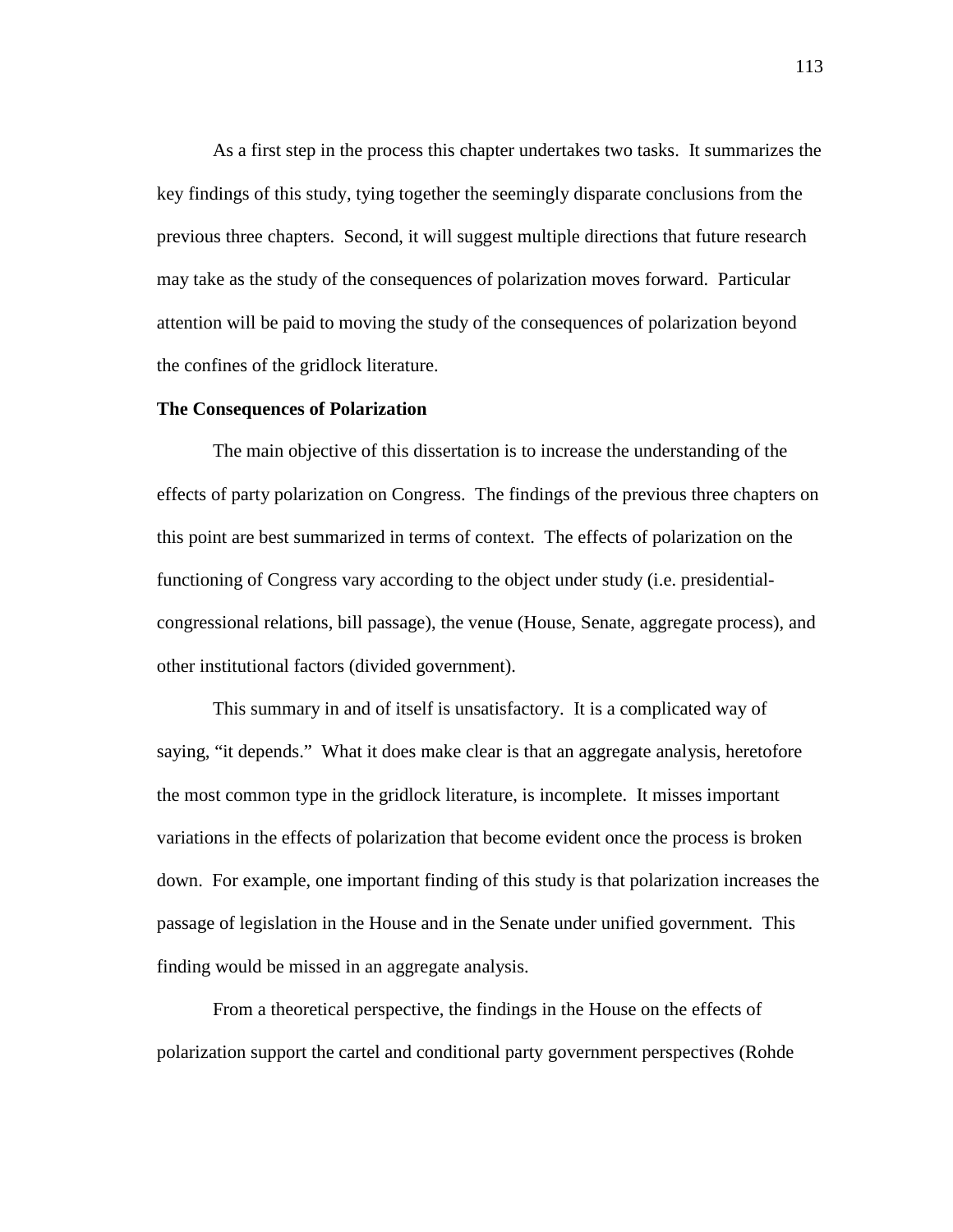1991; Cox and McCubbins 1993, 2005; Aldrich and Rohde 2000). In contrast to parliamentary democracies, parties in the U.S. Congress lack the ability to discipline their members. Because voters in states and districts control nominations, members of Congress will rebel against party leaders when they have electoral incentives to do so (Mayhew 1974). Members of Congress must have incentives to support their party leaders. When the electorate polarizes and elects members that are more extreme, polarization increases. Under these circumstances, members have more incentives to support the party's program. In other words, polarization creates a de facto party discipline. The parties become more discipline because the ideology of the electorate allows members to support their party's program. Polarization satisfies the conditions of conditional party government in the House.

 Conditional party government and cartel theories, however, tend to concentrate on the House. Institutional complications, such as the filibuster and other individual prerogatives available to the minority, suggested that party polarization might play out differently in the Senate. This study initially made the Senate a key venue, theorizing that polarization would create gridlock because of institutional features like the filibuster that allow members of the minority party to obstruct legislation. I found no evidence to support the expectation that polarization in the Senate leads to more gridlock.

 Instead, the results from Chapters IV and V indicate that polarization affects the process in the Senate in a nearly identical way as in the House. The simulations for the Senate model of presidential success show that as polarization increases in the Senate the probability of presidential success increases. Increasing polarization also leads to a

114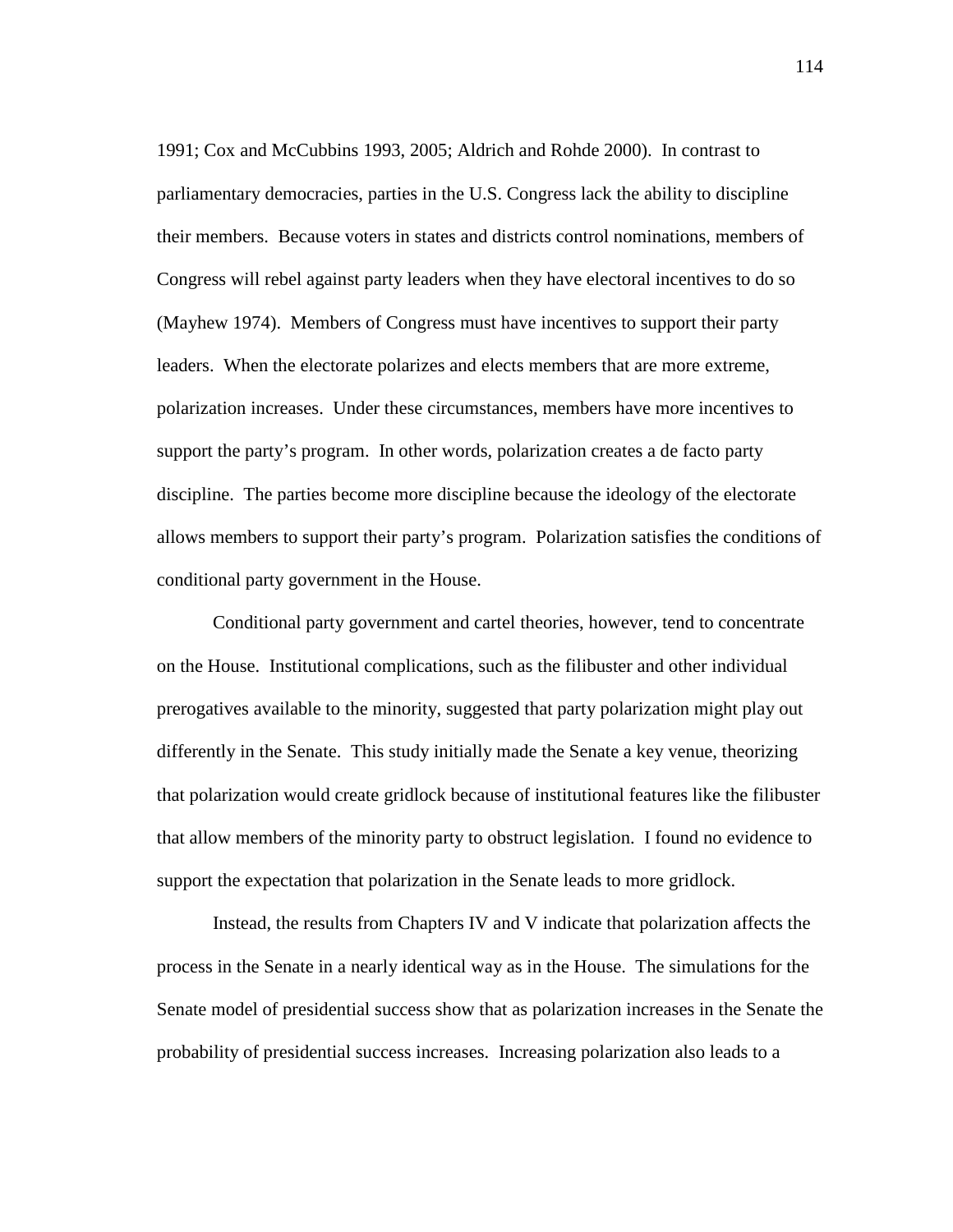substantial increase in the probability that the Senate passes significant legislation. Both effects hold regardless of the presence of divided government, though they are stronger under unified government.

 These results suggest that we need to rethink the theory. The basis for the expectation that the Senate and the House will be different is the differences in rules of each chamber. House rules give a great deal of power to the leaders of the majority party. Legislation in the House must go through the Rules Committee controlled by the majority party to be considered on the floor. Closed and restrictive special rules, which have come into greater use as polarization has increased (Sinclair 2000), allow the majority party to control the agenda and the terms of debate in the House. The procedures that allow the majority party control of the floor are virtually absolute. It is easy to develop theory about a process that leaves few exceptions. As the parties become more ideologically distinct, the majority party will use its prerogatives more to pass its agenda.

 In contrast, Senate rules protect prerogatives of the minority. The filibuster and 60-vote requirement to invoke cloture provides great leverage for the minority party. Sinclair (2000) presents evidence that filibuster problems have more common in recent years, but the filibuster is not applied to all significant legislation. Rather, it is used strategically to delay and kill legislation unless some of the minority party's concerns are accommodated. Just the threat of a filibuster can be effective. They are often disposed of by informal deals that change legislation rather than killing it. In other words, the filibuster is not a factor conducive to theories that posit a pass/fail outcome. The more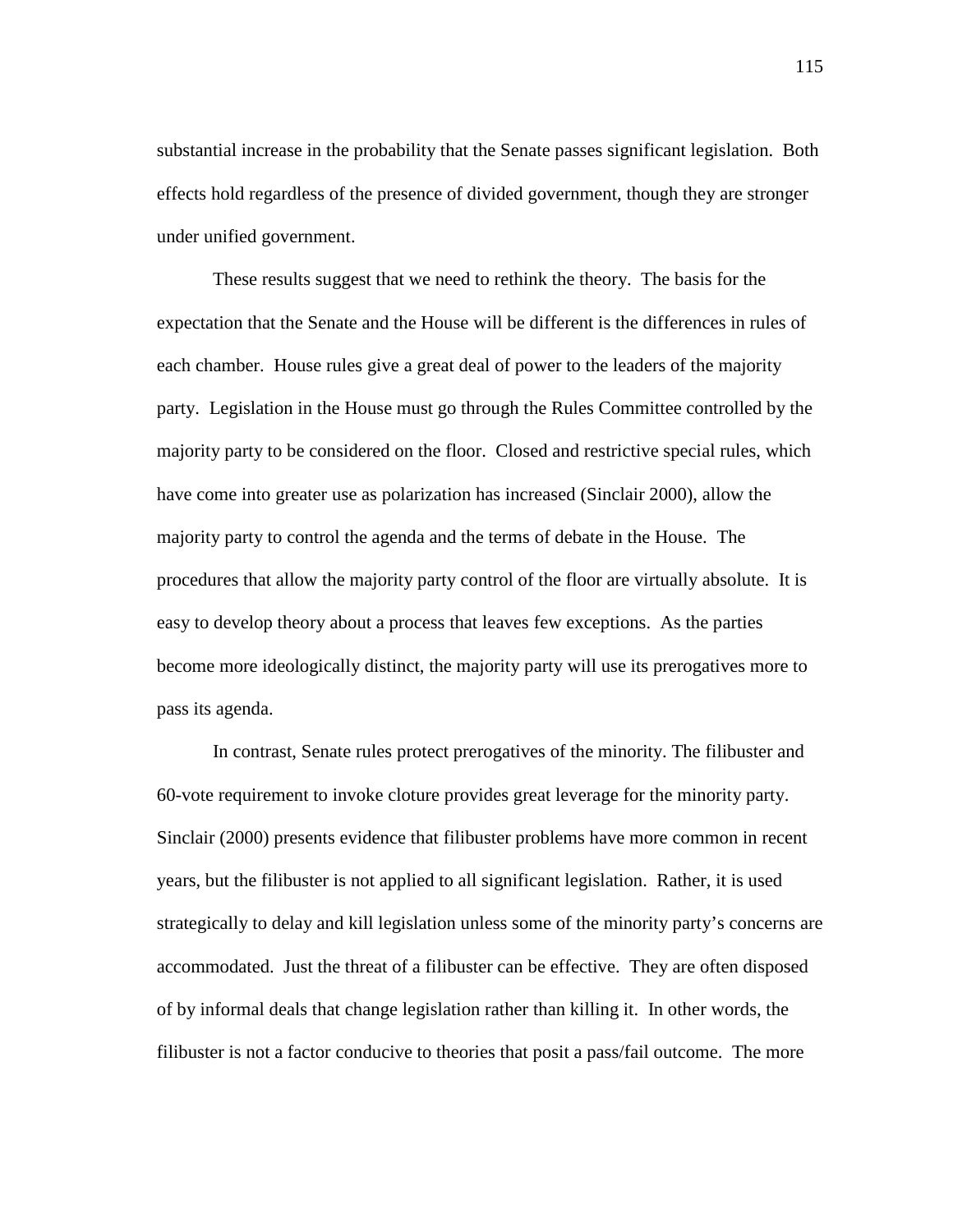important effects of the filibuster may be in the changes it causes in the content of legislation. The threat of a filibuster may lead the majority party to make the legislation in question more bipartisan, decreasing the probability that the minority party will filibuster. This may create a type of gridlock that can not be measure in terms of the passage or failure of legislation. If the process of negotiations between the parties in the Senate leads to important policy changes being removed from the bill, the bill may pass but significant changes to policy will have been blunted.

 Though polarization may not lead to the failure of legislation in the Senate, there is evidence that polarization leads to an increase in what Sinclair (2000, 54) refers to as a "filibuster problem," as indicated by the correlation between polarization and the number of cloture votes in Congress. The two are correlated at  $.73<sup>10</sup>$  Sinclair finds that major bills subject to extended debate have less of a chance to pass. It is possible that polarization amplifies this effect, which would mean that bills filibustered in a polarized Senate are less likely to pass than bills filibustered in a less partisan Senate.

 It is also worth keeping in mind that the Senate rules are not as rigid as House rules. The Senate is a body with a tradition of strong informal norms. Matthews (1973) outlined several of these. Informal norms such as courtesy provide the basis for some of the individual prerogatives. For example, there are no formal chamber rules allowing for holds other than the willingness of the majority leader to honor them. This environment suggests that informal negotiations blunt the effect of filibusters, allowing legislation to pass through the polarized Senate, though in a vastly changed form.

 $\overline{a}$ 

<sup>&</sup>lt;sup>10</sup> Statistics on cloture votes from Ornstein, Mann, and Malbin (2008).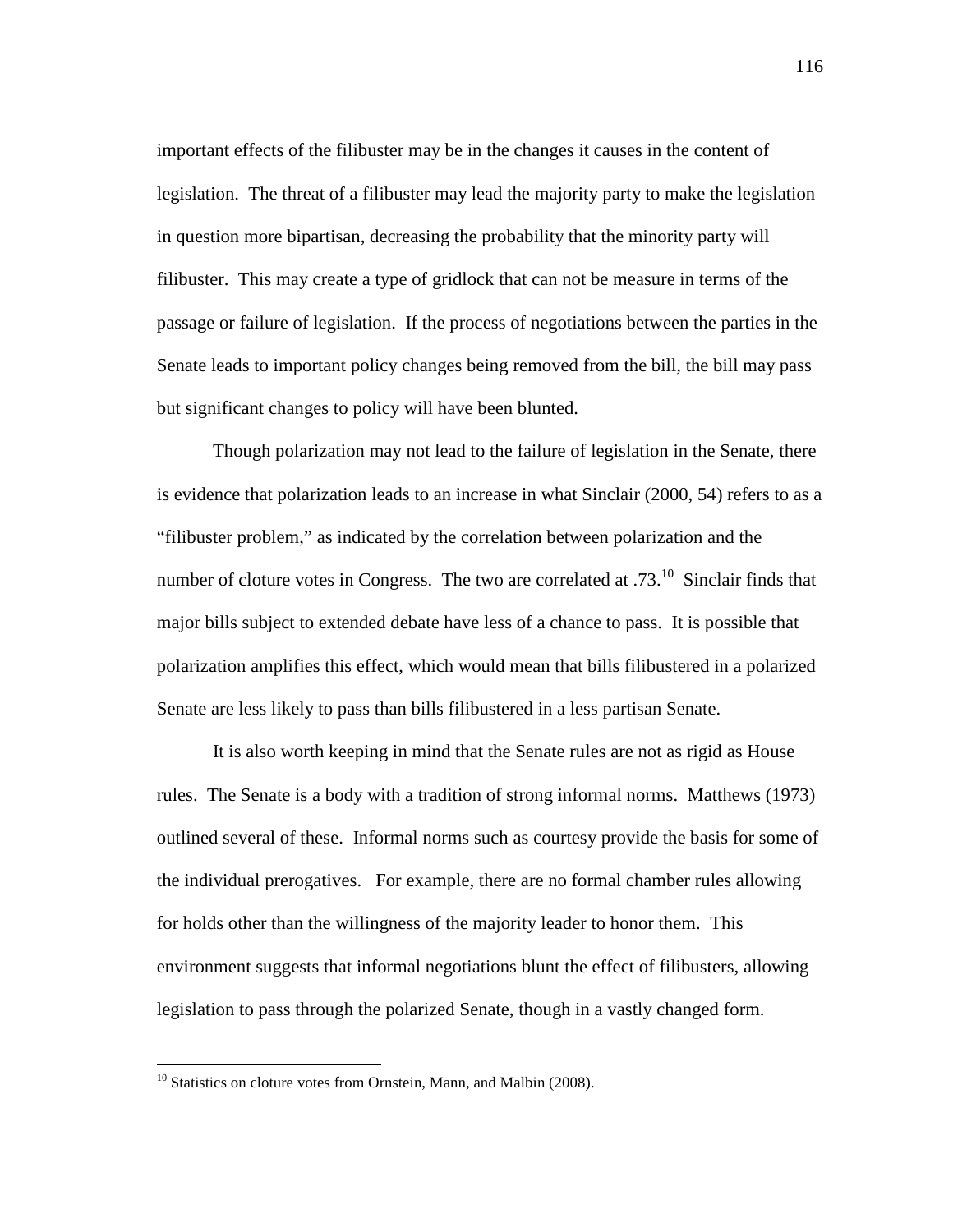Sinclair (2000) has found evidence that bills in the Senate that are heavily amended are more likely to pass.

 The findings of this study indicate that polarization tends to help the president rather than creating more gridlock. In both the House and Senate, an increase in polarization under unified government leads to an increase in presidential victories. In a polarized House, the majority party is more willing to support their president through passing legislation he supports and stopping legislation he opposes. The majority party in the Senate also appears more willing to fight for the president's position as polarization increases.

 There is one area in which polarization produces gridlock. The simulations for the congressional model in Chapter V indicate that high polarization under divided government creates a modest decrease in the probability of significant legislation becoming public law. This indicates that in the aggregate there is an interactive effect between divided government and polarization. Polarization enhances the negative effects of divided government on legislation on which the president has a position.

 Based on the findings reported in prior chapters, the story of polarization is less about creating gridlock than it is a story of enhancing majority party prerogatives. This can be seen in the passage of legislation and in presidential victories in the individual chambers. Polarization allows the majority party in each chamber to better pass its agenda and support its president. In the aggregate it leads to gridlock when combined with divided government. Had this study followed the research designs of most of the gridlock literature, it would have found the aggregate gridlock effect, but missed the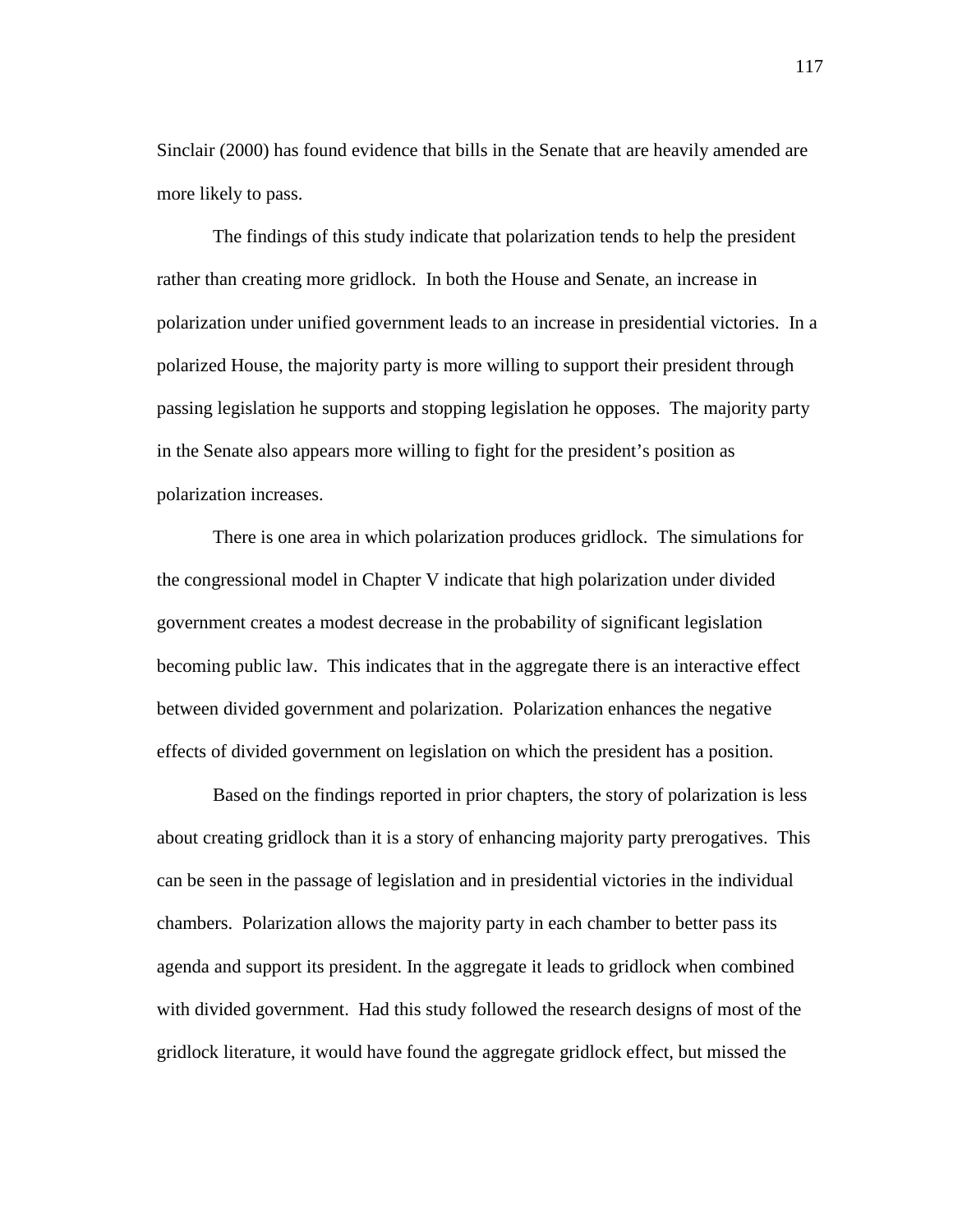important findings on the enhancement of majority party power in the House and the Senate. This illustrates the importance of disaggregating analyses of the legislative process and examining the process in the individual chambers, rather than simply looking only at overall outcomes.

## **A Proper Understanding of Divided Government**

A secondary goal of this study was to illustrate the need to account for the president when modeling divided government. As discussed above, divided government and polarization interact. It is critical to properly model divided government in a study of polarization and gridlock. This study shows that when the president's position is explicitly accounted for when modeling bill passage, the substantive impact of divided government on the passage of legislation changes dramatically. According to the simulations in Chapter V, when the president does not take a position on a bill the probability of passage under divided government increases by 12 percent at mean polarization and is static at high polarization. In contrast, when the president takes a position on a bill, the probability of passage decreases by 15 percent at mean polarization and by 22 percent when polarization is high.

 Chapters III and IV illustrate the importance of divided government in the presidential-congressional relationship. Polarization has only a minimal impact on presidential position taking. Divided government affects the strategic calculations of the president. As expected the president is significantly more likely to oppose legislation when the opposition party controls Congress. But I also find that the president is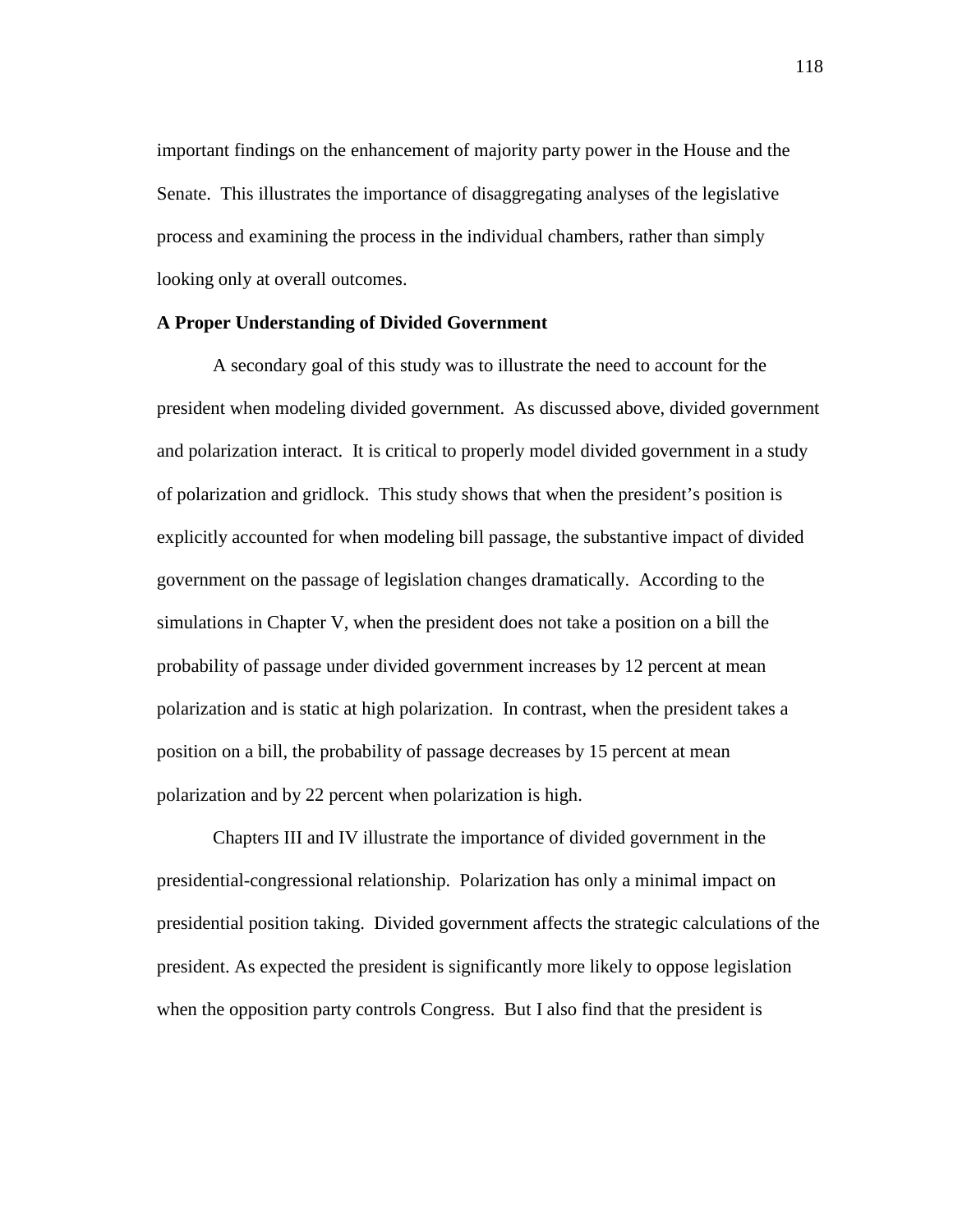significantly more likely to "stay private" (Covington 1987) and take no position under divided government.

 Divided government is also the key factor determining overall presidential victories. Divided government significantly reduces the probability of the president winning on a bill overall and in the House and Senate individually. It was also shown that divided government significantly reduces the probability of presidential victory on legislation he supports, though it has little impact on legislation he opposes.

 However, key to the gridlock literature and this study is the effect of divided government on the passage of legislation. In that context, divided government must be properly accounted for. This study shows that when gridlock studies fail to account for presidential position on legislation, the effects of divided government are misestimated. The congressional model of bill passage in this study was specified to account for the presidential position taking. Divided government was significant and negative when the president takes a position, and positive and significant when the president takes no position. When researchers examine divided government without regard for the position of the president, they not only set up their models in a theoretically unsatisfactory way, they underestimate the effects of divided government. To have a proper understanding of the causes of gridlock, divided government must be properly accounted for, and this study illustrates a means to accomplish this goal.

# **Future Research**

 There are several ways that research on the consequences of polarization can be extended. I will discuss three. First, I discuss another area in the lawmaking process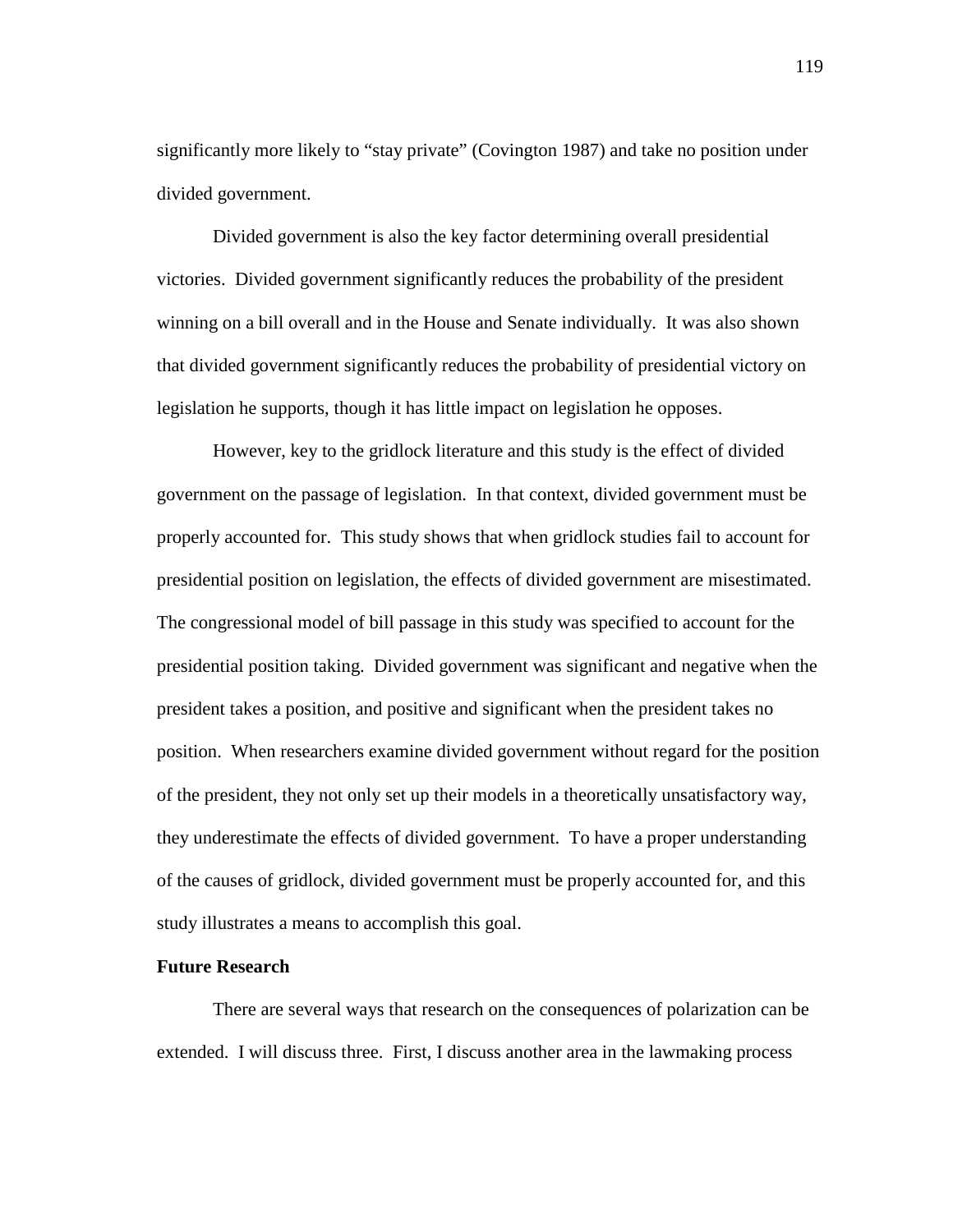that polarization is likely to have an impact, in congressional committees. Second, I will discuss ways that research on polarization can be extended to cover a broader historical time period. Finally, I will discuss ways that research on the impact of polarization can be extended to examining the quality of representation that Congress gives its constituents.

 Though this study has looked at several key areas of the lawmaking process, it has not exhausted the possible ways that polarization could affect the lawmaking process. One venue that has been left untouched is congressional committees. It has long been known that committees are extremely important in the shaping of policy outcomes (Wilson 1911; Fenno 1973). Committees are also partisan entities. The parties choose who among their membership sits on which committee and under certain conditions parties expect loyalty to party aims by members of committees. One of the objects of the congressional reforms by liberal House Democrats in the 1970s was bringing to heel conservative committee chairs and forcing committees to create legislation more in line with the desires of the party caucus (Rohde 1991).

 Clearly, committees are partisan entities, and should be affected by polarization. One way to assess the effects of polarization on committees would be to determine whether a shift in polarization at the committee level changes the amount of significant legislation that is reported by a particular committee. Committee polarization could be determined by measuring the ideological distance between the committee chair and the ranking minority member or between the median of the members of each party on the committee.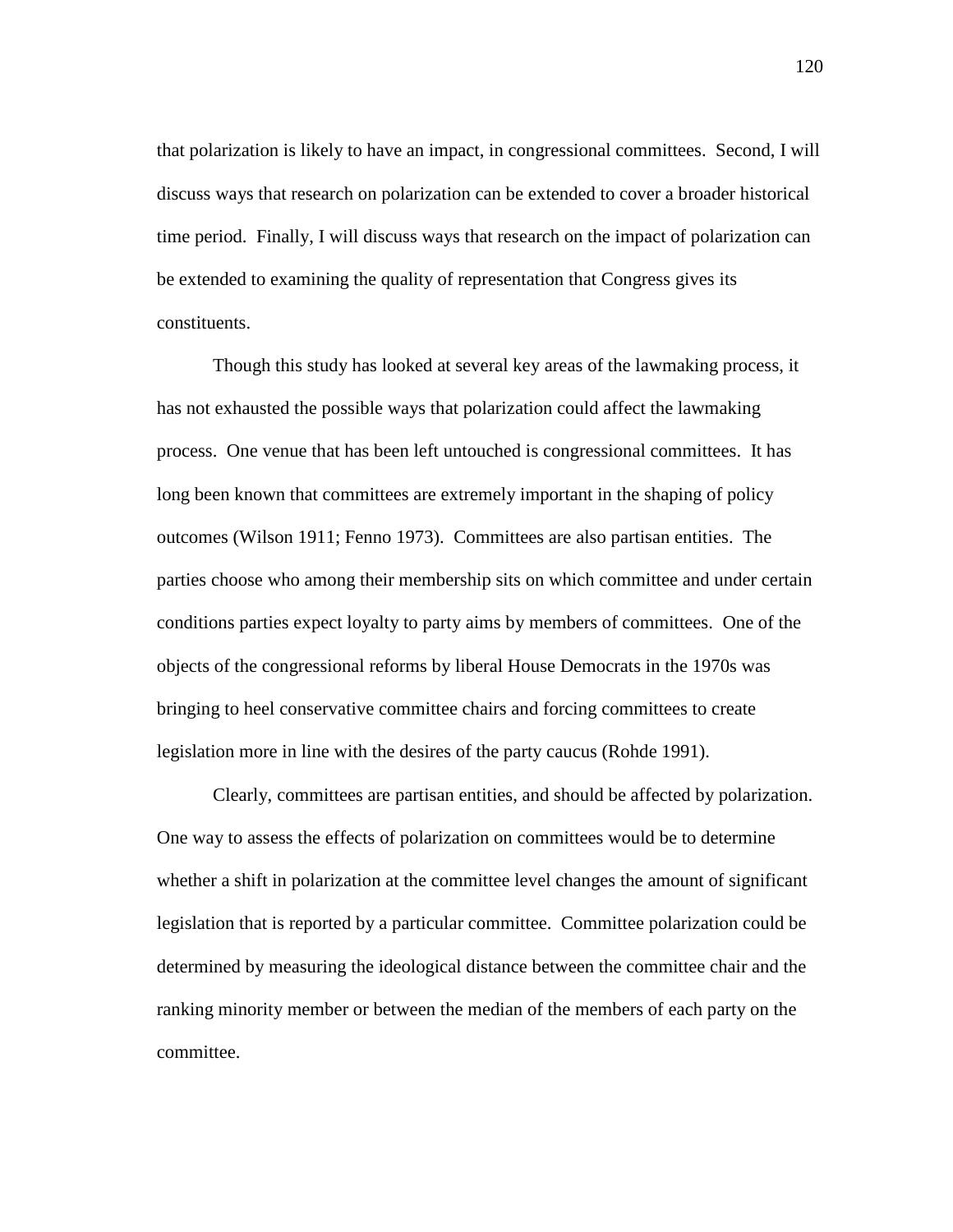Most legislation in Congress is referred to a committee, but never reaches the floor of either chamber. A detailed understanding of the consequences of polarization on the institution of Congress needs to account for the fundamental institutional role that committees play. A closer examination of committees would benefit the polarization literature specifically and the gridlock literature at large.

 Moving to the issue of examining polarization over a longer historical interval, a great weakness of both the gridlock literature and the literature on the sources of polarization is the time bounds that researchers in these areas have artificially placed on their research. I could find no study that tries to explore the causes of gridlock or of polarization that examines data prior to the  $80<sup>th</sup>$  Congress in a comprehensive manner. There are some examples of work that examines partisanship in the electorate and in Congress. These studies also look at the consequences this partisanship for the functioning of Congress. One example is Brady's (1978, 1988) work on critical elections that examines changes in Congress in the late  $19<sup>th</sup>$  century and during the early 1930s, but this research only examines the effects of certain key elections on policy outputs in Congress. The American political development literature also examines partisanship in Congress for certain defined periods (see Jenkins, Schickler, and Carson 2004; Jenkins and Nokken 2008). However, there is no Congress by Congress examination of changes in polarization and its consequences prior to the  $80<sup>th</sup>$  Congress like this study or the rest of the gridlock literature.

One reason for not going back farther than the  $80<sup>th</sup>$  Congress is the absence of convenient data sources prior to the late 1940s. In this study, a key data source, *The* 

121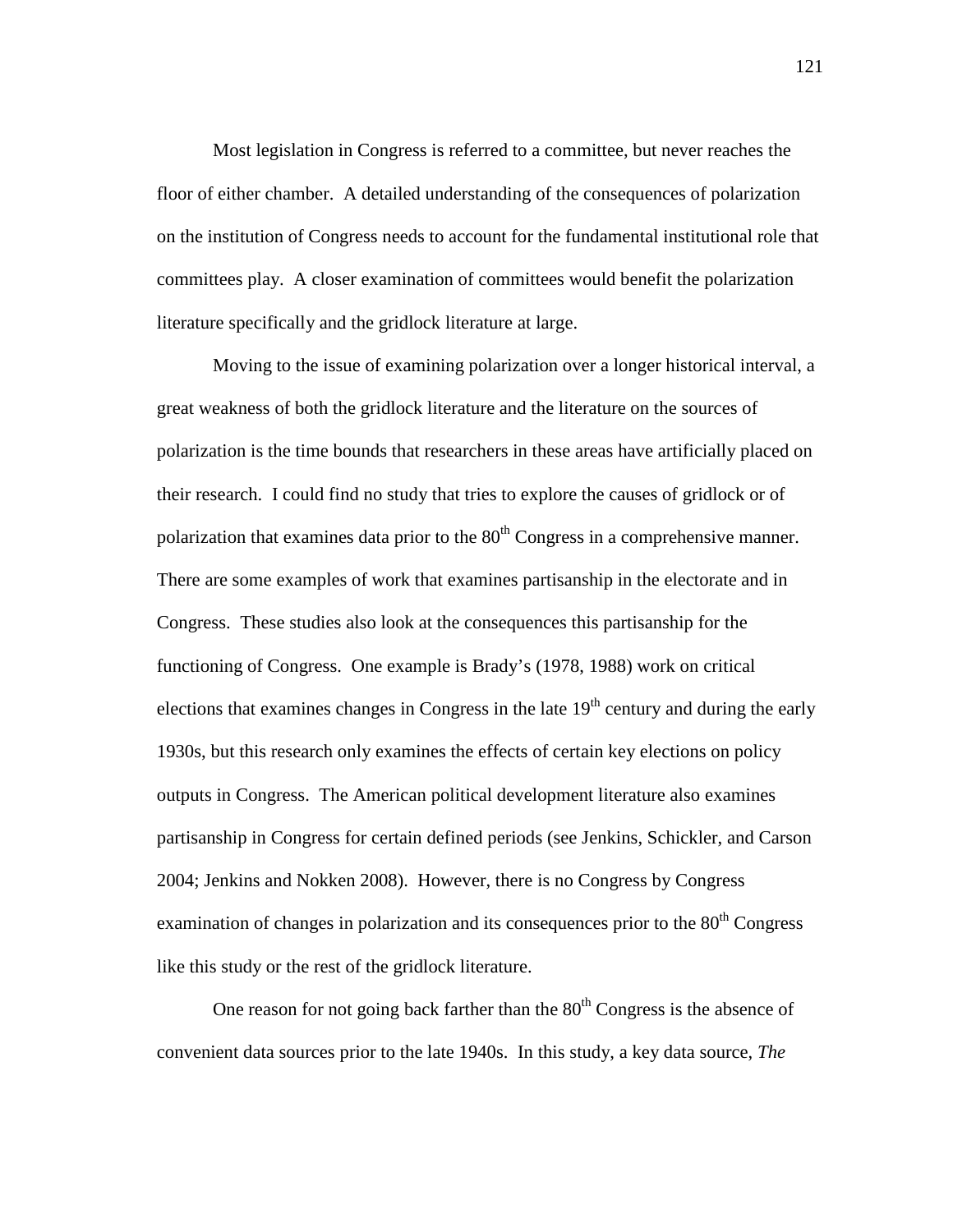*Congressional Quarterly Almanac,* was not published prior to the 79<sup>th</sup> Congress. There also would have been difficulties duplicating the methods used by Mayhew (1991) and Edwards, Barrett, and Peake (1997) in creating lists of significant legislation for time periods prior to the 80<sup>th</sup> Congress. Yet data sources that extend farther back in time are becoming available. For example, older editions of *The Congressional Record* are becoming more widely available in searchable electronic form. These can be used to examine the legislative process in earlier Congresses when secondary sources are unavailable.

 There is an incentive for researchers to undertake such a project. An examination of polarization as measured by DW-NOMINATE scores (Poole and Rosenthal 1997) shows that congressional polarization was the norm from the end of reconstruction until the 1920s. The decrease in polarization beginning in the late 1920s and 1930s is a digression from the norm, and the resurgence in polarization in the late 1970s and early 1980s can be seen as a return to more typical levels of partisanship. This raises several important questions. What caused the dip in polarization in the 1920s and 1930s? How did the operation of Congress change during this period? Does the current polarized Congress operate in the same way as the polarized Congresses before the dip? If not, why are they different? All of these questions could be answered if political scientists are willing to undertake the admittedly difficult task of examining pre-World War II data.

 Finally, future research should look into the consequences of polarization in terms of the quality of representation Congress provides its constituents. Congress is

122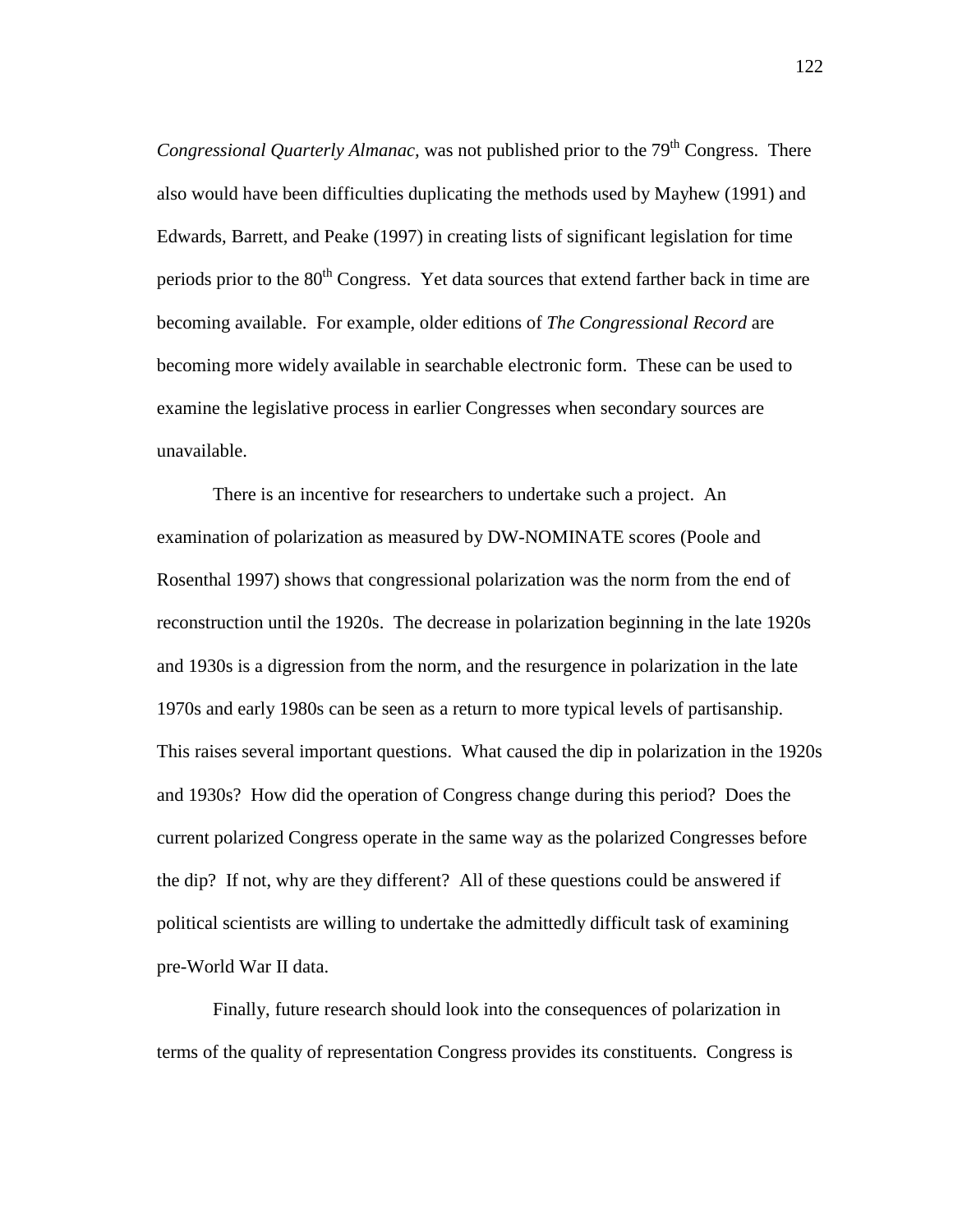both a lawmaking body and a representative body. This study and the gridlock literature in general concentrate on the legislative function of Congress. Polarization also potentially affects the representational function of Congress. Future research along these lines will be made more complicated because of the normative implications involved in setting a standard for quality representation. In particular, creating empirical measures for normative concepts of representation will prove challenging.

 The standards of good representation have been discussed by normative theorists such as Burke (1999), Mill (1991), and Pitkin (1967). These normative standards have been used, either explicitly or implicitly, to create empirical hypotheses for testing by researchers from Miller and Stokes (1963) to Stimson, MacKuen, and Erickson (1995). It is possible that the increase in polarization changed the representational relationship between members of Congress and their constituents.

 Representation is a rare area where empirical research lends itself to normative interpretation. Political theorists have created standards by which representation in a democracy can be judged. Empirical political scientists have and can use these standards to assess the quality of representation in Congress. If it can be shown that polarization has affected the representational relationship, we would have evidence of how polarization affects the democratic elements of the American system of government. We will be able to assess whether or not politicians like Lee Hamilton (2008) are correct in their dire warnings about the impact of polarization on our system of representative democracy.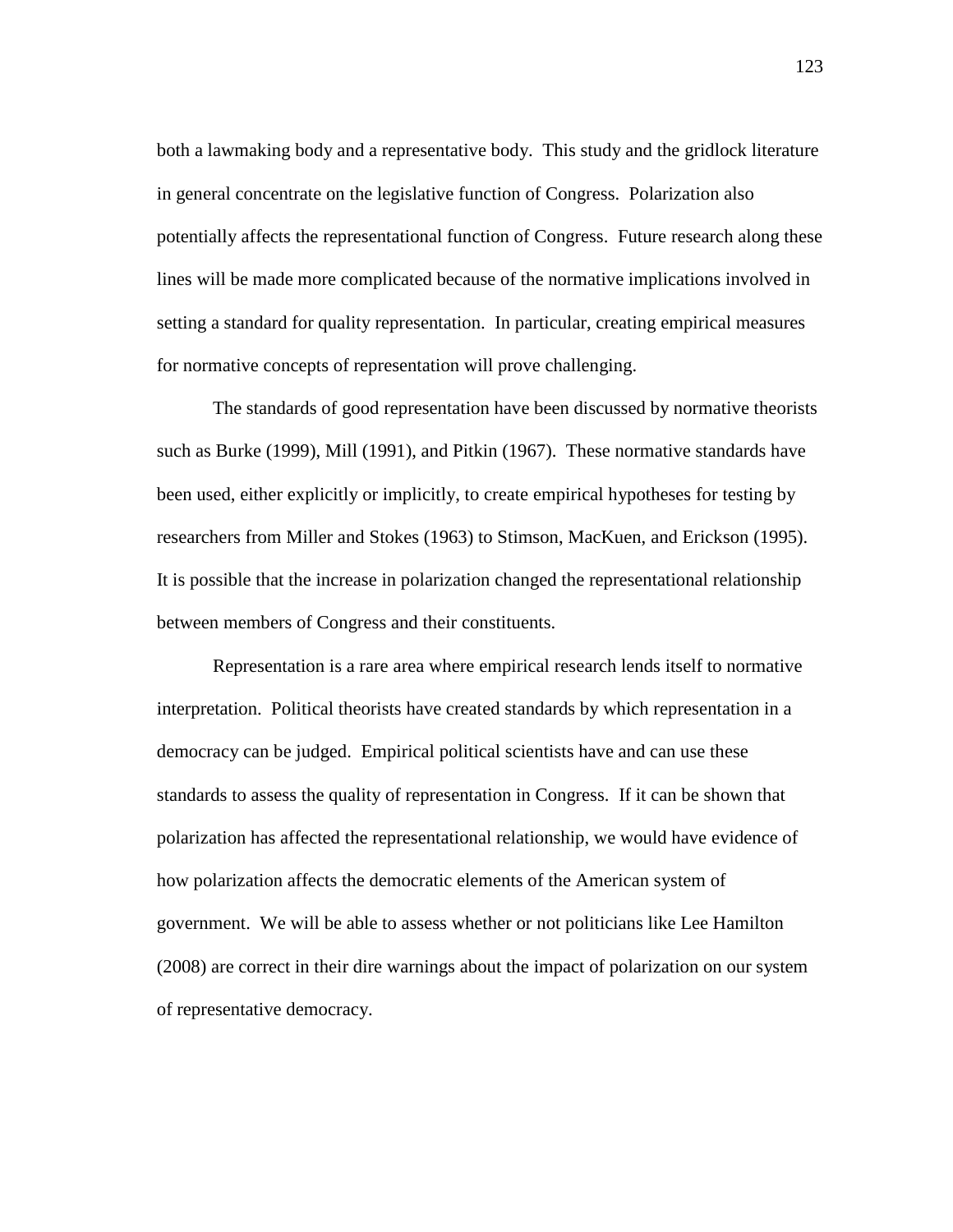# **Concluding Remarks**

 Partisanship has become the bane of the American political system, at least in the rhetoric of contemporary pundits and political observers. There is no end to the myriad of evils for which polarization has been blamed by the political class. In recent years, politicians of all political stripes have campaigned for office on the basis of bringing bipartisan cooperation to government. These campaigns implicitly lead the electorate to conclude that their dissatisfaction with government can be traced to ideological differences between the parties and the lack of cooperation these differences create.

Social scientists cannot be satisfied with the gripes and campaign tactics of the political class. Gaining a scientifically based and objective understanding of the consequences of polarization is essential for political scientists. It was with this in mind that this study was undertaken.

 The findings of this research indicate that polarization in terms of gridlock is not quite the boogie man that the pundits suppose. The evidence indicates that under the right conditions polarization can increase policy innovation rather than slow it down. The true source of gridlock is divided partisan control of the executive and legislative branches of the government. In times of unified party control polarization should allow for an increase in policy innovation.

 The question is whether or not contemporary politicians are capable of taking advantage of the opportunity polarization potentially provides. Since polarization began to increase in earnest in the 1980s, the two presidents who could have benefited from unified government under high polarization, Bill Clinton and George W. Bush, have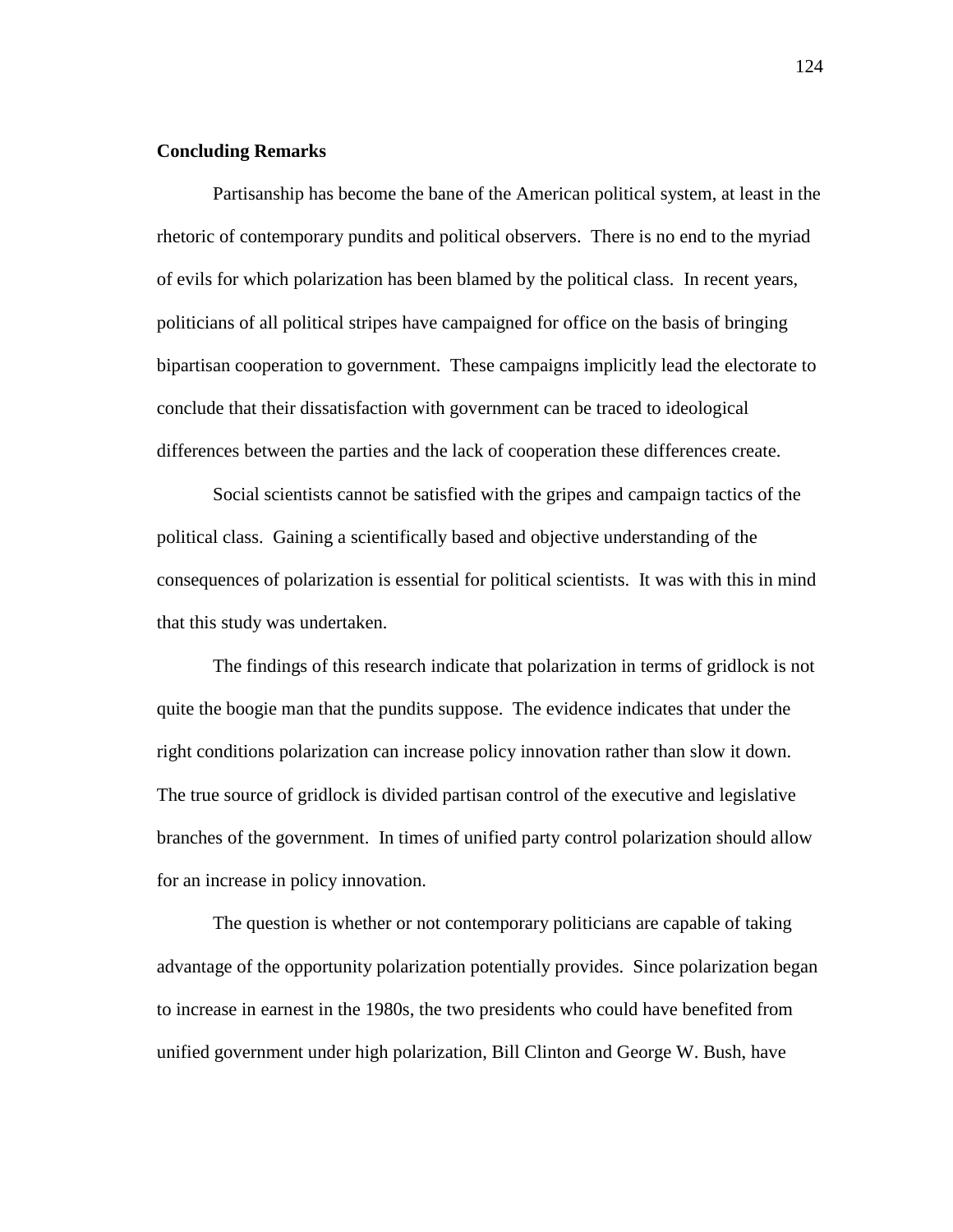both eventually faced opposition Congresses. Can President Obama and future presidents take advantage of the opportunities for change polarization provides without losing control of Congress? It all depends upon whether the electorate is willing to tolerate the extremes to which a unified and partisan government will want to go.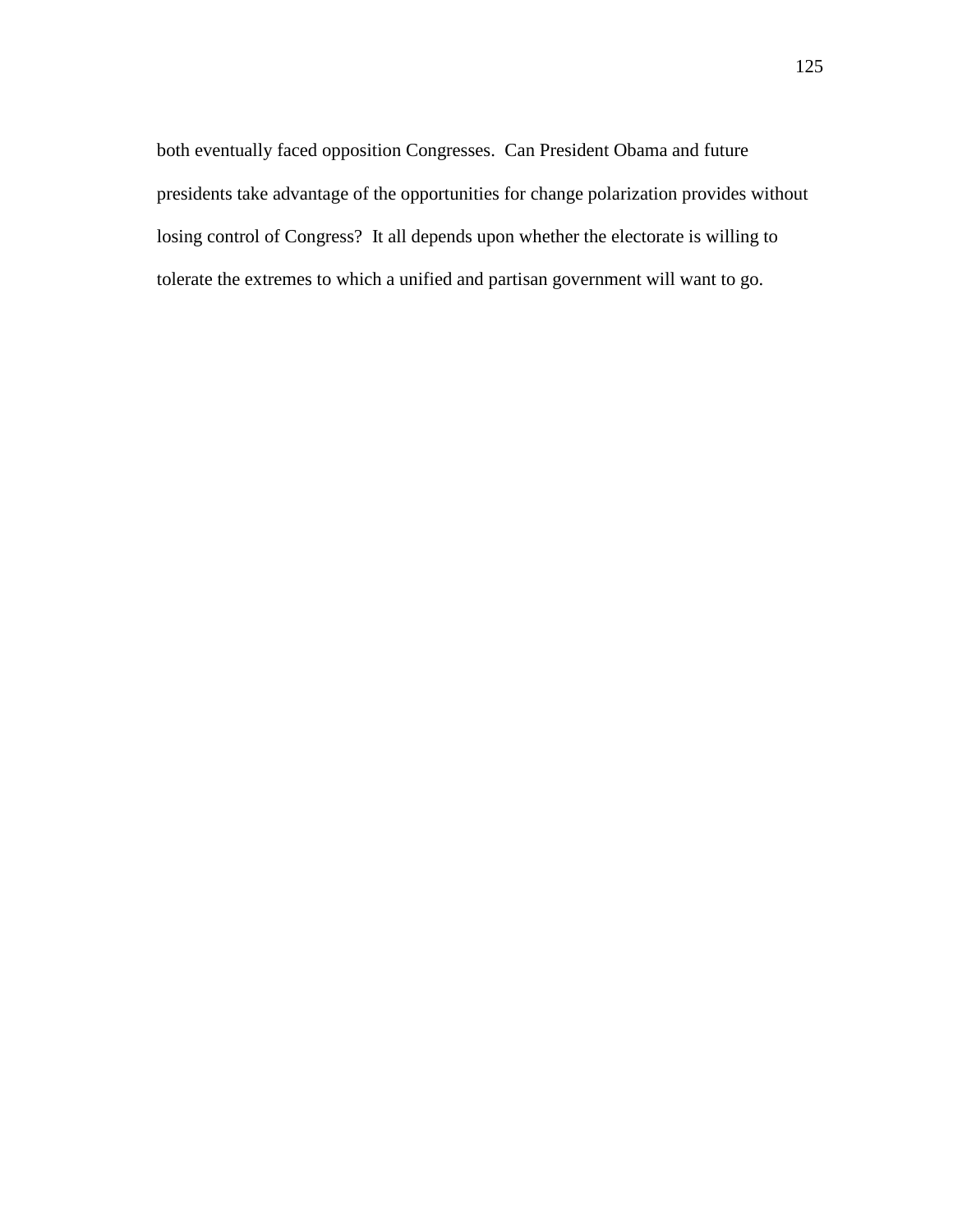#### REFERENCES

- Adler, E Scott and John Wilkerson. No Date. *Congressional Bills Project.* NSF 00880066 and 00880061.
- Aldrich, John H. 1995. *Why Parties?* Chicago: The University of Chicago Press.
- Aldrich, John H. and David W. Rohde. 2000. "The Consequences of Party Organization in the House." in *Polarized Politics: Congress and the President in a Partisan Era*. Jon R. Bond and Richard Fleisher. Eds. Washington, DC: CQ Press
- American Political Science Association (APSA). 1950. "Towards a More Responsible Two-Party System: A Report of the Committee on Political Parties." *American Political Science Review* 44 (September): 1-96.
- Ansolabehere, Stephen, James M. Snyder, Jr., and Charles Stewart. 2001. "The Effects of Party and Preferences on Congressional Roll-Call Voting." *Legislative Studies Quarterly* 26 (November): 533-72.
- Barrett, Andrew W. and Matthew Eshbaugh-Soha. 2007. "Presidential Success on the Substance of Legislation." *Political Research Quarterly* 60 (March): 100-12.
- Beck, Nathaniel and Jonathan N. Katz. 1995. "What To Do (and What Not To Do) with Time-Series Cross-Section Data." *American Political Science Review* 89 (September): 634-47.
- Binder, Sarah A. 1999. "The Dynamics of Legislative Gridlock, 1947-96." *American Political Science Review* 93 (September): 519-33.
- Binder, Sarah A. 2003. *Stalemate.* Washington, DC: Brookings Institute Press.
- Bond, Jon R., and Richard Fleisher. 1990. *The President in the Legislative Arena*. Chicago: University of Chicago Press.
- Bond, Jon R., Richard Fleisher, and B. Dan Wood. 2003. "The Marginal and Time-Varying Effect of Public Approval on Presidential Success in Congress." *Journal of Politics* 64 (February): 92-110.
- Brace, Paul and Barbara Hinckley. 1992. *Follow the Leader: Opinion Polls and the Modern Presidents*. New York: Basic Books.
- Brady, David W. 1978. "Critical Elections, Congressional Parties and Clusters of Policy Change." *British Journal of Political Science* 8 (January): 79-99.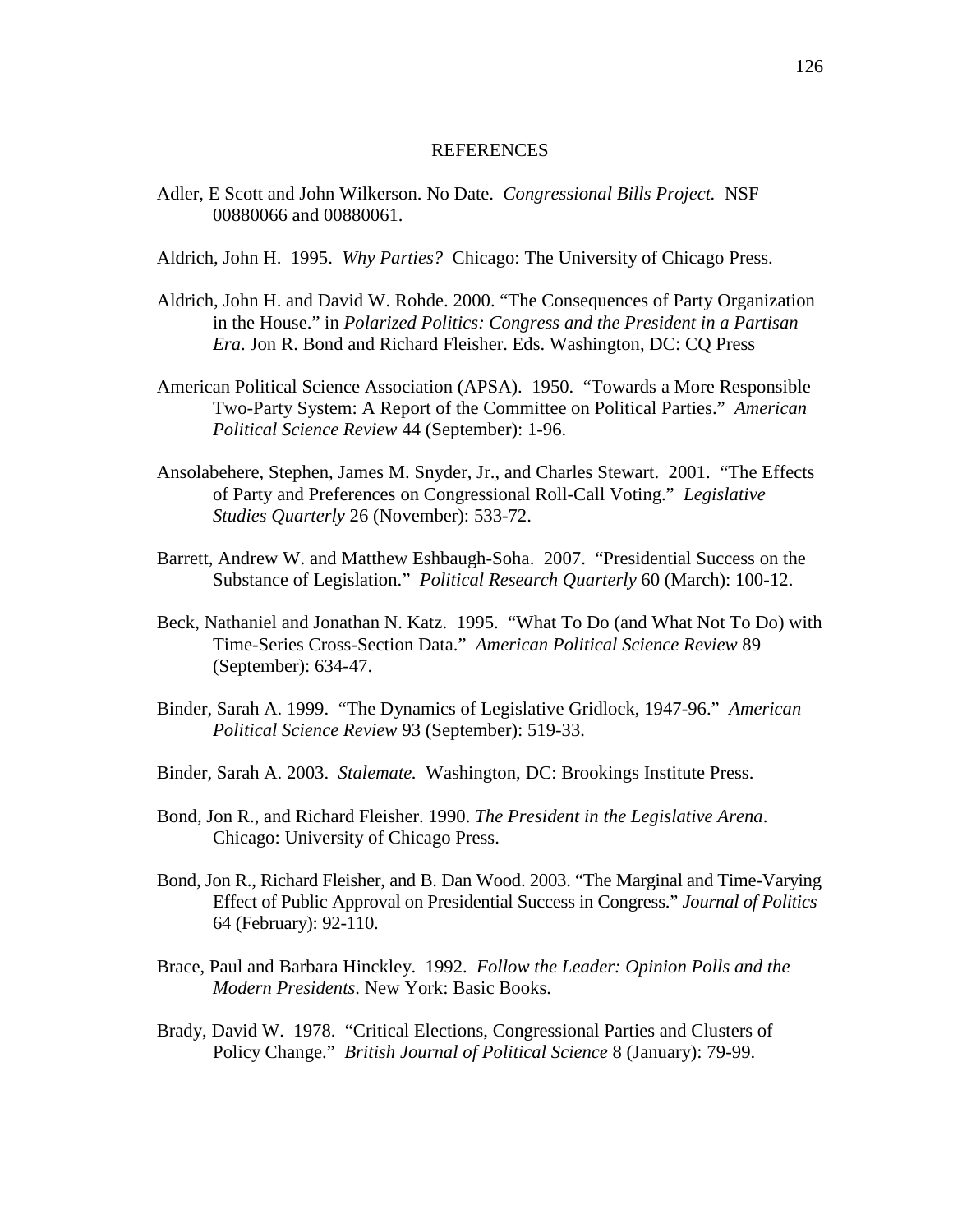- Brady, David W. 1988. *Critical Elections and Congressional Policy Making.* Stanford, CA: Stanford University Press.
- Brady, David W., Joseph Cooper and Patricia A. Hurley. 1979. "The Decline of Party in the U.S. House of Representatives, 1887-1968." *Legislative Studies Quarterly* 4 (August): 381-407.
- Brewer, Mark D., Mack D. Mariani, and Jeffrey M. Stonecash. 2002. "Northern Democrats and Party Polarization in the U.S. House." *Legislative Studies Quarterly* 27 (August): 423-44.
- Burke, Edmund. 1999. *Select Works of Edmund Burke, and Miscellaneous Writings*. Library of Economics and Liberty. Retrieved June 2, 2006 from the World Wide Web: http://www.econlib.org/LIBRARY/LFBooks/Burke/brkSWv4c1.html
- Burns, James McGregor. 1963. *The Deadlock of Democracy: Four-Party Politics in America.* Englewood Cliffs, NJ: Prentice-Hall.
- Canes-Wrone, Brandice. 2001. "The President's Legislative Influence from Public Appeals," *American Journal of Political Science* 45 (April): 313-329.
- Carmines, Edward G. and James A. Stimson. 1989. *Issue Evolution: Race and the Transformation of American Politics.* Princeton, NJ: Princeton University Press.
- Clausen, Aage R. 1973. *How Congressmen Decide: A Policy Focus.* New York: St. Martin's Press.
- Cohen, Jeffrey E. Jon R. Bond, Richard Fleisher, and John Hamman. 2000. "State-Level Presidential Approval and Senatorial Support." *Legislative Studies Quarterly* 25 (November): 577-90.
- Coleman, John J. 1997. "The Decline and Resurgence of Congressional Party Conflict." *Journal of Politics* 59 (February): 165-84.
- Coleman, John J. 1999. "Unified Government, Divided Government, and Party Responsiveness." *American Political Science Review* 93 (December): 821-35.
- Collie, Melissa P. and David W. Brady. 1985. "The Decline of Partisan Voting Coalitions in the House of Representatives." in *Congress Reconsidered*, 4<sup>th</sup> Edition. Washington, DC: CQ Press: 272-87.
- Collier, Kenneth and Terry Sullivan. 1995. "New Evidence Undercutting the Linkage of Presidential Support with Approval." *Journal of Politics* 57 (February): 197- 209.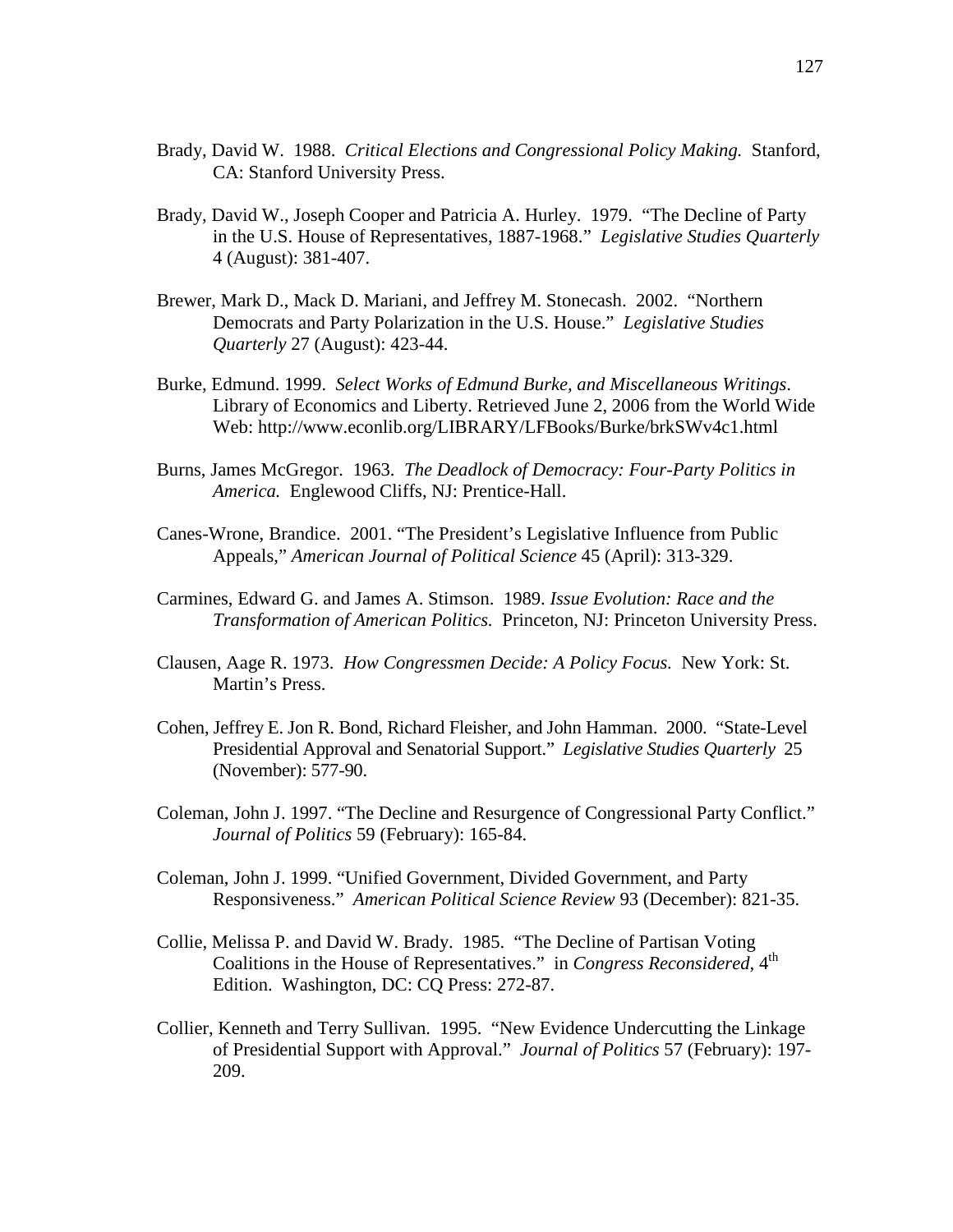- Congressional Quarterly. No Date. *Congressional Quarterly Almanac.* Washington, DC: CQ Press. Various Editions.
- Congressional Quarterly. 1972. "Congress Raises Social Security 20 Percent." *Congressional Quarterly Almanac.* Washington, DC: CQ Press.
- Congressional Quarterly. 1987. "Congress Tightens, Reshapes Defense Budgets." *Congressional Quarterly Almanac.* Washington, DC: CQ Press.
- Cooper, Joseph and Garry Young. 1997. "Partisanship, Bipartisanship, and Crosspartisanship in Congress Since the New Deal." in *Congress Reconsidered*, 6<sup>th</sup> edition, Lawrence Dodd and Bruce Oppenheimer, eds. Washington, DC: CQ Press.
- Cooper, Joseph and Garry Young. 2002. "Party and Preference in the Congressional Decision Making: Roll Call Voting in the U.S. House of Representatives, 1889- 1997." in *Party, Process, and Political Change in Congress: New Directions in Studying the History of the U.S. Congress.* Palo Alto, CA: Stanford University Press.
- Covington, Cary R. 1987 "'Staying Private': Gaining Congressional Support for Unpublicized Presidential Preferences on Roll Call Votes." *Journal of Politics* 49 (August): 737-755 .
- Cox, Gary, W. and Matthew D. McCubbins. 1993. *Legislative Leviathan.* Berkley: University of California Press.
- Cox, Gary W. and Matthew D. McCubbins. 2005. *Setting the Agenda.* New York: Cambridge University Press.
- Cox, Gary W. and Keith T. Poole. 2002. "On Measuring Partisanship in Roll-Call Voting: The U.S. House of Representatives, 1877-1999." *American Journal of Political Science* 46 (July): 477-89.
- Davidson, Roger H., Walter J. Oleszek, and Francis E. Lee. 2008. *Congress and Its Members*, 11<sup>th</sup> edition. Washington, DC: CQ Press.
- Edwards, George C., III. 1989. *At the Margins: Presidential Leadership of Congress.*  New Haven, CT: Yale University Press.
- Edwards, George C. III. 1997. "Aligning Tests with Theory: Presidential Approval as a Source of Influence in Congress." *Congress and the Presidency* 97 (Autumn): 113-31.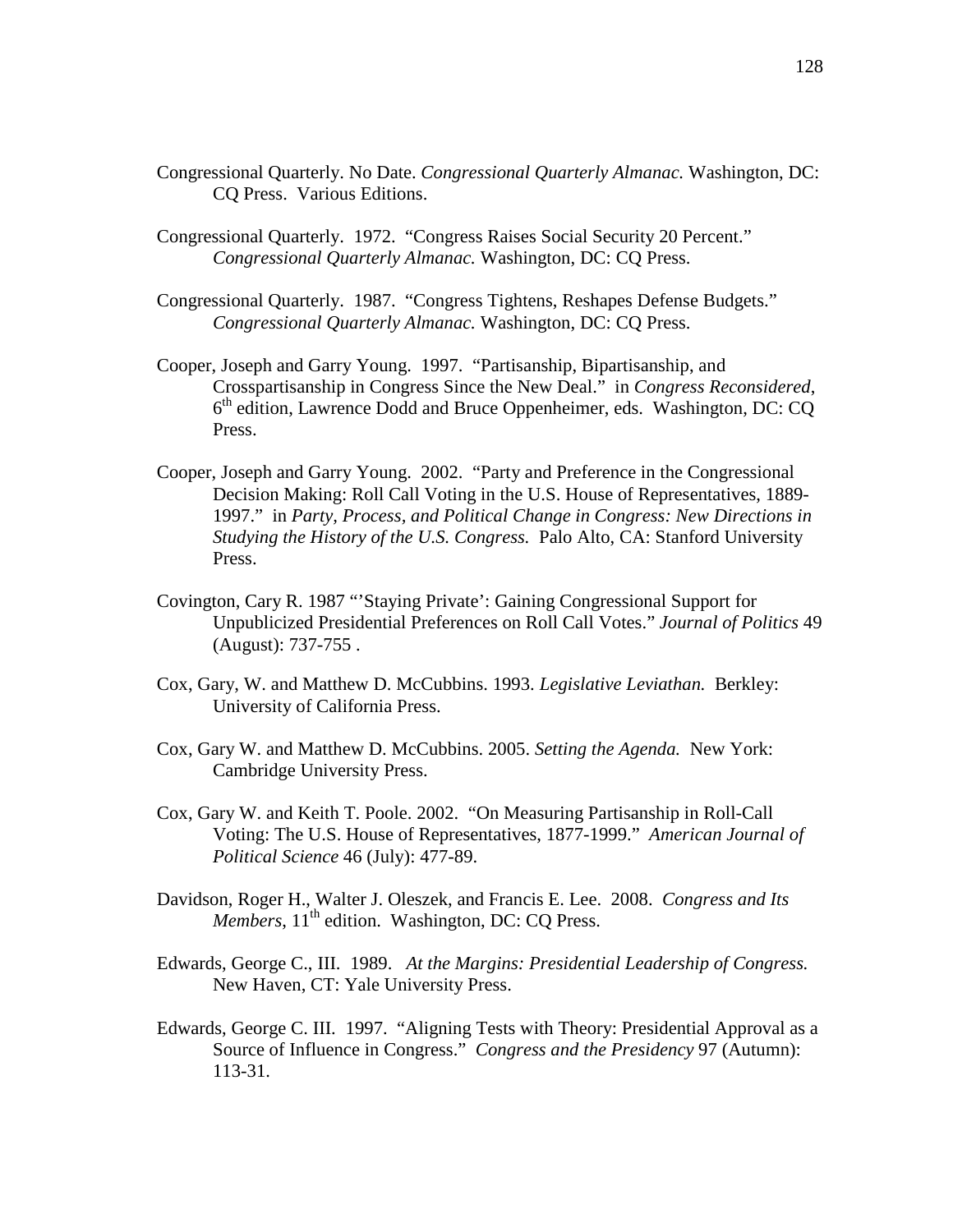- Edwards, George C., III and Andrew Barrett. 2000. "Presidential Agenda Setting in Congress." In *Polarized Politics,* Jon Bond and Richard Fleisher, eds. Washington, DC: CQ Press.
- Edwards, George C., III, Andrew Barrett, and Jeffrey Peake. 1997. "The Legislative Impact of Divided Government." *American Journal of Political Science* 41 (July): 545-63.
- Edwards, George C. III. with Alec M. Gallup. 1990. *Presidential Approval: A Sourcebook*. Baltimore, MD: Johns Hopkins University.
- Fenno, Richard F. Jr. 1973. *Congressmen in Committees*. Boston: Little, Brown and Company.
- Fisher, Louis. 1979. "The Authorization-Appropriations Process in Congress: Formal Rules and Informal Practices." *Catholic University Law Review* 28 (Fall): 51- 105.
- Fleisher, Richard and Jon Bond. 2000. "Partisanship in the President's Quest for Votes on the Floor of Congress." In *Polarized Politics*. Jon Bond and Richard Fleisher, eds. Washington, DC: CQ Press.
- Fleisher, Richard, and Jon R. Bond. 2004. "The Shrinking Middle in the U.S. Congress." *British Journal of Political Science* 34 (July): 429-51.
- Fleisher, Richard, Jon R. Bond, and B. Dan Wood. 2007. "Which Presidents Are Uncommonly Successful in Congress?" in Bert Rockman and Richard W. Waterman, eds., *Presidential Leadership: The Vortex of Presidential Power.*  New York: Oxford University Press.
- Grossman, Michael B., Martha Joynt Kumar, and Francis E. Rourke. 1998. "Secondterm Presidencies: The Aging of Administrations." In *The Presidency & the Political System*, 5th ed., Michael Nelson, ed. Washington, DC: Congressional Quarterly Press
- Hager, Gregory L. and Jeffery C. Talbert. 2000. "Look for the Party Label: Party Influences on Voting in the U.S. House." *Legislative Studies Quarterly* 25 (February): 75-99.
- Hamilton, Lee. 2008. "How Do We Reduce Partisanship?" The Center on Congress at Indiana University. www.centeroncongress.org.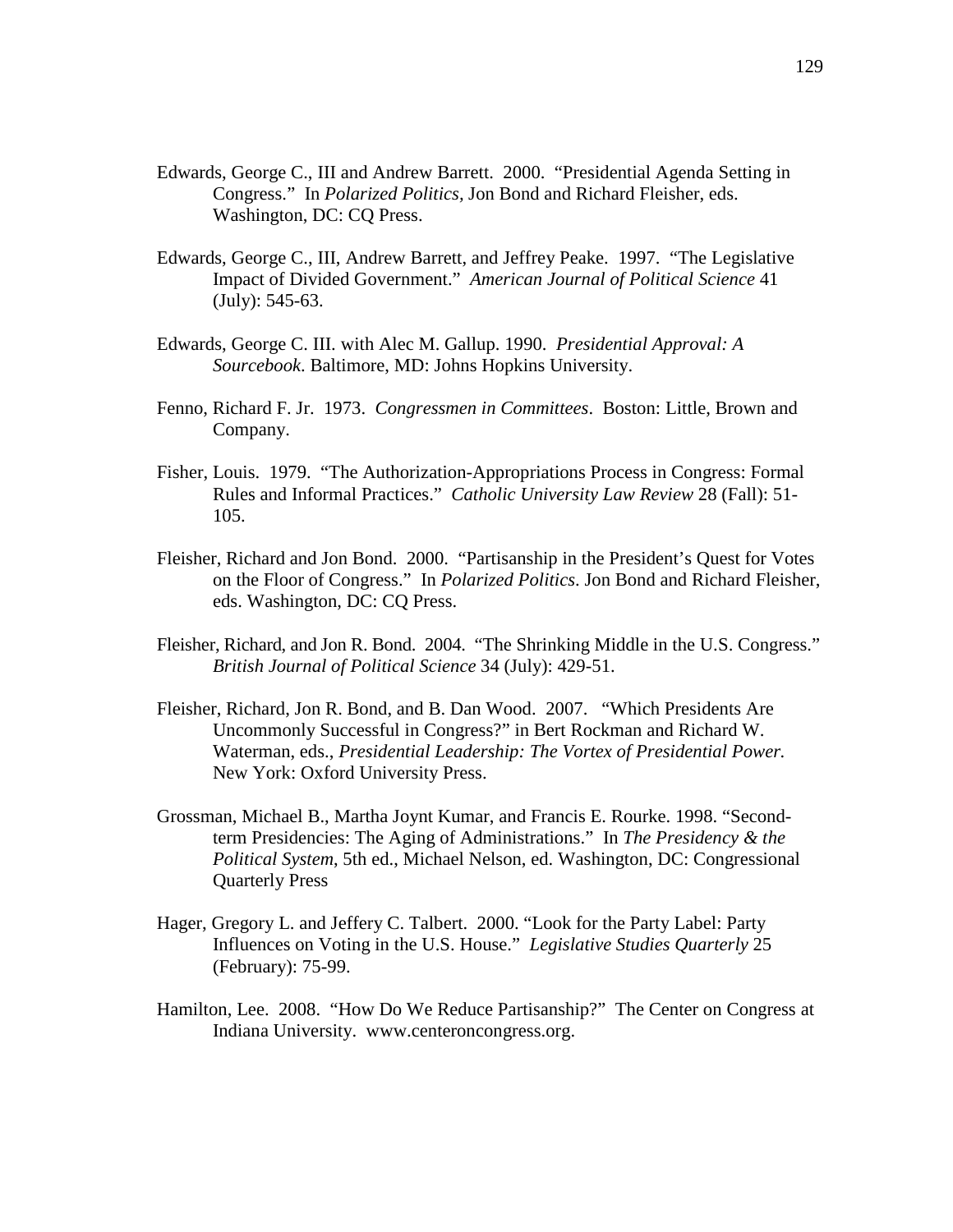- Howell, William, Scott Adler, Charles Cameron, and Charles Riemann. 2000. "Divided Government and the Legislative Productivity of Congress, 1945-94." *Legislative Studies Quarterly* 25 (May):285-312.
- Huber, Peter J. 1967. "The Behavior of Maximum Likelihood Estimates Under Non-Standard Conditions." In *Proceedings of the Fifth Annual Berkeley Symposium on Mathematical Statistics and Probability*, *Volume 1,* Lucien M. LeCam and Jerzy Neyman, eds. Berkeley: University of California Press.
- Hurley, Patricia A. 1979. "Assessing the Potential for Significant Legislative Output in the House of Representatives." *Western Political Quarterly* 31 (March): 45-58.
- Hurley, Patricia A., David Brady, and Joseph Cooper. 1977. "Measuring Legislative Potential for Policy Change." *Legislative Studies Quarterly* 2 (November): 385- 98.
- Jacobson, Gary C. 2003. "Partisan Polarization in Presidential Support: The Electoral Connection," *Congress and the Presidency* 30 (Spring): 1-36.
- Jenkins, Jeffery A. and Timothy P. Nokken. 2008. "Partisanship, the Electoral Connection, and Lame-Duck Sessions of Congress, 1877-2006." *Journal of Politics* 70 (April): 450-65.
- Jenkins, Jeffery A., Eric Schickler, and Jamie L. Carson. 2004. "Constituency Cleavages and Congressional Parties: Measuring Homogeneity and Polarization, 1857-1913." *Social Science History* 28 (Winter): 537-73.
- Jones, Charles O. 1995. "A Way of Life and Law." *American Political Science Review* 89 (March): 1-9.
- Jones, David R. 2001. "Party Polarization and Legislative Gridlock." *Political Research Quarterly* 54 (March): 125-41.
- Kelly, Sean Q. 1993. "Divided We Govern? A Reassessment." *Polity* 25 (Spring): 473- 84.
- Key, V.O. 1964. *Politics, Parties and Pressure Groups*, 5<sup>th</sup> Edition. New York: Crowell.
- King, Gary, Michael Tomz, and Jason Wittenberg. 2000. "Making the Most of Statistical Analyses: Improving Interpretation and Presentation." *American Journal of Political Science* 44 (April): 347-61.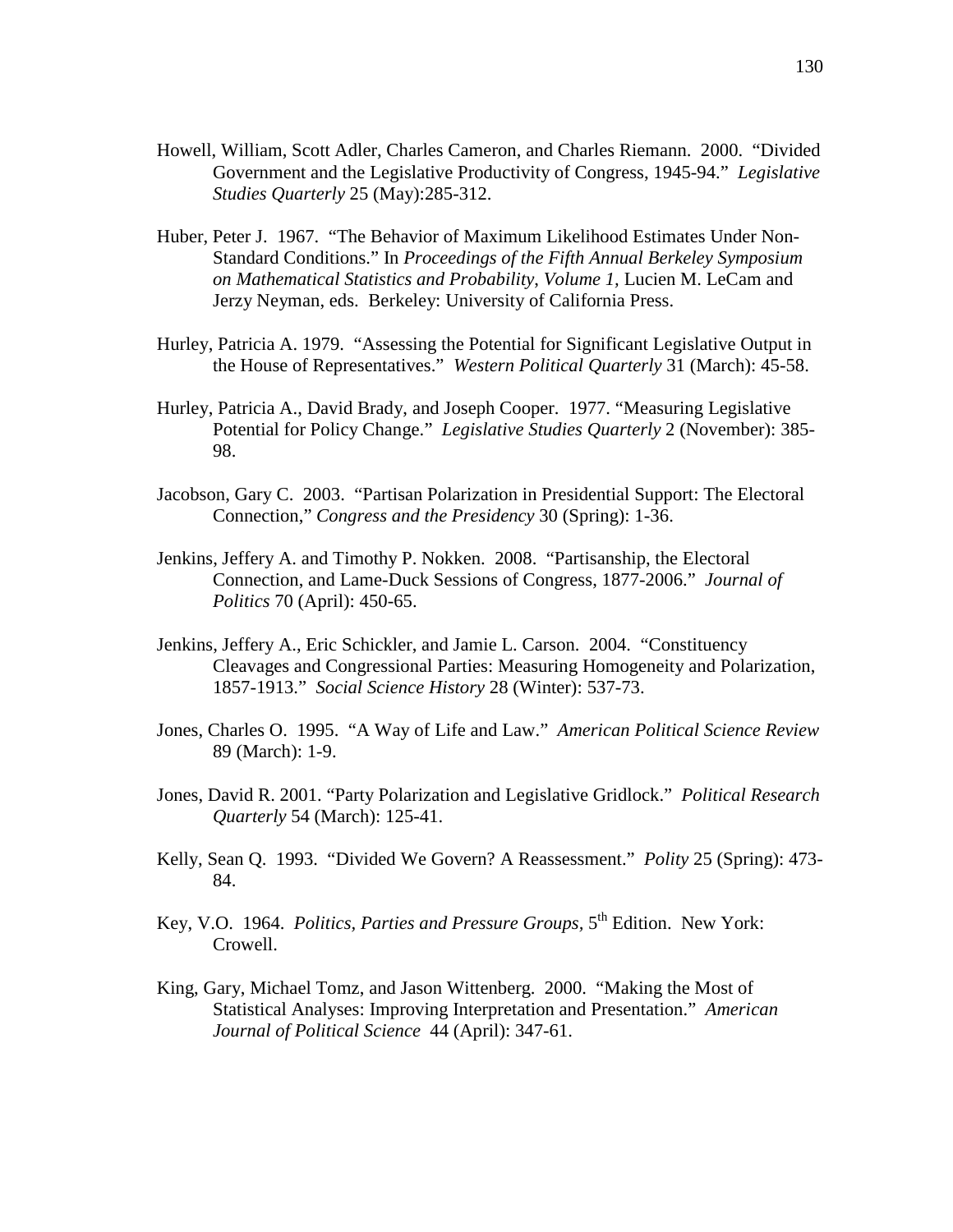- Kingdon, John W. 1977. "Models of Legislative Voting." *Journal of Politics* 39 (August): 563-95.
- Kingdon, John. 1981. *Congressmen's Voting Decisions*, 2nd ed. New York: Harper and Row.
- Krehbiel, Keith. 1993. "Where's the Party?" *British Journal of Political Science* 23 (April): 235-66.
- Krehbiel, Keith. 1998. *Pivotal Politics*. Chicago: University of Chicago Press.
- Krutz, Glen S. 1999. *Explaining Institutional Change: The Rise and Impact of Omnibus Legislating*. Dissertation. Texas A&M University, College Station.
- Krutz, Glen S. 2001. *Hitching a Ride.* Columbus: Ohio State University Press.
- Lawrence, Eric D.; Forrest Maltzman; Steven S. Smith. 2006. "Who Wins? Party Effects in Legislative Voting." *Legislative Studies Quarterly* 31 (February): 33- 69.
- Lee, Francis E. and Bruce I. Oppenheimer. 1999. *Sizing Up the Senate*. Chicago: The University of Chicago Press.
- Long, J. Scott. 1997. *Regression Models for Categorical and Limited Dependent Variables.* Thousand Oaks, CA: Sage Publications.
- Matthews, Donald. 1973. *U.S. Senators and Their World.* New York: W.W. Norton.
- Mayhew, David. 1974. *Congress: The Electoral Connection.* New Haven, CT: Yale University Press.
- Mayhew, David R. 1991. *Divided We Govern.* New Haven, CT: Yale University Press.
- McCarty, Nolan. 2007. "The Policy Effects of Divided Government." in *The Transformation of American Politics,* Paul Pierson and Theda Skocpol, eds. Princeton, NJ: Princeton University Press.
- McCarty, Nolan, Keith T. Poole, and Howard Rosenthal. 2006. *Polarized America.* Cambridge, MA: MIT Press.
- Mill, John Stuart. 1991. *Considerations on Representative Government.* Amherst, NY: Prometheus Books.
- Miller, Warren and Donald Stokes. 1963. "Constituency Influence in Congress." *American Political Science Review* 57 (March): 45-56.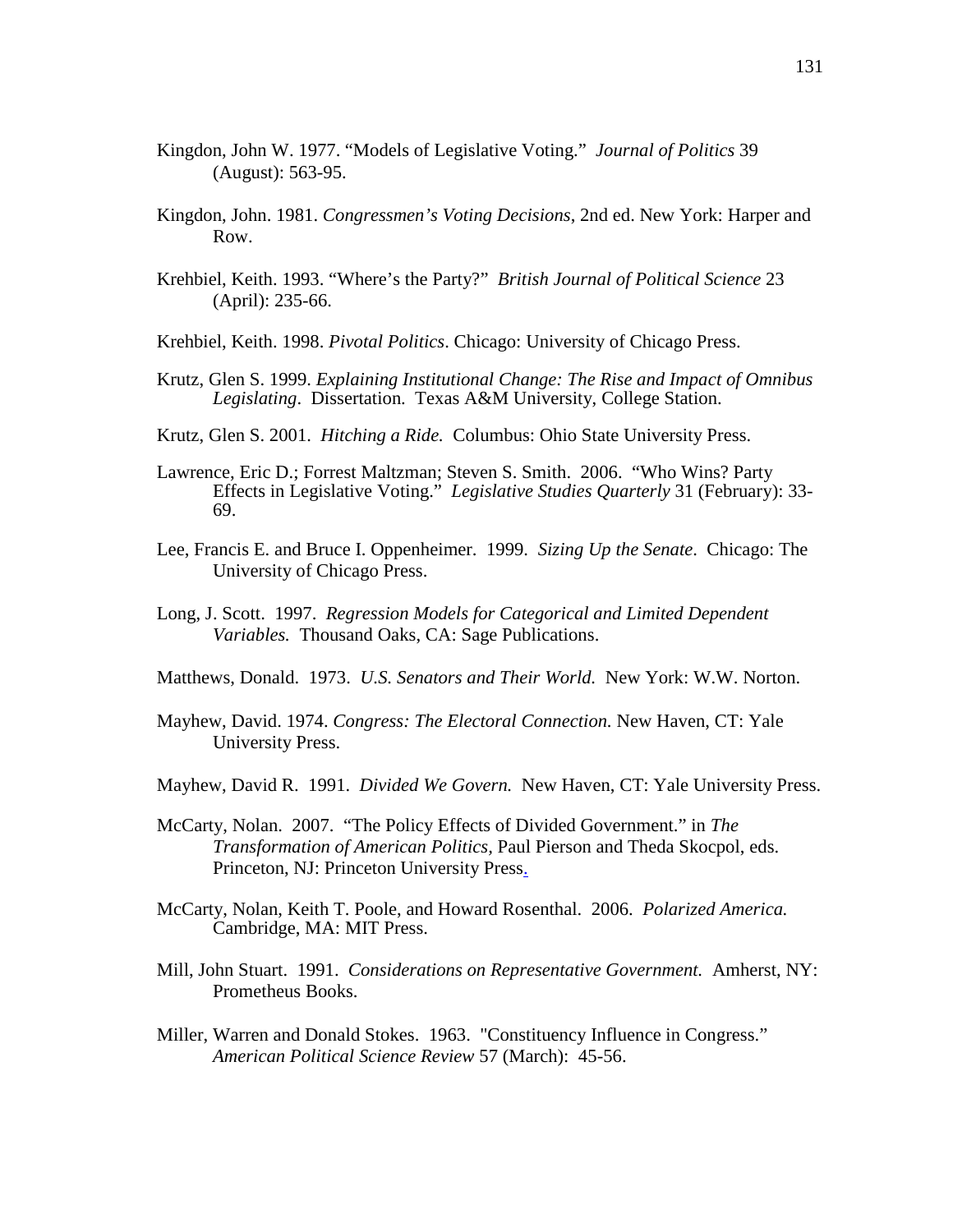- Mouw, Calvin, and Michael MacKuen. 1992. "The Strategic Configuration, Personal Influence, and Presidential Power in Congress." *Western Political Quarterly* 45 (September): 579-608**.**
- Neustadt, Richard. 1960. *Presidential Power*. New York: John Wiley & Sons.
- Ornstein, Norman J., Thomas E. Mann, and Michael J. Malbin. 2008. *Vital Statistics on Congress.* Washington, DC: Brookings Institution Press.
- Ostrom, Charles W, and Dennis M. Simon. 1985. "Promise and Performance: A Dynamic Model of Presidential Popularity." American Political Science Review 79 (June): 334-58.
- Pitkin, Hanna. 1967. *The Concept of Representation.* Berkeley: University of California Press.
- Poole, Keith T. and Howard Rosenthal. 1997. *Congress: A Political-Economic History of Roll Call Voting*. Oxford: Oxford University Press.
- Pfiffner, James A. 1988. *The Strategic Presidency: Hitting the Ground Running*. Chicago: Dorsey.
- Ripley, Randall B. 1969. *Majority Party Leadership in Congress.* Boston: Little, Brown.
- Roberts, Jason M. and Steven Smith. 2003. "Procedural Contexts, Party Strategy, and Conditional Party Voting in the U.S. House of Representatives, 1971-2000. *American Journal of Political Science* 47(April): 305-17.
- Rohde, David. 1991. *Parties and Leaders in the Postreform House.* Chicago: University of Chicago Press.
- Rosenthal, Howard. 2004. "Politics, Public Policy, and Inequality: A Look Back at the Twentieth Century." in *Social Inequality*, Kathryn M. Neckerman, ed. New York: Russell Sage Foundation.
- Rossiter, Clinton. 1960. *Parties and Politics in America.* Ithaca, NY: Cornell University Press.
- Schick, Allen. 2007. *The Federal Budget: Politics, Policy, Process.* Washington, DC: Brookings Institute Press.
- Sinclair, Barbara. 2000. *Unorthodox Lawmaking*, 2<sup>nd</sup> Edition. Washington, DC: CQ Press.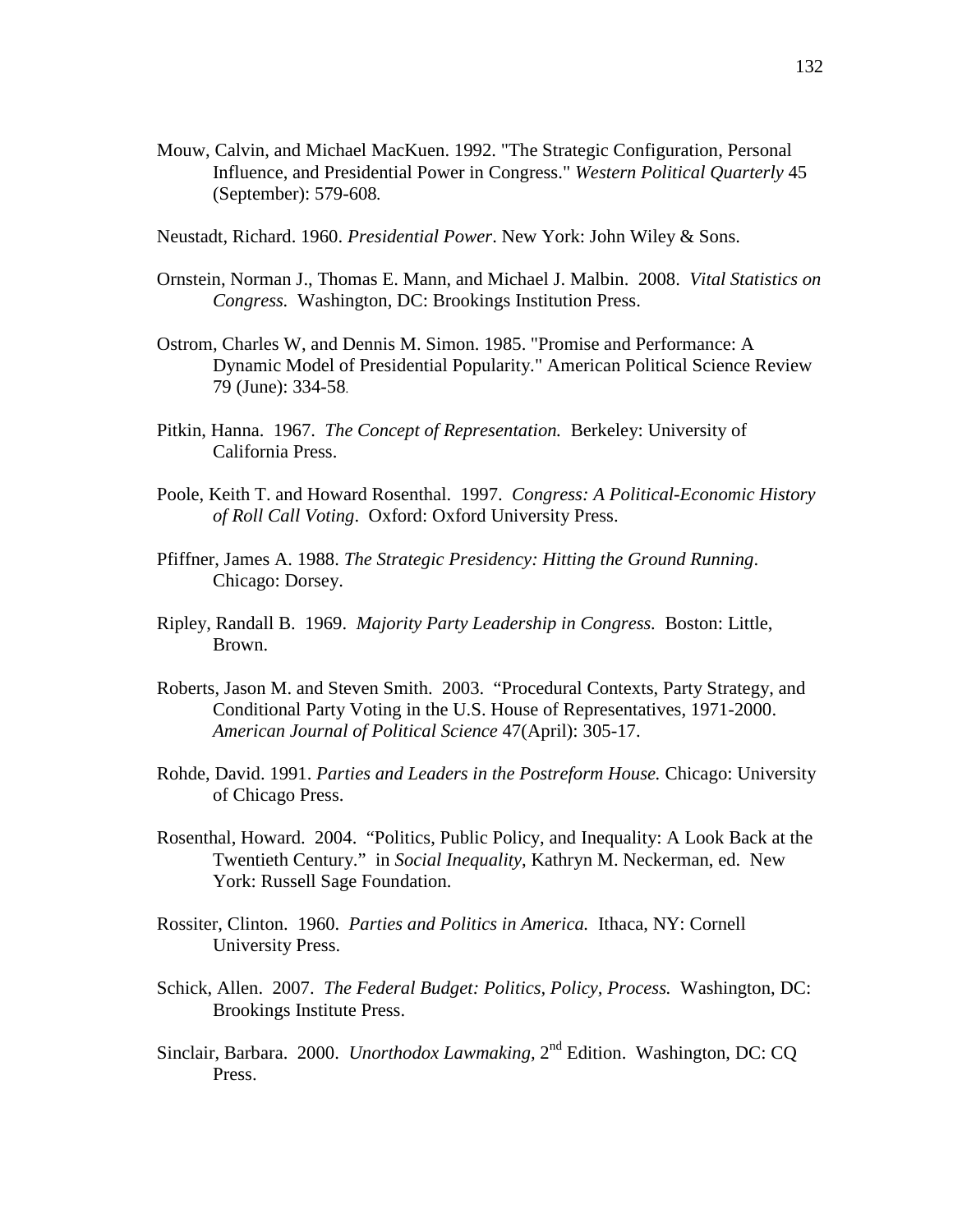- Sinclair, Barbara. 2006. *Party Wars: Polarization and the Politics of National Policy Making.* Norman: University of Oklahoma Press.
- Sinclair, Barbara. 2008. "Spoiling the Sausages? How a Polarized Congress Deliberates and Legislates." in *Red and Blue Nation? Volume 2,* Pietro S. Nivola and David W, Brady, eds. Washington, DC: Brookings Institute Press.
- Stimson, James A. 1985. "Regression in Time and Space: A Statistical Essay." *American Journal of Political Science* 29 (November): 914-47.
- Stimson, James A., Michael B. MacKuen, and Robert S. Erickson. 1995. "Dynamic Representation." *American Political Science Review* (September) 89: 543-65.
- Stonecash, Jeffrey M., Mark D. Brewer, and Mack D. Mariani. 2003. *Diverging Parties.* Boulder, CO: Westview Press.
- Sullivan, Terry. 1988. "Headcounts, Expectations, and Presidential Coalitions in Congress." *American Journal of Political Science* 32 (August ): 567-589.
- Sundquist, James L. 1988. "Needed: A Political Theory for the New Era of Coalition Government in the United States." *Political Science Quarterly,* 103 (Winter):613-35.
- Taylor, Andrew J. 1996. "The Ideological Development of Parties in Washington, 1947-1994." *Polity* 29 (Winter): 273-92.
- Theriault, Sean M. 2008. *Party Polarization in Congress.* New York: Cambridge University Press.
- Thorson, Gregory. 1998. "Divided Government and the Passage of Partisan Legislation, 1947-1990." *Political Research Quarterly* 51 (September): 751-64.
- Thorson, Gregory R. and Tasina Nitzsche. 2000. "Politics and Policy in the 103<sup>rd</sup> and 104<sup>th</sup> Congresses: Evaluating the Effects of Divided Government in the Postreform Era." *Congress and the Presidency* 27 (Spring): 1-14.
- Truman, David B. 1971. *The Governmental Process*, 2<sup>nd</sup> Edition, New York: Alfred A. Knopf.
- Weisberg, Herbert F. 1978. "Evaluating Theories of Congressional Roll Call Voting." *American Journal of Political Science* 22 (August): 554-77.
- Wilson, Woodrow. 1911. *Constitutional Government in the United States.* New York: Columbia University Press.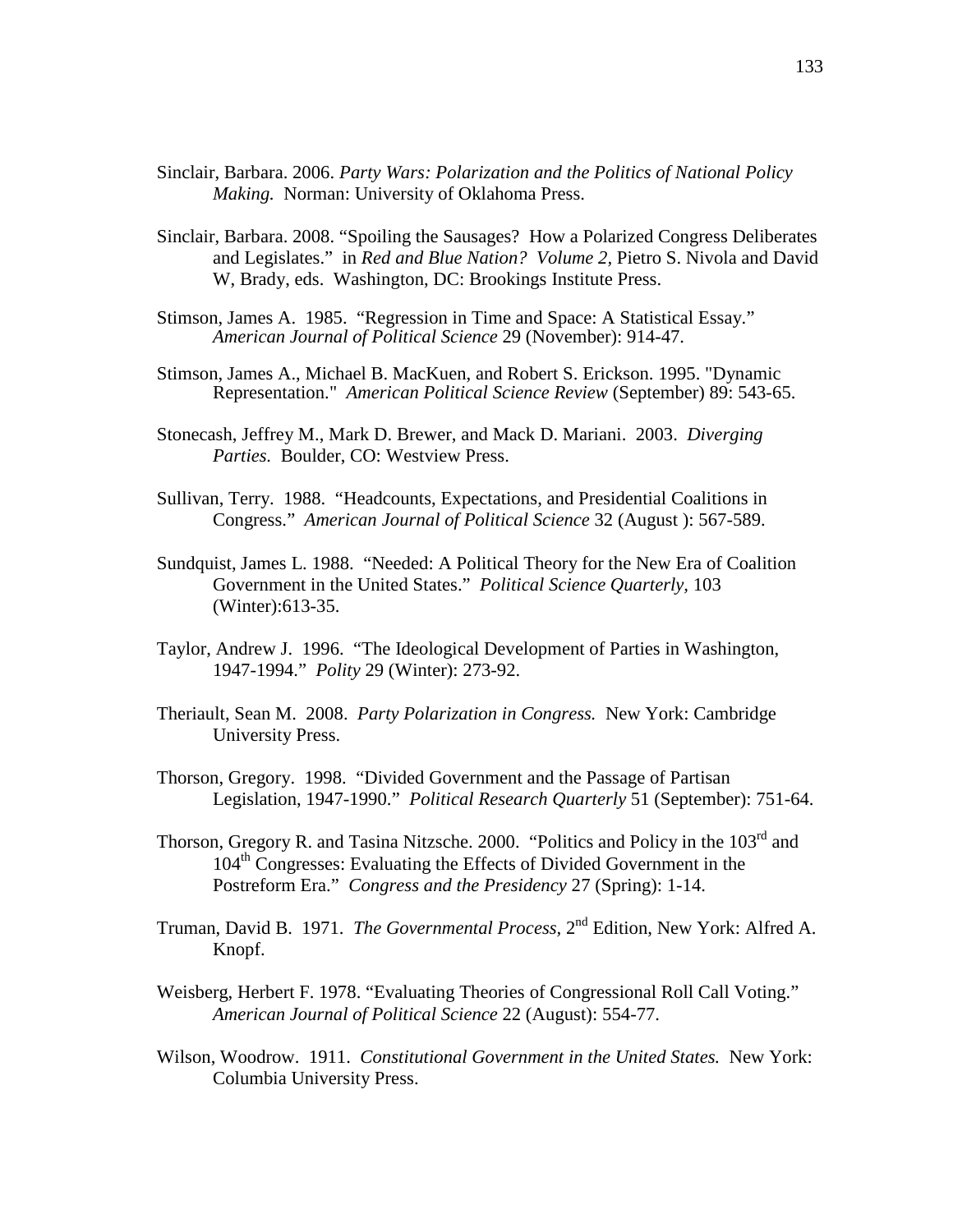### APPENDIX A

### LIST OF BILLS USED IN ANALYSIS

| $80th Congress (1947-48)$ |              |                                              |
|---------------------------|--------------|----------------------------------------------|
| H J RES                   | 296          | Social Security                              |
| <b>HR</b>                 | $\mathbf{1}$ | <b>Income Tax Reduction</b>                  |
| <b>HR</b>                 | 29           | Anti-Poll Tax Bill                           |
| <b>HR</b>                 | 49           | Hawaii Statehood                             |
| HR                        | 573          | Department of Health, Education and Security |
| HR.                       | 1237         | Pesticides                                   |
| HR                        | 2157         | Portal to Portal Pay                         |
| HR                        | 2245         | Repeal of Margarine Taxes                    |
| <b>HR</b>                 | 3203         | <b>Rent Control</b>                          |
| HR.                       | 3950         | <b>Second Tax Reduction Bill</b>             |
| HR                        | 4273         | Equal Pay for Women                          |
| <b>HR</b>                 | 4278         | Universal Military Training                  |
| HR                        | 4790         | <b>Tax Reduction</b>                         |
| HR                        | 5666         | Alaska Statehood                             |
| <b>HR</b>                 | 5673         | Anti-Lynching Bill                           |
| HR                        | 5852         | Mundt-Nixon Anti-Communist Bill              |
| HR                        | 6227         | DC Home Rule                                 |
| HR                        | 6248         | Agriculture Act of 1948                      |
| HR                        | 6481         | <b>Government Corporations</b>               |
| S                         | 110          | Railroad Anti-trust Exemption                |
| S                         | 418          | <b>Water Pollution</b>                       |
| S                         | 472          | Aid to Education                             |
| S                         | 526          | <b>Science Funding</b>                       |
| S                         | 545          | <b>National Health Act</b>                   |
| S                         |              | 758 Unification of Armed Forces              |
| S                         |              | 814 Wool Price Controls                      |
| S                         | 866          | <b>Housing Bill</b>                          |
| S                         |              | 938 Greek-Turkish Aid Bill                   |
| S                         | 984          | <b>Federal Fair Employment Practices</b>     |
| S                         | 1320         | <b>National Health Insurance</b>             |
| S                         | 1390         | <b>Labor Extension Service</b>               |
| S                         | 1556         | <b>Equal Pay for Women</b>                   |
| S                         | 1774         | Foreign Relief Bill                          |
| S                         | 1988         | Tidelands                                    |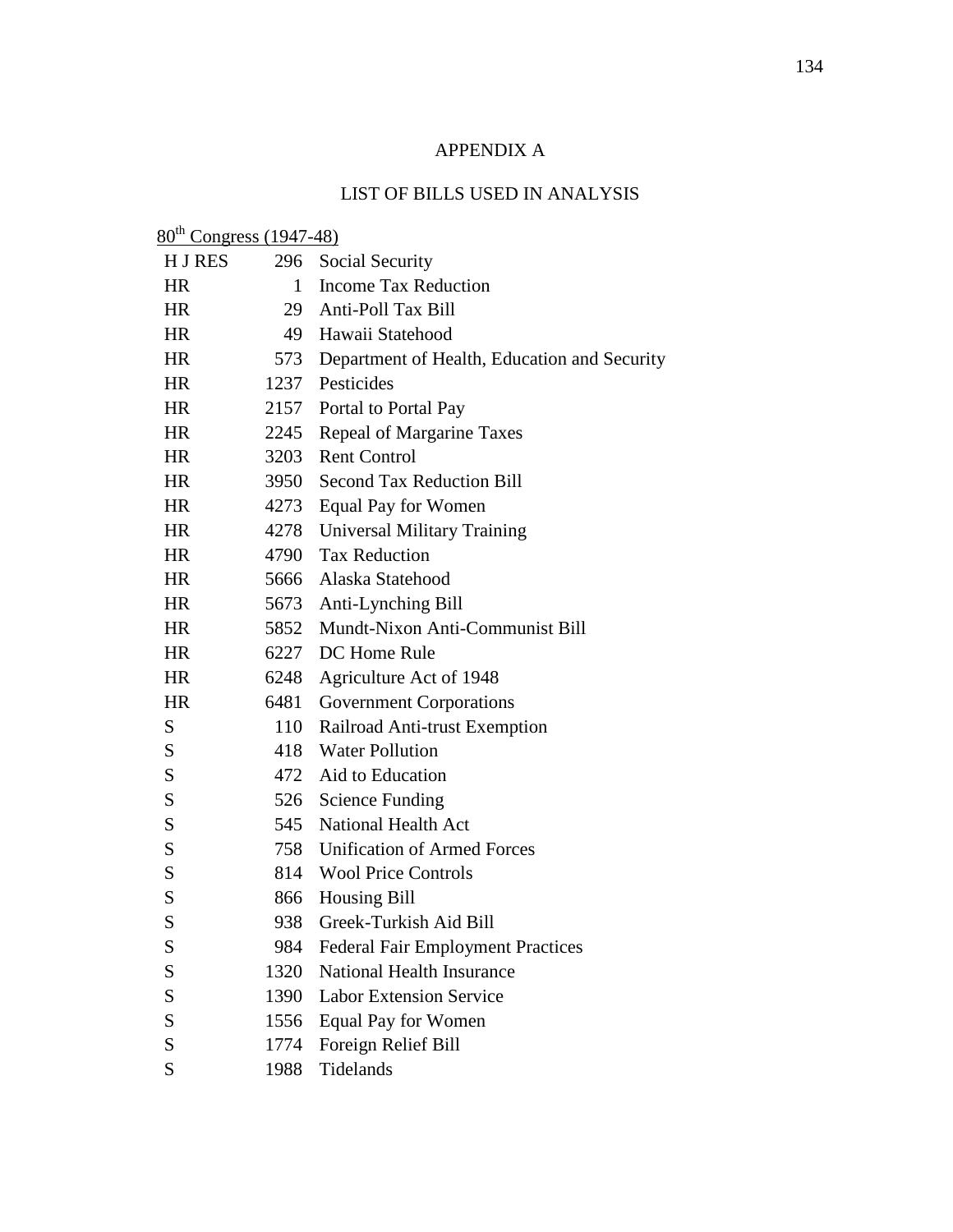| S              |     | 2062 Minimum Wage Increase     |
|----------------|-----|--------------------------------|
| S              |     | 2202 European Recovery Plan    |
| S              |     | 2242 Displaced Persons         |
| S              |     | 2622 Federalize National Guard |
| S              |     | 2655 Selective Service         |
| S              |     | 2860 Anti-Lynching Bill        |
| <b>S J RES</b> |     | 111 St. Lawrence Seaway        |
| <b>S J RES</b> |     | 157 Anti-Inflation             |
| <b>S J RES</b> | 167 | Anti-Inflation                 |

## 81<sup>st</sup> Congress (1949-50)

| <b>HJRES</b> | 238  | Naturalization without Racial Discrimination     |
|--------------|------|--------------------------------------------------|
| <b>HR</b>    | 49   | Hawaii Statehood                                 |
| <b>HR</b>    | 184  | Department of Health, Education, and Security    |
| HR.          | 331  | Alaska Statehood                                 |
| <b>HR</b>    | 782  | <b>Establish Department of Welfare</b>           |
| <b>HR</b>    | 1211 | Trade Agreement Extension Act of 1949            |
| <b>HR</b>    | 1758 | <b>Natural Gas Act Amendment</b>                 |
| <b>HR</b>    | 2032 | Labor-Management Relations Act                   |
| <b>HR</b>    | 3199 | Anti poll tax bill                               |
| <b>HR</b>    | 4286 | Columbia Valley Administration                   |
| <b>HR</b>    | 4453 | <b>Fair Employment Practices Commission</b>      |
| <b>HR</b>    |      | 4617 Veterans' Pensions                          |
| <b>HR</b>    | 5345 | Agriculture Act of 1949                          |
|              |      | Fair Labor Standards Act Amendment (Minimum Wage |
| <b>HR</b>    | 5856 | Increase)                                        |
| <b>HR</b>    | 5895 | <b>Mutual Defense Assistance Act</b>             |
| <b>HR</b>    | 5992 | Submerged Lands                                  |
| <b>HR</b>    | 6000 | Social Security Act Amendments of 1949           |
| <b>HR</b>    | 6567 | Commodity Credit Corp. Borrowing Authority       |
| <b>HR</b>    | 7797 | Foreign Economic Assistance Act of 1950          |
| <b>HR</b>    | 8195 | <b>Postal Delivery Service Restoration</b>       |
| <b>HR</b>    | 8920 | Revenue Act                                      |
| <b>HR</b>    |      | 9176 Defense Production Act                      |
| <b>HR</b>    |      | 9827 Excess Profits Tax                          |
| S            | 75   | Central Arizona Water and Power Project          |
| S            | 91   | Anti-lynching Bill                               |
| S            | 246  | <b>Educational Finance Act</b>                   |
| S            | 247  | <b>National Science Foundation</b>               |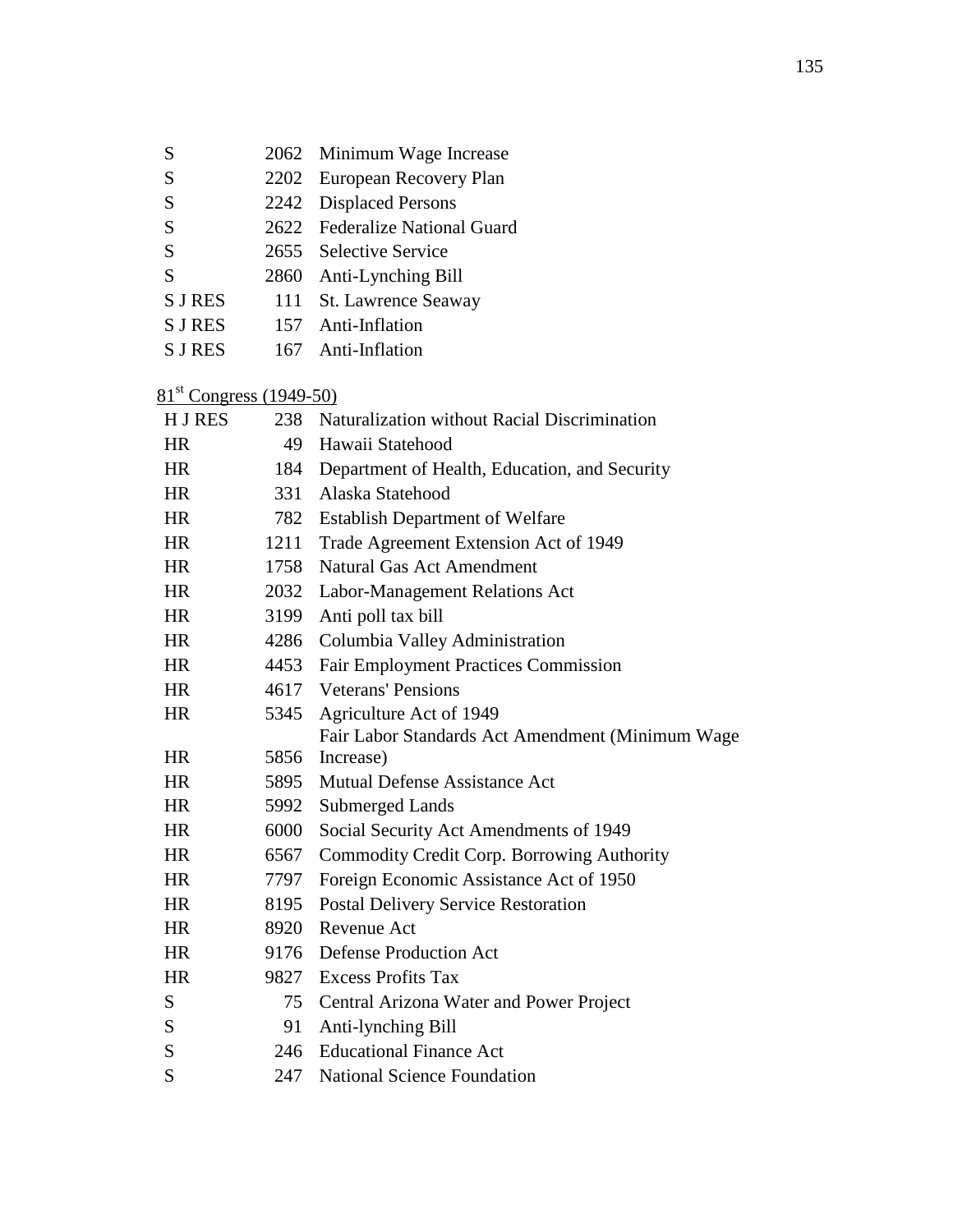| S         | 249                                 | <b>National Labor Relations Act</b>                        |
|-----------|-------------------------------------|------------------------------------------------------------|
| S         |                                     | 706 Equal Pay for Equal Work                               |
| S         |                                     | 1008 Basing Point Pricing                                  |
| S         | 1070                                | National Housing Act of 1949                               |
| S         |                                     | 1160 Missouri Valley Authority                             |
| S         |                                     | 1209 European Recovery Program                             |
| S         |                                     | 1527 DC Home Rule                                          |
| S         |                                     | 1631 Columbia Valley Administration                        |
| S         |                                     | 1679 National Health Insurance                             |
| S         |                                     | 2213 Postmaster Appointments                               |
| S         |                                     | 2319 Aid to Korea                                          |
| ${\bf S}$ |                                     | 2912 Labor Unions Anti-trust                               |
| ${\bf S}$ |                                     | 3181 Housing and Rent Act of 1950                          |
| S         | 3463                                | Railway Strike Bans                                        |
| S         | 4062                                | Universal Military Training                                |
|           |                                     |                                                            |
|           | 82 <sup>nd</sup> Congress (1951-52) |                                                            |
| <b>HR</b> | 403                                 | Racial Restrictions on Naturalization                      |
| <b>HR</b> |                                     | 1612 Trade Agreements Extension Act                        |
| <b>HR</b> |                                     | 2536 Saint Lawrence Seaway                                 |
| <b>HR</b> | 3193                                | <b>Disability Pension Increase</b>                         |
| <b>HR</b> |                                     | 4473 Revenue Act of 1951                                   |
| <b>HR</b> |                                     | 5678 Immigration, Naturalization, and Nationality Revision |
| <b>HR</b> | 5743                                | Hell's Canyon Project                                      |
| <b>HR</b> |                                     | 5904 Universal Military Training and Service               |
| <b>HR</b> |                                     | 7005 Mutual Security Act of 1952                           |
| <b>HR</b> | 7800                                | Social Security Increase                                   |
| S         | 49                                  | Hawaii Statehood                                           |
| S         | 50                                  | Alaska Statehood                                           |
| S         | 75                                  | Central Arizona Water and Power Project                    |
| S         | 719                                 | Good Faith Pricing                                         |
| S         | 1140                                | Federal Department of Health                               |
| S         | 1203                                | New Federal Judgeships                                     |
| S         | 1717                                | <b>Defense Production Act</b>                              |
| S         | 1976                                | D.C. Home Rule                                             |
| S         | 2441                                | Universal Military Training and Service                    |
| S         |                                     | 2594 Defense Production and Housing and Rent Amendments    |
| S         | 2999                                | Seizure of Vital Plants During Labor Disputes              |
| S         | 3368                                | Civil Rights, FEPC                                         |
|           |                                     |                                                            |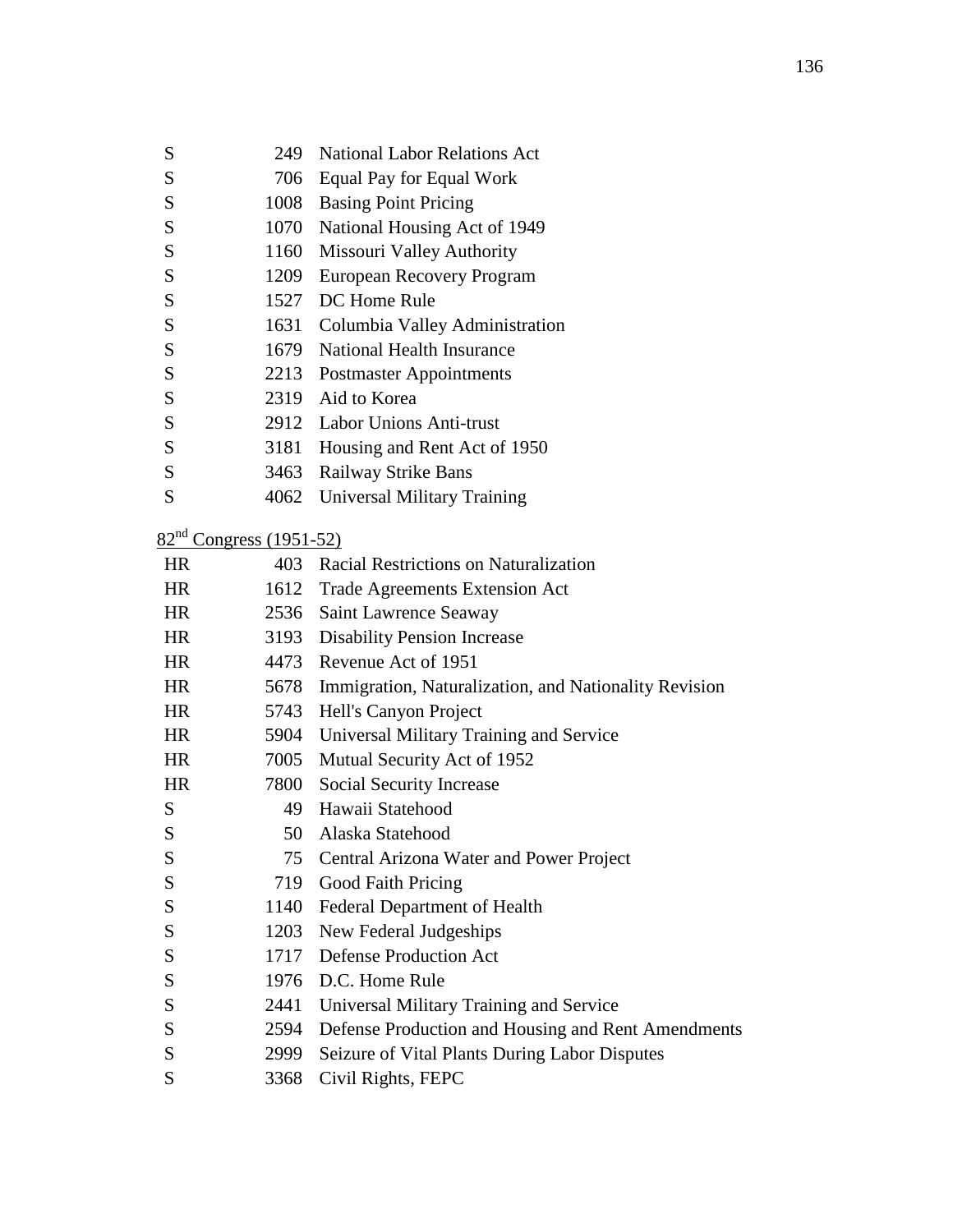| S                                   | 3407 | Permit Truman to Operate Steel Industry                |
|-------------------------------------|------|--------------------------------------------------------|
| <b>SJRES</b>                        | 20   | <b>Tidelands Leases</b>                                |
| <b>SJRES</b>                        | 27   | St. Lawrence Seaway                                    |
| 83 <sup>rd</sup> Congress (1953-54) |      |                                                        |
| <b>HR</b>                           |      | 2545 Taft-Hartley Revisions                            |
| <b>HR</b>                           |      | 3575 Hawaii-Alaska Statehood                           |
| <b>HR</b>                           |      | 4198 Tidelands                                         |
| <b>HR</b>                           |      | 4351 Niagara River Power                               |
| <b>HR</b>                           | 4449 | <b>Upper Colorado River Project</b>                    |
| <b>HR</b>                           | 4663 | <b>First Independent Offices Appropriation</b>         |
| <b>HR</b>                           |      | 5134 Continental Shelf                                 |
| <b>HR</b>                           |      | 6672 National Debt Limit                               |
| <b>HR</b>                           |      | 7839 Housing Redevelopment                             |
| <b>HR</b>                           |      | 8356 Health Re-insurance                               |
| <b>HR</b>                           | 8649 | Wiretapping                                            |
| <b>HR</b>                           | 9366 | Social Security Extension                              |
| <b>HR</b>                           | 9474 | Reciprocal Trade Extension                             |
| <b>HR</b>                           | 9678 | Mutual Security Authorization                          |
| <b>HR</b>                           | 9709 | <b>Unemployment Compensation</b>                       |
| <b>HR</b>                           | 9757 | <b>Atomic Energy</b>                                   |
| S                                   | 1555 | <b>Upper Colorado River Project</b>                    |
| S                                   | 2150 | Saint Lawrence Seaway                                  |
| S                                   | 2601 | <b>School Construction</b>                             |
| S                                   | 2650 | <b>Taft-Hartley Revisions</b>                          |
| S                                   | 3067 | Secretary of State Reports on International Agreements |
| S                                   | 3114 | <b>Health Re-insurance</b>                             |
| S                                   | 3706 | <b>Communist Control Act</b>                           |
|                                     |      |                                                        |

# 84<sup>th</sup> Congress (1955-56)

| <b>HJRES</b> |   | 159 Formosa Policy           |
|--------------|---|------------------------------|
| <b>HR</b>    | 1 | Reciprocal Trade Extension   |
| <b>HR</b>    | 3 | <b>State Sedition Laws</b>   |
| <b>HR</b>    |   | 12 Farm Price Supports       |
| <b>HR</b>    |   | 627 Civil Rights             |
| <b>HR</b>    |   | 2535 Alaska-Hawaii Statehood |
| <b>HR</b>    |   | 4259 Tax Reduction           |
| <b>HR</b>    |   | 4719 Hells Canyon Dam        |
| HR           |   | 6645 Natural Gas             |
|              |   |                              |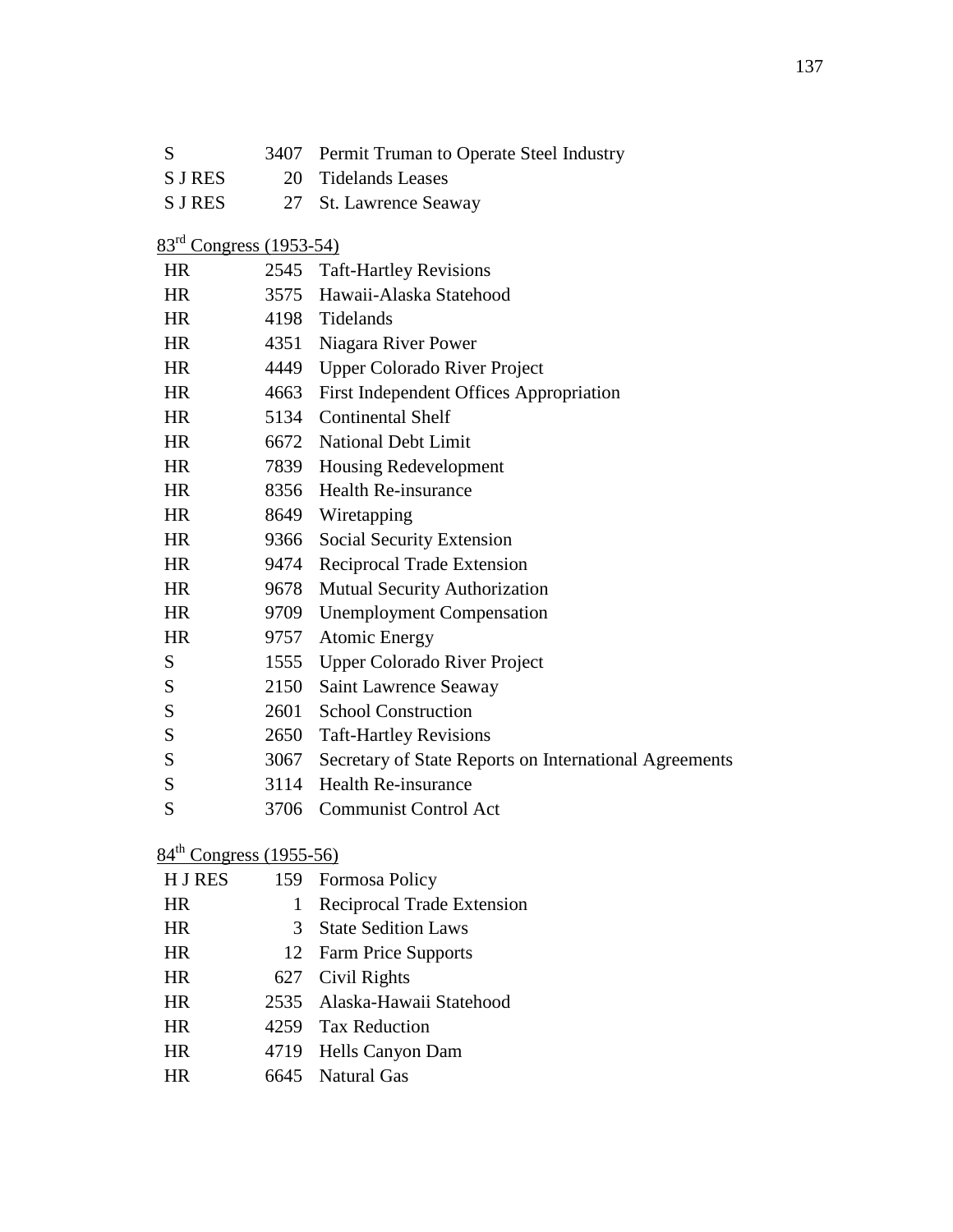| HR        | 6888         | <b>Immigration Bill</b>                 |
|-----------|--------------|-----------------------------------------|
| HR        | 7225         | Social Security                         |
| <b>HR</b> |              | 7535 School Aid Bill                    |
| <b>HR</b> |              | 7886 Veterans' Pensions                 |
| <b>HR</b> |              | 9424 Anti-trust Revisions               |
| <b>HR</b> | 10660        | <b>Highway Construction</b>             |
| <b>HR</b> | 11380        | <b>Postal Rates</b>                     |
| <b>HR</b> | 11742        | <b>Public Housing</b>                   |
| S         | $\mathbf{1}$ | Postal Service Pay Raise                |
| S         | 500          | Colorado River Storage                  |
| S         | 636          | Campaign Finance Reform                 |
| S         | 669          | D.C. Home Rule                          |
| S         | 1333         | Hells Canyon Dam                        |
| S         | 2126         | Housing Act of 1955                     |
| S         | 2168         | Minimum Wage Increase                   |
| S         | 2663         | <b>Depressed Areas</b>                  |
| S         | 3617         | <b>State Sedition Laws</b>              |
| S         | 4050         | <b>Federal Employee Security Firing</b> |
| S         | 4146         | <b>Atomic Reactors</b>                  |

# 85<sup>th</sup> Congress (1957-58)

| <b>HJRES</b> | 117   | <b>President's Mideast Doctrine</b>        |
|--------------|-------|--------------------------------------------|
| <b>HR</b>    | 1     | <b>School Construction</b>                 |
| <b>HR</b>    | 3     | <b>Preemption Doctrine</b>                 |
| <b>HR</b>    | 10    | Self Employed Retirement Funds             |
| HR.          | 49    | Hawaii Statehood                           |
| <b>HR</b>    | 6127  | Civil Rights Act of 1957                   |
| <b>HR</b>    | 7125  | <b>Technical Changes to Excise Tax</b>     |
| <b>HR</b>    | 7383  | Nuclear Insurance                          |
| <b>HR</b>    | 7999  | Statehood for Alaska                       |
| HR.          | 8525  | Natural Gas                                |
| <b>HR</b>    | 12065 | <b>Temporary Unemployment Compensation</b> |
| <b>HR</b>    | 12181 | Mutual Security Act of 1958                |
| <b>HR</b>    | 12541 | Defense Reorganization                     |
| <b>HR</b>    | 12575 | NASA Established                           |
| HR.          | 12591 | <b>Trade Agreements Extension Act</b>      |
| <b>HR</b>    | 12695 | Corporate and Excise Tax Extension         |
| HR           | 13067 | Farm Surpluses for Food Stamps             |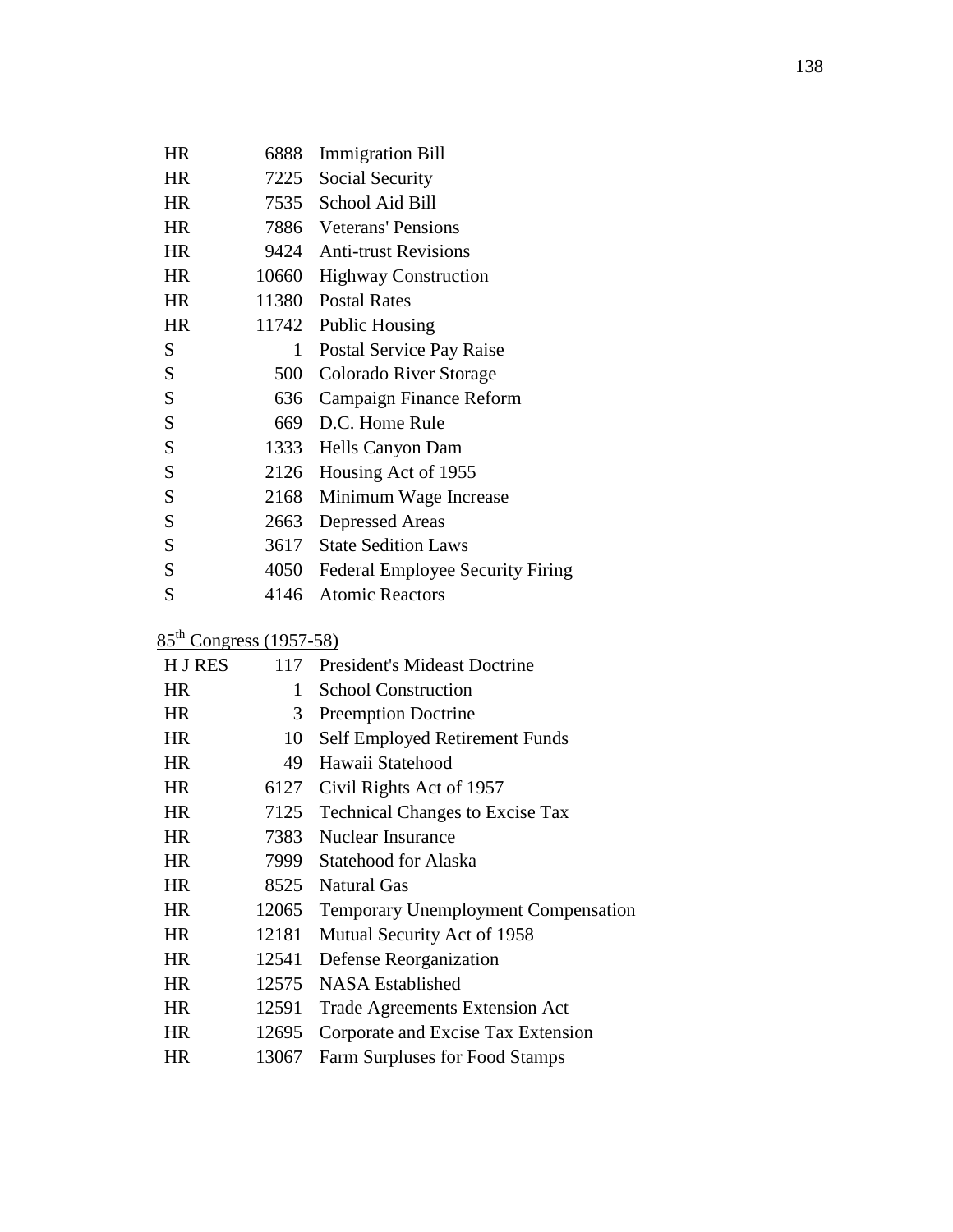| <b>HR</b>                    | 13247          | <b>National Defense Education</b>                  |
|------------------------------|----------------|----------------------------------------------------|
| <b>HR</b>                    | 13254          | <b>Food Additives</b>                              |
| <b>HR</b>                    | 13549          | <b>Social Security Amendments</b>                  |
| ${\bf S}$                    | 11             | Price Discrimination in cosmetics, food, and drugs |
| S                            |                | 50 Hawaii Statehood                                |
| S                            | 555            | Hell's Canyon Dam                                  |
| S                            | 1411           | <b>Federal Employee Security Firings</b>           |
| S                            | 1451           | <b>Financial Institutions Act</b>                  |
| S                            | 1846           | D.C. Home Rule                                     |
| S                            |                | 2150 Campaign Finance                              |
| ${\bf S}$                    | 2646           | <b>Supreme Court Powers</b>                        |
| S                            | 2792           | <b>Immigration Law Revisions</b>                   |
| ${\bf S}$                    | 3497           | <b>Community Facilities</b>                        |
| S                            | 3778           | <b>Transportation Act</b>                          |
| S                            | 3974           | Labor-Management Reporting and Disclosure Act      |
| S                            | 4035           | Housing Act                                        |
| ${\bf S}$                    | 4036           | <b>Domestic Minerals Stabilization</b>             |
| S                            | 4071           | Agriculture Bill                                   |
| S                            | 4110           | <b>Communists Passports</b>                        |
| <b>S J RES</b>               | 162            | <b>Agriculture Price Supports</b>                  |
| $86^{th}$ Congress (1959-60) |                |                                                    |
| <b>HR</b>                    | 3 <sup>1</sup> | Limits on Federal Courts Striking Down State Laws  |
| <b>HR</b>                    | 5              | Foreign Investment Incentive Tax                   |
| <b>HR</b>                    | 10             | <b>Self Employed Retirement Taxes</b>              |
| <b>HR</b>                    | 781            | Department of Urban Affairs                        |
| HR                           | 3460           | <b>TVA</b> Authorization                           |
| <b>HR</b>                    | 3610           | <b>Water Pollution</b>                             |
| HR                           | 4267           | <b>College Construction</b>                        |
| HR                           | 4957           | <b>Mallory Rule</b>                                |
| HR                           | 7500           | Mutual Security Act of 1959                        |
| HR                           | 7523           | <b>Tax Rates</b>                                   |
| HR                           | 7650           | <b>Veterans' Pensions</b>                          |
| <b>HR</b>                    | 8121           | <b>Industrial Security</b>                         |
| <b>HR</b>                    | 8601           | Civil Rights                                       |
| HR                           | 8678           | Federal Highway Aid                                |
| HR                           | 9035           | <b>Savings Bonds Interest Rates</b>                |
| <b>HR</b>                    | 9069           | Passports for Communists                           |
| HR                           | 9070           | <b>Common Site Picketing</b>                       |
|                              |                |                                                    |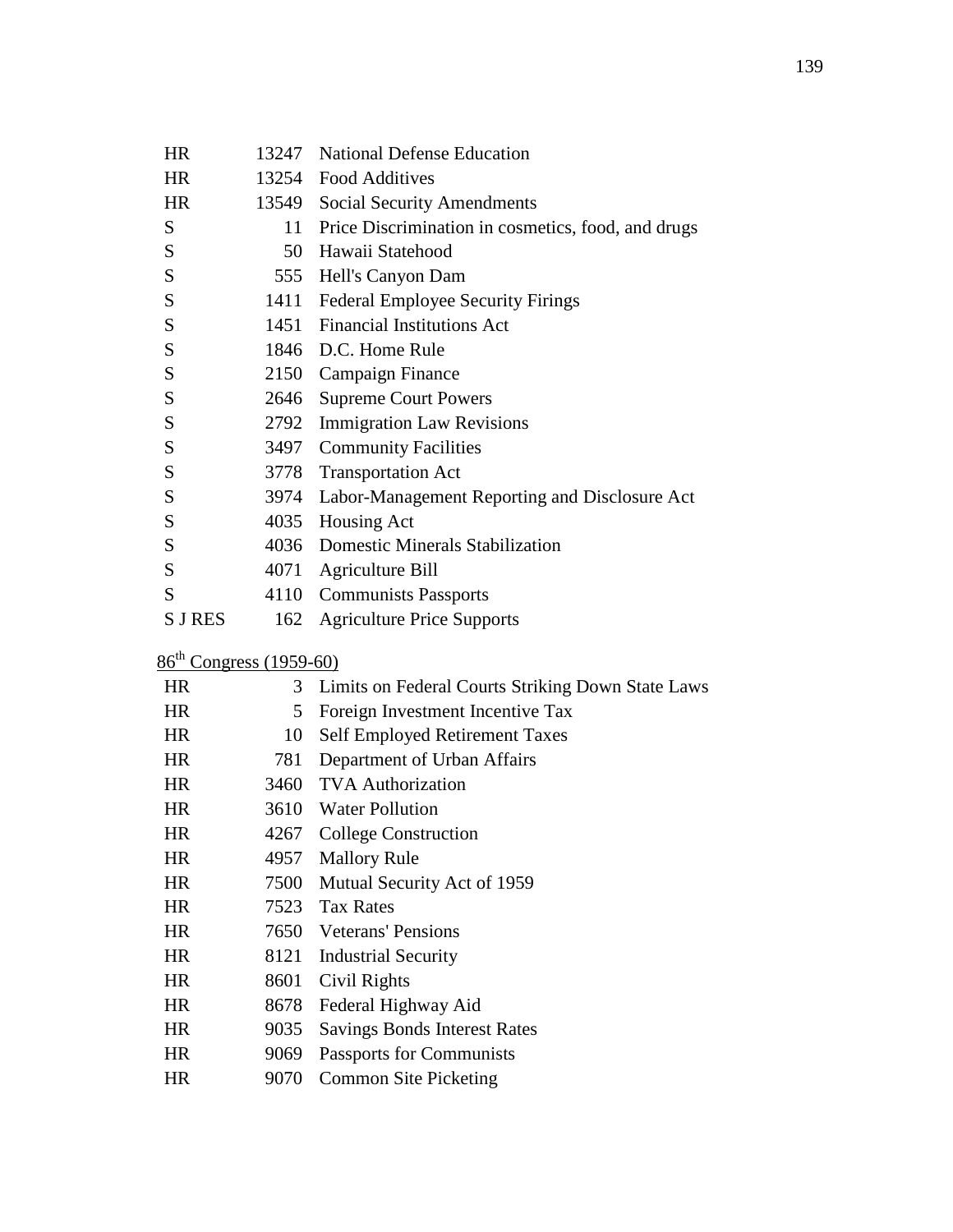| <b>HR</b>                 |              | 9883 Postal and Federal Employees Salary Increase            |
|---------------------------|--------------|--------------------------------------------------------------|
| <b>HR</b>                 |              | 10128 School Construction                                    |
| <b>HR</b>                 |              | 12261 Wheat Program                                          |
| HR.                       |              | 12677 Minimum Wage                                           |
| <b>HR</b>                 |              | 13062 Dominican Sugar                                        |
| S                         | $\mathbf{1}$ | <b>Federal Airport Grants</b>                                |
| S                         |              | 8 Emergency Federal Assistance for School Construction       |
| ${\bf S}$                 |              | 50 Hawaii Statehood                                          |
| S                         | 57           | <b>Housing Bill</b>                                          |
| ${\bf S}$                 |              | 144 Rural Electrification Administration Functions           |
| ${\bf S}$                 |              | 722 Economic Redevelopment Loans                             |
| S                         |              | 812 Youth Conservation Corp                                  |
| ${\bf S}$                 |              | 1017 College Construction                                    |
| ${\bf S}$                 |              | 1138 Veterans' Benefits                                      |
| S                         |              | 1555 Labor-Management Reporting and Disclosure Act           |
| ${\bf S}$                 |              | 1697 Economic Aid to Communist Countries                     |
| S                         |              | 2436 Clean Elections                                         |
| S                         |              | 2539 Housing Bill                                            |
| ${\bf S}$                 |              | 2643 Common Site Picketing                                   |
| S                         |              | 2759 Wheat Program                                           |
| $87th Congress (1961-62)$ |              |                                                              |
| H J RES                   |              | 636 Quality Stabilization Act                                |
| HR.                       |              | 2010 Mexican Farm Labor Program Extension                    |
| <b>HR</b>                 |              | 3935 Fair Labor Standards Amendments (minimum Wage Increase) |
| <b>HR</b>                 |              | 4222 Medical Insurance for the Aged                          |
| <b>HR</b>                 |              | 4510 Emergency Feed Grain Program                            |
| <b>HR</b>                 |              | 4806 Temporary Extended Unemployment Compensation            |
| HR                        | 4999         | <b>Medical Training Aid</b>                                  |
| HR                        | 6027         | <b>Social Security Amendments</b>                            |
| <b>HR</b>                 | 7053         | <b>Mallory Rule</b>                                          |
| HR                        | 7300         | <b>School Assistance</b>                                     |
| HR                        |              | 7446 Tax Rate Extension                                      |
| HR                        | 7500         | Peace Corps                                                  |
| HR                        | 7576         | Atomic Energy Commission Authorization                       |

- HR 8429 Establish Department of Urban Affairs and Housing
- HR 8723 Welfare and Pensions
- HR 8890 Emergency Educational Funding
- HR 8900 College Aid Bill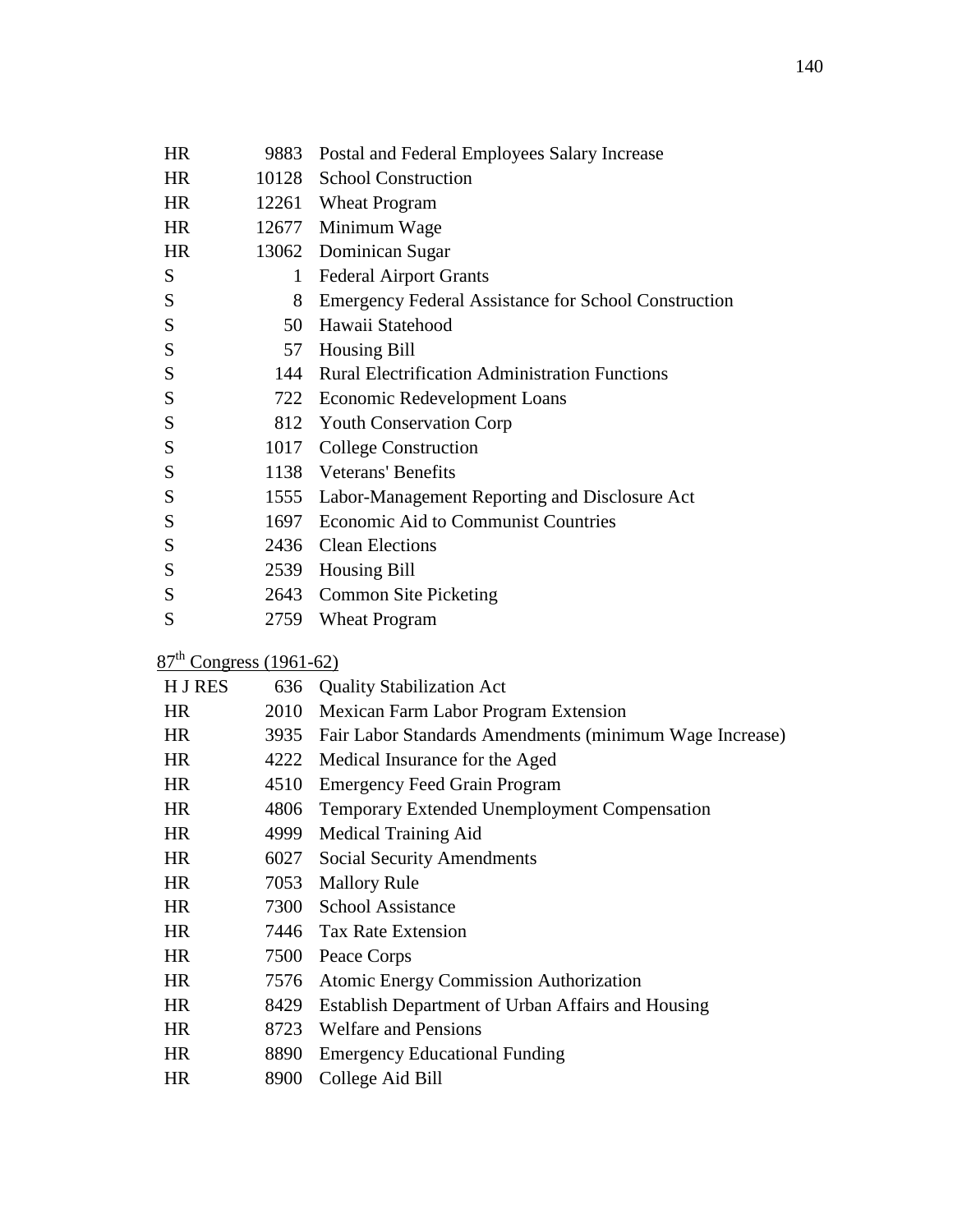| <b>HR</b> | 9118         | Establish U.S. Arms Control Agency                     |
|-----------|--------------|--------------------------------------------------------|
| <b>HR</b> | 10117        | <b>Unemployment Compensation</b>                       |
| <b>HR</b> | 10144        | Federal Equal Employment Opportunity Commission        |
| <b>HR</b> | 10264        | <b>Enlargement of House of Representatives</b>         |
| <b>HR</b> | 10682        | <b>Youth Conservation Corp</b>                         |
| <b>HR</b> | 11040        | <b>Communications Satellites</b>                       |
| <b>HR</b> | 11677        | <b>Equal Pay Act</b>                                   |
| <b>HR</b> | 11970        | <b>Trade Expansion</b>                                 |
| <b>HR</b> | 12479        | Campaign Finance Reform                                |
| S         | $\mathbf{1}$ | Area Redevelopment                                     |
| S         |              | 174 Establish National Wilderness Preservation System  |
| S         | 204          | <b>Equal Time Rules</b>                                |
| S         | 349          | Cold War G.I. Bill                                     |
| S         |              | 404 Youth Conservation Corp                            |
| ${\bf S}$ | 1021         | <b>School Assistance</b>                               |
| S         |              | 1633 Establish Department of Urban Affairs and Housing |
| S         | 1643         | Agriculture Act                                        |
| S         | 1740         | Truth in Lending                                       |
| ${\bf S}$ | 1983         | Foreign Assistance                                     |
| S         | 1991         | Manpower Development and Training                      |
| ${\bf S}$ | 2393         | Extend Laws on Federal Aid to School Districts         |
| ${\bf S}$ | 2750         | Civil Rights Bill (literacy Tests)                     |
| S         | 2768         | <b>United Nations Bonds</b>                            |
| S         | 2813         | Wiretapping                                            |
| S         |              | 2965 Public Works Acceleration                         |
| S         | 2996         | Foreign Assistance                                     |
|           |              |                                                        |

88<sup>th</sup> Congress (1963-64)

| <b>HJRES</b> | 247  | Suspension of Equal Time Rule for 1964 Election  |
|--------------|------|--------------------------------------------------|
| HR           | 12.  | <b>Health Professions Educational Assistance</b> |
| <b>HR</b>    | 1839 | <b>Beef Import Quotas</b>                        |
| <b>HR</b>    | 3669 | <b>Quality Stabilization</b>                     |
| <b>HR</b>    |      | 4955 Vocational Education Act                    |
| <b>HR</b>    | 5130 | <b>Bank Deposit Insurance</b>                    |
| <b>HR</b>    |      | 6074 Shared Time Proposal                        |
| <b>HR</b>    |      | 6143 Higher Education Facilities Grants          |
| <b>HR</b>    |      | 6196 Wheat-Cotton Subsidy                        |
| <b>HR</b>    |      | 6518 Clean Air Act                               |
| HR           |      | 7152 Civil Rights                                |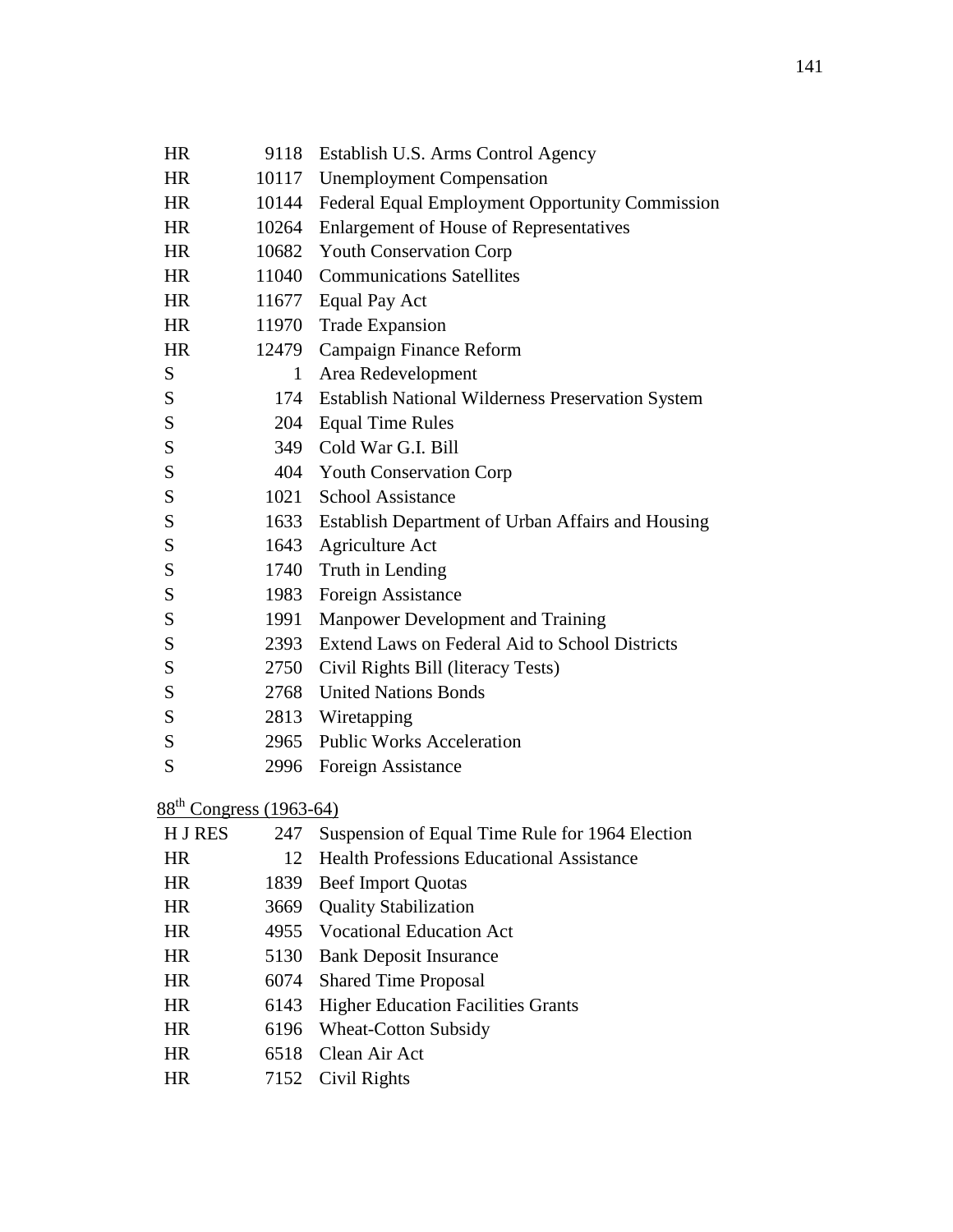| <b>HR</b>                           | 7351           | <b>Accelerated Public Works</b>                          |  |
|-------------------------------------|----------------|----------------------------------------------------------|--|
| <b>HR</b>                           | 7525           | D.C. Crime Bill (Mallory Rule)                           |  |
| <b>HR</b>                           | 7700           | <b>Immigration Reform</b>                                |  |
| <b>HR</b>                           | 7885           | Foreign Assistance                                       |  |
| <b>HR</b>                           | 9631           | <b>Federal Reserve Overhaul</b>                          |  |
| <b>HR</b>                           | 9802           | 40 Hour Work Week/Overtime Protection                    |  |
| <b>HR</b>                           | 10088          | Services for the Elderly                                 |  |
| <b>HR</b>                           | 10222          | Food Stamp Bill                                          |  |
| <b>HR</b>                           | 11049          | Federal Workers Salary Increase                          |  |
| <b>HR</b>                           | 11865          | <b>Social Security Amendments</b>                        |  |
|                                     |                | Remove Supreme Court Jurisdiction Over State Legislature |  |
| <b>HR</b>                           | 11926          | Reapportionment                                          |  |
| S                                   | $\mathbf{1}$   | Youth Employment                                         |  |
| S                                   | $\overline{4}$ | <b>Wilderness Act</b>                                    |  |
| S                                   | 6              | <b>Urban Mass Transit</b>                                |  |
| S                                   | 387            | Deceptive Packaging Labels                               |  |
| S                                   | 649            | <b>Water Pollution Control Amendments</b>                |  |
| S                                   | 750            | Truth in Lending                                         |  |
| S                                   | 1163           | Area Redevelopment Amendments                            |  |
| S                                   | 1321           | <b>National Service Corps</b>                            |  |
| S                                   | 1409           | Equal Pay for Women Act                                  |  |
| S                                   | 1576           | <b>Community Mental Health Centers</b>                   |  |
| S                                   |                | 1658 Central Arizona Water and Power Project             |  |
| S                                   | 1666           | Freedom of Information Bill                              |  |
| S                                   |                | 1856 Accelerated Public Works                            |  |
| S                                   | 1932           | <b>Immigration Reform</b>                                |  |
| S                                   | 1975           | <b>Gun Control</b>                                       |  |
| S                                   | 2214           | <b>International Development Association</b>             |  |
| S                                   |                | 2272 Stockpiling Strategic Materials                     |  |
| S                                   | 2486           | 40 Hour Work Week/Overtime Protection                    |  |
| S                                   | 2782           | Appalachian Development Act                              |  |
| S                                   | 3140           | Aid to College Students                                  |  |
| <b>S J RES</b>                      | 102            | Rail Strike Arbitration Commission                       |  |
| 89 <sup>th</sup> Congress (1965-66) |                |                                                          |  |
| HR                                  | 77             | <b>Right to Work Repeal</b>                              |  |
| <b>HR</b>                           | 2362           | Elementary and Secondary Education Act                   |  |
| HR                                  | 2580           | <b>Immigration Bill</b>                                  |  |
|                                     |                |                                                          |  |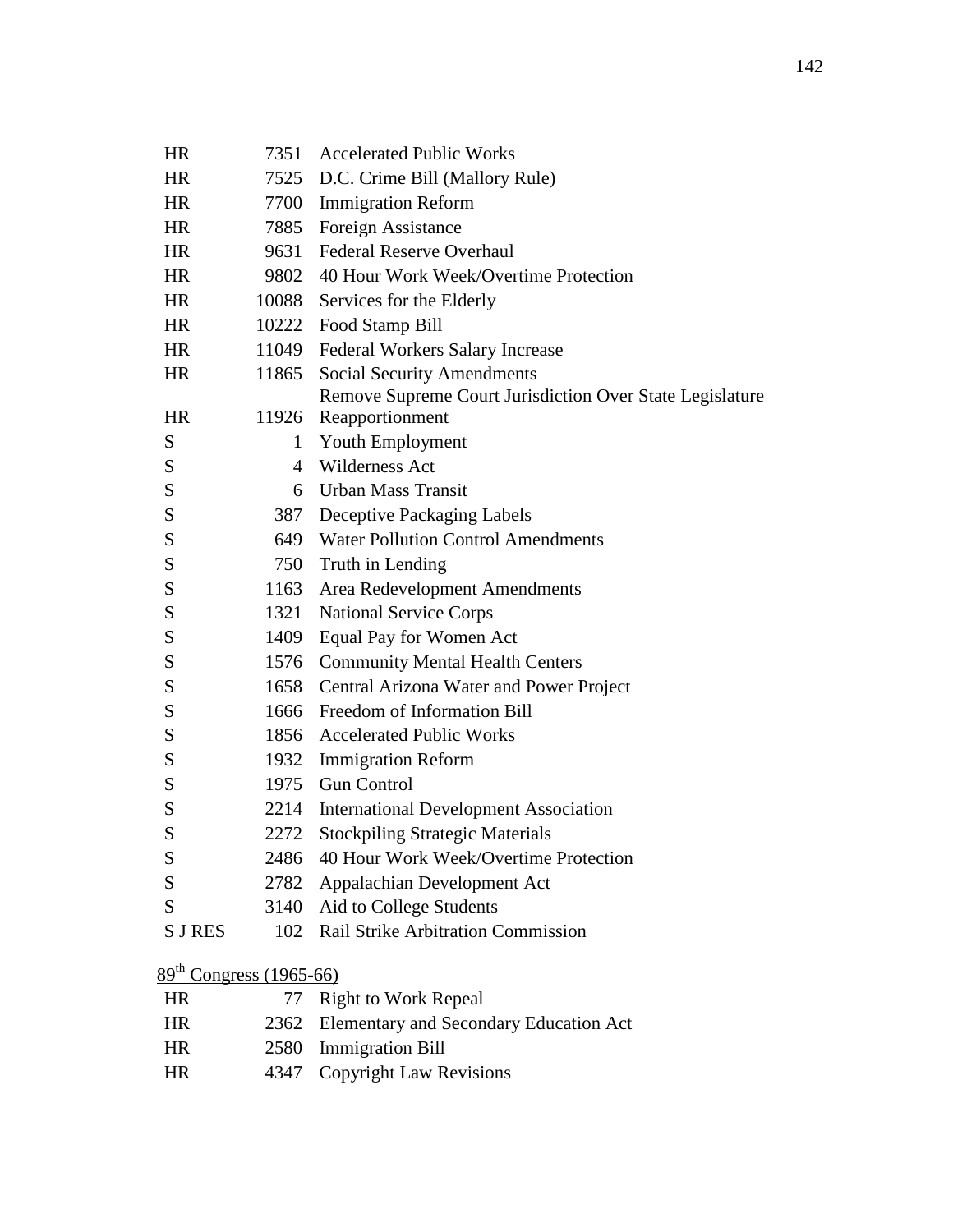| <b>HR</b> | 4644           | D.C. Home Rule Charter Board                             |  |
|-----------|----------------|----------------------------------------------------------|--|
| <b>HR</b> | 4671           | <b>Upper Colorado River Project</b>                      |  |
| HR        | 5505           | <b>Congressional District Size</b>                       |  |
| HR        | 5688           | D.C. Crime Bill                                          |  |
| HR.       | 6675           | Compulsory Health Insurance (Medicare)                   |  |
| HR        | 6927           | Establishment of HUD                                     |  |
| <b>HR</b> | 7179           | Department of Consumers                                  |  |
| HR.       | 7750           | Foreign Assistance                                       |  |
| <b>HR</b> | 7984           | Housing and Urban Development Act                        |  |
| <b>HR</b> | 8283           | Economic Opportunity Amendments (Anti-poverty)           |  |
| HR.       | 8371           | <b>Excise Tax Reduction</b>                              |  |
| HR        | 9567           | <b>Higher Education</b>                                  |  |
| HR        | 10027          | <b>Common Site Picketing</b>                             |  |
| HR.       | 10065          | <b>Equal Employment Opportunity Act</b>                  |  |
| <b>HR</b> | 12047          | Punishment for Aiders of Viet Cong                       |  |
| HR        | 13103          | Foreign Investors Tax                                    |  |
| <b>HR</b> | 13712          | Minimum Wage Increase                                    |  |
| HR.       | 14765          | Civil Rights                                             |  |
| HR        | 15111          | Economic Opportunity Amendments (Anti-poverty)           |  |
| HR        | 15119          | <b>State Unemployment Standards</b>                      |  |
| HR.       | 15317          | <b>Elections Reform</b>                                  |  |
| HR        | 15963          | <b>Establish Transportation Department</b>               |  |
| <b>HR</b> | 17488          | <b>Veterans Pensions</b>                                 |  |
| <b>HR</b> | 17607          | <b>Investment Tax Credit</b>                             |  |
| S         | 3              | Appalachian Regional Development Act                     |  |
| S         | $\overline{4}$ | <b>Water Quality Act</b>                                 |  |
| S         | 306            | Clean Air and Waste Disposal Acts                        |  |
| S         | 596            | Heart Disease, Cancer, Stroke Grants                     |  |
| S         | 985            | Truth in Packaging                                       |  |
| S         |                | 1336 Administrative Procedure Act Revisions              |  |
| S         | 1446           | <b>National Wild Rivers</b>                              |  |
| ${\bf S}$ | 1483           | Establish National Foundation on the Arts and Humanities |  |
| ${\bf S}$ |                | 1564 Voting Rights Act                                   |  |
| S         | 1592           | <b>Gun Control</b>                                       |  |
| S         | 2084           | Scenic Highways                                          |  |
| S         |                | 2097 Lawsuits over Aid to Church Related Schools         |  |
| S         | 2275           | Truth in Lending                                         |  |
| S         |                | 2934 Rural Community Development Districts               |  |
|           |                |                                                          |  |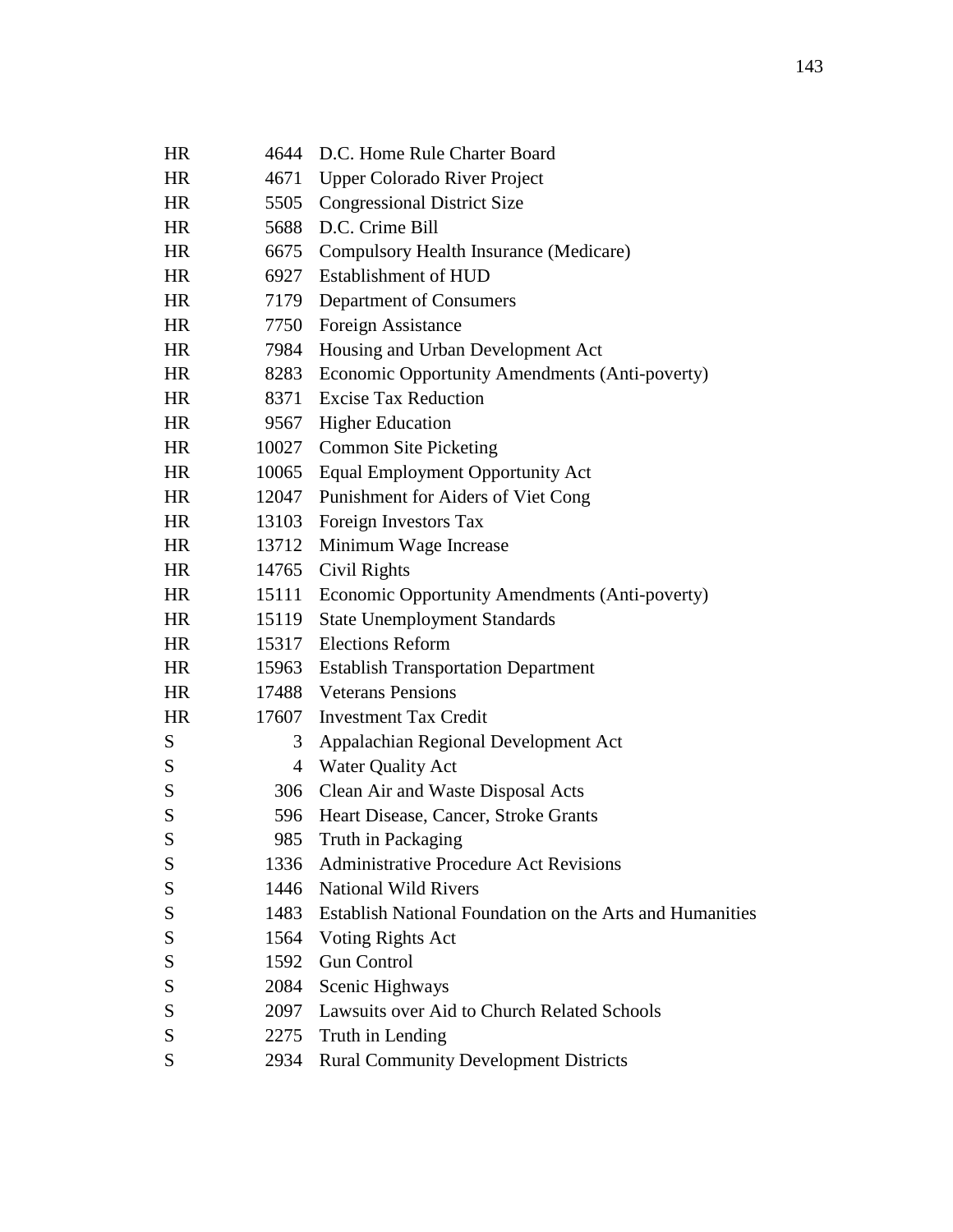| S       | 2947 Clean Water Restoration   |
|---------|--------------------------------|
| S       | 3005 Traffic Safety            |
| S       | 3009 Hospital Modernization    |
| S       | 3112 Clean Air Act Amendments  |
| S       | 3435 Elections Reform          |
| S       | 3848 Congressional Reform Bill |
| S J RES | 186 Airline Strike             |

## $90^{th}$  Congress (1967-68)

| HR        | 8     | Punishment for Aiding Viet Cong                      |  |
|-----------|-------|------------------------------------------------------|--|
| <b>HR</b> | 1400  | <b>Rural Electrification</b>                         |  |
| <b>HR</b> | 2508  | <b>Congressional Districts Standards</b>             |  |
| <b>HR</b> | 2512  | <b>Patent Law Revision</b>                           |  |
| <b>HR</b> | 2516  | Civil Rights-Open Housing                            |  |
| <b>HR</b> | 4070  | Tax Sharing                                          |  |
| <b>HR</b> | 5386  | Wiretapping                                          |  |
| <b>HR</b> | 7659  | <b>Mid Decade Census</b>                             |  |
| <b>HR</b> | 10943 | Teacher Corps, Teacher Education                     |  |
| <b>HR</b> | 11000 | <b>Rat Control and Extermination</b>                 |  |
| HR        | 11233 | Campaign Finance Reform                              |  |
| <b>HR</b> | 12144 | <b>Meat Inspection</b>                               |  |
| HR        | 15263 | Foreign Assistance                                   |  |
| <b>HR</b> | 15414 | Income Tax Surcharge                                 |  |
| <b>HR</b> | 16014 | <b>Agriculture Workers Strikes</b>                   |  |
| <b>HR</b> | 16363 | <b>Wholesome Poultry Products</b>                    |  |
| <b>HR</b> | 17735 | <b>Gun Control</b>                                   |  |
|           |       | Taxpayer Lawsuits Over Federal Aid to Church Related |  |
| S         | 3     | Institutions                                         |  |
| S         | 5     | Truth in Lending                                     |  |
| S         | 355   | Legislative Reorganization                           |  |
| S         | 780   | Air Quality                                          |  |
| S         | 827   | Scenic Trails                                        |  |
| S         | 830   | Age Discrimination                                   |  |
| S         | 928   | Wiretapping                                          |  |
| S         | 1004  | Central Arizona Water Project                        |  |
| S         | 1155  | <b>Export-Import Bank</b>                            |  |
| S         | 1160  | Corporation for Public Broadcasting                  |  |
| S         | 1166  | Natural Gas Pipeline Safety                          |  |
| S         | 1760  | <b>Abolish Death Penalty</b>                         |  |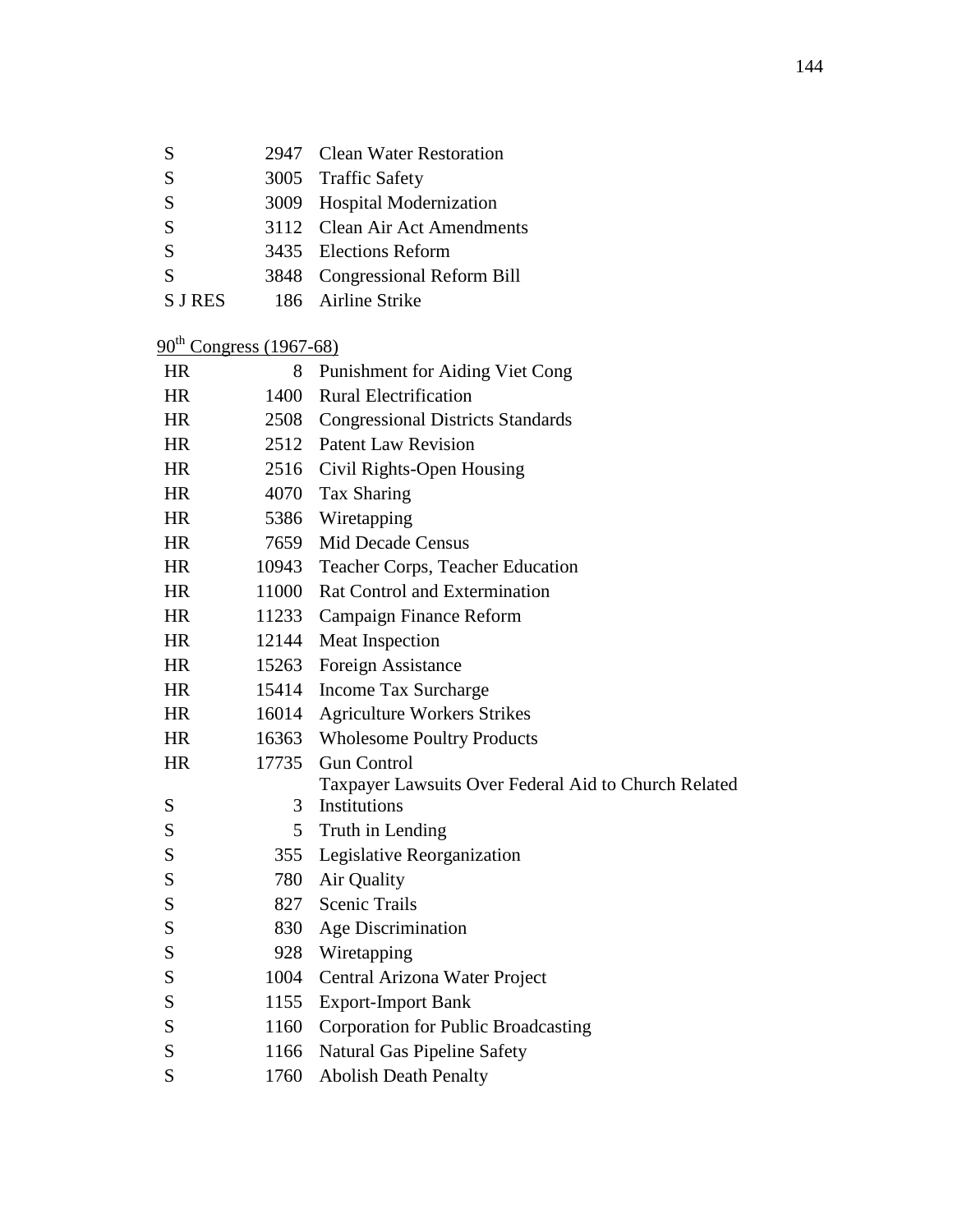| S | 1872 Foreign Assistance |
|---|-------------------------|
|---|-------------------------|

- S 1880 Election Reform
- S 2307 Constitution Conventions
- S 2973 National Agricultural Bargaining Act
- S 3132 Surface Mining Reclamation Act
- S 3206 Water Pollution
- S 3249 Jobs for Unemployed
- S 3418 Federal Aid Highway Bill
- S 3465 Equal Employment Opportunities
- S 3769 Higher Education
- S J RES 81 Railway Labor Dispute
- S J RES 175 Televised Presidential Debates
- 91<sup>st</sup> Congress (1969-70)

| <b>HJRES</b> | 1355  | <b>War Powers Resolution</b>                             |  |
|--------------|-------|----------------------------------------------------------|--|
| <b>HR</b>    | 514   | <b>Elementary and Secondary Education Act Amendments</b> |  |
| HR.          | 1045  | <b>Private Pension Security</b>                          |  |
| <b>HR</b>    | 4148  | <b>Water Quality Act</b>                                 |  |
| <b>HR</b>    | 4249  | <b>Voting Rights</b>                                     |  |
| <b>HR</b>    | 6543  | Ban on TV and Radio Cigarette Ads                        |  |
| <b>HR</b>    | 9951  | <b>Unemployment Tax Collection</b>                       |  |
| <b>HR</b>    | 11102 | <b>Hospital Construction</b>                             |  |
| <b>HR</b>    | 12806 | <b>Preventive Detention</b>                              |  |
| <b>HR</b>    | 14001 | <b>Selective Service Reform</b>                          |  |
| <b>HR</b>    | 14465 | Airport and Airway Development Act                       |  |
| <b>HR</b>    | 14705 | <b>Unemployment Compensation</b>                         |  |
| <b>HR</b>    | 14931 | <b>Consumer Class Action Suits</b>                       |  |
| <b>HR</b>    | 15628 | <b>Foreign Military Sales</b>                            |  |
| <b>HR</b>    | 17070 | <b>Postal Reorganization</b>                             |  |
| <b>HR</b>    | 17123 | Military Procurement Authorization                       |  |
| <b>HR</b>    | 17255 | <b>Air Quality Standards</b>                             |  |
| <b>HR</b>    | 17550 | Social Security                                          |  |
| HR           | 17654 | Legislative Reorganization                               |  |
| <b>HR</b>    | 17849 | Rail Passenger Corporation                               |  |
| <b>HR</b>    | 18429 | <b>Environmental Protection Act</b>                      |  |
| HR           | 18546 | Agriculture Act                                          |  |
| HR           | 18582 | Food Stamps                                              |  |
| <b>HR</b>    | 18583 | Drug Abuse Prevention                                    |  |
| <b>HR</b>    | 18970 | Trade                                                    |  |
|              |       |                                                          |  |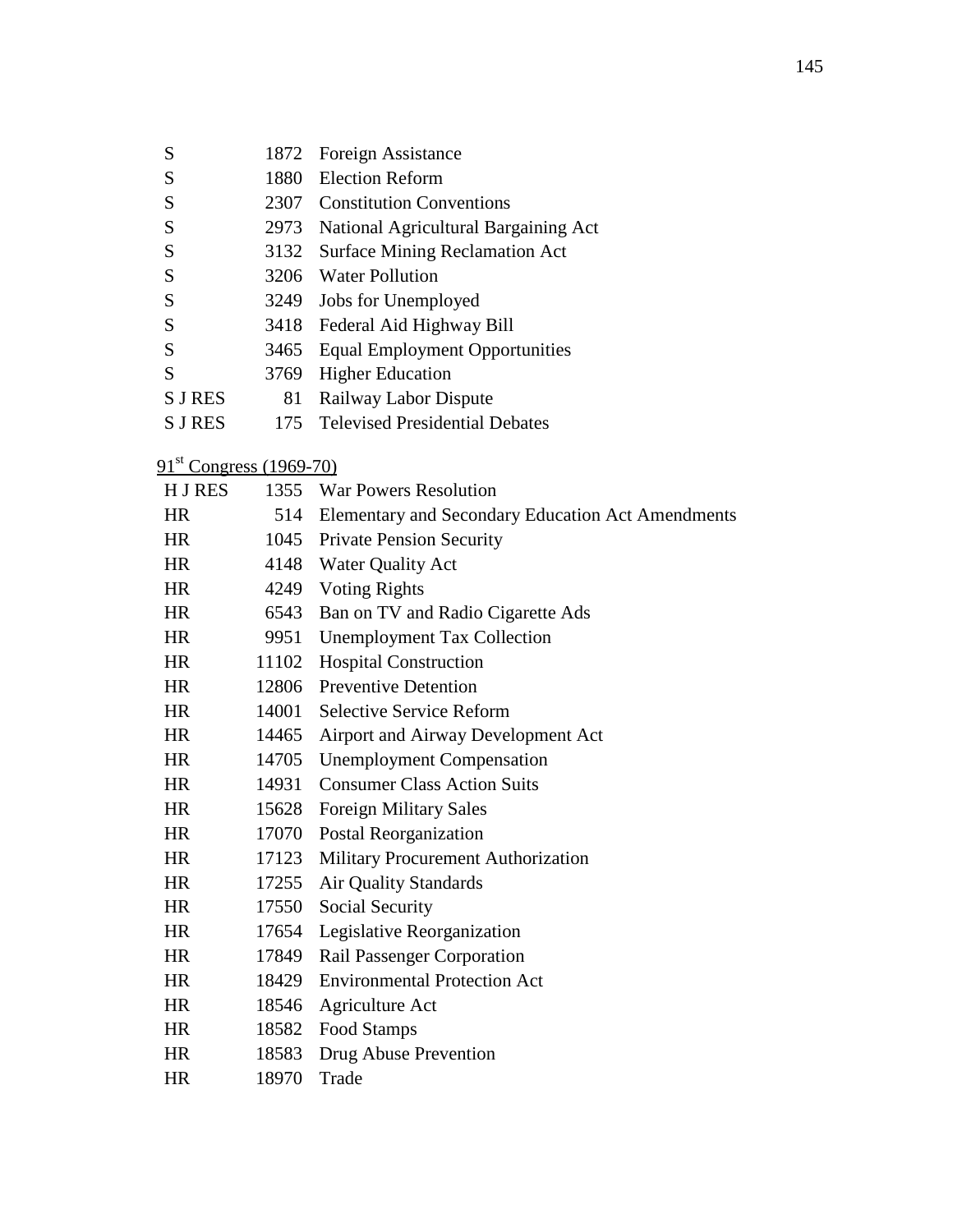| <b>HR</b> | 19446 | Elementary School Aid                             |
|-----------|-------|---------------------------------------------------|
| S         | 30    | <b>Organized Crime Control</b>                    |
| S         |       | 1075 Environmental Policy                         |
| S         |       | 1830 Alaska Land Claims                           |
| S         |       | 2060 Head Start                                   |
| S         |       | 2193 Occupational Safety and Health               |
| S         | 2453  | <b>Equal Employment Opportunities Enforcement</b> |
| S         | 2483  | Federal/State Revenue Sharing                     |
| S         | 2600  | <b>Preventive Detention</b>                       |
| S         | 2876  | Campaign Finance TV Advertising                   |
| S         | 2917  | Coal Mine Safety                                  |
| S         | 3154  | <b>Mass Transit</b>                               |
| S         | 3201  | <b>Consumer Class Action Suits</b>                |
| S         | 3220  | <b>Sexually Oriented Mail</b>                     |
| S         | 3575  | <b>Environmental Protection Act</b>               |
| S         | 3637  | Equal Time Amendment                              |
| S         | 3867  | <b>Manpower Training</b>                          |
| S         |       | 4297 National Health insurance                    |
| S         | 4459  | <b>Consumer Protection Agency</b>                 |
|           |       |                                                   |

## 92<sup>nd</sup> Congress (1971-72)

| 1269  | <b>Private Pensions</b>                    |
|-------|--------------------------------------------|
| 1746  | Equal Employment Opportunities Enforcement |
| 3596  | <b>Transportation Strike Intervention</b>  |
| 5408  | Law Enforcement Revenue Sharing            |
| 6181  | Manpower Revenue Sharing                   |
| 6482  | <b>Strip Mining</b>                        |
| 6531  | <b>Military Draft</b>                      |
| 6962  | Department of Community Development        |
| 7130  | Minimum Wage Increase                      |
| 8395  | <b>Rehabilitation Act</b>                  |
| 8414  | Death Penalty Moratorium                   |
| 8432  | <b>Emergency Loan Guarantees</b>           |
| 9910  | Foreign Aid Authorizations                 |
| 10729 | Pesticides                                 |
| 10835 | <b>Consumer Protect Agency</b>             |
| 11453 | Legislative Activities Disclosure          |
| 12202 | National Health Insurance                  |
| 12846 | <b>Military Drug Treatment</b>             |
|       |                                            |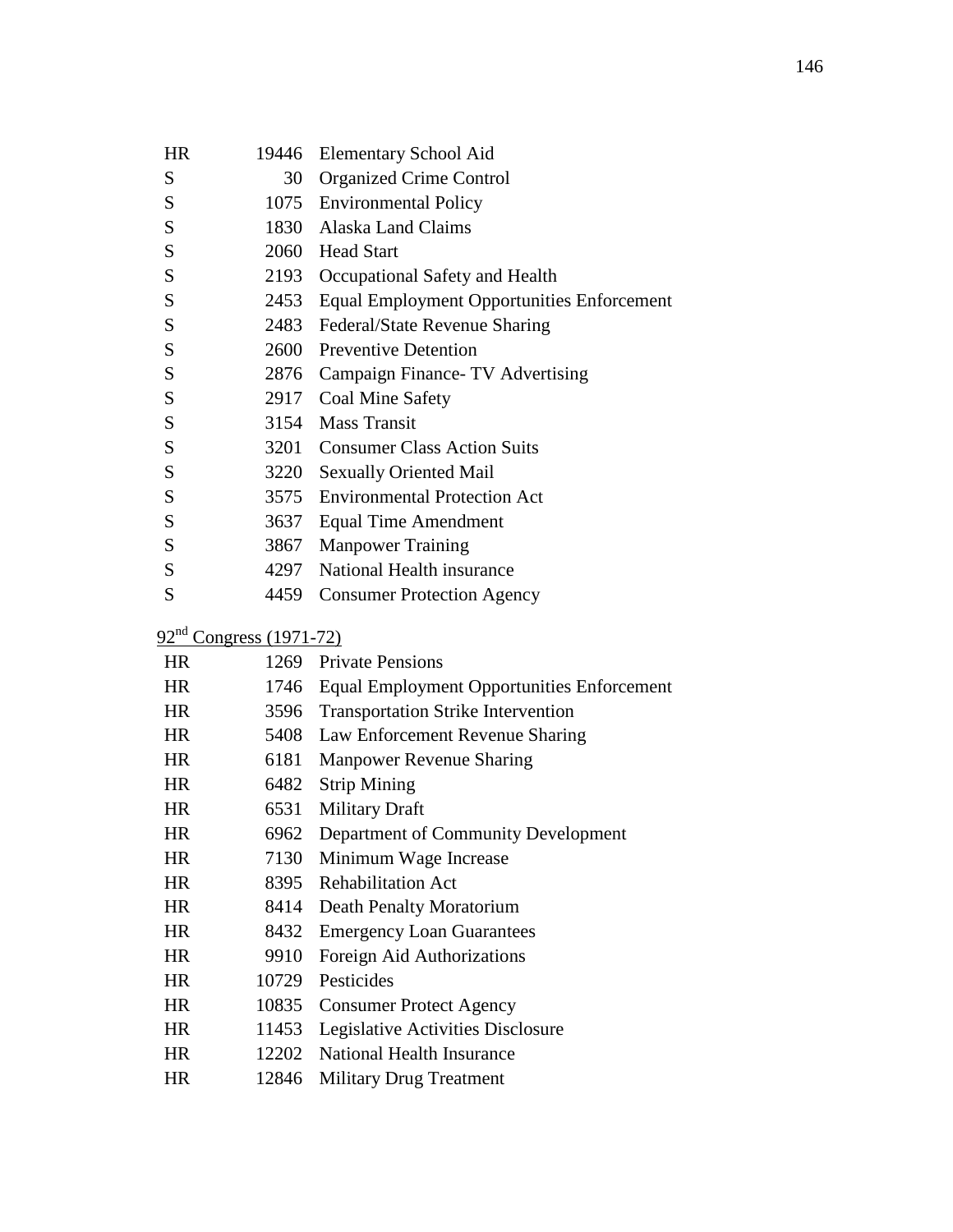| <b>HR</b>        | 13366              | <b>Cyclamate Compensation</b>               |
|------------------|--------------------|---------------------------------------------|
| <b>HR</b>        | 13915              | <b>Equal Educational Opportunities</b>      |
| <b>HR</b>        | 14153              | Census                                      |
| <b>HR</b>        |                    | 14370 General Revenue Sharing               |
| HR               |                    | 15390 Social Security                       |
| <b>HR</b>        | 16071              | Public Works-Economic Development           |
| <b>HR</b>        | 16141              | <b>Tuition Tax Credits</b>                  |
| <b>HR</b>        | 16742              | <b>Foreign Travel Restrictions</b>          |
| S                | $\overline{2}$     | <b>Private Pensions</b>                     |
| S                | 31                 | <b>Emergency Public Service Employment</b>  |
| S                | 382                | <b>Federal Election Campaign</b>            |
| S                | 560                | <b>Transportation Strike Intervention</b>   |
| S                | 575                | Appalachian Regional Development            |
| S                |                    | 632 Land Use Bill                           |
| S                |                    | 870 Federal Mass Transit Funding            |
| S                | 945                | No Fault Insurance                          |
| S                |                    | 1087 Law Enforcement Revenue Sharing        |
| S                | 1243               | <b>Manpower Revenue Sharing</b>             |
| S                | 1669               | <b>Education Revenue Sharing</b>            |
| S                | 1828               | <b>National Cancer Act</b>                  |
| S                | 2007               | <b>Economic Opportunity Act Amendments</b>  |
| S                | 2507               | <b>Gun Control</b>                          |
| S                | 2574               | <b>National Voter Registration</b>          |
| S                | 2770               | <b>Water Pollution Control</b>              |
| S                | 2891               | <b>Economic Stabilization Act Extension</b> |
| S                |                    | 2956 War Powers                             |
| S                | 3178               | <b>Equal Time Repeal</b>                    |
| S                | 3327               | <b>Health Maintenance Organizations</b>     |
| S                | 3419               | <b>Consumer Product Safety</b>              |
| S                | 3617               | <b>Child Development</b>                    |
| S                | 3818               | <b>Endangered Species</b>                   |
| S                | 3939               | Federal Aid Highway Program                 |
| S                |                    | 3994 Safe Drinking Water                    |
| 93 <sup>rd</sup> | Congress (1973-74) |                                             |

H J RES 542 War Powers HR 2 Pension Reform HR 69 Elementary and Secondary Education Act Extension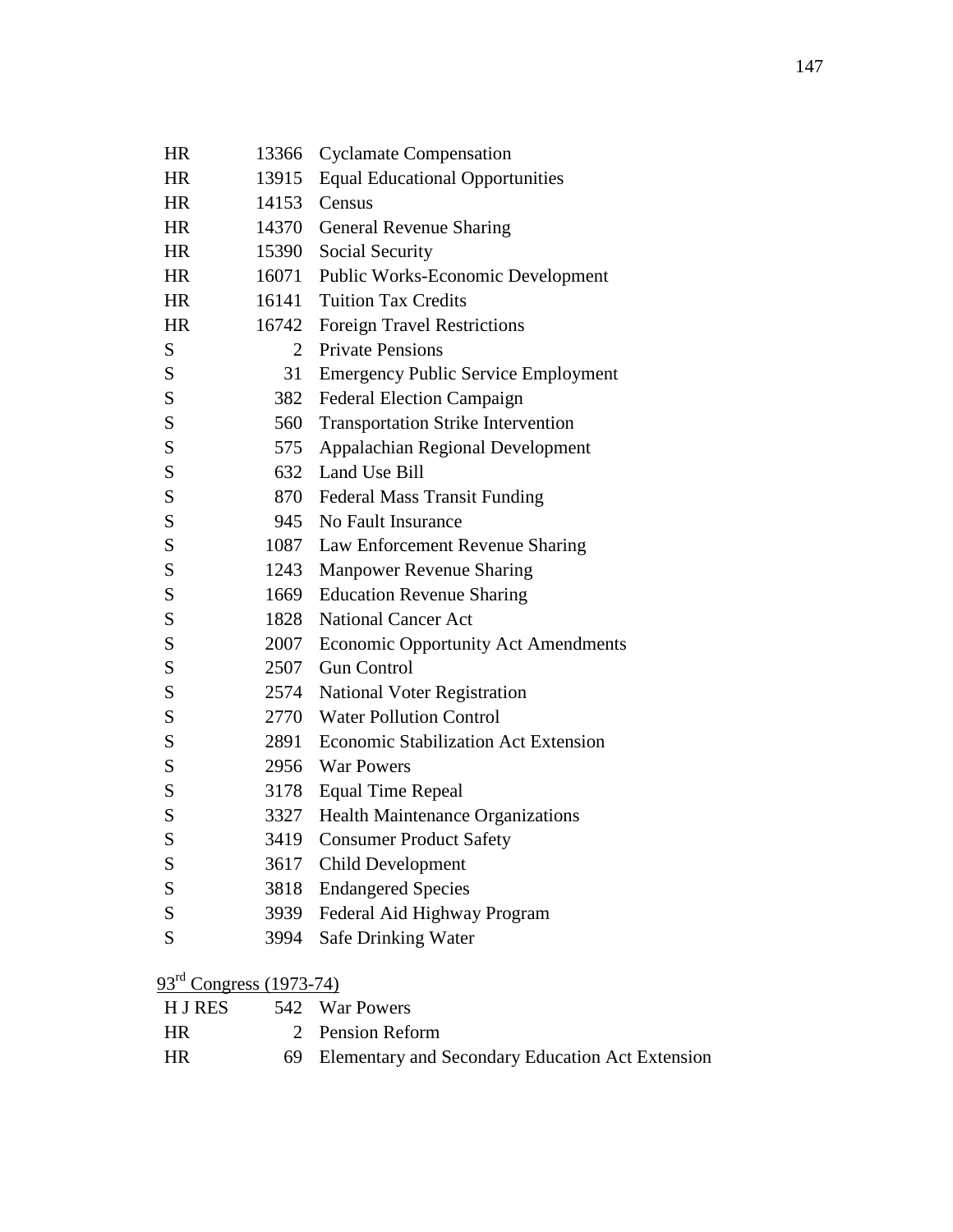| HR        | 982   | <b>Employment of Illegal Aliens</b>       |  |
|-----------|-------|-------------------------------------------|--|
| HR        | 5823  | <b>Education Revenue Sharing</b>          |  |
| <b>HR</b> | 5928  | News Reporter's Privilege                 |  |
| <b>HR</b> | 6912  | <b>Dollar Devaluation</b>                 |  |
| HR        | 9142  | Northeast Rail Reorganization             |  |
| <b>HR</b> |       | 9286 Defense Procurement                  |  |
| <b>HR</b> |       | 10294 Land Use Planning                   |  |
| HR        | 10710 | <b>Trade Reform</b>                       |  |
| <b>HR</b> |       | 11104 Debt Limit                          |  |
| <b>HR</b> | 11333 | Social Security Increase                  |  |
| <b>HR</b> | 11510 | <b>Nuclear Regulatory Commission</b>      |  |
| <b>HR</b> | 12471 | Freedom of Information Act                |  |
| <b>HR</b> | 12684 | National Health Insurance                 |  |
| <b>HR</b> | 13834 | <b>Standby Energy Emergency Authority</b> |  |
| <b>HR</b> | 14368 | <b>Energy Supply and Coordination</b>     |  |
| <b>HR</b> | 14449 | <b>Community Services</b>                 |  |
| <b>HR</b> | 14747 | <b>Sugar Act Amendments</b>               |  |
| HR        | 16596 | <b>Public Service Employment</b>          |  |
| <b>HR</b> | 16994 | Savings Interest Tax Exemption            |  |
| S         | 1     | Criminal Law Reform                       |  |
| S         | 14    | <b>Health Maintenance Organizations</b>   |  |
| S         |       | 352 Voter Registration                    |  |
| S         | 354   | No Fault Auto Insurance                   |  |
| ${\bf S}$ | 356   | <b>Consumer Warranties</b>                |  |
| S         |       | 386 Urban Mass Transit                    |  |
| S         |       | 394 Rural Electrification Loan Program    |  |
| S         |       | 398 Wage-Price Control Extensions         |  |
| S         | 424   | National Resource Lands Management        |  |
| S         | 425   | <b>Strip Mining</b>                       |  |
| S         |       | 426 Toxic Substances Control              |  |
| S         | 597   | New Judgeships                            |  |
| S         | 707   | <b>Consumer Protection Agency</b>         |  |
| S         | 1081  | Alaskan Pipeline                          |  |
| S         | 1319  | <b>Education Revenue Sharing</b>          |  |
| S         | 1401  | <b>Capital Punishment</b>                 |  |
| S         | 1435  | D.C. Home Rule                            |  |
| S         | 1559  | Comprehensive Employment and Training Act |  |
| S         | 1868  | Rhodesia Chrome Sanctions                 |  |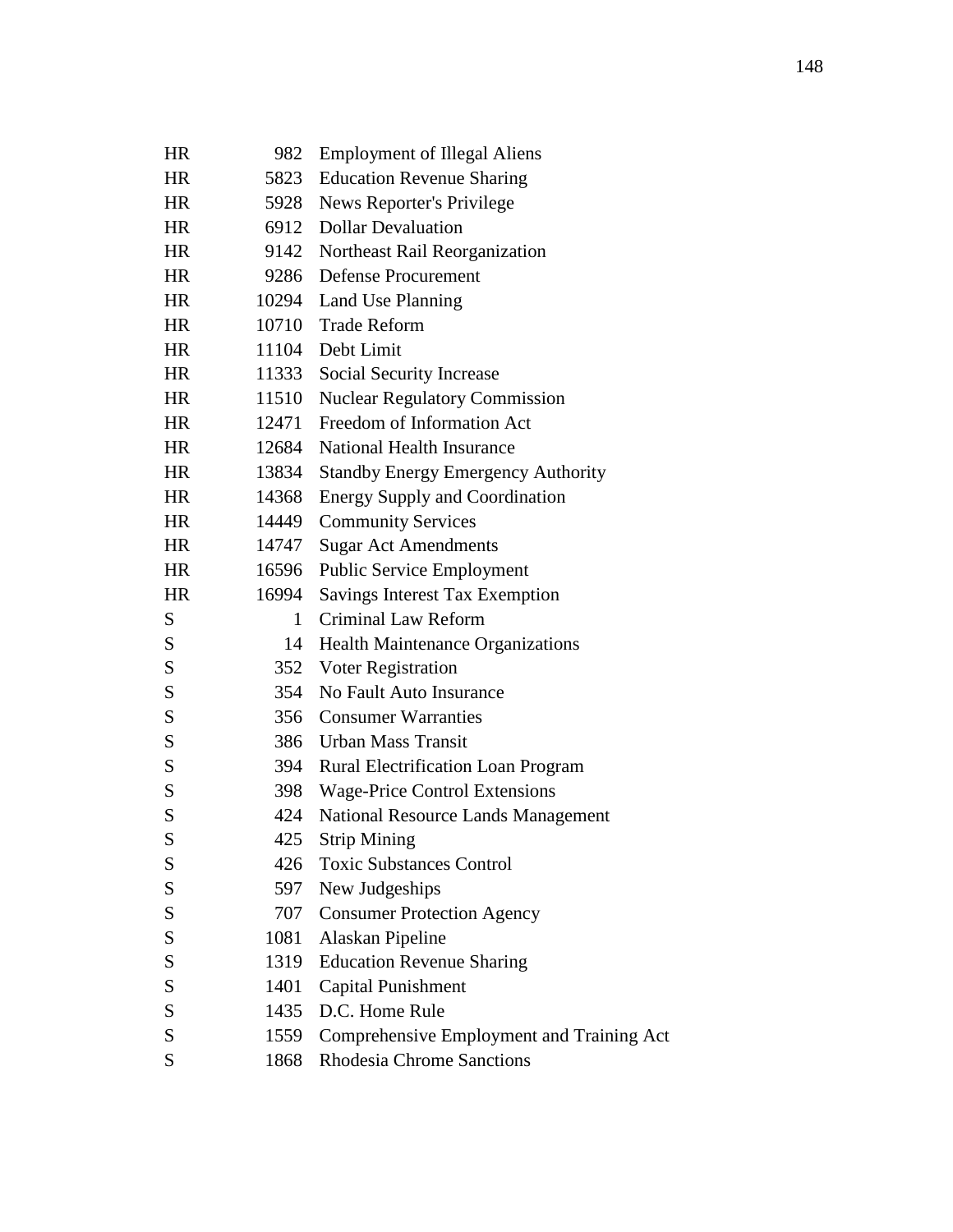| S | 1988 Ocean Fisheries Jurisdiction |
|---|-----------------------------------|
|   |                                   |

- S 2432 Executive Privilege
- S 2589 National Energy Emergency (energy tax)
- S 2747 Minimum Wage Increase
- S 2776 Federal Energy Administration
- S 2994 Health Planning
- S 3044 Federal Election Campaign Financing
- S 3221 Outer Continental Shelf Oil leasing
- S 3585 Health Manpower Programs
- S 3830 Executive Agreements Veto
- S 4016 Watergate Tapes

|  | $94^{\text{th}}$ Congress (1975-76) |
|--|-------------------------------------|
|  |                                     |

| 15<br>Lobbying Law Amendments<br><b>HR</b><br><b>Strip Mining</b><br><b>HR</b><br>25<br>Full Employment<br><b>HR</b><br>50<br>2559 Executive Level Pay Raises<br><b>HR</b><br>3510 Land Use Bill<br><b>HR</b><br><b>HR</b><br>4222<br>School Lunch and Child Nutrition Programs<br><b>HR</b><br>4296<br><b>Agriculture Act Amendments</b><br><b>HR</b><br><b>Emergency Job Bill</b><br>4481<br><b>Emergency Housing Assistance</b><br><b>HR</b><br>4485<br><b>HR</b><br><b>Common Site Picketing</b><br>5900<br><b>HR</b><br>6096<br>South Vietnam Assistance<br><b>HR</b><br>6219 Voting Rights Act Extension<br><b>HR</b><br><b>National Health Insurance</b><br>6222<br>6971 Fair Trade Laws<br><b>HR</b><br><b>HR</b><br><b>Uranium Enrichment</b><br>8401<br><b>HR</b><br>8532<br><b>Antitrust Enforcement</b><br><b>HR</b><br>8603<br><b>Postal Service</b><br><b>HR</b><br>8617<br>Hatch Act (public Employees in Federal Campaigns)<br><b>Natural Gas Deregulation</b><br><b>HR</b><br>9464<br><b>HR</b><br>9771<br><b>Airport Development</b><br><b>Catastrophic Health Insurance</b><br><b>HR</b><br>10028<br><b>HR</b><br><b>Unemployment Compensation</b><br>10210<br><b>HR</b><br>Aid to New York City<br>10481<br><b>HR</b><br>10909<br><b>Ground Transportation Deregulation</b><br><b>Gun Control</b><br><b>HR</b><br>11193 | <b>HJRES</b> | 683 | Sinai Agreement |
|---------------------------------------------------------------------------------------------------------------------------------------------------------------------------------------------------------------------------------------------------------------------------------------------------------------------------------------------------------------------------------------------------------------------------------------------------------------------------------------------------------------------------------------------------------------------------------------------------------------------------------------------------------------------------------------------------------------------------------------------------------------------------------------------------------------------------------------------------------------------------------------------------------------------------------------------------------------------------------------------------------------------------------------------------------------------------------------------------------------------------------------------------------------------------------------------------------------------------------------------------------------------------------------------------------------------------------------------|--------------|-----|-----------------|
|                                                                                                                                                                                                                                                                                                                                                                                                                                                                                                                                                                                                                                                                                                                                                                                                                                                                                                                                                                                                                                                                                                                                                                                                                                                                                                                                             |              |     |                 |
|                                                                                                                                                                                                                                                                                                                                                                                                                                                                                                                                                                                                                                                                                                                                                                                                                                                                                                                                                                                                                                                                                                                                                                                                                                                                                                                                             |              |     |                 |
|                                                                                                                                                                                                                                                                                                                                                                                                                                                                                                                                                                                                                                                                                                                                                                                                                                                                                                                                                                                                                                                                                                                                                                                                                                                                                                                                             |              |     |                 |
|                                                                                                                                                                                                                                                                                                                                                                                                                                                                                                                                                                                                                                                                                                                                                                                                                                                                                                                                                                                                                                                                                                                                                                                                                                                                                                                                             |              |     |                 |
|                                                                                                                                                                                                                                                                                                                                                                                                                                                                                                                                                                                                                                                                                                                                                                                                                                                                                                                                                                                                                                                                                                                                                                                                                                                                                                                                             |              |     |                 |
|                                                                                                                                                                                                                                                                                                                                                                                                                                                                                                                                                                                                                                                                                                                                                                                                                                                                                                                                                                                                                                                                                                                                                                                                                                                                                                                                             |              |     |                 |
|                                                                                                                                                                                                                                                                                                                                                                                                                                                                                                                                                                                                                                                                                                                                                                                                                                                                                                                                                                                                                                                                                                                                                                                                                                                                                                                                             |              |     |                 |
|                                                                                                                                                                                                                                                                                                                                                                                                                                                                                                                                                                                                                                                                                                                                                                                                                                                                                                                                                                                                                                                                                                                                                                                                                                                                                                                                             |              |     |                 |
|                                                                                                                                                                                                                                                                                                                                                                                                                                                                                                                                                                                                                                                                                                                                                                                                                                                                                                                                                                                                                                                                                                                                                                                                                                                                                                                                             |              |     |                 |
|                                                                                                                                                                                                                                                                                                                                                                                                                                                                                                                                                                                                                                                                                                                                                                                                                                                                                                                                                                                                                                                                                                                                                                                                                                                                                                                                             |              |     |                 |
|                                                                                                                                                                                                                                                                                                                                                                                                                                                                                                                                                                                                                                                                                                                                                                                                                                                                                                                                                                                                                                                                                                                                                                                                                                                                                                                                             |              |     |                 |
|                                                                                                                                                                                                                                                                                                                                                                                                                                                                                                                                                                                                                                                                                                                                                                                                                                                                                                                                                                                                                                                                                                                                                                                                                                                                                                                                             |              |     |                 |
|                                                                                                                                                                                                                                                                                                                                                                                                                                                                                                                                                                                                                                                                                                                                                                                                                                                                                                                                                                                                                                                                                                                                                                                                                                                                                                                                             |              |     |                 |
|                                                                                                                                                                                                                                                                                                                                                                                                                                                                                                                                                                                                                                                                                                                                                                                                                                                                                                                                                                                                                                                                                                                                                                                                                                                                                                                                             |              |     |                 |
|                                                                                                                                                                                                                                                                                                                                                                                                                                                                                                                                                                                                                                                                                                                                                                                                                                                                                                                                                                                                                                                                                                                                                                                                                                                                                                                                             |              |     |                 |
|                                                                                                                                                                                                                                                                                                                                                                                                                                                                                                                                                                                                                                                                                                                                                                                                                                                                                                                                                                                                                                                                                                                                                                                                                                                                                                                                             |              |     |                 |
|                                                                                                                                                                                                                                                                                                                                                                                                                                                                                                                                                                                                                                                                                                                                                                                                                                                                                                                                                                                                                                                                                                                                                                                                                                                                                                                                             |              |     |                 |
|                                                                                                                                                                                                                                                                                                                                                                                                                                                                                                                                                                                                                                                                                                                                                                                                                                                                                                                                                                                                                                                                                                                                                                                                                                                                                                                                             |              |     |                 |
|                                                                                                                                                                                                                                                                                                                                                                                                                                                                                                                                                                                                                                                                                                                                                                                                                                                                                                                                                                                                                                                                                                                                                                                                                                                                                                                                             |              |     |                 |
|                                                                                                                                                                                                                                                                                                                                                                                                                                                                                                                                                                                                                                                                                                                                                                                                                                                                                                                                                                                                                                                                                                                                                                                                                                                                                                                                             |              |     |                 |
|                                                                                                                                                                                                                                                                                                                                                                                                                                                                                                                                                                                                                                                                                                                                                                                                                                                                                                                                                                                                                                                                                                                                                                                                                                                                                                                                             |              |     |                 |
|                                                                                                                                                                                                                                                                                                                                                                                                                                                                                                                                                                                                                                                                                                                                                                                                                                                                                                                                                                                                                                                                                                                                                                                                                                                                                                                                             |              |     |                 |
|                                                                                                                                                                                                                                                                                                                                                                                                                                                                                                                                                                                                                                                                                                                                                                                                                                                                                                                                                                                                                                                                                                                                                                                                                                                                                                                                             |              |     |                 |
|                                                                                                                                                                                                                                                                                                                                                                                                                                                                                                                                                                                                                                                                                                                                                                                                                                                                                                                                                                                                                                                                                                                                                                                                                                                                                                                                             |              |     |                 |
|                                                                                                                                                                                                                                                                                                                                                                                                                                                                                                                                                                                                                                                                                                                                                                                                                                                                                                                                                                                                                                                                                                                                                                                                                                                                                                                                             |              |     |                 |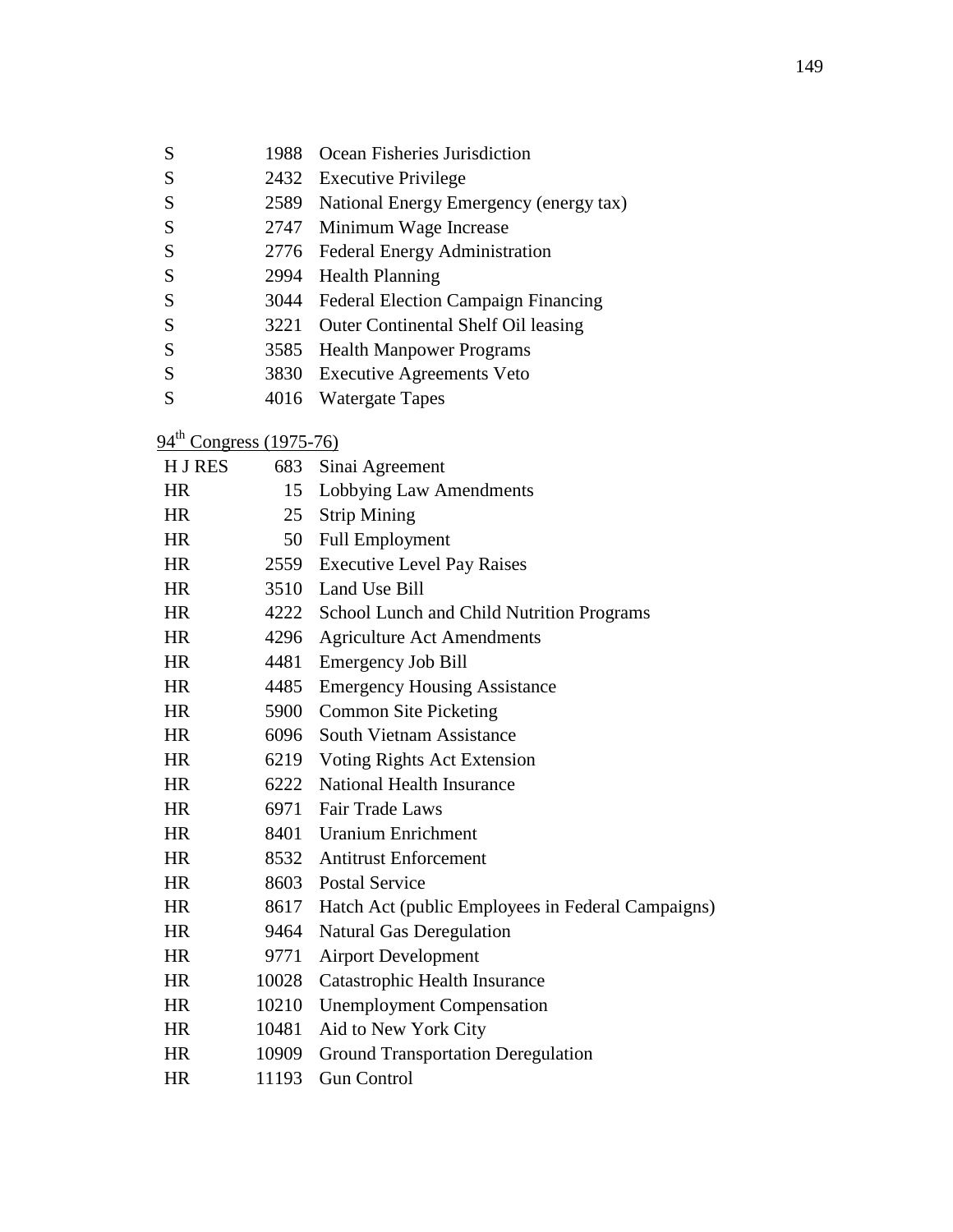| HR        | 11453 | <b>Public Service Jobs</b>                 |
|-----------|-------|--------------------------------------------|
| <b>HR</b> | 11552 | <b>National Voter Registration</b>         |
| HR.       | 12048 | <b>Congressional Regulatory Veto</b>       |
| <b>HR</b> | 12175 | <b>Social Services Block Grants</b>        |
| HR.       | 12196 | <b>Education Block Grants</b>              |
| <b>HR</b> | 12233 | <b>Health Block Grants</b>                 |
| <b>HR</b> | 12438 | <b>Weapons Procurement</b>                 |
| <b>HR</b> | 13501 | <b>Medicare/Medicaid Revisions</b>         |
| <b>HR</b> | 13555 | Mine Safety and Health                     |
| <b>HR</b> | 14232 | Ending Federal Aid for Abortion            |
| <b>HR</b> | 14262 | Defense Spending/ B-1 Bomber               |
| <b>HR</b> | 14553 | <b>Busing</b>                              |
| S         | 1     | <b>Criminal Code Revisions</b>             |
| S         | 22    | <b>Copyright Law Revisions</b>             |
| S         | 50    | <b>Full Employment</b>                     |
| S         | 200   | <b>Agency for Consumer Protection</b>      |
| S         | 249   | <b>Securities Act Amendments</b>           |
| S         | 287   | <b>Federal District Judgeships</b>         |
| S         | 354   | No Fault Auto Insurance                    |
| S         | 495   | <b>Watergate Reforms</b>                   |
| S         | 507   | <b>Land Management Policies</b>            |
| S         | 622   | <b>Energy Policy and Conservation Act</b>  |
| S         | 846   | Military Aid to Turkey                     |
| S         | 961   | 200-Mile Fishing Zone                      |
| S         | 2150  | <b>EPA Hazardous Waste</b>                 |
| S         | 2255  | <b>Patent Law Revision</b>                 |
| S         | 2310  | <b>Emergency Natural Gas</b>               |
| S         | 2387  | Oil Company Divestiture                    |
| S         | 2470  | Catastrophic Health Insurance              |
| S         | 2662  | Foreign Military Aid                       |
| S         | 2718  | Railroad Reorganization                    |
| S         | 2925  | <b>Sunset Legislation</b>                  |
| S         | 2929  | <b>Ground Transportation Deregulation</b>  |
| S         | 3065  | <b>Federal Election Law</b>                |
| S         | 3084  | <b>Export Administration Act Revisions</b> |
| S         | 3091  | <b>Forest Management</b>                   |
| S         | 3136  | Food Stamps                                |
| S         |       | 3137 Health Block Grants                   |
|           |       |                                            |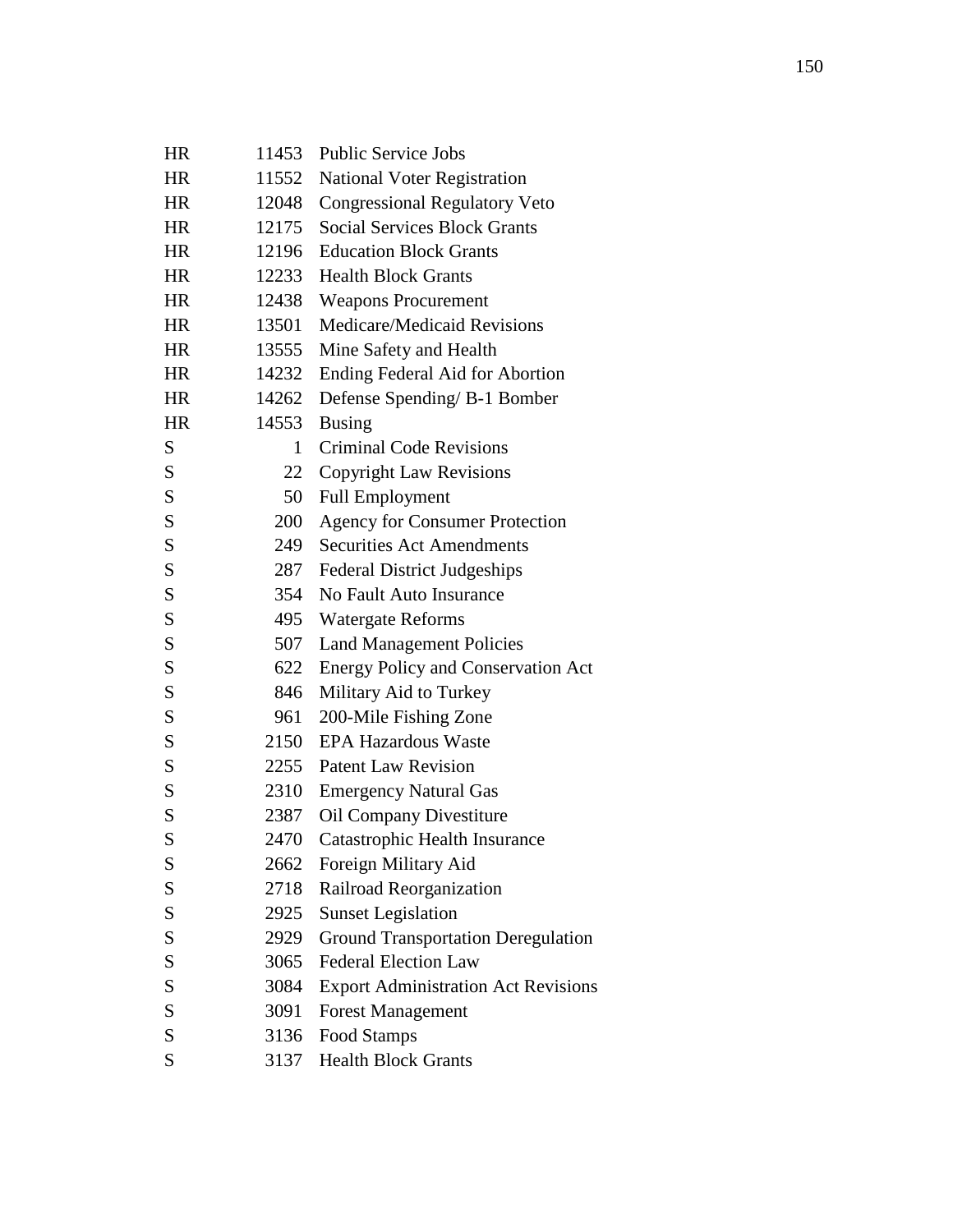| S                         | 3149           | <b>Toxic Chemicals Controls</b>                |
|---------------------------|----------------|------------------------------------------------|
| S                         | 3197           | Domestic Wiretapping                           |
| S                         | 3201           | <b>Public Works Jobs</b>                       |
| S                         | 3219           | <b>Clean Air Act Amendments</b>                |
| $95th Congress (1977-78)$ |                |                                                |
| H J RES                   | 638            | Extension of Time to Ratify ERA                |
| <b>HR</b>                 | $\overline{2}$ | Surface Mining Control and Reclamation Act     |
| HR                        | 10             | <b>Hatch Act Amendments</b>                    |
| HR                        | 15             | Elementary and Secondary Education Act         |
| HR                        | 39             | Alaska Lands                                   |
| HR                        | 50             | <b>Full Employment Act</b>                     |
| HR                        | 1037           | Cargo Preference                               |
| HR                        |                | 3199 Water Pollution Control                   |
| HR                        |                | 3744 Minimum Wage                              |
| HR                        | 4018           | National Energy Act- Public Utility Rates-CPEP |
| <b>HR</b>                 | 4250           | <b>Common Site Picketing</b>                   |
| HR                        | 5037           | <b>Energy Conservation-CPEP</b>                |
| HR                        | 5146           | <b>Coal Conversion-CPEP</b>                    |
| <b>HR</b>                 | 5263           | Energy Tax Incentives-CPEP                     |
| HR                        | 5285           | <b>Hospital Cost Controls</b>                  |
| HR                        | 5289           | <b>Natural Gas Pricing-CPEP</b>                |
| <b>HR</b>                 | 5400           | <b>Election Day Voter Registration</b>         |
| HR                        | 5885           | <b>Waterway User Fees</b>                      |
| HR                        | 6655           | <b>Community Development Block Grants</b>      |
| HR                        | 6782           | <b>Emergency Farm Aid</b>                      |
| HR                        | 6805           | <b>Consumer Protection Agency</b>              |
| <b>HR</b>                 | 8309           | <b>Waterway User Fees</b>                      |
| HR                        | 8410           | Labor Law Reform                               |
| HR                        | 8494           | Lobby Disclosure                               |
| <b>HR</b>                 | 8729           | <b>Airline Noise Control</b>                   |
| HR                        | 9030           | <b>Welfare Reform</b>                          |
| HR                        | 9346           | <b>Social Security Financing</b>               |
| <b>HR</b>                 | 9937           | Carson City Silver Dollars/ Textile Tariffs    |
| HR                        | 10929          | <b>Weapons Procurement Bill</b>                |
| HR                        | 11315          | Campaign Finance Bill                          |
| <b>HR</b>                 | 11488          | <b>National Health Insurance</b>               |
| HR                        | 11942          | <b>Civil Antirust Lawsuits</b>                 |
| HR                        | 12050          | <b>Tuition Tax Credits</b>                     |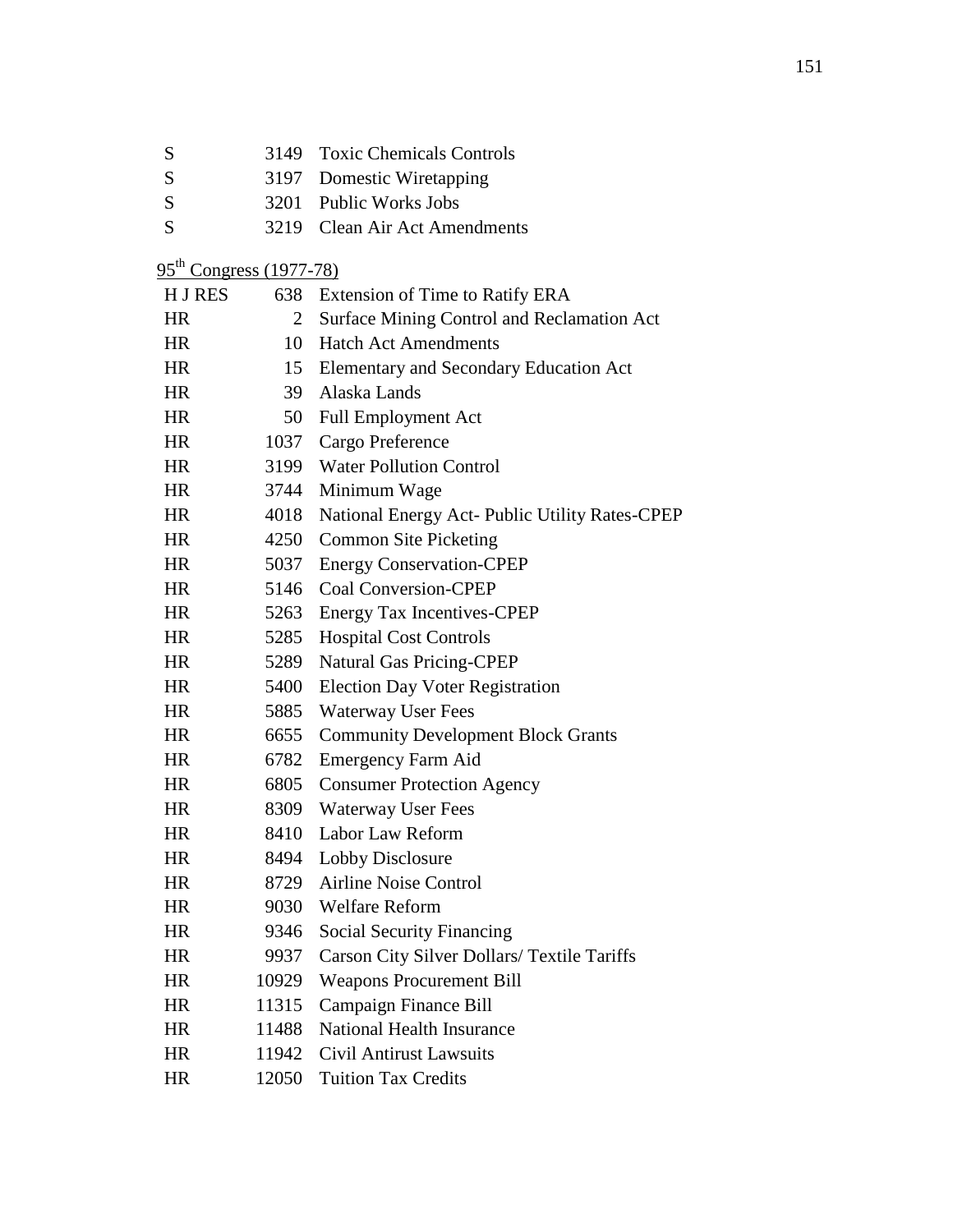| HR        | 12736                               | Social Security Tax Rollback                         |
|-----------|-------------------------------------|------------------------------------------------------|
| HR        |                                     | 12928 Public Works Water Policy                      |
| <b>HR</b> | 12931                               | Foreign Aid Bill                                     |
| <b>HR</b> |                                     | 13048 No Fault Auto Insurance                        |
| <b>HR</b> | 13611                               | Child Health Assessment Program                      |
| <b>HR</b> | 13750                               | <b>Sugar Stabilization Act</b>                       |
| S         | 2                                   | <b>Sunset Bill</b>                                   |
| S         |                                     | 555 Ethics in Government                             |
| ${\bf S}$ |                                     | 926 Public Funding of Congressional Races            |
| S         | 991                                 | <b>Establishment of Education Department</b>         |
| S         |                                     | 1072 Election Day Voter Registration                 |
| ${\bf S}$ |                                     | 1381 No Fault Auto Insurance                         |
| S         | 1392                                | Child Health Assessment Program                      |
| S         |                                     | 1613 Magistrate Act of 1978 (Diversity Jurisdiction) |
| S         | 1874                                | <b>Civil Antirust Lawsuits</b>                       |
| S         |                                     | 2084 Welfare Reform                                  |
| S         |                                     | 2493 Airline Deregulation                            |
| S         |                                     | 2640 Civil Service Reform                            |
| S         | 3075                                | Military Aid Bill                                    |
| S         | 3100                                | Elimination of Supreme Court Mandatory Review        |
|           | 96 <sup>th</sup> Congress (1979-80) |                                                      |
| H J RES   | 521                                 | <b>Selective Service Funding-Draft</b>               |
| <b>HR</b> | 39                                  | Alaska Lands                                         |
| HR        | 111                                 | Panama Treaties Implementation                       |
| <b>HR</b> | 1197                                | Ship Tonnage (Strip Mining Rider)                    |
| <b>HR</b> | 2172                                | <b>Sugar Bill</b>                                    |
| <b>HR</b> | 2313                                | Federal Trade Commission Authorization               |
| <b>HR</b> | 2479                                | <b>Taiwan Relations</b>                              |
| HR        | 2626                                | <b>Hospital Cost Control</b>                         |
| <b>HR</b> | 2977                                | <b>Domestic Violence</b>                             |
| <b>HR</b> | 3919                                | <b>Windfall Profits Tax</b>                          |
| <b>HR</b> | 4395                                | Lobby Disclosure                                     |
| <b>HR</b> | 4904                                | <b>Welfare Reform</b>                                |
| <b>HR</b> | 4962                                | Child Health (Medicaid)                              |
| <b>HR</b> | 4986                                | <b>Banking Regulation</b>                            |
| HR        | 5200                                | <b>Fair Housing Act Amendments</b>                   |
| <b>HR</b> | 5829                                | Tax Cuts (attached to private bill)                  |
| HR        | 5860                                | <b>Chrysler Loan Guarantees</b>                      |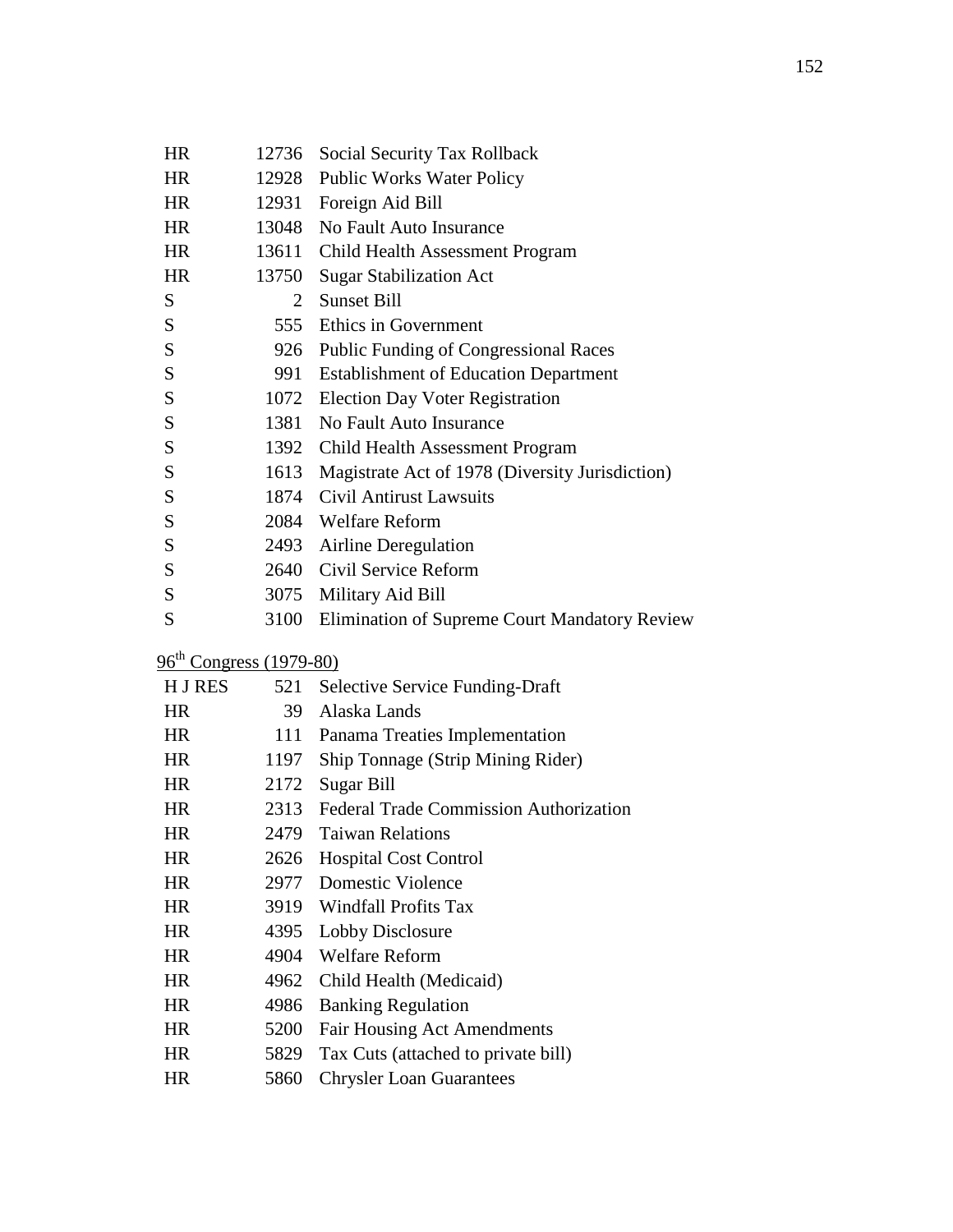| HR                                  | 5980           | Countercyclical Aid                               |
|-------------------------------------|----------------|---------------------------------------------------|
| <b>HR</b>                           | 6081           | Central American Aid                              |
| <b>HR</b>                           | 6233           | <b>Criminal Code Revision</b>                     |
| <b>HR</b>                           | 7020           | Hazardous Waste Disposal (Superfund)              |
| <b>HR</b>                           | 7112           | <b>Revenue Sharing</b>                            |
| S                                   | $\overline{2}$ | <b>Sunset Legislation</b>                         |
| S                                   | 114            | <b>Federal Death Penalty</b>                      |
| ${\bf S}$                           | 210            | <b>Education Department</b>                       |
| S                                   | 450            | Supreme Court Jurisdiction/ School Prayer         |
| S                                   | 562            | <b>Nuclear Regulatory Commission</b>              |
| ${\bf S}$                           | 662            | <b>International Development Bank</b>             |
| S                                   | 760            | National Health Insurance                         |
| S                                   | 932            | Defense Production Act/ Synthetic Fuels           |
| ${\bf S}$                           | 1308           | <b>Energy Mobilization Board</b>                  |
| S                                   | 1309           | Food Stamps                                       |
| S                                   | 1722           | <b>Criminal Code Revision</b>                     |
| S                                   | 1724           | Home Energy Assistance                            |
| ${\bf S}$                           | 1946           | Railroad Deregulation                             |
| S                                   | 2147           | <b>Regulatory Reform</b>                          |
| S                                   | 2153           | <b>OSHA</b> Restrictions                          |
| ${\bf S}$                           | 2189           | <b>Nuclear Waste Policy</b>                       |
| S                                   | 2245           | <b>Trucking Deregulation</b>                      |
|                                     |                |                                                   |
| 97 <sup>th</sup> Congress (1981-82) |                |                                                   |
| H J RES                             | 521            | <b>Nuclear Arms Freeze</b>                        |
| <b>HR</b>                           | 1635           | <b>Tuition Tax Credit</b>                         |
| <b>HR</b>                           | 2289           | <b>Eliminate Department of Education</b>          |
| HR                                  | 3112           | Voting Rights Act Extension                       |
| <b>HR</b>                           | 3809           | Nuclear Waste Policy Act                          |
| HR                                  | 4331           | Minimum Social Security Benefits                  |
| <b>HR</b>                           | 5133           | <b>Automobile Domestic Content Requirements</b>   |
| <b>HR</b>                           | 5252           | Clean Air Act Rewrite                             |
| HR                                  | 5427           | Freedom Broadcasts to Cuba                        |
| <b>HR</b>                           | 6250           | <b>Job Creation Bill</b>                          |
| <b>HR</b>                           | 6267           | Depository Institutions Act                       |
| HR                                  | 6590           | <b>Tobacco Program Revisions</b>                  |
| <b>HR</b>                           | 6838           | <b>Soviet Economic Sanctions</b>                  |
| <b>HR</b>                           | 6954           | Department of Defense/Joint Chiefs Reorganization |
| HR                                  | 7397           | Caribbean Basin Initiative                        |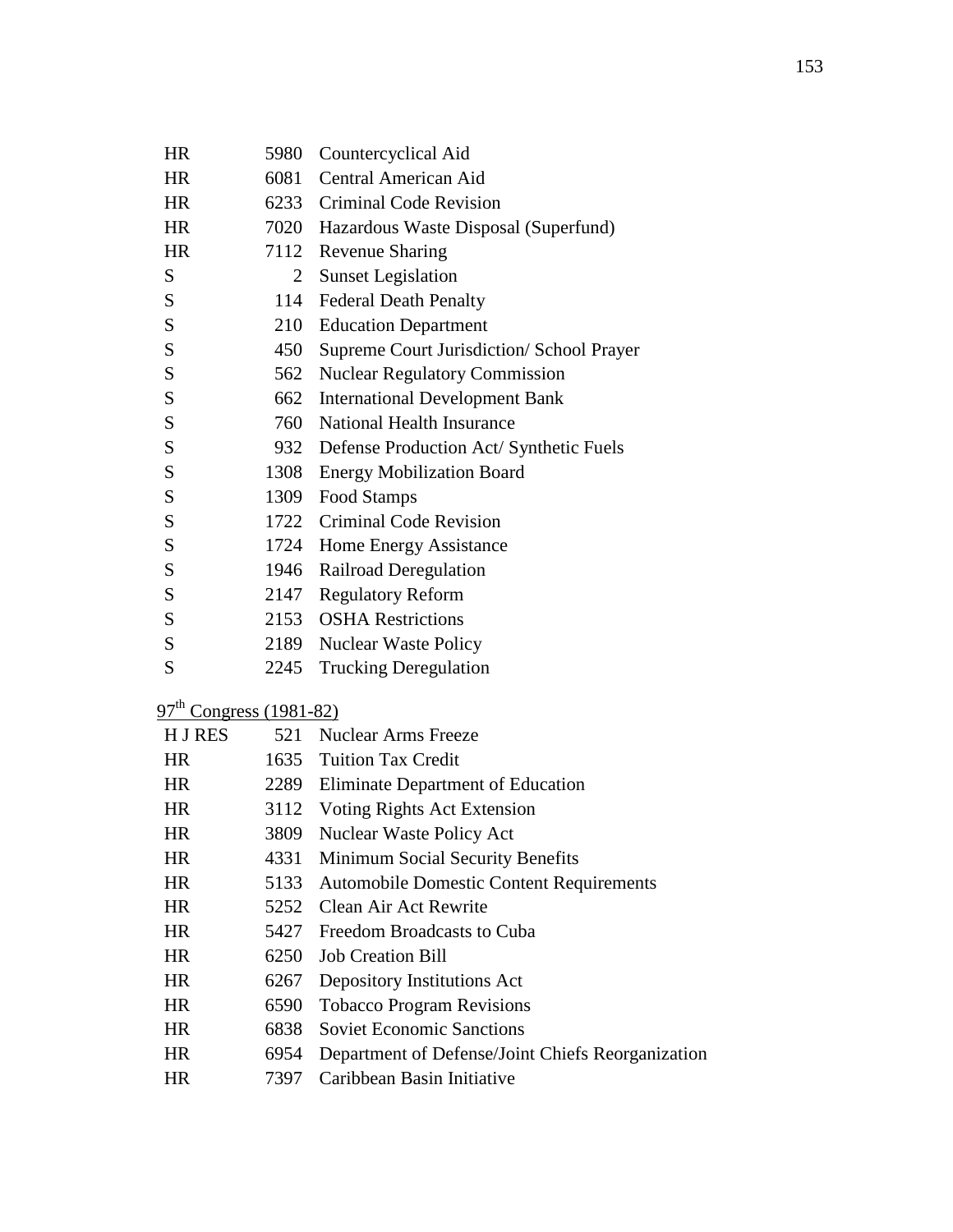| S                                   | 114  | <b>Federal Death penalty</b>             |
|-------------------------------------|------|------------------------------------------|
| S                                   | 509  | <b>Milk Price Supports</b>               |
| S                                   | 995  | <b>Antitrust Law Revisions</b>           |
| S                                   | 1080 | <b>Regulatory Reform Act</b>             |
| S                                   | 1503 | <b>Standby Petroleum Allocation Act</b>  |
| S                                   | 1629 | TV and Radio Regulation Reduction        |
| S                                   | 1630 | <b>Criminal Code Revision</b>            |
| S                                   | 1821 | Eliminate Department of Education        |
| S                                   | 2036 | <b>Job Training</b>                      |
| S                                   | 2172 | Cable TV Regulation                      |
| S                                   | 2222 | <b>Immigration Reform</b>                |
| S                                   |      | 2372 Anti-abortion Bill                  |
| S                                   |      | 2590 Clean Water Act Rewrite             |
| S                                   | 2631 | Product Liability Damage Limits          |
| 98 <sup>th</sup> Congress (1983-84) |      |                                          |
| <b>HJRES</b>                        | 13   | <b>Nuclear Freeze</b>                    |
| H J RES                             |      | 308 Debt Limit Increase                  |
| H J RES                             |      | 364 Multinational Forces In Lebanon      |
| <b>HR</b>                           | 999  | <b>American Conservation Corp</b>        |
| <b>HR</b>                           | 1010 | Coal Pipeline Act                        |
| HR                                  | 1183 | Tax Rate Equity Act (tax caps)           |
| HR                                  | 1234 | <b>Auto Domestic Content Requirement</b> |
| <b>HR</b>                           | 1652 | <b>Reclamation Dam Safety</b>            |
| HR                                  | 1904 | <b>Child Abuse Amendments</b>            |
| HR                                  | 1983 | <b>Emergency Housing Act</b>             |
| <b>HR</b>                           | 2544 | <b>Public Works Job Creation</b>         |
| HR                                  | 2973 | Interest and Dividend Tax Withholding    |
| HR                                  | 3021 | <b>Unemployment Health Insurance</b>     |
| <b>HR</b>                           | 3385 | Dairy Production Stabilization           |
| <b>HR</b>                           | 3706 | Martin Luther King, Jr. Holiday          |
| <b>HR</b>                           | 4072 | <b>Agricultural Programs Adjustment</b>  |
| <b>HR</b>                           | 4102 | Universal Telephone Service              |
| <b>HR</b>                           | 4230 | <b>Export Administration Act</b>         |
| <b>HR</b>                           | 4616 | <b>Motor Vehicles Safety</b>             |
| <b>HR</b>                           | 5314 | Clean Air Act                            |
| <b>HR</b>                           | 5490 | Civil Rights                             |
| <b>HR</b>                           | 5640 | Superfund Expansion                      |
| HR                                  | 5916 | <b>Banking Deregulation</b>              |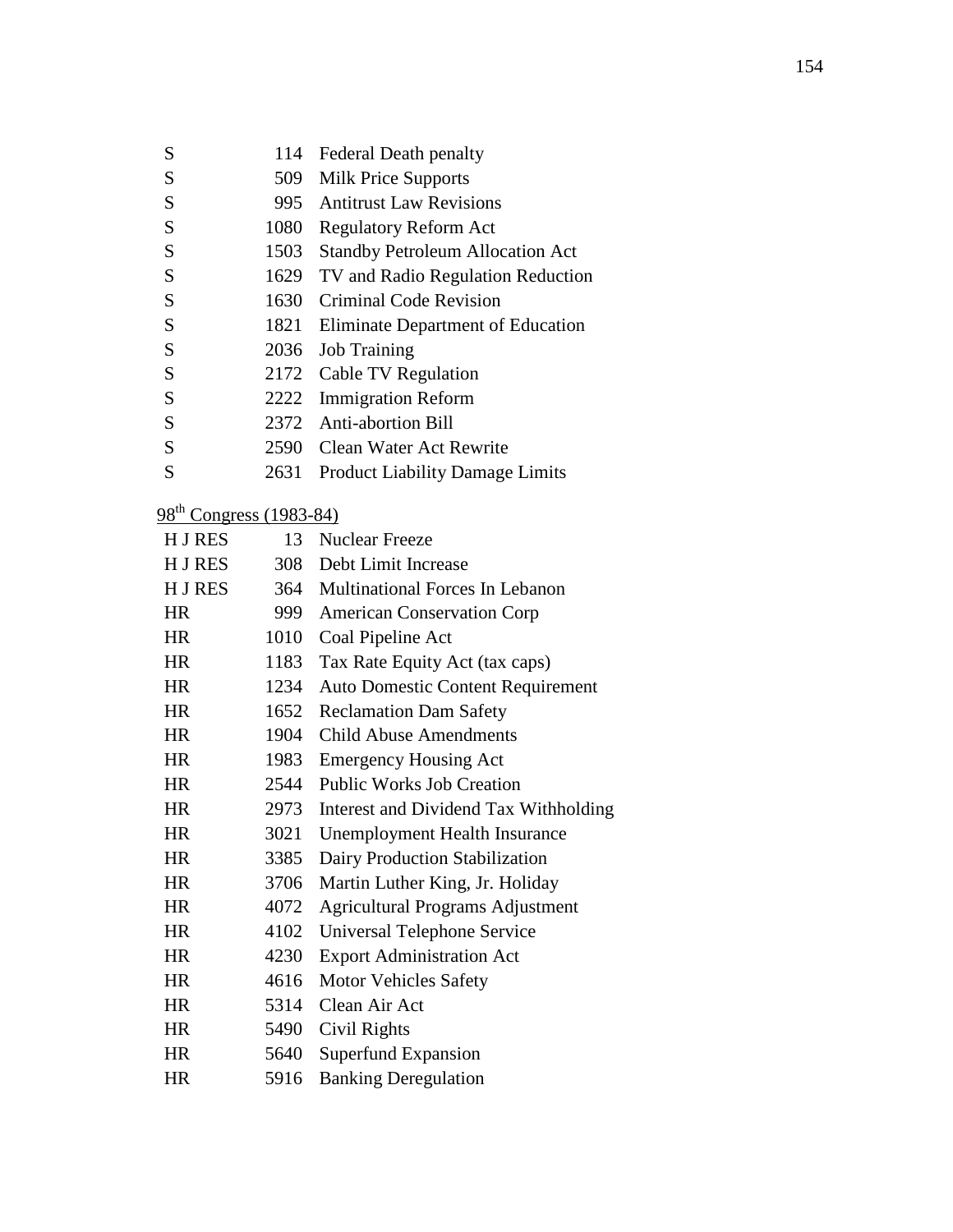| S         | 44                        | <b>Product Liability Limits</b>             |
|-----------|---------------------------|---------------------------------------------|
| S         | 55                        | <b>Broadcast Deregulation</b>               |
| S         |                           | 66 Cable Communications Policy Act          |
| S         | 121                       | <b>Trade Department</b>                     |
| S         |                           | 431 Clean Water Act                         |
| S         |                           | 529 Immigration Reform and Control Act      |
| S         | 663                       | Sodbuster Soil Conservation                 |
| S         |                           | 768 Clean Air Act                           |
| S         |                           | 774 FOIA Overhaul                           |
| S         |                           | 1715 Natural Gas Deregulation               |
| S         | 1764                      | <b>Exclusionary Rule Limitation</b>         |
| S         |                           | 1765 Capital Punishment                     |
| S         |                           | 1917 Broadcast Freedom (Equal Time)         |
| S         | 2181                      | <b>Banking Deregulation</b>                 |
| S         |                           | 2496 Education Amendments                   |
| S         |                           | 2649 Safe Drinking Water                    |
|           |                           |                                             |
|           | $99th Congress (1985-86)$ |                                             |
| <b>HR</b> | 1                         | Housing Act                                 |
| <b>HR</b> | 99                        | <b>American Conservation Corp</b>           |
| <b>HR</b> | 281                       | <b>Construction Labor Law Amendments</b>    |
| HR        |                           | 700 Civil Rights (Grove City)               |
| <b>HR</b> |                           | 1096 African Relief/Farm Credit             |
| <b>HR</b> | 1400                      | Federal to Local Government Revenue Sharing |
| <b>HR</b> |                           | 1460 Anti-Apartheid Act                     |
| <b>HR</b> |                           | 1562 Textile Import Quotas                  |
| <b>HR</b> | 1616                      | <b>Plant Closing Notification</b>           |
| <b>HR</b> | 2005                      | <b>Superfund Reauthorization</b>            |
| <b>HR</b> | 2100                      | Farm Programs Reauthorization               |
| <b>HR</b> | 2369                      | <b>Family Planning Assistance</b>           |
| <b>HR</b> | 2482                      | <b>Pesticide Control Reauthorization</b>    |
| <b>HR</b> | 3008                      | <b>Federal Pay Equity</b>                   |
| <b>HR</b> | 3622                      | Joint Chiefs of Staff Reorganization        |
| <b>HR</b> | 4300                      | Family and Medical Leave Act                |
| <b>HR</b> | 4759                      | <b>Intelligence Authorization</b>           |
| <b>HR</b> | 4868                      | <b>South Africa Sanctions</b>               |
| <b>HR</b> | 5050                      | <b>Social Security Amendments</b>           |
| S         | 43                        | Line Item Veto                              |
| S         | 47                        | <b>School Prayer</b>                        |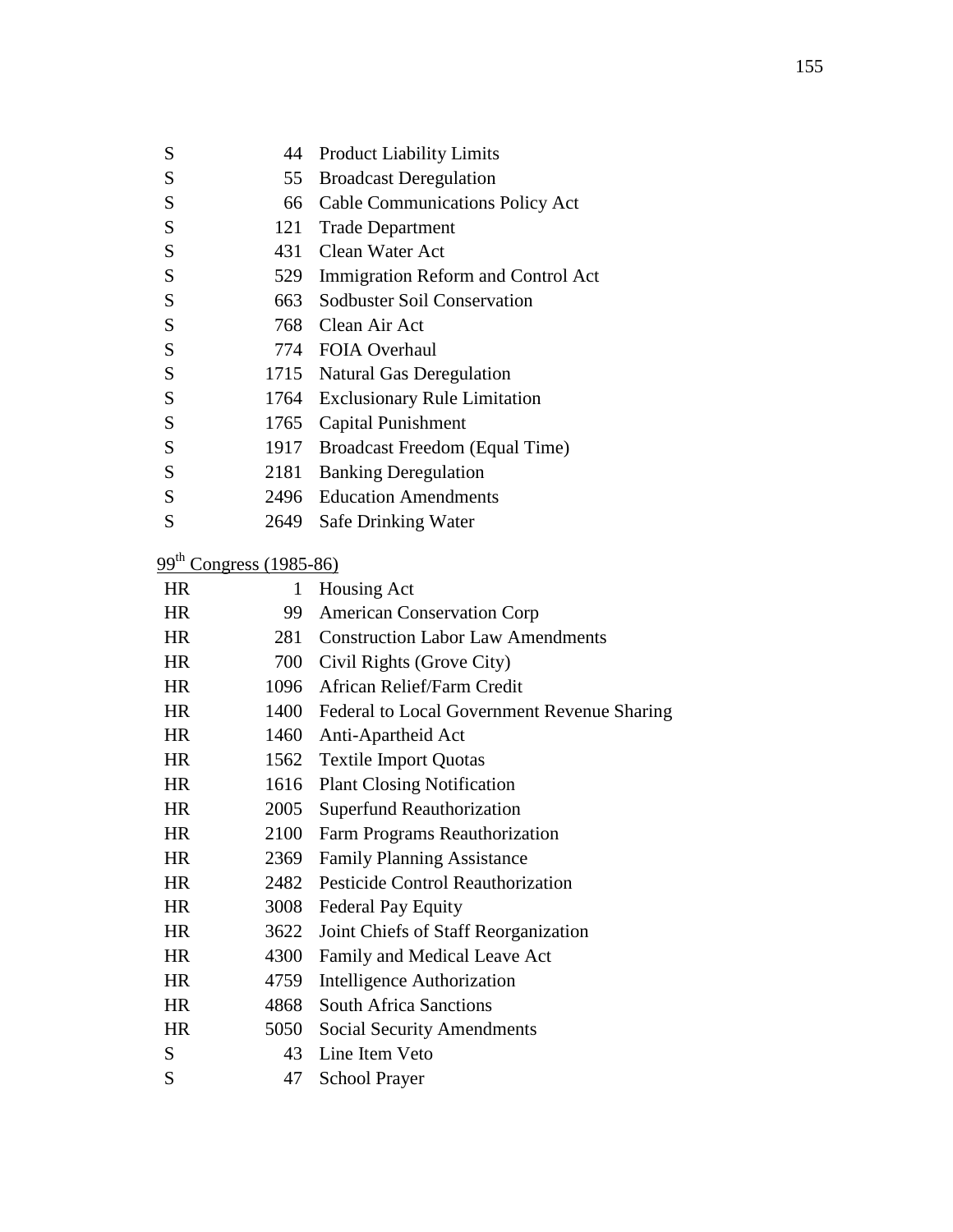| S                                    | 49             | <b>Firearm Owner's Protection</b>             |
|--------------------------------------|----------------|-----------------------------------------------|
| S                                    | 100            | <b>Product Liability Overhaul</b>             |
| S                                    | 655            | Campaign Finance (Attached to Unrelated Bill) |
| S                                    | 1128           | Clean Water Act                               |
| S                                    | 1200           | Immigration Reform and Control Act            |
| S J RES                              | 71             | <b>MX Missile Procurement</b>                 |
| S J RES                              | 283            | Aid to Nicaraguan Rebels                      |
| <b>S J RES</b>                       | 316            | Saudi Arms Sale                               |
| $100^{\text{th}}$ Congress (1987-88) |                |                                               |
| H J RES                              | 444            | Contra Military Aid                           |
| <b>HR</b>                            | 1              | <b>Clean Water Act Reauthorization</b>        |
| <b>HR</b>                            |                | 27 FSLIC Rescue                               |
| HR.                                  | 442            | Japanese-American Internment Reparations      |
| HR                                   | 1115           | <b>Product Liability</b>                      |
| <b>HR</b>                            | 1154           | Textile and Apparel Trade Act                 |
| HR.                                  | 1157           | <b>Farm Disaster Assistance</b>               |
| <b>HR</b>                            | 1158           | Fair Housing                                  |
| HR                                   | 1414           | <b>Nuclear Insurance Amendments</b>           |
| <b>HR</b>                            | 1580           | <b>South Africa Sanctions</b>                 |
| <b>HR</b>                            | 2470           | Catastrophic Health Insurance                 |
| <b>HR</b>                            | 2939           | <b>Independent Counsel Law</b>                |
| <b>HR</b>                            | 3054           | Clean Air                                     |
| <b>HR</b>                            | 3396           | Rehiring of Former Air Traffic Controllers    |
| <b>HR</b>                            | 3400           | <b>Hatch Act Revision</b>                     |
| HR                                   | 3436           | Long Term Health Care                         |
| HR                                   | 3601           | <b>ANWR Oil Drilling</b>                      |
| HR.                                  | 3651           | <b>Arms Sales to Terrorist Nations</b>        |
| HR                                   | 3660           | <b>Better Child Care</b>                      |
| <b>HR</b>                            | 3822           | <b>Covert Action Limitation</b>               |
| <b>HR</b>                            | 3966           | <b>Children's Television Programs</b>         |
| <b>HR</b>                            | 5043           | Lobbying Restrictions                         |
| <b>HR</b>                            | 5337           | <b>Iraq Sanctions</b>                         |
| S                                    | $\overline{2}$ | Senate Campaign Finance                       |
| S                                    | 508            | <b>Whistleblower Protections</b>              |
| ${\bf S}$                            | 557            | Civil Rights Restoration Act                  |
| S                                    | 742            | Fairness In Broadcasting                      |
| S                                    | 825            | Housing and Community Development             |
| S                                    | 837            | Minimum Wage Restoration                      |
|                                      |                |                                               |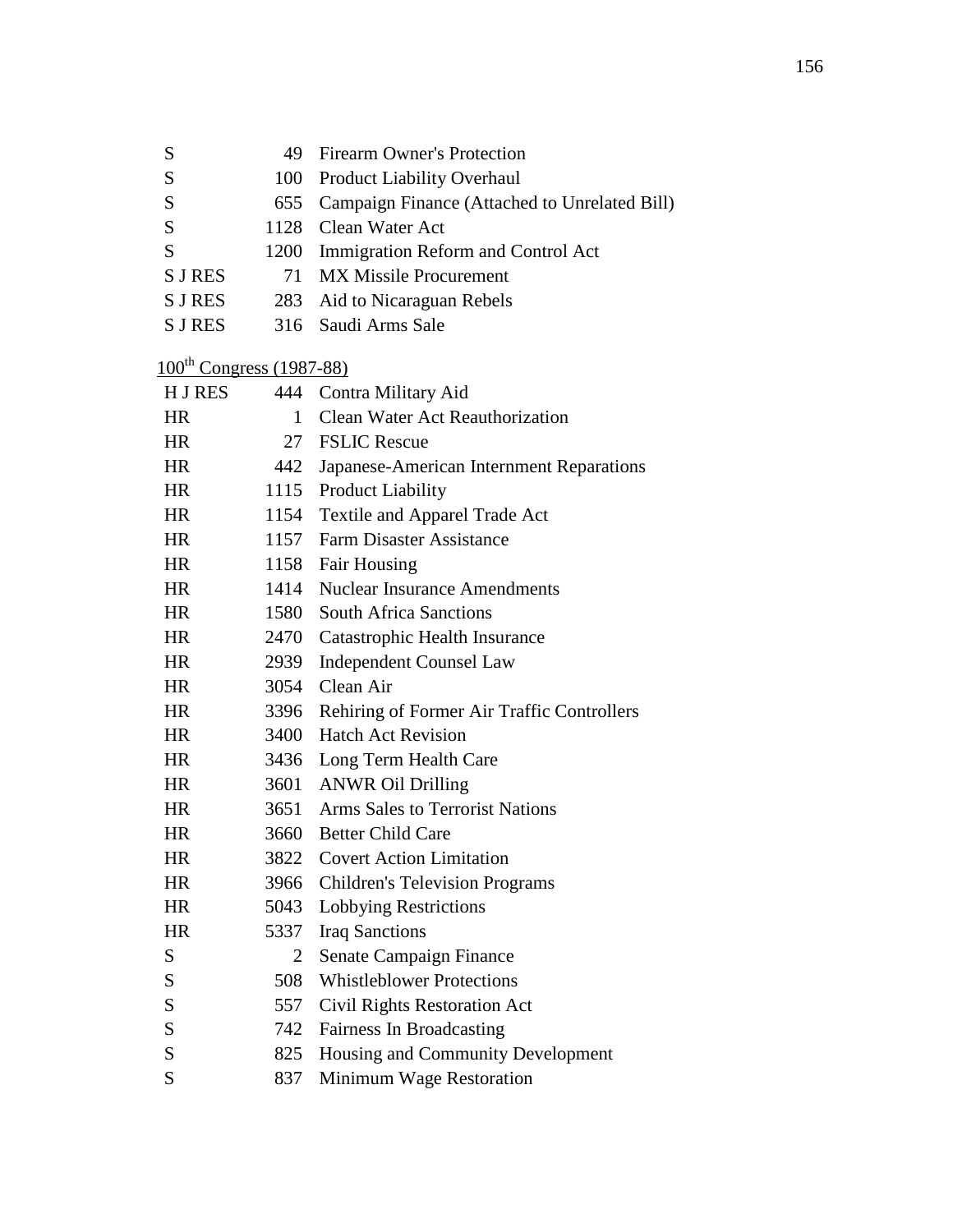- S 1721 Intelligence Oversight
- S 1886 Bank Deregulation
- S 1894 Clean Air
- S 2214 ANWR Oil Drilling
- S 2455 Death Penalty for Drug Related Killings
- S 2488 Parental Leave
- S 2749 Military Base Closings
- S J RES 194 War Powers Compliance
- S J RES 243 Contra Military Aid
- S J RES 305 Persian Gulf Escorts

### 101<sup>st</sup> Congress (1989-90)

| <b>HR</b> | 20   | <b>Hatch Act Revisions</b>                   |
|-----------|------|----------------------------------------------|
| <b>HR</b> | 467  | Brady Handgun Bill                           |
| <b>HR</b> | 486  | <b>Defense Production Act</b>                |
| <b>HR</b> | 770  | Family and Medical Leave Act                 |
| <b>HR</b> | 1278 | Savings and Loan Restructuring               |
| <b>HR</b> | 1465 | Oil Spill Liability                          |
| <b>HR</b> | 1750 | Contra Aid                                   |
| <b>HR</b> | 2710 | Minimum Wage Increase                        |
| <b>HR</b> | 2712 | <b>Chinese Students</b>                      |
| <b>HR</b> | 3368 | <b>Whistleblower Protection</b>              |
| <b>HR</b> | 3402 | Aid to Poland and Hungary                    |
| <b>HR</b> | 3628 | Capital Gains Tax Cut                        |
| <b>HR</b> | 3660 | Government Pay and Ethics Package            |
| <b>HR</b> | 3847 | Department of Environmental Protection       |
| <b>HR</b> | 4328 | <b>Textile Trade Act</b>                     |
| <b>HR</b> | 4653 | <b>Export Control Act Amendments</b>         |
| <b>HR</b> | 4825 | <b>NEA Authorization</b>                     |
| <b>HR</b> | 4939 | <b>China Trade Status</b>                    |
| <b>HR</b> | 5267 | Cable TV Regulation                          |
| <b>HR</b> | 5400 | Campaign Finance Overhaul                    |
| <b>HR</b> | 5855 | <b>Enterprise for America Initiative</b>     |
| <b>HR</b> | 5932 | <b>Educational Excellence and Equity Act</b> |
| S         | 436  | <b>Whistleblower Protection</b>              |
| S         | 566  | Housing Programs Reauthorization             |
| S         | 594  | Administrative Law Judge Corps               |
| S         | 684  | <b>ANWR Oil Drilling</b>                     |
| S         | 695  | <b>Education Programs</b>                    |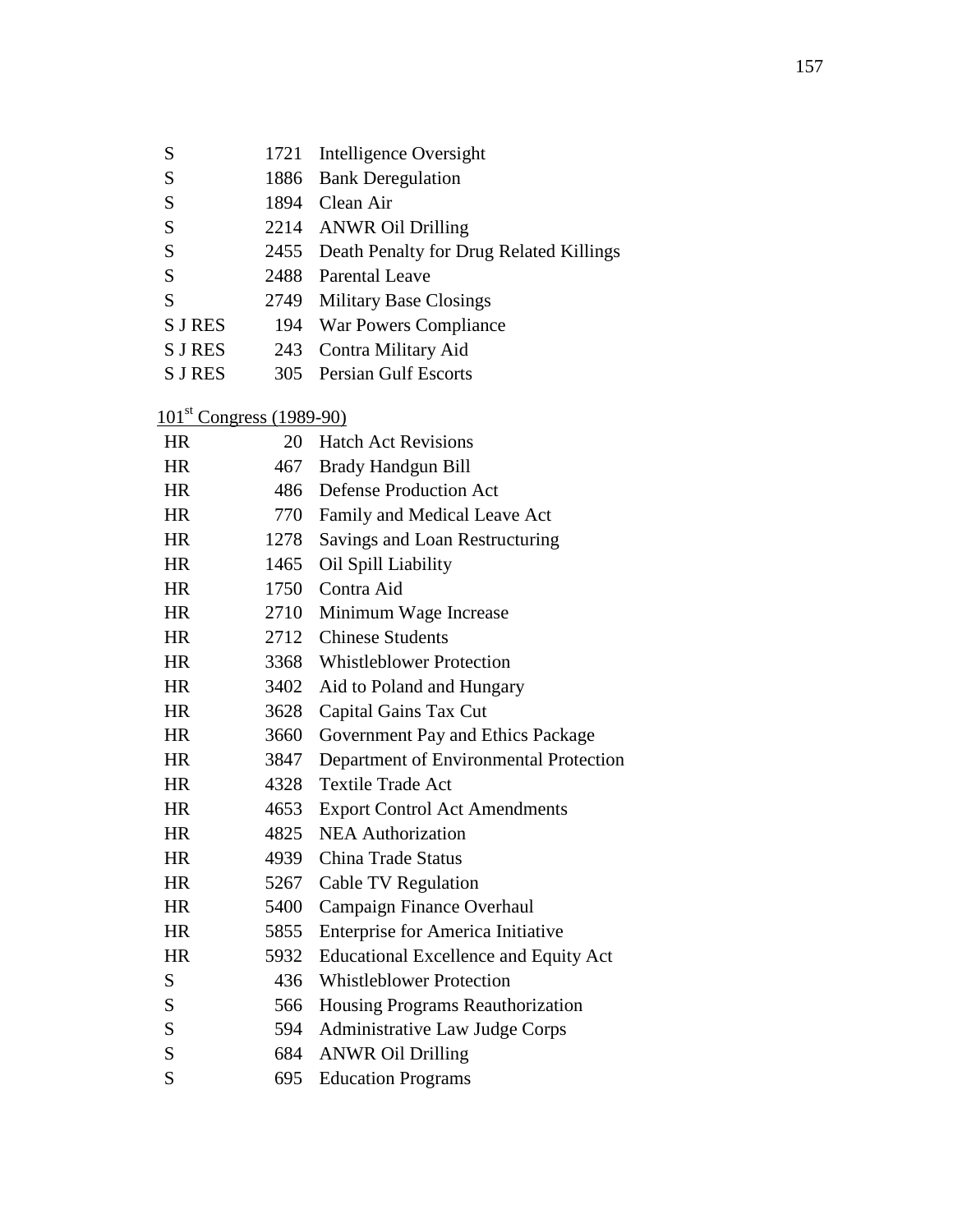| S              | 874 Motor Voter Bill                |
|----------------|-------------------------------------|
| S              | 933 Americans with Disabilities Act |
| S              | 1236 Brady Handgun Bill             |
| S              | 1400 Product Liability              |
| S              | 1430 National Service Act           |
| S              | 2104 Civil Rights Act               |
| <b>S J RES</b> | 113 FS-X Plane Development          |

# 102nd Congress (1991-92)

| H J RES   | 77             | Use Of Force Against Iraq                         |
|-----------|----------------|---------------------------------------------------|
| <b>HR</b> | 5              | <b>Striker Replacement</b>                        |
| <b>HR</b> | 7              | Handgun Waiting Period                            |
| <b>HR</b> | 25             | <b>Abortion on Demand</b>                         |
| <b>HR</b> |                | 429 Western Water Bill                            |
| <b>HR</b> | 776            | <b>National Energy Policy</b>                     |
| <b>HR</b> | 918            | Mining Law Overhaul                               |
| <b>HR</b> | 2164           | Line Item Veto                                    |
| <b>HR</b> |                | 2212 Conditional MFN for China                    |
| <b>HR</b> | 2507           | National Institutes of Health Reauthorization     |
| <b>HR</b> |                | 2929 California Desert Protection                 |
| <b>HR</b> | 2950           | <b>Surface Transportation Reauthorization</b>     |
| <b>HR</b> | 3030           | <b>Product Liability</b>                          |
| <b>HR</b> | 3160           | <b>OSHA</b> Overhaul                              |
| <b>HR</b> |                | 3435 RTC Financing                                |
| <b>HR</b> |                | 3807 CFE Treaty Implementation                    |
| <b>HR</b> |                | 4210 Tax Bill                                     |
| <b>HR</b> |                | 4547 Russian Aid                                  |
| <b>HR</b> |                | 4718 D.C. Statehood                               |
| <b>HR</b> |                | 4899 Old Growth Forest Protection                 |
| <b>HR</b> | 5100           | <b>Trade Bill</b>                                 |
| <b>HR</b> | 5249           | <b>Independent Social Security Administration</b> |
| <b>HR</b> | 5260           | <b>Extended Unemployment Benefits</b>             |
| S         | $\overline{2}$ | <b>Elementary and Secondary Education</b>         |
| S         | 3              | <b>Campaign Finance</b>                           |
| S         | 5              | Family and Medical Leave Act                      |
| S         | 12             | <b>Cable Television Reregulation</b>              |
| S         | 25             | <b>Abortion on Demand</b>                         |
| S         | 173            | <b>Baby Bells Antitrust</b>                       |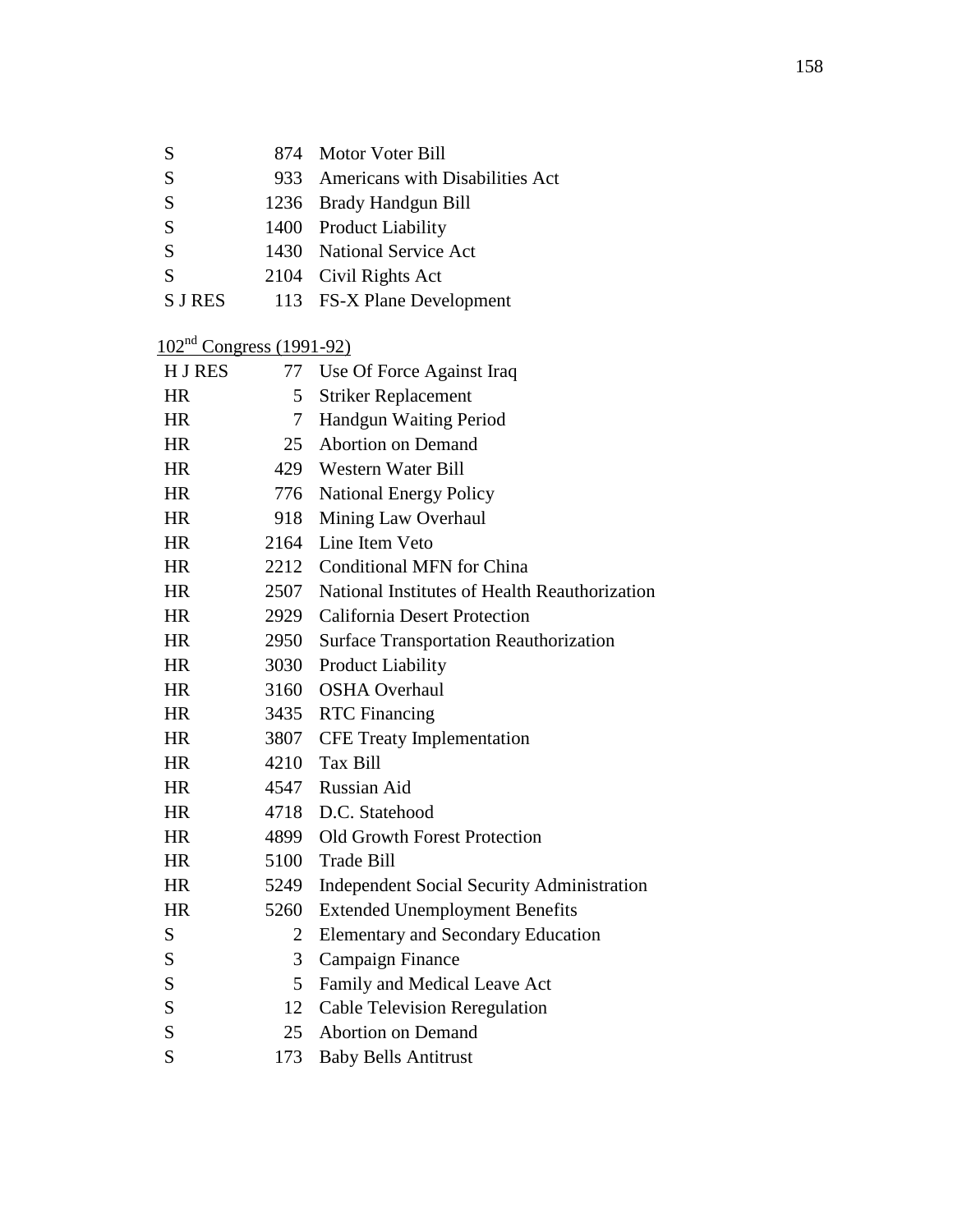|  |  | 250 National Motor Voter Registration |
|--|--|---------------------------------------|
|--|--|---------------------------------------|

- S 323 Family Planning Amendments
- S 433 Mining Law Overhaul
- S 533 EPA Cabinet
- S 543 Bank Reform
- S 640 Product Liability
- S 1128 Arms Proliferation Sanctions
- S 1722 Unemployment Benefits Extension
- S 1745 Civil Rights Act
- S 1936 Health Care Reform
- S 2532 Aid to Former Soviet Republics
- S 2766 Lobby Disclosure

### 103rd Congress (1993-94)

| <b>HR</b> | 1              | Family and Medical Leave                   |  |  |  |
|-----------|----------------|--------------------------------------------|--|--|--|
| <b>HR</b> | $\overline{2}$ | <b>Motor Voter Registration</b>            |  |  |  |
| <b>HR</b> | 5 <sup>5</sup> | <b>Striker Replacement</b>                 |  |  |  |
| <b>HR</b> | 25             | Freedom of Choice                          |  |  |  |
| <b>HR</b> | 322            | Mining Law Overhaul                        |  |  |  |
| <b>HR</b> | 1025           | Brady Bill (Gun Control)                   |  |  |  |
| <b>HR</b> | 1804           | School Improvement (Goals 2000)            |  |  |  |
| <b>HR</b> | 1845           | <b>National Biological Survey</b>          |  |  |  |
| <b>HR</b> | 2010           | <b>National Service</b>                    |  |  |  |
| <b>HR</b> | 3392           | Safe Drinking Water Act Reauthorization    |  |  |  |
| <b>HR</b> | 3400           | Spending Cuts and Government Restructuring |  |  |  |
| <b>HR</b> | 3425           | Department of the Environment              |  |  |  |
| <b>HR</b> | 3450           | NAFTA Implementation                       |  |  |  |
| <b>HR</b> | 3626           | <b>Telecommunications Regulations</b>      |  |  |  |
| <b>HR</b> | 3800           | <b>Superfund Reauthorization</b>           |  |  |  |
| <b>HR</b> | 3948           | Clean Water Act                            |  |  |  |
| <b>HR</b> | 4604           | <b>Entitlement Spending Control</b>        |  |  |  |
| <b>HR</b> | 5110           | General Agreement on Tariffs and Trade     |  |  |  |
| S         | 3              | Campaign Finance                           |  |  |  |
| S         | 21             | <b>California Desert Protection</b>        |  |  |  |
| S         | 25             | Freedom of Choice                          |  |  |  |
| S         | 349            | Lobbying Disclosure                        |  |  |  |
| S         | 636            | Freedom of Access to Abortion Clinics      |  |  |  |
| S         | 687            | <b>Product Liability</b>                   |  |  |  |
| S         | 714            | <b>Resolution Trust Corporation</b>        |  |  |  |
|           |                |                                            |  |  |  |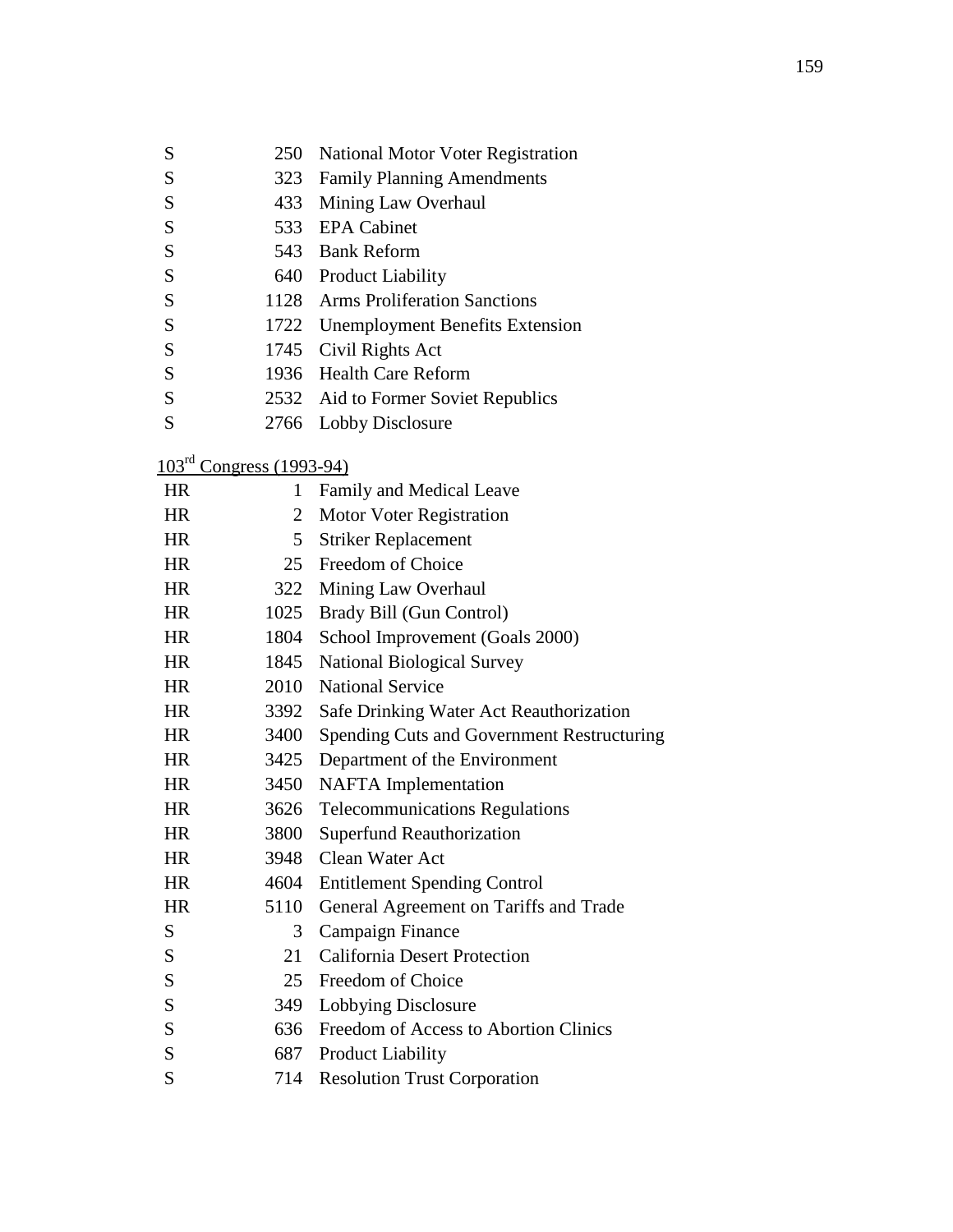| S         | 1114                                 | Clean Water Act                              |  |  |
|-----------|--------------------------------------|----------------------------------------------|--|--|
| S         | 1834                                 | <b>Superfund Reauthorization</b>             |  |  |
| S         | 2019                                 | Safe Drinking Water Act Reauthorization      |  |  |
|           | $104^{\text{th}}$ Congress (1995-96) |                                              |  |  |
| <b>HR</b> |                                      | 4 Welfare Overhaul                           |  |  |
| <b>HR</b> | 7                                    | <b>National Security</b>                     |  |  |
| <b>HR</b> | 927                                  | Cuban Liberty and Democratic Solidarity      |  |  |
| <b>HR</b> | 956                                  | <b>Product Liability Overhaul</b>            |  |  |
| <b>HR</b> |                                      | 961 Clean Water Act Revisions                |  |  |
| <b>HR</b> |                                      | 1058 Shareholder Lawsuits                    |  |  |
| <b>HR</b> | 1617                                 | <b>Job Training Overhaul</b>                 |  |  |
| HR        |                                      | 1627 Pesticide Regulations                   |  |  |
| <b>HR</b> | 1833                                 | <b>Abortion Procedures</b>                   |  |  |
| <b>HR</b> |                                      | 2128 Affirmative Action                      |  |  |
| <b>HR</b> | 2500                                 | <b>Superfund Overhaul</b>                    |  |  |
| <b>HR</b> | 2520                                 | <b>Banking Glass-Steagall Repeal</b>         |  |  |
| <b>HR</b> | 2606                                 | <b>Bosnia Troop Deployment Prohibition</b>   |  |  |
| <b>HR</b> |                                      | 2854 Farm Bill                               |  |  |
| <b>HR</b> |                                      | 3103 Health Insurance Revisions              |  |  |
| <b>HR</b> | 3448                                 | Small Business Tax Package/Minimum Wage      |  |  |
| <b>HR</b> | 3820                                 | Campaign Finance Overhaul                    |  |  |
| S         | 1                                    | <b>Unfunded Mandates</b>                     |  |  |
| S         | 2                                    | <b>Congressional Compliance</b>              |  |  |
| S         | 4                                    | Line Item Veto                               |  |  |
| S         | 21                                   | Bosnian Arms Embargo                         |  |  |
| S         | 440                                  | <b>National Highway Systems</b>              |  |  |
| S         | 652                                  | Telecommunications                           |  |  |
| S         | 735                                  | Anti-Terrorism                               |  |  |
| S         | 1060                                 | Lobbying Disclosure                          |  |  |
| S         | 1085                                 | <b>Affirmative Action</b>                    |  |  |
| S         | 1219                                 | Campaign Finance Overhaul                    |  |  |
| S         | 1260                                 | <b>Public Housing</b>                        |  |  |
| S         | 1285                                 | Superfund Overhaul                           |  |  |
| S         | 1635                                 | <b>National Missile Defense</b>              |  |  |
| S         | 1936                                 | <b>Nuclear Waste Storage</b>                 |  |  |
| S         | 2056                                 | <b>Sexual Orientation Non-Discrimination</b> |  |  |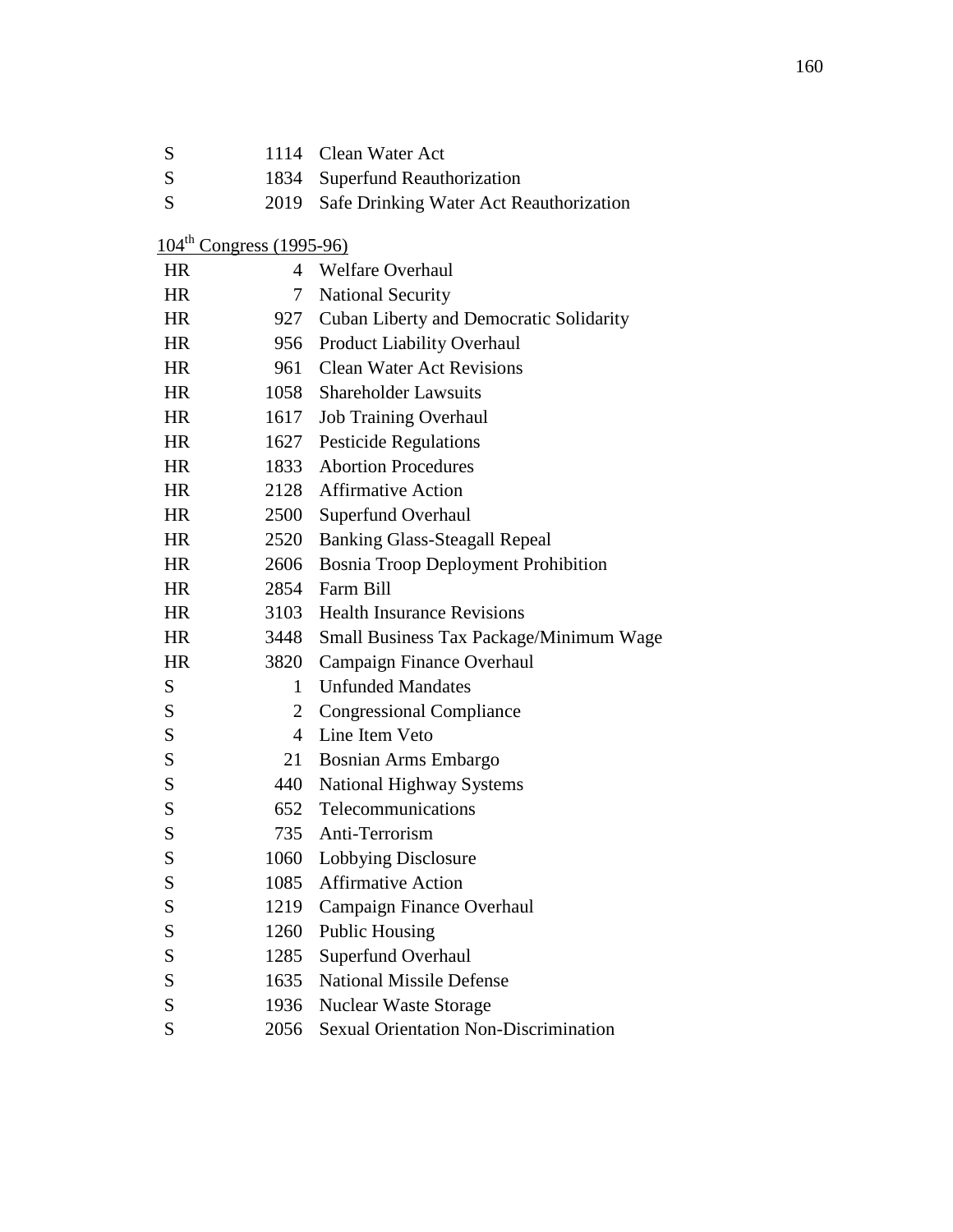|  | $105^{\text{th}}$ Congress (1997-98) |
|--|--------------------------------------|
|  |                                      |

| <b>HR</b>                              | 1              | Overtime Pay                                |  |  |
|----------------------------------------|----------------|---------------------------------------------|--|--|
| <b>HR</b>                              | $\overline{2}$ | <b>Public Housing System Overhaul</b>       |  |  |
| <b>HR</b>                              | 3              | Juvenile Crime                              |  |  |
| <b>HR</b>                              | 6              | Higher Education Reauthorization            |  |  |
| <b>HR</b>                              | 10             | <b>Financial Services Overhaul</b>          |  |  |
| <b>HR</b>                              | 478            | <b>Endangered Species Act Flood Waivers</b> |  |  |
| <b>HR</b>                              | 655            | <b>Electricity Deregulation</b>             |  |  |
| <b>HR</b>                              | 867            | <b>Foster Children Adoption</b>             |  |  |
| <b>HR</b>                              | 1119           | <b>Defense Authorization</b>                |  |  |
| <b>HR</b>                              | 1122           | <b>Abortion Procedure Ban</b>               |  |  |
| <b>HR</b>                              | 1534           | <b>Private Property Rights</b>              |  |  |
| <b>HR</b>                              | 1984           | <b>Block EPA Clean Air Regulations</b>      |  |  |
| <b>HR</b>                              | 2183           | Campaign Finance Overhaul                   |  |  |
| HR                                     | 2400           | <b>Transportation Equity Act</b>            |  |  |
| <b>HR</b>                              | 2631           | Line Item Vetoes                            |  |  |
| <b>HR</b>                              | 2644           | Caribbean and Central American Trade        |  |  |
| HR                                     | 2646           | <b>Education Savings Accounts</b>           |  |  |
| <b>HR</b>                              | 2676           | <b>Internal Revenue Service Overhaul</b>    |  |  |
| <b>HR</b>                              | 2746           | <b>Private School Vouchers</b>              |  |  |
| <b>HR</b>                              | 3000           | Superfund Overhaul                          |  |  |
| <b>HR</b>                              | 3150           | <b>Bankruptcy Overhaul</b>                  |  |  |
| <b>HR</b>                              | 4250           | <b>Managed Care Regulations</b>             |  |  |
| S                                      | 8              | Superfund Overhaul                          |  |  |
| S                                      | 104            | <b>Interim Nuclear Waste Repository</b>     |  |  |
| S                                      | 621            | <b>Electricity Deregulation</b>             |  |  |
| S                                      | 648            | <b>Product Liability</b>                    |  |  |
| S                                      | 830            | FDA Overhaul                                |  |  |
| S                                      | 981            | <b>Federal Rule Making</b>                  |  |  |
| S                                      |                | 1150 Food Stamps for Illegal Immigrants     |  |  |
| S                                      | 1269           | <b>Fast Track</b>                           |  |  |
| ${\bf S}$                              |                | 1415 Tobacco Restrictions                   |  |  |
| S                                      | 1601           | Cloning Ban                                 |  |  |
| S                                      | 1723           | <b>Skilled Workers Visas</b>                |  |  |
| S                                      |                | 1768 IMF Funding                            |  |  |
| 106 <sup>th</sup> Congress (1999-2000) |                |                                             |  |  |

| HR. |  | 4 Anti-Missile Defense |
|-----|--|------------------------|
| HR. |  | 8 Estate Tax Repeal    |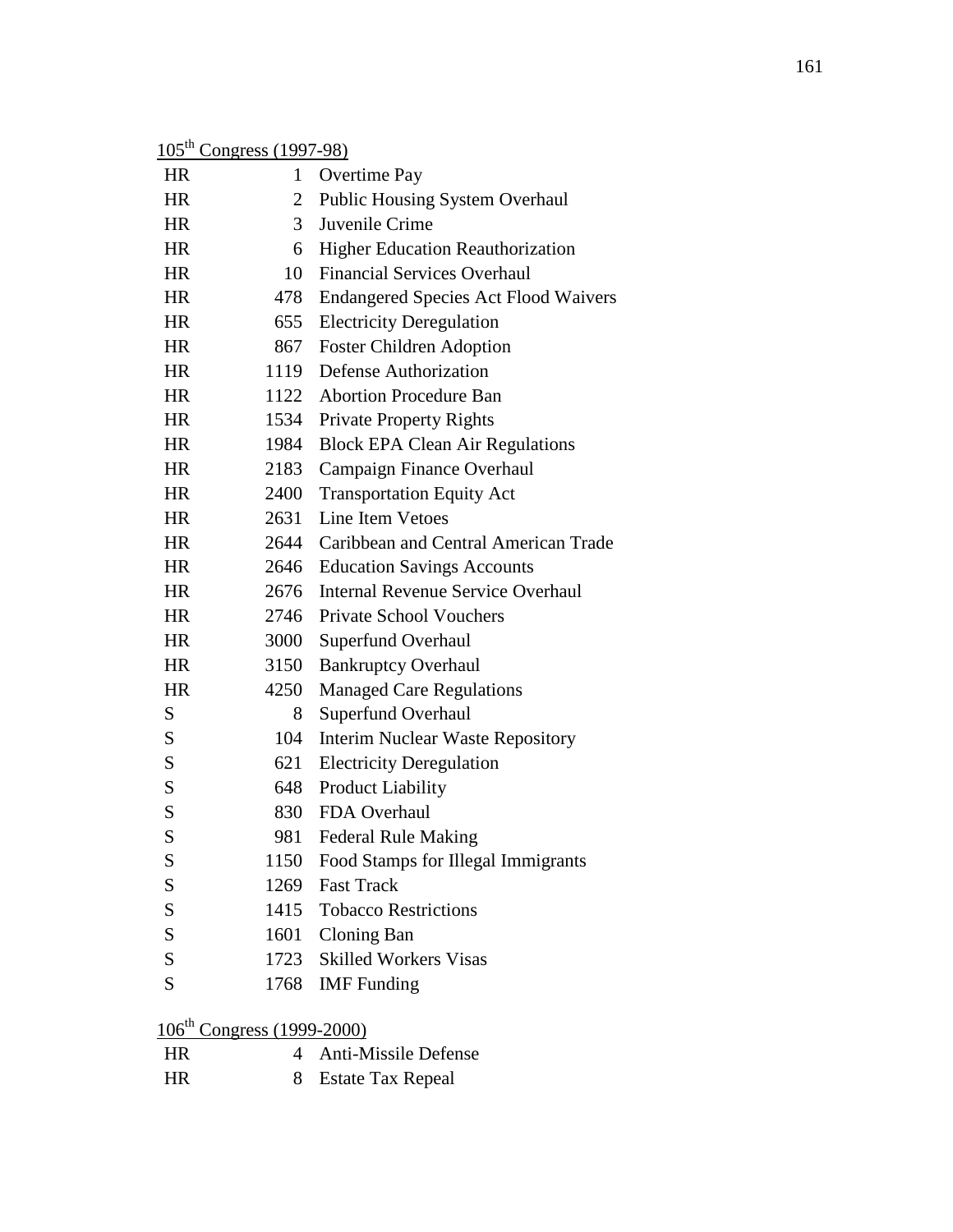| HR           | 117       | <b>Independent Counsel</b>                  |
|--------------|-----------|---------------------------------------------|
| <b>HR</b>    | 417       | Campaign Finance Overhaul                   |
| <b>HR</b>    | 775       | Y2K Liability                               |
| <b>HR</b>    | 800       | <b>Education Flexibility</b>                |
| <b>HR</b>    | 975       | <b>Steel Imports</b>                        |
| <b>HR</b>    | 1000      | <b>FAA Reauthorization</b>                  |
| <b>HR</b>    | 1283      | <b>Asbestos Liability</b>                   |
| HR           | 1300      | Superfund Overhaul                          |
| <b>HR</b>    | 1501      | Juvenile Justice                            |
| <b>HR</b>    | 1995      | New Teachers and Training Programs          |
| <b>HR</b>    | 2260      | <b>Physician Assisted Suicide</b>           |
| HR           | 2415      | <b>Bankruptcy Overhaul</b>                  |
| <b>HR</b>    | 2418      | <b>Organ Procurement</b>                    |
| <b>HR</b>    |           | 2436 Criminal Penalties for Harming a Fetus |
| <b>HR</b>    |           | 2488 Tax Reconciliation                     |
| <b>HR</b>    | 2614      | Tax Cut Package                             |
| <b>HR</b>    | 2723      | Managed Care Patient Protection             |
| HR           | 3846      | Minimum Wage                                |
| <b>HR</b>    | 4444      | China Trade                                 |
| <b>HR</b>    | 4680      | <b>Prescription Drugs</b>                   |
| <b>HR</b>    | 4762      | Campaign Finance Disclosure                 |
| <b>HR</b>    | 4810      | <b>Alleviate Marriage Penalty</b>           |
| S            | 761       | Electronic Signature Authorization          |
| S            | 900       | <b>Financial Services Overhaul</b>          |
| S            | 1090      | <b>Superfund Overhaul</b>                   |
| S            | 1134      | <b>Education Savings Accounts</b>           |
| S            | 1287      | <b>Nuclear Waste Storage</b>                |
| S            | 1297      | <b>Independent Counsel</b>                  |
| S            | 1344      | <b>Managed Care Revisions</b>               |
| S            |           | 1692 Abortion Procedure Ban                 |
| S            |           | 2071 Electricity Deregulation               |
| S            |           | 2796 Florida Everglades Restoration         |
| S            |           | 2962 MTBE                                   |
| 107th $\cap$ | (2001.02) |                                             |

### $107^{\text{th}}$  Congress (2001-02)

| H J RES   | 114 Use of Force-Iraq                         |
|-----------|-----------------------------------------------|
| HR.       | 1 ESEA Reauthorization (No Child Left Behind) |
| <b>HR</b> | 4 Energy Plan                                 |
| <b>HR</b> | 7 Faith Based Imitative                       |
|           |                                               |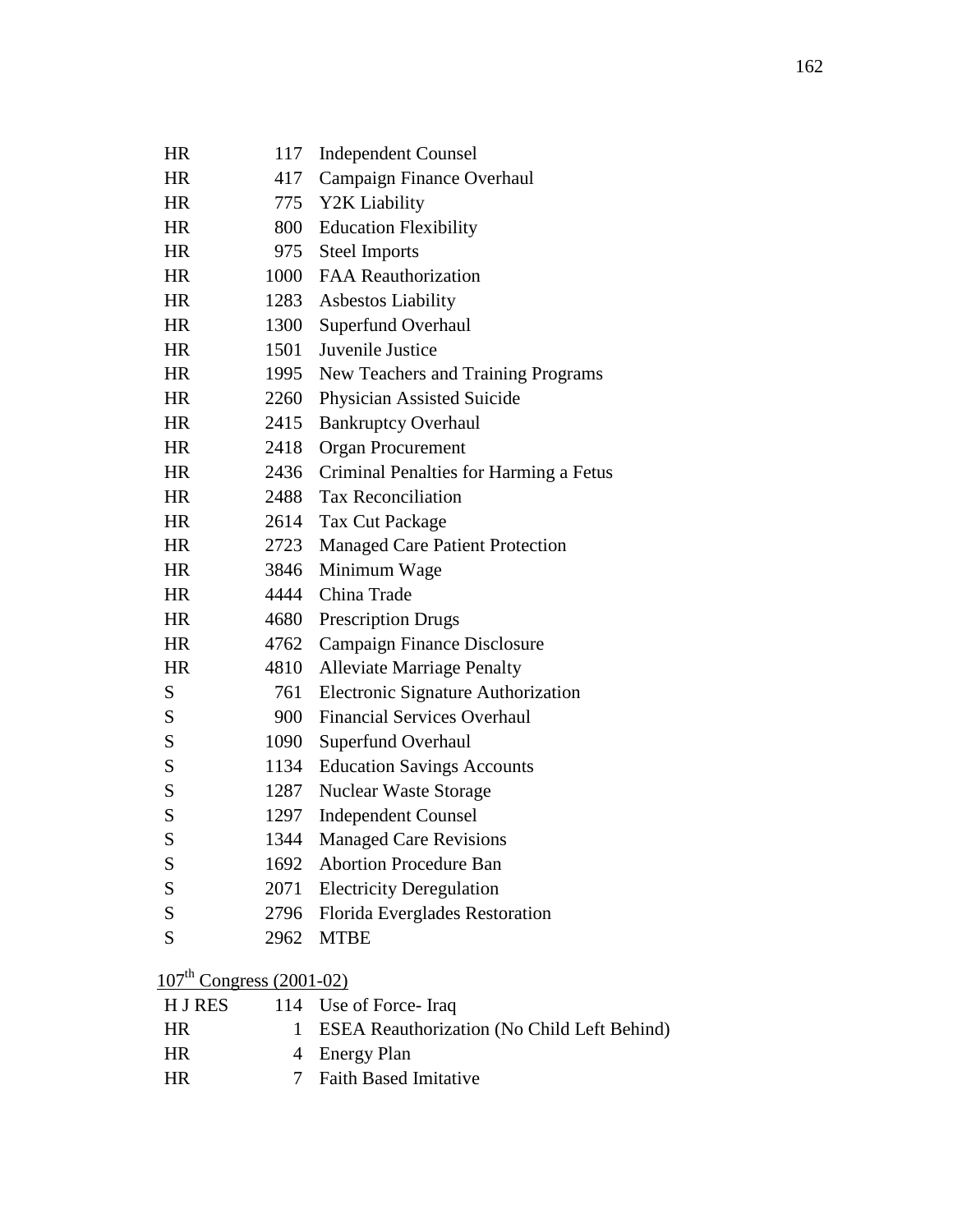| <b>HR</b>                            | 333          | <b>Bankruptcy Overhaul</b>                    |  |  |
|--------------------------------------|--------------|-----------------------------------------------|--|--|
| <b>HR</b>                            |              | 586 Permanent Tax Cuts                        |  |  |
| <b>HR</b>                            | 1542         | <b>High Speed Internet Access</b>             |  |  |
| <b>HR</b>                            | 1619         | <b>Investment Tax Cut</b>                     |  |  |
| <b>HR</b>                            |              | 2213 Supplement Agriculture Subsidies         |  |  |
| <b>HR</b>                            | 2356         | Campaign Finance Overhaul                     |  |  |
| <b>HR</b>                            | 2505         | Human Cloning Ban                             |  |  |
| HR                                   | 2563         | Patients' Rights                              |  |  |
| <b>HR</b>                            |              | 2646 Farm Bill                                |  |  |
| <b>HR</b>                            |              | 2926 Airline Bailout                          |  |  |
| HR                                   |              | 3009 Trade Promotion Authority (Andean Trade) |  |  |
| <b>HR</b>                            |              | 3162 Anti-Terrorism Authority (Patriot Act)   |  |  |
| <b>HR</b>                            | 3210         | <b>Terrorism Insurance</b>                    |  |  |
| HR                                   | 3295         | <b>Election Overhaul</b>                      |  |  |
| <b>HR</b>                            |              | 3448 Bioterrorism Defense                     |  |  |
| <b>HR</b>                            | 3762         | <b>Employee Pensions</b>                      |  |  |
| <b>HR</b>                            | 3763         | Corporate Accountability Act                  |  |  |
| <b>HR</b>                            |              | 4737 Welfare Renewal                          |  |  |
| <b>HR</b>                            | 4954         | <b>Prescription Drug Coverage</b>             |  |  |
| <b>HR</b>                            | 5005         | <b>Homeland Security Department</b>           |  |  |
| S                                    | 149          | <b>Export Control Law</b>                     |  |  |
| S                                    | 812          | <b>Drug Patients</b>                          |  |  |
| S                                    | 1052         | Patients' Rights                              |  |  |
| S                                    | 1447         | <b>Airport Security</b>                       |  |  |
| <b>SJRES</b>                         | 6            | Objection to Ergonomics Rule                  |  |  |
| <b>S J RES</b>                       | 23           | Use of Force-War on Terror                    |  |  |
| 108 <sup>th</sup> Congress (2003-04) |              |                                               |  |  |
| HR                                   | $\mathbf{1}$ | <b>Medicare Prescription Drug Benefit</b>     |  |  |
| HR                                   | 2            | <b>Tax Reductions</b>                         |  |  |
| <b>HR</b>                            | 4            | Welfare Reauthorization/Minimum Wage          |  |  |
| <b>HR</b>                            | 5            | <b>Medical Malpractice</b>                    |  |  |
| HR                                   | 6            | <b>Energy Policy</b>                          |  |  |
| <b>HR</b>                            | 1036         | <b>Gun Liability</b>                          |  |  |
| HR                                   | 1115         | <b>Class Action Lawsuits/Minimum Wage</b>     |  |  |
| TTT                                  |              | $T\mathbf{D}a \mathbf{E}$ $\mathbf{P}$        |  |  |

- HR 1298 AIDS Funding for Africa
- HR 1308 Family and Corporate Tax Breaks
- HR 1904 Forest Thinning
- HR 1997 Fetal Protection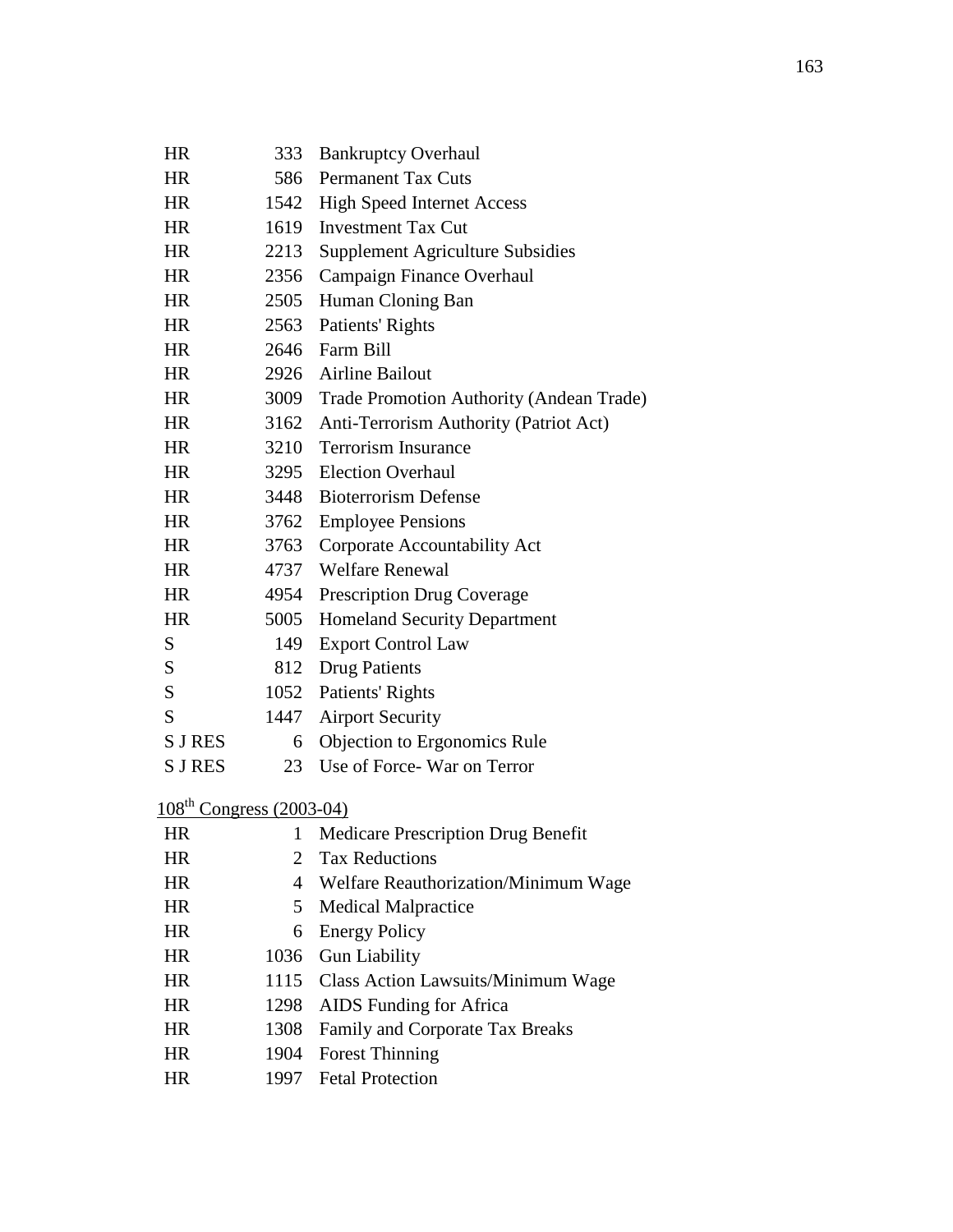| HR        | 2115                                 | <b>FAA Reauthorization</b>                    |  |
|-----------|--------------------------------------|-----------------------------------------------|--|
| <b>HR</b> | 2210                                 | <b>Head Start Reauthorization</b>             |  |
| <b>HR</b> | 2427                                 | <b>Importation of Prescription Drugs</b>      |  |
| <b>HR</b> | 2557                                 | <b>Water Projects</b>                         |  |
| HR        | 3030                                 | <b>Community Service Block Grants</b>         |  |
| <b>HR</b> | 3161                                 | Do Not Call Registry                          |  |
| <b>HR</b> | 3550                                 | <b>Surface Transportation</b>                 |  |
| HR.       | 4341                                 | <b>Postal Service Reform</b>                  |  |
| HR        |                                      | 4496 Vocational Training                      |  |
| <b>HR</b> | 4520                                 | Corporate Tax Overhaul                        |  |
| <b>HR</b> | 5005                                 | Disaster Relief                               |  |
| S         | 3 <sup>1</sup>                       | <b>Partial Birth Abortions</b>                |  |
| S         | 1920                                 | Bankruptcy                                    |  |
| S         |                                      | 2062 Class Action Lawsuits                    |  |
| S         |                                      | 2370 Minimum Wage                             |  |
| S         | 2468                                 | <b>Postal Service Reform</b>                  |  |
| S         |                                      | 2686 Vocational Training                      |  |
| S         | 2845                                 | Intelligence Overhaul                         |  |
|           | 109 <sup>th</sup> Congress (2005-06) |                                               |  |
| <b>HR</b> | 3                                    | <b>Surface Transportation Reauthorization</b> |  |
| <b>HR</b> | 4                                    | <b>Pension Overhaul</b>                       |  |
| <b>HR</b> | 6                                    | <b>Energy Policy</b>                          |  |
| <b>HR</b> | 8                                    | <b>Estate Tax Permanent Repeal</b>            |  |
| HR        | 9                                    | Voting Rights Act Reauthorization             |  |
| <b>HR</b> | 810                                  | Embryonic Stem Cell Research                  |  |
| <b>HR</b> | 3045                                 | <b>CAFTA</b>                                  |  |
| HR        | 3100                                 | Arms Sales to China                           |  |
| HR        | 3199                                 | <b>Patriot Act Reauthorization</b>            |  |
| HR        | 3645                                 | Katrina Relief                                |  |
| <b>HR</b> | 3824                                 | <b>Endangered Species Act Reauthorization</b> |  |
| <b>HR</b> |                                      |                                               |  |
| <b>HR</b> | 4297                                 | <b>Tax Reconciliation</b>                     |  |
|           | 4772                                 | <b>Eminent Domain</b>                         |  |
| <b>HR</b> | 4954                                 | Port Security                                 |  |
| <b>HR</b> | 4975                                 | Lobbying and Ethics Overhaul                  |  |
| <b>HR</b> | 5252                                 | <b>Telecommunications Overhaul</b>            |  |
| <b>HR</b> | 5682                                 | U.S.-India Nuclear Agreements                 |  |
| <b>HR</b> | 5825                                 | <b>Warrantless Wiretapping</b>                |  |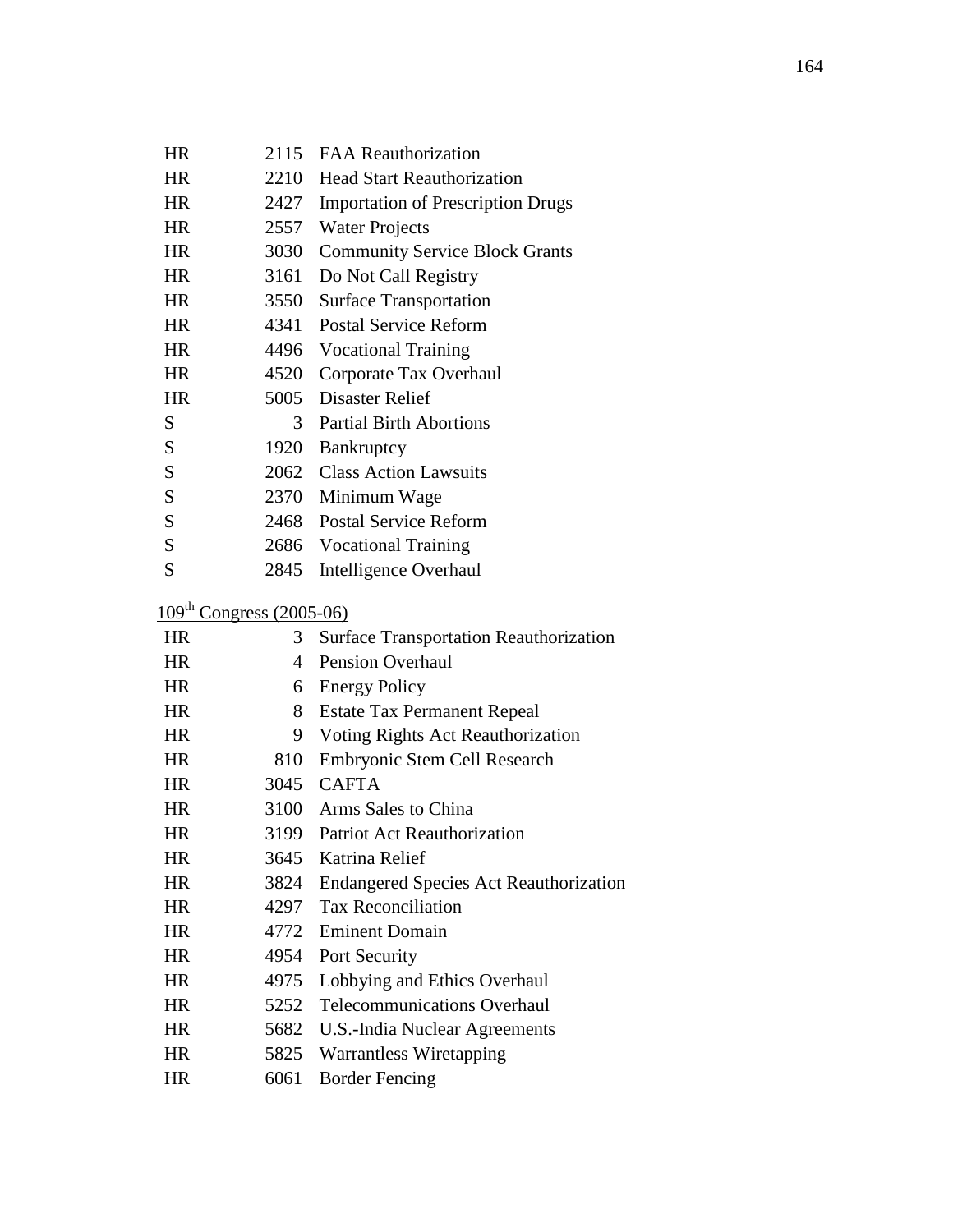| <b>HR</b> |      | 6111 Oil Drilling in Gulf of Mexico/Trade Measures |
|-----------|------|----------------------------------------------------|
| <b>HR</b> |      | 6407 Postal Service Reform                         |
| S         |      | 5 Class Action Overhaul                            |
| S         |      | 256 Bankruptcy Overhaul                            |
| S         |      | 397 Gun Liability                                  |
| S         |      | 403 Parental Notification (Abortions)              |
| S         |      | 686 Schiavo Medical Care                           |
| S         |      | 852 Asbestos Trust Fund                            |
| S         |      | 2349 Lobbying and Ethics Overhaul                  |
| S         |      | 2611 Immigration Overhaul                          |
| S         | 3930 | <b>Military Tribunals</b>                          |
|           |      |                                                    |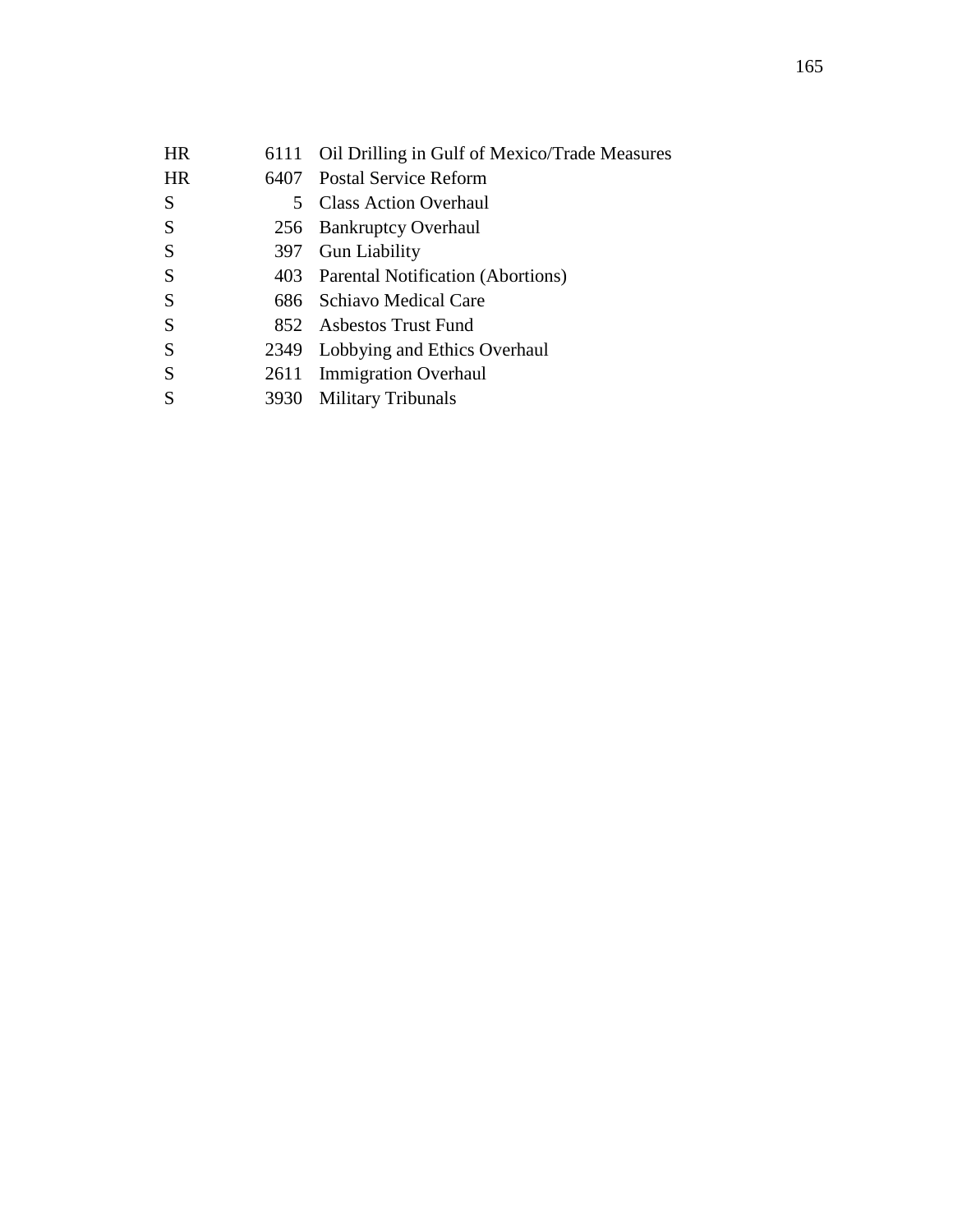#### APPENDIX B

### DESCRIPTIVE STATISTICS

 This appendix contains tables of descriptive statistics for all variables in the models of this study. The tables are broken down by the key independent variables in the first table and the control and dependent variables by chapter. If a variable was used in more than one chapter it is in the table for the first chapter in which it appears.

| Table B.1                                                    |          |           |          |       |  |  |  |
|--------------------------------------------------------------|----------|-----------|----------|-------|--|--|--|
| Descriptive Statistics for the Primary Independent Variables |          |           |          |       |  |  |  |
| Minimum<br>Standard<br>Maximum                               |          |           |          |       |  |  |  |
| Variable                                                     | Mean     | Deviation | Value    | Value |  |  |  |
| <b>Congressional Polarization</b>                            | $\Omega$ | 0.12      | $-0.22$  | 0.30  |  |  |  |
| <b>Congressional Divided Government</b>                      | 0.61     | 0.49      | 0        |       |  |  |  |
| Congressional Polarization *                                 |          |           |          |       |  |  |  |
| <b>Divided Government</b>                                    | 0.001    | 0.09      | $-0.22$  | 0.23  |  |  |  |
|                                                              |          |           |          |       |  |  |  |
| <b>House Polarization</b>                                    |          | 0.13      | $-0.18$  | 0.33  |  |  |  |
| House Divided Government                                     | 0.59     | 0.49      | $\theta$ |       |  |  |  |
| House Polarization * Divided                                 |          |           |          |       |  |  |  |
| Government                                                   | $-0.003$ | 0.09      | $-0.18$  | 0.24  |  |  |  |
|                                                              |          |           |          |       |  |  |  |
| <b>Senate Polarization</b>                                   | $\Omega$ | 0.11      | $-0.25$  | 0.27  |  |  |  |
| <b>Senate Divided Government</b>                             | 0.53     | 0.5       | 0        |       |  |  |  |
| Senate Polarization * Divided                                |          |           |          |       |  |  |  |
| Government                                                   | 0        | 0.08      | $-0.18$  | 0.24  |  |  |  |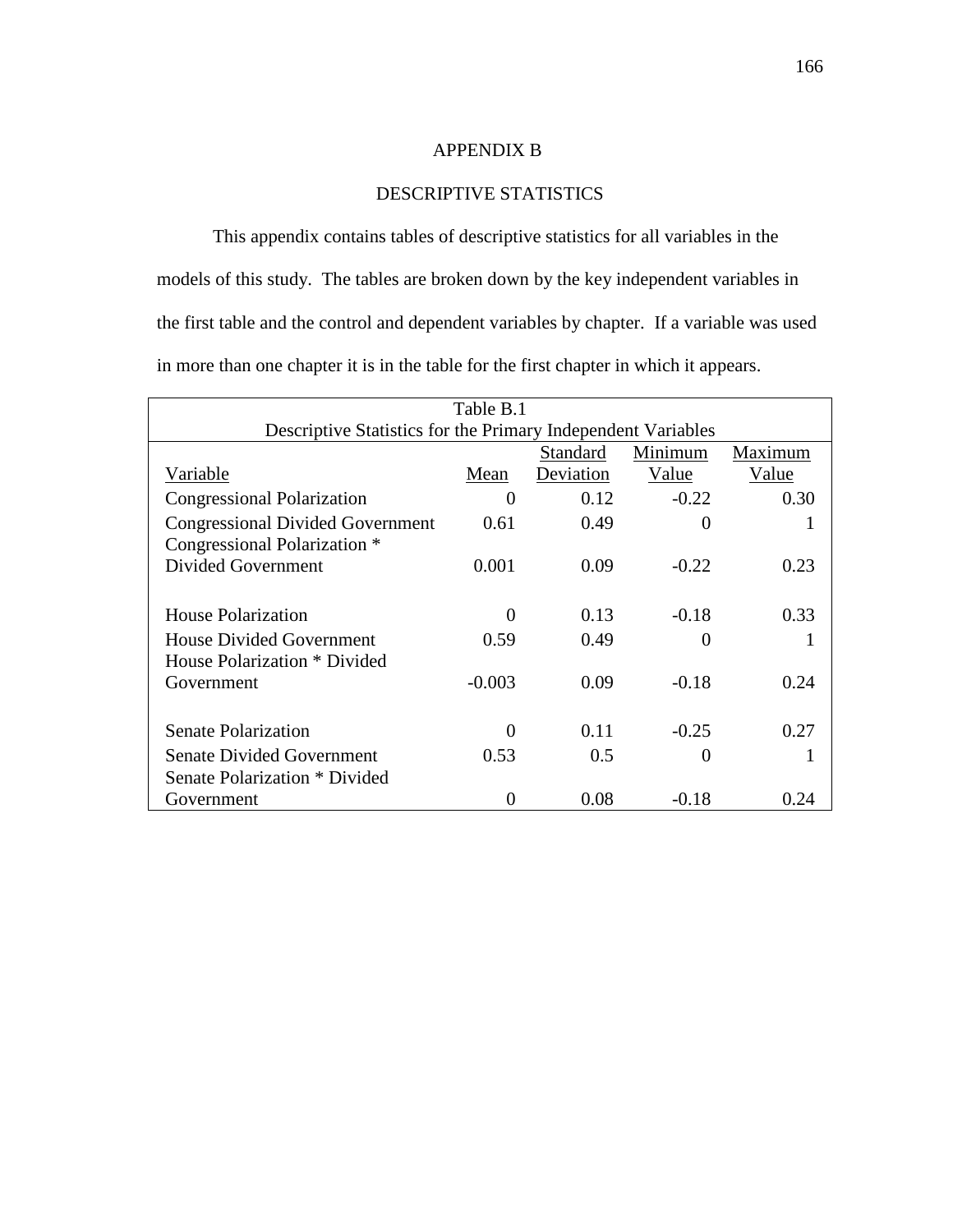| Table B.2                                                |         |           |          |         |  |  |  |
|----------------------------------------------------------|---------|-----------|----------|---------|--|--|--|
| Descriptive Statistics for Variables Used in Chapter III |         |           |          |         |  |  |  |
|                                                          |         | Standard  | Minimum  | Maximum |  |  |  |
| Variable                                                 | Mean    | Deviation | Value    | Value   |  |  |  |
| <b>Presidential Position</b>                             | 0.29    | 0.83      | $-1$     |         |  |  |  |
| Presidential Approval at                                 |         |           |          |         |  |  |  |
| Introduction                                             | 55.4    | 12.5      | 22.2     | 88      |  |  |  |
| Change in Presidential Approval                          | $-2.57$ | 11.4      | $-49$    | 30.7    |  |  |  |
| 1st Year, 1st Term                                       | 0.16    | 0.37      | $\Omega$ |         |  |  |  |
| 1st Year, 2nd Term                                       | 0.17    | 0.37      |          |         |  |  |  |
| <b>Presidential Election Year</b>                        | 0.14    | 0.35      |          |         |  |  |  |
| <b>President Running for Reelection</b>                  | 0.10    | 0.30      |          |         |  |  |  |
| Midterm Election Year                                    | 0.16    | 0.37      |          |         |  |  |  |
| <b>Ideological Distance</b>                              | 0.57    | 0.36      | 0.004    | 1.41    |  |  |  |

| Table B.3                                               |          |           |          |         |  |  |
|---------------------------------------------------------|----------|-----------|----------|---------|--|--|
| Descriptive Statistics for Variables Used in Chapter IV |          |           |          |         |  |  |
|                                                         |          | Standard  | Minimum  | Maximum |  |  |
| Variable                                                | Mean     | Deviation | Value    | Value   |  |  |
| <b>Congress Models</b>                                  |          |           |          |         |  |  |
| <b>Presidential Victories</b>                           | 0.64     | 0.48      | $\Omega$ |         |  |  |
| <b>President Support</b>                                | 0.53     | 0.5       | $\Omega$ |         |  |  |
| Polarization * Presidential                             |          |           |          |         |  |  |
| Support                                                 | $-0.004$ | 0.09      | $-0.22$  | 0.30    |  |  |
| Divided Government *                                    |          |           |          |         |  |  |
| <b>Presidential Support</b>                             | 0.27     | 0.44      | $\Omega$ |         |  |  |
| Divided Government *                                    |          |           |          |         |  |  |
| Presidential Support*                                   |          |           |          |         |  |  |
| Polarization                                            | $-0.001$ | 0.06      | $-0.22$  | 0.23    |  |  |
|                                                         |          |           |          |         |  |  |
| House Model                                             |          |           |          |         |  |  |
| <b>Presidential Victories</b>                           | 0.61     | 0.49      | $\Omega$ |         |  |  |
|                                                         |          |           |          |         |  |  |
| Senate Model                                            |          |           |          |         |  |  |
| <b>Presidential Victories</b>                           | 0.59     | 0.49      | $\Omega$ |         |  |  |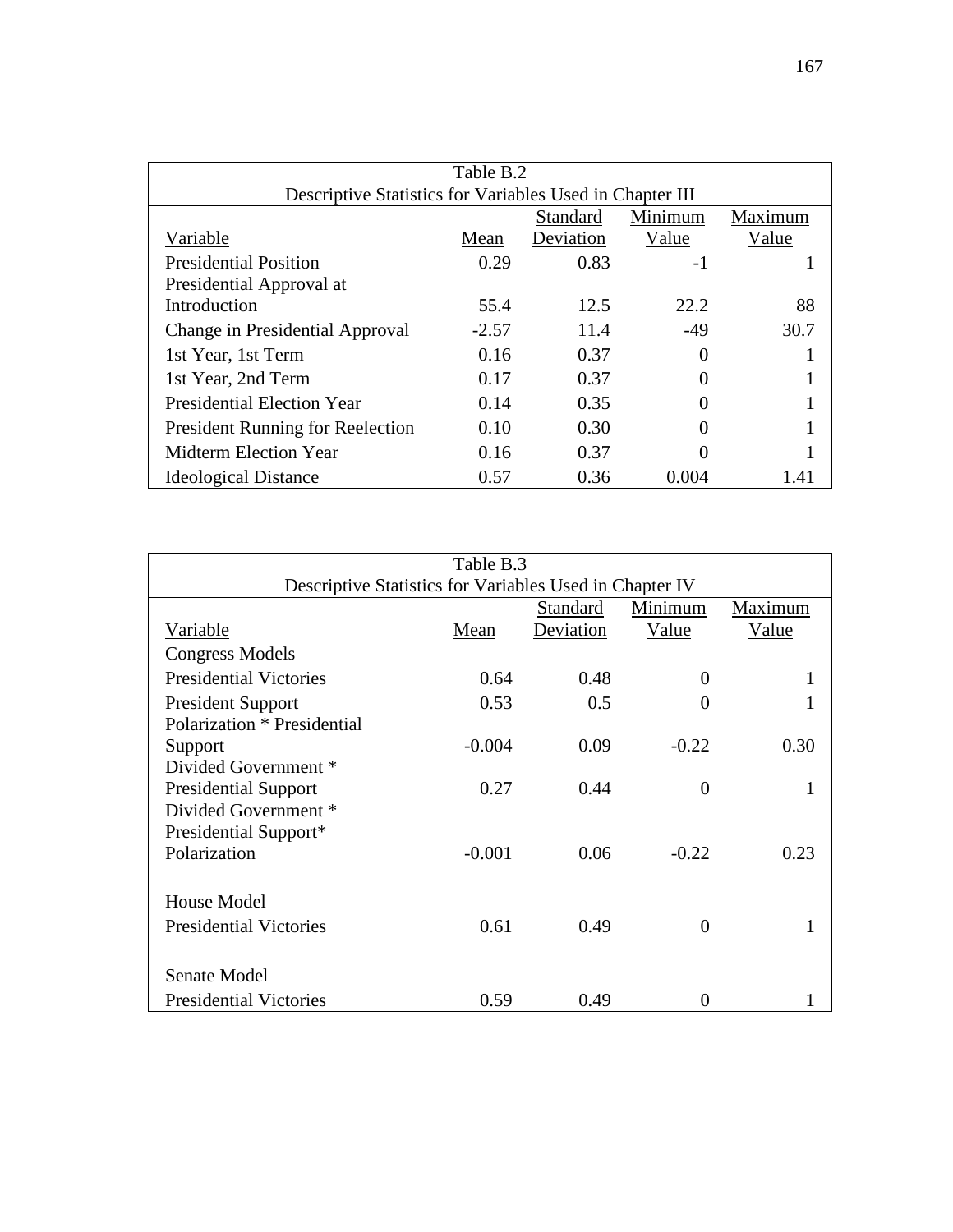| Table B.4                                              |          |           |                  |              |  |  |
|--------------------------------------------------------|----------|-----------|------------------|--------------|--|--|
| Descriptive Statistics for Variables Used in Chapter V |          |           |                  |              |  |  |
|                                                        |          | Standard  | Minimum          | Maximum      |  |  |
| <b>Variable</b>                                        | Mean     | Deviation | Value            | Value        |  |  |
| <b>Congress Model</b>                                  |          |           |                  |              |  |  |
| <b>Bill Becomes Law</b>                                | 0.49     | 0.50      | $\theta$         | 1            |  |  |
| <b>President Takes a Position</b>                      | 0.78     | 0.41      | $\Omega$         | 1            |  |  |
| <b>President Position * Polarization</b>               | $-0.002$ | 0.11      | $-0.22$          | 0.30         |  |  |
| <b>President Position * Divided</b>                    |          |           |                  |              |  |  |
| Government                                             | 0.47     | 0.50      | $\boldsymbol{0}$ | 1            |  |  |
| President Position * Polarization *                    |          |           |                  |              |  |  |
| Divided Government                                     | 0.003    | 0.08      | $-0.22$          | 0.23         |  |  |
| Time to Congress Closes                                | 434      | 190.9     | $\overline{2}$   | 719          |  |  |
| House Model                                            |          |           |                  |              |  |  |
| <b>Bill Passes House</b>                               | 0.63     | 0.48      | $\overline{0}$   | $\mathbf{1}$ |  |  |
| <b>President Takes a Position</b>                      | 0.78     | 0.41      | $\Omega$         | 1            |  |  |
| <b>President Position * Polarization</b>               | $-0.003$ | 0.12      | $-0.18$          | 0.33         |  |  |
| <b>President Position * Divided</b>                    |          |           |                  |              |  |  |
| Government                                             | 0.45     | 0.50      | $\theta$         | 1            |  |  |
| President Position * Polarization *                    |          |           |                  |              |  |  |
| Divided Government                                     | $-0.001$ | 0.08      | $-0.18$          | 0.24         |  |  |
| Time to Congress Closes                                | 394.5    | 194.8     | $\mathbf{1}$     | 719          |  |  |
| <b>Majority Party</b>                                  | 0.78     | 0.42      | $\Omega$         | 1            |  |  |
| <b>Majority Party Size</b>                             | 58.6     | 5.04      | 50.8             | 67.8         |  |  |
| <b>Majority Party Cohesion</b>                         | 71.3     | 7.95      | 60.2             | 88.7         |  |  |
|                                                        |          |           |                  |              |  |  |
| Senate Model                                           |          |           |                  |              |  |  |
| <b>Bill Passes Senate</b>                              | 0.58     | 0.49      | $\boldsymbol{0}$ | 1            |  |  |
| <b>President Takes a Position</b>                      | 0.78     | 0.41      | $\boldsymbol{0}$ |              |  |  |
| <b>President Position * Polarization</b>               | $-0.001$ | 0.08      | $-0.25$          | 0.27         |  |  |
| <b>President Position * Divided</b>                    |          |           |                  |              |  |  |
| Government                                             | 0.42     | 0.49      | $\theta$         | 1            |  |  |
| President Position * Polarization *                    |          |           |                  |              |  |  |
| Divided Government                                     | 0.001    | 0.07      | $-0.25$          | 0.24         |  |  |
| Time to Congress Closes                                | 384.1    | 199.3     | 1                | 717          |  |  |
| <b>Majority Party</b>                                  | 0.72     | 0.45      | $\overline{0}$   | 1            |  |  |
| <b>Majority Party Size</b>                             | 56.8     | 5         | 50               | 68           |  |  |
| <b>Majority Party Cohesion</b>                         | 65.6     | 9.10      | 52.2             | 87.7         |  |  |